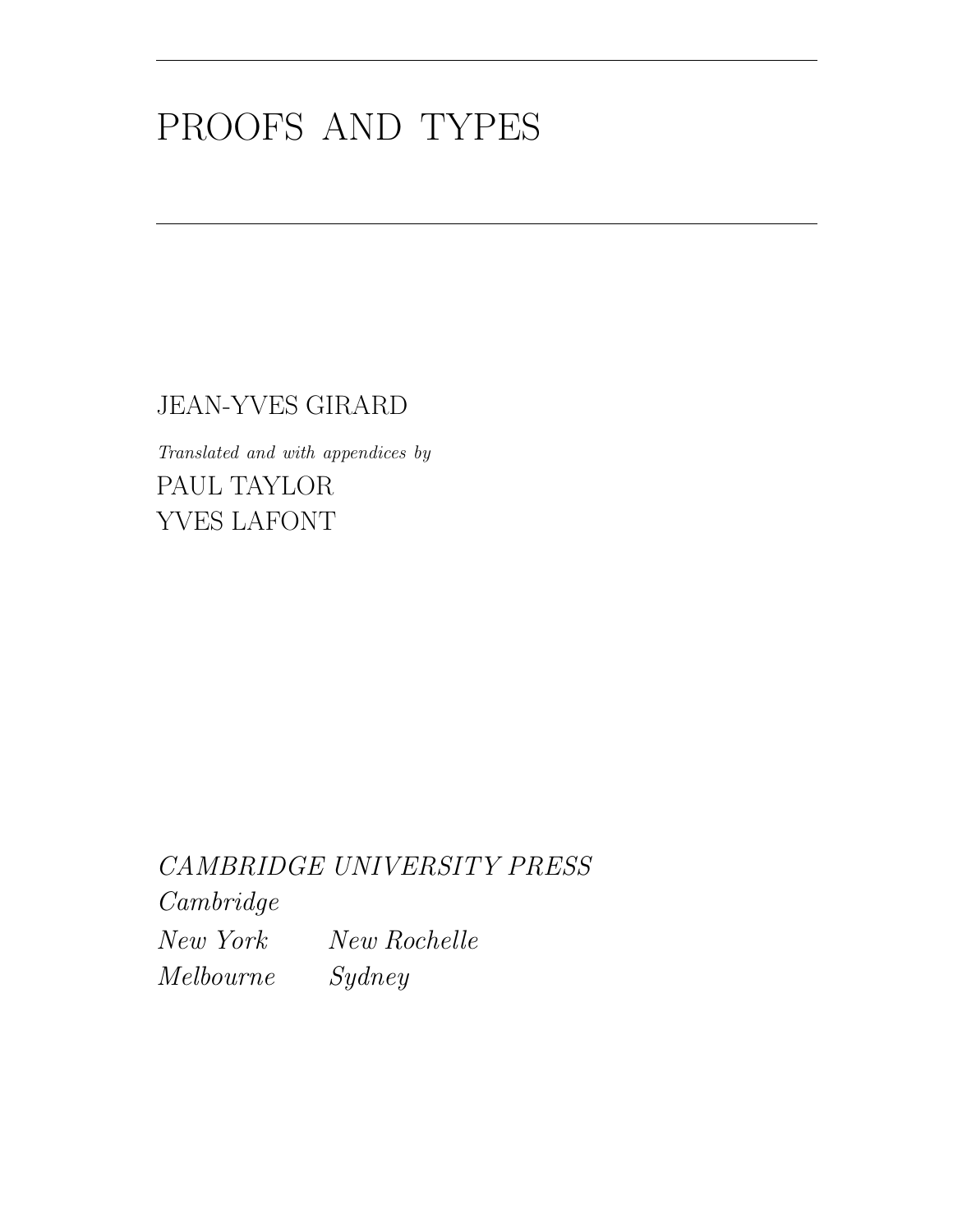Published by the Press Syndicate of the University of Cambridge The Pitt Building, Trumpington Street, Cambridge CB2 1RP 32 East 57th Streey, New York, NY 10022, USA 10 Stamford Road, Oakleigh, Melbourne 3166, Australia

c Cambridge University Press, 1989

First Published 1989 Reprinted with minor corrections 1990 Reprinted for the Web 2003

Originally printed in Great Britain at the University Press, Cambridge

British Library Cataloguing in Publication Data available

Library of Congress Cataloguing in Publication Data available

ISBN 0 521 37181 3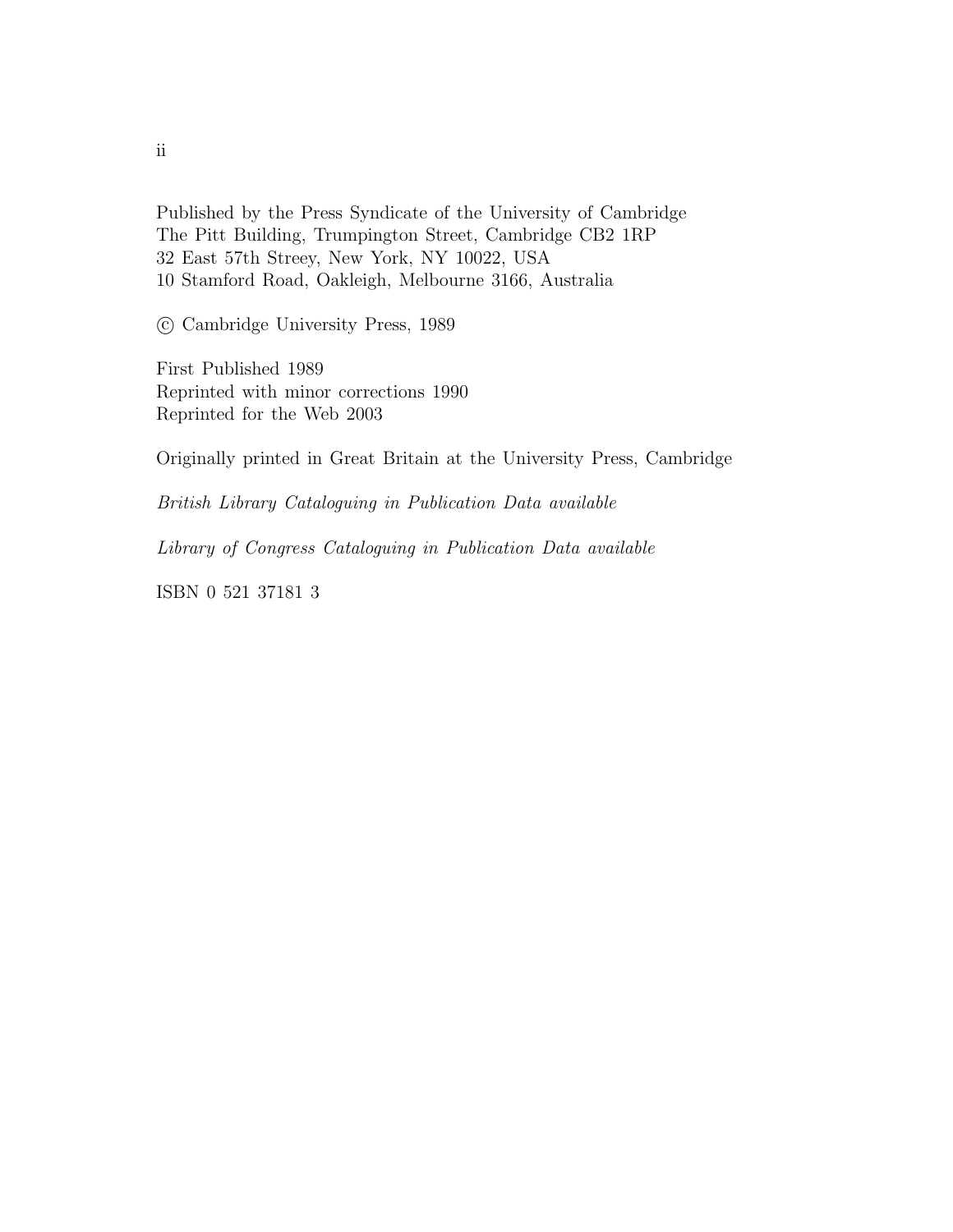## Preface

This little book comes from a short graduate course on typed λ-calculus given at the Université Paris VII in the autumn term of 1986–7. It is not intended to be encyclopedic — the Church-Rosser theorem, for instance, is not proved — and the selection of topics was really quite haphazard.

Some very basic knowledge of logic is needed, but we will never go into tedious details. Some book in proof theory, such as [\[Gir](#page-169-0)], may be useful afterwards to complete the information on those points which are lacking.

The notes would never have reached the standard of a book without the interest taken in translating (and in many cases reworking) them by Yves Lafont and Paul Taylor. For instance Yves Lafont restructured chapter 6 and Paul Taylor chapter 8, and some sections have been developed into detailed appendices.

The translators would like to thank Luke Ong, Christine Paulin-Mohring, Ramon Pino, Mark Ryan, Thomas Streicher, Bill White and Liz Wolf for their suggestions and detailed corrections to earlier drafts and also Samson Abramsky for his encouragement throughout the project.

In the reprinting an open problem on page 140 has been resolved.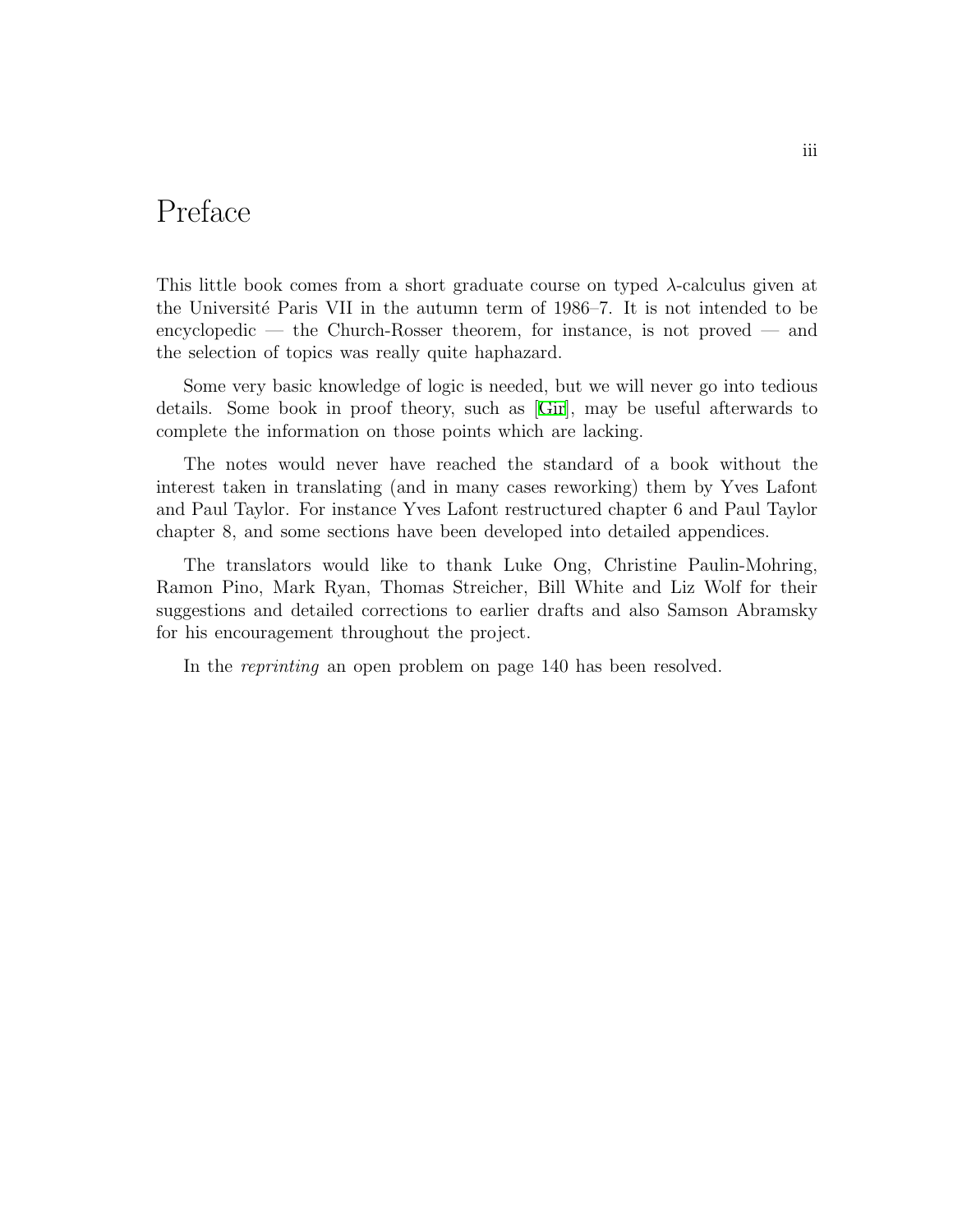# **Contents**

| 1              |                                 | Sense, Denotation and Semantics                                                           | $\mathbf{1}$   |  |  |  |  |  |  |  |
|----------------|---------------------------------|-------------------------------------------------------------------------------------------|----------------|--|--|--|--|--|--|--|
|                | 1.1                             | Sense and denotation in logic $\ldots \ldots \ldots \ldots \ldots \ldots \ldots$          | $\mathbf{1}$   |  |  |  |  |  |  |  |
|                |                                 | 1.1.1                                                                                     | 3              |  |  |  |  |  |  |  |
|                |                                 | 1.1.2                                                                                     | 3              |  |  |  |  |  |  |  |
|                | 1.2                             |                                                                                           | $\overline{4}$ |  |  |  |  |  |  |  |
|                |                                 | 1.2.1                                                                                     | $\overline{4}$ |  |  |  |  |  |  |  |
|                |                                 | 1.2.2                                                                                     | $\overline{5}$ |  |  |  |  |  |  |  |
| $\overline{2}$ |                                 | <b>Natural Deduction</b>                                                                  | 8              |  |  |  |  |  |  |  |
|                | 2.1                             |                                                                                           | 9              |  |  |  |  |  |  |  |
|                |                                 | 10<br>2.1.1                                                                               |                |  |  |  |  |  |  |  |
|                | 2.2                             | 10                                                                                        |                |  |  |  |  |  |  |  |
|                |                                 | 11<br>2.2.1                                                                               |                |  |  |  |  |  |  |  |
|                |                                 | 13<br>2.2.2                                                                               |                |  |  |  |  |  |  |  |
| 3              |                                 | 14<br>The Curry-Howard Isomorphism                                                        |                |  |  |  |  |  |  |  |
|                | 3.1                             | 15                                                                                        |                |  |  |  |  |  |  |  |
|                |                                 | 15<br>3.1.1                                                                               |                |  |  |  |  |  |  |  |
|                |                                 | 15<br>3.1.2                                                                               |                |  |  |  |  |  |  |  |
|                | 3.2                             | 16                                                                                        |                |  |  |  |  |  |  |  |
|                | 3.3                             | 17                                                                                        |                |  |  |  |  |  |  |  |
|                | 3.4                             | 18                                                                                        |                |  |  |  |  |  |  |  |
|                | 3.5                             | 19<br>Description of the isomorphism $\ldots \ldots \ldots \ldots \ldots \ldots \ldots$   |                |  |  |  |  |  |  |  |
|                | 3.6                             | 20                                                                                        |                |  |  |  |  |  |  |  |
| 4              | The Normalisation Theorem<br>22 |                                                                                           |                |  |  |  |  |  |  |  |
|                | 4.1                             | 22<br>The Church-Rosser property $\dots \dots \dots \dots \dots \dots \dots \dots \dots$  |                |  |  |  |  |  |  |  |
|                | 4.2                             | 24                                                                                        |                |  |  |  |  |  |  |  |
|                | 4.3                             | Proof of the weak normalisation theorem<br>24                                             |                |  |  |  |  |  |  |  |
|                |                                 | Degree and substitution $\ldots \ldots \ldots \ldots \ldots \ldots \ldots$<br>25<br>4.3.1 |                |  |  |  |  |  |  |  |
|                |                                 | 25<br>4.3.2<br>Degree and conversion $\dots \dots \dots \dots \dots \dots \dots \dots$    |                |  |  |  |  |  |  |  |
|                |                                 | 4.3.3<br>26                                                                               |                |  |  |  |  |  |  |  |
|                |                                 | 4.3.4<br>26                                                                               |                |  |  |  |  |  |  |  |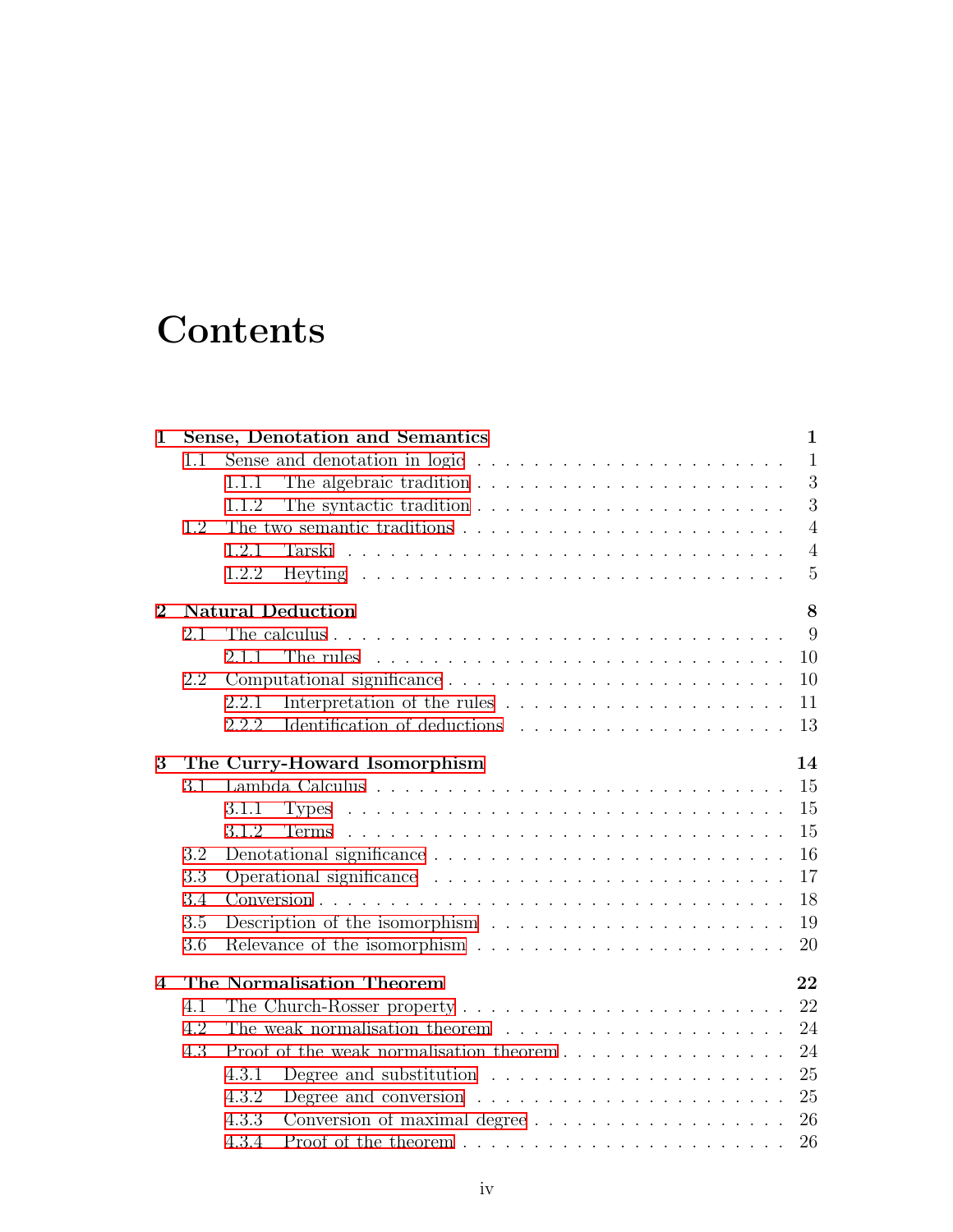|                | 4.4 | The strong normalisation theorem $\ldots \ldots \ldots \ldots \ldots \ldots$<br>26          |  |
|----------------|-----|---------------------------------------------------------------------------------------------|--|
| $\mathbf{5}$   |     | <b>Sequent Calculus</b><br>28                                                               |  |
|                | 5.1 | 29                                                                                          |  |
|                |     | 29<br>5.1.1                                                                                 |  |
|                |     | 29<br>5.1.2                                                                                 |  |
|                |     | 30<br>5.1.3                                                                                 |  |
|                |     | 30<br>5.1.4<br>The "identity" group $\dots \dots \dots \dots \dots \dots \dots \dots \dots$ |  |
|                |     | 31<br>5.1.5                                                                                 |  |
|                | 5.2 | 32<br>Some properties of the system without cut                                             |  |
|                |     | 33<br>5.2.1                                                                                 |  |
|                |     | 33<br>5.2.2                                                                                 |  |
|                |     | 34<br>5.2.3                                                                                 |  |
|                | 5.3 | 35<br>Sequent Calculus and Natural Deduction                                                |  |
|                | 5.4 | 38                                                                                          |  |
|                |     |                                                                                             |  |
| 6              |     | <b>Strong Normalisation Theorem</b><br>41                                                   |  |
|                | 6.1 | 41                                                                                          |  |
|                | 6.2 | 42                                                                                          |  |
|                |     | 42<br>6.2.1                                                                                 |  |
|                |     | 43<br>6.2.2                                                                                 |  |
|                |     | 43<br>6.2.3                                                                                 |  |
|                | 6.3 | 44                                                                                          |  |
|                |     | 44<br>6.3.1                                                                                 |  |
|                |     | 44<br>6.3.2                                                                                 |  |
|                |     | 45<br>6.3.3                                                                                 |  |
| $\overline{7}$ |     | Gödel's system T<br>46                                                                      |  |
|                | 7.1 | 47                                                                                          |  |
|                |     | 47<br>7.1.1                                                                                 |  |
|                |     | 47<br>7.1.2                                                                                 |  |
|                |     | 7.1.3<br>47                                                                                 |  |
|                |     | 7.1.4<br>47                                                                                 |  |
|                | 7.2 | 48                                                                                          |  |
|                | 7.3 | 49                                                                                          |  |
|                |     | 49<br>7.3.1<br>Booleans                                                                     |  |
|                |     | 7.3.2<br>49                                                                                 |  |
|                | 7.4 | 51                                                                                          |  |
|                |     | Canonical forms<br>7.4.1<br>51                                                              |  |
|                |     | 51<br>7.4.2                                                                                 |  |
|                |     |                                                                                             |  |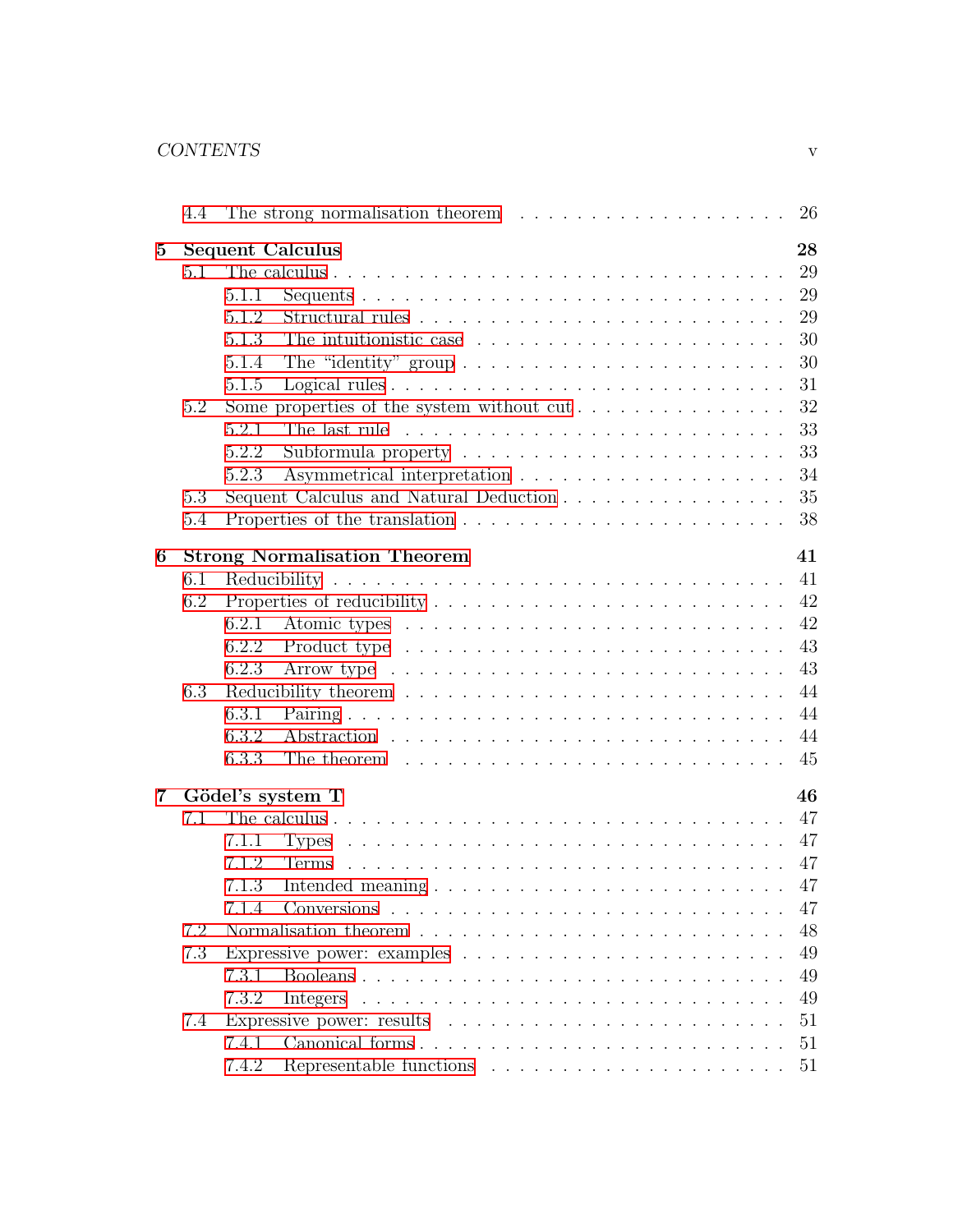| 8 | <b>Coherence Spaces</b> |                                                                                       |  |  |  |  |
|---|-------------------------|---------------------------------------------------------------------------------------|--|--|--|--|
|   | 8.1                     | 53                                                                                    |  |  |  |  |
|   | 8.2                     | 55                                                                                    |  |  |  |  |
|   |                         | 55<br>8.2.1                                                                           |  |  |  |  |
|   |                         | 56<br>8.2.2                                                                           |  |  |  |  |
|   | 8.3                     | 57                                                                                    |  |  |  |  |
|   |                         | 59<br>Stable functions on a flat space $\dots \dots \dots \dots \dots \dots$<br>8.3.1 |  |  |  |  |
|   |                         | 59<br>8.3.2<br>Parallel Or                                                            |  |  |  |  |
|   | 8.4                     | Direct product of two coherence spaces<br>60                                          |  |  |  |  |
|   | 8.5                     | 61<br>The Function-Space                                                              |  |  |  |  |
|   |                         | The trace of a stable function $\dots \dots \dots \dots \dots \dots$<br>61<br>8.5.1   |  |  |  |  |
|   |                         | 63<br>8.5.2<br>Representation of the function space                                   |  |  |  |  |
|   |                         | 64<br>8.5.3                                                                           |  |  |  |  |
|   |                         | 65<br>8.5.4                                                                           |  |  |  |  |
|   |                         | 66<br>Denotational Semantics of T                                                     |  |  |  |  |
| 9 | 9.1                     | Simple typed calculus $\ldots \ldots \ldots \ldots \ldots \ldots \ldots \ldots$<br>66 |  |  |  |  |
|   |                         | 66<br>9.1.1                                                                           |  |  |  |  |
|   |                         | 67                                                                                    |  |  |  |  |
|   | 9.2                     | 9.1.2<br>68                                                                           |  |  |  |  |
|   |                         | 69                                                                                    |  |  |  |  |
|   | 9.3                     |                                                                                       |  |  |  |  |
|   |                         | 69<br>9.3.1                                                                           |  |  |  |  |
|   |                         | 69<br>9.3.2<br>9.3.3                                                                  |  |  |  |  |
|   |                         | Infinity and fixed point $\dots \dots \dots \dots \dots \dots \dots \dots$<br>71      |  |  |  |  |
|   |                         | 10 Sums in Natural Deduction<br>72                                                    |  |  |  |  |
|   |                         | 72                                                                                    |  |  |  |  |
|   |                         | 73                                                                                    |  |  |  |  |
|   |                         | 74                                                                                    |  |  |  |  |
|   |                         | 75                                                                                    |  |  |  |  |
|   |                         | 76                                                                                    |  |  |  |  |
|   |                         | 76                                                                                    |  |  |  |  |
|   |                         | 78                                                                                    |  |  |  |  |
|   |                         | 79                                                                                    |  |  |  |  |
|   |                         | 10.6.1 Empty type (corresponding to $\perp$ )<br>79                                   |  |  |  |  |
|   |                         | 10.6.2 Sum type (corresponding to $\vee$ )<br>80                                      |  |  |  |  |
|   |                         | 80                                                                                    |  |  |  |  |
|   |                         | 11 System F<br>81                                                                     |  |  |  |  |
|   |                         | 81                                                                                    |  |  |  |  |
|   |                         | 82                                                                                    |  |  |  |  |
|   |                         | 83                                                                                    |  |  |  |  |
|   |                         |                                                                                       |  |  |  |  |
|   |                         |                                                                                       |  |  |  |  |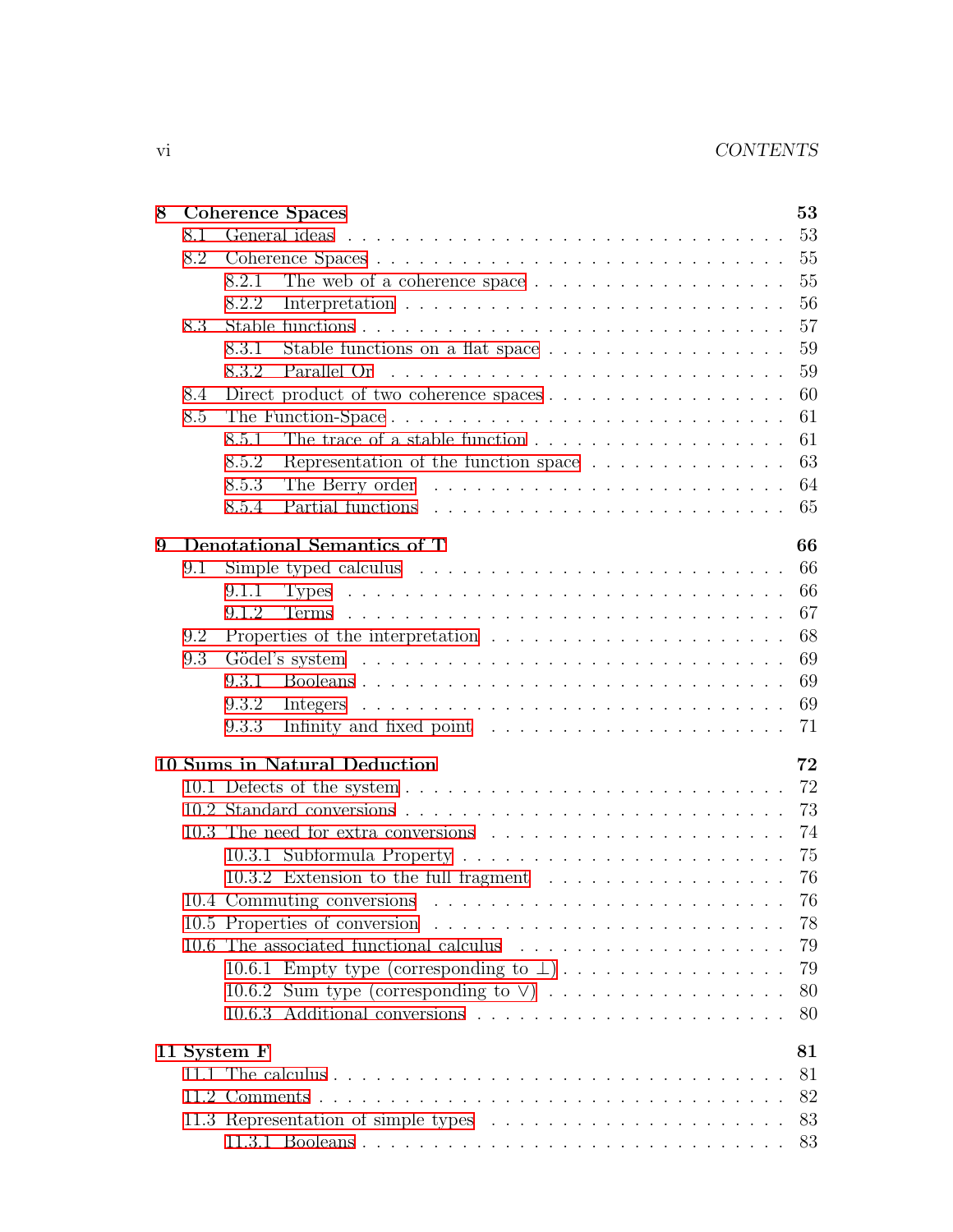| 11.3.2 Product of types $\dots \dots \dots \dots \dots \dots \dots \dots \dots$                               | 83  |
|---------------------------------------------------------------------------------------------------------------|-----|
|                                                                                                               | 84  |
|                                                                                                               | 84  |
|                                                                                                               | 85  |
|                                                                                                               | 85  |
|                                                                                                               | 86  |
| 11.4.2 Representation of the constructors                                                                     | 87  |
|                                                                                                               | 87  |
|                                                                                                               | 88  |
|                                                                                                               | 88  |
|                                                                                                               | 90  |
|                                                                                                               | 92  |
|                                                                                                               | 92  |
|                                                                                                               | 93  |
|                                                                                                               |     |
| 12 Coherence Semantics of the Sum                                                                             | 94  |
|                                                                                                               | 95  |
|                                                                                                               | 95  |
|                                                                                                               | 97  |
|                                                                                                               | -98 |
| 12.3.1 Characterisation in terms of preservation                                                              | 98  |
|                                                                                                               |     |
| 12.4 Linearisation $\ldots \ldots \ldots \ldots \ldots \ldots \ldots \ldots \ldots \ldots \ldots \ldots 100$  |     |
| 12.5 Linearised sum $\ldots \ldots \ldots \ldots \ldots \ldots \ldots \ldots \ldots \ldots \ldots \ldots 102$ |     |
|                                                                                                               |     |
| 13 Cut Elimination (Hauptsatz)<br>104                                                                         |     |
|                                                                                                               |     |
| 13.2 The principal lemma $\ldots \ldots \ldots \ldots \ldots \ldots \ldots \ldots \ldots \ldots 108$          |     |
|                                                                                                               |     |
|                                                                                                               |     |
|                                                                                                               |     |
| 14 Strong Normalisation for F<br>113                                                                          |     |
|                                                                                                               |     |
|                                                                                                               |     |
|                                                                                                               |     |
|                                                                                                               |     |
|                                                                                                               |     |
|                                                                                                               |     |
| 14.2.2 Universal abstraction $\ldots \ldots \ldots \ldots \ldots \ldots \ldots \ldots 117$                    |     |
|                                                                                                               |     |
|                                                                                                               |     |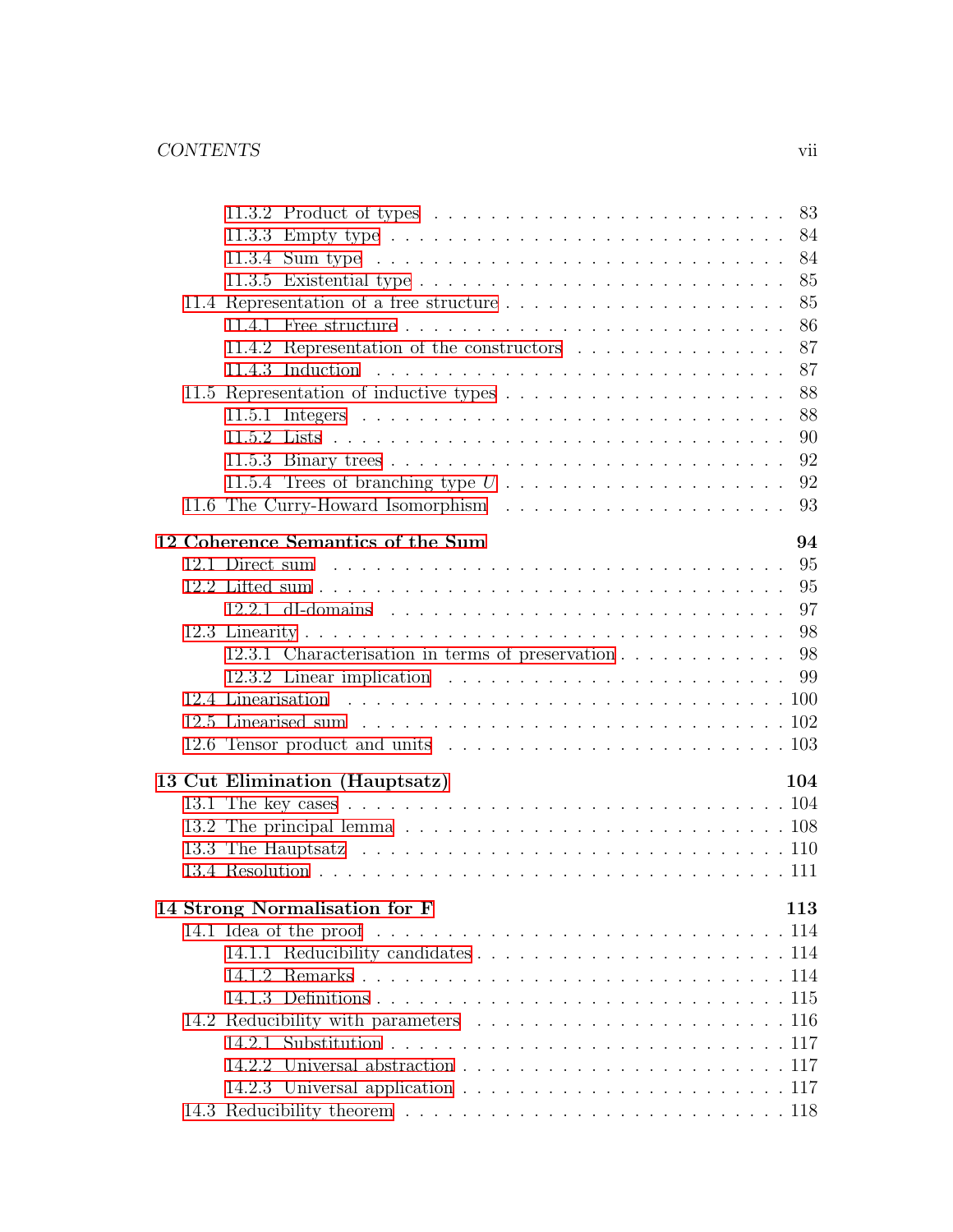|   |            | 15 Representation Theorem                                                                                       | 119 |
|---|------------|-----------------------------------------------------------------------------------------------------------------|-----|
|   |            |                                                                                                                 |     |
|   |            | 15.1.1 Numerals                                                                                                 |     |
|   |            | 15.1.2 Total recursive functions $\ldots$ , $\ldots$ , $\ldots$ , $\ldots$ , $\ldots$ , $\ldots$ , 121          |     |
|   |            |                                                                                                                 |     |
|   |            |                                                                                                                 |     |
|   |            |                                                                                                                 |     |
|   |            | 15.2.2 Translation of $HA_2$ into $F \ldots \ldots \ldots \ldots \ldots \ldots \ldots 125$                      |     |
|   |            | 15.2.3 Representation of provably total functions 126                                                           |     |
|   |            | 15.2.4 Proof without undefined objects 128                                                                      |     |
|   |            | A Semantics of System F                                                                                         | 131 |
|   | A.1        | Terms of universal type $\ldots \ldots \ldots \ldots \ldots \ldots \ldots \ldots 131$                           |     |
|   |            | A.1.1                                                                                                           |     |
|   |            | A.1.2                                                                                                           |     |
|   |            | A.1.3                                                                                                           |     |
|   | A.2        |                                                                                                                 |     |
|   |            | A.2.1                                                                                                           |     |
|   | A.3        |                                                                                                                 |     |
|   |            | A.3.1<br>Tokens for universal types $\ldots \ldots \ldots \ldots \ldots \ldots \ldots 137$                      |     |
|   |            | A 3.2                                                                                                           |     |
|   |            | A.3.3<br>The three simplest types $\dots \dots \dots \dots \dots \dots \dots \dots \dots \dots \dots \dots 139$ |     |
|   | A.4        |                                                                                                                 |     |
|   |            | A.4.1                                                                                                           |     |
|   |            | A.4.2                                                                                                           |     |
|   |            | A.4.3                                                                                                           |     |
|   | A.5        | Examples                                                                                                        |     |
|   |            | A.5.1                                                                                                           |     |
|   |            | A.5.2                                                                                                           |     |
|   |            | A.5.3                                                                                                           |     |
|   | A.6        |                                                                                                                 |     |
| B |            | What is Linear Logic?                                                                                           | 149 |
|   | B.1        |                                                                                                                 |     |
|   | B.2        |                                                                                                                 |     |
|   | B.3        |                                                                                                                 |     |
|   | <b>B.4</b> |                                                                                                                 |     |
|   | <b>B.5</b> |                                                                                                                 |     |
|   |            |                                                                                                                 |     |
|   |            | <b>Bibliography</b>                                                                                             | 161 |
|   | Index      | and index of notation                                                                                           | 165 |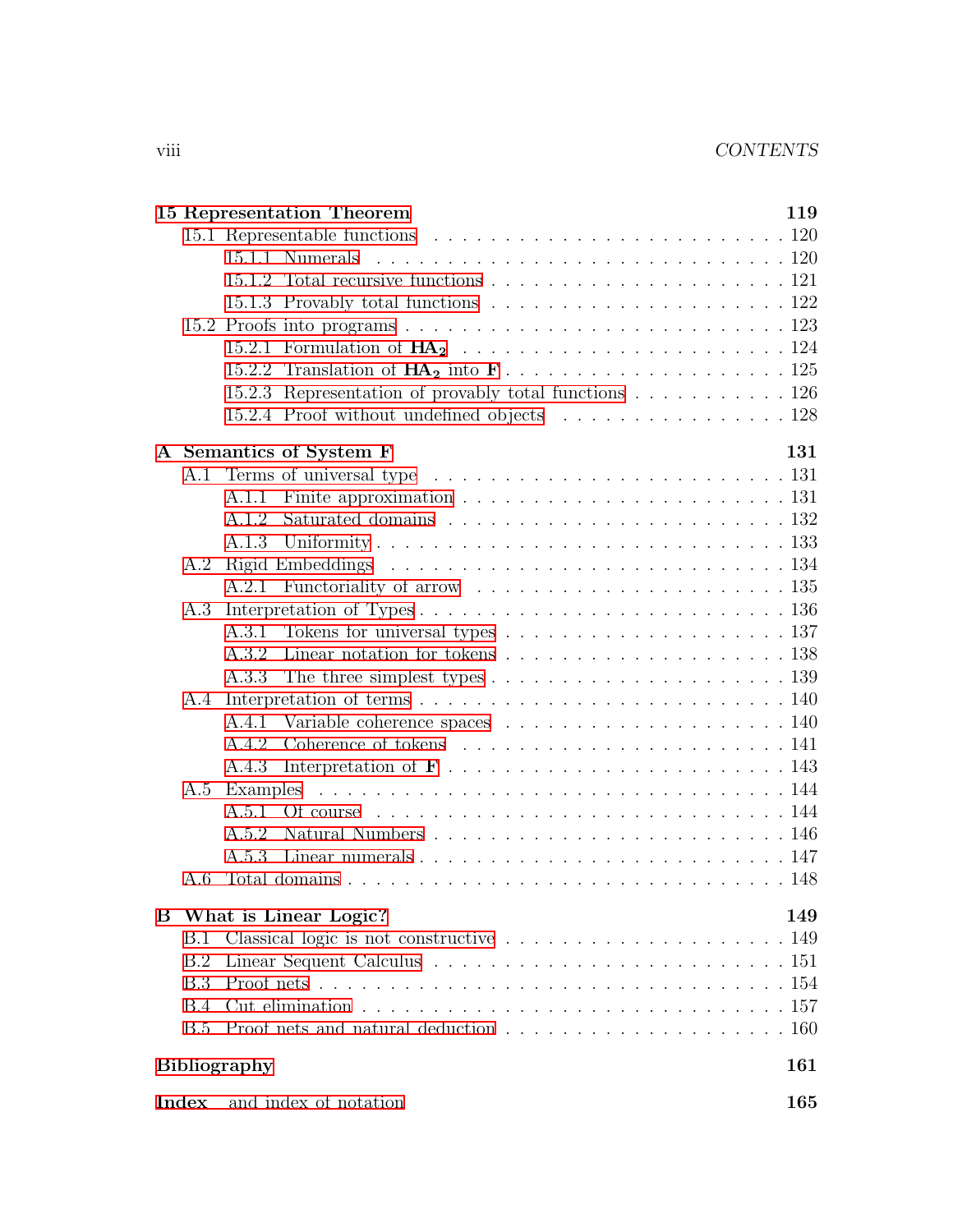## <span id="page-8-0"></span>Chapter 1

## Sense, Denotation and Semantics

Theoretical Computing is not yet a science. Many basic concepts have not been clarified, and current work in the area obeys a kind of "wedding cake" paradigm: for instance language design is reminiscent of Ptolomeic astronomy — forever in need of further corrections. There are, however, some limited topics such as complexity theory and denotational semantics which are relatively free from this criticism.

In such a situation, methodological remarks are extremely important, since we have to see methodology as *strategy* and concrete results as of a *tactical* nature.

In particular what we are interested in is to be found at the source of the logical whirlpool of the 1900's, illustrated by the names of Frege, Löwenheim, Gödel and so on. The reader not acquainted with the history of logic should consult[[vanHeijenoort](#page-171-0)].

### <span id="page-8-1"></span>1.1 Sense and denotation in logic

Let us start with an example. There is a standard procedure for multiplication, which yields for the inputs 27 and 37 the result 999. What can we say about that?

A first attempt is to say that we have an equality

$$
27 \times 37 = 999
$$

This equality makes sense in the mainstream of mathematics by saying that the two sides *denote* the same integer<sup>[1](#page-8-2)</sup> and that  $\times$  is a *function* in the Cantorian sense of a graph.

<span id="page-8-2"></span><sup>&</sup>lt;sup>1</sup>By *integer* we shall, throughout, mean *natural number*: 0, 1, 2,...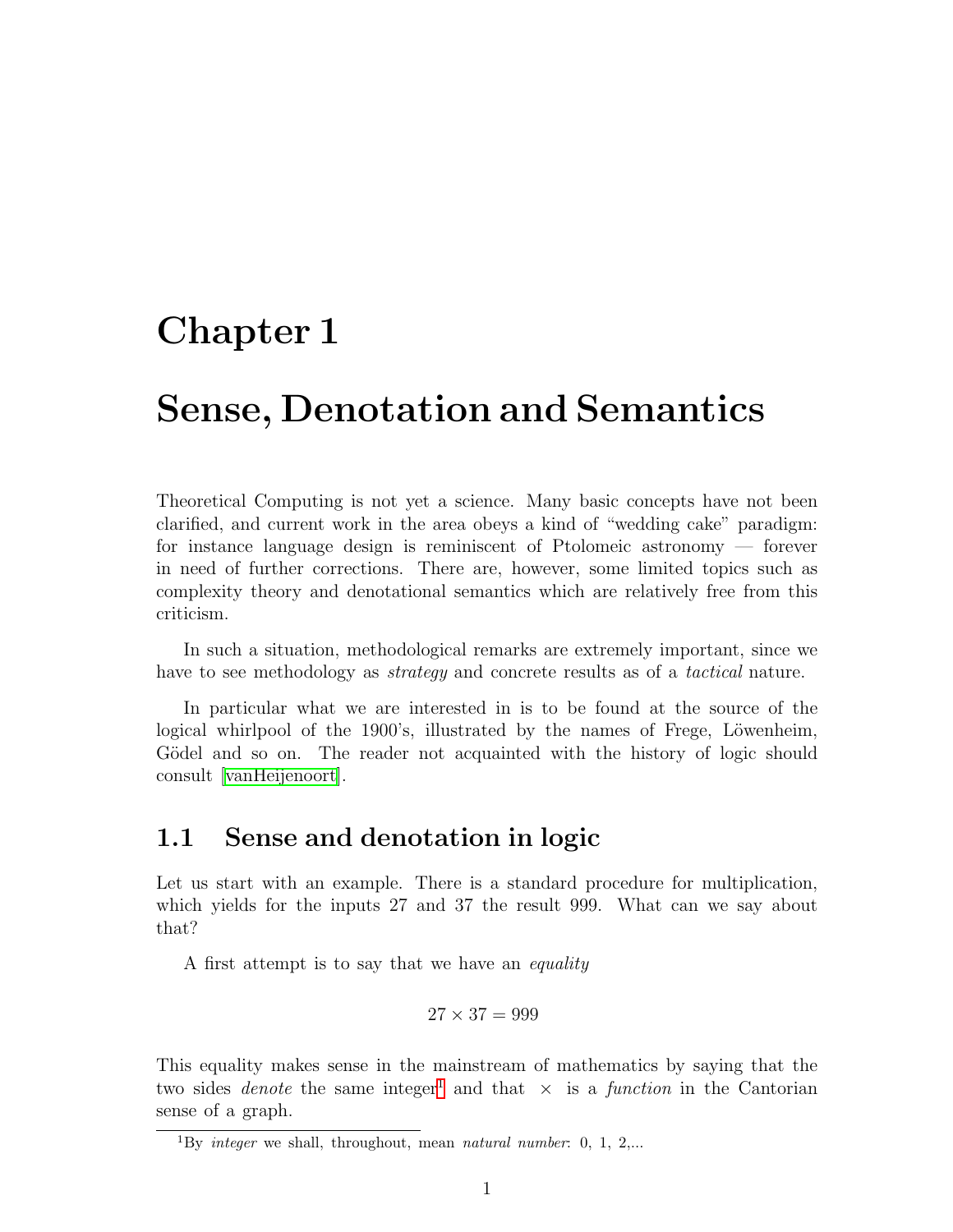This is the denotational aspect, which is undoubtedly correct, but it misses the essential point:

There is a finite *computation* process which shows that the denotations are equal. It is an abuse (and this is not cheap philosophy  $-$  it is a concrete question) to say that  $27 \times 37$  equals 999, since if the two things we have were the same then we would never feel the need to state their equality. Concretely we ask a question,  $27 \times 37$ , and get an answer, 999. The two expressions have different senses and we must do something (make a proof or a calculation, or at least look in an encyclopedia) to show that these two senses have the same denotation.

Concerning  $\times$ , it is incorrect to say that this is a function (as a graph) since the computer in which the program is loaded has no room for an infinite graph. Hence we have to conclude that we are in the presence of a *finitary* dynamics related to this question of sense.

Whereas denotation was modelled at a very early stage, sense has been pushed towards subjectivism, with the result that the present mathematical treatment of sense is more or less reduced to syntactic manipulation. This is not a priori in the essence of the subject, and we can expect in the next decades to find a treatment of computation that would combine the advantages of denotational semantics (mathematical clarity) with those of syntax (finite dynamics). This book clearly rests on a tradition that is based on this unfortunate current state of affairs: in the dichotomy between infinite, static denotation and finite, dynamic sense, the denotational side is much more developed than the other.

So, one of the most fundamental distinctions in logic is that made by Frege: given a sentence  $A$ , there are two ways of seeing it:

- as a sequence of *instructions*, which determine its *sense*, for example  $A \vee B$ means " $A$  or  $B$ ", etc..
- as the *ideal result* found by these operations: this is its *denotation*.

"Denotation", as opposed to "notation", is what is denoted, and not what denotes. For example the denotation of a logical sentence is  $t$  (true) or  $f$ (false), and the denotation of  $A \vee B$  can be obtained from the denotations of A and B by means of the truth table for disjunction.

Two sentences which have the same sense have the same denotation, that is obvious; but two sentences with the same denotation rarely have the same sense. For example, take a complicated mathematical equivalence  $A \Leftrightarrow B$ . The two sentences have the same denotation (they are true at the same time) but surely not the same sense, otherwise what is the point of showing the equivalence?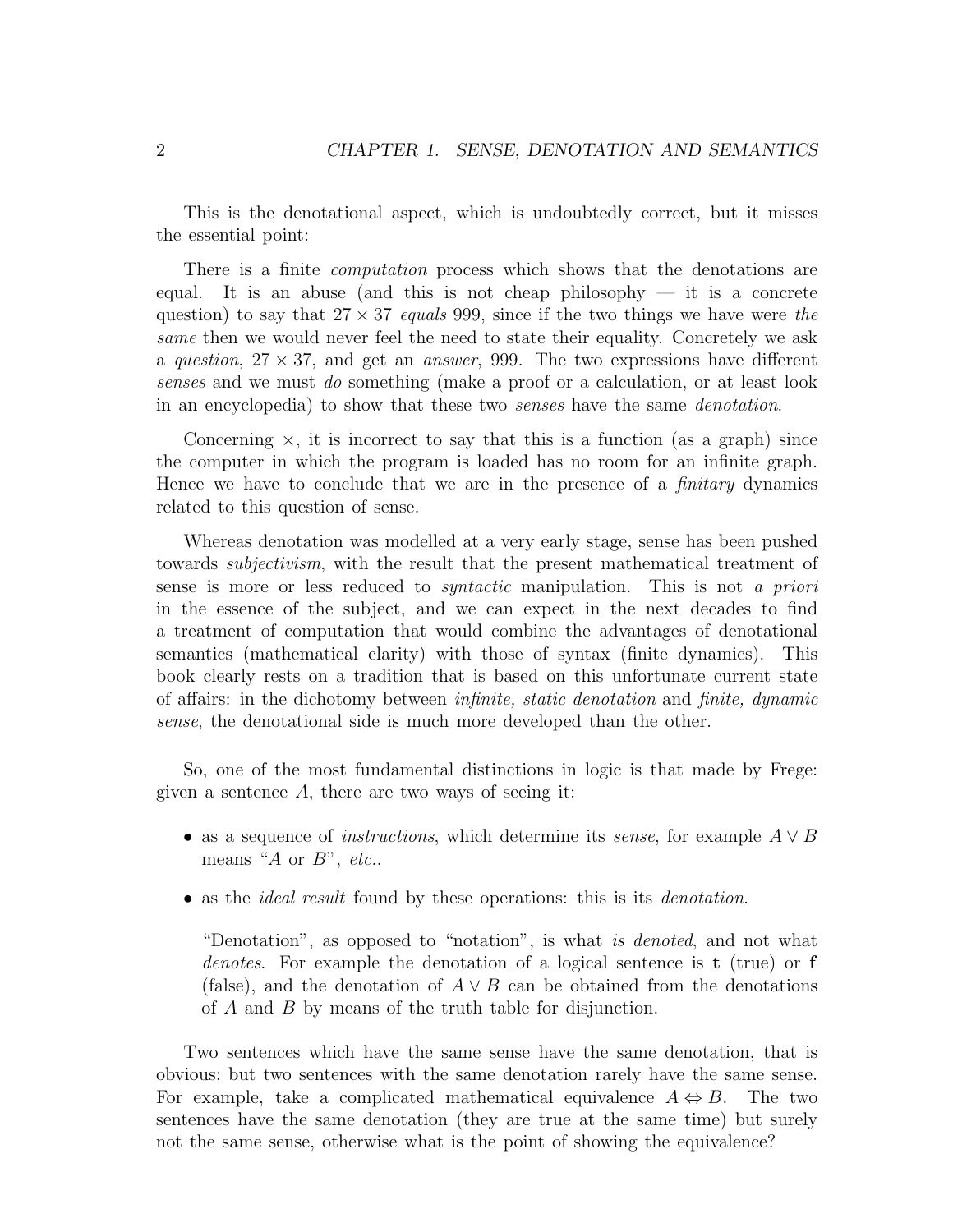This example allows us to introduce some associations of ideas:

- sense, syntax, proofs;
- denotation, truth, semantics, algebraic operations.

That is the fundamental dichotomy in logic. Having said that, the two sides hardly play symmetrical rôles!

#### <span id="page-10-0"></span>1.1.1 The algebraic tradition

This tradition (begun by Boole well before the time of Frege) is based on a radical application of Ockham's razor: we quite simply discard the sense, and consider only the denotation. The justification of this mutilation of logic is its operational side: it works!

The essential turning point which established the predominance of this tradition was Löwenheim's theorem of 1916. Nowadays, one may see Model Theory as the rich pay-off from this epistemological choice which was already very old. In fact, considering logic from the point of view of denotation, *i.e.* the result of operations, we discover a slightly peculiar kind of algebra, but one which allows us to investigate operations unfamiliar to more traditional algebra. In particular, it is possible to avoid the limitation to  $-$  shall we say  $-$  *equational* varieties, and consider general definable structures. Thus Model Theory rejuvenates the ideas and methods of algebra in an often fruitful way.

#### <span id="page-10-1"></span>1.1.2 The syntactic tradition

On the other hand, it is impossible to say "forget completely the denotation and concentrate on the sense", for the simple reason that the sense contains the denotation, at least implicitly. So it is not a matter of symmetry. In fact there is hardly any unified syntactic point of view, because we have never been able to give an operational meaning to this mysterious sense. The only tangible reality about sense is the way it is written, the formalism; but the formalism remains an unaccommodating object of study, without true structure, a piece of soft camembert.

Does this mean that the purely syntactic approach has nothing worthwhile to say? Surely not, and the famous theorem of Gentzen of 1934 shows that logic possesses some profound symmetries at the syntactical level (expressed by cut-elimination). However these symmetries are blurred by the imperfections of syntax. To put it in another way, they are not symmetries of syntax, but of sense. For want of anything better, we must express them as properties of syntax, and the result is not very pretty.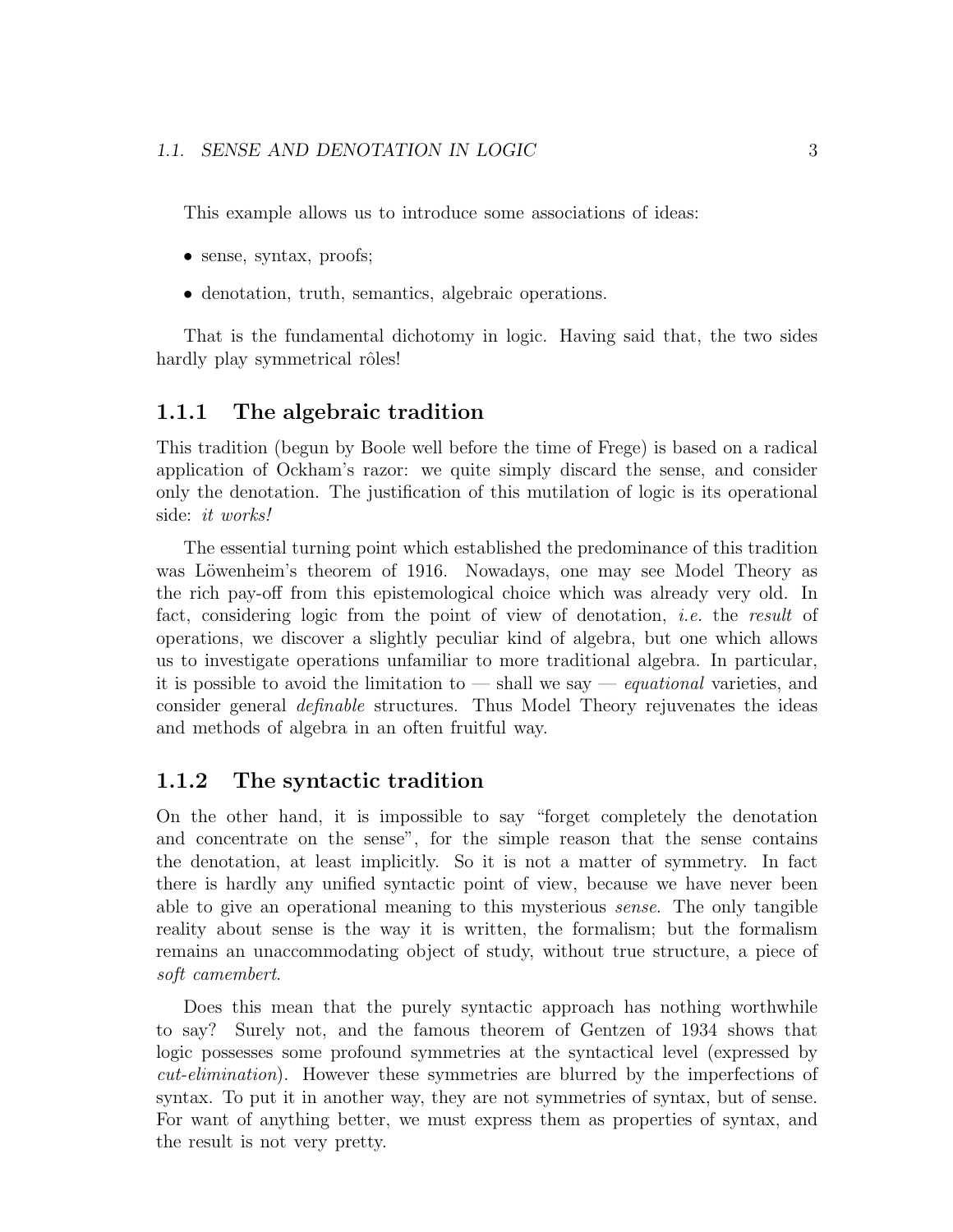So, summing up our opinion about this tradition, it is always in search of its fundamental concepts, which is to say, an operational distinction between sense and syntax. Or to put these things more concretely, it aims to find deep geometrical invariants of syntax: therein is to be found the sense.

The tradition called "syntactic" — for want of a nobler title — never reached the level of its rival. In recent years, during which the algebraic tradition has flourished, the syntactic tradition was not of note and would without doubt have disappeared in one or two more decades, for want of any issue or methodology. The disaster was averted because of computer science — that great manipulator of syntax — which posed it some very important theoretical problems.

Some of these problems (such as questions of algorithmic complexity) seem to require more the letter than the spirit of logic. On the other hand all the problems concerning correctness and modularity of programs appeal in a deep way to the syntactic tradition, to proof theory. We are led, then, to a revision of proof theory, from the fundamental theorem of Herbrand which dates back to 1930. This revision sheds a new light on those areas which one had thought were fixed forever, and where routine had prevailed for a long time.

In the exchange between the syntactic logical tradition and computer science one can wait for new languages and new machines on the computational side. But on the logical side (which is that of the principal author of this book) one can at last hope to draw on the conceptual basis which has always been so cruelly ignored.

### <span id="page-11-0"></span>1.2 The two semantic traditions

#### <span id="page-11-1"></span>1.2.1 Tarski

This tradition is distinguished by an extreme platitude: the connector "∨" is translated by "or", and so on. This interpretation tells us nothing particularly remarkable about the logical connectors: its apparent lack of ambition is the underlying reason for its operationality. We are only interested in the denotation, t or f, of a sentence (closed expression) of the syntax.

- 1. For atomic sentences, we assume that the denotation is known; for example:
	- $3 + 2 = 5$  has the denotation **t**.
	- $3 + 3 = 5$  has the denotation f.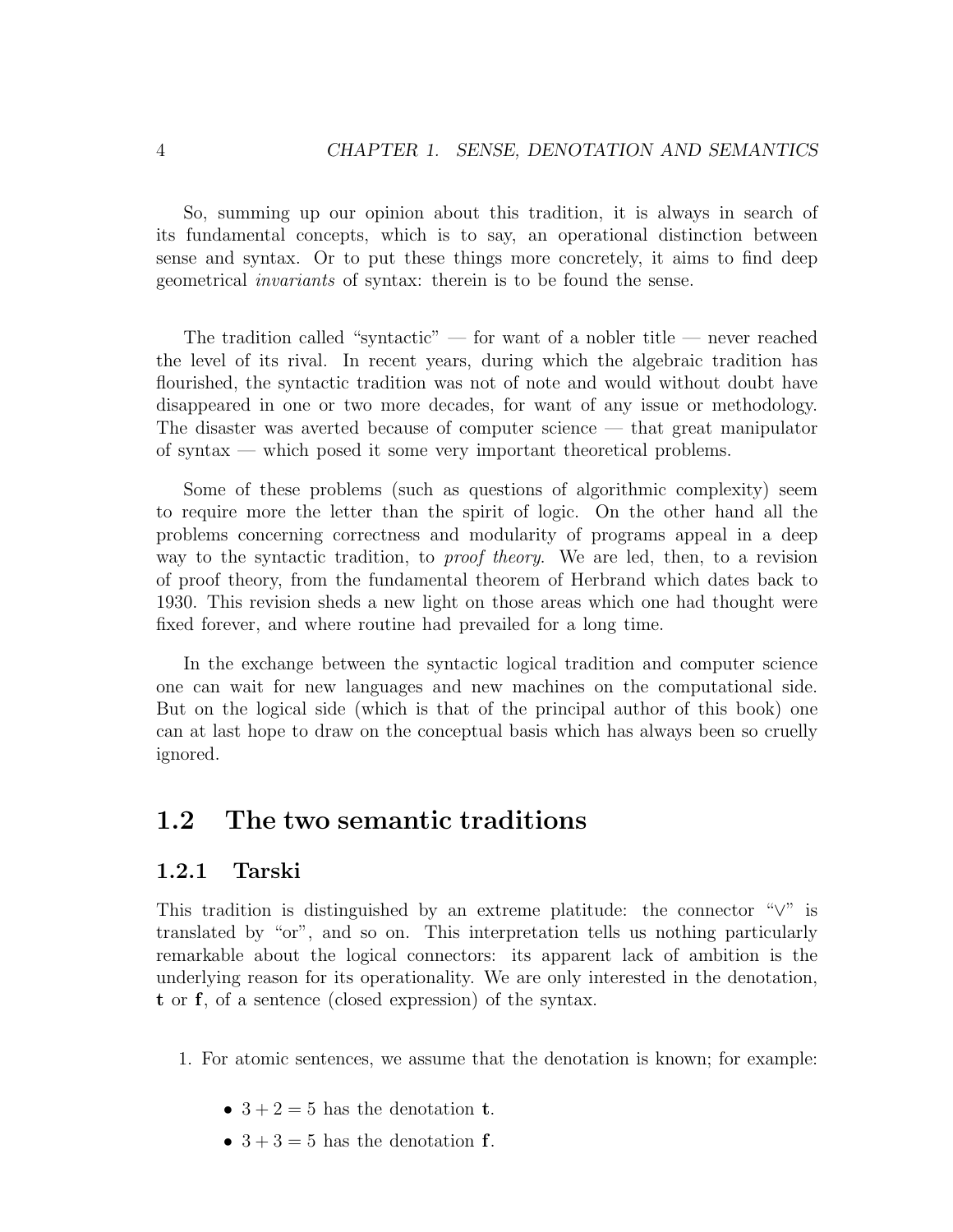#### 1.2. THE TWO SEMANTIC TRADITIONS  $5$

2. The denotations of the expressions  $A \wedge B$ ,  $A \vee B$ ,  $A \Rightarrow B$  and  $\neg A$  are obtained by means of a truth table:

|                         |                                                                                    |  | A B $A \wedge B$ $A \vee B$ $A \Rightarrow B \neg A$ |  |
|-------------------------|------------------------------------------------------------------------------------|--|------------------------------------------------------|--|
|                         | $t$ $t$                                                                            |  |                                                      |  |
| $\overline{\mathbf{f}}$ |                                                                                    |  |                                                      |  |
|                         | $\begin{array}{cc} \texttt{-} & \texttt{r} \\ \texttt{t} & \texttt{f} \end{array}$ |  |                                                      |  |
| $\mathbf{f}$            |                                                                                    |  |                                                      |  |

3. The denotation of  $\forall \xi$ . A is t iff for *every a* in the domain of interpretation<sup>[2](#page-12-1)</sup>,  $A[a/\xi]$  is t. Likewise  $\exists \xi \, A$  is t iff  $A[a/\xi]$  is t for some a.

Once again, this definition is ludicrous from the point of view of logic, but entirely adequate for its purpose. The development of Model Theory shows this.

#### <span id="page-12-0"></span>1.2.2 Heyting

Heyting's idea is less well known, but it is difficult to imagine a greater disparity between the brilliance of the original idea and the mediocrity of subsequent developments. The aim is extremely ambitious: to model not the *denotation*, but the proofs.

Instead of asking the question "when is a sentence  $A$  true?", we ask "what is a proof of  $A$ ?". By proof we understand not the syntactic formal transcript, but the inherent object of which the written form gives only a shadowy reflection. We take the view that what we *write* as a proof is merely a description of something which is *already* a process in itself. So the reply to our extremely ambitious question (and an important one, if we read it computationally) cannot be a formal system.

- 1. For atomic sentences, we assume that we know intrinsically what a proof is; for example, pencil and paper calculation serves as a proof of " $27 \times 37 = 999$ ".
- 2. A proof of  $A \wedge B$  is a pair  $(p,q)$  consisting of a proof p of A and a proof q of  $B$ .
- 3. A proof of  $A \vee B$  is a pair  $(i, p)$  with:
	- $i = 0$ , and p is a proof of A, or

<span id="page-12-1"></span><sup>&</sup>lt;sup>2</sup>A[a/ξ] is meta-notation for "A where all the (free) occurrences of ξ have been replaced by a". In defining this formally, we have to be careful about bound variables.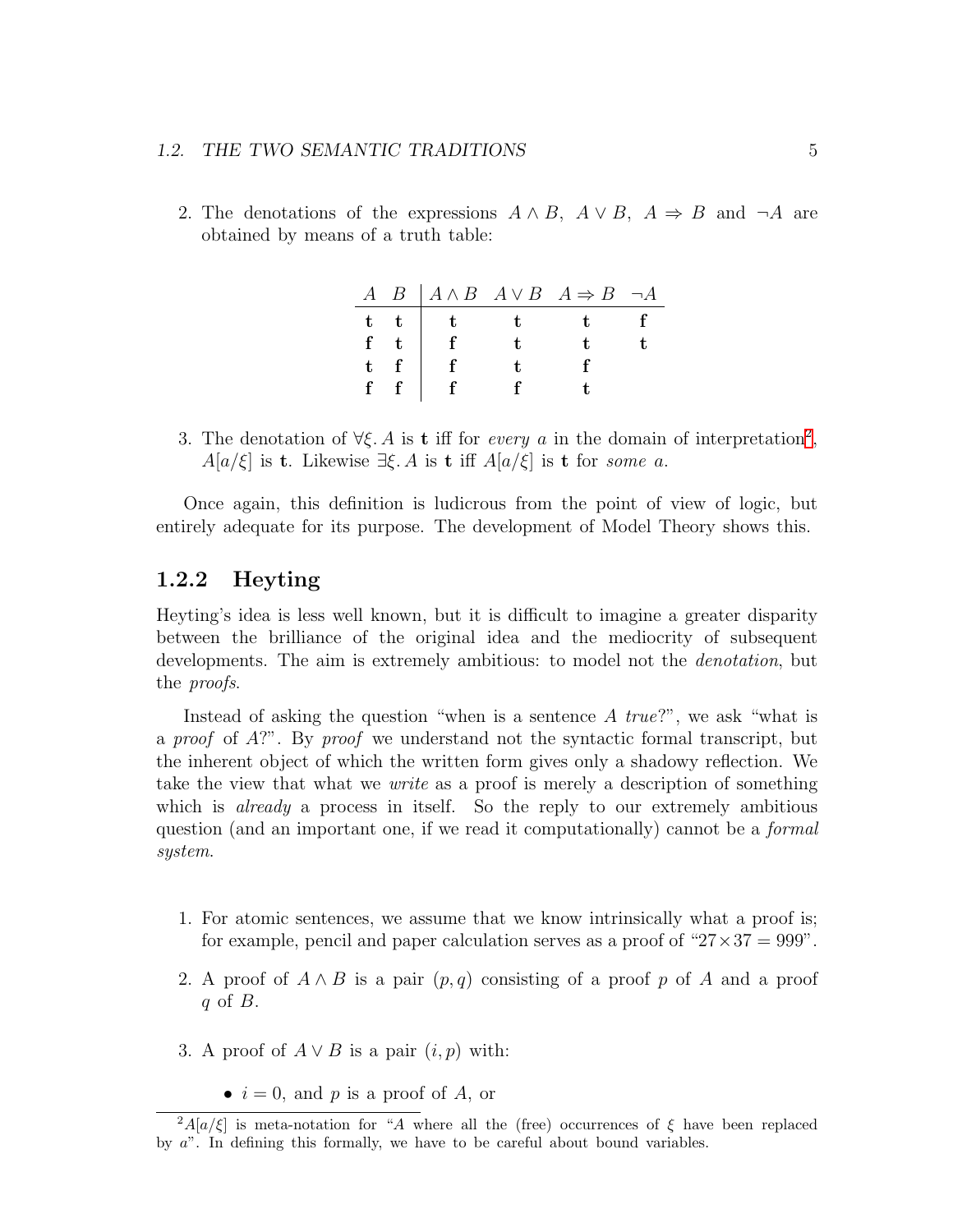- $i = 1$ , and p is a proof of B.
- <span id="page-13-0"></span>4. A proof of  $A \Rightarrow B$  is a function f, which maps each proof p of A to a proof  $f(p)$  of B.
- 5. In general, the negation  $\neg A$  is treated as  $A \Rightarrow \bot$  where  $\bot$  is a sentence with no possible proof.
- <span id="page-13-1"></span>6. A proof of  $\forall \xi$ . A is a function f, which maps each point a of the domain of definition to a proof  $f(a)$  of  $A[a/\xi]$ .
- 7. A proof of  $\exists \xi$ . A is a pair  $(a, p)$  where a is a point of the domain of definition and p is a proof of  $A[a/\xi]$ .

For example, the sentence  $A \Rightarrow A$  is proved by the identity function, which associates to each proof  $p$  of  $A$ , the same proof. On the other hand, how can we prove  $A \vee \neg A$ ? We have to be able to find either a proof of A or a proof of  $\neg A$ , and this is not possible in general. Heyting semantics, then, corresponds to another logic, the intuitionistic logic of Brouwer, which we shall meet later.

Undeniably, Heyting semantics is very original: it does not interpret the logical operations by themselves, but by abstract constructions. Now we can see that these constructions are nothing but typed (i.e. modular) programs. But the experts in the area have seen in this something very different: a functional approach to mathematics. In other words, the semantics of proofs would express the very essence of mathematics.

That was very fanciful: indeed, we have on the one hand the Tarskian tradition, which is commonplace but honest (" $\vee$ " means "or", " $\vee$ " means "for all"), without the least pretension. Nor has it foundational prospects, since for foundations, one has to give an explanation in terms of something more primitive, which moreover itself needs its own foundation. The tradition of Heyting is original, but fundamentally has the same problems — Gödel's incompleteness theorem assures us, by the way, that it could not be otherwise. If we wish to explain  $A$  by the act of proving  $A$ , we come up against the fact that the definition of a proof uses quantifiers twice (for  $\Rightarrow$  and  $\forall$ ). Moreover in the  $\Rightarrow$  case, one cannot say that the domain of definition of  $f$  is particularly well understood!

Since the  $\Rightarrow$  and  $\forall$  cases were problematic (from this absurd foundational point of view), it has been proposed to add to clauses [4](#page-13-0) and [6](#page-13-1) the codicil "together with a proof that  $f$  has this property". Of course that settles nothing, and the Byzantine discussions about the *meaning* which would have to be given to this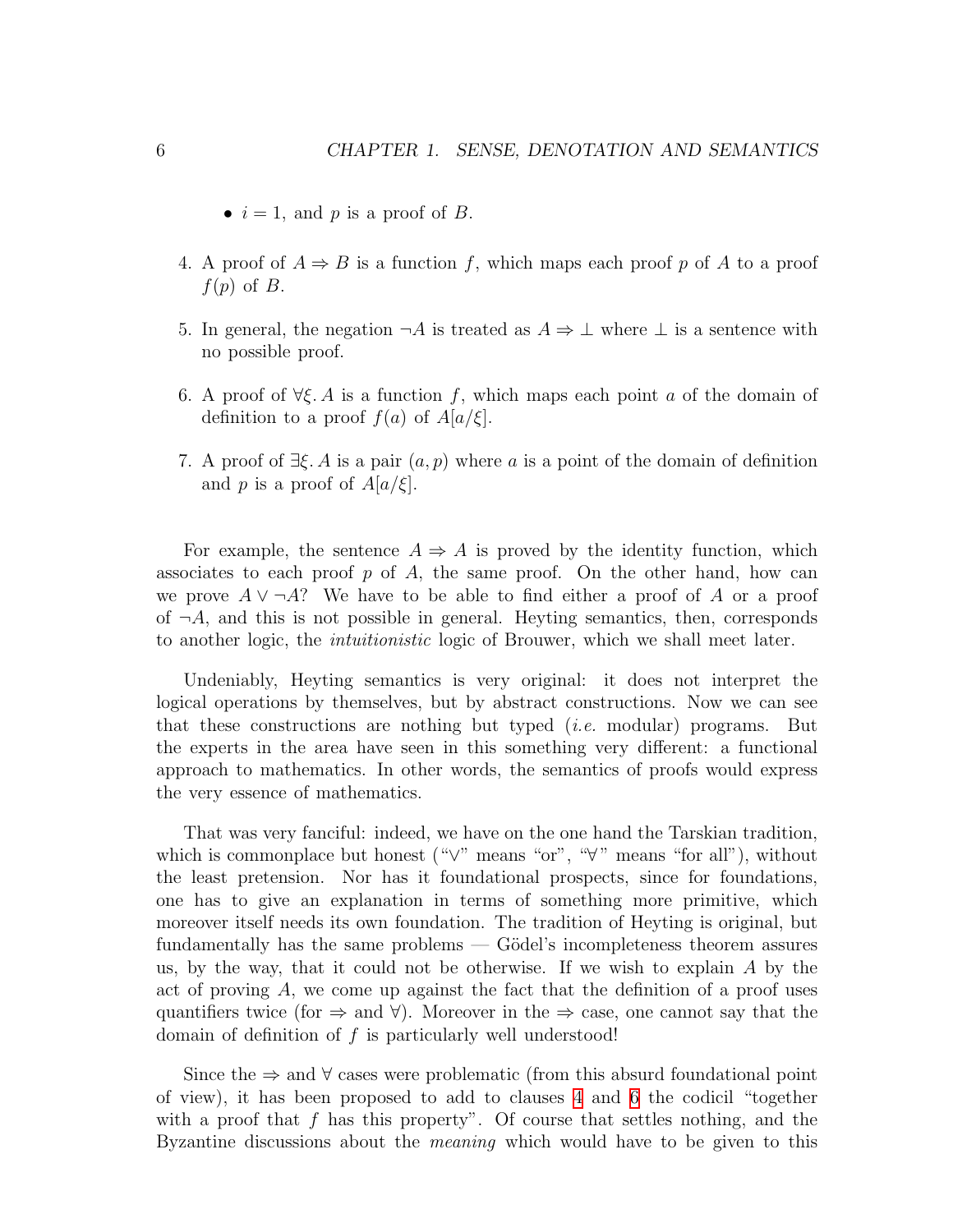codicil — discussions without the least mathematical content — only serve to discredit an idea which, we repeat, is one of the cornerstones of Logic.

We shall come across Heyting's idea working in the Curry-Howard isomorphism. It occurs in Realisability too. In both these cases, the foundational pretensions have been removed. This allows us to make good use of an idea which may have spectacular applications in the future.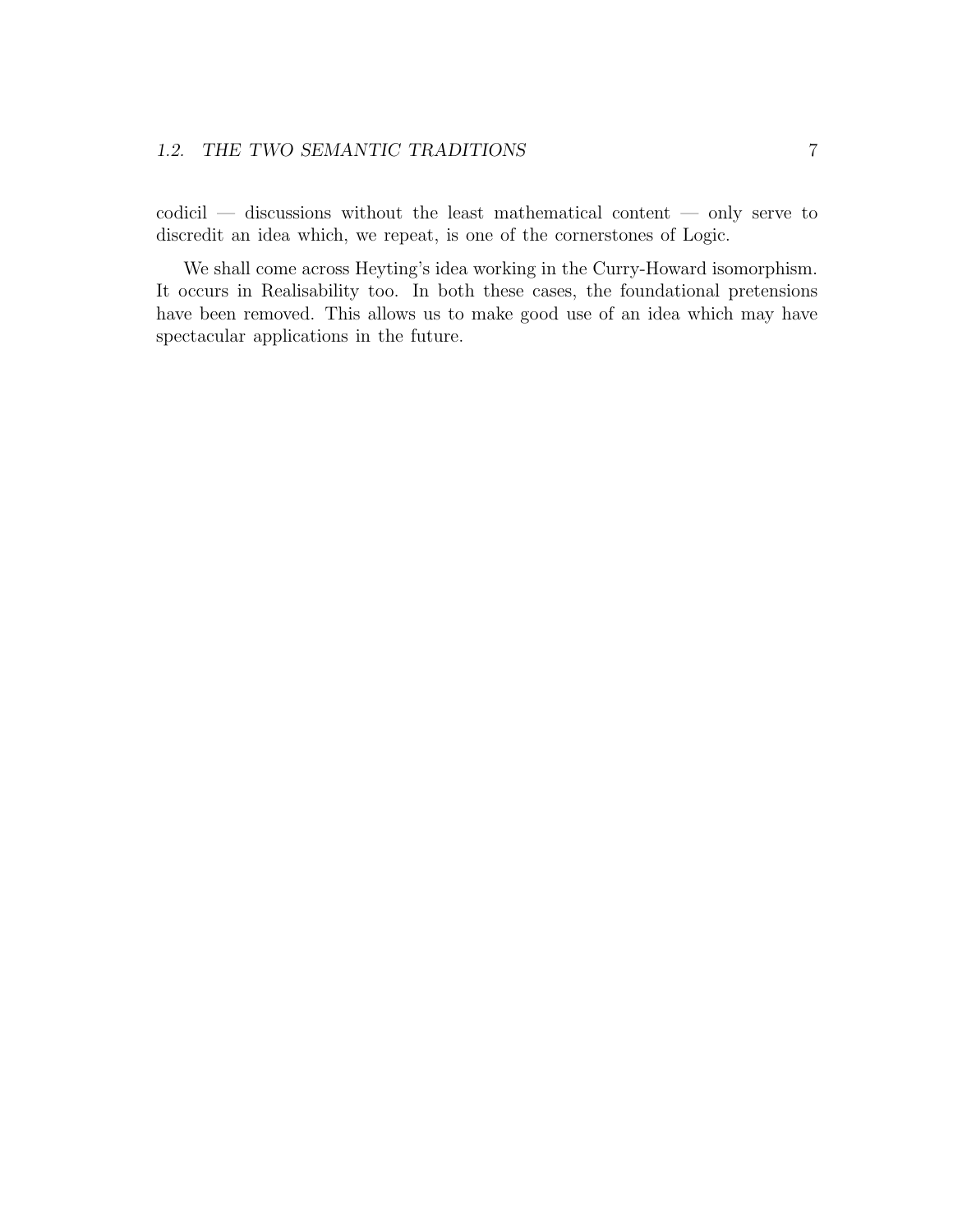## <span id="page-15-0"></span>Chapter 2

## Natural Deduction

As we have said, the syntactic point of view shows up some profound symmetries of Logic. Gentzen's sequent calculus does this in a particularly satisfying manner. Unfortunately, the computational significance is somewhat obscured by syntactic complications that, although certainly immaterial, have never really been overcome. That is why we present Prawitz' natural deduction before we deal with sequent calculus.

Natural deduction is a slightly paradoxical system: it is limited to the intuitionistic case (in the classical case it has no particularly good properties) but it is only satisfactory for the  $(\wedge, \Rightarrow, \forall)$  fragment of the language: we shall defer consideration of ∨ and ∃ until chapter [10.](#page-79-0) Yet disjunction and existence are the two most typically intuitionistic connectors!

The basic idea of natural deduction is an asymmetry: a proof is a vaguely tree-like structure (this view is more a graphical illusion than a mathematical reality, but it is a pleasant illusion) with one or more hypotheses (possibly none) but a single conclusion. The deep symmetry of the calculus is shown by the introduction and *elimination* rules which match each other exactly. Observe, incidentally, that with a tree-like structure, one can always decide uniquely what was the *last* rule used, which is something we could not say if there were several conclusions.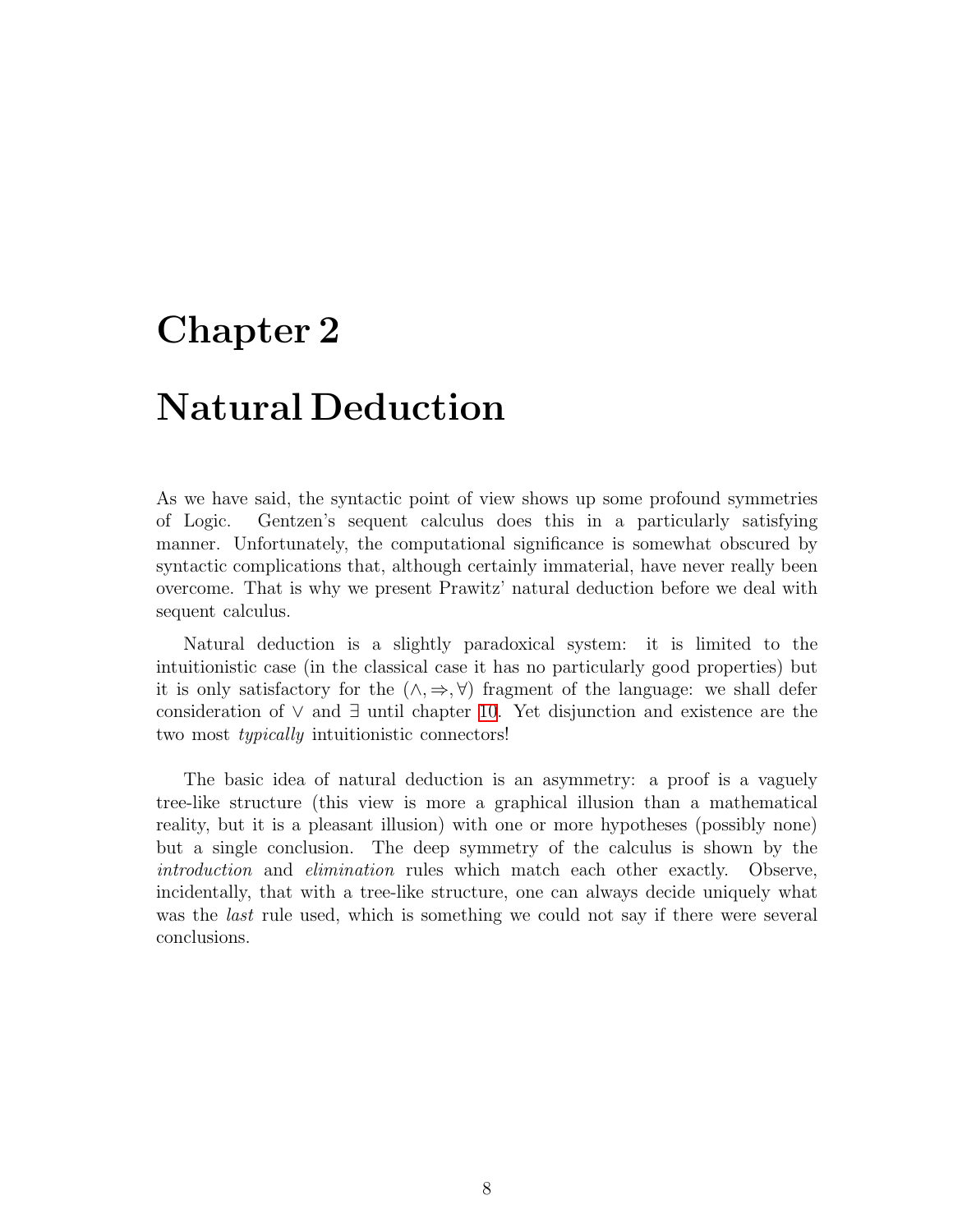### <span id="page-16-0"></span>2.1 The calculus

We shall use the notation

to designate a *deduction* of  $A$ , that is, ending at  $A$ . The deduction will be written as a finite tree, and in particular, the tree will have leaves labelled by sentences. For these sentences, there are two possible states, dead or alive.

· · · A

In the usual state, a sentence is alive, that is to say it takes an active part in the proof: we say it is a hypothesis. The typical case is illustrated by the first rule of natural deduction, which allows us to form a deduction consisting of a single sentence:

A

Here  $A$  is both the leaf and the root; logically, we deduce  $A$ , but that was easy because A was assumed!

Now a sentence at a leaf can be dead, when it no longer plays an active part in the proof. Dead sentences are obtained by killing live ones. The typical example is the ⇒-introduction rule:

$$
[A] \begin{array}{c} [A] \\ \vdots \\ B \\ \hline A \Rightarrow B \end{array} \Rightarrow \mathcal{I}
$$

It must be understood thus: starting from a deduction of  $B$ , in which we choose a certain number of occurrences of A as hypotheses (the number is arbitrary:  $0$ , 1, 250, ...), we form a new deduction of which the conclusion is  $A \Rightarrow B$ , but in which all these occurrences of  $A$  have been *discharged*, *i.e.* killed. There may be other occurrences of A which we have chosen not to discharge.

This rule illustrates very well the illusion of the tree-like notation: it is of critical importance to know when a hypothesis was discharged, and so it is essential to record this. But if we do this in the example above, this means we have to link the crossed A with the line of the  $\Rightarrow$ I rule; but it is no longer a genuine tree we are considering!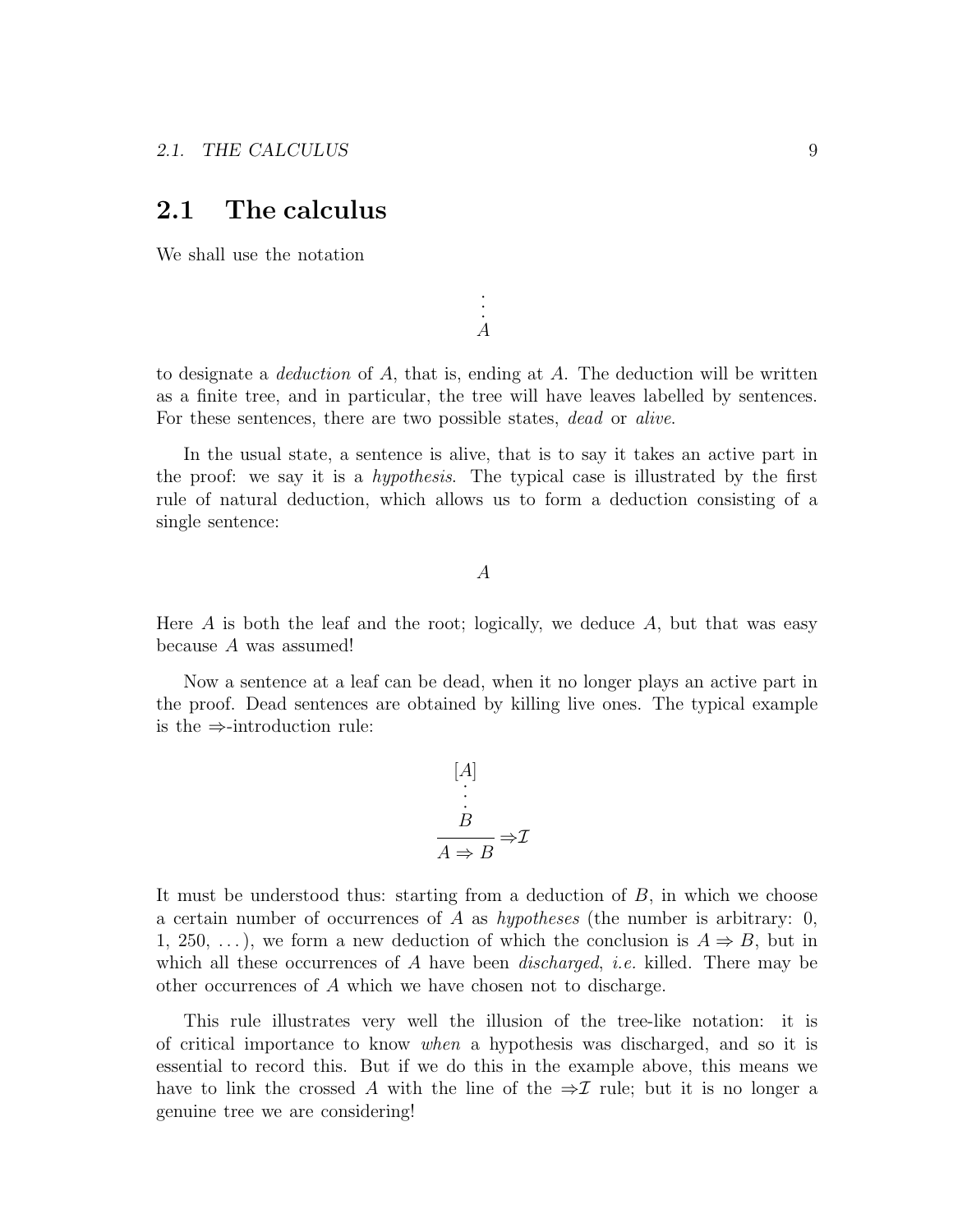#### <span id="page-17-0"></span>2.1.1 The rules

- Hypothesis: A
- Introductions:

$$
\begin{array}{cccc}\n\vdots & \vdots & & \vdots & & \vdots \\
A & B & & \vdots & & \vdots \\
A \wedge B & & & B & \rightarrow \mathcal{I} & & \forall \mathcal{I} \\
\hline\nA \wedge B & & & A \Rightarrow B \Rightarrow \mathcal{I} & & \forall \xi \cdot A\n\end{array}
$$

• Eliminations:

$$
\frac{\begin{array}{ccccccccc}\n\vdots & & \vdots & & \vdots & & \vdots & & \vdots \\
A \wedge B & & A \wedge B & & A \Rightarrow B & & \forall \xi \cdot A \\
\hline\nA & & A & B & & \Delta \end{array}}{B} \rightarrow \mathcal{E} \qquad \frac{\begin{array}{ccccccccc}\n\vdots & & \vdots & & \vdots & & \vdots \\
\hline\nA & & A \Rightarrow B & & \forall \xi \cdot A & & \forall \xi \cdot A \\
\hline\n\end{array}}
$$

The rule  $\Rightarrow \mathcal{E}$  is traditionally called *modus ponens*.

Some remarks:

All the rules, except  $\Rightarrow \mathcal{I}$ , preserve the stock of hypotheses: for example, the hypotheses in the deduction above which ends in  $\Rightarrow \mathcal{E}$ , are those of the two immediate sub-deductions.

For well-known logical reasons, it is necessary to restrict  $\forall \mathcal{I}$  to the case where the variable<sup>[1](#page-17-2)</sup>  $\xi$  is not free in any hypothesis (it may, on the other hand, be free in a dead leaf).

The fundamental symmetry of the system is the introduction/elimination symmetry, which replaces the *hypothesis/conclusion* symmetry that cannot be implemented in this context.

## <span id="page-17-1"></span>2.2 Computational significance

We shall re-examine the natural deduction system in the light of Heyting semantics; we shall suppose fixed the interpretation of atomic formulae and also the range of the quantifiers. A formula  $A$  will be seen as the set of its possible deductions; instead of saying " $\delta$  proves A", we shall say " $\delta \in A$ ".

<span id="page-17-2"></span><sup>&</sup>lt;sup>1</sup>The variable  $\xi$  belongs to the *object language* (it may stand for a number, a data-record, an event). We reserve x, y, z for  $\lambda$ -calculus variables, which we shall introduce in the next section.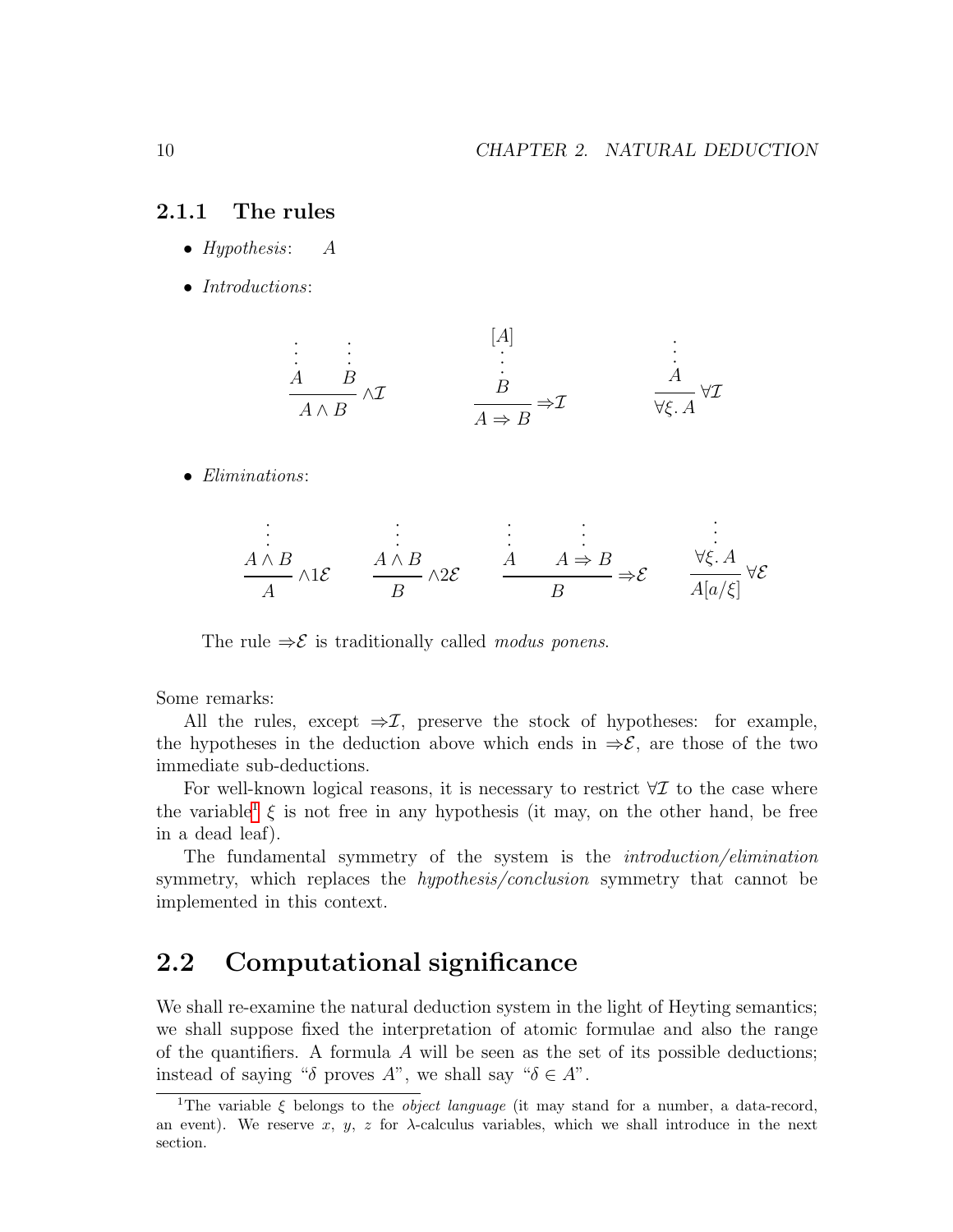#### 2.2. COMPUTATIONAL SIGNIFICANCE 11

The rules of natural deduction then appear as a special way of constructing functions: a deduction of A on the hypotheses  $B_1, \ldots, B_n$  can be seen as a function  $t[x_1, \ldots, x_n]$  which associates to elements  $b_i \in B_i$  a result  $t[b_1, \ldots, b_n] \in A$ . In fact, for this correspondence to be exact, one has to work with *parcels of hypotheses*: the same formula  $B$  may in general appear several times among the hypotheses, and two occurrences of  $B$  in the same parcel will correspond to the same variable.

This is a little mysterious, but it will quickly become clearer with some examples.

#### <span id="page-18-0"></span>2.2.1 Interpretation of the rules

- 1. A deduction consisting of a single hypothesis A is represented by the expression x, where x is a variable for an element of A. Later, if we have other occurrences of  $A$ , we shall choose the same  $x$ , or another variable, depending upon whether or not those other occurrences are in the same parcel.
- 2. If a deduction has been obtained by means of  $\wedge \mathcal{I}$  from two others corresponding to  $u[x_1, \ldots, x_n]$  and  $v[x_1, \ldots, x_n]$ , then we associate to our deduction the pair  $\langle u[x_1, \ldots, x_n], v[x_1, \ldots, x_n] \rangle$ , since a proof of a conjunction is a *pair*. We have made  $u$  and  $v$  depend on the same variables; indeed, the choice of variables of  $u$  and  $v$  is correlated, because some parcels of hypotheses will be identified.
- 3. If a deduction ends in  $\wedge 1\mathcal{E}$ , and  $t[x_1, \ldots, x_n]$  was associated with the immediate sub-deduction, then we shall associate  $\pi^1 t[x_1, \ldots, x_n]$  to our proof. That is the *first projection*, since  $t$ , as a proof of a conjunction, has to be a pair. Likewise, the  $\wedge 2\mathcal{E}$  rule involves the second projection  $\pi^2$ .

Although this is not very formal, it will be necessary to consider the fundamental equations:

$$
\pi^{1}\langle u, v \rangle = u \qquad \qquad \pi^{2}\langle u, v \rangle = v \qquad \qquad \langle \pi^{1}t, \pi^{2}t \rangle = t
$$

These equations (and the similar ones we shall have occasion to write down) are the essence of the correspondence between logic and computer science.

4. If a deduction ends in  $\Rightarrow \mathcal{I}$ , let v be the term associated with the immediate sub-deduction; this immediate sub-deduction is unambiguously determined at the level of parcels of hypotheses, by saying that a whole A-parcel has been discharged. If  $x$  is a variable associated to this parcel, then we have a function  $v[x, x_1, \ldots, x_n]$ . We shall associate to our deduction the function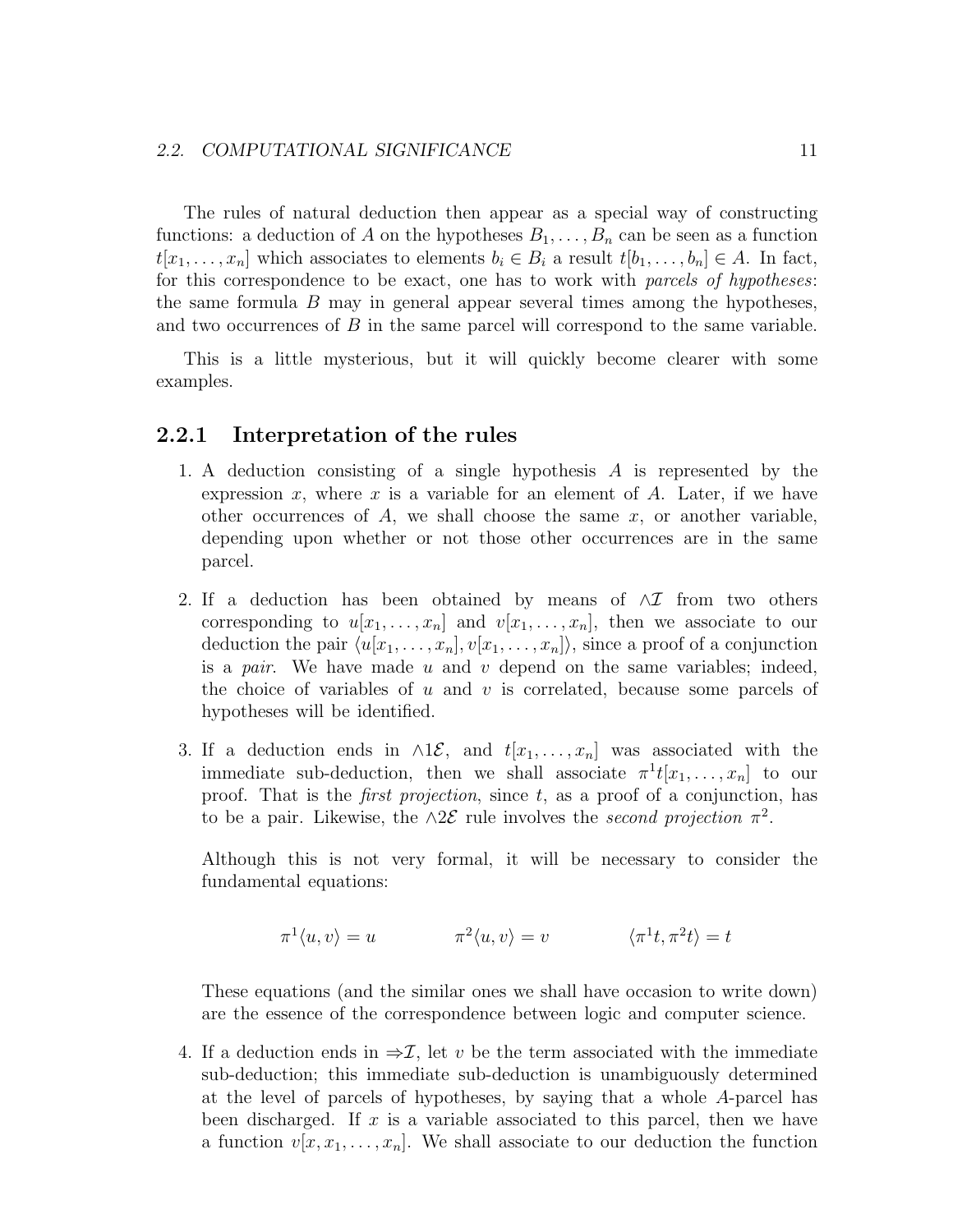$t[x_1, \ldots, x_n]$  which maps each argument a of A to  $v[a, x_1, \ldots, x_n]$ . The notation is  $\lambda x. v[x, x_1, \ldots, x_n]$  in which x is bound.

Observe that binding corresponds to discharge.

5. The case of a deduction ending with  $\Rightarrow \mathcal{E}$  is treated by considering the two functions  $t[x_1, \ldots, x_n]$  and  $u[x_1, \ldots, x_n]$ , associated to the two immediate sub-deductions. For fixed values of  $x_1, \ldots, x_n$ , t is a function from A to B, and u is an element of A, so  $t(u)$  is in B; in other words

$$
t[x_1,\ldots,x_n]\,u[x_1,\ldots,x_n]
$$

represents our deduction in the sense of Heyting.

Here again, we have the equations:

$$
(\lambda x. v) u = v[u/x]
$$
  
 
$$
\lambda x. t x = t \quad \text{(when } x \text{ is not free in } t\text{)}
$$

The rules for  $\forall$  echo those for  $\Rightarrow$ : they do not add much, so we shall in future omit them from our discussion. On the other hand, we shall soon replace the boring first-order quantifier by a second-order quantifier with more novel properties.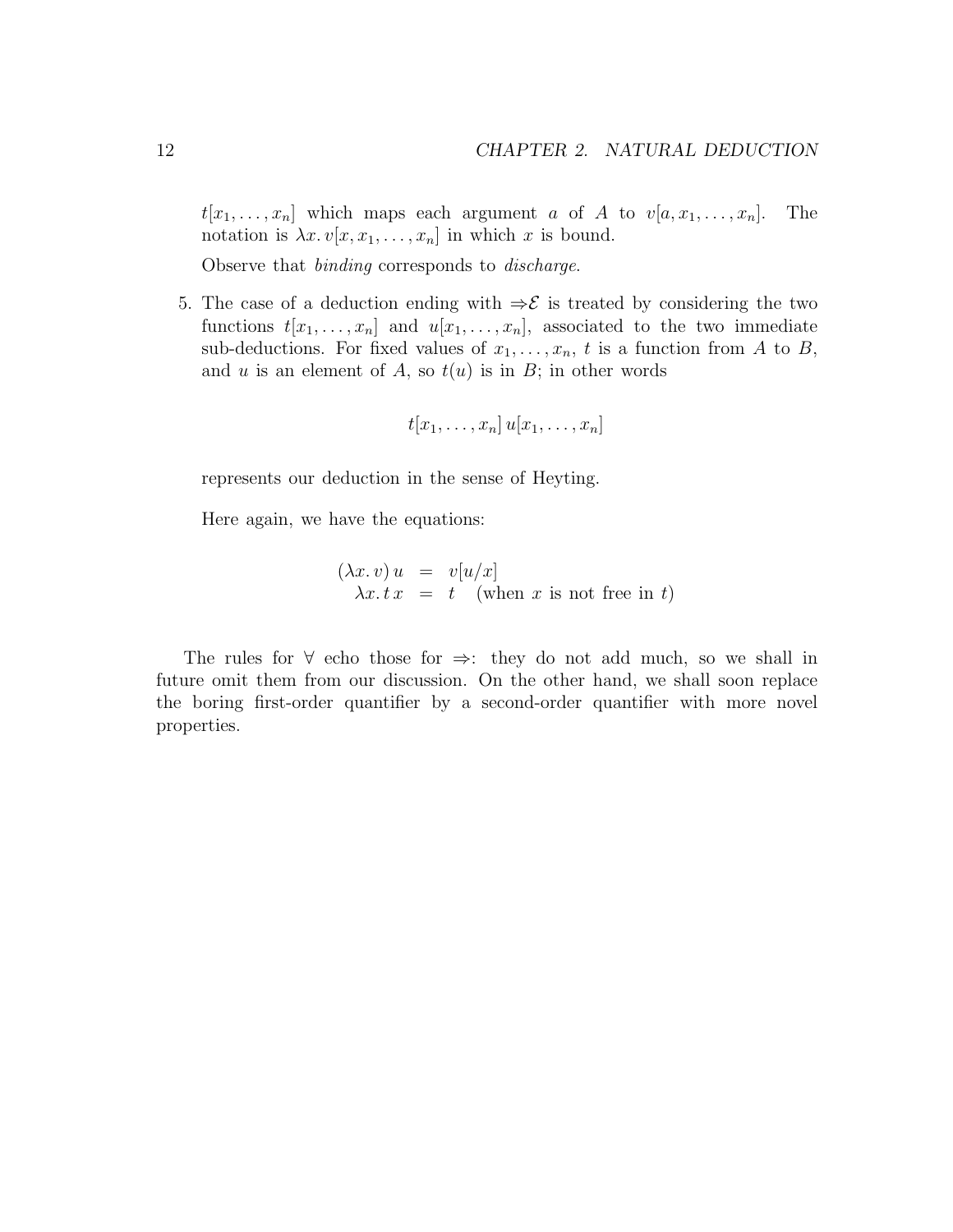### <span id="page-20-0"></span>2.2.2 Identification of deductions

· · · A

Returning to natural deduction, the equations we have written lead to equations between deductions. For example:

| $\boldsymbol{A}$<br>$\boldsymbol{B}$<br>$\frac{\overbrace{A \wedge B}^{A \wedge B} \wedge \mathcal{I}}{A}$  | "equals" | $\overline{A}$                  |
|-------------------------------------------------------------------------------------------------------------|----------|---------------------------------|
| $\overline{A}$<br>$\overline{B}$<br>$\frac{\overline{A \wedge B}}{P} \wedge 2\mathcal{E}$<br>$\overline{B}$ | "equals" | $\frac{\cdot}{B}$               |
| $[{\cal A}]$<br>$\dot{B}$<br>$\Rightarrow$ T<br>$A \Rightarrow B \Rightarrow$<br>В                          | "equals" | $\overline{A}$<br>$\frac{1}{B}$ |

What we have written is clear, provided that we observe carefully what happens in the last case: all the discharged hypotheses are replaced by (copies of) the deduction ending in A.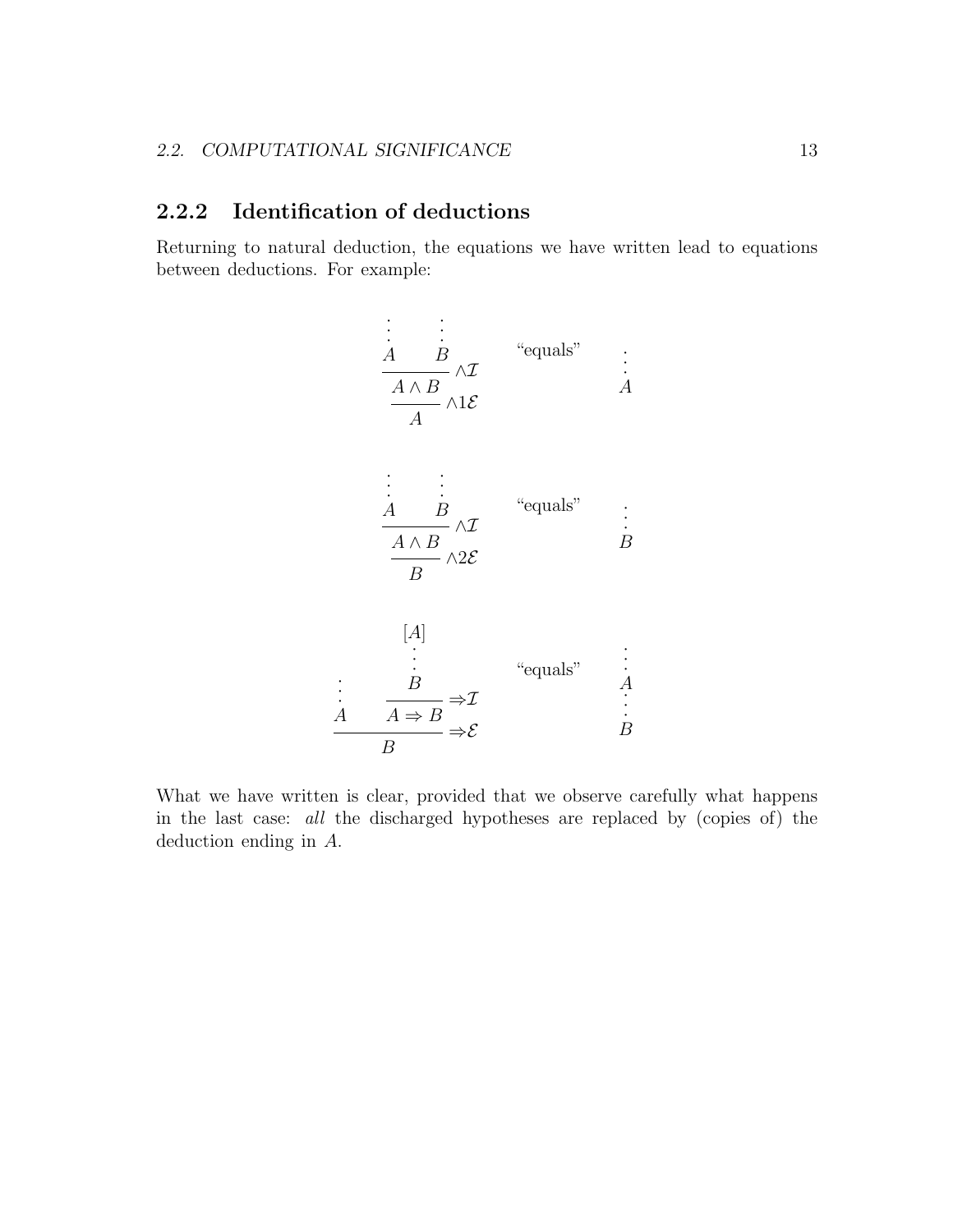## <span id="page-21-0"></span>Chapter 3

## The Curry-Howard Isomorphism

We have seen that Heyting's ideas perform very well in the framework of natural deduction. We shall exploit this remark by establishing a *formal* system of typed terms for discussing the functional objects which lie behind the proofs. The significance of the system will be given by means of the functional equations we have written down. In fact, these equations may be read in two different ways, which re-iterate the dichotomy between sense and denotation:

- as the *equations* which define the equality of terms, in other words the equality of denotations (the static viewpoint).
- as rewrite rules which allows us to calculate terms by reduction to a normal form. That is an operational, dynamic viewpoint, the only truly fruitful view for this aspect of logic.

Of course the second viewpoint is under-developed by comparison with the first one, as was the case in Logic! For example denotational semantics of programs (Scott's semantics, for example) abound: for this kind of semantics, nothing changes throughout the execution of a program. On the other hand, there is hardly any civilised operational semantics of programs (we exclude ad hoc semantics which crudely paraphrase the steps toward normalisation). The establishment of a truly operational semantics of algorithms is perhaps the most important problem in computer science.

The correspondence between types and propositions was set out in [\[Howard](#page-169-1)].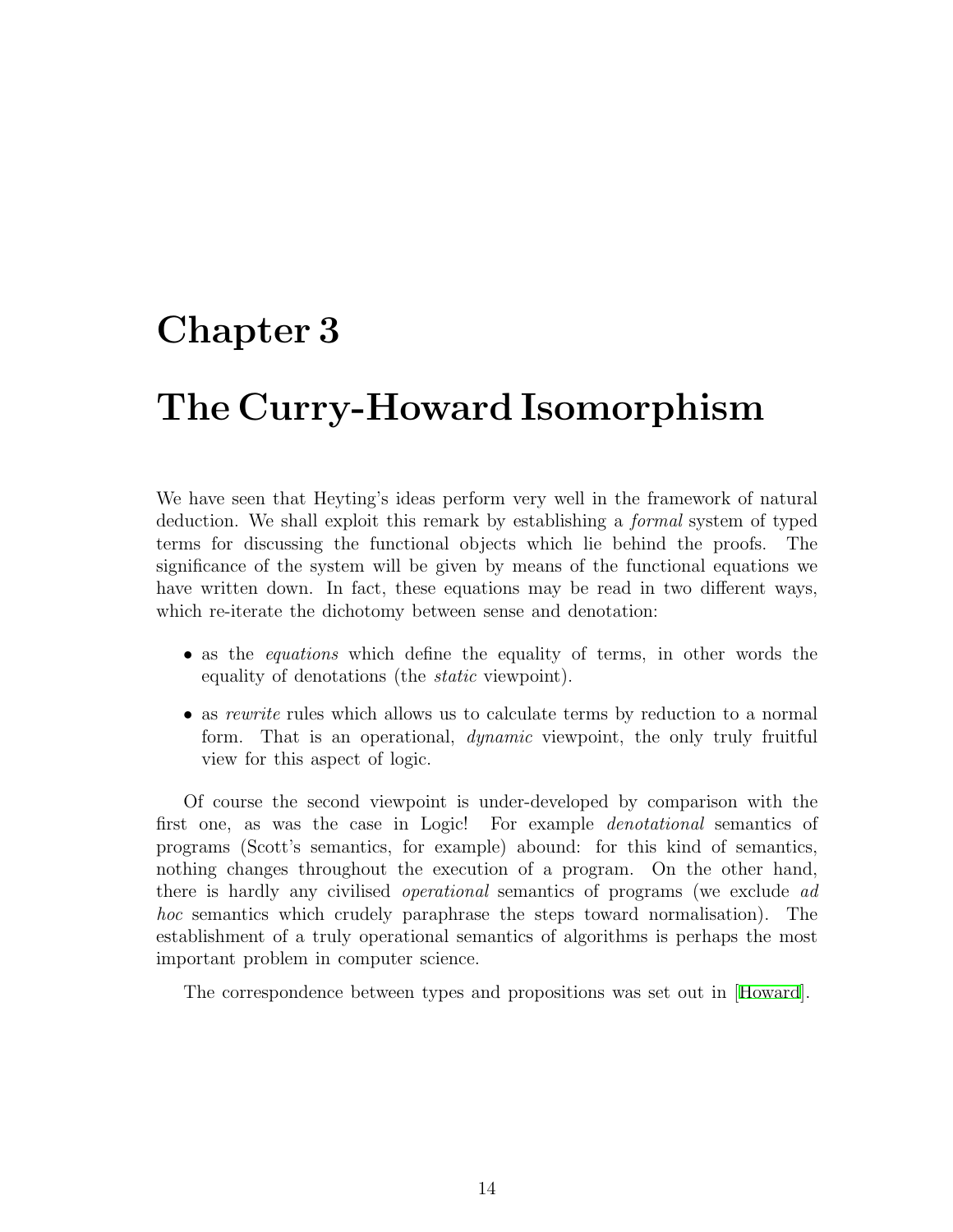### <span id="page-22-0"></span>3.1 Lambda Calculus

#### <span id="page-22-1"></span>3.1.1 Types

When we think of proofs in the spirit of Heyting, formulae become types. Specifically:

- <span id="page-22-3"></span>1. Atomic types  $T_1, \ldots, T_n$  are types.
- <span id="page-22-4"></span>2. If U and V are types, then  $U\times V$  and  $U\rightarrow V$  are types.
- 3. The only types are (for the time being) those obtained by means of [1](#page-22-3) and [2](#page-22-4).

This corresponds to the  $(\wedge, \Rightarrow)$  fragment of propositional calculus: atomic propositions are written  $T_i$ , " $\wedge$ " becomes " $\times$ " (Cartesian product) and " $\Rightarrow$ " becomes " $\rightarrow$ ".

#### <span id="page-22-2"></span>3.1.2 Terms

Proofs become *terms*; more precisely, a proof of A (as a formula) becomes a *term* of type  $A$  (as a type). Specifically:

- 1. The variables  $x_0^T, \ldots, x_n^T, \ldots$  are terms of type T.
- 2. If u and v are terms of types respectively U and V, then  $\langle u, v \rangle$  is a term of type  $U\times V$ .
- 3. If t is a term of type  $U \times V$  then  $\pi^1 t$  and  $\pi^2 t$  are terms of types respectively  $U$  and  $V$ .
- 4. If v is a term of type V and  $x_n^U$  is a variable of type U then  $\lambda x_n^U$  v is a term of type  $U \rightarrow V$ . In general we shall suppose that we have settled questions of the choice of bound variables and of substitution, by some means or other, which allows us to disregard the names of bound variables, the idea being that a bound variable has no individuality.
- 5. If t and u are terms of types respectively  $U \rightarrow V$  and U, then tu is a term of type  $V$ .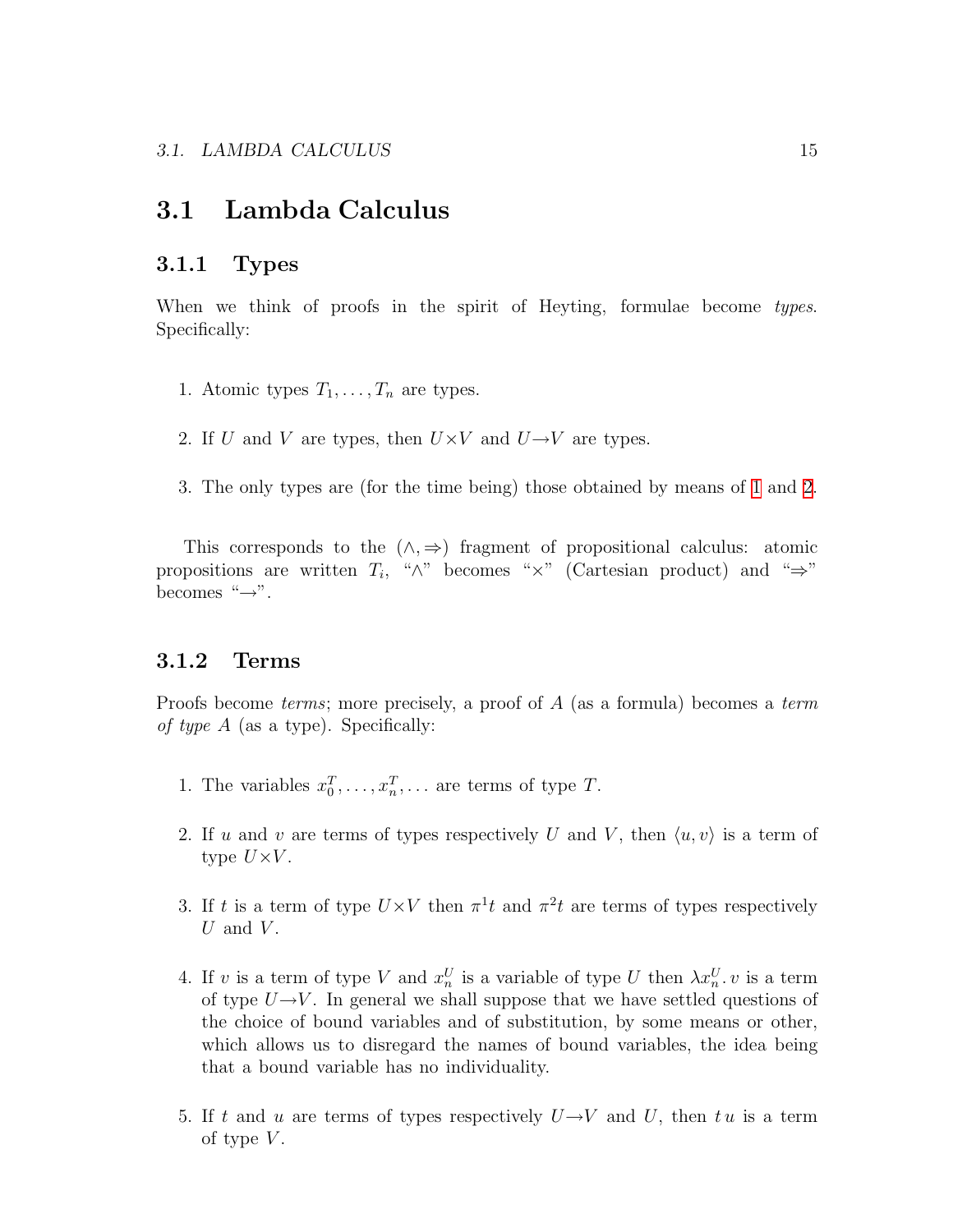## <span id="page-23-0"></span>3.2 Denotational significance

Types represent the kind of object under discussion. For example an object of type  $U \rightarrow V$  is a function from U to V, and an object of type  $U \times V$  is an ordered pair consisting of an object of U and an object of V. The meaning of atomic types is not important — it depends on the context.

The terms follow very precisely the five schemes which we have used for Heyting semantics and natural deduction.

- 1. A variable  $x^T$  of type T represents any term t of type T (provided that  $x^T$ is replaced by  $t$ ).
- 2.  $\langle u, v \rangle$  is the ordered pair of u and v.
- 3.  $\pi^1 t$  and  $\pi^2 t$  are respectively the first and second projection of t.
- 4.  $\lambda x^U \, v$  is the function which to any u of type U associates  $v[u/x]$ , that is v in which  $x^U$  is regarded as an abbreviation for u.
- 5. tu is the result of applying the function t to the argument  $u$ .

Denotationally, we have the following (*primary*) equations

$$
\pi^{1}\langle u,v\rangle = u \qquad \qquad \pi^{2}\langle u,v\rangle = v \qquad \qquad (\lambda x^{U}.v)u = v[u/x]
$$

together with the secondary equations

$$
\langle \pi^1 t, \pi^2 t \rangle = t \qquad \qquad \lambda x^U \cdot t \, x = t \quad (x \text{ not free in } t)
$$

which have never been given adequate status.

Theorem The system given by these equations is consistent and decidable.

By consistent, we mean that the equality  $x = y$ , where x and y are distinct variables, cannot be proved.

Although this result holds for the whole set of equations, one only ever considers the first three. It is a consequence of the Church-Rosser property and the normalisation theorem (chapter [4](#page-29-0)).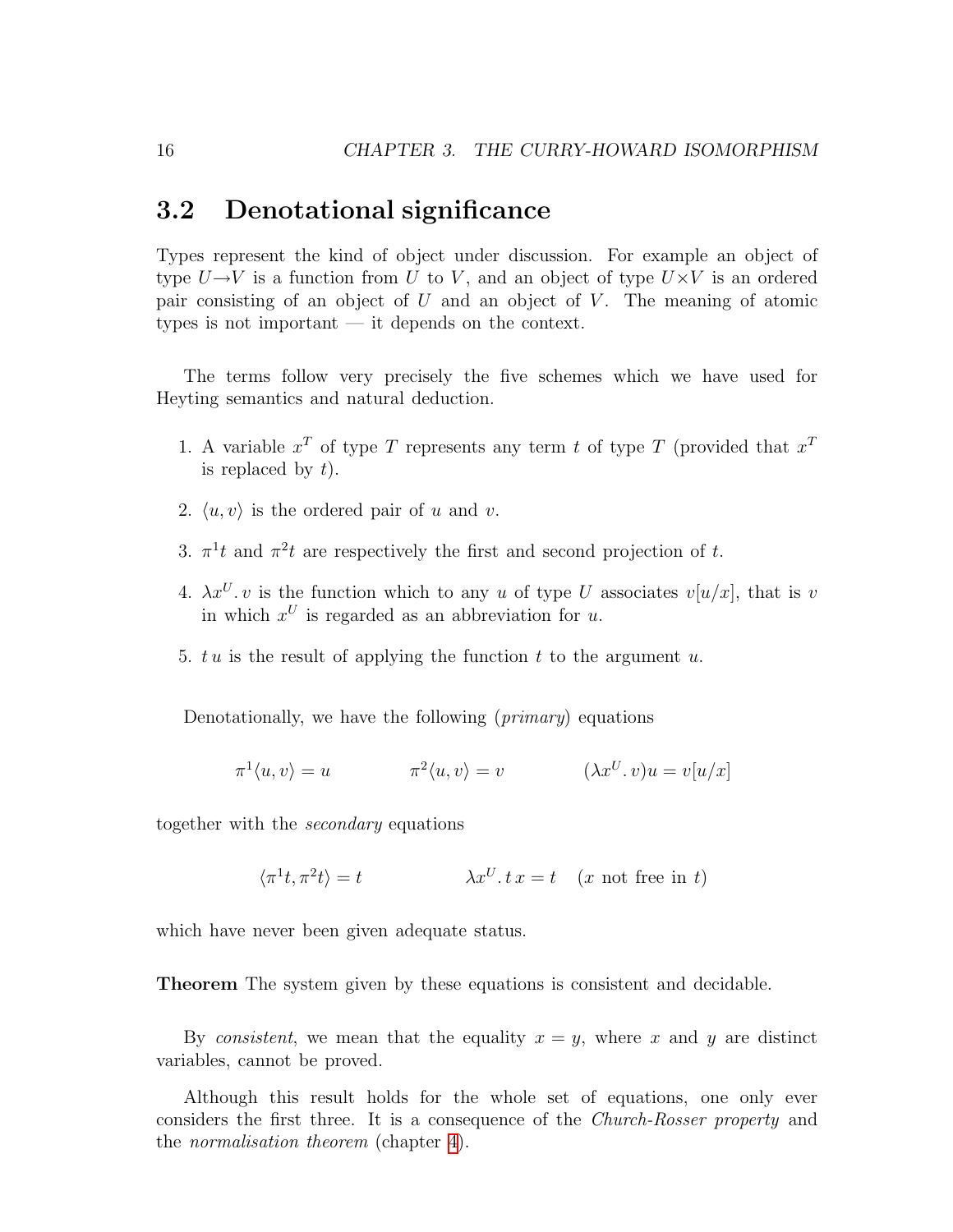### <span id="page-24-0"></span>3.3 Operational significance

In general, *terms* will represent *programs*. The purpose of a program is to calculate (or at least put in a convenient form) its denotation. The type of a program is seen as a *specification, i.e.* what the program (abstractly) does. A *priori* it is a commentary of the form "this program calculates the sum of two integers".

What is the relevant part of this commentary? In other words, when we give this kind of information, are we being *sufficiently* precise — for example, ought one to say in what way this calculation is done? Or *too* precise — is it enough to say that the program takes two integers as arguments and returns an integer?

In terms of syntax, the answer is not clear: for example the type systems envisaged in this book concern themselves only with the most elementary information (sending integers to integers), whereas some systems, such as that of [[KriPar\]](#page-170-0), give information about what the program calculates, i.e. information of a denotational kind.

At a more general level, abstracting away from any peculiar syntactic choice, one should see a type as an instruction for plugging things together. Let us imagine that we program with *modules*, *i.e.* closed units, which we can plug together. A module is absolutely closed, we have no right to open it. We just have the ability to use it or not, and to choose the manner of use (plugging). The type of a module is of course completely determined by all the possible *pluggings* it allows without crashing. In particular, one can always substitute a module with another of the same type, in the event of a breakdown, or for the purpose of optimisation.

This idea of arbitrary pluggings seems mathematisable, but to attempt this would lead us too far astray.

A term of type T, say t, which depends on variables  $x_1, x_2, \ldots, x_n$  of types respectively  $U_1, \ldots, U_n$ , should be seen no longer as the result of substituting for  $x_i$  the terms  $u_i$  of types  $U_i$ , but as a *plugging* instruction. The term has places (symbolised, according to a very ancient tradition, by variables) in which we can plug *inputs* of appropriate type: for example, to each occurrence of  $x_i$ corresponds the possibility of plugging in a term  $u_i$  of type  $U_i$ , the same term being simultaneously plugged in each instance. But also,  $t$  itself, being of type  $T$ , is a plugging instruction, so that it can be plugged in any variable  $y$  of type  $T$ appearing in another term.

This way of seeing variables and values as dual aspects of the same plugging phenomenon, allows us to view the execution of an algorithm as a symmetrical input/output process. The true operational interpretation of the schemes is still in an embryonic state (see appendix [B](#page-156-0)).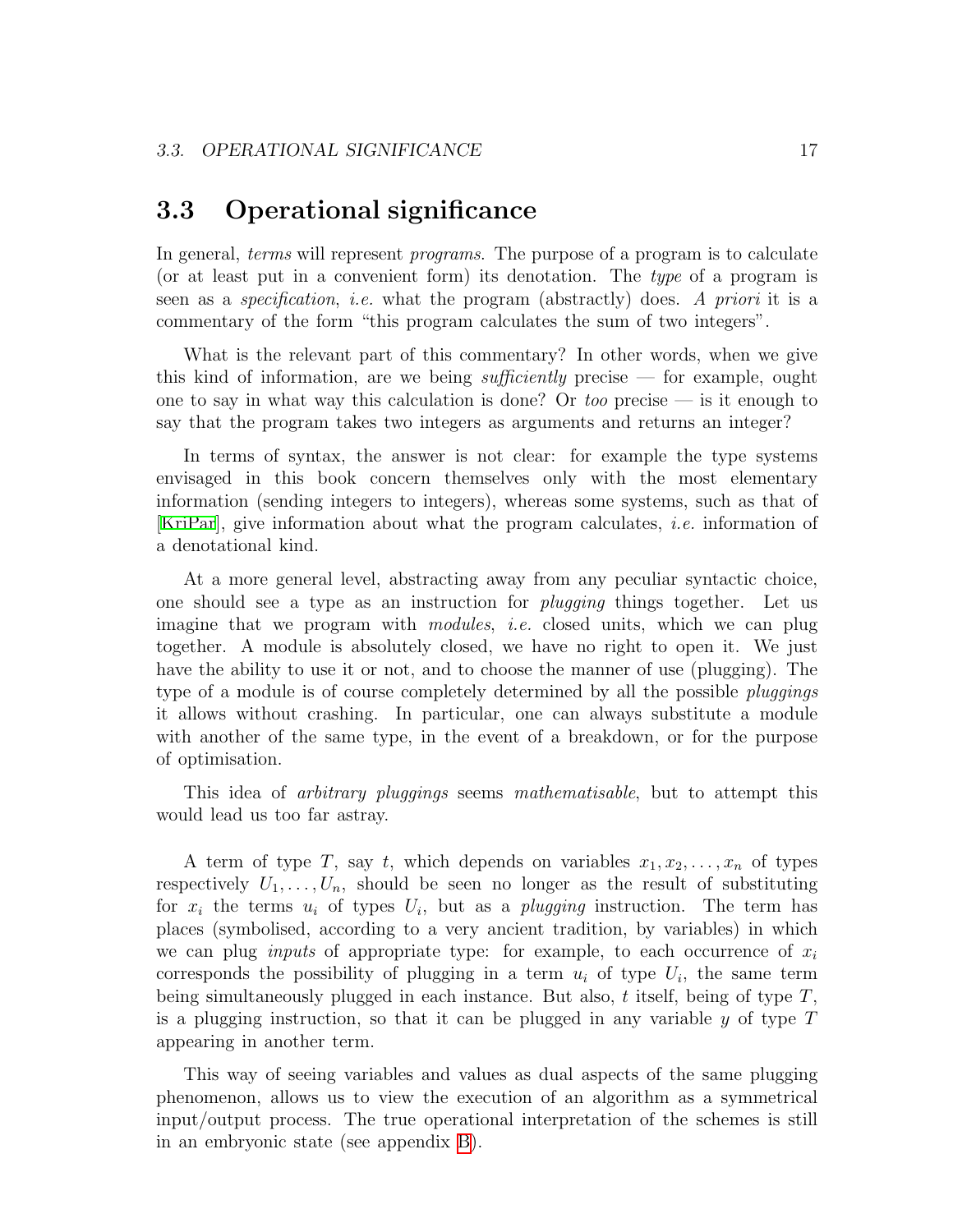For want of a clearer idea of how to explain the terms operationally, we have an ad hoc notion, which is not so bad: we shall make the equations of [3.2](#page-23-0) asymmetric and turn them into rewrite rules. This rewriting may be seen as an embryonic program calculating the terms in question. That is not too bad, because the operational semantics which we lack is surely very close to this process of calculation, itself based on the fundamental symmetries of logic.

So one could hope to make progress at the operational level by a close study of normalisation.

### <span id="page-25-0"></span>3.4 Conversion

A term is normal if none of its subterms is of the form:

$$
\pi^1 \langle u, v \rangle \qquad \qquad \pi^2 \langle u, v \rangle \qquad \qquad (\lambda x^U, v) \, u
$$

A term  $t$  converts to a term  $t'$  when one of the following three cases holds:

$$
t = \pi^1 \langle u, v \rangle
$$
  
\n
$$
t = \pi^2 \langle u, v \rangle
$$
  
\n
$$
t = \pi^2 \langle u, v \rangle
$$
  
\n
$$
t = (\lambda x^U, v)u
$$
  
\n
$$
t' = u
$$
  
\n
$$
t' = v[u/x]
$$

t is called the *redex* and  $t'$  the *contractum*; they are always of the same type.

A term  $u$  reduces<sup>[1](#page-25-1)</sup> to a term  $v$  when there is a sequence of conversions from  $u$ to v, that is a sequence  $u = t_0, t_1, \ldots, t_{n-1}, t_n = v$  such that for  $i = 0, 1, \ldots, n-1$ ,  $t_{i+1}$  is obtained from  $t_i$  by replacing a redex by its contractum. We write  $u \leadsto v$ for "u reduces to  $v$ ": " $\rightsquigarrow$ " is reflexive and transitive.

A normal form for t is a term u such that  $t \rightsquigarrow u$  and which is normal. We shall see in the following chapter that normal forms exist and are unique.

We shall want to discuss normal forms in detail, and for this purpose the following definition, which is essential to the study of *untyped*  $\lambda$ -calculus, is useful:

**Lemma** A term  $t$  is normal iff it is in head normal form:

$$
\lambda x_1 \ldotp \lambda x_2 \ldots \lambda x_n \ldotp y \, u_1 \, u_2 \ldots u_m
$$

(where y may, but need not, be one of the  $x_i$ ), and moreover the  $u_i$  are also normal.

<span id="page-25-1"></span> $1<sup>1</sup>A$  term *converts* in one step, *reduces* in many. In chapter [6](#page-48-0) we shall introduce a more abstract notion called reducibility, and the reader should be careful to avoid confusion.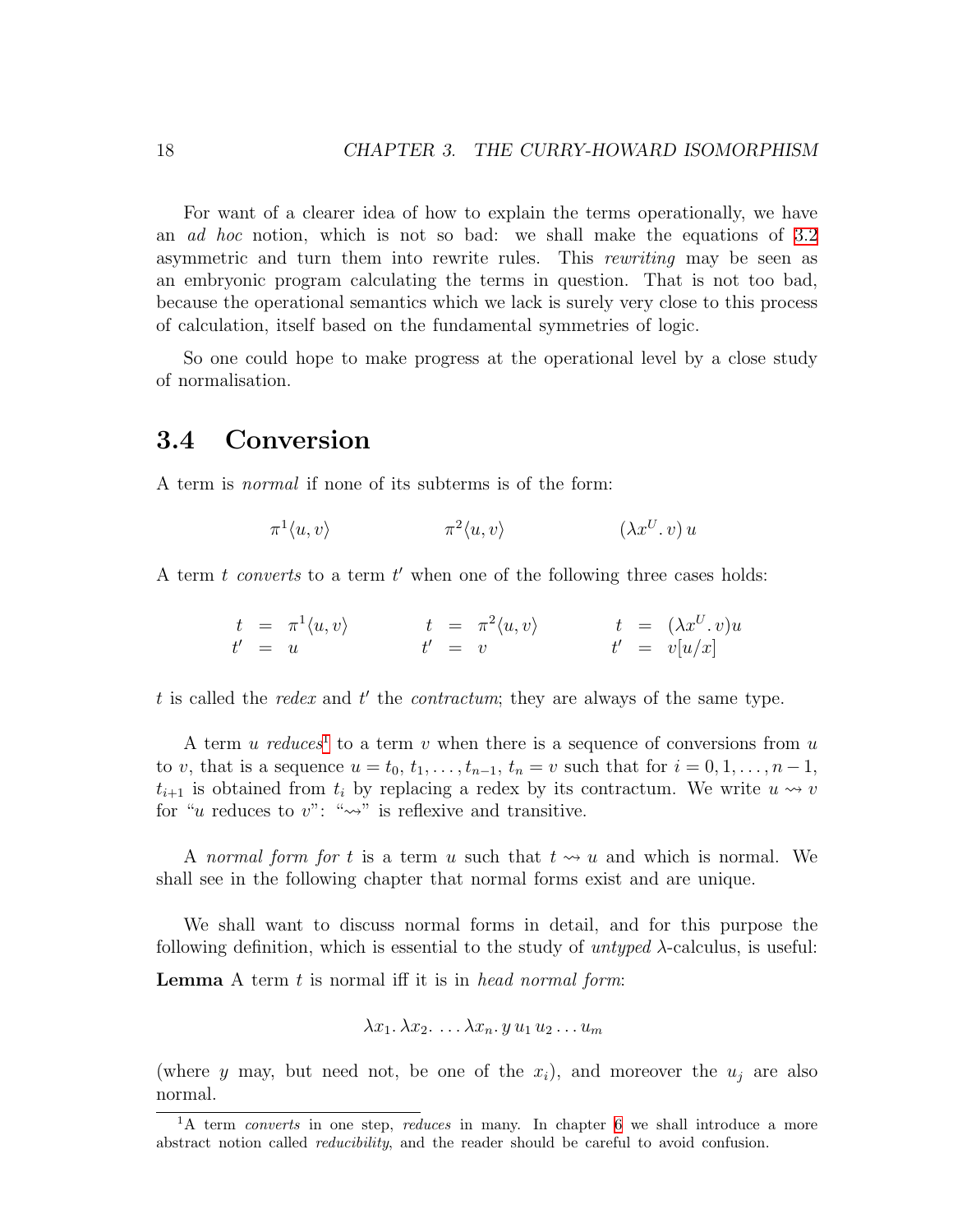**Proof** By induction on  $t$ ; if it is a variable or an abstraction there is nothing to do. If it is an application,  $t = uv$ , we apply the induction hypothesis to u, which by normality cannot be an abstraction.

**Corollary** If the types of the free variables of  $t$  are strictly simpler than the type of t, or in particular if t is closed, then it is an abstraction.  $\Box$ 

### <span id="page-26-0"></span>3.5 Description of the isomorphism

This is nothing other than the precise statement of the correspondence between proofs and functional terms, which can be done in a precise way, now that functional terms have a precise status. On one side we have proofs with parcels of hypotheses, these parcels being labelled by integers, on the other side we have the system of typed terms:

- 1. To the deduction  $A \left( A \text{ in parcel } i \right)$  corresponds the variable  $x_i^A$ .
- 2. To the deduction · · · A · · ·  $\frac{B}{\Lambda}$  $A \wedge B$ corresponds  $\langle u, v \rangle$  where u and v

correspond to the deductions of A and B.

- 3. To the deduction · · ·  $A \wedge B$  $\wedge 1\mathcal{E}$ A (respectively · · ·  $A \wedge B$  $\wedge 2\mathcal{E}$ B ) corresponds  $\pi^{1}$ t (respectively  $\pi^{2}$ t), where t corresponds to the deduction of  $A \wedge B$ .
- 4. To the deduction  $\begin{bmatrix} A \\ \vdots \end{bmatrix}$  $\frac{B}{\longrightarrow}$   $\Rightarrow \mathcal{I}$  $A \Rightarrow B$ corresponds  $\lambda x_i^A$ . v, if the deleted hypotheses form parcel  $\overline{i}$ , and v corresponds to the deduction of B.
- 5. To the deduction · · · A · · ·  $\overline{A} \Rightarrow \overline{B} \Rightarrow \mathcal{E}$ B corresponds the term  $t u$ , where  $t$ and u correspond to the deductions of  $A \Rightarrow B$  and B.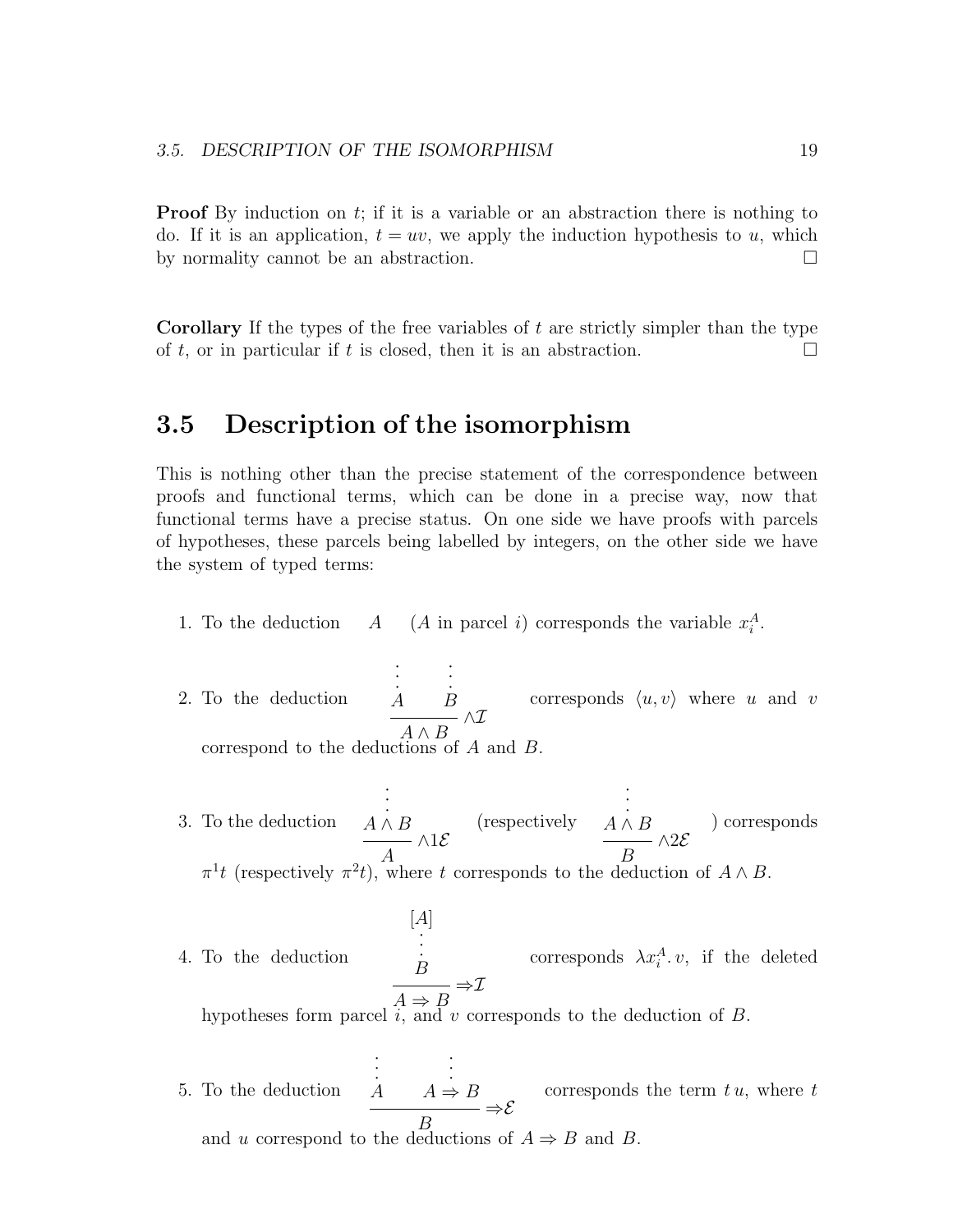### <span id="page-27-0"></span>3.6 Relevance of the isomorphism

Strictly speaking, what was defined in [3.5](#page-26-0) is a bijection. We cannot say it is an isomorphism: this requires that structures of the same kind already exist on either side.

In fact the tradition of normalisation exists independently for natural deduction: a proof is normal when it does not contain any sequence of an introduction and an elimination rule:

$$
\begin{array}{cccc}\n\vdots & \vdots & & \vdots & \vdots & & \vdots \\
A & B & \mathcal{A} & B & \mathcal{A} \\
\hline\nA \wedge B & \wedge \mathcal{I} & & A \wedge B & \mathcal{A} \\
\hline\nA & & A \wedge B & \mathcal{A} \\
\hline\n\end{array}\n\qquad\n\begin{array}{cccc}\n\downarrow & & & & & [A] \\
\hline\n\vdots & & & \vdots & \vdots \\
A \wedge B & \wedge \mathcal{I} & & & \vdots \\
\hline\n\end{array}
$$

For each of these configurations, it is possible to define a notion of *conversion*. In chapter [2,](#page-15-0) we *identified* deductions by the word "equals"; we now consider these identifications as rewriting, the left member of the equality being rewritten to the right one.

That we have an isomorphism follows from the fact that, modulo the bijection we have already introduced, the notions of conversion, normality and reduction introduced in the two cases (and independently, from the historical viewpoint) correspond perfectly. In particular the normal form theorem we announced in [3.4](#page-25-0) has an exact counterpart in natural deduction. We shall discuss the analogue of head normal forms in section [10.3.1](#page-82-0).

Having said this, the interest in an isomorphism lies in a difference between the two participants, otherwise what is the point of it? In the case which interests us, the functional side possesses an operational aspect alien to formal proofs. The proof side is distinguished by its logical aspect, a priori alien to algorithmic considerations.

The comparison of the two alien viewpoints has some deep consequences from a methodological point of view (technically none, seen at the weak technical level of the two traditions):

- All good (constructive) logic must have an operational side.
- Conversely, one cannot work with typed calculi without regard to the implicit symmetries, which are those of Logic. In general, the "improvements" of typing based on logical atrocities do not work.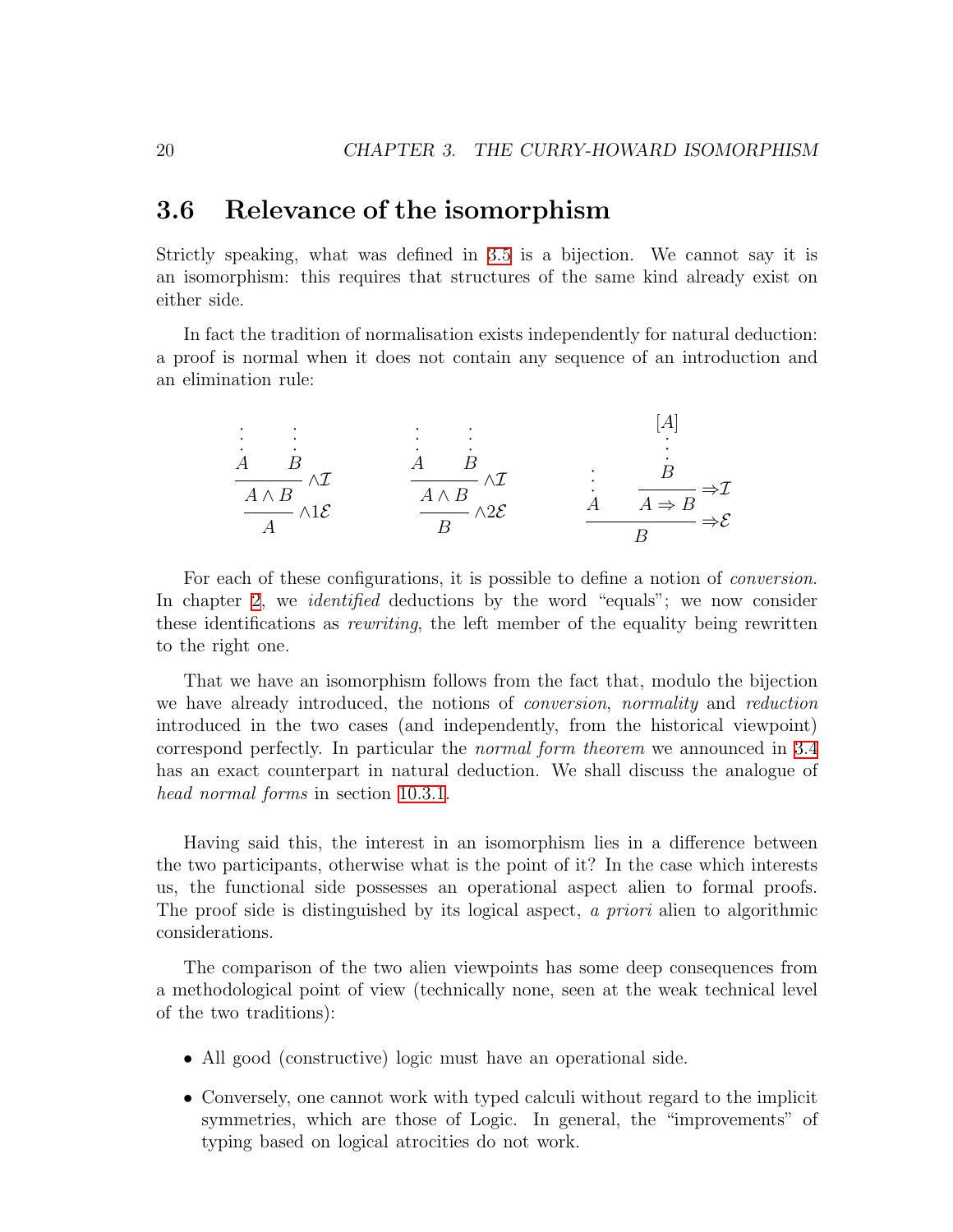Basically, the two sides of the isomorphism are undoubtedly the the same object, accidentally represented in two different ways. It seems, in the light of recent work, that the "proof" aspect is less tied to contingent intuitions, and is the way in which one should *study* algorithms. The functional aspect is more eloquent, more immediate, and should be kept to a heuristic rôle.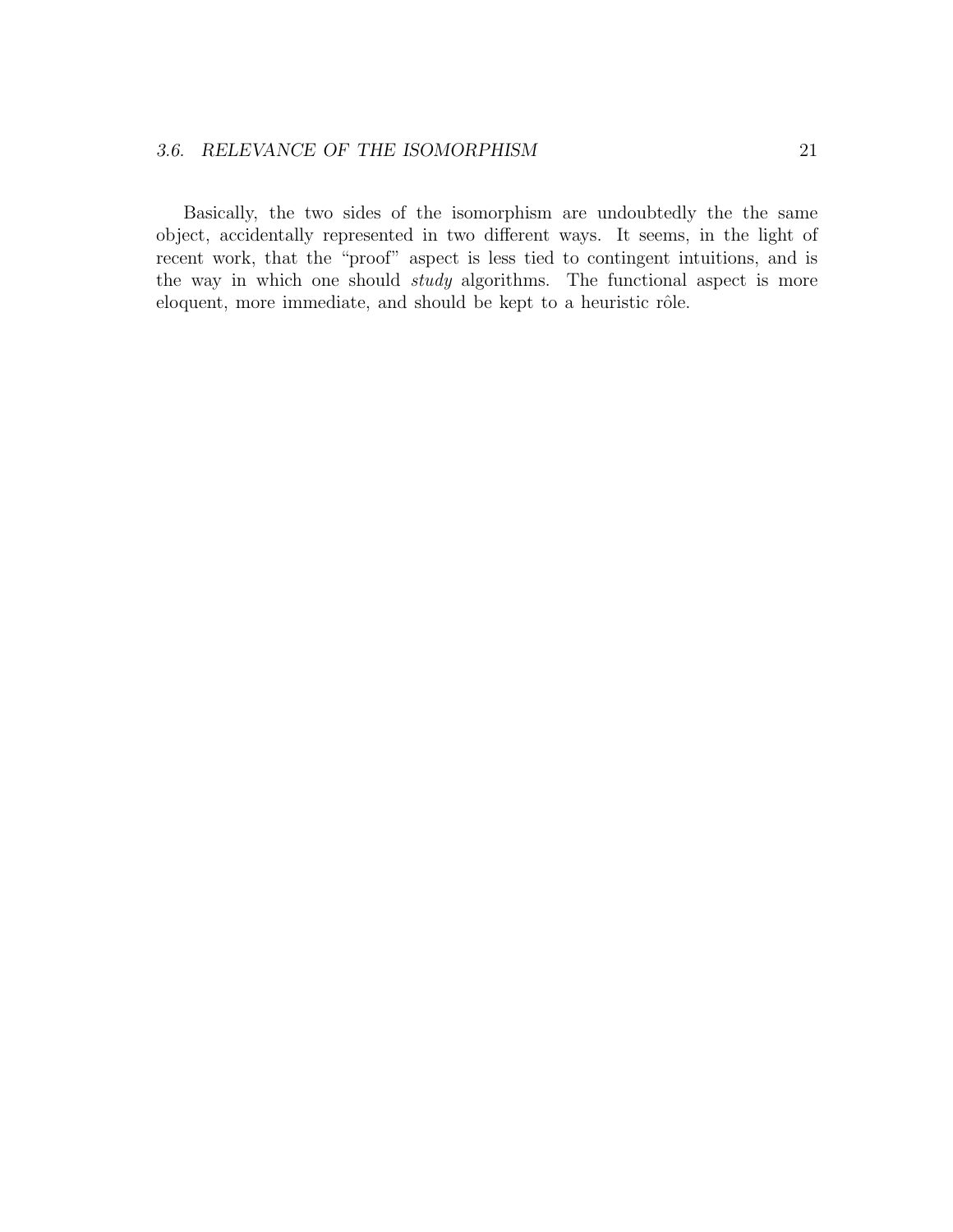## <span id="page-29-0"></span>Chapter 4

## The Normalisation Theorem

This chapter concerns the two results which ensure that the typed  $\lambda$ -calculus behaves well computationally. The Normalisation Theorem provides for the existence of a normal form, whilst the *Church-Rosser* property guarantees its uniqueness. In fact we shall simply state the latter without proof, since it is not really a matter of type theory and is well covered in the literature, e.g. [\[Barendregt](#page-168-0)].

The normalisation theorem has two forms:

- a weak one (there is *some* terminating strategy for normalisation), which we shall prove in this chapter,
- a *strong* one (all *possible* strategies for normalisation terminate), proved in chapter [6](#page-48-0).

## <span id="page-29-1"></span>4.1 The Church-Rosser property

This property states the uniqueness of the normal form, independently of its existence. In fact, it has a meaning for calculi — such as *untyped*  $\lambda$ -calculus where the normalisation theorem is false.

**Theorem** If  $t \rightsquigarrow u, v$  one can find w such that  $u, v \rightsquigarrow w$ .

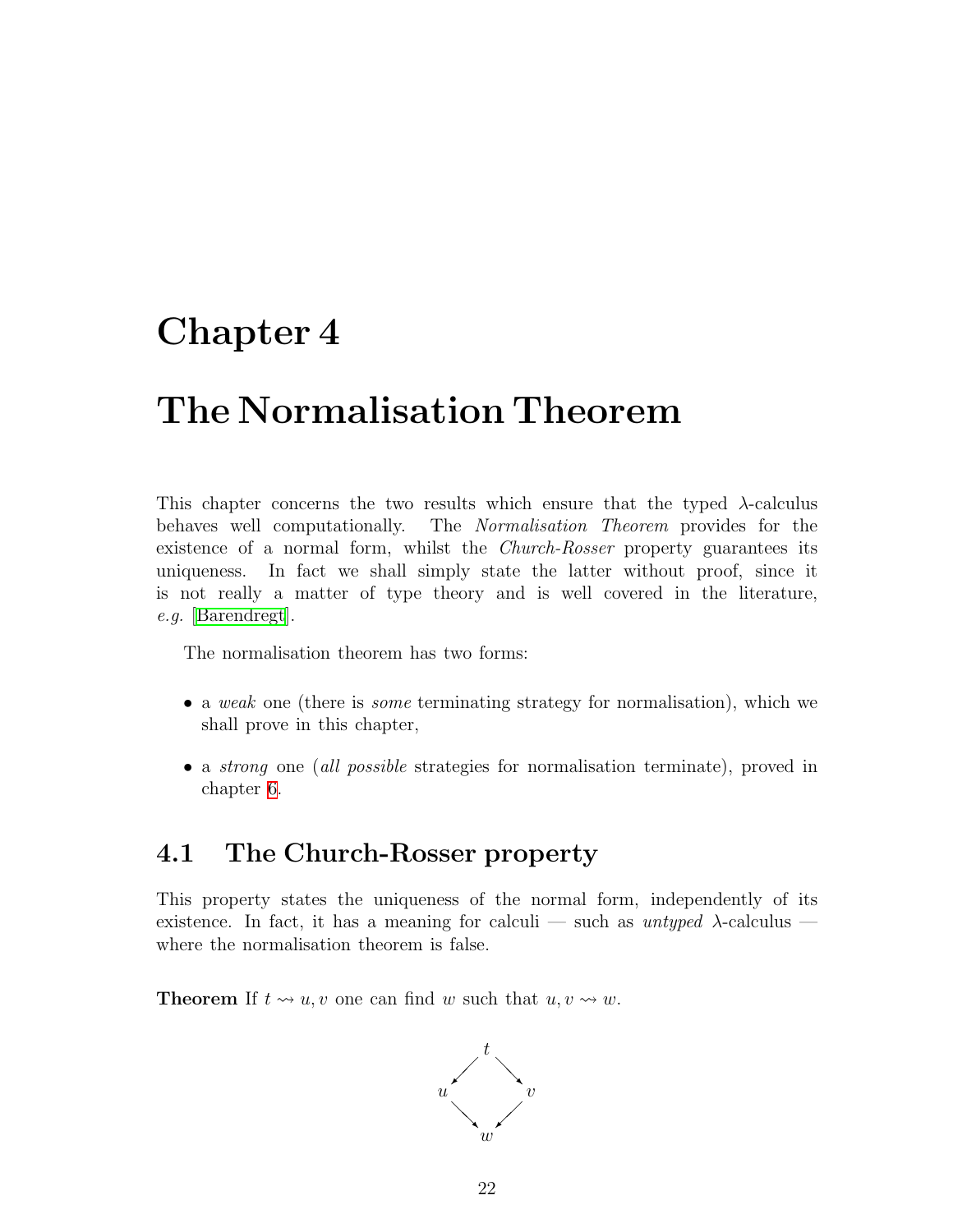Corollary A term t has at most one normal form.

**Proof** If  $t \rightsquigarrow u, v$  normal, then  $u, v \rightsquigarrow w$  for some w, but since  $u, v$  are normal, they cannot be reduced except to themselves, so  $u = w = v$ .

The Church-Rosser theorem is rather delicate to prove (at least if we try to do it by brute force). It can be stated for a great variety of systems and its proof is always much the same.

An immediate corollary of Church-Rosser is the *consistency* of the calculus: it is not the case that every equation  $u = v$  (with u and v of the same type) is deducible from the equations of [3.2.](#page-23-0) Indeed, let us note that:

- If  $u \rightarrow v$  then the equality  $u = v$  is derivable from [3.2](#page-23-0) and the general axioms for equality.
- Conversely, if from [3.2](#page-23-0) and the axioms for equality one can deduce  $u = v$ , then it is easy to see that there are terms  $u = t_0, t_1, \ldots, t_{2n-1}, t_{2n} = v$ such that, for  $i = 0, 1, ..., n - 1$ , we have  $t_{2i}, t_{2i+2} \rightarrow t_{2i+1}$ . By repeated application of the Church-Rosser theorem, we obtain the existence of  $w$  such that  $u, v \rightsquigarrow w$ .



Now, if u and v are two distinct normal forms of the same type (for example two distinct variables) no such w exists, so the equation  $u = v$  cannot be proved. So Church-Rosser shows the denotational consistency of the system.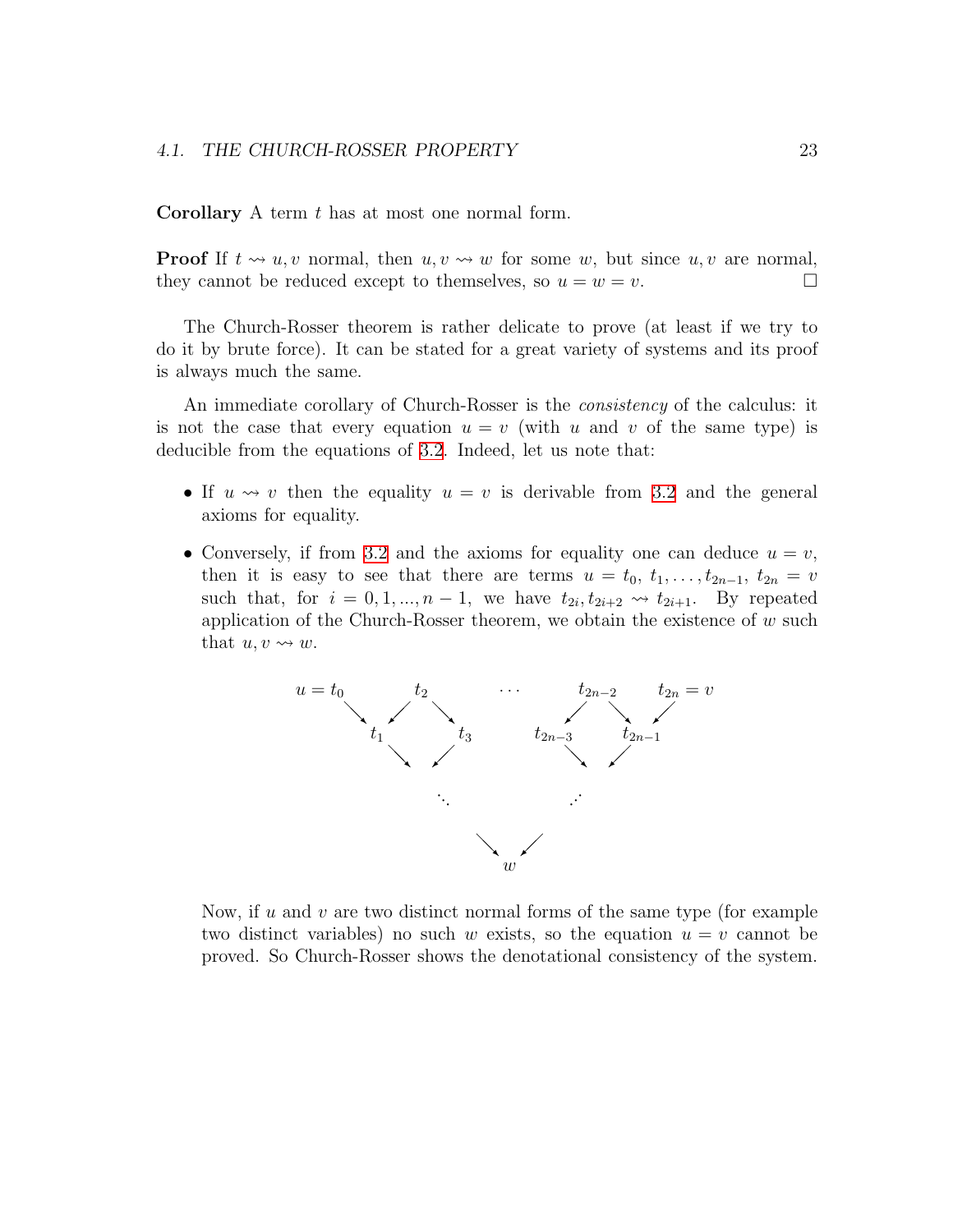### <span id="page-31-0"></span>4.2 The weak normalisation theorem

This result states the *existence* of a normal form — which is necessarily unique for every term. Its immediate corollary is the *decidability* of denotational equality. Indeed we have seen that the equation  $u = v$  is provable exactly when  $u, v \rightsquigarrow w$ for some  $w$ ; but such  $w$  has a normal form, which then becomes the common normal form for u and v. To decide the denotational equality of u and v we proceed thus:

- in the first step, calculate the normal forms of  $u$  and  $v$ ,
- in the second step, compare them.

There is perhaps a small difficulty hidden in calculating the normal forms, since the reduction is not a deterministic algorithm. That is, for fixed  $t$ , many conversions (but only a finite number) are possible on the subterms of  $t$ . So the theorem states the possibility of finding the normal form by appropriate conversions, but does not exclude the possibility of bad reductions, which do not lead to a normal form. That is why one speaks of weak normalisation.

Having said that, it is possible to find the normal form by enumerating all the reductions in one step, all the reductions in two steps, and so on until a normal form is found. This inelegant procedure is justified by the fact that there are only finitely many reductions of length  $n$  starting from a fixed term  $t$ .

The strong normalisation theorem will simplify the situation by guaranteeing that all normalisation strategies are good, in the sense they all lead to the normal form. Obviously, some are more efficient than others, in terms of the number of steps, but if one ignores this (essential) aspect, one always gets to the result!

## <span id="page-31-1"></span>4.3 Proof of the weak normalisation theorem

The *degree*  $\partial(T)$  of a *type* is defined by:

- $\partial(T_i) = 1$  if  $T_i$  is atomic.
- $\partial(U\times V) = \partial(U\rightarrow V) = \max(\partial(U), \partial(V)) + 1.$

The *degree*  $\partial(r)$  of a *redex* is defined by:

- $\partial(\pi^1\langle u, v\rangle) = \partial(\pi^2\langle u, v\rangle) = \partial(U\times V)$  where  $U\times V$  is the type of  $\langle u, v\rangle$ .
- $\partial((\lambda x. v)u) = \partial(U \to V)$  where  $U \to V$  is the type of  $(\lambda x. v)$ .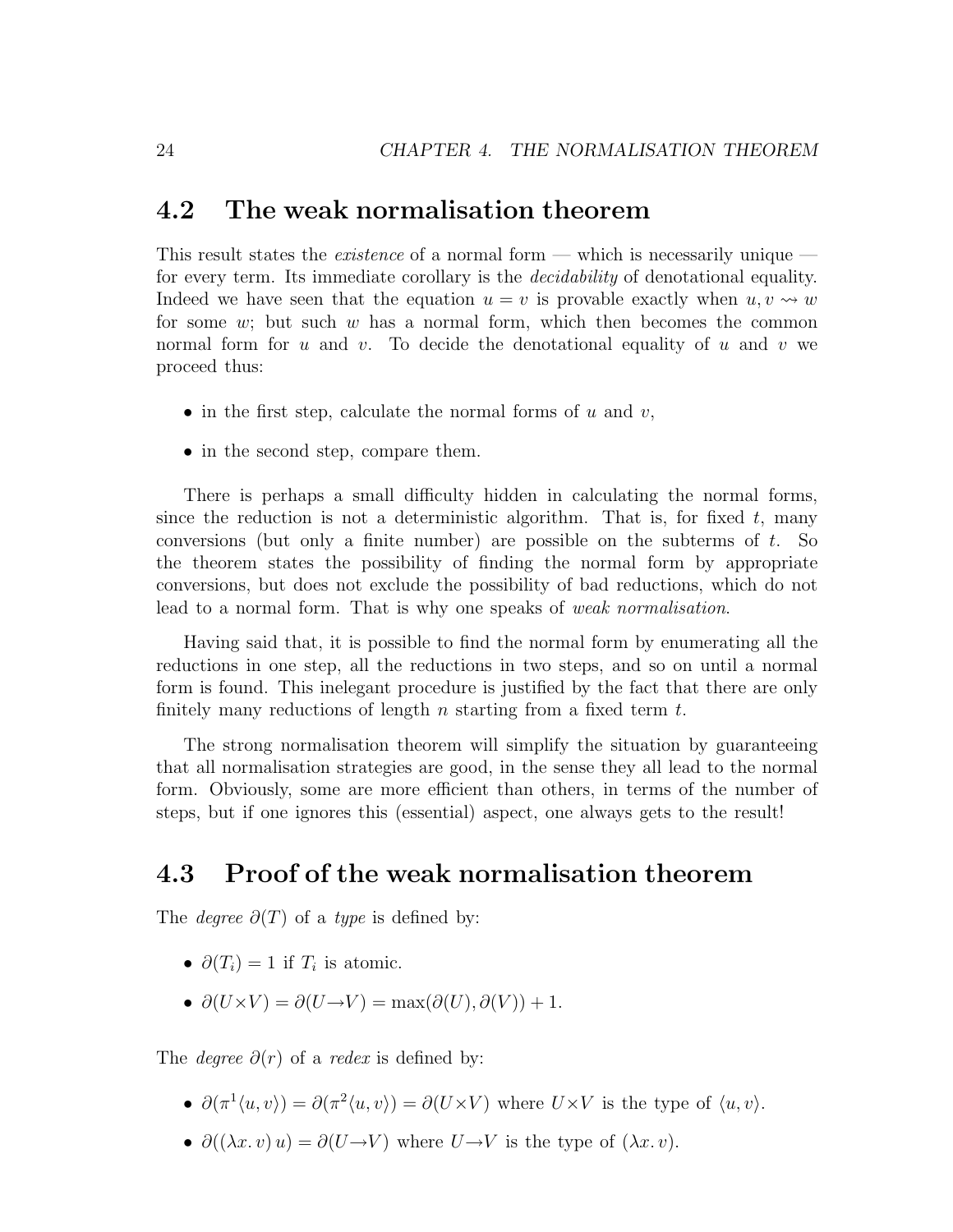The *degree*  $d(t)$  of a term is the sup of the degrees of the redexes it contains. By convention, a normal term (*i.e.* one containing no redex) has degree 0.

 $NB$  A redex r has two degrees: one as redex, another as term, for the redex may contain others; the second degree is greater than or equal to the first:  $\partial(r) \leq d(r)$ .

#### <span id="page-32-0"></span>4.3.1 Degree and substitution

**Lemma** If x is of type U then  $d(t[u/x]) \le \max(d(t), d(u), \partial(U)).$ 

**Proof** Inside  $t[u/x]$ , one finds:

- the redexes of  $t$  (in which  $x$  has become  $u$ )
- the redexes of u (proliferated according to the occurrences of  $x$ )
- possibly new redexes, in the case where x appears in a context  $\pi^1 x$ (respectively  $\pi^2 x$  or  $x v$ ) and u is  $\langle u', u'' \rangle$  (respectively  $\langle u', u'' \rangle$  or  $\lambda y. u'$ ). These new redexes have the degree of  $U$ .

#### <span id="page-32-1"></span>4.3.2 Degree and conversion

First note that, if r is a redex of type T, then  $\partial(r) > \partial(T)$  (obvious).

**Lemma** If  $t \rightsquigarrow u$  then  $d(u) \leq d(t)$ .

**Proof** We need only consider the case where there is only one conversion step: u is obtained from t by replacing r by c. The situation is very close to that of lemma [4.3.1,](#page-32-0) *i.e.* in  $u$  we find:

- redexes which were in t but not in r, modified by the replacement of r by  $c$ (which does not affect the degree),
- redexes of c. But c is obtained by simplification of r, or by an internal substitution in r:  $(\lambda x. s) s'$  becomes  $s[s'/x]$  and lemma [4.3.1](#page-32-0) tells us that  $d(c) \leq \max(d(s), d(s'), \partial(T))$ , where T is the type of x. But  $\partial(T) < d(r)$ , so  $d(c) \leq d(r)$ .
- redexes which come from the replacement of r by c. The situation is the same as in lemma [4.3.1](#page-32-0): these redexes have degree equal to  $\partial(T)$  where T is the type of r, and  $\partial(T) < \partial(r)$ .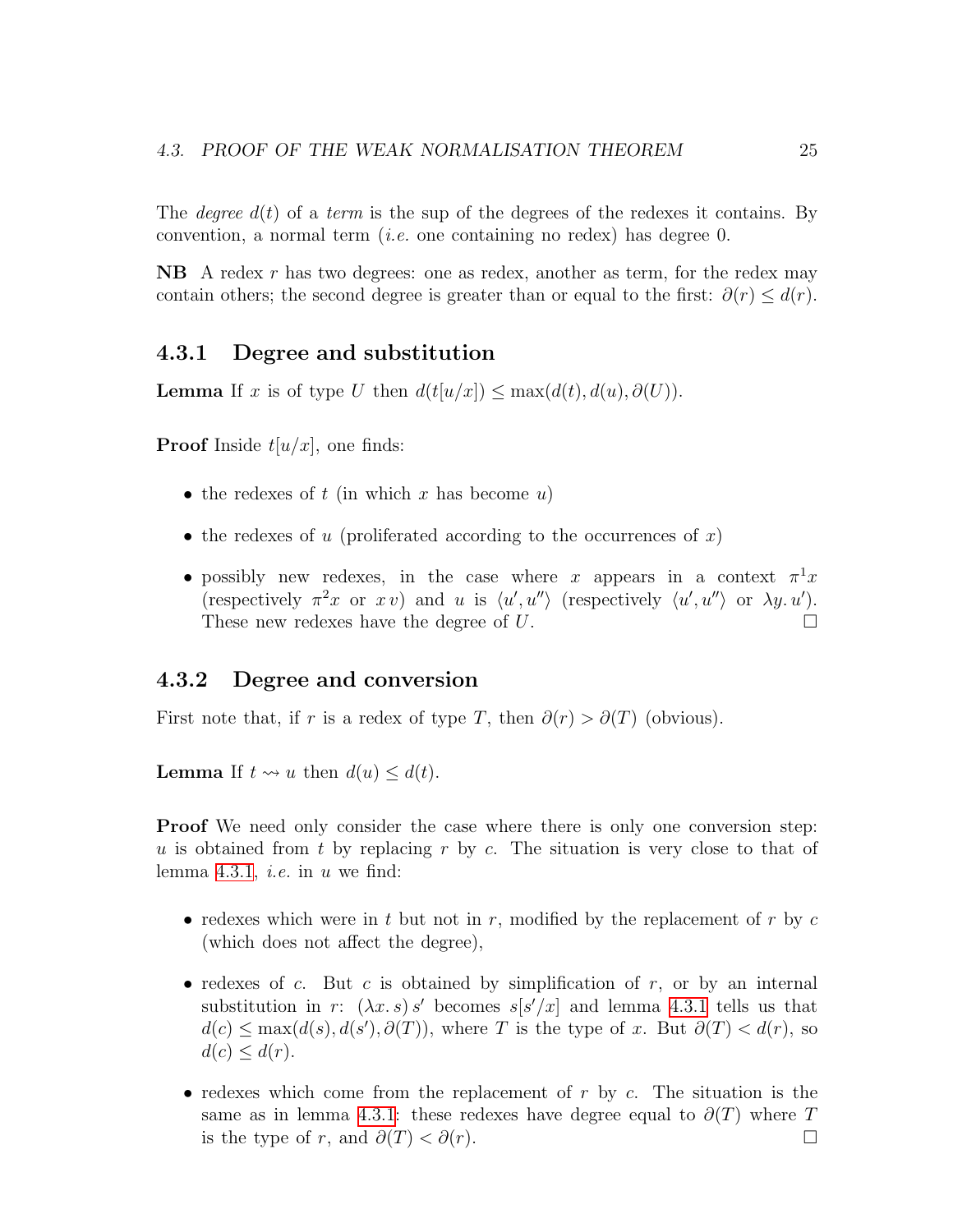#### <span id="page-33-0"></span>4.3.3 Conversion of maximal degree

**Lemma** Let r be a redex of maximal degree n in t, and suppose that all the redexes strictly contained in r have degree less than n. If u is obtained from t by converting r to c then u has strictly fewer redexes of degree  $n$ .

Proof When the conversion is made, the following things happen:

- The redexes outside  $r$  remain.
- The redexes strictly inside  $r$  are in general conserved, but sometimes proliferated: for example if one replaces  $(\lambda x.\langle x,x\rangle) s$  by  $\langle s,s\rangle$ , the redexes of s are duplicated. The hypothesis made does not exclude duplication, but it is limited to degrees less than  $n$ .
- The redex  $r$  is destroyed and possibly replaced by some redexes of strictly smaller degree.

#### <span id="page-33-1"></span>4.3.4 Proof of the theorem

If t is a term, consider  $\mu(t) = (n, m)$  with

 $n = d(t)$  m = number of redexes of degree n

Lemma [4.3.3](#page-33-0) says that it is possible to choose a redex  $r$  of  $t$  in such a way that, after conversion of r to c, the result t' satisfies  $\mu(t') < \mu(t)$  for the lexicographic order, *i.e.* if  $\mu(t') = (n', m')$  then  $n' < n$  or  $(n' = n$  and  $m' < m)$ . So the result is established by a double induction.

## <span id="page-33-2"></span>4.4 The strong normalisation theorem

The weak normalisation theorem is in fact a bit better than its statement leads us to believe, because we have a simple algorithm for choosing at each step an appropriate redex which leads us to the normal form. Having said this, it is interesting to ask whether all normalisation strategies converge.

A term t is strongly normalisable when there is no infinite reduction sequence beginning with  $t$ .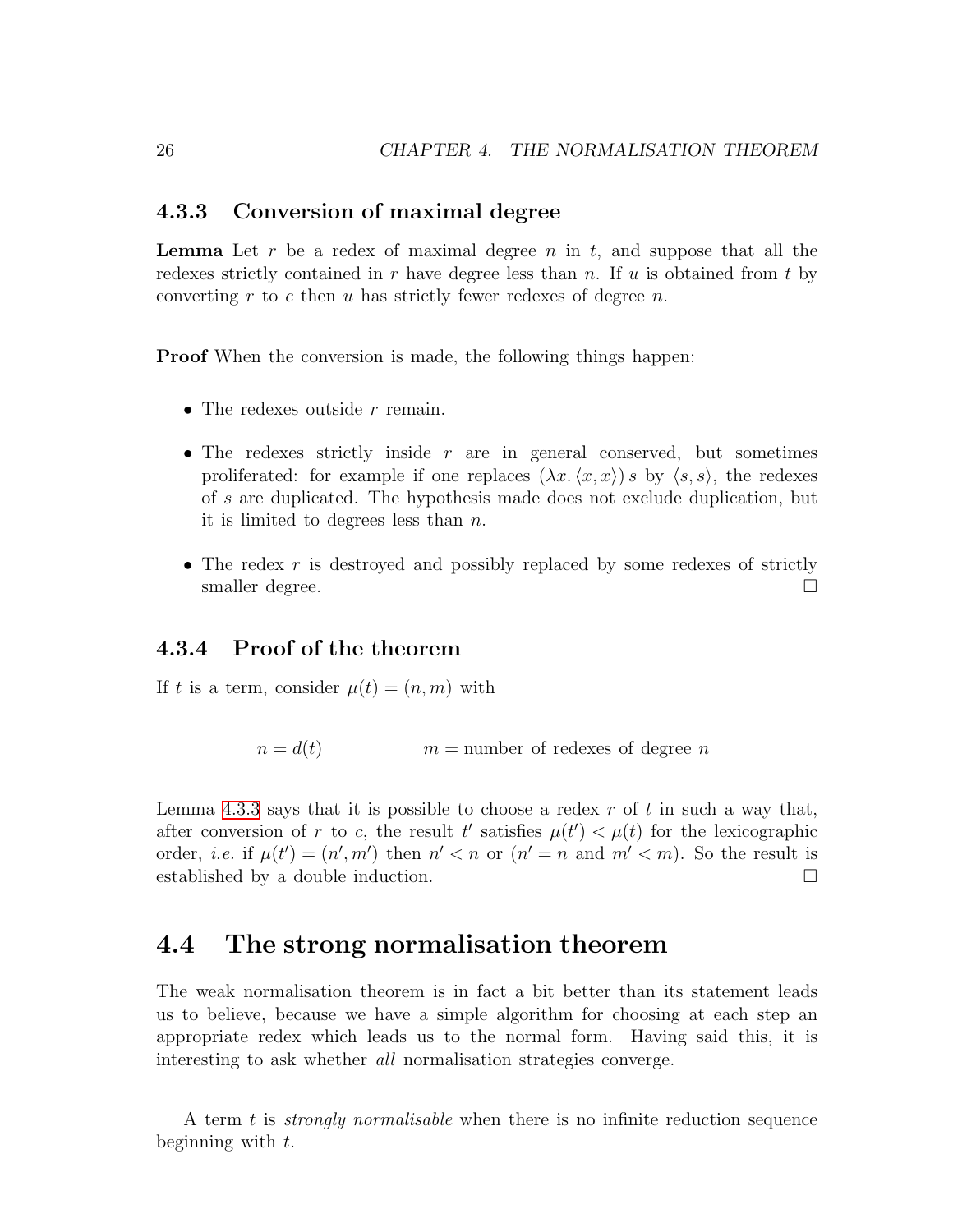**Lemma** t is strongly normalisable iff there is a number  $\nu(t)$  which bounds the length of every normalisation sequence beginning with t.

**Proof** From the existence of  $\nu(t)$ , it follows immediately that t is strongly normalisable.

The converse uses König's lemma<sup>[1](#page-34-0)</sup>: one can represent a sequence of conversions by specifying a redex  $r_0$  of  $t_0$ , then a redex  $r_1$  of  $t_1$ , and so on. The possible sequences can then be arranged in the form of a tree, and the fact that a term has only a finite number of subterms assures us that the tree is finitely-branching. Now, the strong normalisation hypothesis tells us that the tree has no infinite branch, and by König's lemma, the whole tree must be finite, which gives us the existence of  $\nu(t)$ .

There are several methods to prove that every term (of the typed λ-calculus) is strongly normalisable:

- *internalisation*: this consists of a tortuous translation of the calculus into itself in such a way as to prove strong normalisation by means of weak normalisation. Gandy was the first to use this technique[[Gandy](#page-169-2)].
- *reducibility*: we introduce a property of "hereditary calculability" which allows us to manipulate complex combinatorial information. This is the method we shall follow, since it is the only one which generalises to very complicated situations. This method will be the subject of chapter [6.](#page-48-0)

<span id="page-34-0"></span> $1<sup>1</sup>A$  finitely branching tree with no infinite branch is finite. Unless the branches are labelled (as they usually are), this requires the axiom of Choice.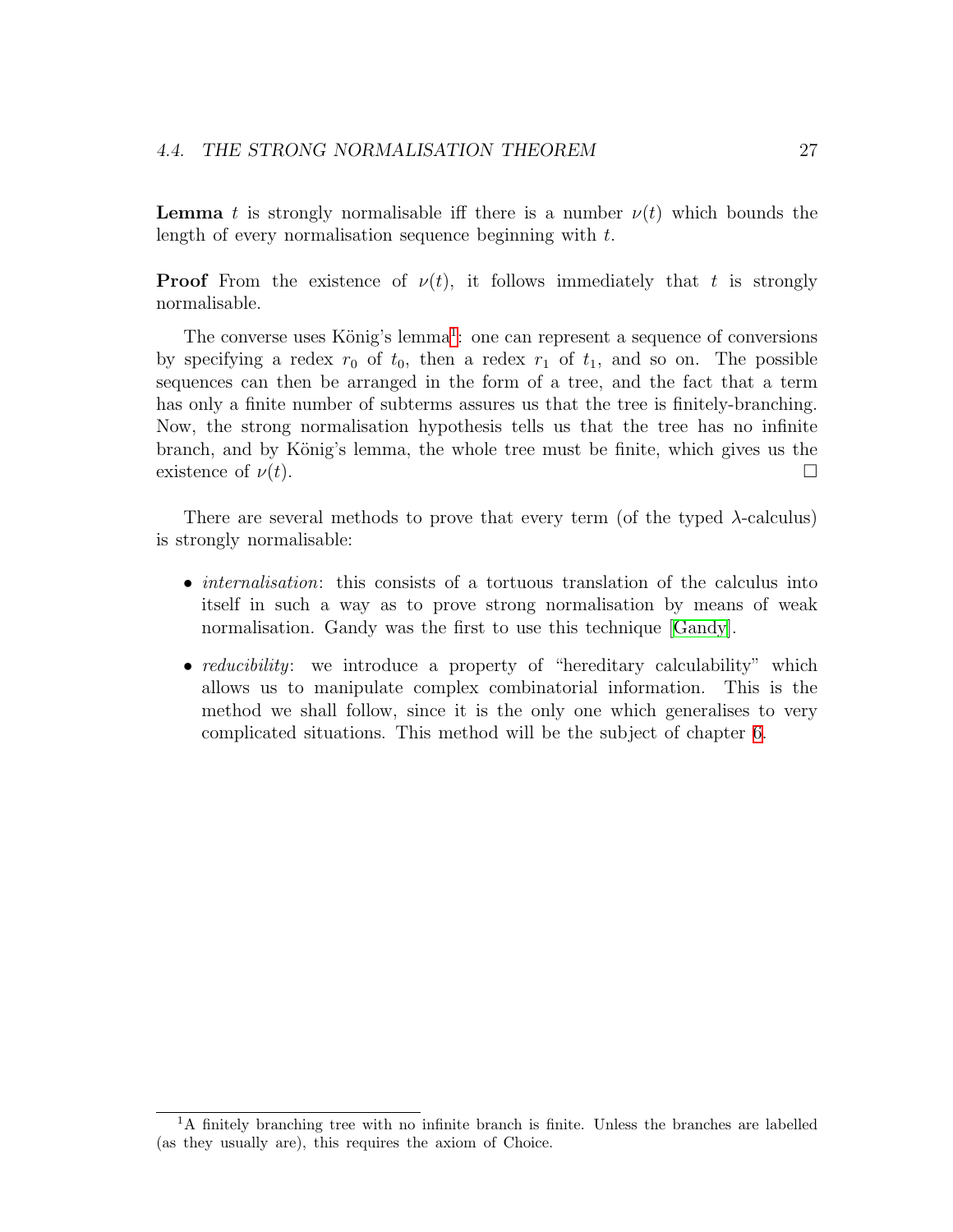## <span id="page-35-0"></span>Chapter 5

## Sequent Calculus

The sequent calculus, due to Gentzen, is the prettiest illustration of the symmetries of Logic. It presents numerous analogies with natural deduction, without being limited to the intuitionistic case.

This calculus is generally ignored by computer scientists<sup>[1](#page-35-1)</sup>. Yet it underlies essential ideas: for example, PROLOG is an implementation of a fragment of sequent calculus, and the "tableaux" used in automatic theorem-proving are just a special case of this calculus. In other words, it is used unwittingly by many people, but mixed with control features, i.e. programming devices. What makes everything work is the sequent calculus with its deep symmetries, and not particular tricks. So it is difficult to consider, say, the theory of PROLOG without knowing thoroughly the subtleties of sequent calculus.

From an algorithmic viewpoint, the sequent calculus has no *Curry-Howard* isomorphism, because of the multitude of ways of writing the same proof. This prevents us from using it as a typed  $\lambda$ -calculus, although we glimpse some deep structure of this kind, probably linked with parallelism. But it requires a new approach to the syntax, for example natural deductions with several conclusions.

<span id="page-35-1"></span><sup>&</sup>lt;sup>1</sup>An exception is [\[Gallier](#page-169-3)].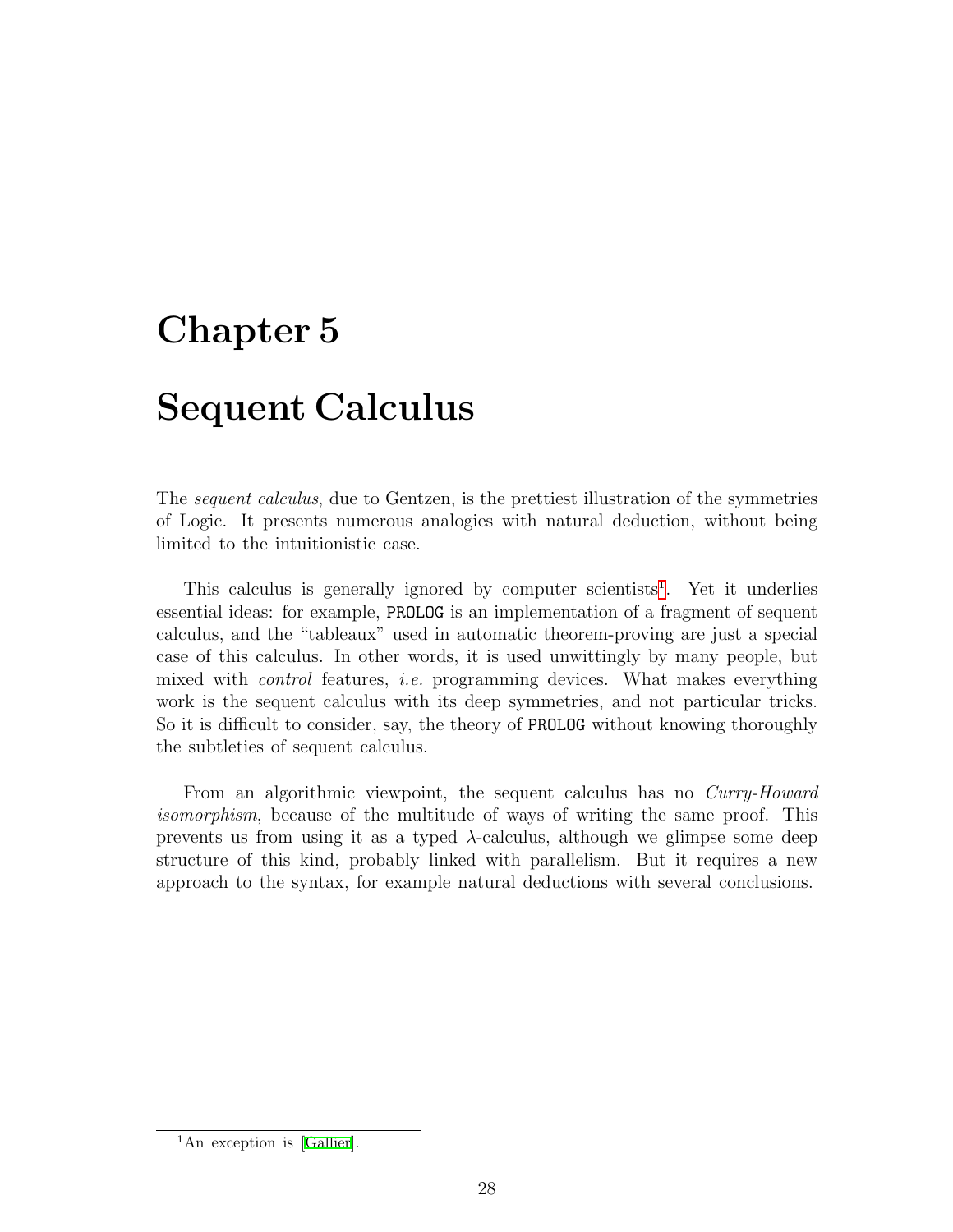## 5.1 The calculus

#### 5.1.1 Sequents

A sequent is an expression  $\underline{A} \vdash \underline{B}$  where  $\underline{A}$  and  $\underline{B}$  are finite sequences of formulae  $A_1, \ldots, A_n$  and  $B_1, \ldots, B_m$ .

The naïve (denotational) interpretation is that the conjunction of the  $A_i$ implies the disjunction of the  $B_j$ . In particular,

- if  $\underline{A}$  is empty, the sequent asserts the disjunction of the  $B_j$ ;
- if  $\underline{A}$  is empty and  $\underline{B}$  is just  $B_1$ , it asserts  $B_1$ ;
- if  $\underline{B}$  is empty, it asserts the negation of the conjunction of the  $A_i$ ;
- if  $\underline{A}$  and  $\underline{B}$  are empty, it asserts contradiction.

## 5.1.2 Structural rules

These rules, which seem not to say anything at all, impose a certain way of managing the "slots" in which one writes formulae. They are:

1. The exchange rules

$$
\frac{A, C, D, \underline{A'} \vdash \underline{B}}{\underline{A}, D, C, \underline{A'} \vdash \underline{B}} \mathcal{L} \mathsf{X}
$$
\n
$$
\frac{A \vdash \underline{B}, C, D, \underline{B'}}{A \vdash \underline{B}, D, C, \underline{B'}} \mathcal{R} \mathsf{X}
$$

These rules express in some way the *commutativity* of logic, by allowing permutation of formulae on either side of the symbol  $H$ .

2. The weakening rules

$$
\frac{\underline{A} \vdash \underline{B}}{\underline{A}, C \vdash \underline{B}} \mathcal{L} \mathsf{W} \qquad \qquad \frac{\underline{A} \vdash \underline{B}}{\underline{A} \vdash C, \underline{B}} \mathcal{R} \mathsf{W}
$$

as their name suggests, allow replacement of a sequent by a weaker one.

3. The contraction rules

$$
\frac{\underline{A}, C, C \vdash \underline{B}}{\underline{A}, C \vdash \underline{B}} \mathcal{L}C \qquad \qquad \frac{\underline{A} \vdash C, C, \underline{B}}{\underline{A} \vdash C, \underline{B}} \mathcal{R}C
$$

express the idempotence of conjunction and disjunction.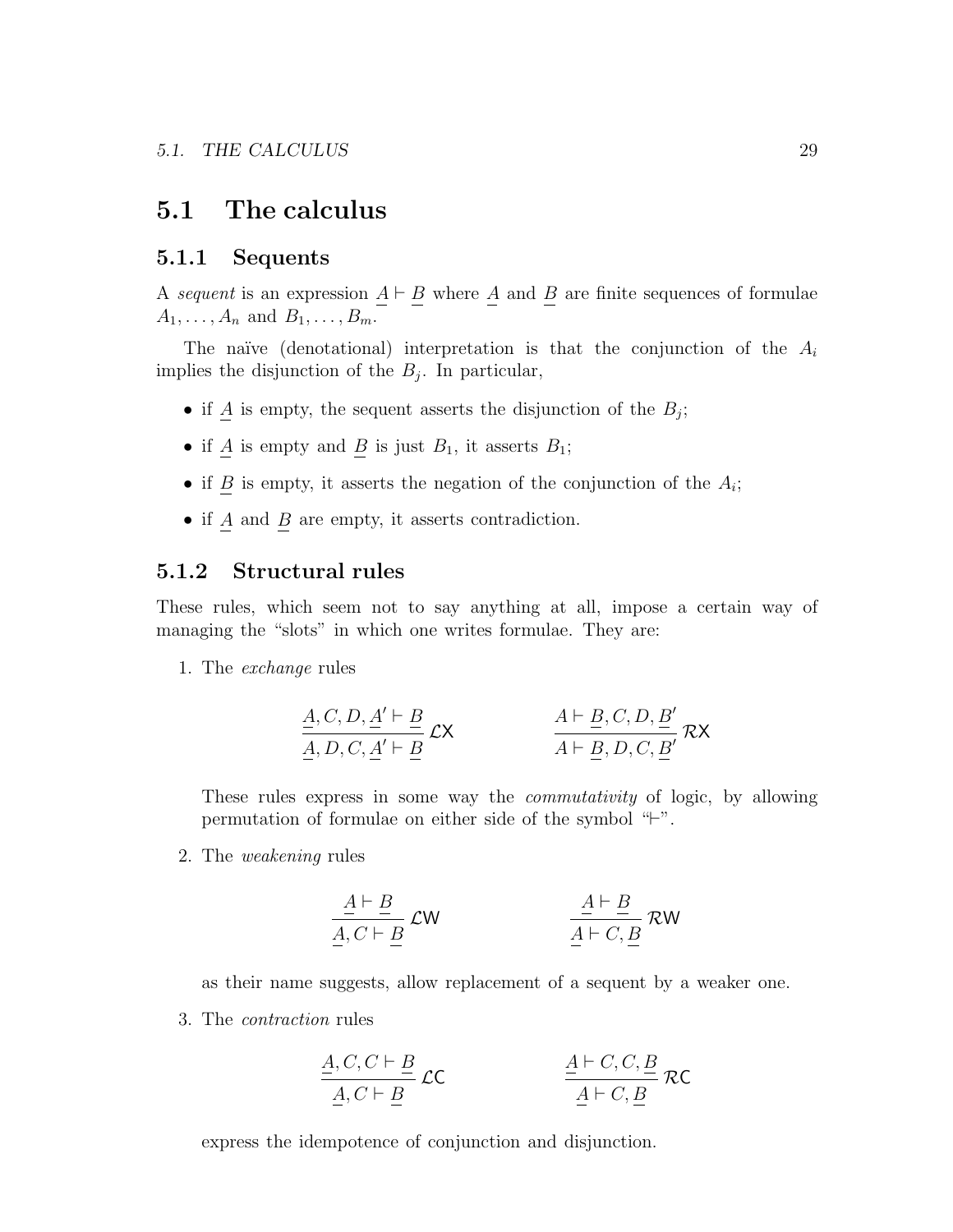In fact, contrary to popular belief, these rules are the most important of the whole calculus, for, without having written a single logical symbol, we have practically determined the future behaviour of the logical operations. Yet these rules, if they are obvious from the denotational point of view, should be examined closely from the operational point of view, especially the contraction.

It is possible to envisage variants on the sequent calculus, in which these rules are abolished or extremely restricted. That seems to have some very beneficial effects, leading to linear logic [\[Gir87](#page-169-0)]. But without going that far, certain well-known restrictions on the sequent calculus seem to have no purpose apart from controlling the structural rules, as we shall see in the following sections.

#### 5.1.3 The intuitionistic case

Essentially, the intuitionistic sequent calculus is obtained by restricting the form of sequents: an *intuitionistic sequent* is a sequent  $A \vdash B$  where B is a sequence formed from at most one formula. In the intuitionistic sequent calculus, the only structural rule on the right is  $\mathcal{R}W$  since  $\mathcal{R}X$  and  $\mathcal{R}C$  assume several formulae on the right.

The intuitionistic restriction is in fact a modification to the management of the formulae — the particular place distinguished by the symbol  $\vdash$  is a place where contraction is forbidden — and from that, numerous properties follow. On the other hand, this choice is made at the expense of the left/right symmetry. A better result is without doubt obtained by forbidding contraction (and weakening) altogether, which allows the symmetry to reappear.

Otherwise, the intuitionistic sequent calculus will be obtained by restricting to the intuitionistic sequents, and preserving — apart from one exception — the classical rules of the calculus.

#### 5.1.4 The "identity" group

- 1. For every formula C there is the *identity axiom*  $C \vdash C$ . In fact one could limit it to the case of atomic  $C$ , but this is rarely done.
- 2. The cut rule

$$
\frac{\underline{A}\vdash C,\underline{B}\quad\underline{A}',C\vdash \underline{B}'}{\underline{A},\underline{A}'\vdash \underline{B},\underline{B}'}\,\text{Cut}
$$

is another way of expressing the identity. The identity axiom says that C (on the left) is stronger than  $C$  (on the right); this rule states the converse truth, *i.e.*  $C$  (on the right) is stronger than  $C$  (on the left).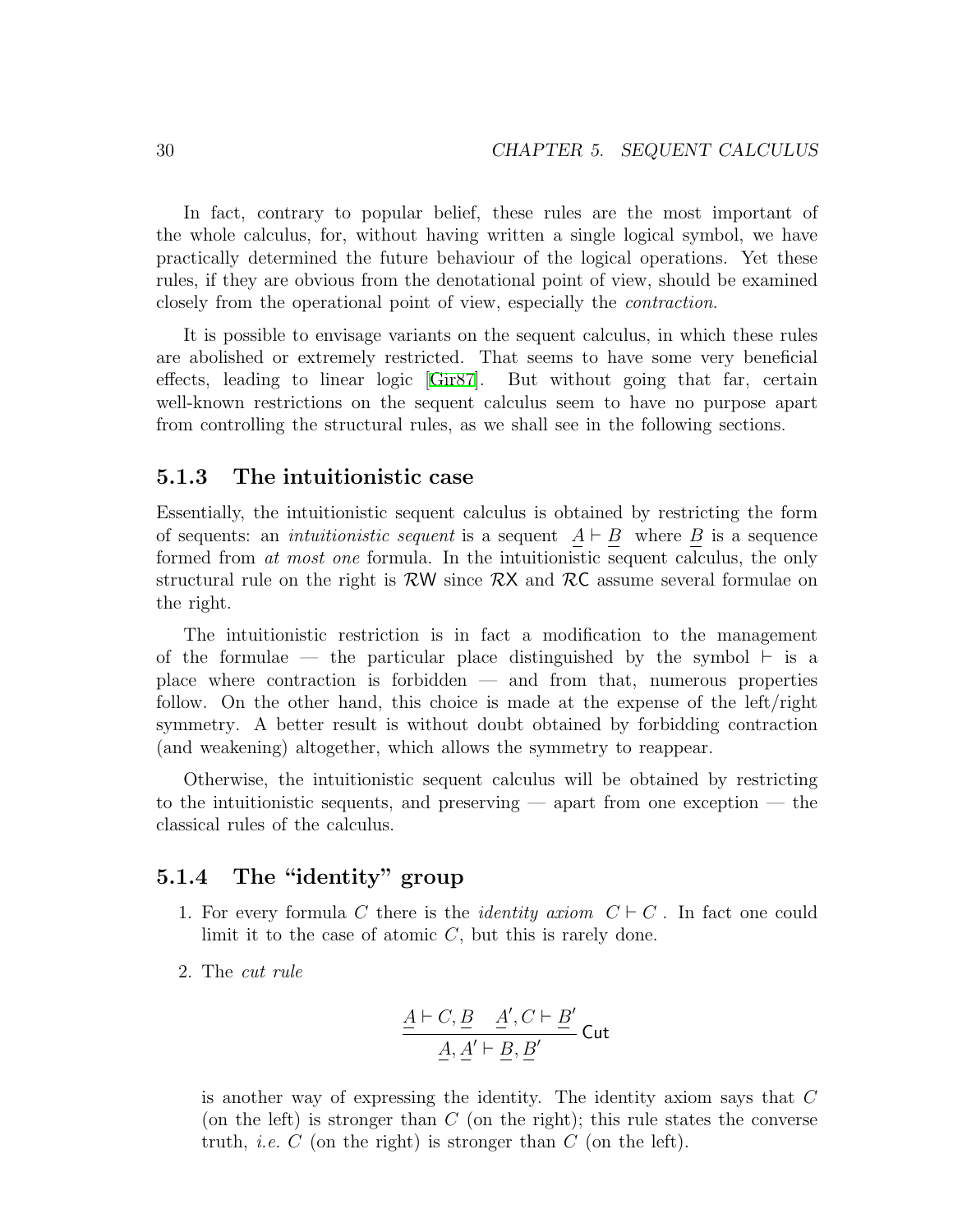The identity axiom is absolutely necessary to any proof, to start things off. That is undoubtedly why the cut rule, which represents the dual, symmetric aspect can be eliminated, by means of a difficult theorem (proved in chapter [13\)](#page-111-0) which is related to the normalisation theorem. The deep content of the two results is the same; they only differ in their syntactic dressing.

#### 5.1.5 Logical rules

There is tradition which would have it that Logic is a formal game, a succession of more or less arbitrary axioms and rules. Sequent calculus (and natural deduction as well) shows this is not at all so: one can amuse oneself by inventing one's own logical operations, but they have to respect the left/right symmetry, otherwise one creates a logical atrocity without interest. Concretely, the symmetry is the fact that we can eliminate the cut rule.

1. Negation: the rules for negation allow us to pass from the right hand side of " $\vdash$ " to the left, and conversely:

$$
\frac{\underline{A} \vdash C, \underline{B}}{\underline{A}, \neg C \vdash \underline{B}} \mathcal{L} \neg \qquad \qquad \frac{\underline{A}, C \vdash \underline{B}}{\underline{A} \vdash \neg C, \underline{B}} \mathcal{R} \neg
$$

2. Conjunction: on the left, two unary rules; on the right, one binary rule:

$$
\frac{\underline{A}, C \vdash \underline{B}}{\underline{A}, C \land D \vdash \underline{B}} \mathcal{L}1 \land \qquad \qquad \frac{\underline{A}, D \vdash \underline{B}}{\underline{A}, C \land D \vdash \underline{B}} \mathcal{L}2 \land
$$
\n
$$
\frac{\underline{A} \vdash C, \underline{B} \quad \underline{A'} \vdash D, \underline{B'}}{\underline{A}, \underline{A'} \vdash C \land D, \underline{B}, \underline{B'}} \mathcal{R} \land
$$

3. Disjunction: obtained from conjunction by interchanging right and left:

$$
\frac{\underline{A}, C \vdash \underline{B} \quad \underline{A}', D \vdash \underline{B}'}{\underline{A}, \underline{A}', C \lor D \vdash \underline{B}, \underline{B}'} \mathcal{L} \lor
$$
\n
$$
\frac{\underline{A} \vdash C, \underline{B}}{\underline{A} \vdash C \lor D, \underline{B}} \mathcal{R} \frac{\underline{A} \vdash D, \underline{B}}{\underline{A} \vdash C \lor D, \underline{B}} \mathcal{R} \frac{\underline{A} \vdash D, \underline{B}}{\underline{A} \vdash C \lor D, \underline{B}} \mathcal{R} \frac{\underline{A} \vdash C \lor D, \underline{B}}{\underline{A} \vdash C \lor D, \underline{B}} \mathcal{R} \frac{\underline{A} \vdash C \lor D, \underline{B}}{\underline{A} \vdash C \lor D, \underline{B}} \mathcal{R} \frac{\underline{A} \vdash C \lor D, \underline{B}}{\underline{A} \vdash C \lor D, \underline{B}} \mathcal{R} \frac{\underline{A} \vdash C \lor D, \underline{B}}{\underline{A} \vdash C \lor D, \underline{B}} \mathcal{R} \frac{\underline{A} \vdash C \lor D, \underline{B} \vdash C \lor D, \underline{B} \vdash C \lor D, \underline{B} \vdash C \lor D, \underline{B} \vdash C \lor D, \underline{B} \vdash C \lor D, \underline{B} \vdash C \lor D, \underline{B} \vdash C \lor D, \underline{B} \vdash C \lor D, \underline{B} \vdash C \lor D, \underline{B} \vdash C \lor D, \underline{A} \vdash C \lor D, \underline{A} \vdash C \lor D, \underline{A} \vdash C \lor D, \underline{A} \vdash C \lor D, \underline{A} \vdash C \lor D, \underline{A} \vdash C \lor D, \underline{A} \vdash C \lor D, \underline{A} \vdash C \lor D, \underline{A} \vdash C \lor D, \underline{A} \vdash C \lor D, \underline{A} \vdash C \lor D, \underline{A} \vdash C \lor D, \underline{A} \vdash C \lor D, \underline{A} \vdash C \lor D, \underline{A} \vdash C \lor D, \underline{A} \vdash C \lor D, \underline{A} \vdash C \lor D, \underline{A} \vdash C \lor D, \underline{A
$$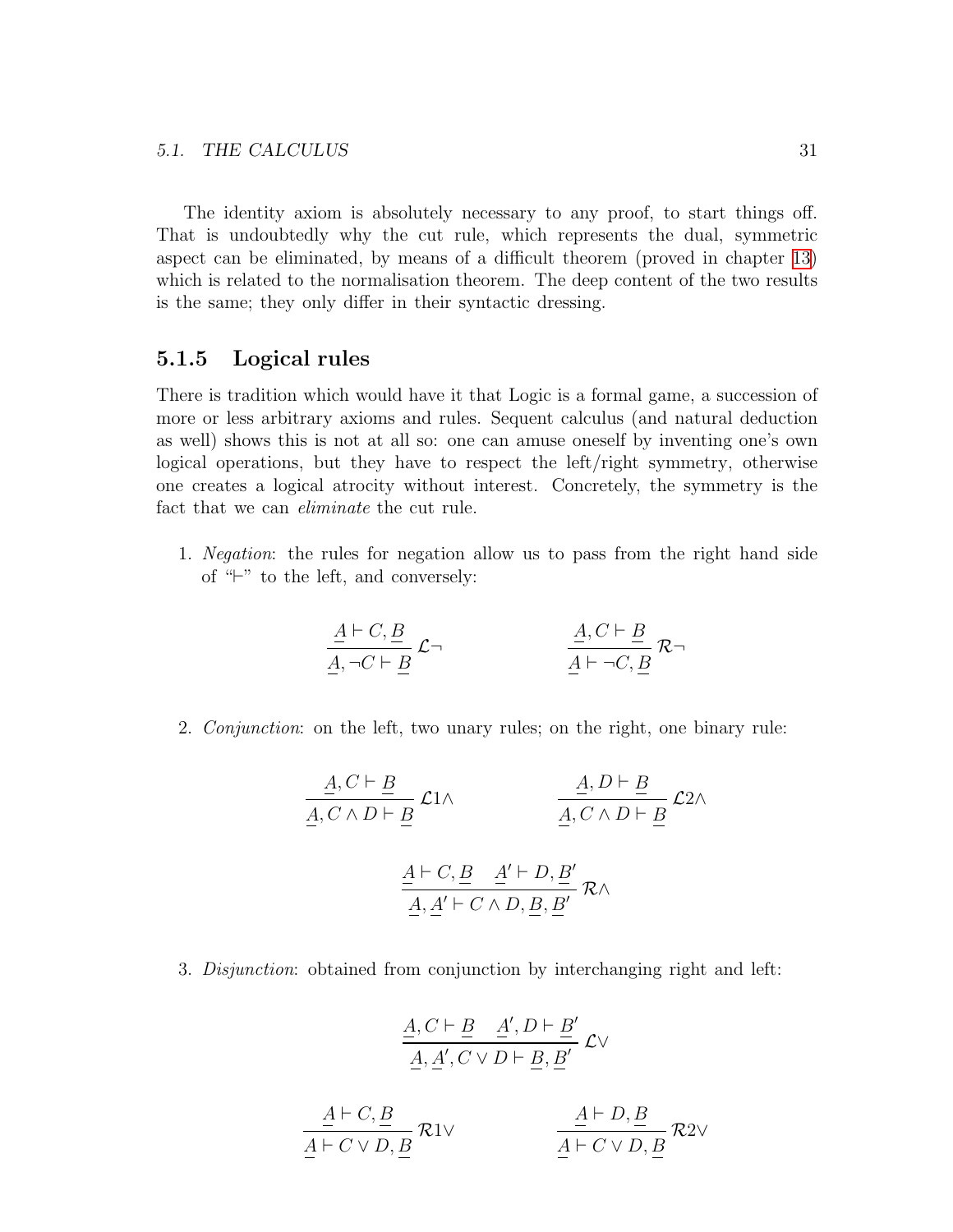**Special case:** The intuitionistic rule  $\mathcal{L} \vee$  is written:

$$
\frac{\underline{A}, C \vdash \underline{B} \quad \underline{A}', D \vdash \underline{B}}{\underline{A}, \underline{A}', C \lor D \vdash \underline{B}} \mathcal{L} \lor
$$

where  $B$  contains zero or one formula. This rule is not a special case of its classical analogue, since a classical  $\mathcal{L} \vee$  leads to  $B, B$  on the right. This is the only case where the intuitionistic rule is not simply a restriction of the classical one.

4. Implication: here we have on the left a rule with two premises and on the right a rule with one premise. They match again, but in a different way from the case of conjunction: the rule with one premise uses two occurrences in the premise:

$$
\frac{\underline{A} \vdash C, \underline{B} \quad \underline{A}', D \vdash \underline{B}'}{\underline{A}, \underline{A}', C \Rightarrow D \vdash \underline{B}, \underline{B}'} \mathcal{L} \Rightarrow \qquad \qquad \frac{\underline{A}, C \vdash D, \underline{B}}{\underline{A} \vdash C \Rightarrow D, \underline{B}} \mathcal{R} \Rightarrow
$$

<span id="page-39-0"></span>5. Universal quantification: two unary rules which match in the sense that one uses a variable and the other a term:

$$
\frac{\underline{A}, C[a/\xi] \vdash \underline{B}}{\underline{A}, \forall \xi, C \vdash \underline{B}} \mathcal{L} \forall \frac{\underline{A} \vdash C, \underline{B}}{\underline{A} \vdash \forall \xi, C, \underline{B}} \mathcal{R} \forall
$$

 $\mathcal{R} \forall$  is subject to a restriction:  $\xi$  must not be free in  $\underline{A}, \underline{B}$ .

6. Existential quantification: the mirror image of [5](#page-39-0):

$$
\frac{\underline{A}, C \vdash \underline{B}}{\underline{A}, \exists \xi. C \vdash \underline{B}} \mathcal{L} \exists \qquad \qquad \frac{\underline{A} \vdash C[a/\xi], \underline{B}}{\underline{A} \vdash \exists \xi. C, \underline{B}} \mathcal{R} \exists
$$

 $\mathcal{L} \exists$  is subject to the same restriction as  $\mathcal{R} \forall$ :  $\xi$  must not be free in A, B.

## 5.2 Some properties of the system without cut

Gentzen's calculus is a possible formulation of first order logic. Gentzen's theorem, which is proved in chapter [13](#page-111-0), says that the cut rule is redundant, superfluous. The proof is very delicate, and depends on the perfect right/left symmetry which we have seen. Let us be content with seeing some of the more spectacular consequences.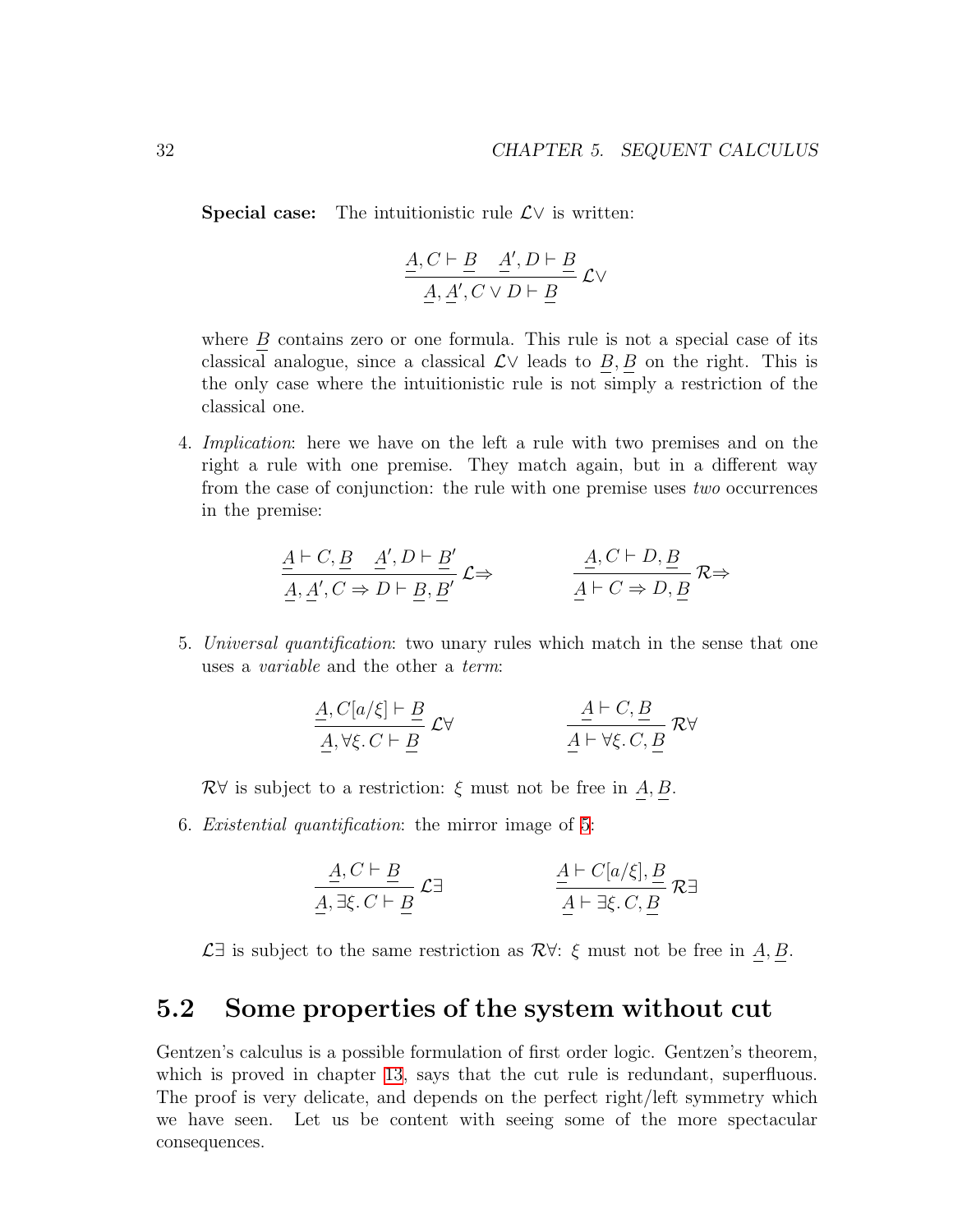#### 5.2.1 The last rule

If we can prove  $A$  in the predicate calculus, then it is possible to show the sequent  $\vdash A$  without cut. What is the last rule used? Surely not RW, because the empty sequent is not provable. Perhaps it is the logical rule  $\mathcal{R}$  is where s is the principal symbol of  $A$ , and this case is very important. But it may also be  $\mathcal{RC}$ , in which case we are led to  $\vdash A, A$  and all is lost! That is why the intuitionistic case, with its special management which forbids contraction on the right, is very important: if A is provable in the intuitionistic sequent calculus by a cut-free proof, then the last rule is a right logical rule.

Two particularly famous cases:

- If A is a disjunction  $A' \vee A''$ , the last rule must be  $\mathcal{R}1\vee$ , in which case  $\vdash A'$  is provable, or  $R2\vee$ , in which case  $\vdash A''$  is provable: this is what is called the Disjunction Property.
- If A is an existence  $\exists \xi \, A'$ , the last rule must be  $\mathcal{R}1\exists$ , which means that the premise is of the form  $\vdash A'[a/\xi]$ ; in other words, a term t can be found such that  $\vdash A'[a/\xi]$  is provable: this is the *Existence Property*.

These two examples fully justify the interest of limiting the use of the structural rules, a limitation which leads to linear logic.

### 5.2.2 Subformula property

Let us consider the last rule of a proof: can one somehow predict the premises? The cut rule is absolutely unpredictable, since an arbitrary formula  $C$  disappears: it cannot be recovered from the conclusions. It is the only rule which behaves so badly. Indeed, all the other rules have the property that the unspecified "context" part (written  $A, B, etc.$ ) is preserved intact. The rule actually concerns only a few of the formulae. But the formulae in the premises are simpler than the corresponding ones in the conclusions. For example, for  $A \wedge B$  as a conclusion, A and B must have been used as premises, or for  $\forall \xi$ . A as a conclusion,  $A[a/\xi]$ must have been used as a premise. In other words, one has to use *subformulae* as premises:

- The immediate subformulae of  $A \wedge B$ ,  $A \vee B$  and  $A \Rightarrow B$  are A and B.
- The only immediate subformula of  $\neg A$  is A.
- The immediate subformulae of  $\forall \xi$ . A and  $\exists \xi$ . A are the formulae  $A[a/\xi]$ where *a* is any term.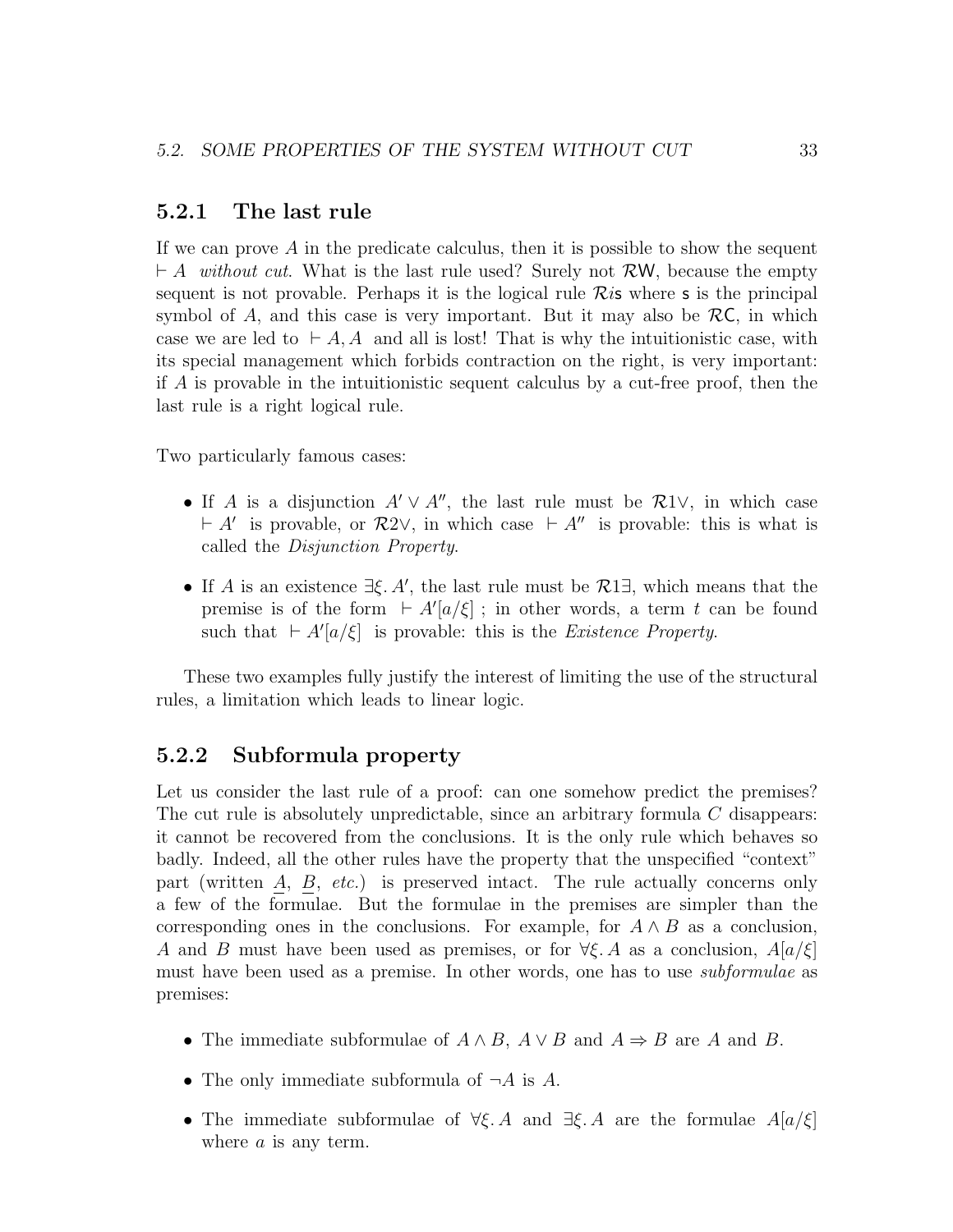Now it is clear that all the rules — except the cut — have the property that the premises are made up of subformulae of the conclusion. In particular, a cut-free proof of a sequent uses only subformulae of its formulae. We shall prove the corresponding result for natural deduction in section [10.3.1](#page-82-0). This is very interesting for automated deduction. Of course, it is not enough to make the predicate calculus decidable, since we have an infinity of subformulae for the sentences with quantifiers.

#### 5.2.3 Asymmetrical interpretation

We have described the identity axiom and the cut rule as the two faces of "A is  $A$ ". Now, in the absence of cut, the situation is suddenly very different: we can no longer express that A (on the right) is stronger than A (on the left). Then there arises the possibility of splitting A into two interpretations  $A^{\mathcal{L}}$  and  $A^{\mathcal{R}}$ , which need not necessarily coincide. Let us be more precise.

In a sentence, we can define the *signature* of an occurrence of an atomic predicate,  $+1$  or  $-1$ : the signature is the parity of the number of times that this symbol has been negated. Concretely,  $P$  retains the signature which it had in  $A$ , when it is considered in  $A \wedge B$ ,  $B \wedge A$ ,  $A \vee B$ ,  $B \vee A$ ,  $B \Rightarrow A$ ,  $\forall \xi$ . A and  $\exists \xi$ . A, and reverses it in  $\neg A$  and  $A \Rightarrow B$ .

In a sequent too, we can define the signature of an occurrence of a predicate: if P occurs in A on the left of  $\mathscr{L}$ , the signature is reversed, if P occurs on the right, it is conserved.

The rules of the sequent calculus (apart from the identity axiom and the cut) preserve the signature: in other words, they relate occurrences with the same signature. The identity axiom says that the negative occurrences (signature  $-1$ ) are stronger than the positive ones; the cut says the opposite. So in the absence of cut, there is the possibility of giving asymmetric interpretations to sequent calculus: A does not have the same meaning when it is on the right as when it is on the left of " $\vdash$ ".

- $A^R$  is obtained by replacing the positive occurrences of the predicate P by  $P^R$  and the negative ones by  $P^L$ .
- $A^{\mathcal{L}}$  is obtained by replacing the positive occurrences of the predicate P by  $P^{\mathcal{L}}$  and the negative ones by  $P^{\mathcal{R}}$ .

The atomic symbols  $P^R$  and  $P^L$  are tied together by a condition, namely  $P^{\mathcal{L}} \Rightarrow P^{\mathcal{R}}.$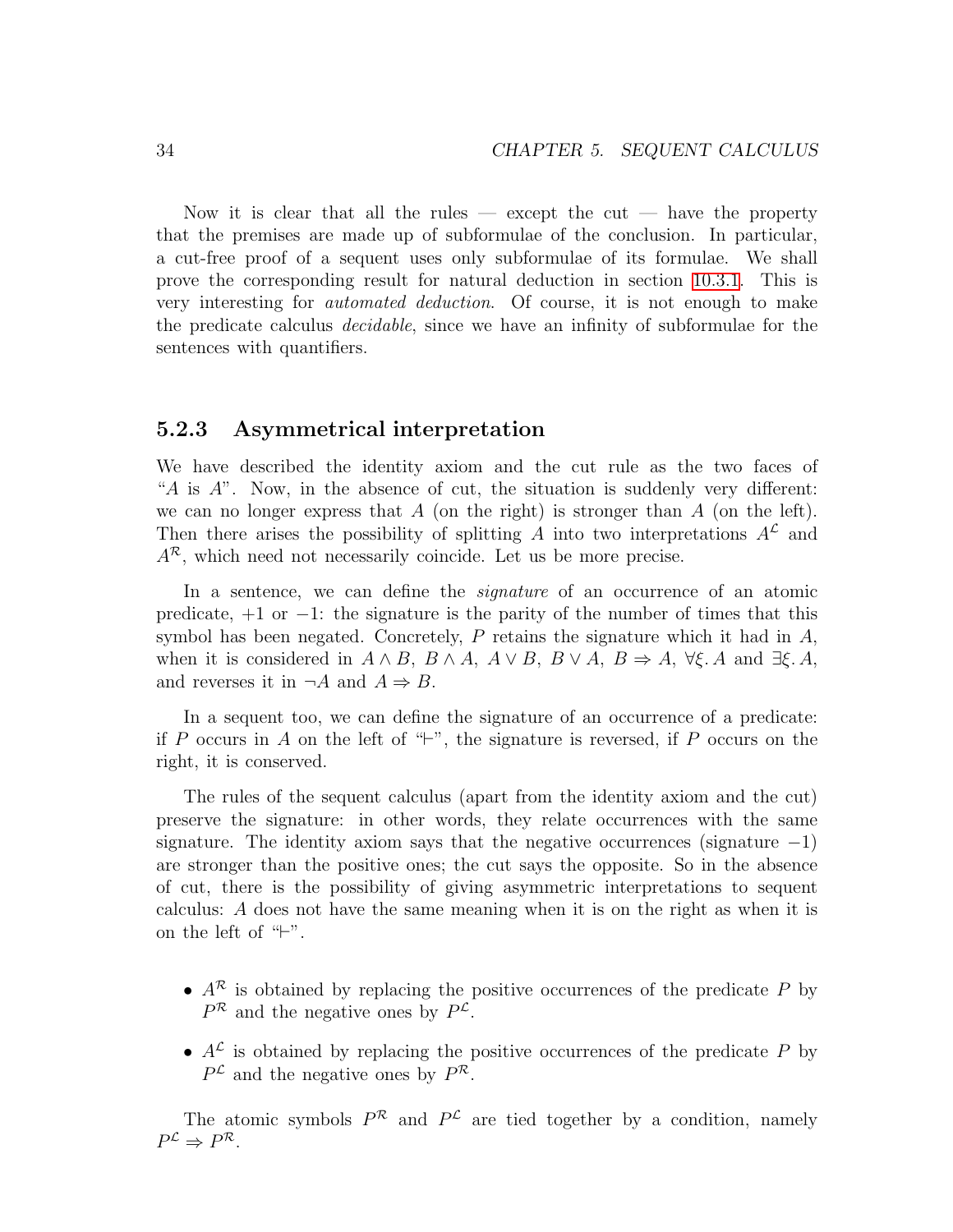It is easy to see that this kind of asymmetrical interpretation is consistent with the system without cut, interpreting  $A \vdash B$  by  $A^{\mathcal{L}} \vdash B^{\mathcal{R}}$ .

The sequent calculus seems to lend itself to some much more subtle asymmetrical interpretations, especially in linear logic.

# 5.3 Sequent Calculus and Natural Deduction

We shall consider here the noble part of natural deduction, that is, the fragment without  $\vee$ ,  $\exists$  or  $\neg$ . We restrict ourselves to sequents of the form  $\underline{A} \vdash B$ ; the correspondence with natural deduction is given as follows:

- To a proof of  $A \vdash B$  corresponds a deduction of B under the hypotheses, or rather parcels of hypotheses, A.
- $\bullet$  Conversely, a deduction of  $B$  under the (parcels of) hypotheses  $\underline{A}$  can be represented in the sequent calculus, but unfortunately not uniquely.

From a proof of  $\underline{A} \vdash B$ , we build a deduction of B, of which the hypotheses are parcels, each parcel corresponding in a precise way to a formula of A.

- 1. The axiom  $A \vdash A$  becomes the deduction  $A$ .
- <span id="page-42-0"></span>2. If the last rule is a cut

$$
\frac{\underline{A} \vdash B \quad \underline{A}', B \vdash C}{\underline{A}, \underline{A}' \vdash C} \, \mathsf{Cut}
$$

and the deductions  $\delta$  of  $\frac{A}{\cdot}$ B and  $\delta'$  of  $\underline{A}', B$ <br>: are associated to  $\mathcal{C}_{0}^{(n)}$ the sub-proofs above the two premises, then we associate to our proof the

deduction  $\delta'$  where all the occurrences of B in the parcel it represents are replaced by  $\delta$ :

$$
\begin{array}{c}\nA \\
\vdots \\
A', B \\
\vdots \\
C\n\end{array}
$$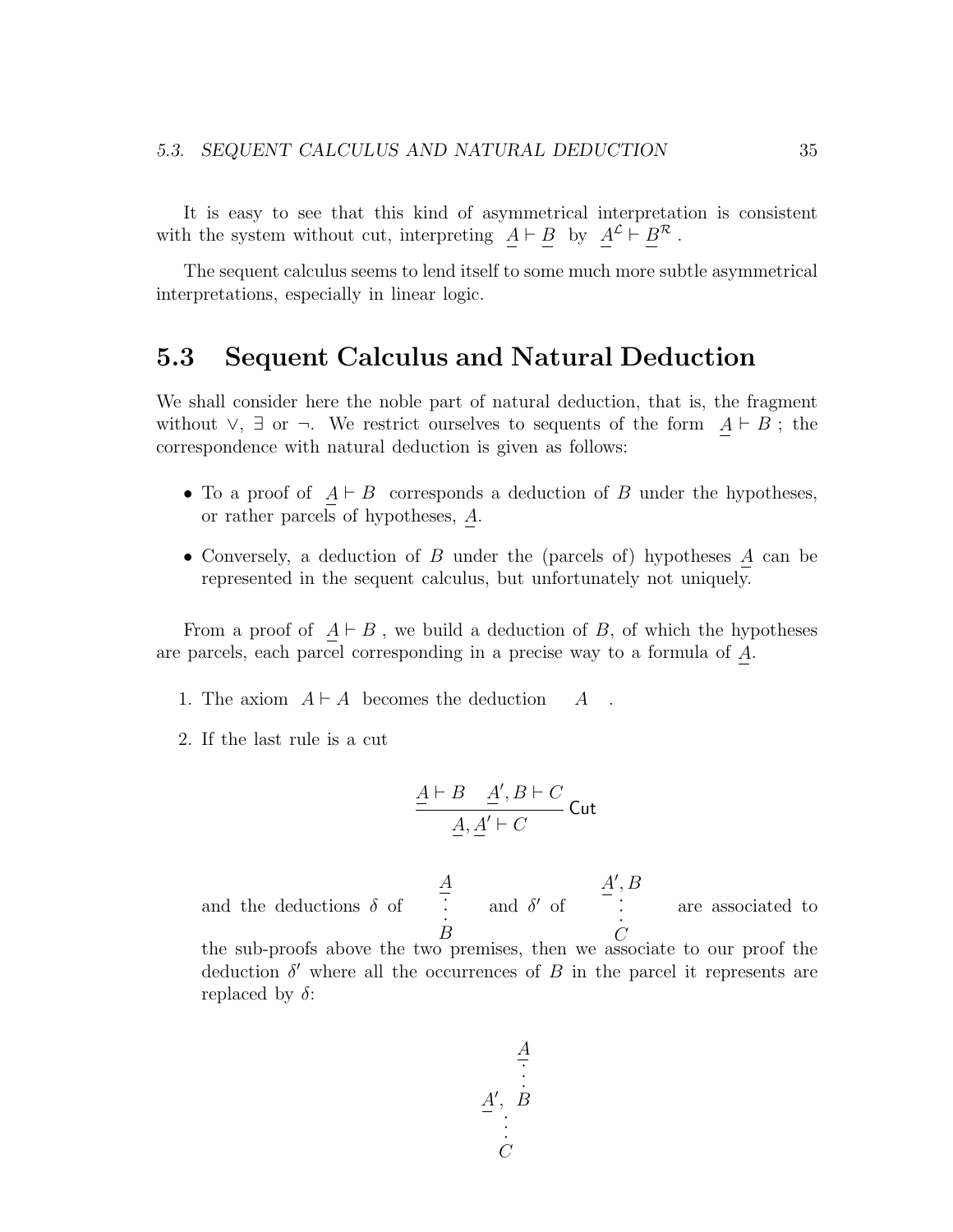In general the hypotheses in the parcel in  $A$  are proliferated, but the number is preserved by putting in the same parcel afterwards the hypotheses which came from the same parcel before and have been duplicated. No regrouping occurs between  $A$  and  $A'$ .

3. The rule  $\mathcal{L}X$ 

$$
\frac{\underline{A}, C, D, \underline{A'} \vdash B}{\underline{A}, D, C, \underline{A'} \vdash B} \mathcal{L} \mathsf{X}
$$

is interpreted as the identity: the same deduction before and after the rule.

4. The rule  $\mathcal{L}W$ 

$$
\frac{A \vdash B}{A, C \vdash B} \mathcal{LW}
$$

is interpreted as the creation of a mock parcel formed from zero occurrences of C. Weakening is then the possibility of forming empty parcels.

5. The rule  $\mathcal{L}C$ 

$$
\frac{A, C, C \vdash B}{A, C \vdash B} \mathcal{L}C
$$

is interpreted as the unification of two C-parcels into one. Contraction is then the possibility of forming big parcels.

6. The rule R∧

$$
\frac{\underline{A} \vdash B \quad \underline{A}' \vdash C}{A, A' \vdash B \land C} \mathcal{R} \land
$$

will be interpreted by  $\wedge \mathcal{I}$ : suppose that deductions ending in B and C have been constructed to represent the proofs above the two premises; then our proof is interpreted by:

$$
\begin{array}{ccc}\nA & A' \\
\vdots & \vdots \\
B & C \\
\hline\nB \wedge C\n\end{array}\n\wedge \mathcal{I}
$$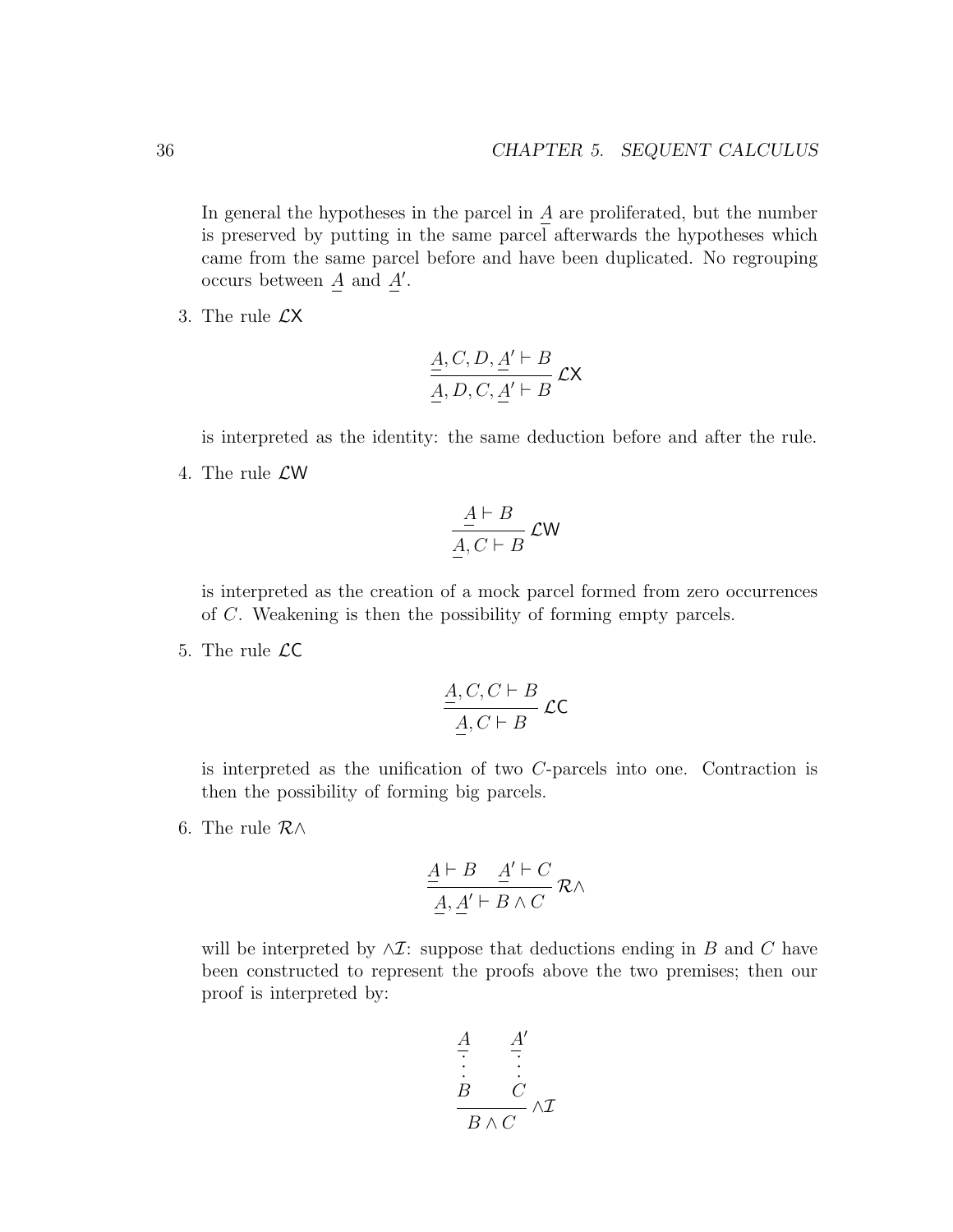7. The rule  $\mathcal{R} \Rightarrow$  will be interpreted by  $\Rightarrow \mathcal{I}$ :

$$
\underline{\frac{A}{A} \vdash B \Rightarrow C} \mathcal{R} \Rightarrow \text{ becomes } \frac{\underline{A}, [B]}{\vdots}
$$
\n
$$
\underline{\frac{A}{C} \vdash B \Rightarrow C} \mathcal{R} \Rightarrow \frac{\frac{A}{C}}{\frac{B}{B} \Rightarrow C} \Rightarrow \mathcal{I}
$$

where a complete B-parcel is discharged at one go.

8. The rule  $\mathcal{R}$ ∀ will be interpreted by  $\forall \mathcal{I}$ :



9. With the left rules appears one of the hidden properties of natural deduction, namely that the elimination rules (which correspond grosso modo to the left rules of sequents) are written backwards! This is nowhere seen better than in linear logic, which makes the lost symmetries reappear. Here concretely, this is reflected in the fact that the left rules are translated by actions on parcels of hypotheses.

The rule  $\mathcal{L}1\wedge$  becomes  $\wedge 1\mathcal{E}$ :

$$
\underline{A, B \vdash D}_{\underline{A, B \land C \vdash D}} \mathcal{L} 1 \wedge \qquad \text{is interpreted by} \qquad \underbrace{A, B \land C}_{\vdots} \wedge 1 \mathcal{E}
$$

 $\wedge$ 1E allows us to pass from a  $(B \wedge C)$ -parcel to a B-parcel.

Similarly, the rule  $\mathcal{L}2\wedge$  becomes  $\wedge 2\mathcal{E}$ .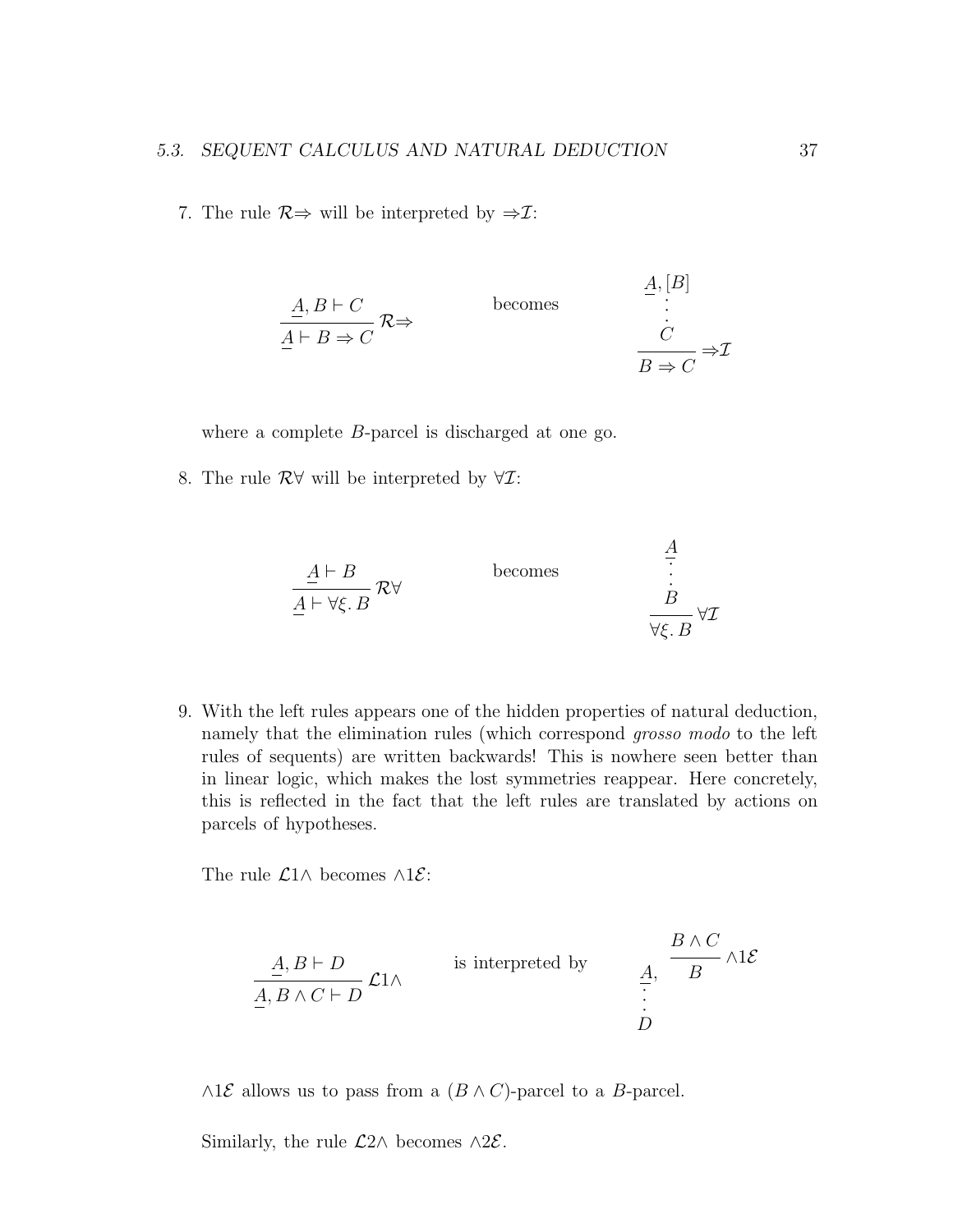10. The rule  $\mathcal{L} \Rightarrow$  becomes  $\Rightarrow \mathcal{E}$ :

$$
\begin{array}{ccc}\n & A \\
\underline{A} & B & \underline{A}', C \vdash D \\
\underline{A}, \underline{A}', B \Rightarrow C \vdash D\n\end{array}
$$
 is interpreted by\n
$$
\begin{array}{ccc}\n & A \\
 \vdots \\
 & B & B \Rightarrow C \\
 & \vdots \\
 & \vdots \\
 & D\n\end{array}
$$

Here again, a C-parcel is replaced by a  $(B \Rightarrow C)$ -parcel; something must also be done about the proliferation of A-parcels, as in case [2.](#page-42-0)

11. Finally the rule  $\mathcal{L}\forall$  becomes  $\forall \mathcal{E}$ :

$$
\underline{A}, B[a/\xi] \vdash C
$$
\nis interpreted by\n
$$
\underline{A}, \overline{B[a/\xi]} \forall \mathcal{E}
$$
\n
$$
\vdots
$$
\n
$$
\underline{A}, \overline{B[a/\xi]} \forall \mathcal{E}
$$

# 5.4 Properties of the translation

The translation from sequent calculus into natural deduction is not 1–1: different proofs give the same deduction, for example

$$
\frac{A \vdash A \quad B \vdash B}{A \land B \vdash A \land B} \mathcal{R} \land \qquad \qquad \frac{A \vdash A \quad B \vdash B}{A \land B \vdash A \land B} \mathcal{R} \land \qquad \qquad \frac{A \vdash A \quad B \vdash B}{A \land B \vdash A \land B} \mathcal{R} \land \qquad \qquad \frac{A \vdash A \land B \vdash B}{A \land B \land B' \vdash A \land B} \mathcal{L} 1 \land \qquad \qquad \frac{A \vdash A \land B \vdash B}{A \land A', B \land B' \vdash A \land B} \mathcal{L} 1 \land \qquad \qquad \frac{A \vdash A \vdash B}{A \land A', B \land B' \vdash A \land B} \mathcal{L} 1 \land \qquad \qquad \frac{A \vdash A \vdash B}{A \land A', B \land B' \vdash A \land B} \mathcal{L} 1 \land \qquad \qquad \frac{A \vdash A \vdash B}{A \land A', B \land B' \vdash A \land B} \mathcal{L} 1 \land \qquad \qquad \frac{A \vdash A \vdash B}{A \land A', B \land B' \vdash A \land B} \mathcal{L} 1 \land \qquad \qquad \frac{A \vdash A \vdash B}{A \land A', B \land B' \vdash A \land B} \mathcal{L} 1 \land \qquad \qquad \frac{A \vdash A \vdash B}{A \land A', B \land B' \vdash A \land B} \mathcal{L} 1 \land \qquad \frac{A \vdash A \vdash B}{A \land A', B \land B' \vdash A \land B} \mathcal{L} 1 \land \qquad \frac{A \vdash A \vdash B}{A \land A', B \land B' \vdash A \land B} \mathcal{L} 1 \land \qquad \frac{A \vdash A \land B}{A \land A', B \land B' \vdash A \land B} \mathcal{L} 1 \land \qquad \frac{A \vdash A \land B}{A \land A', B \land B' \vdash A \land B} \mathcal{L} 1 \land \qquad \frac{A \land A \land B}{A \land A', B \land B' \vdash A \land B} \mathcal{L} 1 \land \qquad \frac{A \land A \land B}{A \land A', B \land B' \vdash A \land B} \mathcal{L} 1 \land \q
$$

which differ only in the order of the rules, have the same translation:

$$
\frac{A \wedge A'}{A} \wedge 1\mathcal{E} \qquad \frac{B \wedge B'}{B} \wedge 1\mathcal{E}
$$
  

$$
A \wedge B \qquad \qquad \wedge \mathcal{I}
$$

In particular, it would be vain to look for an inverse transformation. What is true is that for a given deduction  $\delta$ , there is at least one proof in sequent calculus whose translation is  $\delta$ .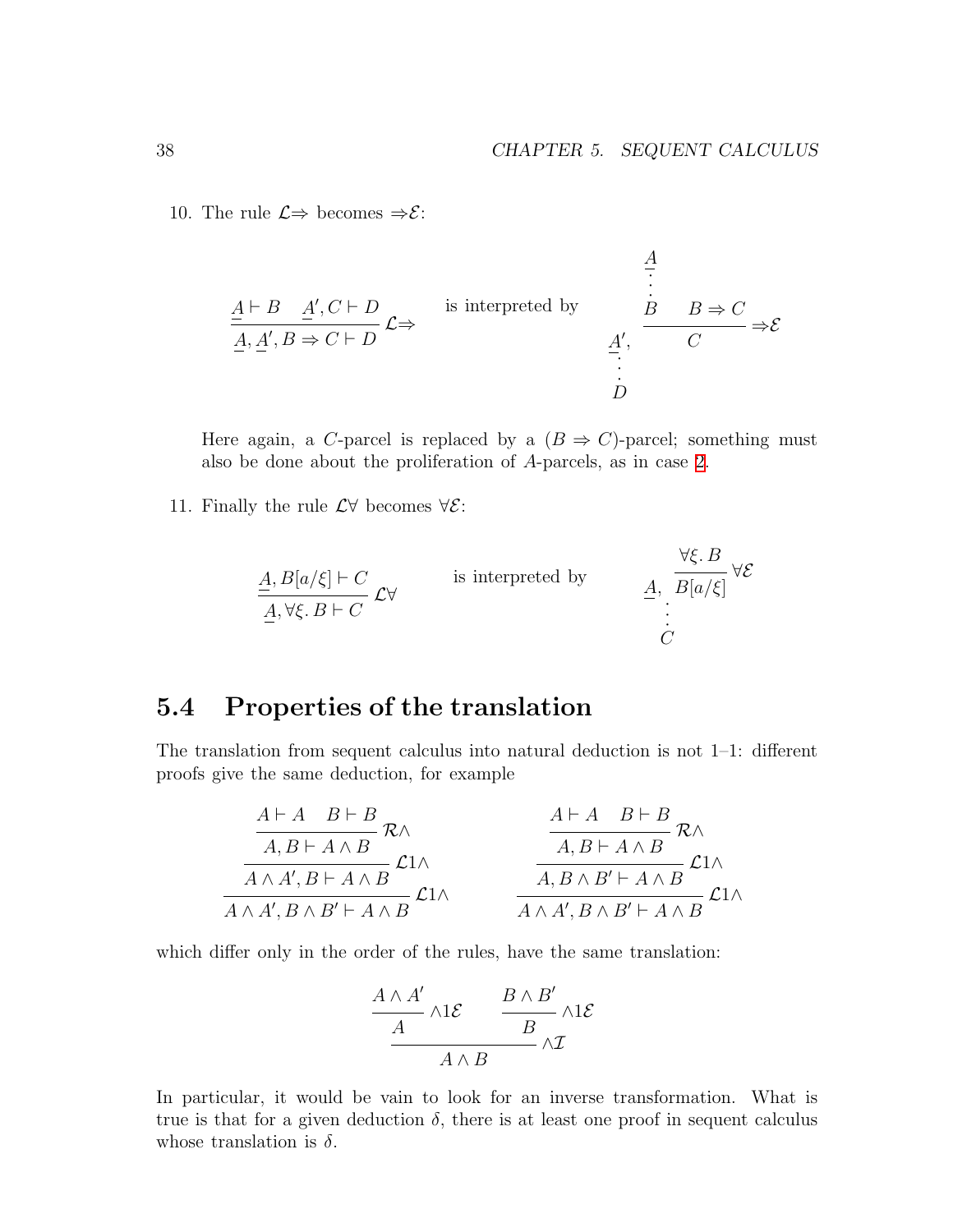#### 5.4. PROPERTIES OF THE TRANSLATION 39

In some sense, we should think of the natural deductions as the true "proof" objects. The sequent calculus is only a system which enable us to work on these objects:  $A \vdash B$  tells us that we have a deduction of B under the hypotheses A.

A rule such as the cut

$$
\frac{A \vdash C \quad \underline{A}', C \vdash B}{A, A' \vdash B} \mathsf{Cut}
$$

allows us to construct a new deduction from two others, in a sense made explicit by the translation.

In other words, the system of sequents is not primitive, and the rules of the calculus are in fact more or less complex combinations of rules of natural deduction:

- 1. The logical rules on the right correspond to introductions.
- 2. Those on the left to eliminations. Here the direction of the rules is inverted in the case of natural deduction, since in fact, the tree of natural deduction grows by its leaves at the elimination stage.

The correspondence  $\mathcal{R} = \mathcal{I}, \mathcal{L} = \mathcal{E}$  is extremely precise, for example we have  $\mathcal{R} \wedge = \wedge \mathcal{I}$  and  $\mathcal{L} \wedge \mathcal{I} \wedge = \wedge \mathcal{I} \mathcal{E}$ .

- 3. The contraction rule  $\mathcal{L}C$  corresponds to the formation of parcels, and  $\mathcal{L}W$ , in some cases, to the formation of mock parcels.
- 4. The exchange rule corresponds to nothing at all.
- 5. The cut rule does not correspond to a rule of natural deduction, but to the need to make deductions grow at the root. Let us give an example: the strict translation of  $\mathcal{L} \Rightarrow$  gives us "from a deduction of A and one of C (with a B-parcel as hypothesis), the deduction

$$
\begin{array}{ccc}\n\vdots & & \\
\stackrel{\cdot}{A} & A \Rightarrow B & \\
\hline\nB & \stackrel{\cdot}{\cdot} & \\
\hline\nC & & \\
\end{array} \Rightarrow \mathcal{E}
$$

is formed" which grows in the wrong direction (towards the leaves). Yet, the full power of the calculus is only obtained with the "top-down" rule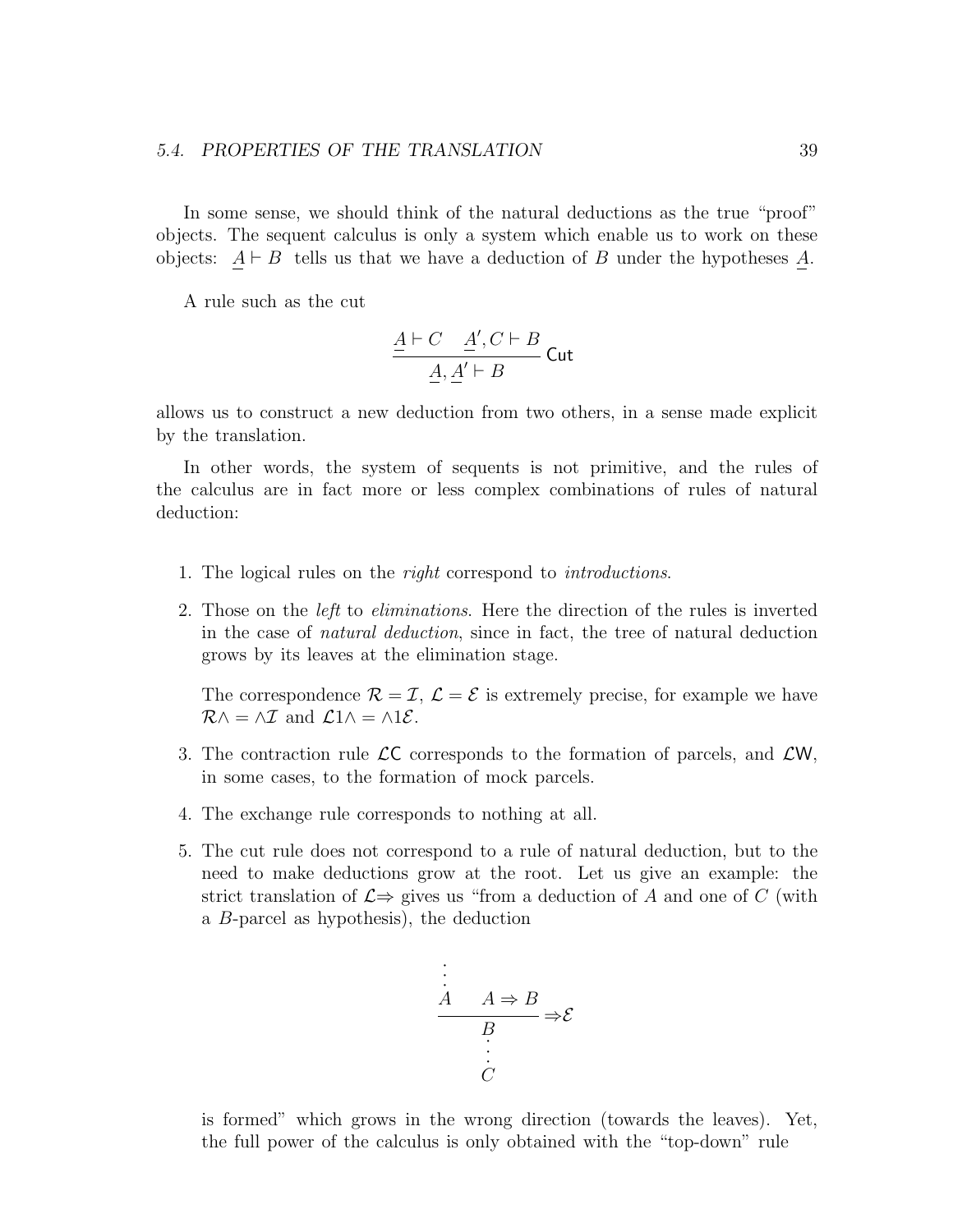$$
\begin{array}{c}\n\vdots & \vdots \\
\stackrel{\cdot}{A} & A \Rightarrow B \\
\hline\nB\n\end{array} \Rightarrow \mathcal{E}
$$

which is the translation of the block of proof:

$$
\frac{\underline{A'} \vdash A \quad B \vdash B}{\underline{A'}, A \Rightarrow B \vdash B} \xrightarrow{L \Rightarrow} \underline{B'} \vdash A \Rightarrow B
$$
  

$$
\underline{A'}, \underline{B'} \vdash B
$$
Cut

The cut corresponds so well to a reversal of the direction of the deductions, that, if we translate a cut-free proof, it is almost immediate that the result is a normal deduction. Indeed non-normality comes from a conflict between an introduction and an elimination, which only arises because the two sorts of rules evolve from top to bottom. But just try to produce a redex, writing the introduction rules from top to bottom and the elimination rules from bottom to top! Once again, linear logic clarifies the empirical content of this kind of remark.

We come to the moral equivalence:

$$
{\rm normal}~=~{\rm cut}\text{-}{\rm free}
$$

In fact, whilst a cut-free proof gives a normal deduction, numerous proofs with cut also give normal deductions, for example

$$
\frac{A\vdash A \quad A\vdash A}{A\vdash A}
$$
Cut

is translated by the deduction  $A$ !

In particular, we see that the sequent calculus sometimes inconveniently complicates situations, by making cuts appear when there is no need. The cut-elimination theorem (Hauptsatz) in fact reiterates the normalisation theorem, but with some technical complications which reflect the lesser purity of the syntax.

As we have already said, every deduction is the translation of some proof, but this proof is not unique. Moreover a normal deduction is the image of a cut-free proof. This is established by induction on the deduction  $\delta$  of B from parcels of hypotheses A: we construct a proof  $\pi$  of  $A \vdash B$  whose translation is  $\delta$ ; moreover, we want  $\pi$  to be cut-free in the case where  $\delta$  is normal.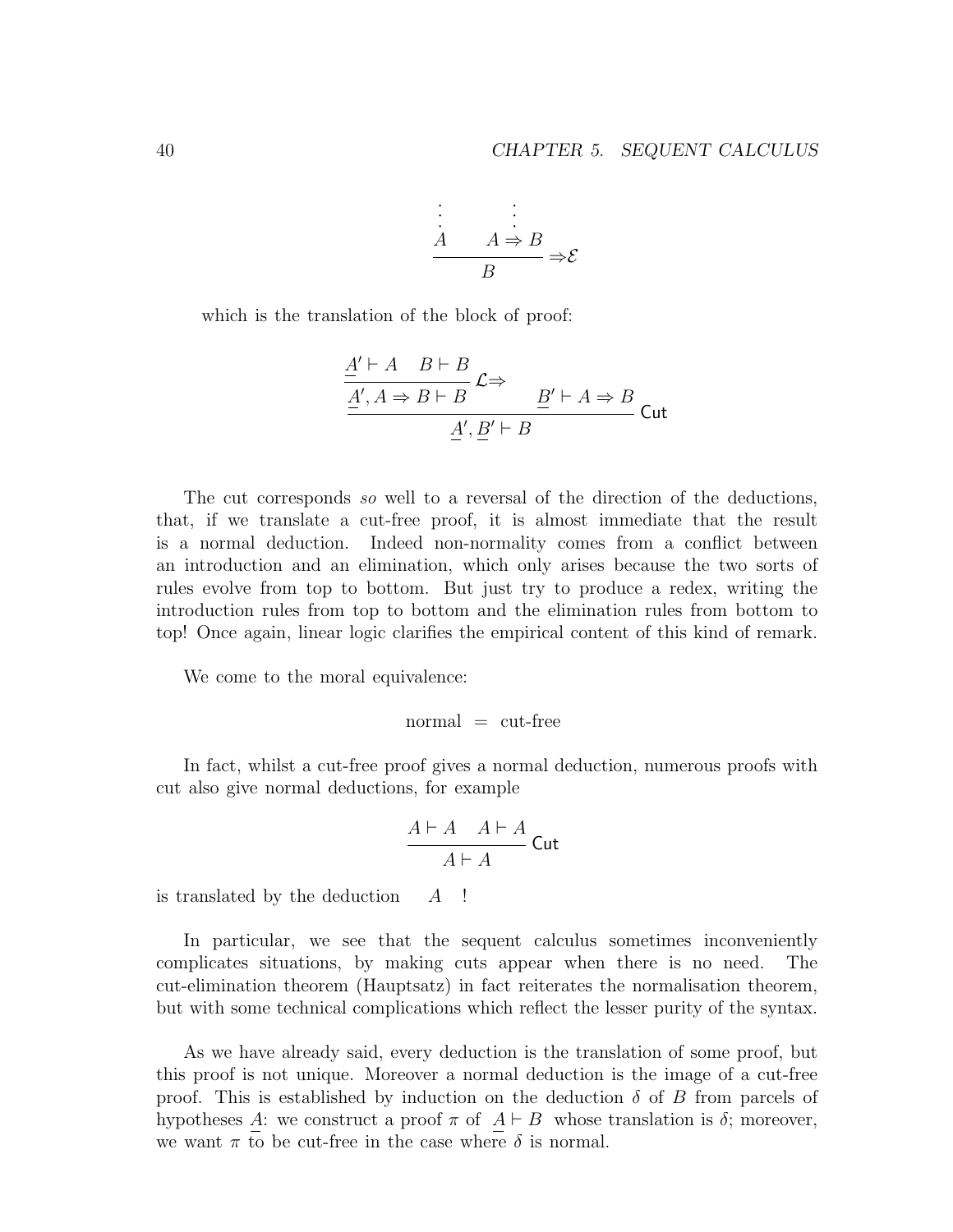# Chapter 6

# Strong Normalisation Theorem

In this chapter we shall prove the strong normalisation theorem for the simple typed  $\lambda$ -calculus, but since we have already discussed this topic at length, and in particular proved weak normalisation, the purpose of the chapter is really to introduce the technique which we shall later apply to system **.** 

For simple typed  $\lambda$ -calculus, there is proof theoretic techniques which make it possible to express the argument of the proof in arithmetic, and even in a very weak system. However our method extends straightforwardly to Gödel's system T, which includes a type of integers and hence codes Peano Arithmetic. As a result, strong normalisation implies the consistency of PA, which means that it cannot itself be proved in PA (Second Incompleteness Theorem).

Accordingly we have to use a strong induction hypothesis, for which we introduce an abstract notion called reducibility, originally due to[[Tait\]](#page-171-0). Some of the technical improvements, such as neutrality, are due to[[Gir72](#page-169-1)]. Besides proving strong normalisation, we identify the three important properties  $(CR 1-3)$  of reducibility which we shall use for system  $\bf{F}$  in chapter [14.](#page-120-0)

## <span id="page-48-1"></span>6.1 Reducibility

We define a set  $\mathsf{RED}_T$  ("reducible<sup>[1](#page-48-0)</sup> terms of type  $T$ ") by induction on the type T.

- 1. For t of atomic type  $T$ , t is reducible if it is strongly normalisable.
- 2. For t of type  $U \times V$ , t is reducible if  $\pi^1 t$  and  $\pi^2 t$  are reducible.
- 3. For t of type  $U\rightarrow V$ , t is reducible if, for all reducible u of type U, tu is reducible of type  $V$ .

<span id="page-48-0"></span><sup>&</sup>lt;sup>1</sup>This is an abstract notion which should not be confused with *reduction*.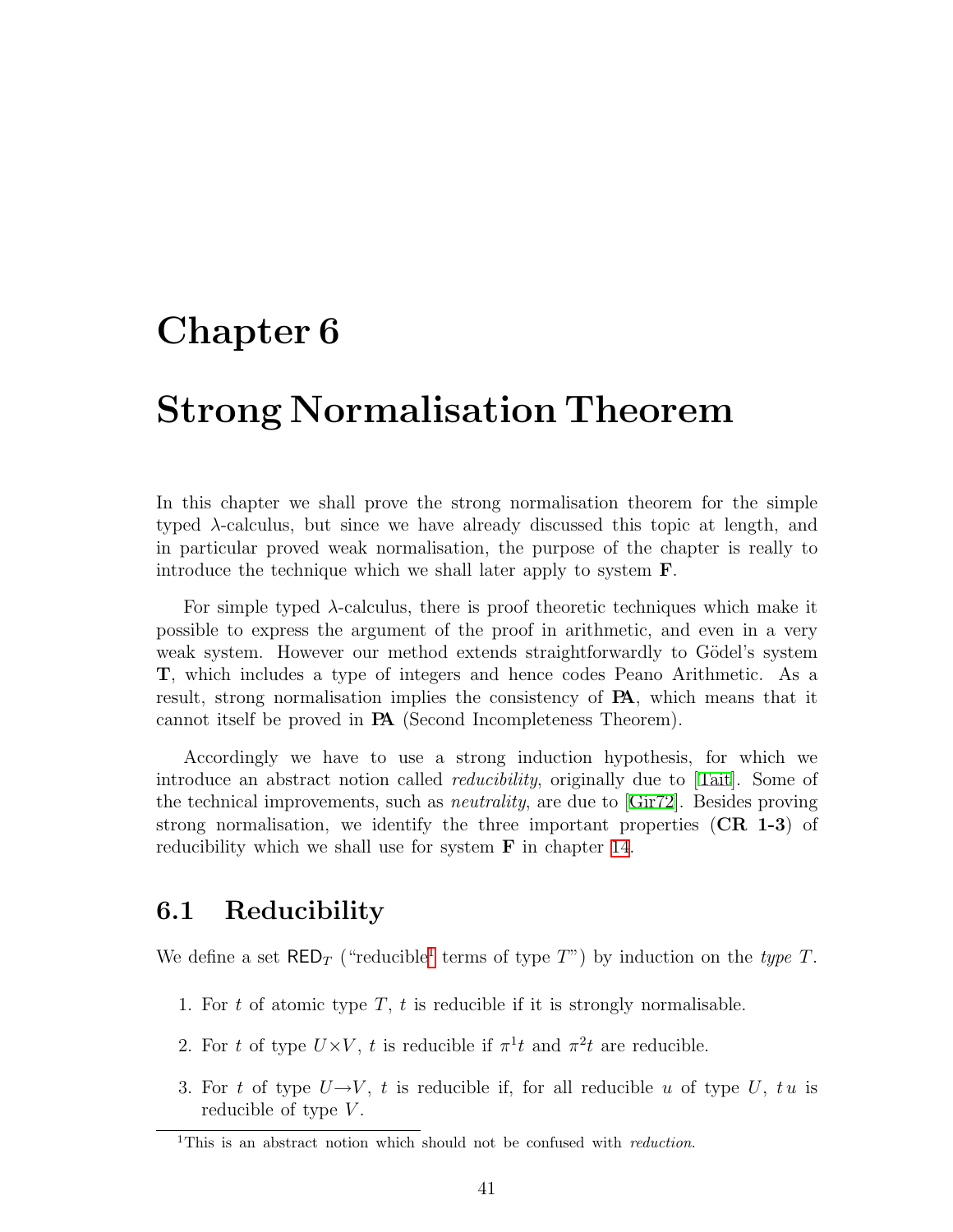The deep reason why reducibility works where combinatorial intuition fails is its logical complexity. Indeed, we have:

 $t \in \mathsf{RED}_{U \to V}$  iff  $\forall u \ (u \in \mathsf{RED}_U \Rightarrow t \ u \in \mathsf{RED}_V)$ 

We see that in passing to  $U\rightarrow V$ , RED<sub>U</sub> has been negated, and a universal quantifier has been added. In particular the normalisation argument cannot be directly formalised in arithmetic because  $t \in \mathsf{RED}_T$  is not expressed as an arithmetic formula in t and T.

# 6.2 Properties of reducibility

First we introduce a notion of *neutrality*: a term is called *neutral* if it is not of the form  $\langle u, v \rangle$  or  $\lambda x. v$ . In other words, neutral terms are those of the form:

> x  $\pi^1 t$  $\pi^2 t$  $t u$

The conditions that interest us are the following:

(CR 1) If  $t \in \text{RED}_T$ , then t is strongly normalisable.

(**CR 2**) If  $t \in \mathsf{RED}_T$  and  $t \leadsto t'$ , then  $t' \in \mathsf{RED}_T$ .

(CR 3) If t is neutral, and whenever we convert a redex of t we obtain a term  $t' \in \mathsf{RED}_T$ , then  $t \in \mathsf{RED}_T$ .

As a special case of the last clause:

(CR 4) If t is neutral and normal, then  $t \in \text{RED}_T$ .

We shall verify by induction on the *type* that RED satisfies these conditions.

## 6.2.1 Atomic types

A term of atomic type is reducible iff it is strongly normalisable. So we must show that the set of strongly normalisable terms of type  $T$  satisfies the three conditions:

 $(CR 1)$  is a tautology.

- (CR 2) If t is strongly normalisable then every term  $t'$  to which t reduces is also.
- (CR 3) A reduction path leaving t must pass through one of the terms  $t'$ , which are strongly normalisable, and so is finite. In fact, it is immediate that  $\nu(t)$ (see [4.4](#page-33-0)) is equal to the greatest of the numbers  $\nu(t') + 1$ , as t' varies over the (one-step) conversions of  $t$ .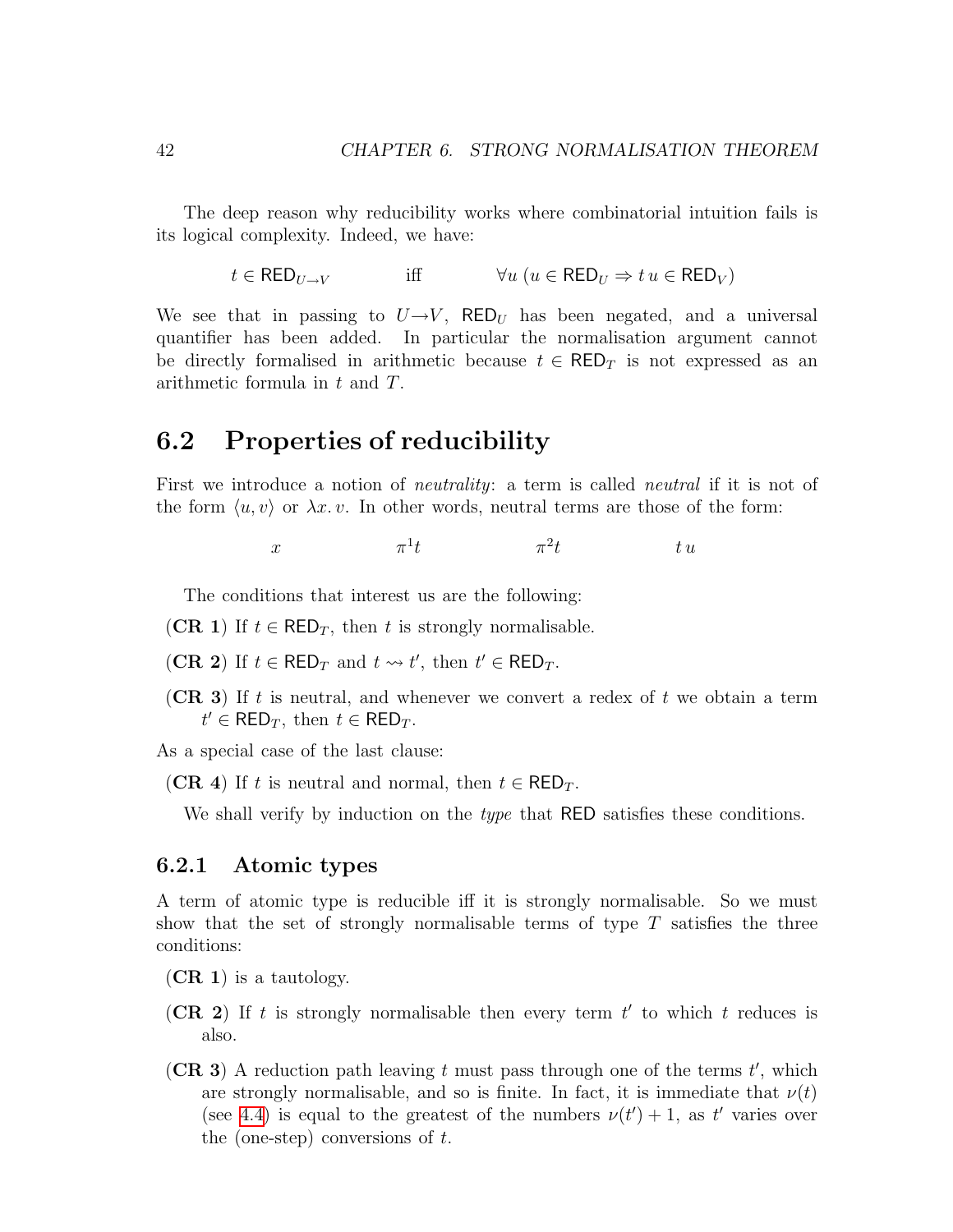#### 6.2.2 Product type

A term of product type is reducible iff its projections are.

- (CR 1) Suppose that t, of type  $U \times V$ , is reducible; then  $\pi^1 t$  is reducible and by induction hypothesis (CR 1) for U,  $\pi^1 t$  is strongly normalisable. Moreover  $\nu(t) \leq \nu(\pi^1 t)$ , since to any reduction sequence  $t, t_1, t_2, \ldots$ , one can apply  $\pi^1$ to construct a reduction sequence  $\pi^1 t, \pi^1 t_1, \pi^1 t_2, \ldots$  (in which the  $\pi^1$  is not reduced). So  $\nu(t)$  is finite, and t is strongly normalisable.
- **(CR 2)** If  $t \rightsquigarrow t'$ , then  $\pi^1 t \rightsquigarrow \pi^1 t'$  and  $\pi^2 t \rightsquigarrow \pi^2 t'$ . As t is reducible by hypothesis, so are  $\pi^1 t$  and  $\pi^2 t$ . The induction hypothesis (CR 2) for U and V says that the  $\pi^1 t'$  and  $\pi^2 t'$  are reducible, and so t' is reducible.
- (CR 3) Let t be neutral and suppose all the  $t'$  one step from t are reducible. Applying a conversion inside  $\pi^1 t$ , the result is a  $\pi^1 t'$ , since  $\pi^1 t$  cannot itself be a redex (*t* is not a pair), and  $\pi^1 t'$  is reducible, since t' is. But as  $\pi^1 t$ is neutral, and all the terms one step from  $\pi^1 t$  are reducible, the induction hypothesis (CR 3) for U ensures that  $\pi^1 t$  is reducible. Likewise  $\pi^2 t$ , and so t is reducible.

#### 6.2.3 Arrow type

A term of arrow type is reducible iff all its applications to reducible terms are reducible.

- **(CR 1)** If t is reducible of type  $U \rightarrow V$ , let x be a variable of type U; the induction hypothesis (CR 3) for U says that the term x, which is neutral and normal, is reducible. So  $tx$  is reducible. Just as in the case of the product type, we remark that  $\nu(t) \leq \nu(t x)$ . The induction hypothesis (CR 1) for V guarantees that  $\nu(tx)$  is finite, and so  $\nu(t)$  is finite, and t is strongly normalisable.
- (CR 2) If  $t \nightharpoonup t'$  and t is reducible, take u reducible of type U; then tu is reducible and  $tu \rightsquigarrow t'u$ . The induction hypothesis (CR 2) for V gives that  $t' u$  is reducible. So  $t'$  is reducible.
- (CR 3) Let t be neutral and suppose all the  $t'$  one step from t are reducible. Let u be a reducible term of type  $U$ ; we want to show that  $tu$  is reducible. By induction hypothesis  $(CR_1)$  for U, we know that u is strongly normalisable; so we can reason by induction on  $\nu(u)$ .

In one step,  $t u$  converts to

•  $t' u$  with  $t'$  one step from  $t$ ; but  $t'$  is reducible, so  $t' u$  is.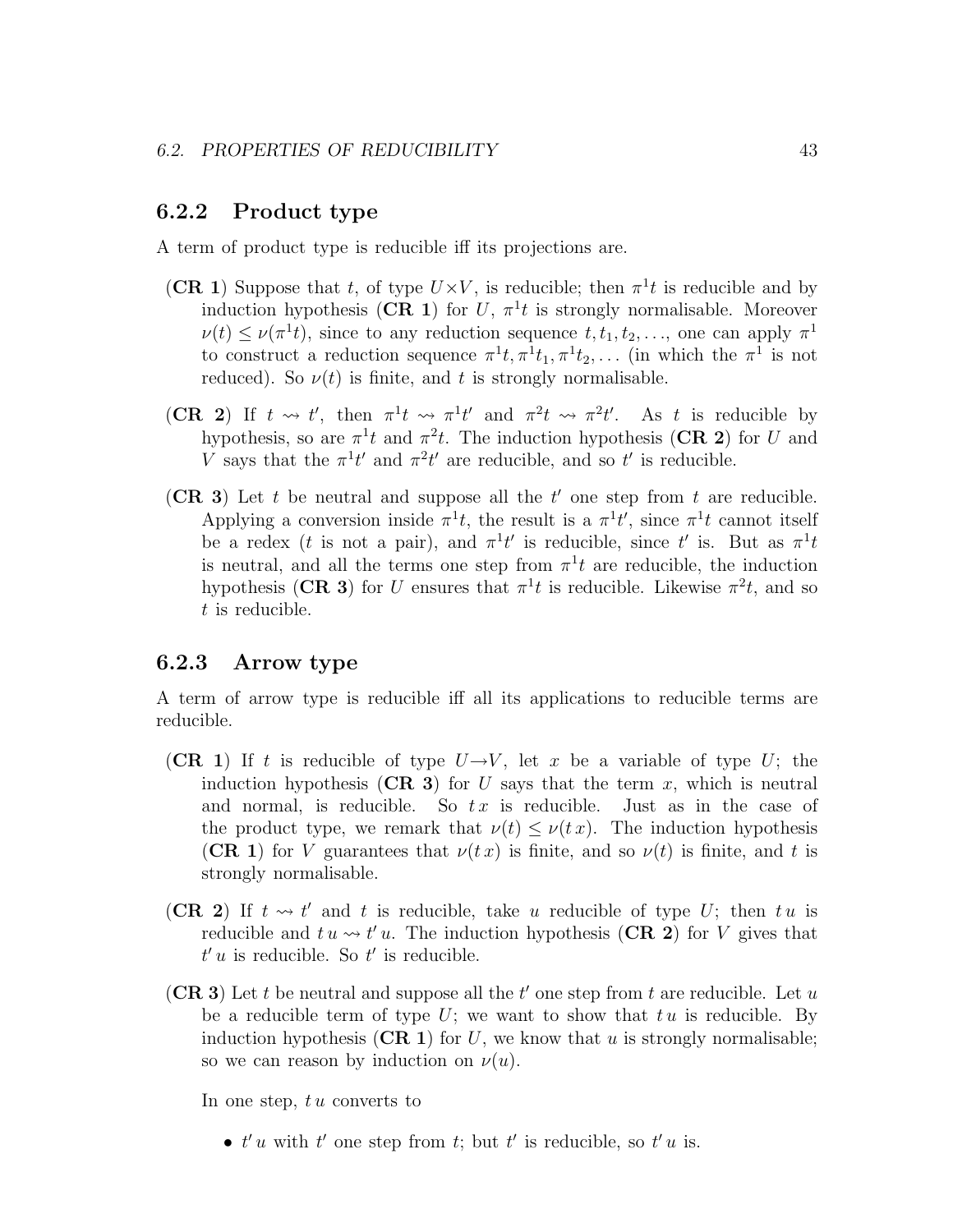- $t u'$ , with u' one step from u. u' is reducible by induction hypothesis (CR 2) for U, and  $\nu(u') < \nu(u)$ ; so the induction hypothesis for u' tells us that  $t u'$  is reducible.
- There is no other possibility, for  $tu$  cannot itself be a redex  $(t$  is not of the form  $\lambda x. v$ .

In every case, we have seen that the neutral term  $t u$  converts into reducible terms only. The induction hypothesis  $(CR 3)$  for V allows us to conclude that  $t u$  is reducible, and so  $t$  is reducible.  $\Box$ 

## 6.3 Reducibility theorem

### <span id="page-51-0"></span>6.3.1 Pairing

**Lemma** If u and v are reducible, then so is  $\langle u, v \rangle$ .

**Proof** Because of (CR 1), we can reason by induction on  $\nu(u) + \nu(v)$  to show that  $\pi^1 \langle u, v \rangle$  is reducible. This term converts to:

- $\bullet$  u, which is reducible.
- $\pi^1 \langle u', v \rangle$ , with u' one step from u. u' is reducible by (CR 2), and we have  $\nu(u') < \nu(u)$ ; so the induction hypothesis tells us that this term is reducible.
- $\pi^1\langle u, v'\rangle$ , with v' one step from v: this term is reducible for similar reasons.

In every case, the neutral term  $\pi^1 \langle u, v \rangle$  converts to reducible terms only, and by **(CR 3)** it is reducible. Likewise  $\pi^2 \langle u, v \rangle$ , and so  $\langle u, v \rangle$  is reducible.

#### <span id="page-51-1"></span>6.3.2 Abstraction

**Lemma** If for all reducible u of type U,  $v[u/x]$  is reducible, then so is  $\lambda x. v$ .

**Proof** We want to show that  $(\lambda x. v)u$  is reducible for all reducible u. Again we reason by induction on  $\nu(v) + \nu(u)$ .

The term  $(\lambda x. v) u$  converts to

- $v[u/x]$ , which is reducible by hypothesis.
- $(\lambda x. v') u$  with v' one step from v; so v' is reducible,  $\nu(v') < \nu(v)$ , and the induction hypothesis tells us that this term is reducible.
- $(\lambda x. v) u'$  with u' one step from u: u' is reducible,  $\nu(u') < \nu(u)$ , and we conclude similarly.

In every case the neutral term  $(\lambda x. v)u$  converts to reducible terms only, and by (CR 3) it is reducible. So  $\lambda x. v$  is reducible.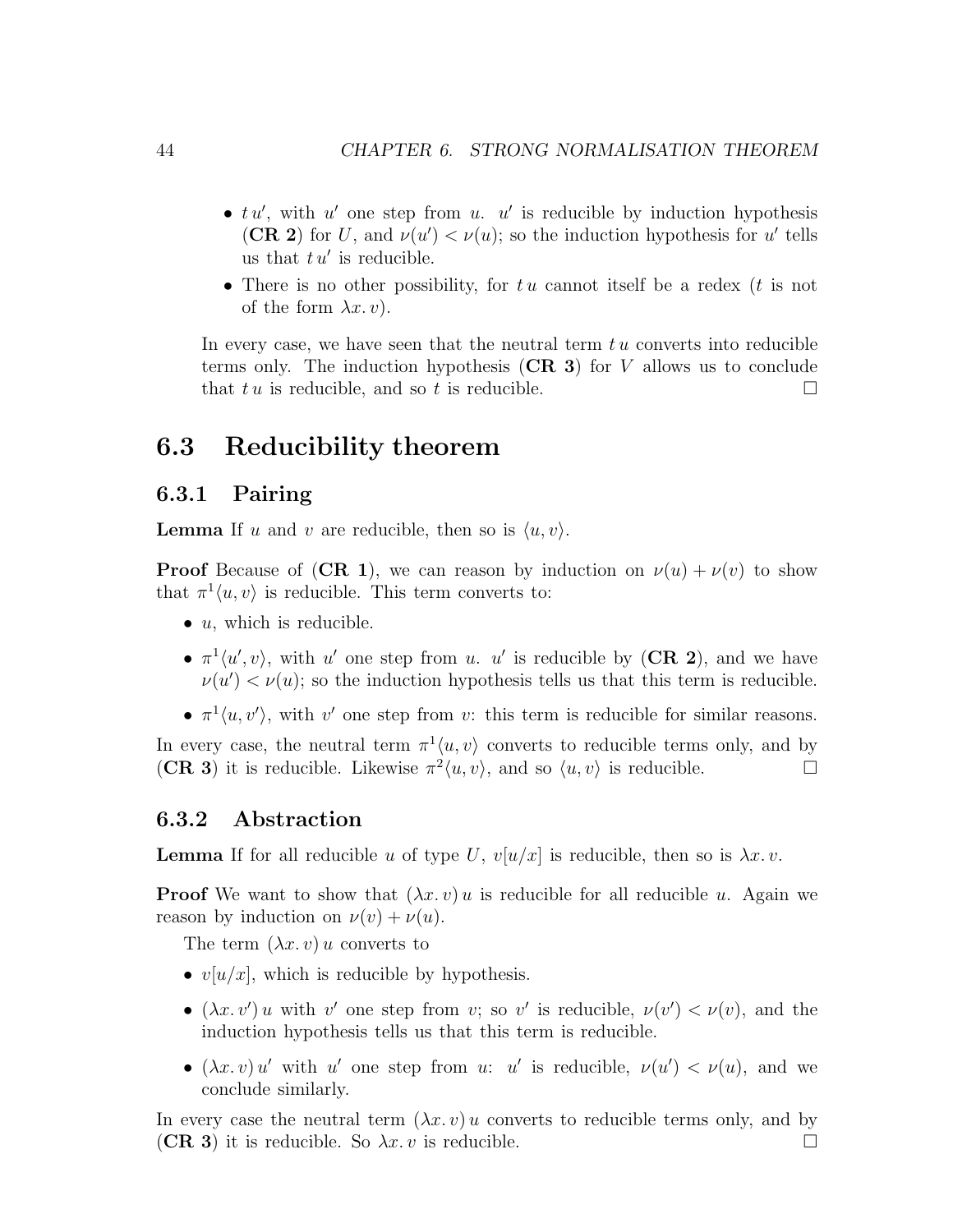#### 6.3.3 The theorem

Now we can prove the

Theorem All terms are reducible.

Hence, by  $(CR_1)$ , we have the

Corollary All terms are strongly normalisable.

In the proof of the theorem, we need a stronger induction hypothesis to handle the case of abstraction. This is the purpose of the following proposition, from which the theorem follows by putting  $u_i = x_i$ .

**Proposition** Let t be any term (not assumed to be reducible), and suppose all the free variables of t are among  $x_1, \ldots, x_n$  of types  $U_1, \ldots, U_n$ . If  $u_1, \ldots, u_n$  are reducible terms of types  $U_1, \ldots, U_n$  then  $t[u_1/x_1, \ldots, u_n/x_n]$  is reducible.

**Proof** By induction on t. We write  $t[u/x]$  for  $t[u_1/x_1, \ldots, u_n/x_n]$ .

- 1. t is  $x_i$ : one has to check the tautology "if  $u_i$  is reducible, then  $u_i$  is reducible"; details are left to the reader.
- <span id="page-52-0"></span>2. t is  $\pi^1 w$ : by induction hypothesis, for every sequence u of reducible terms,  $w[u/x]$  is reducible. That means that  $\pi^1(w[u/x])$  is reducible, but this term is nothing other than  $\pi^1 w[u/x] = t[u/x]$ .
- 3. t is  $\pi^2 w$ : as [2.](#page-52-0)
- 4. t is  $\langle v, w \rangle$ : by induction hypothesis both  $v[u/x]$  and  $w[u/x]$  are reducible. Lemma [6.3.1](#page-51-0) says that  $t[u/x] = \langle v[u/x], w[u/x]\rangle$  is reducible.
- 5. t is w v: by induction hypothesis  $w[u/x]$  and  $v[u/x]$  are reducible, and so (by definition) is  $w[u/x](v[u/x])$ ; but this term is nothing other than  $t[u/x].$
- 6. t is  $\lambda y$  w of type  $V \rightarrow W$ : by induction hypothesis,  $w[u/x, v/y]$  is reducible for all v of type V. Lemma [6.3.2](#page-51-1) says that  $t[u/x] = \lambda y \cdot (w[u/x])$  is  $reducible.$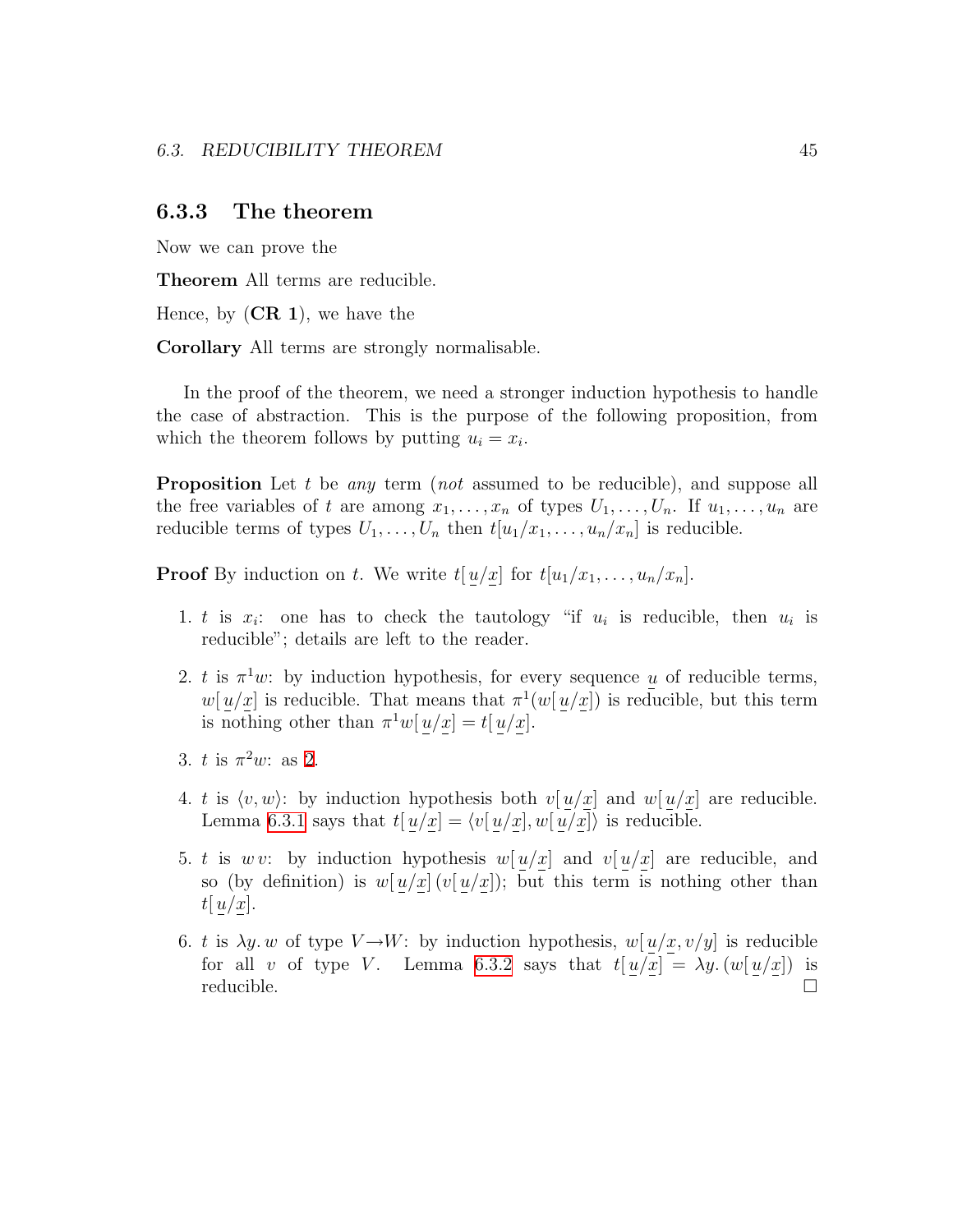# Chapter 7

# Gödel's system T

The extremely rudimentary type system we have studied has very little expressive power. For example, can we use it to represent the integers or the booleans, and if so can we represent sufficiently many functions on them? The answer is clearly no.

To obtain more expressivity, we are inexorably led to the consideration of other schemes: new types, or new terms, often both together. So it is quite natural that systems such as that of Gödel appear, which we shall look at briefly. That said, we come up against a two-fold difficulty:

- Systems like T are a step backwards from the logical viewpoint: the new schemes do not correspond to proofs in an extended logical system. In particular, that makes it difficult to study them.
- By proposing improvements of expressivity, these systems suggest the possibility of further improvements. For example, it is well known that the language PASCAL does not have the type of lists built in! So we are led to endless improvement, in order to be able to consider, besides the booleans, the integers, lists, trees, etc. Of course, all this is done to the detriment of conceptual simplicity and modularity.

The system F resolves these questions in a very satisfying manner, as it will be seen that the addition of a new logical scheme allows us to deal with common data types. But first, let us concentrate on the system  $T$ , which already has considerable expressive power.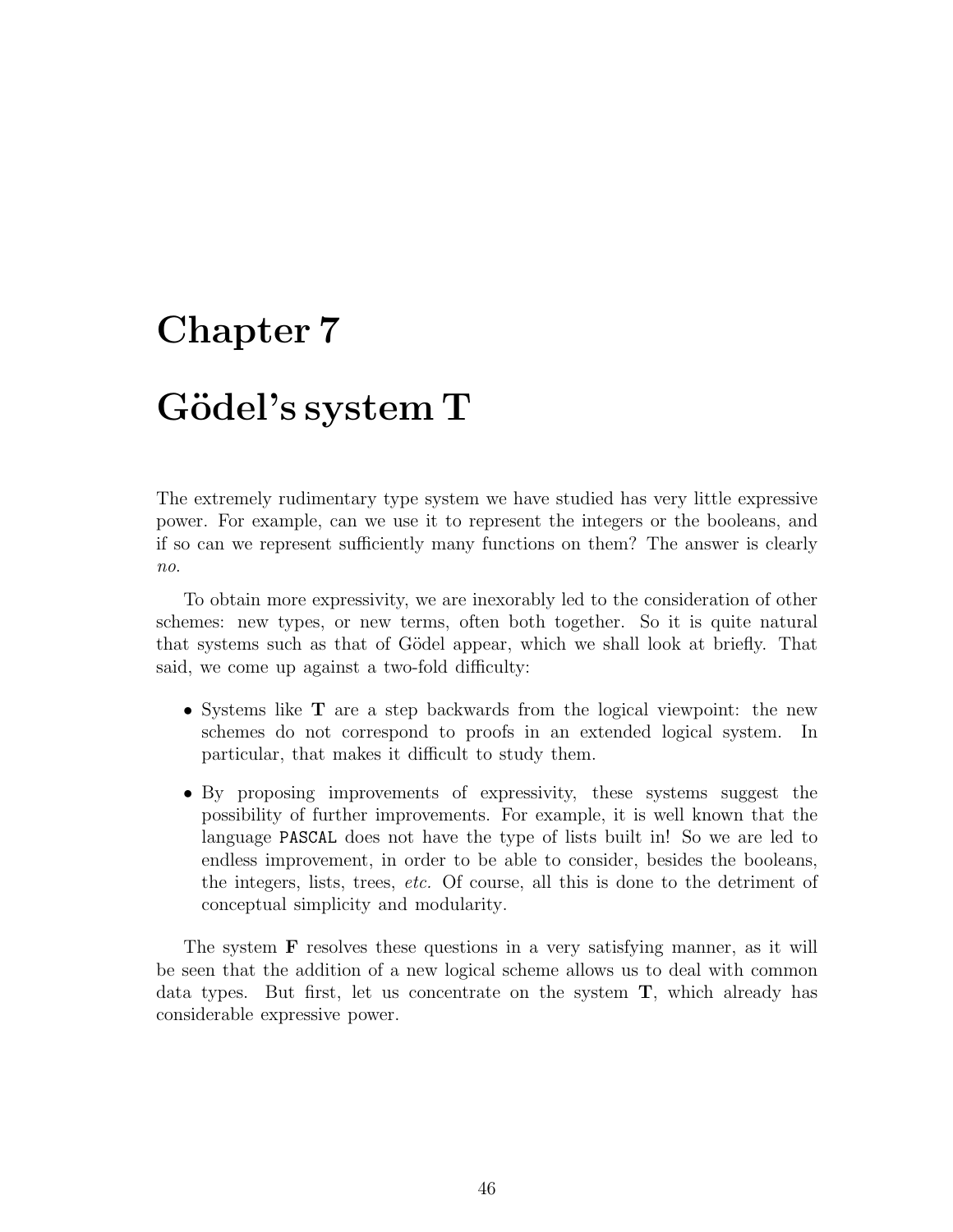# 7.1 The calculus

### 7.1.1 Types

In chapter [3](#page-21-0) we allowed for given additional constant types; we shall now specify two such types, namely Int (integers) and Bool (booleans).

## 7.1.2 Terms

Besides the usual five, there are schemes for the specific constants Int and Bool. We have retained the *introduction/elimination* terminology, as these schemes will appear later in F:

- 1. Int-introduction:
	- O is a constant of type  $Int$ ;
	- if t is of type  $Int$ , then  $St$  is of type  $Int$ .
- 2. Int-elimination: if u, v, t are of types respectively U,  $U \rightarrow (Int \rightarrow U)$  and lnt, then  $R u v t$  is of type U.
- 3. Bool-introduction: T and F are constants of type Bool.
- 4. Bool-elimination: if u, v, t are of types respectively  $U, U$  and Bool, then  $D u v t$  is of type U.

### 7.1.3 Intended meaning

- 1. O and S are respectively zero and the successor function.
- 2. R is a recursion operator:  $R u v 0 = u$ ,  $R u v (n + 1) = v (R u v n) n$ .
- 3. T and F are the truth values.
- 4. D is the operation "if ...then ...else" definition by case:  $D u v T = u$ ,  $D u v F = v.$

#### 7.1.4 Conversions

To the classical redexes, we add:

 $\mathsf{R} \, u \, v \, \mathsf{O} \quad \leadsto \quad u$   $\qquad \qquad \mathsf{D} \, u \, v \, \mathsf{T} \quad \leadsto \quad u$  $\mathsf{R} u v(\mathsf{S} t) \rightsquigarrow v (\mathsf{R} u v t) t$   $\qquad \qquad \mathsf{D} u v \mathsf{F} \rightsquigarrow v$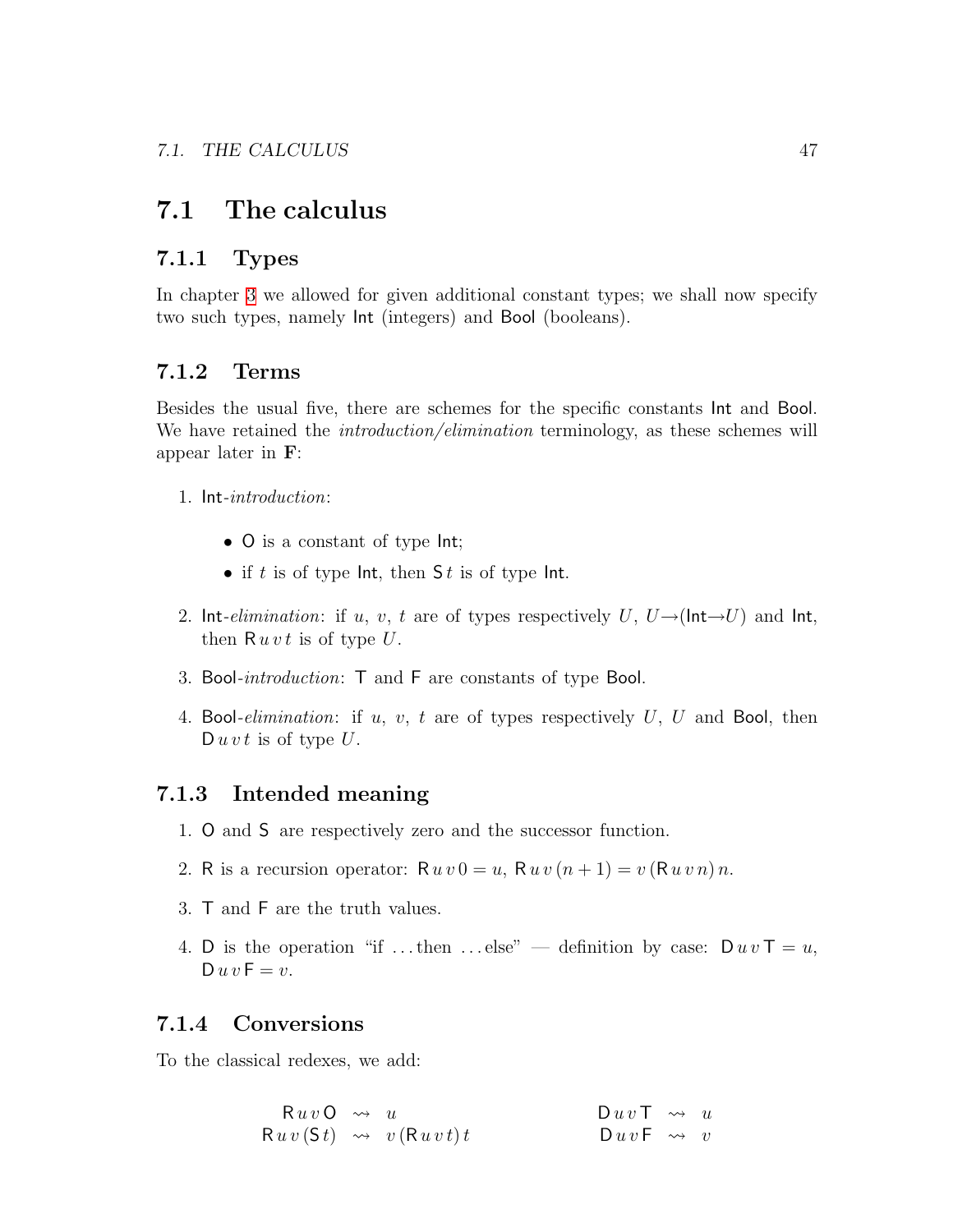## 7.2 Normalisation theorem

In T, all the reduction sequences are finite and lead to the same normal form.

Proof Part of the result is the extension of Church-Rosser; it is not difficult to extend the proof for the simple system to this more complex case. The other part is a strong normalisation result, for which reducibility is well adapted (it was for T that Tait invented the notion).

First, the notion of *neutrality* is extended: a term is called *neutral* if it is not of the form  $\langle u, v \rangle$ ,  $\lambda x. v$ , O, St, T or F. Then, without changing anything, we show successively:

- 1. O, T and F are reducible they are normal terms of atomic type.
- 2. If t of type Int is reducible (*i.e.* strongly normalisable), then  $St$  is reducible — that comes from  $\nu(\mathsf{S} t) = \nu(t)$ .
- 3. If u, v, t are reducible, then  $D u v t$  is reducible u, v, t are strongly normalisable by  $(CR_1)$ , and so one can reason by induction on the number  $\nu(u) + \nu(v) + \nu(t)$ . The neutral term  $\mathsf{D} u v t$  converts to one of the following terms:
	- Du'v't' with u, v, t reduced respectively to u', v', t'. In this case, we have  $\nu(u') + \nu(v') + \nu(t') < \nu(u) + \nu(v) + \nu(t)$ , and by induction hypothesis, the term is reducible.
	- u or v if t is  $\top$  or F; these two terms are reducible.

We conclude by  $(CR 3)$  that  $D u v t$  is reducible.

- 4. If u, v, t are reducible, then  $R u v t$  is reducible here also we reason by induction, but on  $\nu(u) + \nu(v) + \nu(t) + \ell(t)$ , where  $\ell(t)$  is the number of symbols of the normal form of t. In one step,  $R u v t$  converts to:
	- Ru'v't' with  $etc.$  reducible by induction.
	- u (if  $t = 0$ ) reducible.
	- v  $(\mathbb{R} u v w) w$ , where  $\mathsf{S} w = t$ ; since  $\nu(w) = \nu(t)$  and  $\ell(w) < \ell(t)$ , the induction hypothesis tells us that  $R u v w$  is reducible. As v and w are,  $v(R u v w) w$  is reducible by the definition for  $U \rightarrow V$ .

The use of the induction hypothesis in the final case is really essential: it is the only occasion, in all the uses so far made of reducibility, where we truly use an induction on reducibility. For the other cases, the cognoscenti will see that we really have no need for induction on a complex predicate, by reformulating (CR 3) in an appropriate way.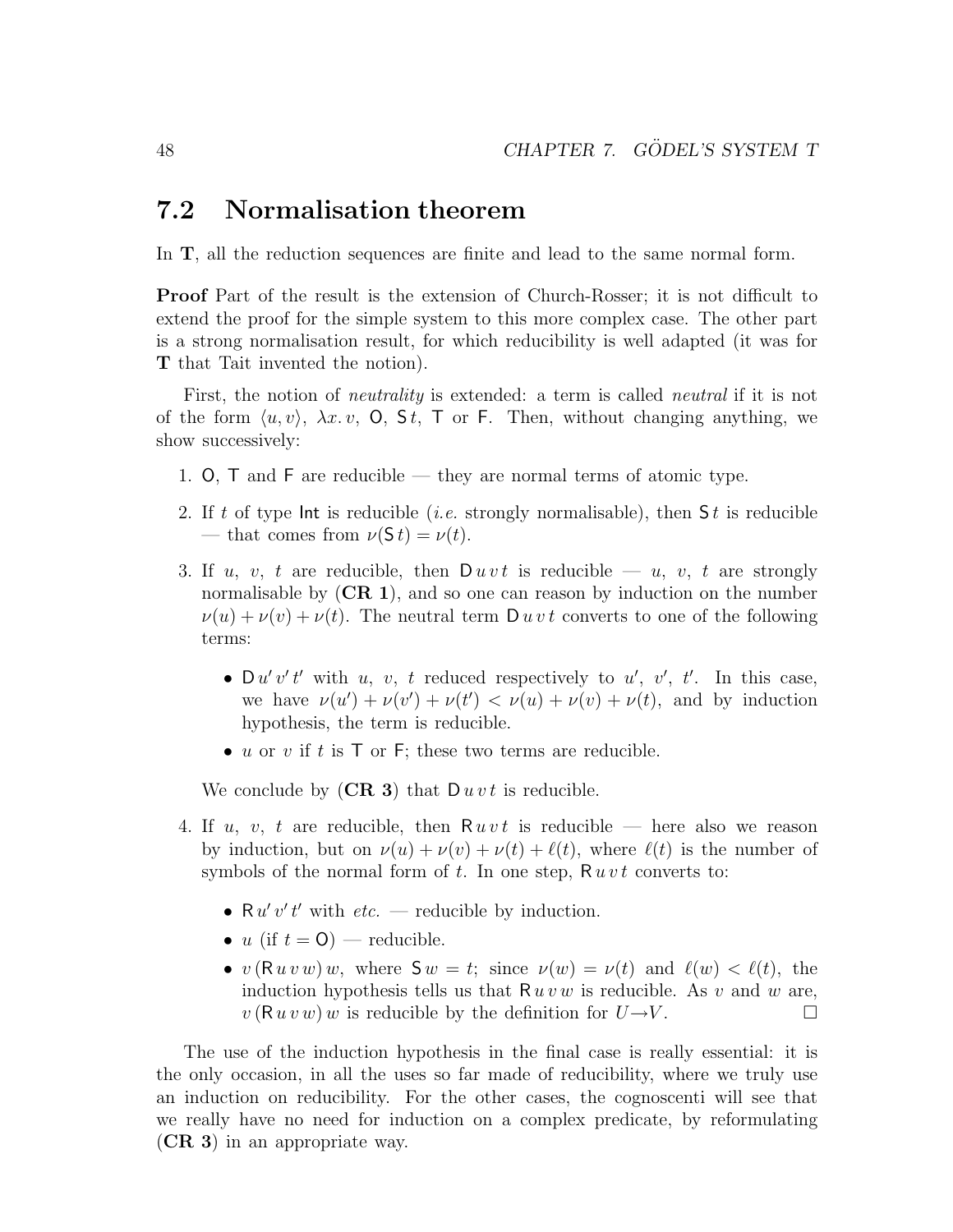# 7.3 Expressive power: examples

#### 7.3.1 Booleans

The typical example is given by the logical connectors:

 $neg(u) = DFT u$  disj $(u, v) = DT v u$  conj $(u, v) = D v Fu$ 

For example,  $\text{disj}(\mathsf{T}, x) \rightsquigarrow \mathsf{T}$  and  $\text{disj}(\mathsf{F}, x) \rightsquigarrow x$ ; but on the other hand, faced with the expression  $disj(x, T)$ , we do not know what to do.

Question Is it possible to define another disjunction which is symmetrical?

We shall see in [9.3.1,](#page-76-0) by semantic methods, that there is no term  $G$  of type Bool, Bool  $\rightarrow$  Bool such that:

$$
G\langle \mathsf{T},x\rangle \leadsto \mathsf{T} \qquad \qquad G\langle x,\mathsf{T}\rangle \leadsto \mathsf{T} \qquad \qquad G\langle \mathsf{F},\mathsf{F}\rangle \leadsto \mathsf{F}
$$

### 7.3.2 Integers

First we must represent the integers: the choice of  $\bar{n} = S^n \Omega$  to represent the integer  $n$  is obvious.

The classical functions are defined by simple recurrence relations. Let us give the example of the addition: we have to work from the defining equations we already know:

$$
x + \mathsf{O} = x \qquad \qquad x + \mathsf{S} \, y = \mathsf{S} \, (x + y)
$$

Consider  $t[x, y] = \mathsf{R} x \left( \lambda z^{\mathsf{Int}} \cdot \lambda z^{\prime \mathsf{Int}} \cdot \mathsf{S} z \right) y$ :

$$
t[x,\mathsf{O}]\leadsto x \qquad \qquad t[x,\mathsf{S}\, y]\leadsto (\lambda z^{\mathsf{Int}}.\,\lambda z^{\prime\,\mathsf{Int}}.\,\mathsf{S}\, z)\,(t[x,y])\,y\leadsto \mathsf{S}\, t[x,y]
$$

This shows that one can take  $t[x, y]$  as a definition of  $x + y$ .

Among easy exercises in this style, one can amuse oneself by defining multiplication, exponential, predecessor *etc.* 

Predicates on integers can also be defined, for example

$$
\mathsf{null}(\mathsf{O}) = \mathsf{T} \qquad \qquad \mathsf{null}(\mathsf{S}\,x) = \mathsf{F}
$$

gives

$$
\mathsf{null}(x) \stackrel{\text{def}}{=} \mathsf{RT}\left(\lambda z^{\mathsf{Bool}}.\,\lambda z^{\prime\,\mathsf{Int}}.\,\mathsf{F}\right)x
$$

which allows us to turn a characteristic function (type  $Int$ ) into a predicate (type Bool).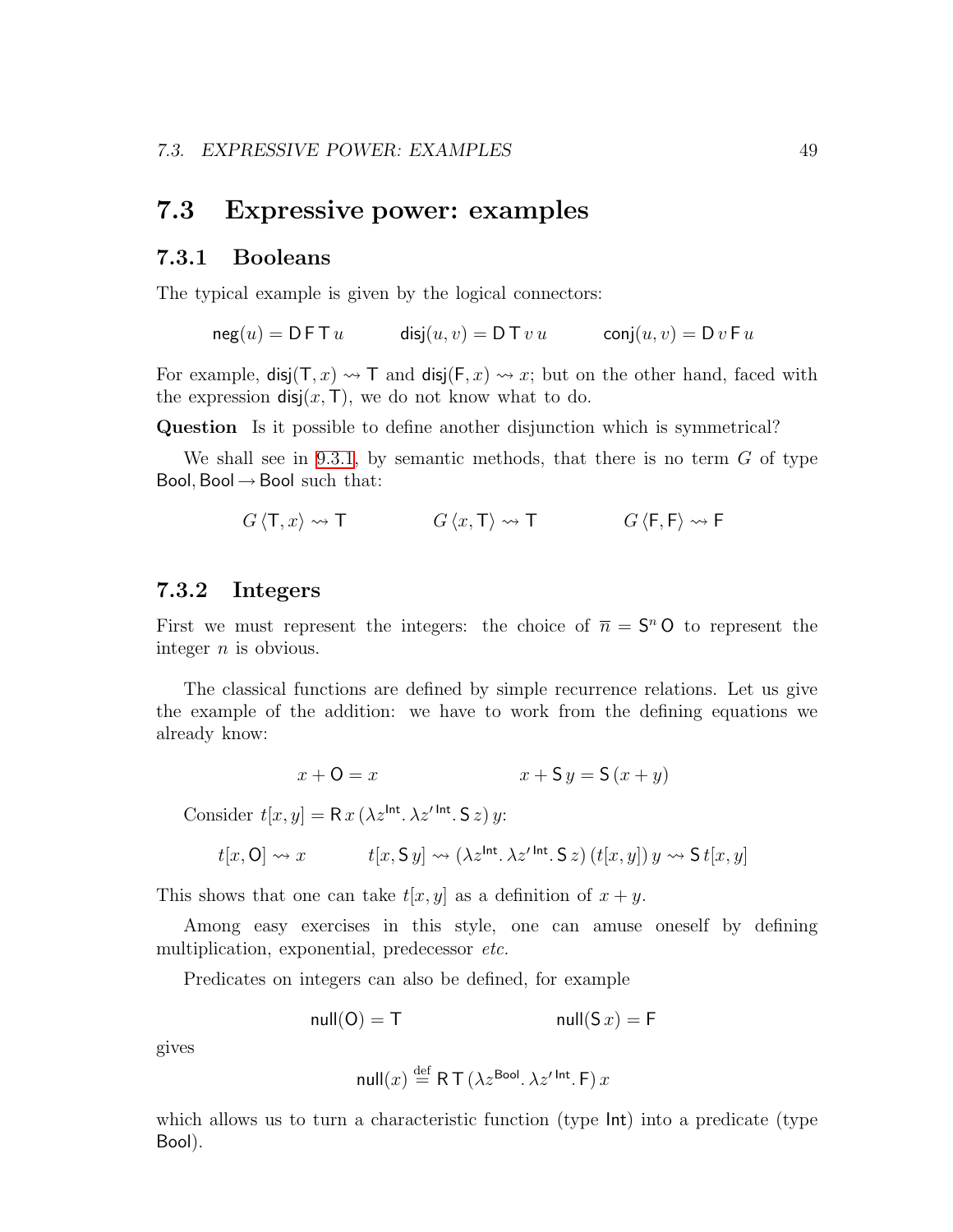None of these examples makes serious use of higher types. However, as the types used in the recursion increase, more and more functions become expressible. For example, if f is of type  $Int \rightarrow Int$ , one can define it(f) of type  $Int \rightarrow Int$  by

$$
it(f) x = R\overline{1} (\lambda z^{Int}.\lambda z'^{Int}.f z) x \qquad (it(f)\overline{n} \text{ is } f^n \overline{1})
$$

As an object of type  $(\text{Int} \rightarrow \text{Int}) \rightarrow (\text{Int} \rightarrow \text{Int})$ , the function it, is:

$$
\lambda x^{{\rm Int} \rightarrow {\rm Int.}}\, {\rm it}(x)
$$

It is easy to see that by finite iteration of some reasonable function  $f_0$ , we can exceed every primitive recursive function. The function which, given  $n$ , returns  $it^n f_0$  (Ackermann's function), grows more quickly than all the primitive recursive functions.

This kind of function is easily definable in T, provided we use a recursion on a complex type, such as  $Int \to Int:$  take R  $f_0(\lambda x^{Int \to Int} \cdot \lambda z^{Int} \cdot it(x)) y$ , which normalises for  $y = 0$  to  $f_0$ , and for  $\overline{n}$  to it<sup>n</sup>  $f_0$ .

To finish, let us remark that the second argument of v in  $R u v t$  is frequently unused. One would prefer an iterator It instead of the recursor R, applying to  $u$ of type T, v of type  $T \rightarrow T$ , and t of type Int, with the rule:

$$
\mathsf{lt} \, u \, v \, (\mathsf{S} \, t) \leadsto v \, (\mathsf{lt} \, u \, v \, t)
$$

The one-step predecessor satisfying the equations  $\text{pred}(O) = O$ ,  $\text{pred}(S x) = x$ cannot be constructed using the iterator: R is essential. In fact, if one has only the iterator one can define the same functions but a certain number of equations with variables disappear. So the predecessor will still be definable, but will satisfy  $\text{pred}(S t) \rightsquigarrow t$  only when t is of the form  $\overline{n}$ , in other words by values. This is a little annoying (in particular for  $\bf{F}$ , where we shall no longer have anything but the iterator), for it shows that to calculate  $pred(\overline{n})$ , the program makes n steps, which is manifestly excessive. We do not know how to type the predecessor, except in systems like  $T$ , where the solution is visibly *ad hoc*.

As an exercise, define R from It and pairing (by values only). We shall use this in system  $\bf{F}$  (see [11.5.1](#page-95-0)).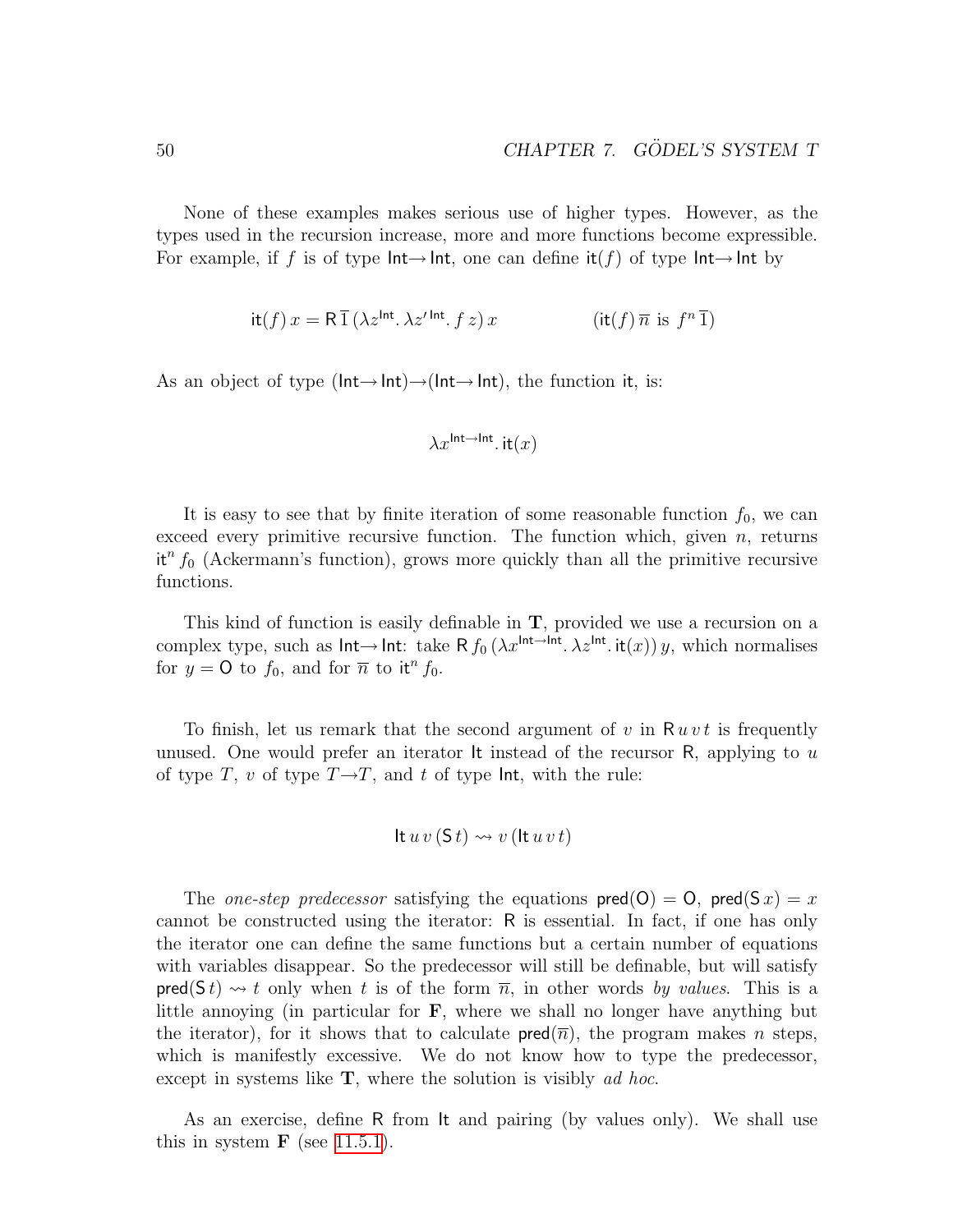## 7.4 Expressive power: results

### 7.4.1 Canonical forms

First a question: what guarantee do we have that Int represents the integers, Bool the booleans, etc.? It is not because we have represented the integers in the type Int that this type can immediately claim to represent the integers. The answer lies in the following lemma:

**Lemma** Let  $t$  be a closed normal term:

- If t is of type  $\ln t$ , then t is of the form  $\overline{n}$ .
- If t is of type Bool, then t is of the form  $\mathsf{T}$  or  $\mathsf{F}$ .
- If t is of type  $U\times V$ , then t is of the form  $\langle u, v \rangle$ .
- If t is of type  $U \rightarrow V$ , then t is of the form  $\lambda x. v$ .

**Proof** By induction on the number of symbols of t. If t is  $S w$ , the induction hypothesis applied to w gives  $w = \overline{n}$ , so  $t = \overline{n+1}$ . So we suppose that t is not of the form O, T, F,  $\langle u, v \rangle$  or  $\lambda x. v$ :

- If t is  $R u v w$ , then the induction hypothesis says that w is of the form  $\overline{n}$ , and then t is not normal.
- If t is  $D u v w$ , then by the induction hypothesis w is T or F, and then t is not normal.
- If t is  $\pi^i w$ , then again w is of the form  $\langle u, v \rangle$ , and t is not normal.
- If t is w u, then w is of the form  $\lambda x. v$ , and t is not normal.

#### 7.4.2 Representable functions

In particular, if t is a closed term of type  $\text{Int} \rightarrow \text{Int}$  of T, it induces a function  $|t|$ from  $\mathbb N$  to  $\mathbb N$  defined by:

$$
|t|(n) = m \qquad \qquad \text{iff} \qquad \qquad t\,\overline{n} \leadsto \overline{m}
$$

Likewise, a closed term of type  $Int \rightarrow$  Bool induces a predicate |t| on N:

 $|t|(n)$  holds iff  $t \overline{n} \leadsto \mathsf{T}$ 

The functions |t| are clearly calculable: the normalisation algorithm gives  $|t|(n)$ as a function of n. So those functions representable in  $T$  are recursive. Can we characterise the class of such functions?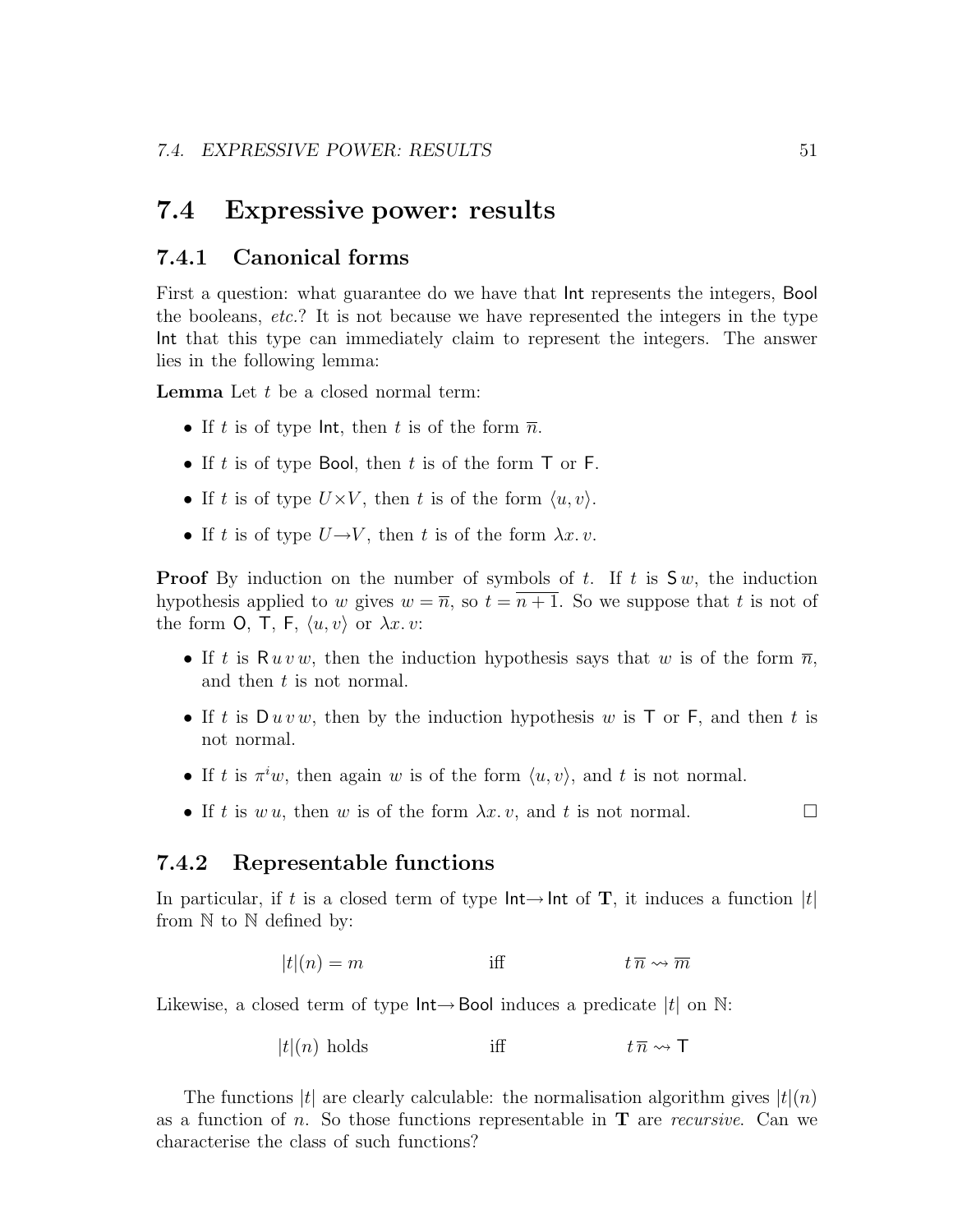In general, recursive functions are defined using partial algorithms, whose convergence is not assured, but which have nice closure properties not shared by total ones. Seen as a partial algorithm,  $|t|$  amounts to looking for the normal form, and, in the case where this succeeds, writing it. The normalisation theorem is thus a proof of program guaranteeing termination of all algorithms obtained from T. Now, what are the mathematical principles necessary to prove the reducibility of a fixed term t?

We need

- to be able to express the reducibility of  $t$  and of its subterms: one must be able to write a finite number of reducibilities, which can be done in Peano arithmetic (PA).
- to be able to reason by mathematical induction on this finite number of reducibility predicates; that can again be done in PA, modulo some awful coding without significant interest (Gödel numbering).

Summing up, the termination is provable in arithmetic: we say that  $|t|$  is provably total in PA.

The converse is true: let f be a recursive function, provably total in  $\mathbf{PA}$ , then one can find a term of type  $\mathsf{Int} \rightarrow \mathsf{Int}$  in **T**, such that  $f(n) = |t|(n)$  for all n. In other words, the expressive power of the system  $T$  is enormous, and much more than what is feasible<sup>[1](#page-59-0)</sup> on a computer! The further generalisations are not aiming to increase the class of representable functions, which is already too big, but only to enlarge the class of particular algorithms calculating simple given functions. For example, finding a type system where the predecessor is well-behaved.

We do not want to give a proof of this converse here, since we consider the (more delicate) case of system  $\bf{F}$  in [15.2.](#page-130-0)

<span id="page-59-0"></span><sup>&</sup>lt;sup>1</sup>In the sense of *complexity*. Thus for instance *hyperexponential* algorithms, such as the proof of cut elimination, are not feasible.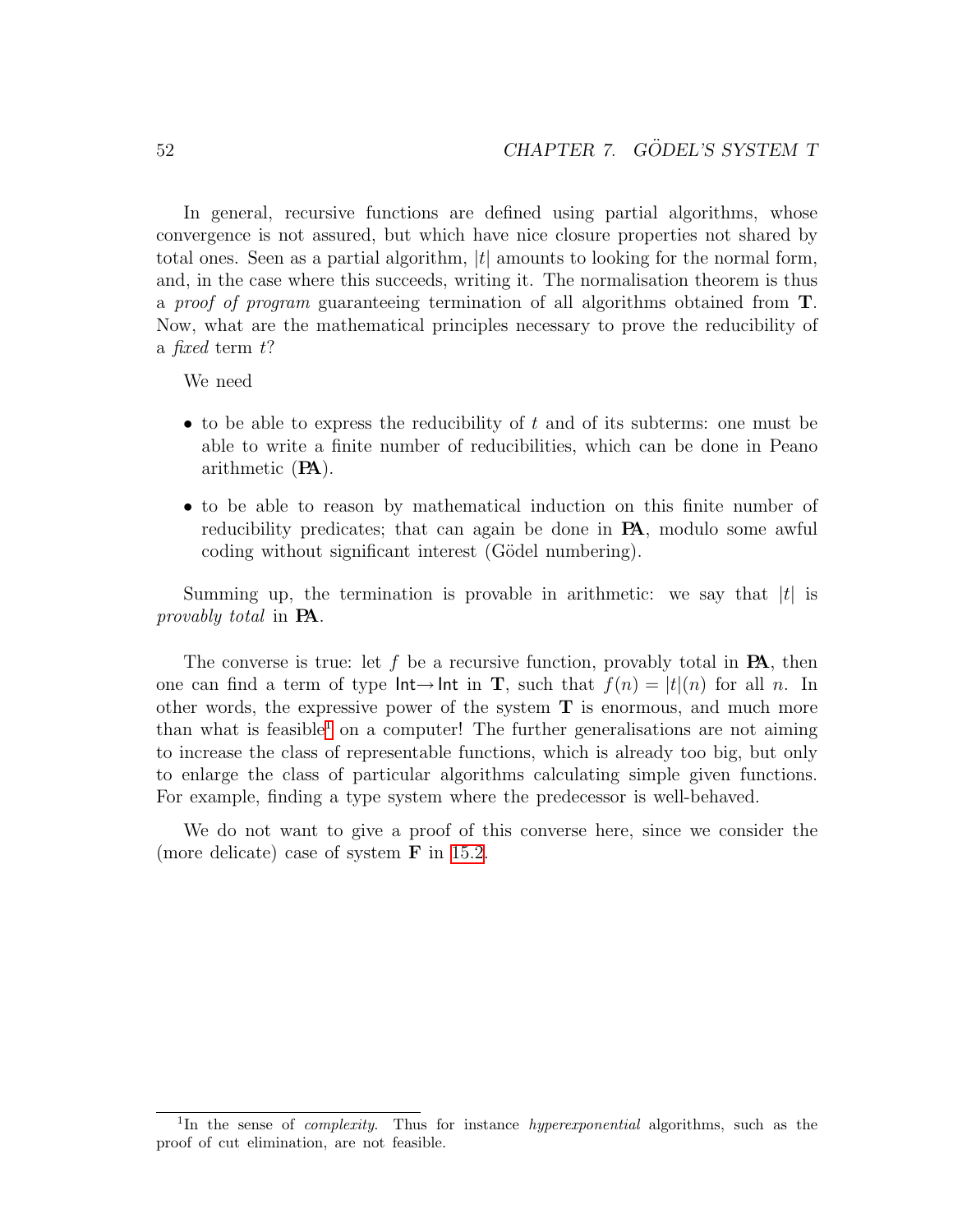# Chapter 8

# Coherence Spaces

The earliest work in denotational semantics was done by[[Scott69](#page-171-1)] for the untyped λ-calculus, and much has been written since then. His approach is characterised by continuity, i.e. the preservation of directed joins. In this chapter, a novel kind of domain theory is introduced, in which we also have (and preserve) meets bounded above (pullbacks). This property, called stability, was originally introduced by [[Berry](#page-168-0)] in an attempt to give a semantic characterisation of sequential algorithms. We shall find that this semantics is well adapted to system  $\bf{F}$  and leads us towards linear logic.

## 8.1 General ideas

The fundamental idea of denotational semantics is to interpret reduction (a dynamic notion) by equality (a static notion). To put it in another way, we model the invariants of the calculi. This said, there are models and models: it has been known since Gödel (1930) how to construct models as maximally consistent extensions. This is certainly not what we mean, because it gives no *information*.

We have in mind rather to take literally the naïve interpretation  $-$  that an object of type  $U \rightarrow V$  is a function from U to V — and see if we can give a reasonable meaning to the word "function". In this way of looking at things, we try to avoid being obsessed by completeness, but instead look for simple geometrical ideas.

The first idea which comes to mind is the following:

- type  $=$  set.
- $U \rightarrow V$  is the set of all functions (in the set-theoretic sense) from U to V.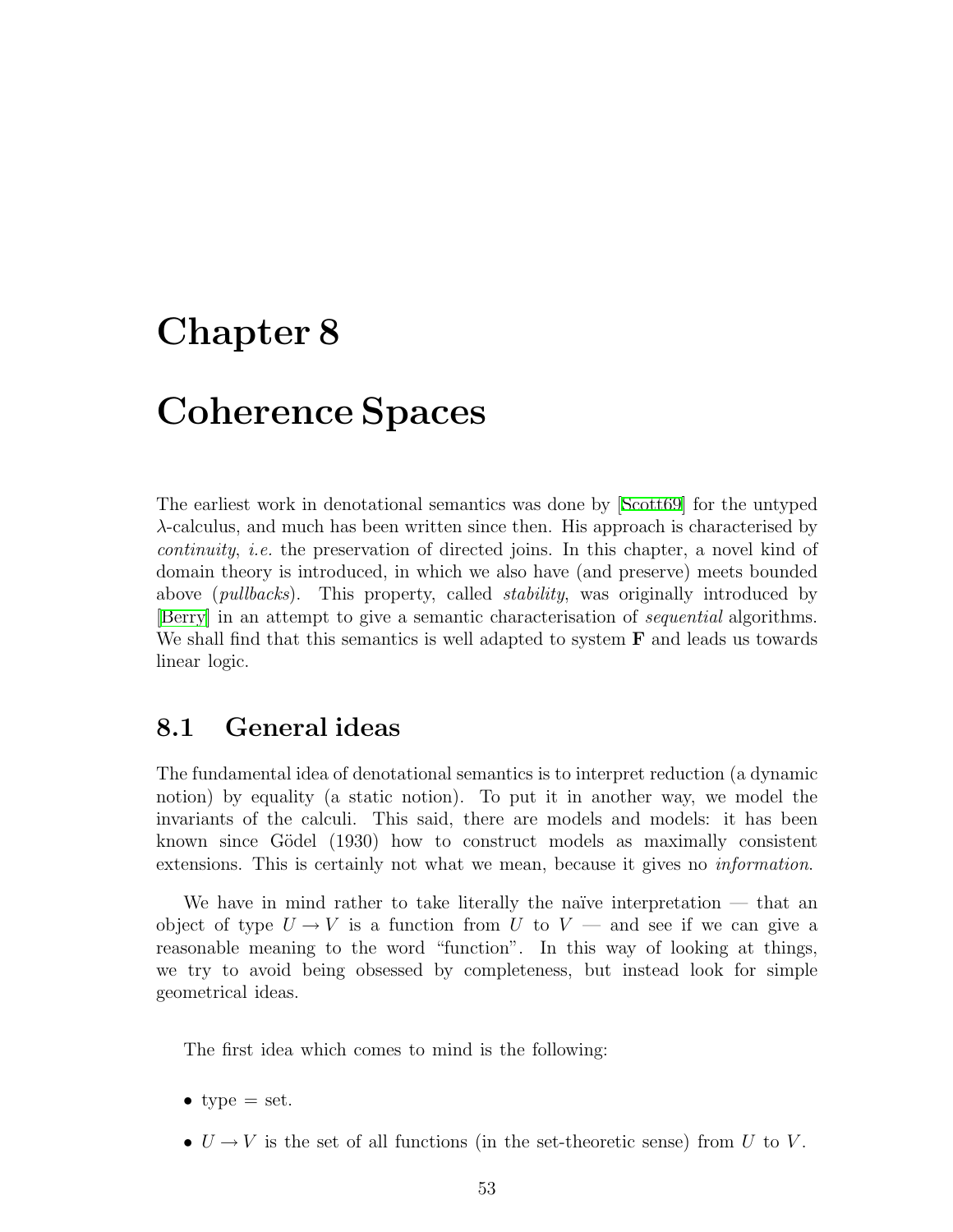This interpretation is all very well, but it does not explain anything. The computationally interesting objects just get drowned in a sea of set-theoretic functions. The function spaces also quickly become enormous.

Kreisel had the following idea (hereditarily effective operations):

- type = partial equivalence relation on N.
- $U \rightarrow V$  is the set of (codes of) partial recursive functions f such that, if  $x U y$ , then  $f(x) V f(y)$ , subject to the equivalence relation:

$$
f(U \to V) g
$$
 iff  $\forall x, y (x U y \Rightarrow f(x) V g(y))$ 

This sticks more closely to the computational paradigm which we seek to model — a bit too closely, it seems, for in fact it hardly does more than interpret the syntax by itself, modulo some unexciting coding.

Scott's idea is much better:

- type  $=$  topological space.
- $U \rightarrow V =$  continuous functions from U to V.

Now it is well known that topology does not lend itself well to the construction of function spaces. When should we say that a sequence of functions converges — pointwise, or uniformly in some way<sup>[1](#page-61-0)</sup>?

To resolve these problems, Scott was led to imposing drastic restrictions on his topological spaces which are far removed from the traditional geometrical spirit of topology[2](#page-61-1) . In fact his spaces are really only partially ordered sets with directed joins: the topology is an incidental feature. So it is natural to ask oneself whether perhaps the topological intuition is itself false, and look for something else.

<span id="page-61-0"></span><sup>1</sup>The most common (but by no means the universal) answer to this question is to use the compact-open topology, in which a function lies in a basic open set if, when restricted to a specified compact set, its values lie in a specified open set. This topology is only well-behaved when the spaces are locally compact (every point has a base of compact neighbourhoods), and even then the function space need not itself be locally compact.

<span id="page-61-1"></span><sup>2</sup>There is, however, a logical view of topology, which has been set out in a computer science context by[[Abr88,](#page-168-1) [ERobinson](#page-170-0), [Smyth](#page-171-2), [Vickers](#page-171-3)].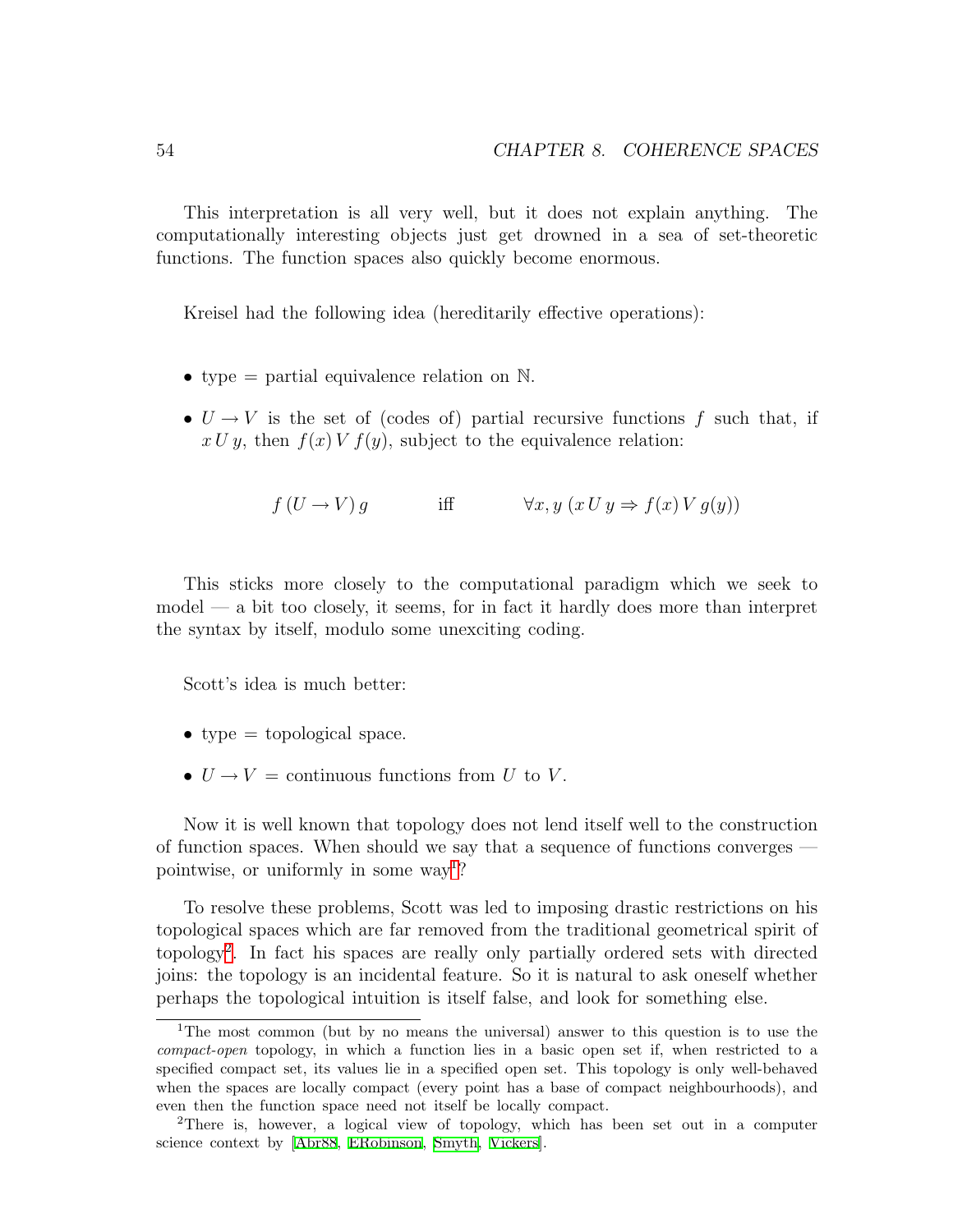## 8.2 Coherence Spaces

A *coherence space*<sup>[3](#page-62-0)</sup> is a set (of sets)  $A$  which satisfies:

- i) Down-closure: if  $a \in \mathcal{A}$  and  $a' \subset a$ , then  $a' \in \mathcal{A}$ .
- ii) Binary completeness: if  $M \subset \mathcal{A}$  and if  $\forall a_1, a_2 \in M$   $(a_1 \cup a_2 \in \mathcal{A})$ , then  $\bigcup M \in \mathcal{A}.$

In particular, we have the *undefined object*,  $\emptyset \in \mathcal{A}$ .

The reader may consider a coherence space as a "domain" (partially ordered by inclusion); as such it is algebraic (any set is the directed union of its finite subsets) and satisfies the binary condition (ii), so that



are (very basic) coherence spaces, respectively called  $\mathcal{B}ool$  and  $\mathcal{I}nt$ , but



is not. However we shall see that coherence spaces are better regarded as undirected graphs.

## 8.2.1 The web of a coherence space

Consider  $|\mathcal{A}| \stackrel{\text{def}}{=} \bigcup \mathcal{A} = \{\alpha : \{\alpha\} \in \mathcal{A}\}.$  The elements of  $|\mathcal{A}|$  are called *tokens*, and the *coherence relation modulo*  $A$  is defined between tokens by

$$
\alpha \supset \alpha' \pmod{\mathcal{A}}
$$
 iff  $\{\alpha, \alpha'\} \in \mathcal{A}$ 

which is a reflexive symmetric relation, so  $|\mathcal{A}|$  equipped with  $\bigcirc$  is a graph, called the web of A.

<span id="page-62-0"></span> $3$ The term *espace cohérent* is used in the French text, and indeed Plotkin has also used the word *coherent* to refer to this binary condition. However *coherent space* is established, albeit peculiar, usage for a space with a basis of compact open sets, also called a spectral space. Consequently, the term was modified in translation.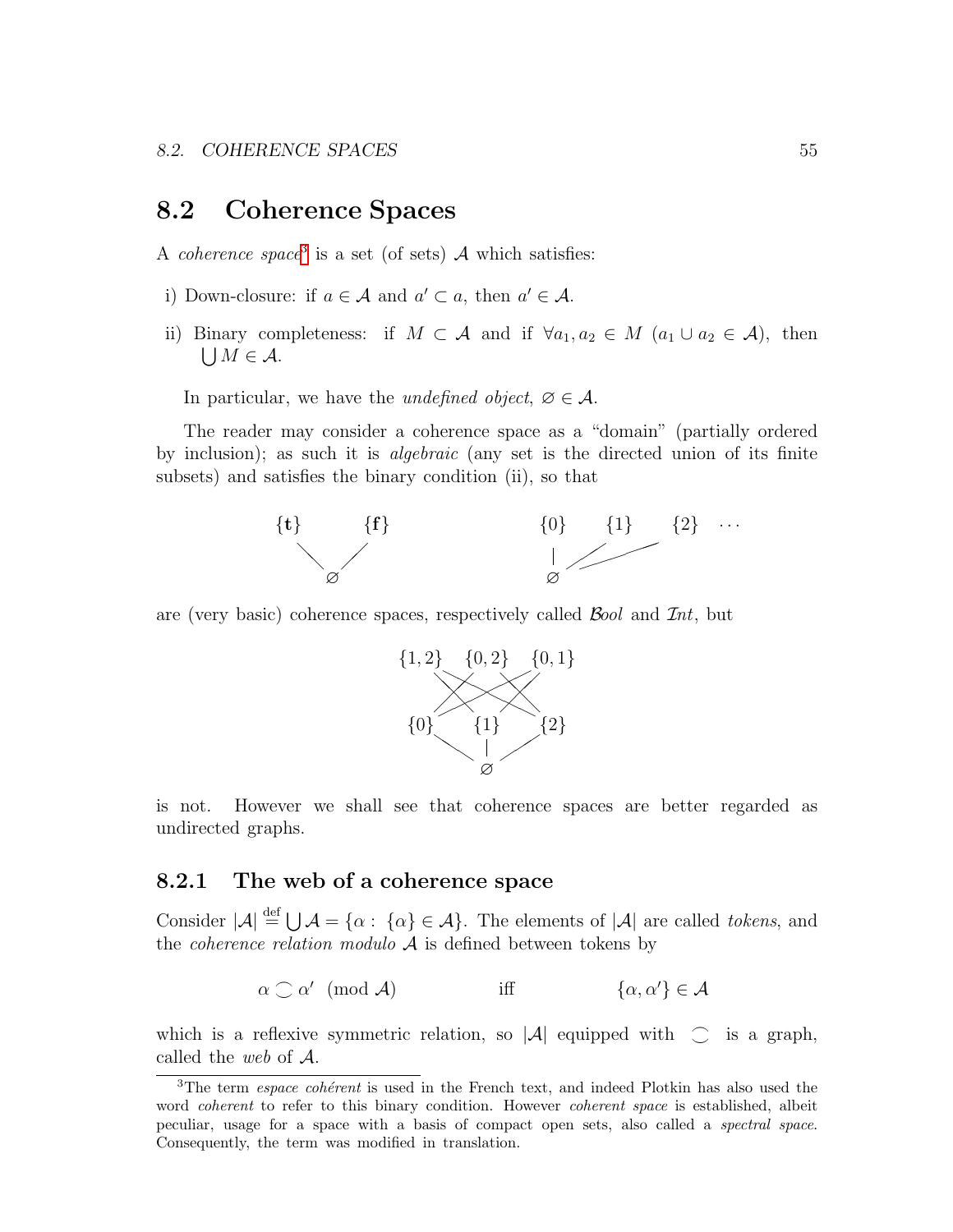For example, the web of *Bool* consists of the tokens **t** and **f**, which are incoherent; similarly the web of  $\mathcal{I}nt$  is a *discrete graph* whose points are the integers. Such domains we call flat.

The construction of the web of a coherence space is a bijection between coherence spaces and (reflexive-symmetric) graphs. From the web we recover the coherence space by:

$$
a \in \mathcal{A} \Leftrightarrow a \subset |\mathcal{A}| \land \forall \alpha_1, \alpha_2 \in a \ (\alpha_1 \mathbb{C} \ \alpha_2 \pmod{\mathcal{A}})
$$

So in the terminology of Graph Theory, a point is exactly a *clique*, *i.e.* a complete subgraph.

#### 8.2.2 Interpretation

The aim is to interpret a type by a coherence space  $A$ , and a term of this type by a point of A (coherent subset of  $|\mathcal{A}|$ , infinite in general: we write  $\mathcal{A}_{fin}$  for the set of *finite* points).

To work in an effective manner with points of  $A$ , it is necessary to introduce a notion of *finite approximation*. An approximant of  $a \in \mathcal{A}$  is any subset a' of a. Condition (i) for coherence spaces ensures that approximants are still in  $\mathcal{A}$ . Above all, there are enough *finite* approximants to  $a$ .

- $\alpha$  is the union of its set of finite approximants.
- The set  $I$  of finite approximants is *directed*. In other words,
	- i) I is nonempty  $(\emptyset \in I)$ .
	- ii) If  $a', a'' \in I$ , one can find  $a \in I$  such that  $a', a'' \subset a$  (take  $a = a' \cup a''$ ).

This comes from the following idea:

- On the one hand we have the *true* (or *total*) objects of  $A$ . For example, in Bool, the singletons  $\{\mathbf{t}\}\$  and  $\{\mathbf{f}\}\$ , in  $\mathcal{I}nt$ ,  $\{0\}$ ,  $\{1\}$ ,  $\{2\}$ , *etc.*
- On the other hand, the approximants, of which, in the two simplistic cases considered,  $\varnothing$  is the only example. They are *partial* objects.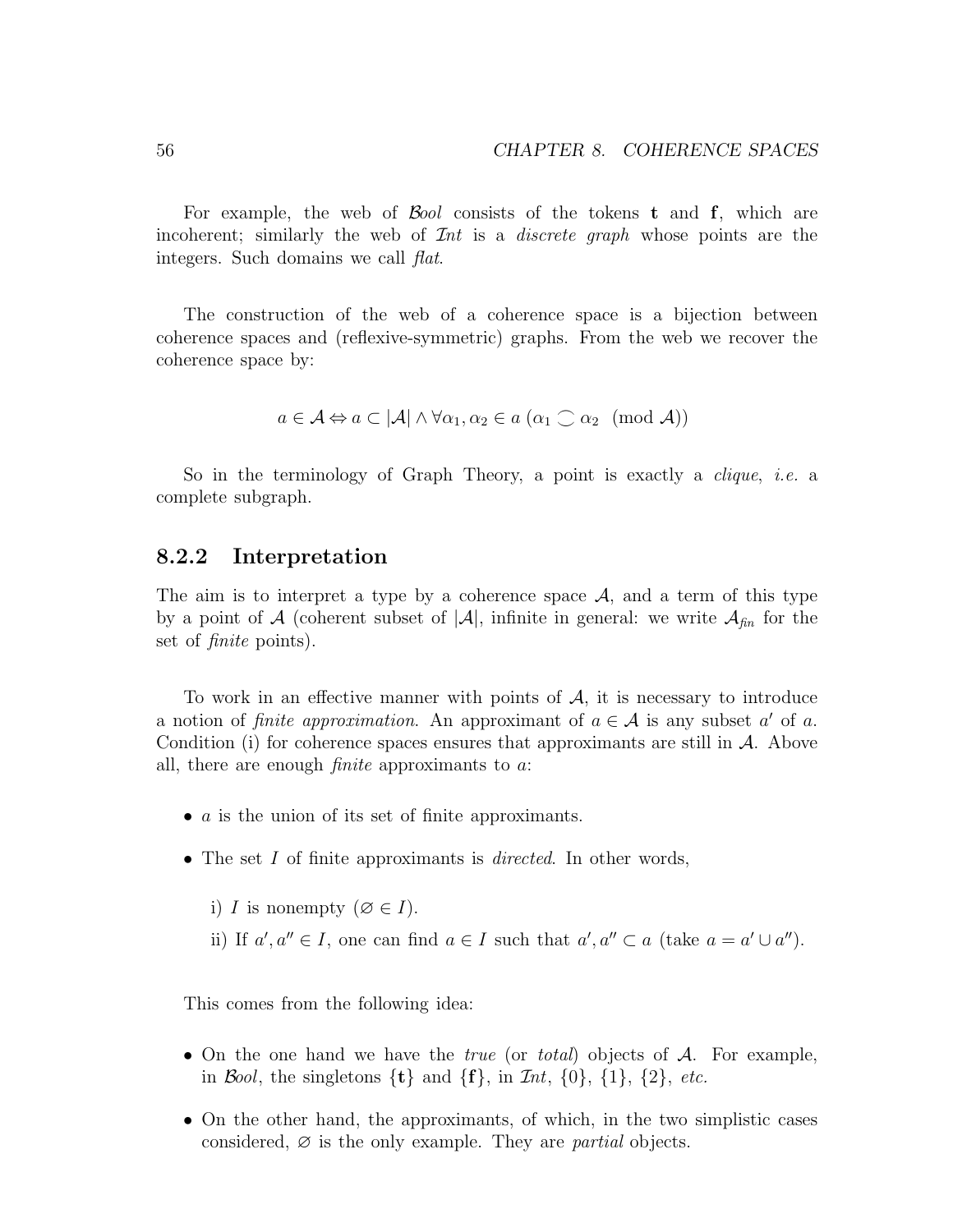#### 8.3. STABLE FUNCTIONS 57

The addition of partial objects has much the same significance as in recursion theory, where we shift from total to partial functions: for example, to the integers (represented by singletons) we add the "undefined" ∅.

One should not, however, attach too much importance to this first intuition. For example, it is misguided to seek to identify the total points of an arbitrary coherence space  $\mathcal{A}$ . One might perhaps think that the total points of  $\mathcal{A}$  are the maximal points, i.e. such that:

$$
\forall \alpha \in |\mathcal{A}| \ (\forall \alpha' \in a \ \alpha \subset \alpha' \ \ (\text{mod } \mathcal{A})) \Rightarrow \alpha \in a
$$

which indeed they are — in the simple cases (integers, booleans, *etc.*). However we would like to define totality in coherence spaces which are the interpretations of complex types, using formulae analogous to the ones for reducibility (see [6.1\)](#page-48-1). These are of greater and greater logical complexity<sup>[4](#page-64-0)</sup>, and altogether unpredictable, whilst the notion of maximality remains desperately  $\Pi_2^0$ , so one cannot hope for a coincidence. In fact, for any given coherence space there are many notions of totality, just as there are many *reducibility candidates* (chapter [14\)](#page-120-0) for the same type. In fact the semantics partialises everything, and the total objects get a bit lost inside it.

The functions from  $A$  to  $B$  will be seen as functions defined uniquely by their approximants, and in this way "continuous". Here it is possible to use a topological language where the subsets  $\{a : a \in \mathbb{C} : a\}$  of A, for  $a \in \mathbb{C}$  finite, are open. However whereas in Scott-style domain theory the functions between domains are exactly those which are continuous for this topology, this will no longer be so here.

## 8.3 Stable functions

Given two coherence spaces A and B, a function F from A to B is stable if:

- i)  $a' \subset a \in \mathcal{A} \Rightarrow F(a') \subset F(a)$
- ii)  $F(\bigcup_{i\in I}^{\uparrow} a_i) = \bigcup_{i\in I}^{\uparrow} F(a_i)$  (directed union)
- iii)  $a_1 \cup a_2 \in \mathcal{A} \Rightarrow F(a_1 \cap a_2) = F(a_1) \cap F(a_2)$  (St)

<span id="page-64-0"></span><sup>&</sup>lt;sup>4</sup>The logical complexity of a formula is essentially determined by the number of alternations of quantifiers. In particular, we say that a formula  $\forall x \, \exists x' \, \forall x'' \ldots P(x, x', x'', \ldots)$  where P is a primitive recursive predicate, is of logical complexity  $\Pi_n^0$ , where *n* is the number of quantifiers. Similarly,  $\exists x.\forall x'. \exists x''. \dots P(x, x', x'', \dots)$  is of logical complexity  $\Sigma_n^0$ .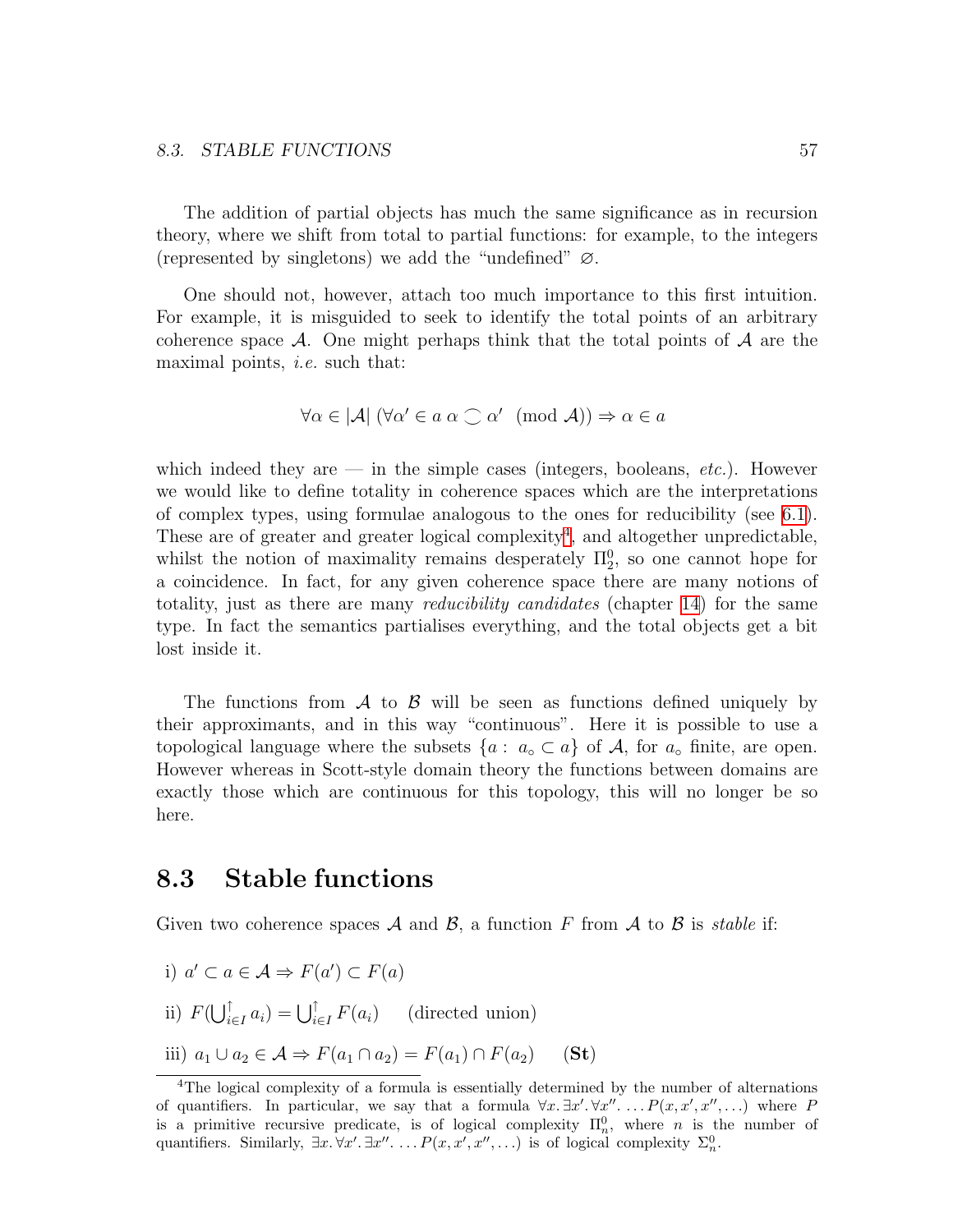The first condition says that  $F$  preserves approximation: if we provide more information to start off with  $(a \text{ rather than } a')$  then we get more back at the end. Alternatively, F only uses positive information about its arguments.

The second states continuity:

$$
F(a) = \bigcup^{\uparrow} \{ F(a_{\circ}) : a_{\circ} \subset a, a_{\circ} \text{ finite} \}
$$

This special case of (ii) is in fact equivalent to it.

Considering a coherence space as a category in which the morphisms from  $a'$ to a are inclusions  $a' \subset a$ , the first condition states that a stable function is a functor and the second that this preserves *filtered colimits*. These two conditions are entirely familiar from the topological setting; this is no longer true of the last condition — the stability property itself — which has no obvious topological significance. It looks a bit peculiar at first sight, but in terms of categories it just says that the pullback



must be preserved. The intention is that this should hold for any set  $\{a_1, a_2, \ldots\}$ which is bounded above, not just finite ones, but in the context of strongly finite approximation *(i.e.* the fact that the approximating elements have only finitely many elements below them, which is not in general true in Scott's theory) we don't need to say this.

Let us give an example to show that the hypothesis of coherence between  $a_1$ and  $a_2$  cannot be lifted. We want to be able to represent all functions from  $\mathbb N$  to N as stable functions from  $\mathcal{I}nt$  to  $\mathcal{I}nt$ , in particular  $f(0) = f(1) = 0$ ,  $f(n+2) = 1$ . This forces  $F({0}) = F({1}) = {0}$ ,  $F({n+2}) = {1}$ , and by monotonicity,  $F(\emptyset) = \emptyset$ . Now,  $F(\{0\} \cap \{1\}) = F(\emptyset) = \emptyset \neq F(\{0\}) \cap F(\{1\})$ ; we are saved by the incoherence of 0 and 1, which makes  $\{0\} \cup \{1\} \notin \mathcal{I}nt$ .

We shall see that this property forces the existence of a *least* approximant in certain cases, simply by taking the intersection of a set which is bounded above.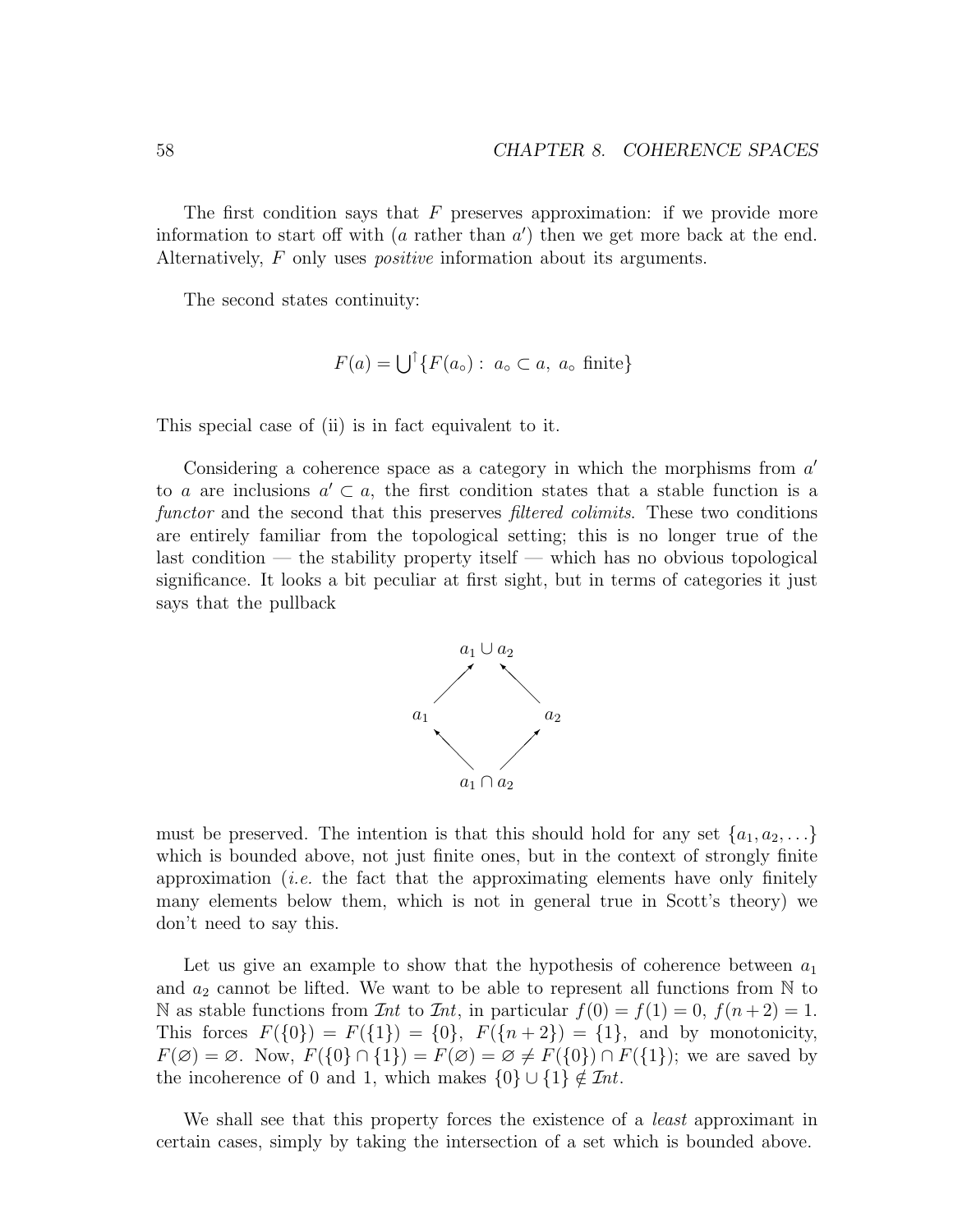#### 8.3.1 Stable functions on a flat space

Let us look at the stable functions  $F$  from  $\mathcal{I}nt$  to  $\mathcal{I}nt$ :

- If  $F(\emptyset) = \{n\}$ , then  $F(a) = \{n\}$  for all  $a \in \mathcal{I}nt$ .
- Otherwise,  $F(\emptyset) = \emptyset$ : we consider the partial function f, defined exactly on the integers n such that  $F({n}) \neq \emptyset$ , in which case we put  ${f(n)} = F({n})$ , and we write  $F = \tilde{f}$ .

So we have found:

- the constants "by vocation"  $\dot{n}$ :  $\dot{n}(a) = \{n\}$ ;
- the functions  $\widetilde{f}$ , amongst which are the "constants"  $\widetilde{f}(\varnothing) = \varnothing$ ,  $\widetilde{f}(\{m\}) = \{n\}$ , which only differ from the first by the value at  $\varnothing$ .

#### <span id="page-66-0"></span>8.3.2 Parallel Or

Let us look for all the stable functions of two arguments from Bool, Bool to Bool which represent the disjunction in the sense that  $F(\{\alpha\}, \{\beta\}) = \{\alpha \vee \beta\}$  for every substitution of **t** and **f** for  $\alpha$  and  $\beta$ .

We must have  $F(a', b') \subset F(a, b)$  when  $a' \subset a$  and  $b' \subset b$ . In particular, if  $F(\emptyset, \emptyset) = \{t\}$  (or  $\{f\}$ ), then F takes constantly the value t (or f), which is impossible. Similarly we have  $F({\{f\}}, \varnothing) = F(\varnothing, {\{f\}}) = \varnothing$  because  $F({{\bf f}, \varnothing}) \subset F({{\bf f}, {\bf t}}) = {\bf t}$  and  $F({{\bf f}, \varnothing}) \subset F({{\bf f}, {\bf f}}) = {\bf f}.$ 

 $F({\{t\}}, \varnothing) = {\{t\}}$  is possible, but then  $F(\varnothing, {\{t\}}) = \varnothing$ : indeed, if we write the third condition for two arguments:

$$
a_1 \cup a_2 \in \mathcal{B}ool \land b_1 \cup b_2 \in \mathcal{B}ool \Rightarrow F(a_1 \cap a_2, b_1 \cap b_2) = F(a_1, b_1) \cap F(a_2, b_2)
$$

and apply it for  $a_1 = {\mathbf{t}}, a_2 = \emptyset, b_1 = \emptyset, b_2 = {\mathbf{t}}, \text{ then } F(\emptyset, {\mathbf{t}}) = {\mathbf{t}} \text{ would}$ give us  $F(\emptyset, \emptyset) = \{t\}.$ 

By symmetry, we have obtained two functions:

- $F_1({\{t\}}, \emptyset) = F_1({\{t\}}, {\{t\}}) = F_1({\{t\}}, {\{f\}}) = F_1({\{f\}}, {\{t\}}) = {\{t\}}$
- $F_1(\{\mathbf{f}\},\{\mathbf{f}\}) = \{\mathbf{f}\}\$
- $F_1(\emptyset, \emptyset) = F_1(\{f\}, \emptyset) = F_1(\emptyset, \{t\}) = F_1(\emptyset, \{f\}) = \emptyset$

and  $F_2(a, b) = F_1(b, a)$ .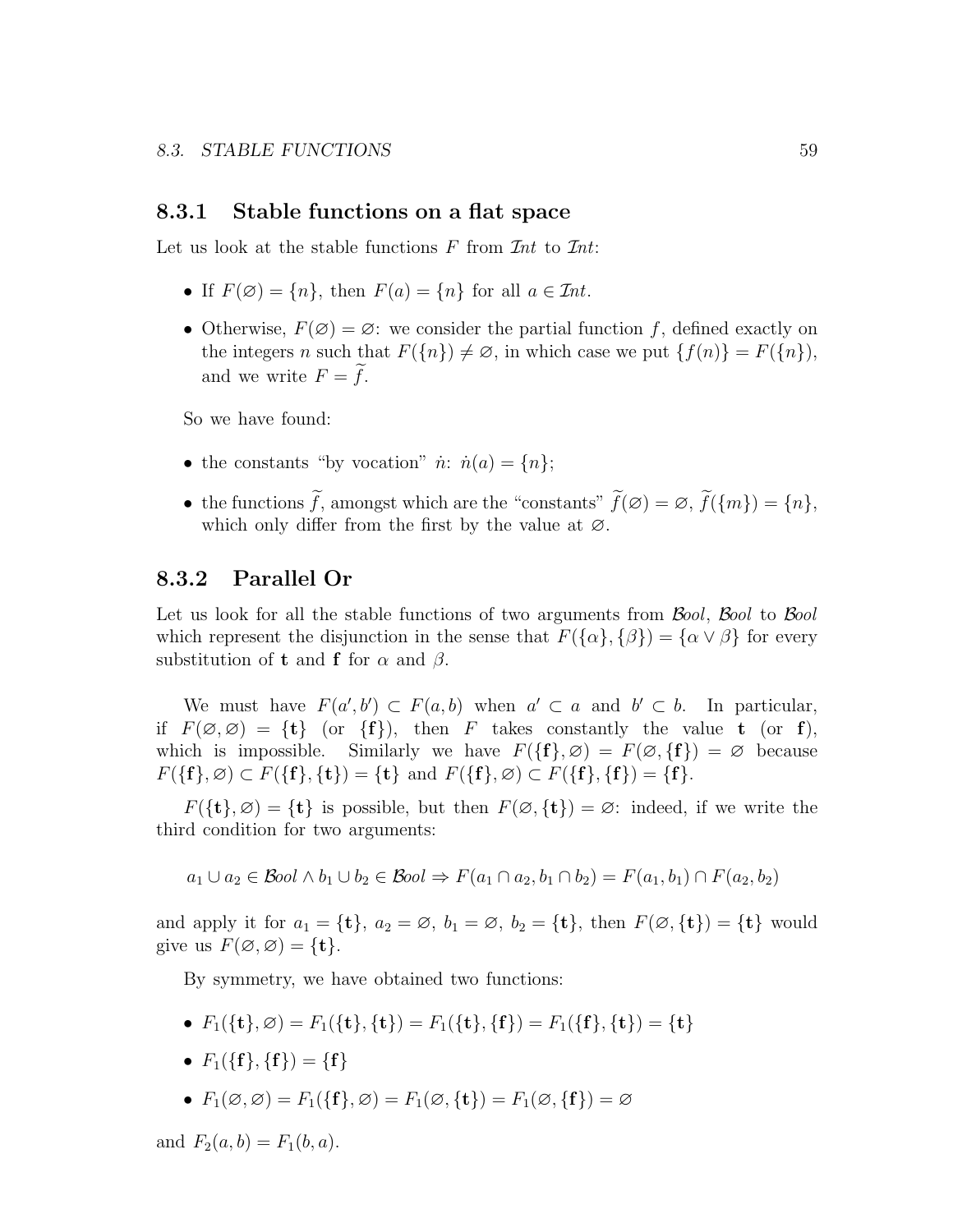There remains another solution:

- $F_3({\{\mathbf{t}\}}, {\{\mathbf{t}\}}) = F_3({\{\mathbf{f}\}}, {\{\mathbf{t}\}}) = F_3({\{\mathbf{t}\}}, {\{\mathbf{f}\}}) = {\{\mathbf{t}\}}$
- $F_3({\{\mathbf{f}\},\{\mathbf{f}\}) = {\{\mathbf{f}\}}$
- ∅ otherwise.

The stability condition was used to eliminate the case of:

•  $F_0({t, \emptyset}) = F_0(\emptyset, {t}) = {t}$ 

What have we got against this example? It violates a principle of *least data*: we have  $F_0({t}, {t}) = {t}$ ; we seek to find a least approximant to the pair of arguments  $\{t\}$ ,  $\{t\}$  which already gives  $\{t\}$ ; now we have at our disposal  $\emptyset$ ,  $\{t\}$ and  $\{t\}, \varnothing$  which are minimal  $(\varnothing, \varnothing)$  does not work) and distinct.

Of course, knowing that we always have a distinguished (least) solution (rather than many minimal solutions) for a problem of this kind radically simplifies a lot of calculations.

## <span id="page-67-0"></span>8.4 Direct product of two coherence spaces

A function F of two arguments, mapping  $A, B$  to C is stable when:

i) 
$$
a' \subset a \in A \land b' \subset b \in B \Rightarrow F(a', b') \subset F(a, b)
$$

- ii)  $F(\bigcup_{i\in I}^{\uparrow} a_i, \bigcup_{j\in J}^{\uparrow} b_j) = \bigcup_{(i,j)\in I\times J}^{\uparrow} F(a_i, b_j)$  (directed union)
- iii)  $a_1 \cup a_2 \in A \land b_1 \cup b_2 \in B \Rightarrow F(a_1 \cap a_2, b \cap b_2) = F(a_1, b_1) \cap F(a_2, b_2)$

Likewise we define stability in any number of arguments. Observe that, whereas separate *continuity* suffices for joint continuity, stability in two arguments is equivalent to stability in each separately, together with the additional condition that the pullback  $(a, b)$ 



(where  $a' \subset a \in \mathcal{A}$  and  $b' \subset b \in \mathcal{B}$ ) be preserved.

We would like to avoid studying stable functions of two (or more) variables and so reduce them to the unary case. For this we shall introduce the (*direct*) product  $A \otimes B$  of two coherence spaces. The notation comes from linear logic.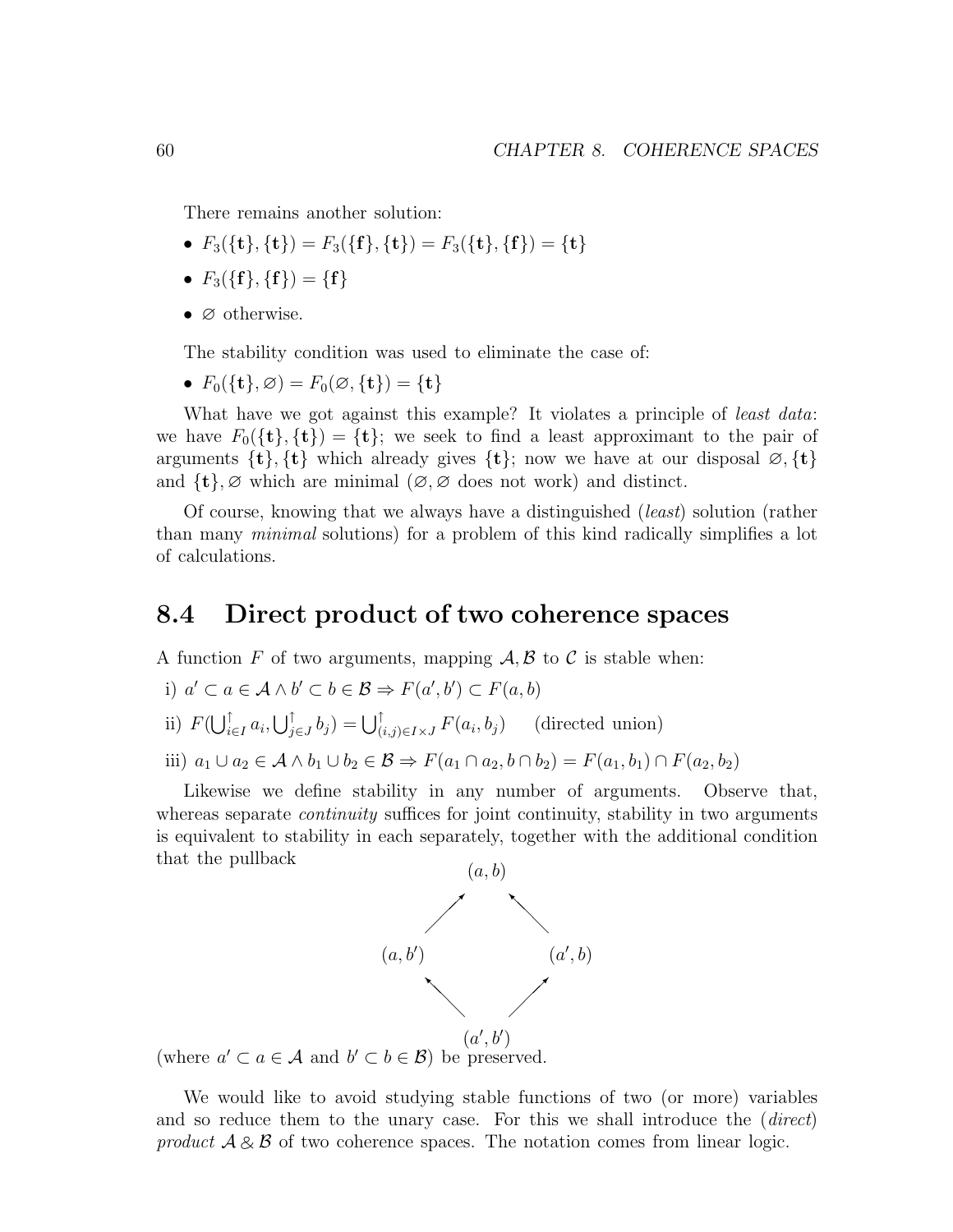If A and B are two coherence spaces, we define  $A \otimes B$  by:

$$
|\mathcal{A} \otimes \mathcal{B}| = |\mathcal{A}| + |\mathcal{B}| = \{1\} \times |\mathcal{A}| \cup \{2\} \times |\mathcal{B}|
$$
  
(1,  $\alpha$ )  $\subset$  (1,  $\alpha'$ ) (mod  $\mathcal{A} \otimes \mathcal{B}$ ) iff  $\alpha \subset \alpha'$  (mod  $\mathcal{A}$ )  
(2,  $\beta$ )  $\subset$  (2,  $\beta'$ ) (mod  $\mathcal{A} \otimes \mathcal{B}$ ) iff  $\beta \subset \beta'$  (mod  $\mathcal{B}$ )  
(1,  $\alpha$ )  $\subset$  (2,  $\beta$ ) (mod  $\mathcal{A} \otimes \mathcal{B}$ ) for all  $\alpha \in |\mathcal{A}|$  and  $\beta \in |\mathcal{B}|$ 

In particular, the points of  $A \& \mathcal{B}$  (coherent subsets of  $|A \& \mathcal{B}|$ ) can be written uniquely as  $\{1\} \times a \cup \{2\} \times b$  with  $a \in \mathcal{A}, b \in \mathcal{B}$ . The reader is invited to show that this is the product in the categorical sense (we shall return to this in the next chapter when we define the interpretation).

Given a stable function F from  $A, B$  to C, we define a function G from  $A \otimes B$ to  $\mathcal C$  by:

$$
G({1} \times a \cup {2} \times b) = F(a, b)
$$

It is immediate that  $G$  is stable; conversely the same formula defines, from a stable unary function  $G$ , a stable binary function  $F$ , and the two transformations are inverse.

## 8.5 The Function-Space

We started with the idea that "type  $=$  coherence space". The previous section defines a product of coherence spaces corresponding to the product of types, but what do we do with the arrow? We would like to define  $A \rightarrow B$  as the set of stable functions from  $A$  to  $B$ , but this is not presented as a coherence space. So we shall give a particular representation of the set of stable functions in such a way as to make it a coherence space.

#### 8.5.1 The trace of a stable function

**Lemma** Let F be a stable function from A to B, and let  $a \in \mathcal{A}, \beta \in F(a)$ ; then

- i) it is possible to find  $a_0 \subset a$  finite such that  $\beta \in F(a_0)$ .
- ii) if  $a<sub>o</sub>$  is chosen minimal for the inclusion among the solutions to (i), then  $a<sub>o</sub>$ is least, and is in particular unique.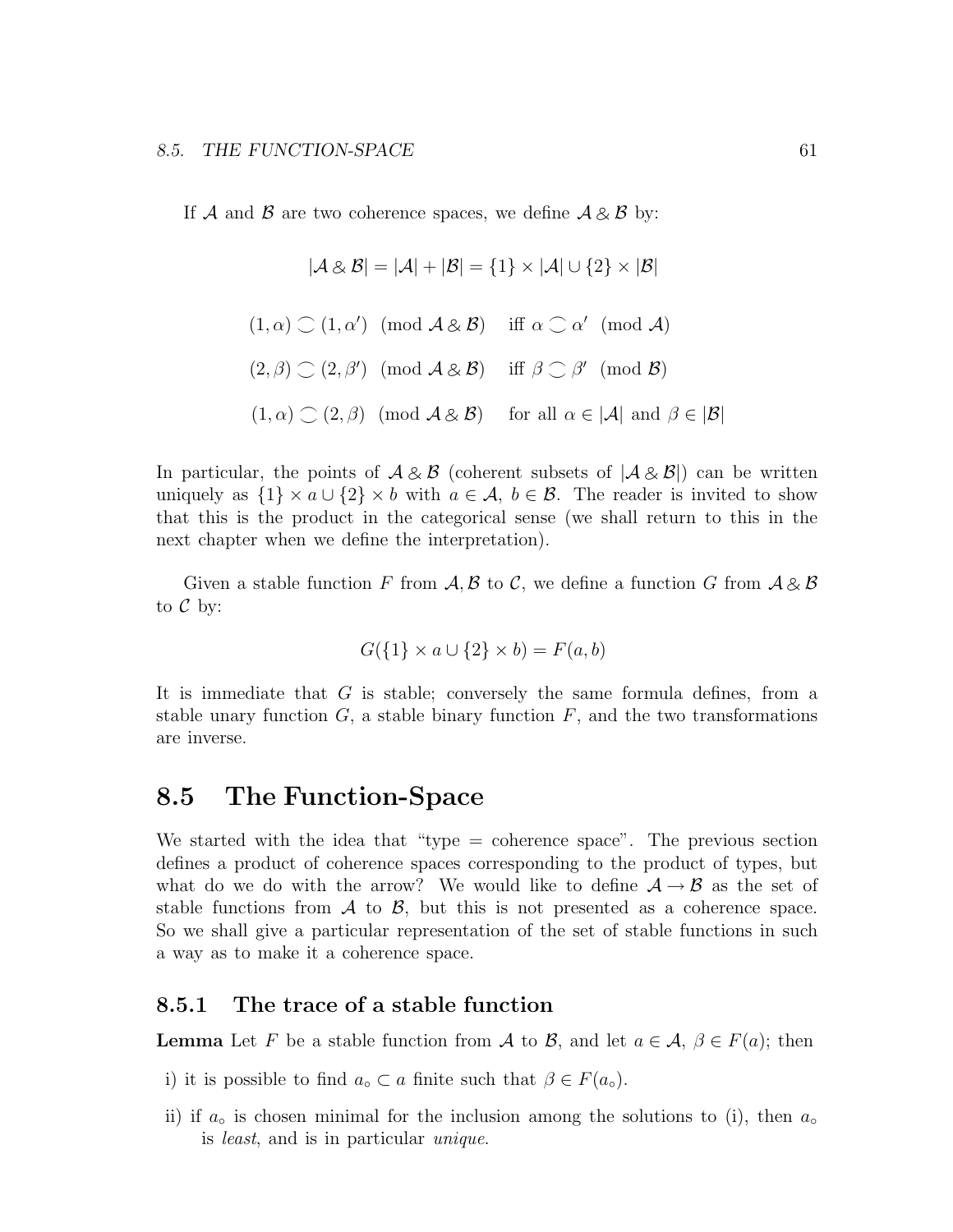#### Proof

- i) Write  $a = \bigcup_{i \in I}^{\uparrow} a_i$ , where the  $a_i$  are the finite subsets of a. Then  $F(a) = \bigcup_{i \in I}^{\uparrow} F(a_i)$ , and if  $\beta \in F(a)$ ,  $\beta \in F(a_{i_0})$  for some  $i_0 \in I$ .
- ii) Suppose  $a_0$  is minimal, and let  $a' \subset a$  such that  $\beta \in F(a')$ ). Then  $a_0 \cup a' \subset a \in \mathcal{A}$ , so  $a_0 \cup a' \in \mathcal{A}$  and  $\beta \in F(a_0) \cap F(a') = F(a_0 \cap a')$ . As  $a_{\circ}$  is minimal, this forces  $a_{\circ} \subset a_{\circ} \cup a'$ , so  $a_{\circ} \subset a'$ , and  $a_{\circ}$  is indeed least. To put this another way, we have said that we intend stability to mean the intersection of an arbitrary family which is bounded above, and here we are just taking the intersection of the finite  $a' \subset a$  such that  $\beta \in F(a')$  $\Box$

The trace  $\mathcal{T}(F)$  is the set of pairs  $(a_0, \beta)$  such that:

- i)  $a_0$  is a finite point of  $\mathcal A$  and  $\beta \in |\mathcal B|$
- ii)  $\beta \in F(a_{\circ})$
- iii) if  $a' \subset a_{\circ}$  and  $\beta \in F(a')$  then  $a' = a_{\circ}$ .

 $\mathcal{T}_r(F)$  determines F uniquely by the formula

$$
(\mathbf{App}) \quad F(a) = \{ \beta : \exists a_{\circ} \subset a \ (a_{\circ}, \beta) \in \mathcal{T}_r(F) \}
$$

which results immediately from the lemma. In particular the function  $F \mapsto \mathcal{T}_r(F)$ is 1–1.

Consider for example the stable function  $F_1$  from  $\mathcal{B}^{ool} \otimes \mathcal{B}^{ool}$  to  $\mathcal{B}^{ool}$  introduced in [8.3.2.](#page-66-0) The elements of its trace  $\mathcal{T}_r(F_1)$  are:

 $({(1, t)}, t)$   $({(1, f), (2, t)}, t)$   $({(1, f), (2, f)}, f)$ 

We can read this as the specification:

- if the first argument is *true*, the result is *true*;
- if the first argument is *false* and the second *true*, the result is *true*;
- if the first argument is *false* and the second *false*, the result is *false*.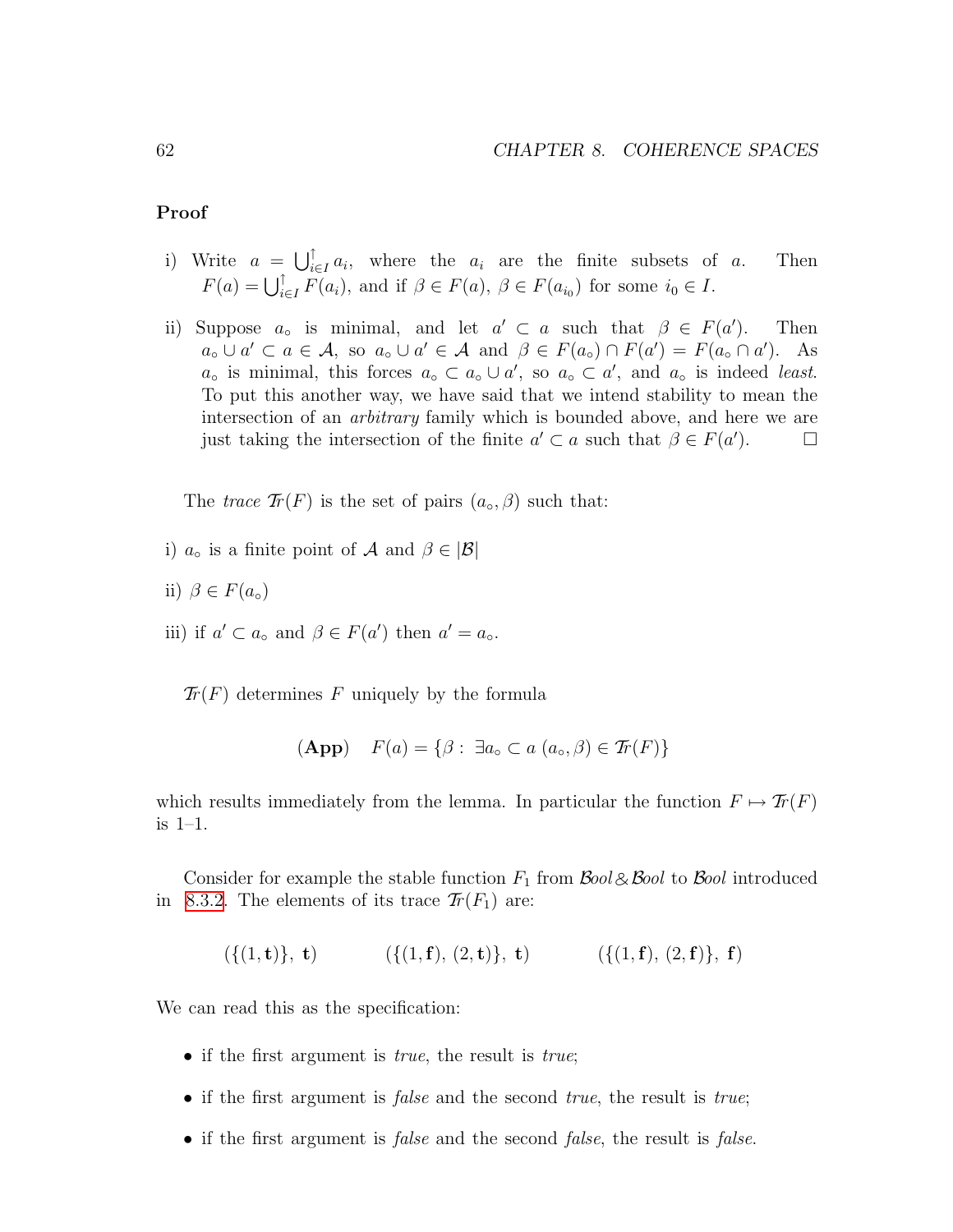#### 8.5.2 Representation of the function space

**Proposition** As F varies over the stable functions from  $A$  to  $B$ , their traces give the points of a coherence space, written  $A \rightarrow \mathcal{B}$ .

**Proof** Let us define the coherence space C by  $|\mathcal{C}| = \mathcal{A}_{fin} \times |\mathcal{B}| (\mathcal{A}_{fin} \text{ is the set of})$ finite points of A) where  $(a_1, \beta_1) \bigcirc (a_2, \beta_2) \pmod{\mathcal{C}}$  if

- i)  $a_1 \cup a_2 \in \mathcal{A} \Rightarrow \beta_1 \subset \beta_2 \pmod{\mathcal{B}}$
- ii)  $a_1 \cup a_2 \in \mathcal{A} \wedge a_1 \neq a_2 \Rightarrow \beta_1 \neq \beta_2 \pmod{\mathcal{B}}$

In [12.3](#page-105-0), we shall see a more symmetrical way of writing this.

If F is stable, then  $\mathcal{T}(F)$  is a subset of  $|\mathcal{C}|$  by construction. We verify the coherence modulo C of  $(a_1, \beta_1)$  and  $(a_2, \beta_2) \in \mathcal{T}_r(F)$ :

- i) If  $a_1 \cup a_2 \in \mathcal{A}$  then  $\{\beta_1, \beta_2\} \subset F(a_1 \cup a_2)$  so  $\beta_1 \subset \beta_2 \pmod{\mathcal{B}}$ .
- ii) If  $\beta_1 = \beta_2$  and  $a_1 \cup a_2 \in \mathcal{A}$ , then the lemma applied to  $\beta_1 \in F(a_1 \cup a_2)$  gives us  $a_1 = a_2$ .

Conversely, let f be a point of C. We define a function from  $A$  to  $B$  by the formula:

$$
(\mathbf{App}) \quad F(a) = \{ \beta : \exists a_{\circ} \subset a \ (a_{\circ}, \beta) \in f \}
$$

i)  $F$  is monotone: immediate.

- ii) If  $a = \bigcup_{i \in I}^{\uparrow} a_i$ , then  $\bigcup_{i \in I}^{\uparrow} F(a_i) \subset F(a)$  by monotonicity. Conversely, if  $\beta \in F(a)$ , this means there is an a' finite,  $a' \subset a$ , such that  $\beta \in F(a')$ ; but since  $a' \subset \bigcup_{i \in I} a_i$ , we have  $a' \subset a_k$  for some k (that is why I was chosen directed!) so  $\beta \in F(a_k)$  and the converse inclusion is established.
- iii) If  $a_1 \cup a_2 \in \mathcal{A}$ , then  $F(a_1 \cap a_2) \subset F(a_1) \cap F(a_2)$  by monotonicity. Conversely, if  $\beta \in F(a_1) \cap F(a_2)$ , this means that  $(a_1)$  $\big( {1 \over 2}, \beta \big), (a'_{2})$  $(z',\beta) \in f$  for some appropriate  $a'_1 \subset a_1$  and  $a'_2 \subset a_2$ . But  $(a'_1)$  $\binom{1}{1}, \beta$  and  $\binom{a_2'}{b_1}$  $(2, \beta)$  are coherent and  $a'_1 \cup a'_2 \subset a_1 \cup a_2 \in \mathcal{A}$ , so  $a'_1 = a'_2$  $a'_1 \subset a_1 \cap a_2$  and  $\beta \in F(a_1 \cap a_2)$ .
- iv) We nearly forgot to show that F maps A into B:  $F(a)$ , for  $a \in \mathcal{A}$ , is a subset of  $|\mathcal{B}|$ , of which it is again necessary to show coherence! Now, if  $\beta', \beta'' \in F(a)$ , this means that  $(a', \beta'), (a'', \beta'') \in f$  for appropriate  $a', a'' \subset a$ ; but then  $a' \cup a'' \subset a \in \mathcal{A}$ , so, as  $(a', \beta')$  and  $(a'', \beta'')$  are coherent,  $\beta' \subset \beta''$  $\pmod{\mathcal{B}}$ .

Finally, it is easy to check that these constructions are mutually inverse.  $\Box$ 

In fact, the same application formula occurs in Scott's domain theory[[Scott76](#page-171-4)], but the corresponding notion of "trace" is more complicated.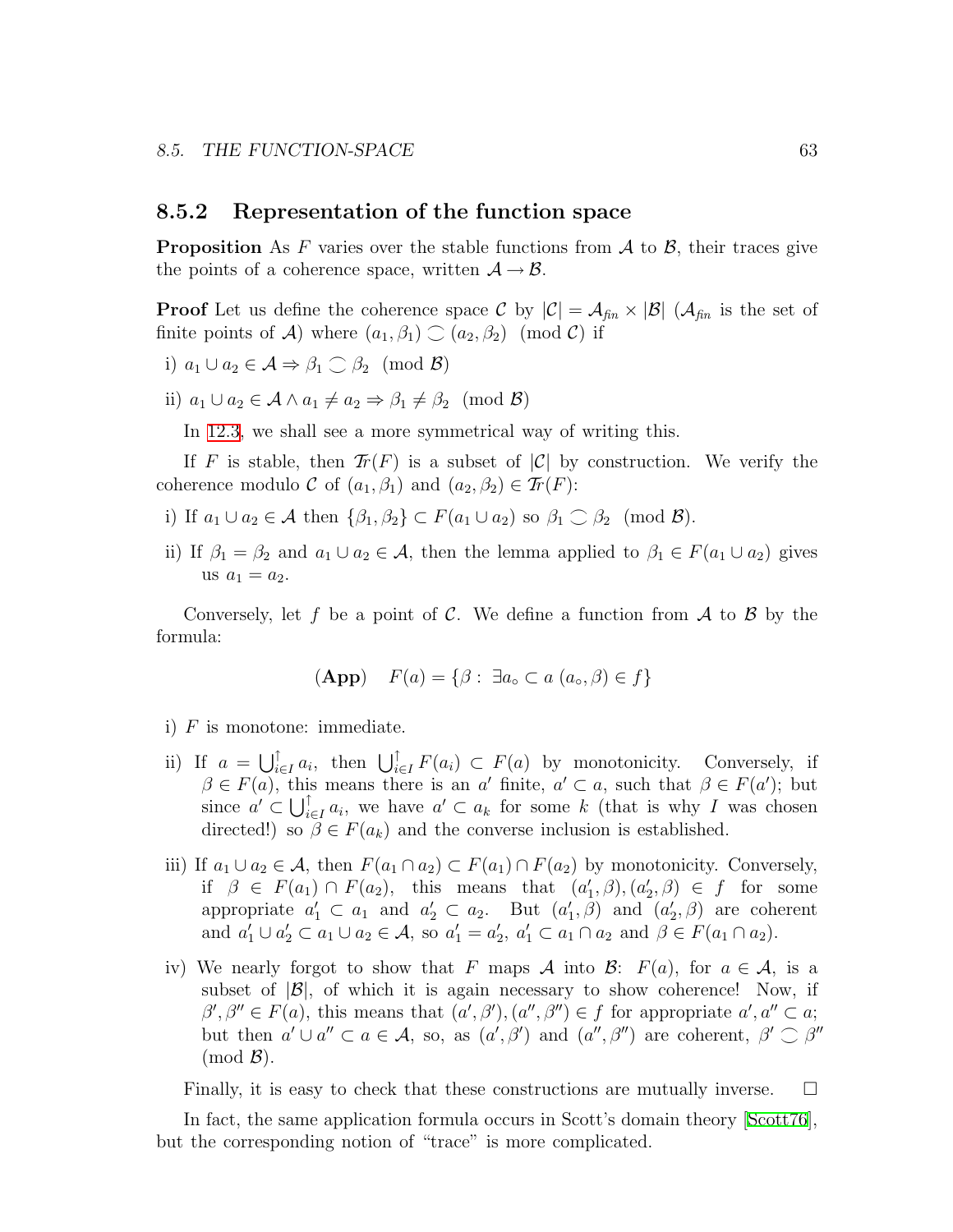#### 8.5.3 The Berry order

Being a coherence space,  $A \rightarrow B$  is naturally ordered by inclusion. The bijection between  $A \rightarrow B$  and the stable functions from A to B then induces an order relation:

$$
F \leq_{\mathcal{B}} G \qquad \qquad \text{iff} \qquad \qquad \mathcal{T}_r(F) \subset \mathcal{T}_r(G)
$$

In fact  $\leq_B$ , the *Berry order*, is given by:

$$
F \leq_{\mathcal{B}} G \qquad \text{iff} \qquad \forall a', a \in \mathcal{A} \ (a' \subset a \Rightarrow F(a') = F(a) \cap G(a'))
$$

**Proof** If  $F \leq_B G$  then  $F(a) \subset G(a)$  for all a (take  $a = a'$ ). Let  $(a, \beta) \in \mathcal{T}_r(F)$ ; then  $\beta \in F(a) \subset G(a)$ . We seek to show that  $(a, \beta) \in \mathcal{F}(G)$ . Let  $a' \subset a$  such that  $\beta \in G(a')$ ; then  $\beta \in F(a) \cap G(a') = F(a')$ , which forces  $a' = a$ .

Conversely, if  $\mathcal{T}_r(F) \subset \mathcal{T}_r(G)$ , it is easy to see that  $F(a) \subset G(a)$  for all a. In particular if  $a' \subset a$ , then  $F(a') \subset F(a) \cap G(a')$ . Now, if  $\beta \in F(a) \cap G(a')$ , one can find  $a_0 \subset a$ ,  $a'_0 \subset a'$  such that

$$
(a_{\circ}, \beta) \in \mathcal{T}_r(F) \subset \mathcal{T}_r(G) \ni (a'_{\circ}, \beta)
$$

so  $(a_0, \beta)$  and  $(a'_0, \beta)$  are coherent, and since  $a_0 \cup a'_0 \subset a \in \mathcal{A}$ , we have  $a_0 = a'_0$ , and  $\beta \in F(a_{\circ}) = F(a_{\circ}) \subset F(a')$ ).  $\qquad \qquad \Box$ 

As an example, it is easy to see (using one of the characterisations of  $\leq_B$ ) that  $F_3 \nleq_B F_1$  (see [8.3.2](#page-66-0)) although  $F_3(a, b) \subset F_1(a, b)$  for all  $a, b \in \mathcal{B}$ ool. The reader is also invited to show that the identity is maximal.

The Berry order says that evaluation preserves the *pullback* (*cf.* the one in section [8.4](#page-67-0))



for  $a' \subset a$  in  $(A \to B) \otimes A$ , so this is exactly the order relation we need on  $A \to B$ <br>to make evaluation stable to make evaluation stable.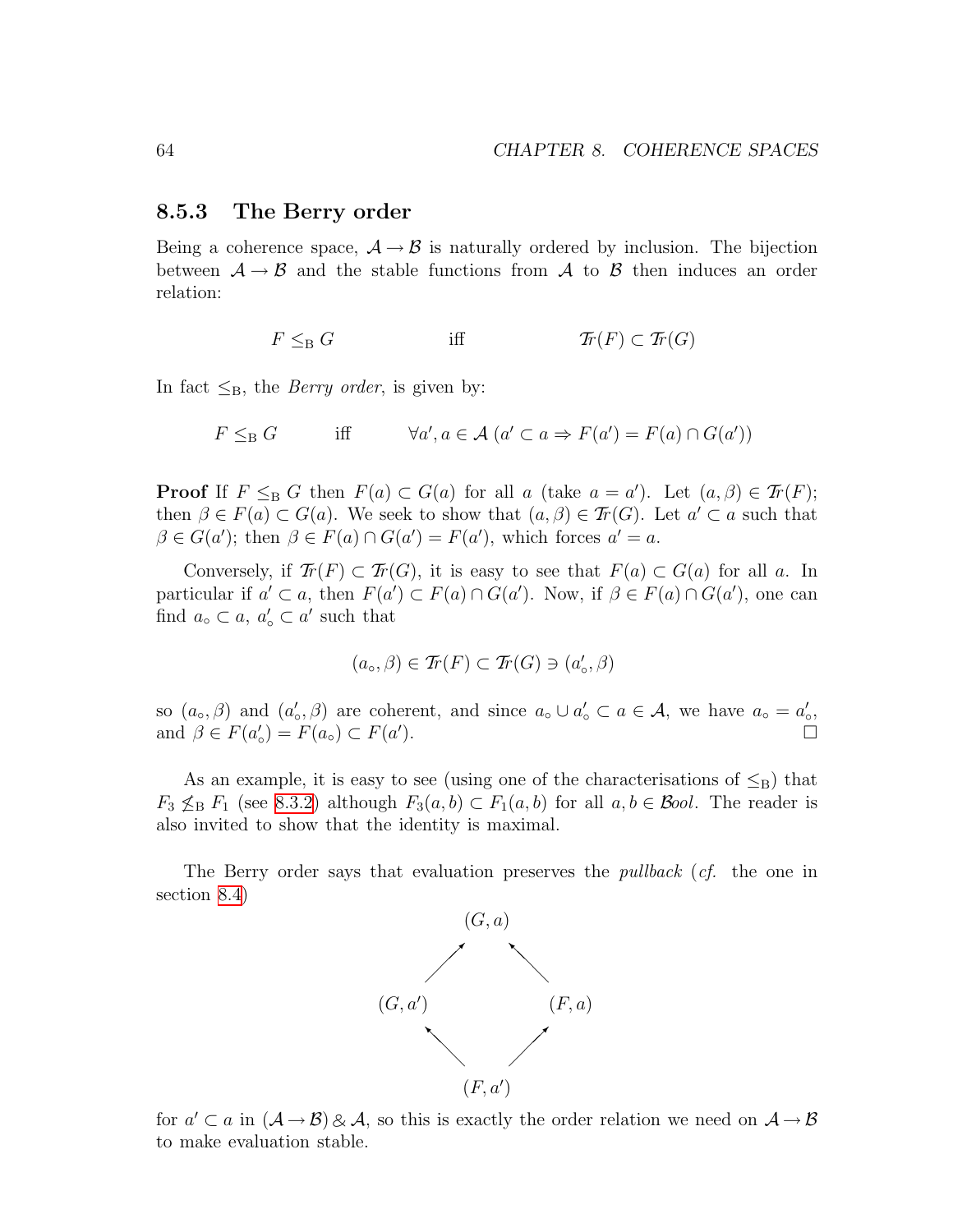### 8.5.4 Partial functions

Let us see how this construction works by calculating  $\mathcal{I}nt \to \mathcal{I}nt$ . We have  $\mathcal{I}nt_{fin} \simeq \mathbb{N} \cup {\emptyset}$  and  $|\mathcal{I}nt| = \mathbb{N}$ , so  $|\mathcal{I}nt| \to \mathcal{I}nt| \simeq (\mathbb{N} \cup {\emptyset}) \times \mathbb{N}$  where

- i)  $(n, m) \bigcirc (n', m')$  if  $n = n' \Rightarrow m = m'$
- ii)  $(\emptyset, m) \bigcirc (\emptyset, m)$

with incoherence otherwise. This is the *direct sum* (see section [12.1](#page-102-0)) of the coherence space which represents partial functions with the space which represents the constants "by vocation". Let us ignore the latter part and concentrate on the space  $\mathcal{PF}$  defined on the web  $\mathbb{N} \times \mathbb{N}$  by condition (i).

What is the order relation on  $\mathcal{PF}$ ? Well  $f \in \mathcal{PF}$  is a set of pairs  $(n, m)$ such that if  $(n, m), (n, m') \in f$  then  $m = m'$ , which is just the usual "graph" representation of a partial function. Since the Berry order corresponds simply to containment, it is the usual extension order on partial functions.

In the Berry order, the partial functions  $\tilde{f}$  and the constants by vocation *n* are incomparable. However *pointwise* we have  $\tilde{f} < 0$  for any partial function which takes no other value than zero, of which there are infinitely many. One advantage of our semantics is that it avoids this phenomenon of *compact*<sup>[5](#page-72-0)</sup> objects with infinitely many objects below them.

Another consequence of the Berry order arises at an even simpler type: in the function-space  $\mathcal{S}gl \to \mathcal{S}gl$ , where  $\mathcal{S}gl$  is the coherence space with just one token (section [12.6\)](#page-110-0). In the pointwise (Scott) order, the identity function is below the constant "by vocation"  $\{\bullet\}$ , whilst in the Berry order they are incomparable. This means that in the stable semantics, unlike the Scott semantics, it is possible for a test program to succeed on the identity (which reads its input) but fail on the constant (which does not).

<span id="page-72-0"></span><sup>&</sup>lt;sup>5</sup>The notion of compactness in topology is purely order-theoretic: if  $a \leq \bigcup^{5} I$  for some directed set I then  $a \leq b$  for some  $b \in I$ . Besides Scott's domain theory, this also arises in ring theory as Noetherianness and in universal algebra as finite presentability.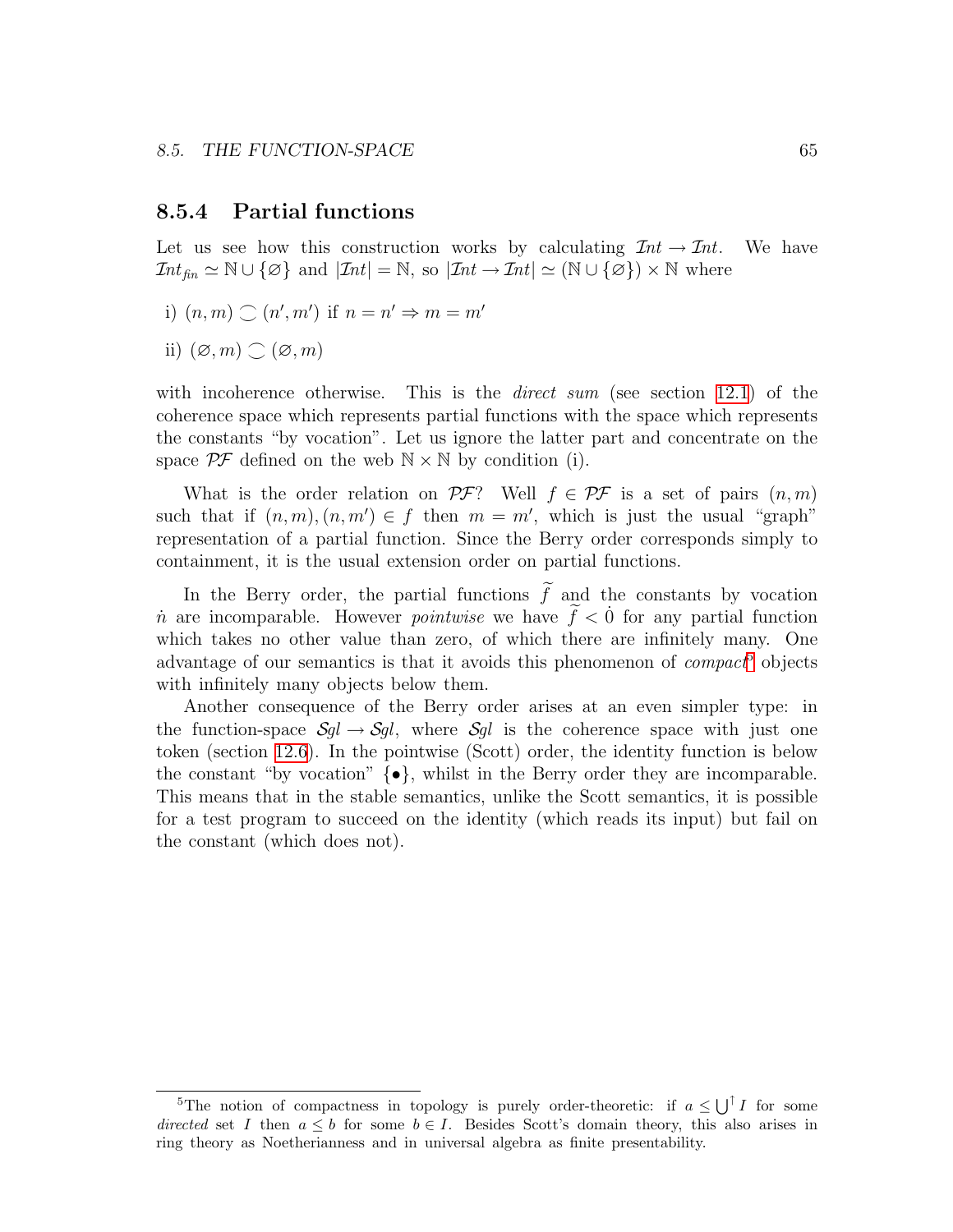# Chapter 9

# Denotational Semantics of T

The constructions of chapter [8](#page-60-0) provide a nice denotational semantics of the systems we have already considered.

# 9.1 Simple typed calculus

We propose here to interpret the simple typed calculus, based on  $\rightarrow$  and  $\times$ . The essential idea is that:

- $\lambda$ -abstraction turns a function  $(x \mapsto t[x])$  into an object;
- application associates to an object t of type  $U \rightarrow V$  a function  $u \mapsto tu$ .

In other words, application and λ-abstraction are two mutually inverse operations which identify objects of type  $U \rightarrow V$  and functions from U to V.

So we shall interpret them as follows:

- $\lambda$ -abstraction by the operation which maps a stable function from A to B to its trace, a point of  $A \rightarrow B$ ;
- application by the operation which maps a point of  $A \rightarrow B$  to the function of which it is the trace.

### 9.1.1 Types

Suppose we have fixed for each atomic type  $S_i$  a coherence space  $[[S_i]]$ ; then we define  $\llbracket T \rrbracket$  for each type T by:

$$
\llbracket U \times V \rrbracket = \llbracket U \rrbracket \otimes \llbracket V \rrbracket \qquad \qquad \llbracket U \to V \rrbracket = \llbracket U \rrbracket \to \llbracket V \rrbracket
$$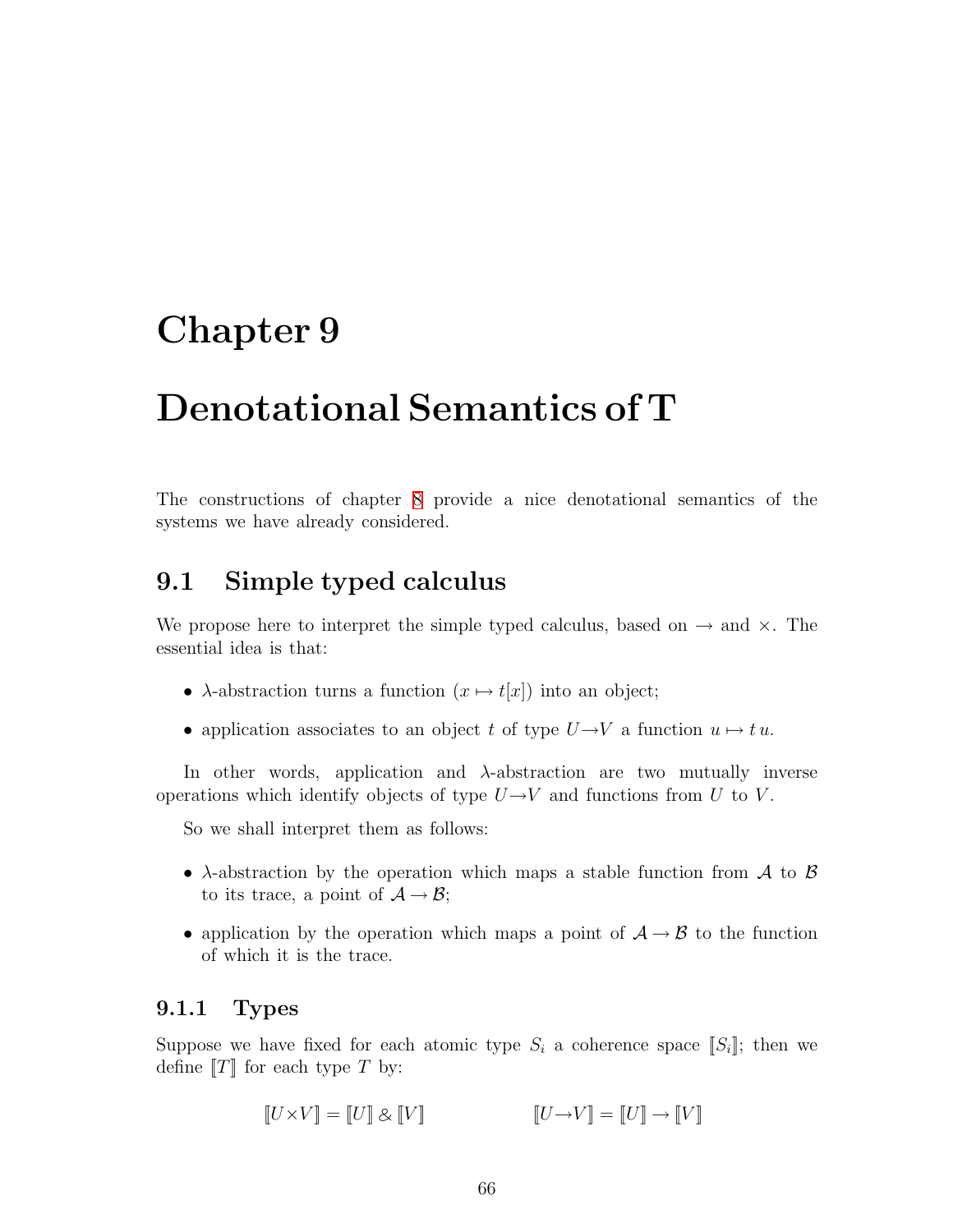#### 9.1.2 Terms

If  $t[x_1, \ldots, x_n]$  is a term of type T depending on free variables  $x_i$  of type  $S_i$  (some of the  $x_i$  may not actually occur in t, we associate to it a stable function  $\llbracket t \rrbracket$  of *n* arguments from  $[\![S_1]\!], \ldots, [\![S_n]\!]$  to  $[\![T]\!]$ :

- 1.  $t[x_1,\ldots,x_n]=x_i$ : then  $[[t]](a_1,\ldots,a_n)=a_i$ ; the stability of this function is immediate.
- 2.  $t = \langle u, v \rangle$ ; we have at our disposal functions  $\llbracket u \rrbracket$  and  $\llbracket v \rrbracket$  from  $\llbracket S_1 \rrbracket, \ldots, \llbracket S_n \rrbracket$ to  $\llbracket U \rrbracket$  and  $\llbracket V \rrbracket$  respectively. Consider the stable binary function  $\mathcal{R}$ iir, from  $[[U], [[V]]$  to  $[[U] \& [[V]],$  defined by:

$$
Pair(a, b) = \{1\} \times a \cup \{2\} \times b
$$

We put  $[[t]](a_1, \ldots, a_n) = \mathcal{R}$ iir $([u]](a_1, \ldots, a_n)$ ,  $[[v]](b_1, \ldots, b_n)$ ; this function is still stable.

3.  $t = \pi^1 w$  or  $t = \pi^2 w$ . Here again we compose with one of the following two stable functions:

$$
\Pi^{1}(c) = \{ \alpha : (1, \alpha) \in c \} \qquad \Pi^{2}(c) = \{ \beta : (2, \beta) \in c \}
$$

<span id="page-74-0"></span>4.  $t = \lambda x$ . v; by hypothesis we already have a  $(n + 1)$ -ary stable function  $\llbracket v \rrbracket$ from  $\llbracket S \rrbracket, \llbracket U \rrbracket$  to  $\llbracket V \rrbracket$ ; in particular, for a fixed, the function  $b \mapsto \llbracket v \rrbracket(a, b)$  is stable from  $\llbracket U \rrbracket$  to  $\llbracket V \rrbracket$  and so one can define  $\llbracket t \rrbracket(a) = \mathcal{T}(b \mapsto \llbracket v \rrbracket(a, b)).$ 

Checking that  $\llbracket t \rrbracket$  is stable is a boring but straightforward exercise. For example, in the case where  $n = 1$ , we have to show that if F is a stable function from  $A \otimes B$  to C, it induces a stable function G from A to  $B \to C$ , by

$$
G(a) = \mathcal{T}(b \mapsto F(\mathcal{R}ir(a, b)))
$$

Then G itself has a trace, for which we shall just give the formula:

$$
\mathcal{T}_r(G) = \{(a, (b, \gamma)) : (\mathcal{P}air(a, b), \gamma) \in \mathcal{T}_r(F)\}\
$$

It is not a proof, but it should be enough to convince us!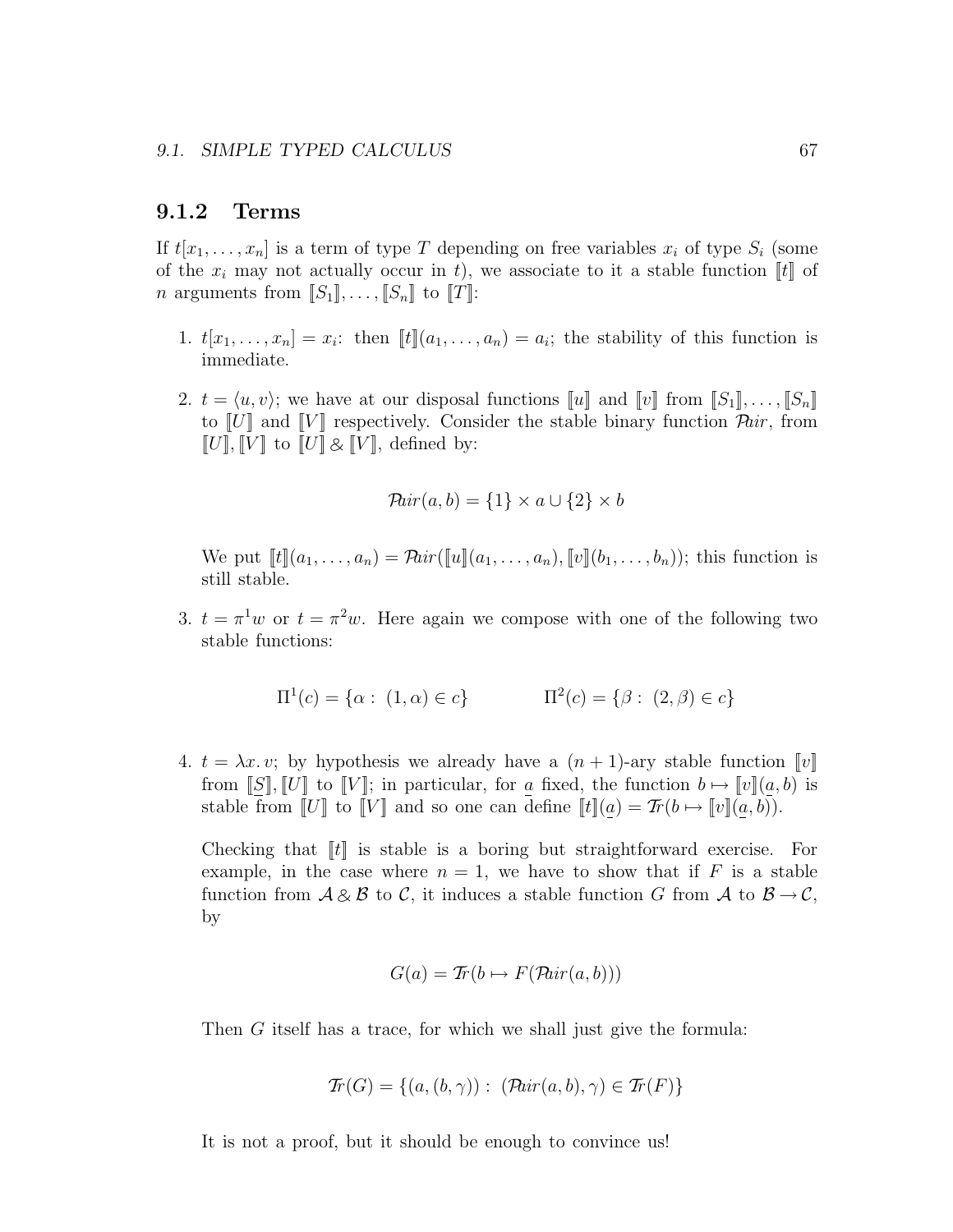5.  $t = w u$  with w of type  $U \rightarrow V$ , u of type U; we define the function  $\mathcal{A}pp$  from  $[[U\rightarrow V], [[U]]$  to  $[[V]]$  by:

$$
App(f, a) = \{ \beta : \exists a_{\circ} \subset a \ (a_{\circ}, \beta) \in f \}
$$

It is immediate that  $App$  is stable; so we define  $[[t]](s) = App([[w]](s), [u]](s))$ 

As an exercise, one can calculate the traces of  $\mathcal{P}_{air}$ ,  $\Pi^1$ ,  $\Pi^2$ ,  $\mathcal{A}pp$  and the function in [4](#page-74-0) which takes  $F$  to  $G$ .

### 9.2 Properties of the interpretation

Essentially, as we have said, conversion becomes denotational equality: if  $t \leadsto u$ then  $\llbracket t \rrbracket = \llbracket u \rrbracket$ . To show this, we use:

 $\Pi^1(\mathcal{P}air(a, b)) = a$   $\Pi^2(\mathcal{P}air(a, b)) = b$   $\mathcal{A}pp(\mathcal{T}r(F), a) = F(a)$ 

The last formula is to be used in conjunction with a substitution property: consider  $v[x, u[x]/y]$ ; one can associate to this two stable functions:

- by calculating the interpretation of this term;
- by forming the  $(n+1)$ -ary function  $[v](a, b)$ , the *n*-ary function  $[u](a)$  and then  $[v](a, [u](a))$ .

The two functions so obtained are equal, as can be shown without difficulty (but what a bore!) by induction on  $v$ .

This property is used thus (omitting the auxiliary variables):

$$
[[(\lambda x. v) u]] = App(\mathcal{F}(a \mapsto [v](a)), [u]) = [v]([u]) = [v[u/x]]
$$

In fact, the secondary equations, which we keep meeting but have not taken seriously, are also satisfied:

$$
\mathcal{P}air(\Pi^1(c), \Pi^2(c)) = c \qquad \mathcal{T}r(a \mapsto \mathcal{A}pp(f, a)) = f
$$

Categorically, what we have shown is that  $\&$  and  $\rightarrow$  are the product and exponential for a Cartesian closed category whose objects are coherence spaces and whose morphisms are stable maps. However, we have forgotten one thing: composition! But it is easy to show that the trace of  $G \circ F$  is

$$
\{(a_1 \cup \ldots \cup a_k, \gamma) : (\{\beta_1, \ldots, \beta_k\}, \gamma) \in \mathcal{T}_r(F), (a_1, \beta_1), \ldots, (a_k, \beta_k) \in \mathcal{T}_r(G)\}
$$

where F and G are stable functions from A to B and from B to C respectively.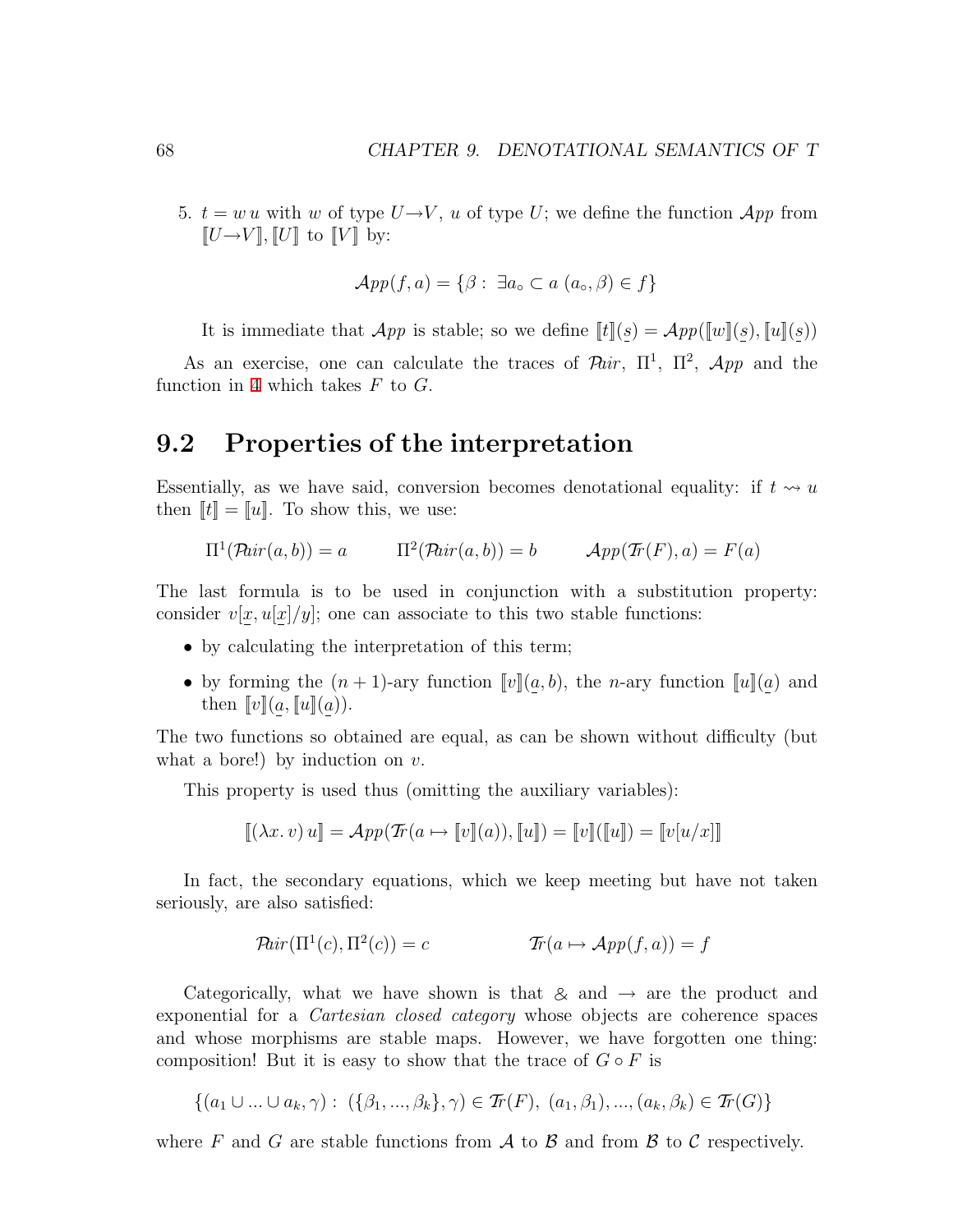### 9.3 Gödel's system

#### 9.3.1 Booleans

We shall interpret the type Bool by Bool:

$$
\llbracket \mathsf{T} \rrbracket = \mathcal{T} \stackrel{\text{def}}{=} \{\mathbf{t}\} \qquad \qquad \llbracket \mathsf{F} \rrbracket = \mathcal{F} \stackrel{\text{def}}{=} \{\mathbf{f}\}
$$

 $D u v t$  is interpreted using a ternary stable function D from A, A, Bool to A, defined by

$$
\mathcal{D}(a, b, \varnothing) = \varnothing \qquad \qquad \mathcal{D}(a, b, \{\mathbf{t}\}) = a \qquad \qquad \mathcal{D}(a, b, \{\mathbf{f}\}) = b
$$

and so we put  $\llbracket \mathsf{D} u v t \rrbracket = \mathcal{D}(\llbracket u \rrbracket, \llbracket v \rrbracket, \llbracket t \rrbracket).$ 

In particular, the fact that terms of Gödel's system can be interpreted by stable functions makes it impossible to define parallel or. Indeed, if the equations

 $t\langle T, x \rangle \rightsquigarrow T$   $t\langle x, T \rangle \rightsquigarrow T$   $t\langle F, F \rangle \rightsquigarrow F$ 

had a solution in  $T$ , we would have

$$
\llbracket t \rrbracket(\mathcal{T}, \varnothing) = \mathcal{T} \qquad \qquad \llbracket t \rrbracket(\varnothing, \mathcal{T}) = \mathcal{T} \qquad \qquad \llbracket t \rrbracket(\mathcal{F}, \mathcal{F}) = \mathcal{F}
$$

which corresponds to the non-stable function called  $F_0$  in [8.3.2](#page-66-0).

### <span id="page-76-0"></span>9.3.2 Integers

The obvious idea for interpreting  $\mathsf{Int}$  is the coherence space  $\mathcal{I}nt$  introduced in the previous chapter:

$$
\llbracket \mathsf{O} \rrbracket = \mathcal{O} \stackrel{\text{def}}{=} \{0\} \qquad \quad \llbracket \mathsf{S} \, t \rrbracket = \mathcal{S}(\llbracket t \rrbracket) \text{ with } \mathcal{S}(\varnothing) = \varnothing, \ \mathcal{S}(\{n\}) = \{n+1\}
$$

This interpretation works only by values; indeed, it is easy to find u and v such that

$$
R u v 0 \rightsquigarrow T \qquad R u v (S x) \rightsquigarrow F
$$

If F is the function which interprets  $x \mapsto \mathsf{R} u v x$ , this forces

$$
F(\mathcal{O}) = \{ \mathbf{t} \} \qquad F(\mathcal{S}(\mathcal{O})) = \{ \mathbf{f} \}
$$

but  $\mathcal{S}(\emptyset) = \emptyset \subset \mathcal{O}$ , contradiction.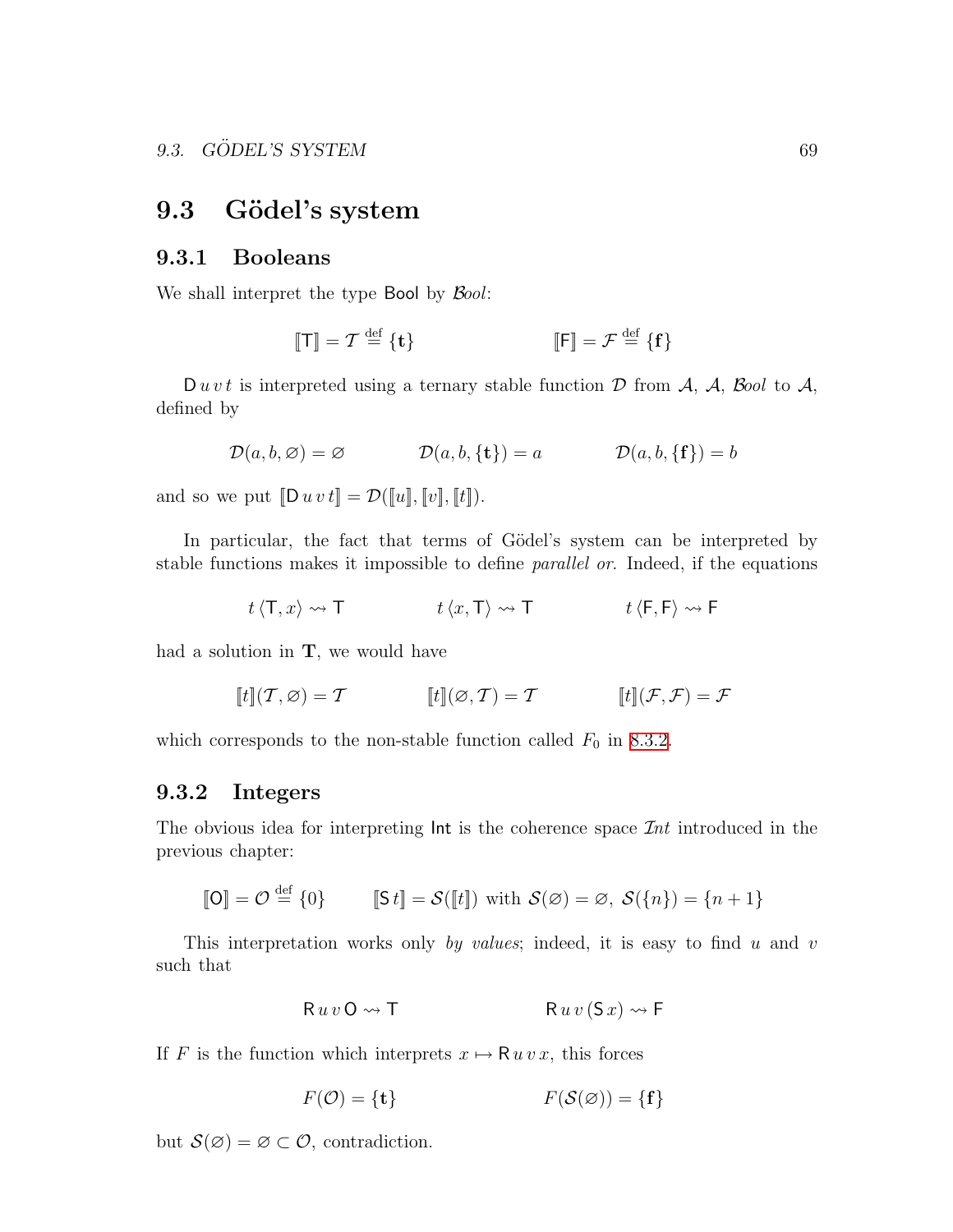What is wrong with  $\mathcal{I}nt$ ? If we apply  $\mathcal S$  to  $\varnothing$  (empty information), we obtain  $\varnothing$  again, whereas we know something more, namely that we have a *successor* a piece of information which may well be sufficient for a recursion step.

Therefore, we must revise our interpretation, adding  $0^+$  for the information "being a successor", *i.e.* something  $> 0$ , and more generally,  $p^+$  for something greater than p. Let us define<sup>[1](#page-77-0)</sup>  $\mathcal{I}nt^+$  by  $|\mathcal{I}nt^+| = \{0, 0^+, 1, 1^+, \ldots\}$  with:

$$
p \bigcirc q \text{ iff } p = q \qquad \qquad p^+ \bigcirc q \text{ iff } p < q \qquad \qquad p^+ \bigcirc q^+ \text{ for all } p, q
$$

To see how it all works out, let us look for the maximal points. If  $a \in \mathcal{I}nt^+$  is maximal, either:

- some  $p \in a$ ; then a contains no other q, nor does it contain any  $q^+$  with  $p \leq q$ . So  $a \subset \widetilde{p} \stackrel{\text{def}}{=} \{0^+, \ldots, (p-1)^+, p\}$ ; but this set is coherent, and as a is maximal it must be equal to  $\widetilde{p}$ . maximal it must be equal to  $\tilde{p}$ .
- a contains no p; then  $a \subset \widetilde{\infty} \stackrel{\text{def}}{=} \{0^+, 1^+, 2^+, \ldots\}$  which is coherent, so a is could to this infinite set equal to this infinite set.

The interpretation is as follows:

$$
\mathcal{O} = \{0\} \qquad \qquad \mathcal{S}(a) = \{0^+\} \cup \{i+1 : i \in a\} \cup \{(i+1)^+ : i^+ \in a\}
$$

In particular the numeral  $\bar{p} = \mathsf{S}^p \mathsf{O}$  will be interpreted by  $\tilde{p}$ .

It remains to interpret recursion: given a coherence space A, a point  $o \in A$ and a stable function F from  $A, \mathcal{I}nt^+$  to A, we shall construct a stable function G from  $\mathcal{I}nt^+$  to A which satisfies:

$$
G(\mathcal{O}) = o \qquad G(\mathcal{S}(a)) = F(G(a), a) \qquad G(a) = \emptyset \text{ if } 0, 0^+ \notin a
$$

G is actually well-defined on the finite points of  $\mathcal{I}nt^+$ ; it is easily shown to be monotone and hence extends to a continuous, and indeed stable, function on infinite points. In particular,  $G(\widetilde{\infty}) = \bigcup^{\uparrow} \{ G(\mathcal{S}^n(\varnothing)) : n \in \mathbb{N} \}.$ 

<span id="page-77-0"></span><sup>&</sup>lt;sup>1</sup>These *lazy natural numbers* are rather more complicated than the usual ones, which do not form a coherence space but a dI-domain (section [12.2.1](#page-104-0)). The difference is that we admit the token  $1^+$  in the absence of  $0^+$ , although it is difficult to see what this might mean.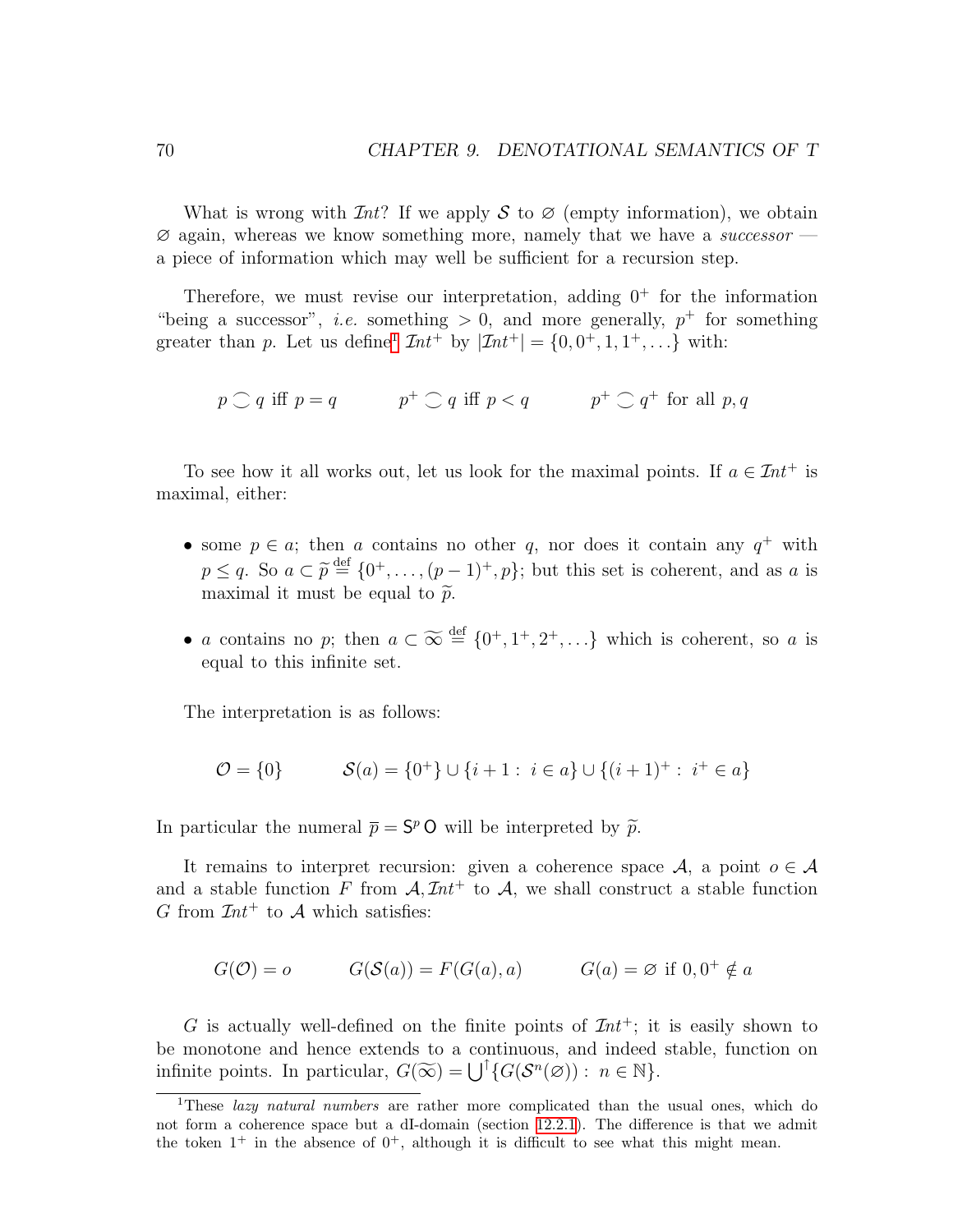In fact, if  $a' \subset a$  is the largest subset of the form

- $\tilde{p} = \{0^+, ..., (p-1)^+, p\} = \mathcal{S}^p \mathcal{O},$  or
- $\hat{p} \stackrel{\text{def}}{=} \{0^+, 1^+, ..., (p-1)^+\} = \mathcal{S}^p \varnothing$

then  $G(a') = G(a)$  (assuming F has this property), so (by induction) no term of **T** involves p or  $p^+$  in its semantics without  $\{0^+, \ldots (p-1)^+\}$  as well.

As an exercise, one can try to calculate directly a stable function from  $\mathcal{I}nt^+$ to  $\mathcal{I}nt^+$  which represents the predecessor.

### 9.3.3 Infinity and fixed point

What is the rôle of the object  $\widetilde{\infty}$ ? We see that it is a fixed point of the successor:  $S(\widetilde{\infty}) = \widetilde{\infty}$ . One could try to add it to the syntax of **T**, with the nonconvergent rewriting rule  $\infty \rightarrow$  S $\infty$ . We see, by using the iterator, that

$$
ltuv \infty \leadsto v (ltuv \infty)
$$

and so  $\infty$ , combined with recursion, gives us access to the *fixed point*, Y.

In the denotational semantics, the token  $\alpha$  occurs in the interpretation of  $Yf$ whenever  $\langle a, \alpha \rangle$  occurs in the trace of (the interpretation of) f and the clique a occurs in the interpretation of  $Yf$ . Hardly surprisingly, this is a recursive definition, and it is obtained by repeatedly applying f to  $\varnothing$ . The tokens of the interpretation of Y itself can therefore be described in terms of finite trees.

It is not our purpose here to discuss the programming applications of the fixed point (general recursion), an idea which is currently rather alien to type systems, although the denotational semantics accommodates it very well. But fundamentally, what does this mean?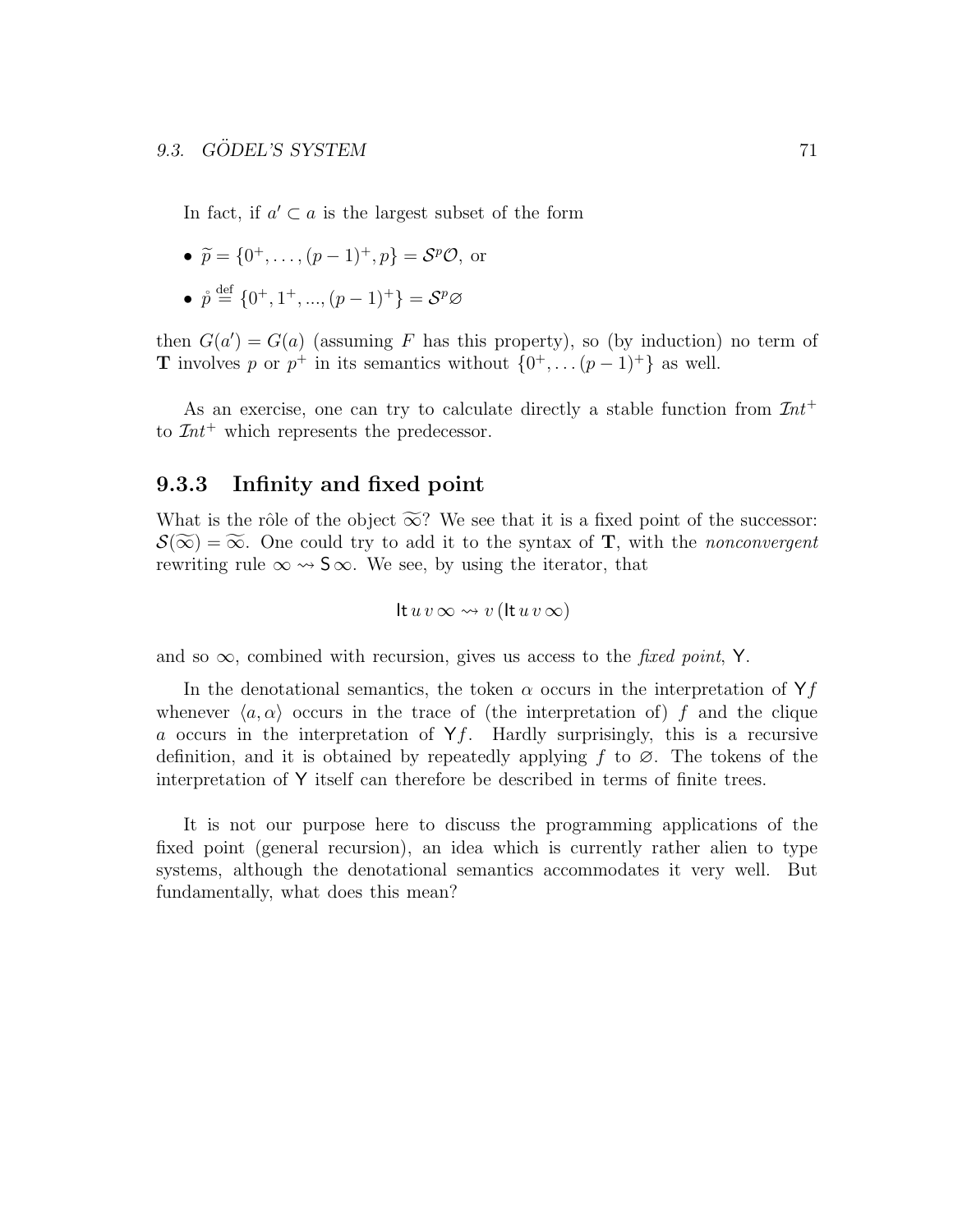# <span id="page-79-0"></span>Chapter 10

# Sums in Natural Deduction

This chapter gives a brief description of those parts of natural deduction whose behaviour is not so pretty, although they show precisely the features which are most typical of intuitionism. For this fragment, our syntactic methods are frankly inadequate, and only a complete recasting of the ideas could allow us to progress. In terms of syntax, there are three connectors to put back:  $\neg$ ,  $\vee$  and  $\exists$ . For  $\neg$ , it is common to add a symbol  $\perp$  (absurdity) and interpet  $\neg A$  as  $A \Rightarrow \perp$ .

The rules are:



The variable  $\xi$  must no longer be free in the hypotheses or the conclusion after use of the rule  $\exists \mathcal{E}$ . There is, of course, no rule  $\bot \mathcal{I}$ .

### 10.1 Defects of the system

The introduction rules (two for  $\vee$ , none for  $\perp$  and one for  $\exists$ ) are excellent! Moreover, if you mentally turn them upside-down, you will find the same structure as  $\wedge 1\mathcal{E}, \wedge 2\mathcal{E}, \forall \mathcal{E}$  (in linear logic, there is only one rule in each case, since they are actually turned over).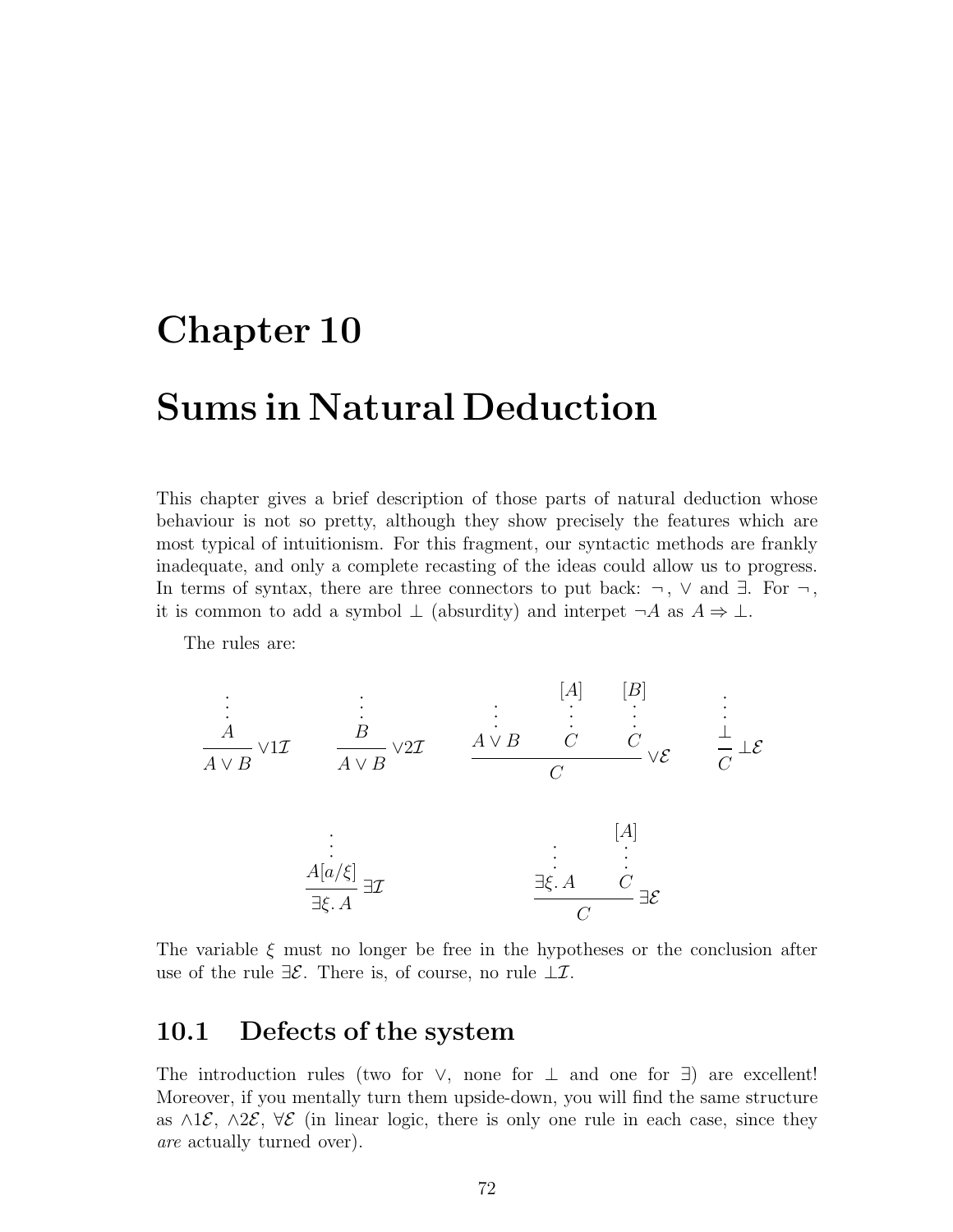#### 10.2. STANDARD CONVERSIONS 73

The elimination rules are very bad. What is catastrophic about them is the parasitic presence of a formula C which has no structural link with the formula which is eliminated.  $C$  plays the rôle of a context, and the writing of these rules is a concession to sequent calculus.

In fact, the adoption of these rules (and let us repeat that there is currently no alternative) contradicts the idea that natural deductions are the "real objects" behind the proofs. Indeed, we cannot decently work with the full fragment without identifying *a priori* different deductions, for example:

$$
\begin{array}{c}\n[A] \quad [B] \\
\vdots \\
A \lor B \quad C \quad C \\
\hline\nC \\
D\n\end{array}\n\qquad \text{and} \qquad\n\begin{array}{c}\n[A] \quad [B] \\
\vdots \\
C \quad C \\
\hline\nD\n\end{array}
$$

Fortunately, this kind of identification can be written in an asymmetrical form as a "commuting conversion", satisfying Church-Rosser and strong normalisation. Nevertheless, even though the damage is limited, the need to add these supplementary rules reveals an inadequacy of the syntax. The true deductions are nothing more than equivalence classes of deductions modulo commutation rules.

What we would like to write in the case of  $\vee \mathcal{E}$  for example, is

$$
\frac{A \vee B}{A \quad B}
$$

with two conclusions. Later, these two conclusions would have to be brought back together into one. But we have no way of bringing them back together, apart from writing  $\vee \mathcal{E}$  as we did, which forces us to choose the moment of reunification. The commutation rules express the fact that this moment can fundamentally be postponed.

## 10.2 Standard conversions

These are redexes of type introduction/elimination: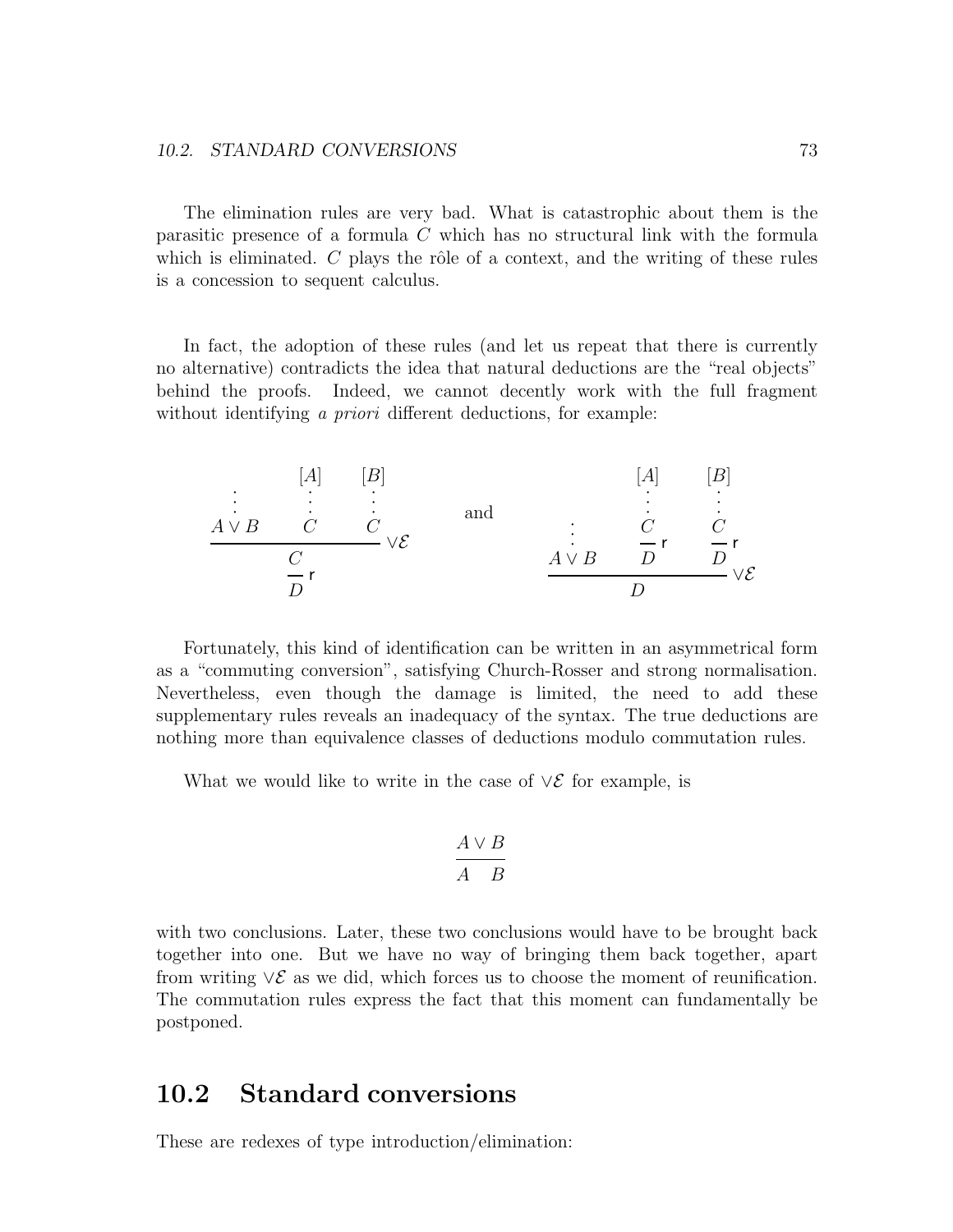

Note that, since there is no introduction rule for  $\perp$ , there is no standard conversion for this symbol.

Let us just think for a moment about the structure of redexes: on the one hand there is an introduction, on the other an elimination, and the elimination follows the introduction. But there are some eliminations  $(\Rightarrow, \vee, \exists)$  with more premises and we only consider as redexes the case where the introduction ends in the principal premise of the elimination, namely the one which carries the eliminated symbol. For example

$$
[A] \begin{array}{ccc} [A] \\ \vdots \\ B \\ \hline A \Rightarrow B \end{array} \Rightarrow \mathcal{I} \qquad (A \Rightarrow B) \Rightarrow C \\ \begin{array}{ccc} \vdots \\ C \end{array} \Rightarrow \mathcal{E}
$$

is not considered as a redex. This is fortunate, as we would have trouble converting it!

## 10.3 The need for extra conversions

To understand how we are naturally led to introducing extra conversions, let us examine the proof of the Subformula Property in the case of the  $(\wedge, \Rightarrow, \forall)$ fragment in such a way as to see the obstacles to generalising it.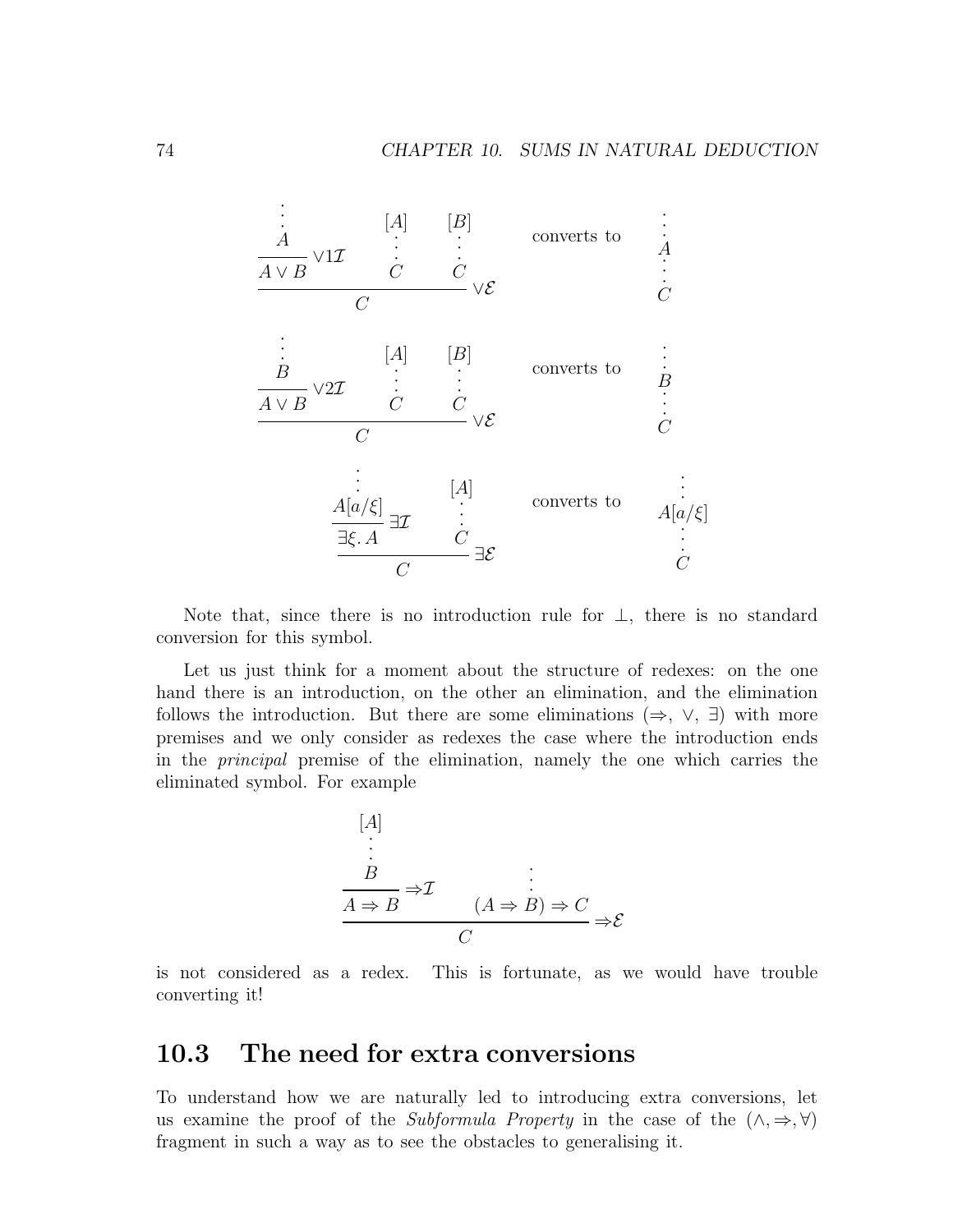### 10.3.1 Subformula Property

**Theorem** Let  $\delta$  be a normal deduction in the  $(\land \Rightarrow \forall)$  fragment. Then

i) every formula in  $\delta$  is a subformula of a conclusion or a hypothesis of  $\delta$ ;

- ii) if  $\delta$  ends in an elimination, it has a *principal branch*, *i.e.* a sequence of formulae  $A_0, A_1, \ldots, A_n$  such that:
	- $A_0$  is an (undischarged) hypothesis;
	- $A_n$  is the conclusion;
	- $A_i$  is the principal premise of an elimination of which the conclusion is  $A_{i+1}$  (for  $i = 0, \ldots, n-1$ ).

In particular  $A_n$  is a subformula of  $A_0$ .

Proof We have three cases to consider:

- 1. If  $\delta$  consists of a hypothesis, there is nothing to do.
- 2. If  $\delta$  ends in an introduction, for example

$$
\frac{A}{A \wedge B} \wedge \mathcal{I}
$$

then it suffices to apply the induction hypothesis above A and B.

3. If  $\delta$  ends in an elimination, for example

$$
\frac{A \Rightarrow B \quad A}{B} \Rightarrow \mathcal{E}
$$

it is not possible that the proof above the principal premise ends in an introduction, so it ends in an elimination and has a principal branch, which can be extended to a principal branch of  $\delta$ .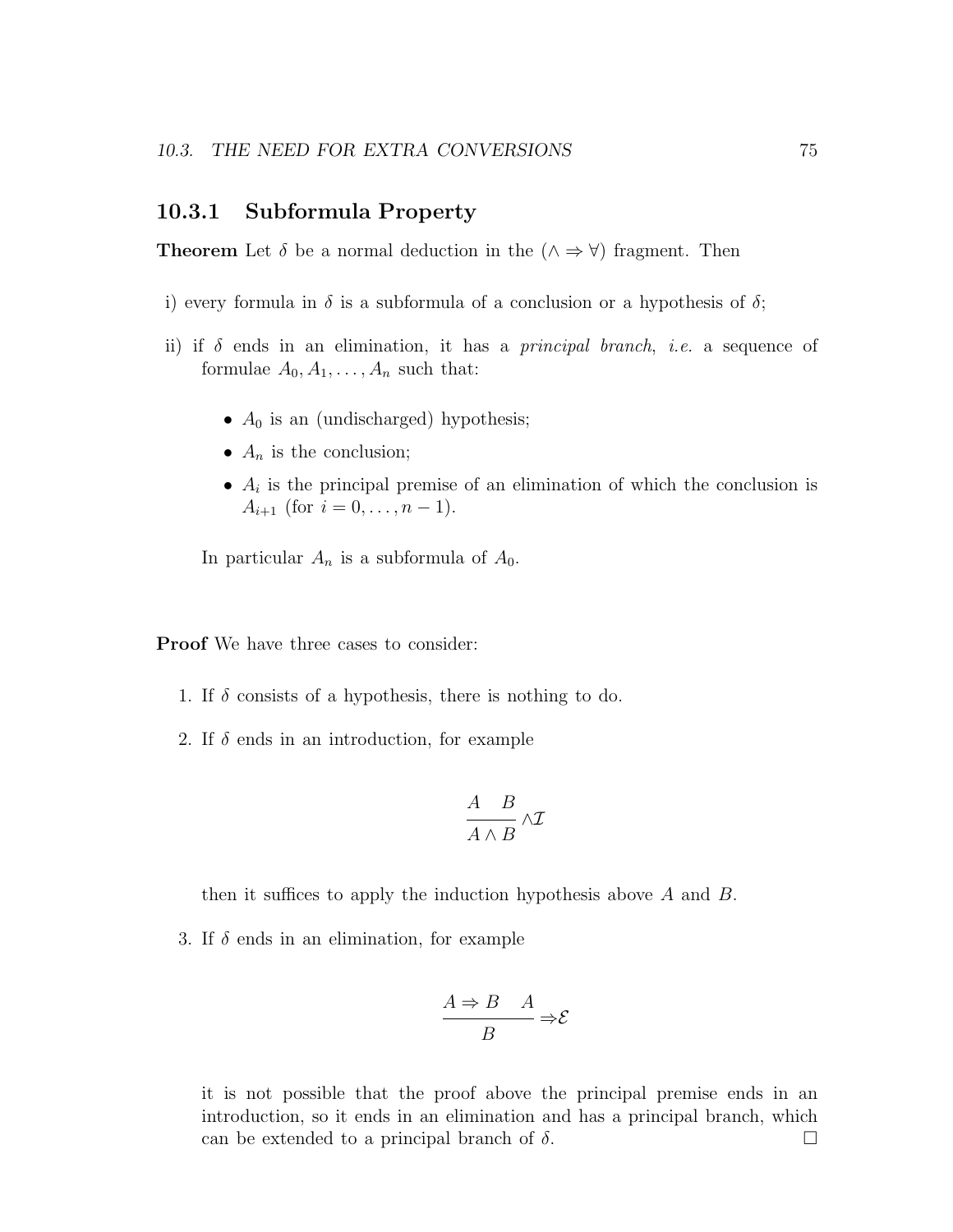### 10.3.2 Extension to the full fragment

For the full calculus, we come against an enormous difficulty: it is no longer true that the conclusion of an elimination is a subformula of its principal premise: the "C" of the three elimination rules has nothing to do with the eliminated formula. So we are led to restricting the notion of principal branch to those eliminations which are well-behaved ( $\wedge$ 1 $\varepsilon$ ,  $\wedge$ 2 $\varepsilon$ ,  $\Rightarrow$  $\varepsilon$  and  $\forall \varepsilon$ ) and we can try to extend our theorem. Of course it will be necessary to restrict part (ii) to the case where  $\delta$ ends in a "good" elimination.

The theorem is proved as before in the case of introductions, but the case of eliminations is more complex:

- If  $\delta$  ends in a good elimination, look at its principal premise A: we shall be embarrassed in the case where  $A$  is the conclusion of a bad elimination. Otherwise we conclude the existence of a principal branch.
- If  $\delta$  ends in a bad elimination, look again at its principal premise  $A$ : it is not the conclusion of an introduction. If A is a hypothesis or the conclusion of a good elimination, it is a subformula of a hypothesis, and the result follows easily. There still remains the case where A comes from a bad elimination.

To sum up, it would be necessary to get rid of configurations formed from a succession of two rules: a bad elimination of which the conclusion  $C$  is the principal premise of an elimination, good or bad. Once we have done this, we can recover the Subformula Property. A quick calculation shows that the number of configurations is  $3 \times 7 = 21$  and there is no question of considering them one by one. In any case, the removal of these configurations is certainly necessary, as the following example shows:

$$
\begin{array}{c|cc}\nA \vee A & \xrightarrow{[A]} & [A] & \wedge \mathcal{I} & \xrightarrow{[A]} & [A] & \wedge \mathcal{I} \\
\hline\nA \wedge A & & & A \wedge A & \vee \mathcal{E} \\
\hline\nA & & & A \wedge \mathcal{I} & \wedge \mathcal{I}\n\end{array}
$$

which does not satisfy the Subformula Property.

# 10.4 Commuting conversions

In what follows,  $\overline{C}$  : r  $\overline{D}$ denotes an elimination of the principal premise C, the conclusion is  $D$  and the ellipsis represents some possible secondary premises with the corresponding deductions. This symbolic notation covers the seven cases of elimination.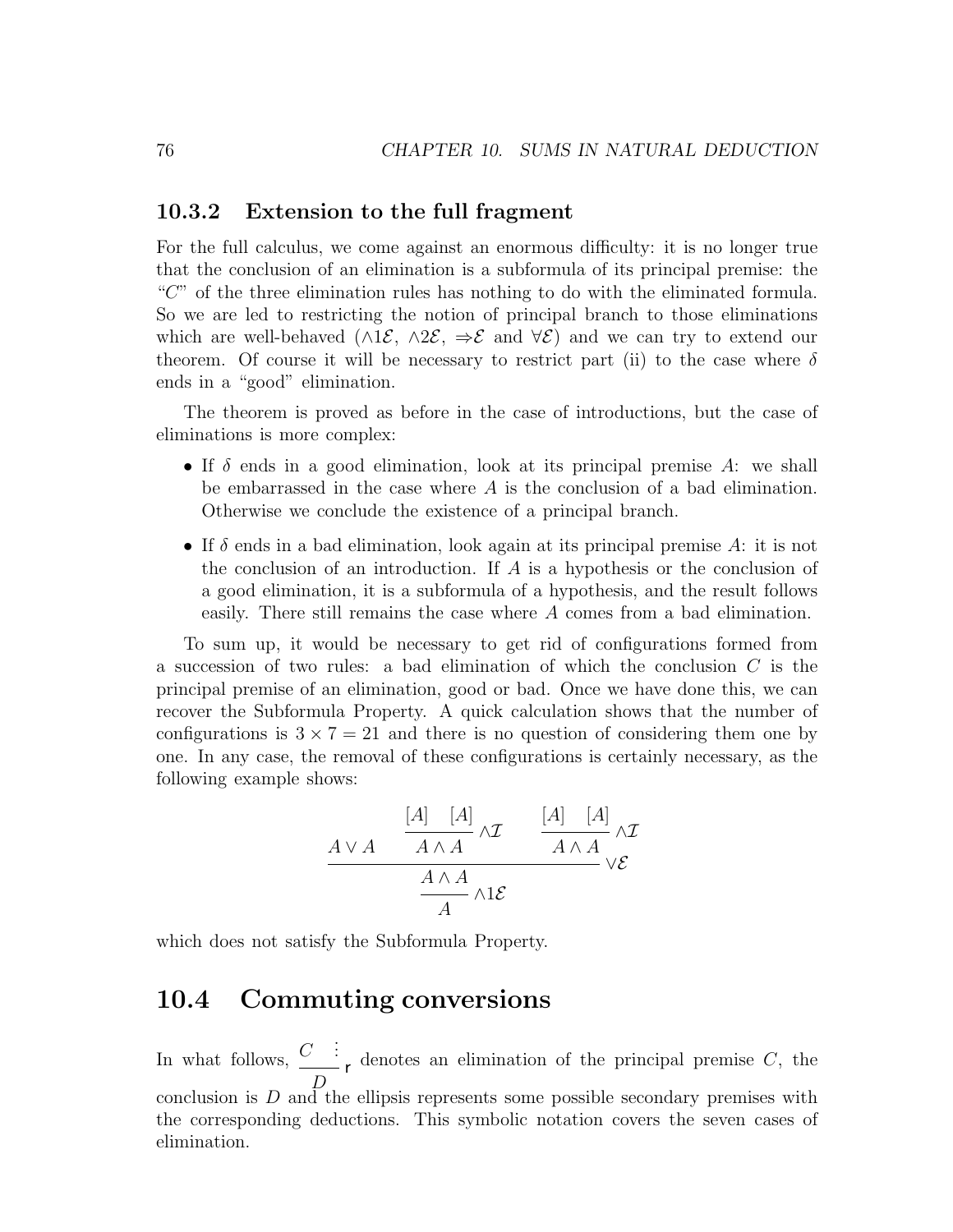1. commutation of  $\perp \mathcal{E}$ :



#### 2. commutation of  $\vee \mathcal{E}$ :



3. commutation of  $\exists \mathcal{E}$ :



#### Example The most complicated situation is:

$$
\begin{array}{c}\n[A] \quad [B] \\
\vdots \\
A \lor B \quad C \lor D \quad C \lor D \\
\hline\nC \lor D \quad\n\end{array}\n\quad\n\begin{array}{c}\n[C] \quad [D] \quad \text{converts to} \\
\vdots \\
E \quad E \quad \downarrow \\
\hline\nE \quad\n\end{array}
$$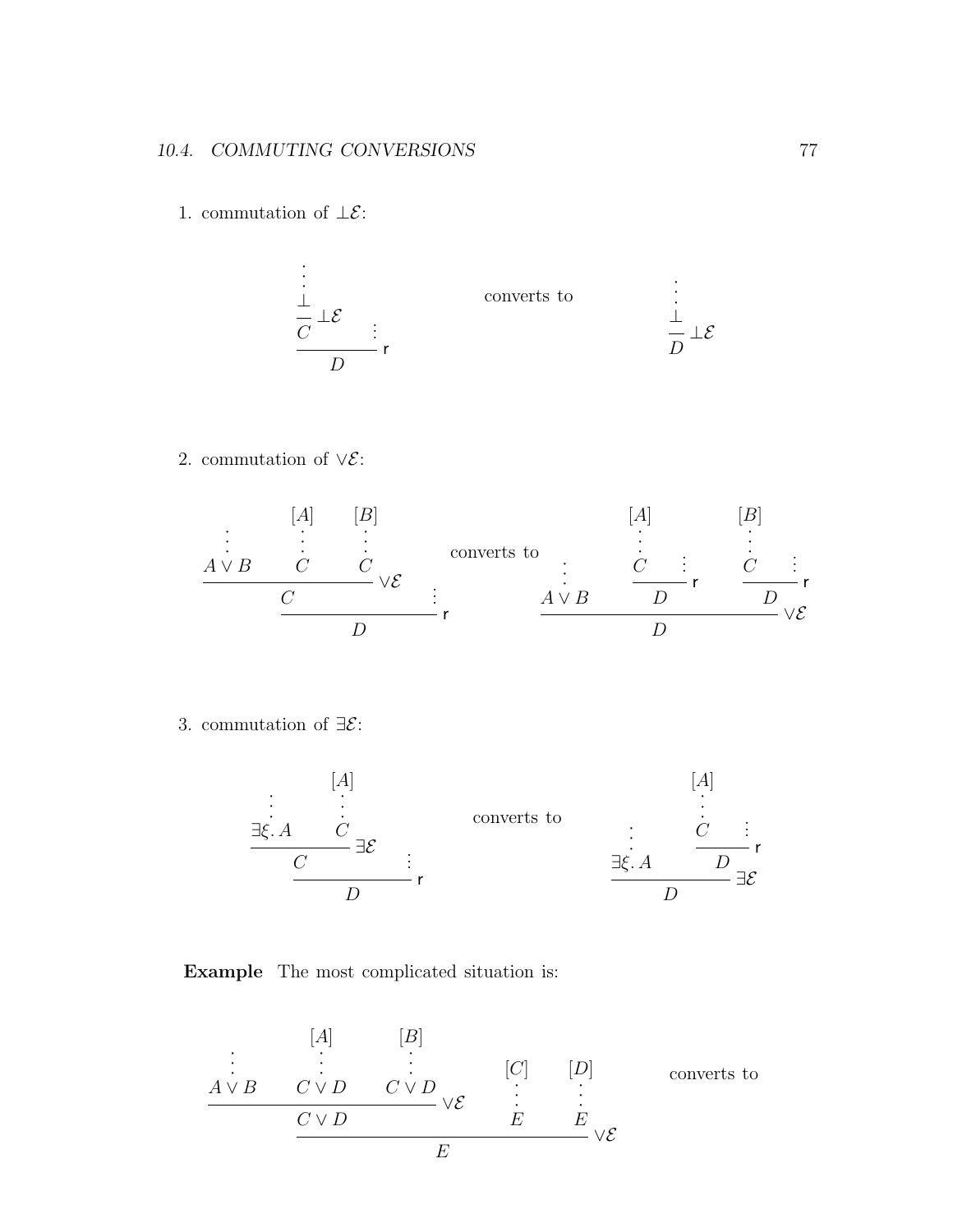

We see in particular that the general case (with an unspecified elimination r) is more intelligible than its 21 specialisations.

### 10.5 Properties of conversion

First of all, the normal form, if it exists, is unique: that follows again from a Church-Rosser property. The result remains true in this case, since the conflicts of the kind



which converts in two different ways, namely

$$
\begin{array}{ccc}\n[A] & & & [A] & & [B] \\
\vdots & & \text{and} & & \vdots & \vdots & \vdots \\
\hline\nD & & & & \underline{A \vee B} \vee 1\mathcal{I} & & \underline{C} & \vdots \\
\hline\nD & & & & \underline{D} & \vee \mathcal{E}\n\end{array}
$$

are easily resolved, because the second deduction converts to the first.

It is possible to extend the results obtained for the  $(\wedge, \Rightarrow, \forall)$  fragment to the full calculus, at the price of boring complications.[[Prawitz](#page-170-0)] gives all the technical details for doing this. The abstract properties of reducibility for this case are in[[Gir72](#page-169-0)], and there are no real problems when we extend this to existential quantification over types.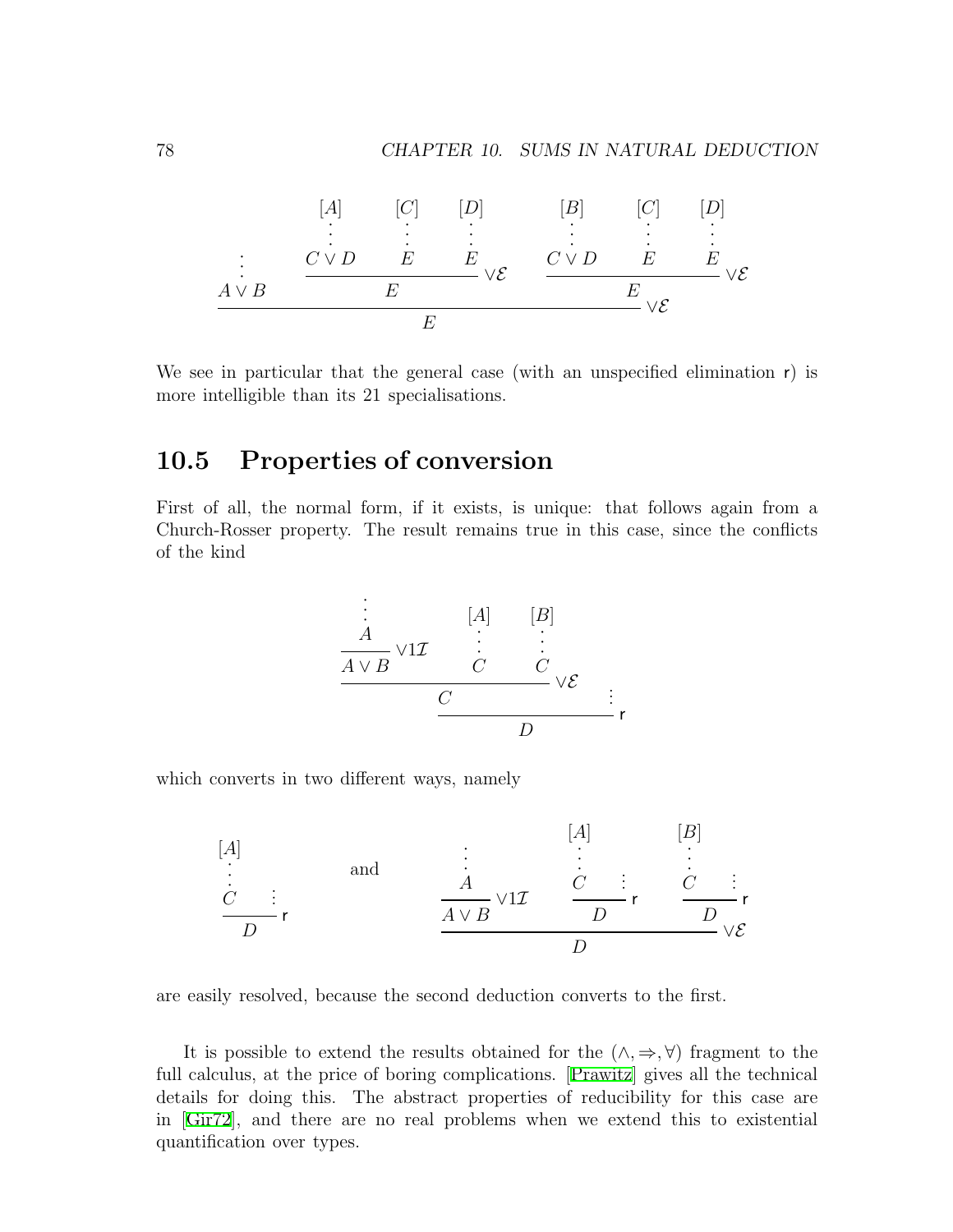Having said this, we shall give no proof, because the theoretical interest is limited. One tends to think that natural deduction should be modified to correct such atrocities: if a connector has such bad rules, one ignores it (a very common attitude) or one tries to change the very spirit of natural deduction in order to be able to integrate it harmoniously with the others. It does not seem that the (⊥,∨, ∃) fragment of the calculus is etched on tablets of stone.

Moreover, the extensions are long and difficult, and for all that you will not learn anything new apart from technical variations on reducibility. So it will suffice to know that the strong normalisation theorem also holds in this case. In the unlikely event that you want to see the proof, you may consult the references above.

# 10.6 The associated functional calculus

Returning to the idea of Heyting, it is possible to understand the Curry-Howard isomorphism in the case of ⊥ and ∨ (the case of ∃ will receive no more consideration than did that of ∀).

### 10.6.1 Empty type

Emp is considered to be the empty type. For this reason, there will be a canonical function  $\varepsilon_U$  from Emp to any type U: if t is of type Emp, them  $\varepsilon_U t$  is of type U. The commutation for  $\varepsilon_U$  is set out in five cases:

$$
\pi^1(\varepsilon_{U\times V}t) \rightsquigarrow \varepsilon_U t
$$

$$
\pi^2(\varepsilon_{U\times V}t) \rightsquigarrow \varepsilon_V t
$$

$$
(\varepsilon_{U\to V}t)u \rightsquigarrow \varepsilon_V t
$$

$$
\varepsilon_U(\varepsilon_{\text{Emp}}t) \rightsquigarrow \varepsilon_U t
$$

$$
\delta x.u y.v (\varepsilon_{R+S}t) \rightsquigarrow \varepsilon_U t
$$

In the last case  $(\delta x. u, y. v t$  is introduced below) U is the common type of u and v. It is easy to see that  $\varepsilon_U$  corresponds exactly to  $\bot \mathcal{E}$  and the five conversions above to the five commutations of ⊥.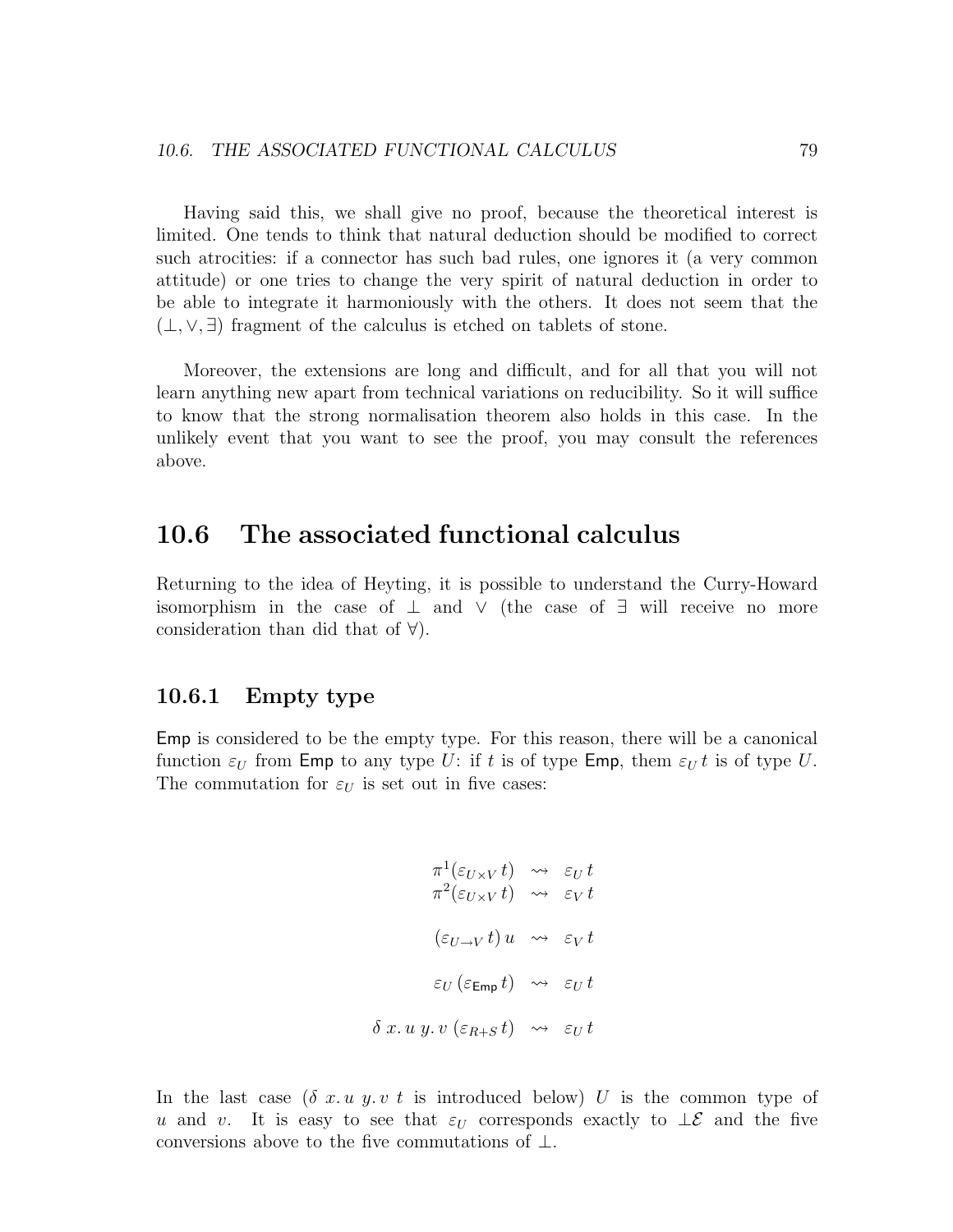#### 10.6.2 Sum type

For  $U + V$ , we have the following schemes:

- 1. If u is of type U, then  $\iota^1 u$  is of type  $U + V$ .
- 2. If v is of type V, then  $\iota^2 v$  is of type  $U + V$ .
- 3. If x, y are variables of respective types  $R$ ,  $S$ , and  $u$ ,  $v$ ,  $t$  are of respective types U, U,  $R + S$ , then

$$
\delta~x.\,u~y.\,v~t
$$

is a term of type U. Furthermore, the occurrences of  $x$  in  $u$  are bound by this construction, as are those of  $y$  in  $v$ . This corresponds to the *pattern* matching

$$
\text{match } t \text{ with } \text{inl } x \to u \mid \text{inr } y \to v
$$

in a functional programming language like CAML.

Obviously the  $i^1$ ,  $i^2$  and  $\delta$  schemes interpret  $\forall$ 1*T*,  $\forall$ 2*T* and  $\forall$ *E*. The standard conversions are:

$$
\delta x. u y. v \left(\iota^{1} r\right) \rightsquigarrow u \left[\iota / x\right] \qquad \qquad \delta x. u y. v \left(\iota^{2} s\right) \rightsquigarrow v \left[\iota / y\right]
$$

The commuting conversions are

$$
\pi^{1}(\delta x. u y. v t) \rightsquigarrow \delta x. (\pi^{1} u) y. (\pi^{1} v) t \qquad U = V \times W
$$
  
\n
$$
\pi^{2}(\delta x. u y. v t) \rightsquigarrow \delta x. (\pi^{2} u) y. (\pi^{2} v) t \qquad U = V \times W
$$
  
\n
$$
(\delta x. u y. v t) w \rightsquigarrow \delta x. (u w) y. (v w) t \qquad U = V \rightarrow W
$$
  
\n
$$
\varepsilon_{W}(\delta x. u y. v t) \rightsquigarrow (\delta x. (\varepsilon_{W} u) y. (\varepsilon_{W} v) t) \qquad U = \text{Emp}
$$
  
\n
$$
\delta x'. u' y'. v' (\delta x. u y. v t) \rightsquigarrow \delta x. (\delta x'. u' y'. v' u) y. (\delta x'. u' y'. v' v) t
$$
  
\n
$$
U = V + W
$$

which correspond exactly to the rules of natural deduction.

#### 10.6.3 Additional conversions

Let us note for the record the analogues of  $\langle \pi^1 t, \pi^2 t \rangle \rightsquigarrow t$  and  $\lambda x. t x \rightsquigarrow t$ :

$$
\varepsilon_{\text{Emp}} t \leadsto t \qquad \qquad \delta x. \left(\iota^1 x\right) y. \left(\iota^2 y\right) t \leadsto t
$$

Clearly the terms on both sides of the " $\rightsquigarrow$ " are denotationally equal. However the direction in which the conversion should work is not very clear: the opposite one is in fact much more natural.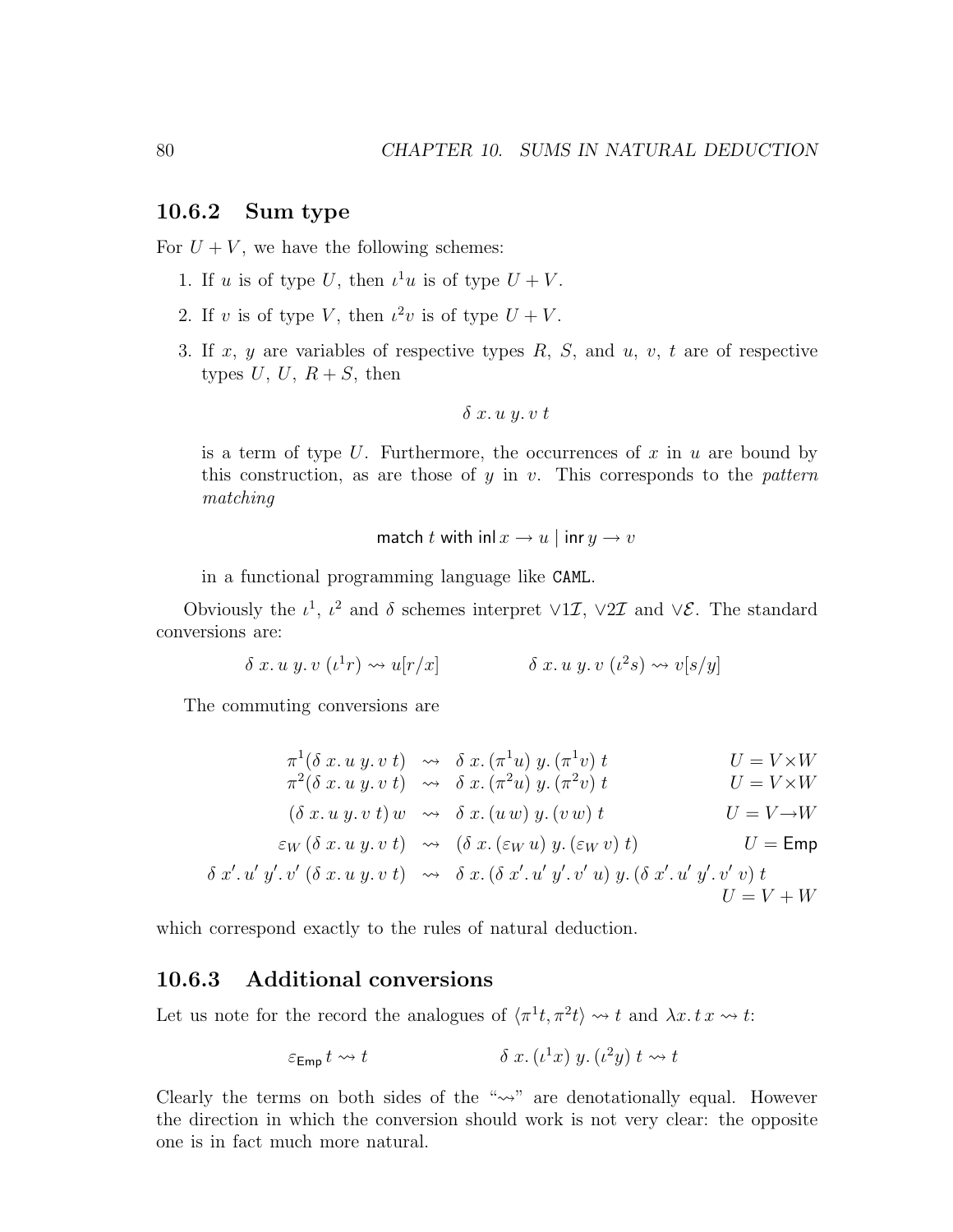# Chapter 11

# System F

System  $\bf{F}$  [[Gir71\]](#page-169-1) arises as an extension of the simple typed calculus, obtained by adding an operation of abstraction on types. This operation is extremely powerful and in particular all the usual data-types (integers, lists, etc.) are definable. The system was introduced in the context of proof theory [\[Gir71\]](#page-169-1), but it was independently discovered in computer science [\[Reynolds](#page-170-1)].

The most primitive version of the system is set out here: it is based on implication and universal quantification. We shall content ourselves with defining the system and giving some illustrations of its expressive power.

# 11.1 The calculus

Types are defined starting from type variables  $X, Y, Z, \ldots$  by means of two operations:

- 1. if U and V are types, then  $U \rightarrow V$  is a type.
- 2. if V is a type, and X a type variable, then  $\Pi X. V$  is a type.

There are five schemes for forming *terms*:

- 1. variables:  $x^T, y^T, z^T, \ldots$  of type  $T$ ,
- 2. application: tu of type V, where t is of type  $U \rightarrow V$  and u is of type U,
- 3.  $\lambda$ -abstraction:  $\lambda x^U$  v of type  $U \rightarrow V$ , where  $x^U$  is a variable of type U and v is of type  $V$ ,
- 4. universal abstraction: if v is a term of type V, then we can form  $\Lambda X$ . of type  $\Pi X. V$ , so long as the variable X is not free in the type of a free variable of v.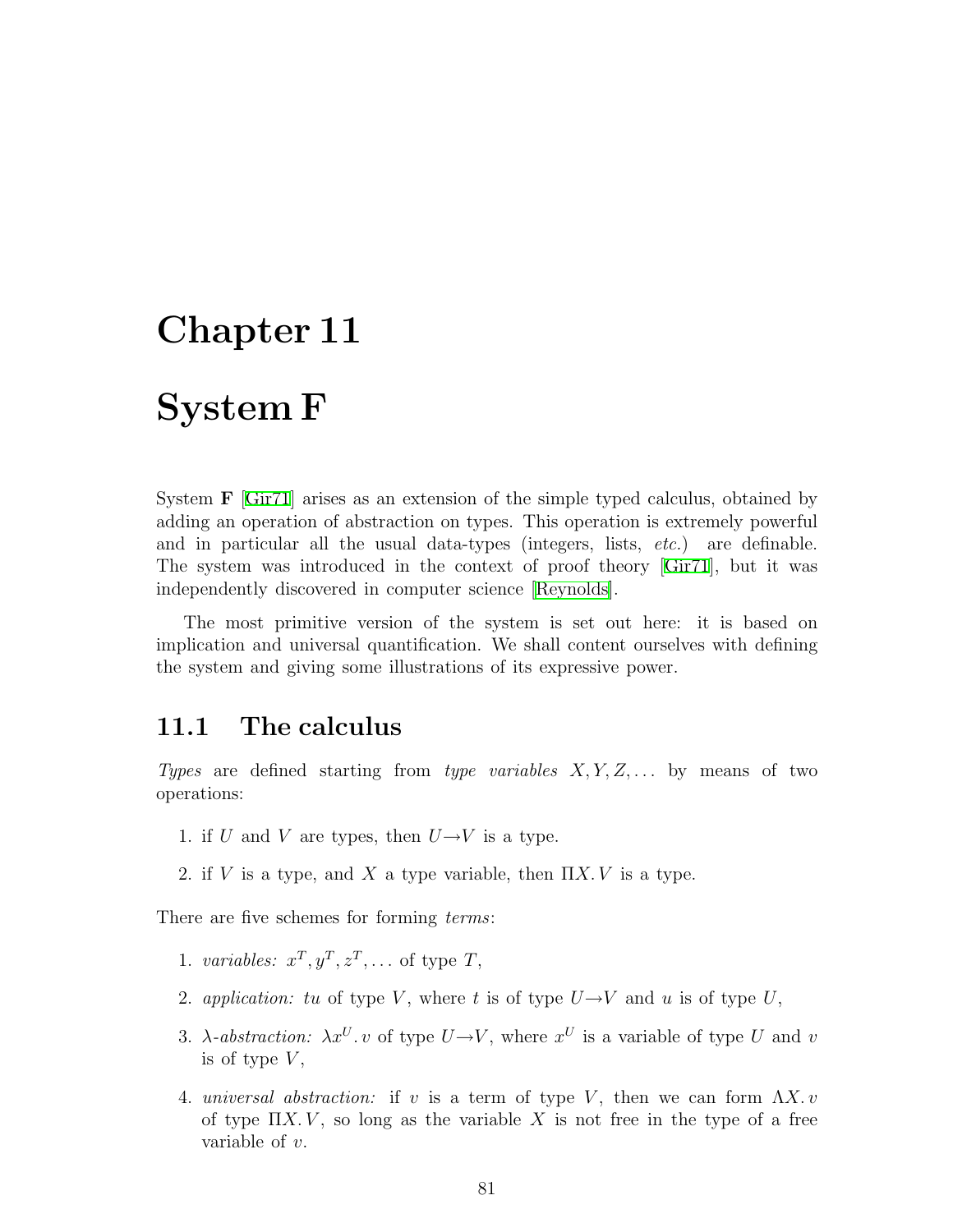5. universal application (sometimes called *extraction*): if  $t$  is a term of type  $\Pi X. V$  and U is a type, then tU is a term of type  $V[U/X]$ .

As well as the usual *conversions* for application/ $\lambda$ -abstraction, there is one for the other pair of schemes:

$$
(\Lambda X.\, v)\, U \leadsto v[U/X]
$$

**Convention** We shall write  $U_1 \rightarrow U_2 \rightarrow \dots U_n \rightarrow V$ , without parentheses, for

$$
U_1 \rightarrow (U_2 \rightarrow \dots (U_n \rightarrow V) \dots)
$$

and similarly,  $f u_1 u_2 \ldots u_n$  for  $(\ldots ((f u_1) u_2) \ldots) u_n$ .

## 11.2 Comments

First let us illustrate the restriction on variables in universal abstraction: if we could form  $\Lambda X$ .  $x^X$ , what would then be the type of the free variable x in this expression? On the other hand, we can form  $\Lambda X$ .  $\lambda x^X$ .  $x^X$  of type  $\Pi X$ .  $X \rightarrow X$ , which is the identity of any type.

The naïve interpretation of the "Π" type is that an object of type  $\Pi X. V$  is a function which, to every type U, associates an object of type  $V[U/X]$ .

This interpretation runs up against a problem of size: in order to understand  $\Pi X. V$ , it is necessary to know all the  $V[U/X]$ . But among all the  $V[U/X]$ there are some which are (in general) more complex than the type which we seek to model, for example  $V[\Pi X. V/X]$ . So there is a circularity in the naïve interpretation, and one can expect the worst to happen. In fact it all works out, but the system is extremely sensitive to modifications which are not of a logical nature.

We can nevertheless make (a bit) more precise the idea of a function defined on all types: in some sense, a function of universal type must be "uniform", *i.e.* do the same thing on all types.  $\lambda$ -abstraction accommodates a certain dose of non-uniformity, for example we can define a function by cases (if . . . then . . . else). Such a kind of definition is inconceivable for universal abstraction: the values taken by an object of universal type on differents types have to be essentially "the same" (see [A.1.3](#page-140-0)). It still remains to make this vague intuition precise by appropriate semantic considerations.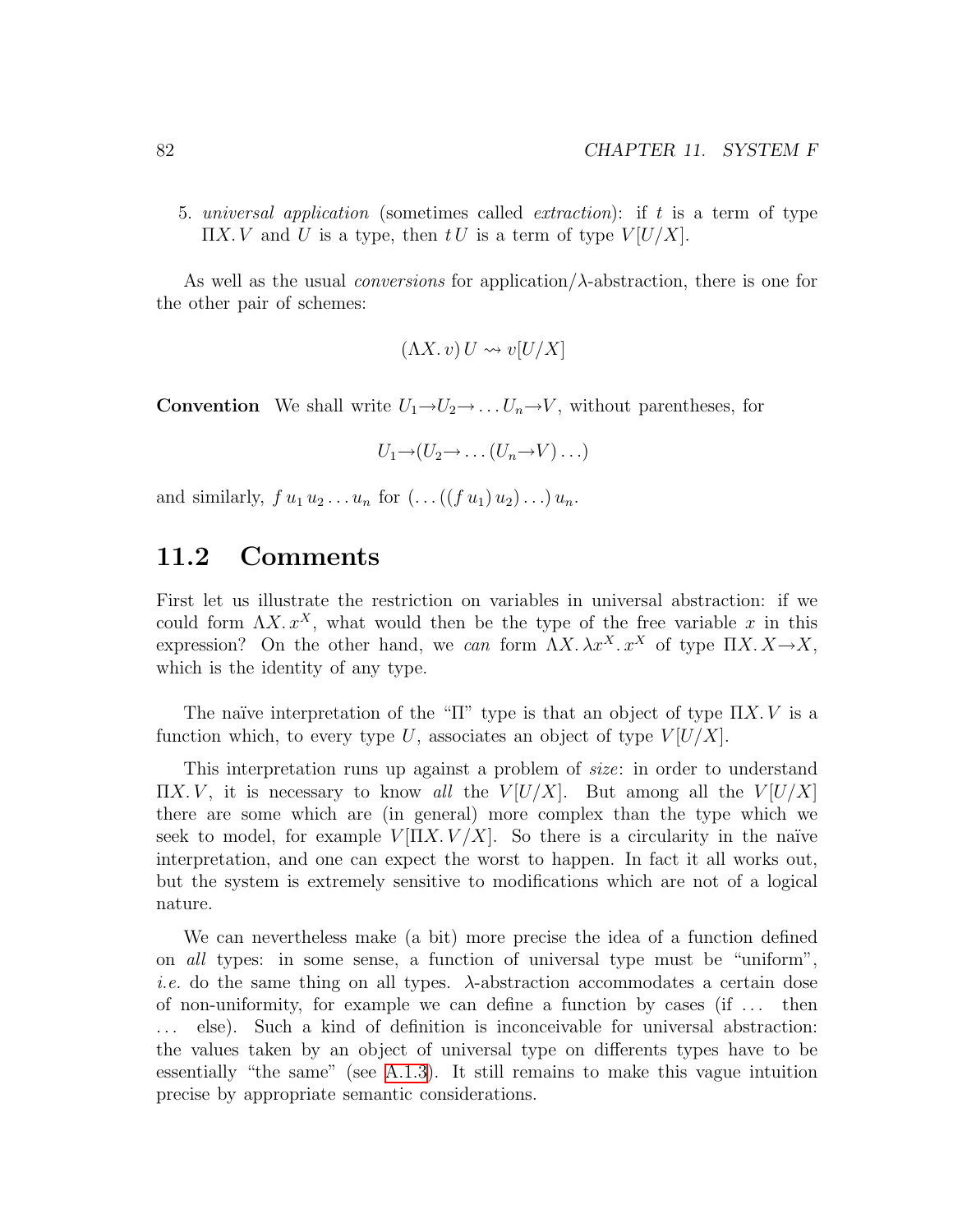# <span id="page-90-0"></span>11.3 Representation of simple types

A large part of the interest in  $\bf{F}$  is in the possibility of defining commonly used types in it; we shall devote the rest of the chapter to this.

### 11.3.1 Booleans

We define Bool (not the one of system T) as  $\Pi X. X \rightarrow X \rightarrow X$  with

$$
\mathsf{T} \stackrel{\text{def}}{=} \Lambda X. \lambda x^X. \lambda y^X. x \qquad \qquad \mathsf{F} \stackrel{\text{def}}{=} \Lambda X. \lambda x^X. \lambda y^X. y
$$

and if  $u, v, t$  are of respective types U, U, Bool we define  $D u v t$  of type U by

$$
D u v t \stackrel{\text{def}}{=} t U u v
$$

Let us calculate  $D u v T$  and  $D u v F$ :

$$
D u v T = (\Lambda X. \lambda x^{X}. \lambda y^{X}. x) U u v
$$
  
\n
$$
\rightarrow (\lambda x^{U}. \lambda y^{U}. x) u v
$$
  
\n
$$
\rightarrow ( \lambda y^{U}. u) v
$$
  
\n
$$
\rightarrow u
$$
  
\n
$$
D u v F = (\Lambda X. \lambda x^{X}. \lambda y^{X}. y) U u v
$$
  
\n
$$
\rightarrow (\lambda x^{U}. \lambda y^{U}. y) u v
$$
  
\n
$$
\rightarrow ( \lambda y^{U}. y^{U}) v
$$
  
\n
$$
\rightarrow v
$$

### 11.3.2 Product of types

We define  $U \times V \stackrel{\text{def}}{=} \Pi X \cdot (U \rightarrow V \rightarrow X) \rightarrow X$  with

$$
\langle u, v \rangle \stackrel{\text{def}}{=} \Lambda X. \lambda x^{U \to V \to X}. x u v
$$

The projections are defined as follows:

$$
\pi^1 t \stackrel{\text{def}}{=} t U \left( \lambda x^U \cdot \lambda y^V \cdot x \right) \qquad \qquad \pi^2 t \stackrel{\text{def}}{=} t V \left( \lambda x^U \cdot \lambda y^V \cdot y \right)
$$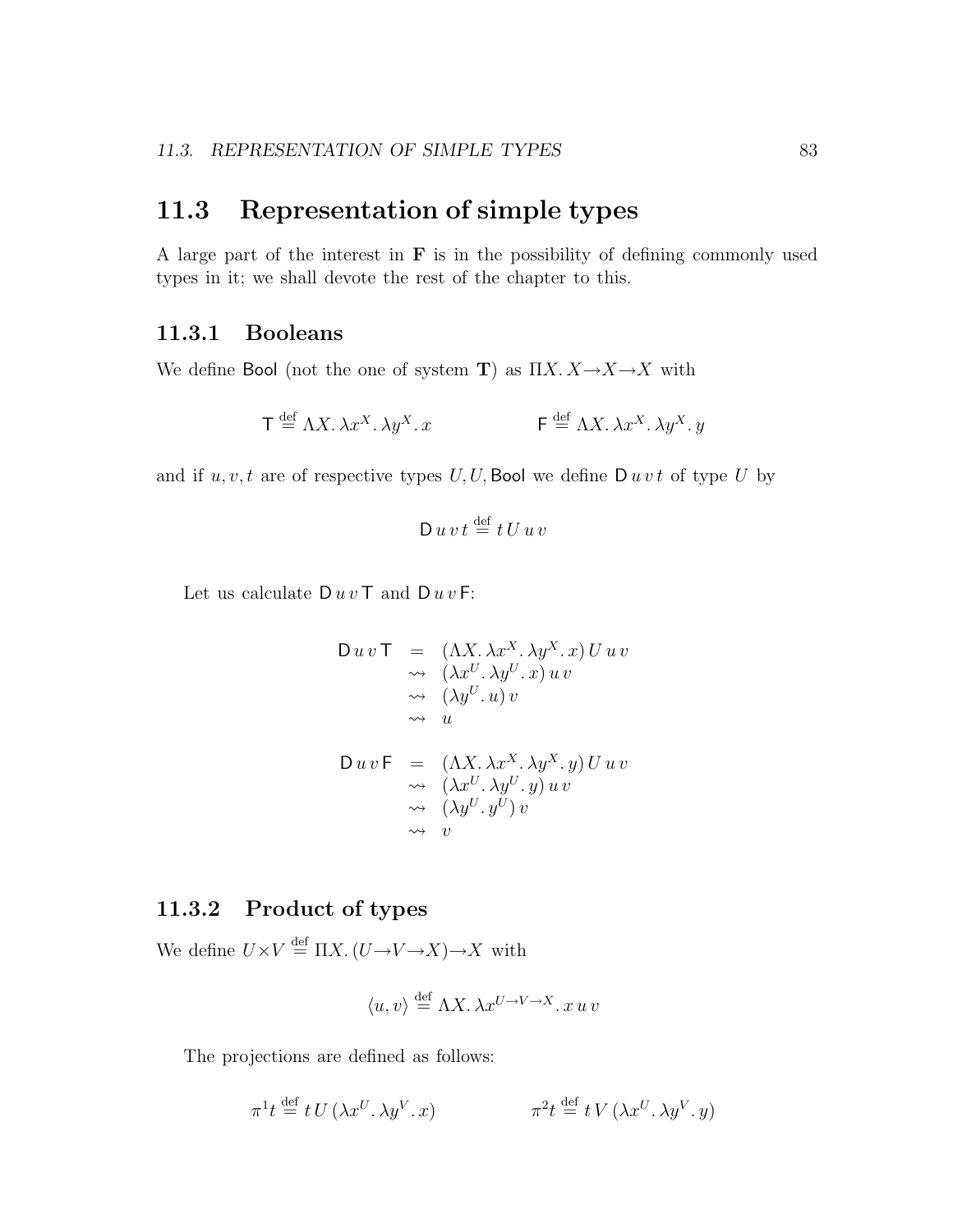Let us calculate  $\pi^1 \langle u, v \rangle$  and  $\pi^2 \langle u, v \rangle$ :

$$
\pi^{1}\langle u, v \rangle = (\Lambda X. \lambda x^{U \to V \to X}. x u v) U (\lambda x^{U}. \lambda y^{V}. x)
$$
  
\n
$$
\rightsquigarrow (\lambda x^{U \to V \to U}. x u v) (\lambda x^{U}. \lambda y^{V}. x)
$$
  
\n
$$
\rightsquigarrow (\lambda x^{U}. \lambda y^{V}. x) u v
$$
  
\n
$$
\rightsquigarrow u
$$
  
\n
$$
\pi^{2}\langle u, v \rangle = (\Lambda X. \lambda x^{U \to V \to X}. x u v) V (\lambda x^{U}. \lambda y^{V}. y^{V})
$$
  
\n
$$
\rightsquigarrow (\lambda x^{U \to V \to V}. x u v) (\lambda x^{U}. \lambda y^{V}. y)
$$
  
\n
$$
\rightsquigarrow (\lambda x^{U}. \lambda y^{V}. y) u v
$$
  
\n
$$
\rightsquigarrow (\lambda y^{V}. y) v
$$
  
\n
$$
\rightsquigarrow v
$$

Note that  $\langle \pi^1 t, \pi^2 t \rangle \leadsto t$  does not hold, even if we allow  $\lambda x^U. t x \leadsto t$  and  $\Lambda X. t X \leadsto t.$ 

### 11.3.3 Empty type

We can define  $\mathsf{Emp} \stackrel{\text{def}}{=} \Pi X. X$  with  $\varepsilon_U t \stackrel{\text{def}}{=} t U$ .

### <span id="page-91-0"></span>11.3.4 Sum type

If U, V are types, we can define  $U + V \stackrel{\text{def}}{=} \Pi X \cdot (U \rightarrow X) \rightarrow (V \rightarrow X) \rightarrow X$ .

If  $u, v$  are of types  $U, V$  we define  $\iota^1 u$  and  $\iota^2 v$  of type  $U + V$  by

$$
\iota^1 u \stackrel{\text{def}}{=} \Lambda X. \lambda x^{U \to X}. \lambda y^{V \to X}. x u \qquad \qquad \iota^2 v \stackrel{\text{def}}{=} \Lambda X. \lambda x^{U \to X}. \lambda y^{V \to X}. y v
$$

If u, v, t are of respective types  $U, U, R+S$ , we define  $\delta x. u y. v t$  of type U by

$$
\delta x. u y. v t \stackrel{\text{def}}{=} t U (\lambda x^U. u) (\lambda y^V. v)
$$

Let us calculate  $\delta x. u y. v \left(\iota^{1} r\right)$ :

$$
\delta x. u y. v (t^1 r) = (\Lambda X. \lambda x^{R \to X} . \lambda y^{S \to X} . x r) U (\lambda x^R . u) (\lambda y^S . v)
$$
  
\n
$$
\rightsquigarrow (\lambda x^{R \to U} . \lambda y^{S \to U} . x r) (\lambda x^R . u) (\lambda y^S . v)
$$
  
\n
$$
\rightsquigarrow (\lambda y^{S \to U} . (\lambda x^R . u) r) (\lambda y^S . v)
$$
  
\n
$$
\rightsquigarrow u[r/x]
$$

and similarly  $\delta x. u y. v \left(\iota^2 s\right) \rightsquigarrow v[s/y].$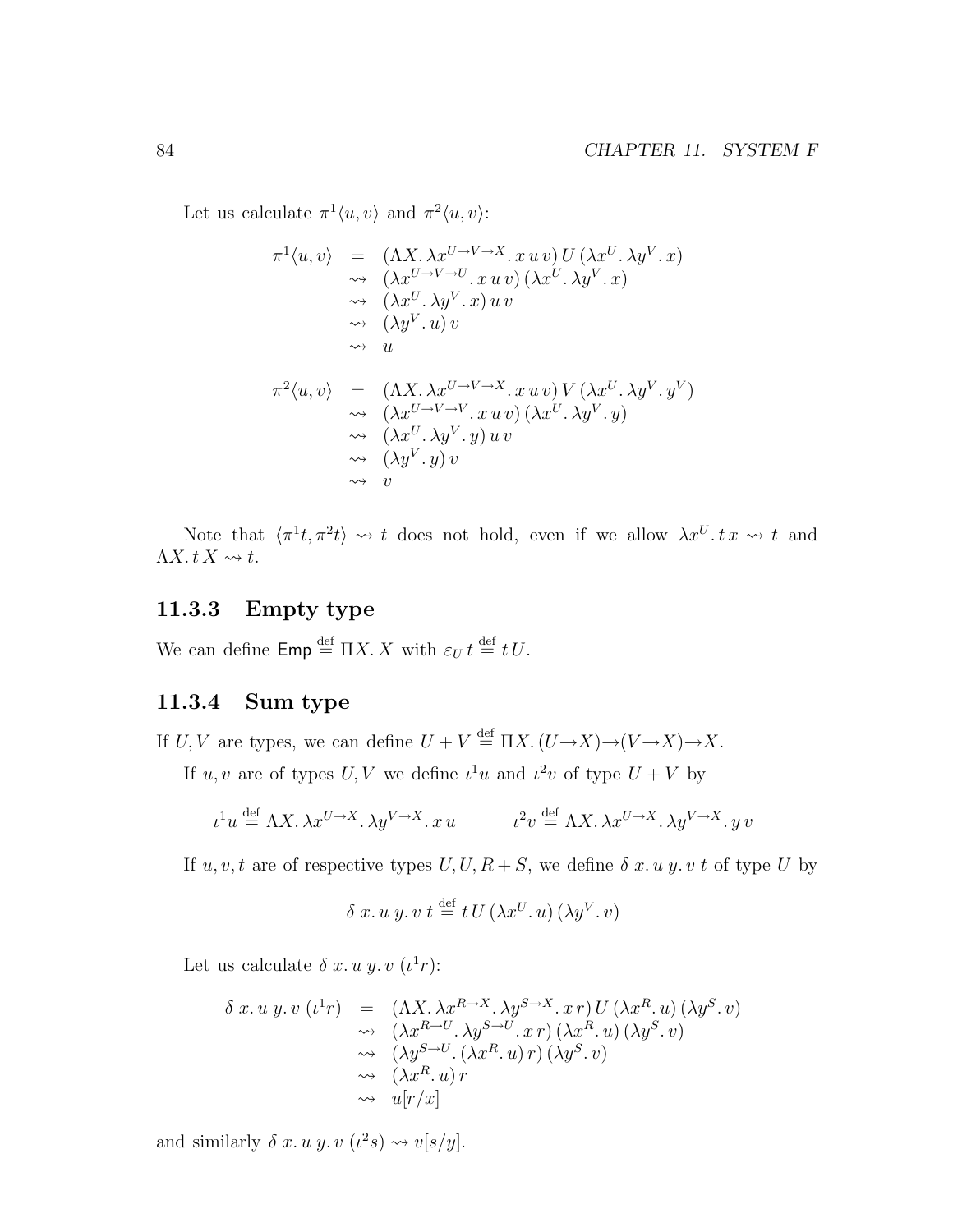On the other hand, the translation does not interpret the commuting or secondary conversions associated with the sum type; the same remark applies to the type Emp and also to the type Bool which has a sum structure and for which it is possible to write commutation rules.

### 11.3.5 Existential type

If  $V$  is a type and  $X$  a type variable, then one can define

$$
\Sigma X. V \stackrel{\text{def}}{=} \Pi Y. (\Pi X. (V \rightarrow Y)) \rightarrow Y
$$

If U is a type and v a term of type  $V[U/X]$ , then we define  $\langle U, v \rangle$  of type  $\Sigma X. V$  by

$$
\langle U, v \rangle \stackrel{\text{def}}{=} \Lambda Y. \lambda x^{\Pi X. V \to Y}. x U v
$$

Corresponding to the introduction of  $\Sigma$ , there is an elimination: if w is of type W and t of type  $\Sigma X. V, X$  is a type variable, x a variable of type V and the only free occurrences of X in the type of a free variable of  $w$  are in the type of x, one can form  $\nabla X.x.wt$  of type W (the occurrences of X and x in w are bound by this construction):

$$
\nabla X. x. w t \stackrel{\text{def}}{=} t W (\Lambda X. \lambda x^V. w)
$$

Let us calculate  $(\nabla X. x. w) \langle U, v \rangle$ :

$$
(\nabla X. x. w) \langle U, v \rangle = (\Lambda Y. \lambda x^{\Pi X. V \to Y} . x U v) W (\Lambda X. \lambda x^V. w)
$$
  
\n
$$
\rightsquigarrow (\lambda x^{\Pi X. V \to W} . x U v) (\Lambda X. \lambda x^V. w)
$$
  
\n
$$
\rightsquigarrow (\Lambda X. \lambda x^V. w) U v
$$
  
\n
$$
\rightsquigarrow (\lambda x^{V[U/X]} . w[U/X]) v
$$
  
\n
$$
\rightsquigarrow w[U/X][v/x^{V[U/X]}]
$$

This gives a conversion rule which was for example in the original version of the system.

### <span id="page-92-0"></span>11.4 Representation of a free structure

We have translated some simple types; we shall continue with some inductive types: integers, trees, lists, etc. Undoubtedly the possibilities are endless and we shall give the general solution to this kind of question before specialising to more concrete situations.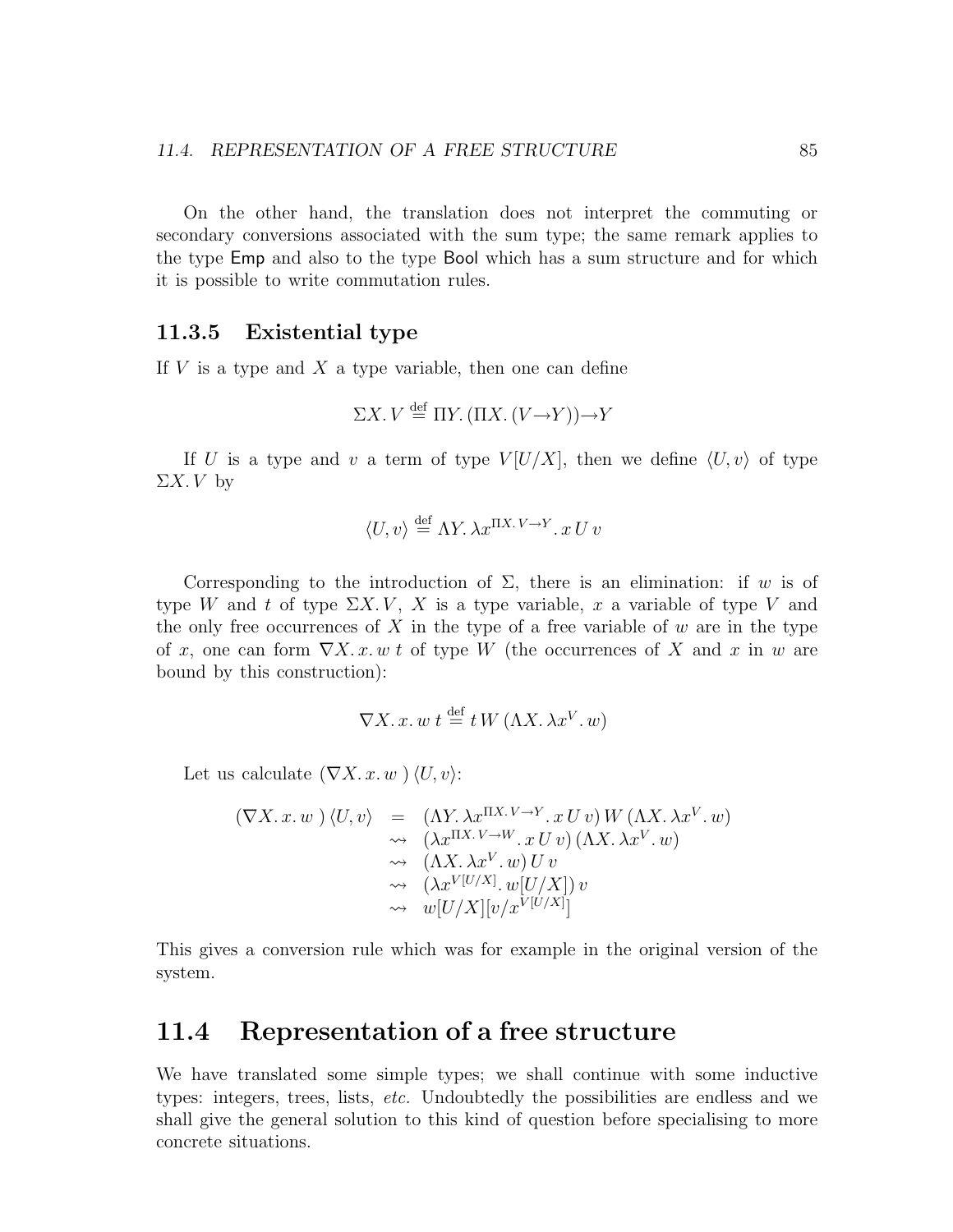#### 11.4.1 Free structure

Let  $\Theta$  be a collection of formal expressions generated by

- some atoms  $c_1, \ldots, c_k$  to start off with;
- some functions which allow us to build new Θ-terms from old. The most simple case is that of unary functions from  $\Theta$  to  $\Theta$ , but we can also imagine functions of several arguments from  $\Theta$ ,  $\Theta$ , ...,  $\Theta$  to  $\Theta$ . These functions then have types  $\Theta \rightarrow \Theta \rightarrow \ldots \rightarrow \Theta \rightarrow \Theta$ . Including the 0-ary case (constants), we then have functions of n arguments, with possibly  $n = 0$ .

Θ may also make use of auxiliary types in its constructions; for example one might embed a type U into  $\Theta$ , which will give a function from U to  $\Theta$ . There could be even more complex situations. Take for example the case of lists formed from objects of type U. We have a constant (the empty list) and we can build lists by the following operation: if u is an object of type U and t a list, then cons u t is a list. We have here a function from  $U, \Theta$  to  $\Theta$ .

But there are even more dramatic possibilities. Take the case of well-founded trees with branching type U. Such a structure is a leaf or is composed from a U-indexed family of trees: so, in this case, we have to consider a function of type  $(U\rightarrow\Theta)\rightarrow\Theta$ .

Now let us turn to the general case. The structure  $\Theta$  will be described by means of a finite number of functions (*constructors*)  $f_1, \ldots, f_n$  respectively of type  $S_1, \ldots, S_n$ . The type  $S_i$  must itself be of the particular form

$$
S_i = T_1^i \rightarrow T_2^i \rightarrow \dots T_{k_i}^i \rightarrow \Theta
$$

with  $\Theta$  occurring only positively (in the sense of [5.2.3\)](#page-41-0) in the  $T_j^i$ .

We shall implicitly require that  $\Theta$  be the free structure generated by the  $f_i$ , which is to say that every element of  $\Theta$  is represented in a *unique* way by a succession of applications of the  $f_i$ .

For this purpose, we replace  $\Theta$  by a variable X (we shall continue to write  $S_i$ for  $S_i[X/\Theta]$  and we introduce:

$$
T = \Pi X \cdot S_1 \rightarrow S_2 \rightarrow \dots S_n \rightarrow X
$$

We shall see that T has a good claim to represent  $\Theta$ .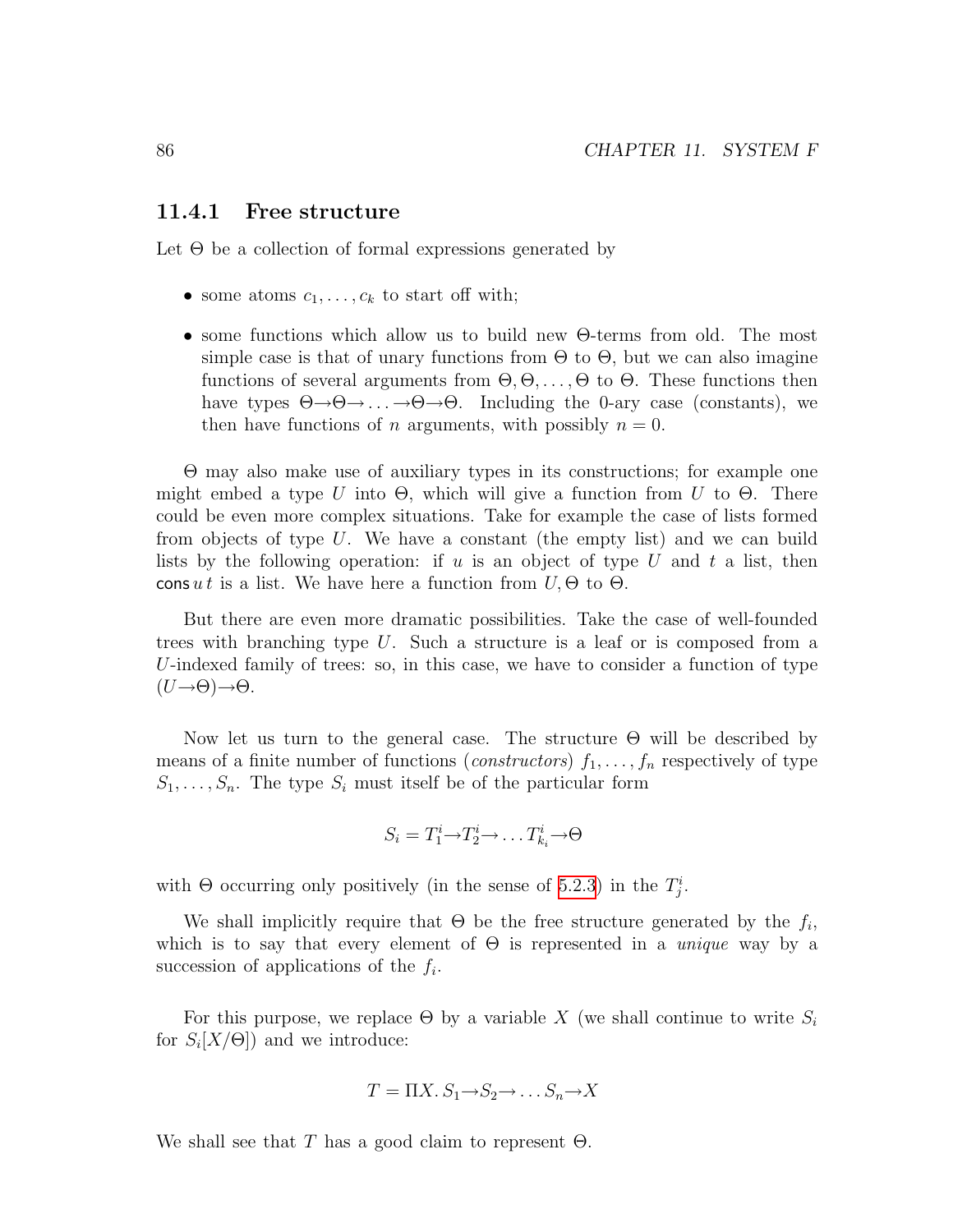#### 11.4.2 Representation of the constructors

We have to find an object  $f_i$  for each type  $S_i[T/X]$ . In other words, we are looking for a function  $f_i$  which takes  $k_i$  arguments of types  $T^i_j[T/X]$  and returns a value of type T.

Let  $x_1, \ldots, x_{k_i}$  be the arguments of  $f_i$ . As X occurs positively in  $T_j^i$ , the canonical function  $h_i$  of type  $T\rightarrow X$  defined by

 $h_i x = x X y_1^{S_1} \dots y_n^{S_n}$  (where  $X, y_1, \dots, y_n$  are parameters)

induces a function  $T^i_j[h_i]$  from  $T^i_j[T/X]$  to  $T^i_j$  depending on  $X, y_1, \ldots, y_n$ . This function could be defined formally, but we shall see it much better with examples.

Finally we put  $t_j = T_j^i[h_i] x_j$  for  $j = 1, ..., k_i$  and we define

$$
f_i x_1 \dots x_{k_i} = \Lambda X. \lambda y_1^{S_1} \dots \lambda y_n^{S_n} \dots y_i t_1 \dots t_{k_i}
$$

#### 11.4.3 Induction

The question of knowing whether the only objects of type  $T$  which one can construct are indeed those generated from the  $f_i$  is hard; the answer is yes, almost! We shall come back to this in [15.1.1](#page-127-0).

A preliminary indication of this fact is the possibility of defining a function by induction on the construction of  $\Theta$ . We start off with a type U and functions  $g_1, \ldots, g_n$  of types  $S_i[U/X]$   $(i = 1, \ldots, n)$ . We would like to define a function h of type  $T\rightarrow U$  satisfying:

 $h(f_i x_1 \dots x_{k_i}) = g_i u_1 \dots u_{k_i}$  where  $u_j = T^i_j[h] x_j$  for  $j = 1, \dots, k_i$ 

For this we put  $h x = x U g_1 \dots g_n$  and the previous equation is clearly satisfied.

This representation of inductive types was inspired by a 1970 manuscript of Martin-Löf.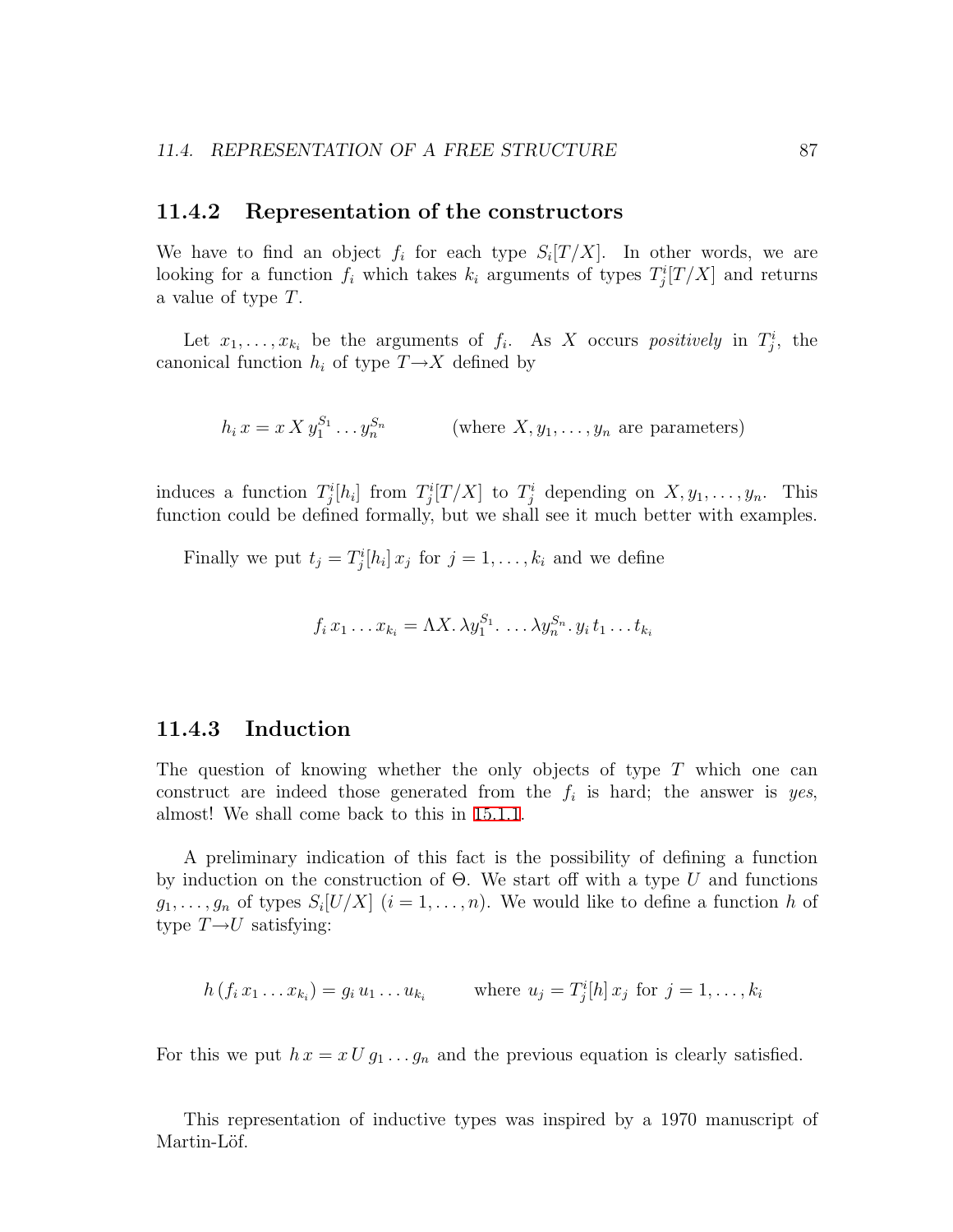## 11.5 Representation of inductive types

All the definitions given in [11.3](#page-90-0) (except the existential type) are particular cases of what we describe in [11.4:](#page-92-0) they do not come out of a hat.

- 1. The boolean type has two constants, which will then give  $f_1$  and  $f_2$  of type boolean: so  $S_1 = S_2 = X$  and  $\text{Bool} = \Pi X \cdot X \rightarrow X \rightarrow X$ . It is easy to show that T and F are indeed the 0-ary functions defined in [11.4](#page-92-0) and that the induction operation is nothing other than D.
- 2. The *product* type has a function  $f_1$  of two arguments, one of type U and one of type V. So we have  $S_1 = U \rightarrow V \rightarrow X$ , which explains the translation. The pairing function fits in well with the general case of [11.4](#page-92-0), but the two projections go outside this treatment: they are in fact more easy to handle than the indirect scheme resulting from a mechanical application of [11.4](#page-92-0).
- 3. The sum type has two functions (the canonical injections), so  $S_1 = U \rightarrow X$ and  $S_2 = V \rightarrow X$ . The interpretation of [11.3.4](#page-91-0) matches faithfully the general scheme.
- 4. The empty type has nothing, so  $n = 0$ . The function  $\varepsilon_U$  is indeed its induction operator.

Let us now turn to some more complex examples.

#### 11.5.1 Integers

The integer type has two functions: O of type integer and S from integers to integers, which gives  $S_1 = X$  and  $S_2 = X \rightarrow X$ , so

$$
Int \stackrel{\text{def}}{=} \Pi X. X \rightarrow (X \rightarrow X) \rightarrow X
$$

In the type  $Int$ , the integer n will be represented by

$$
\overline{n} = \Lambda X. \lambda x^X. \lambda y^{X \to X}. \underbrace{y (y (y ... (y x) ...))}_{n \text{ occurrences}}
$$

By interchanging  $S_1$  and  $S_2$ , one could represent lnt by the variant

$$
\Pi X. (X \rightarrow X) \rightarrow (X \rightarrow X)
$$

which gives essentially the same thing. In this case, the interpretation of  $n$  is immediate: it is the function which to any type U and function f of type  $U\rightarrow U$ associates the function  $f^n$ , *i.e.* f iterated *n* times.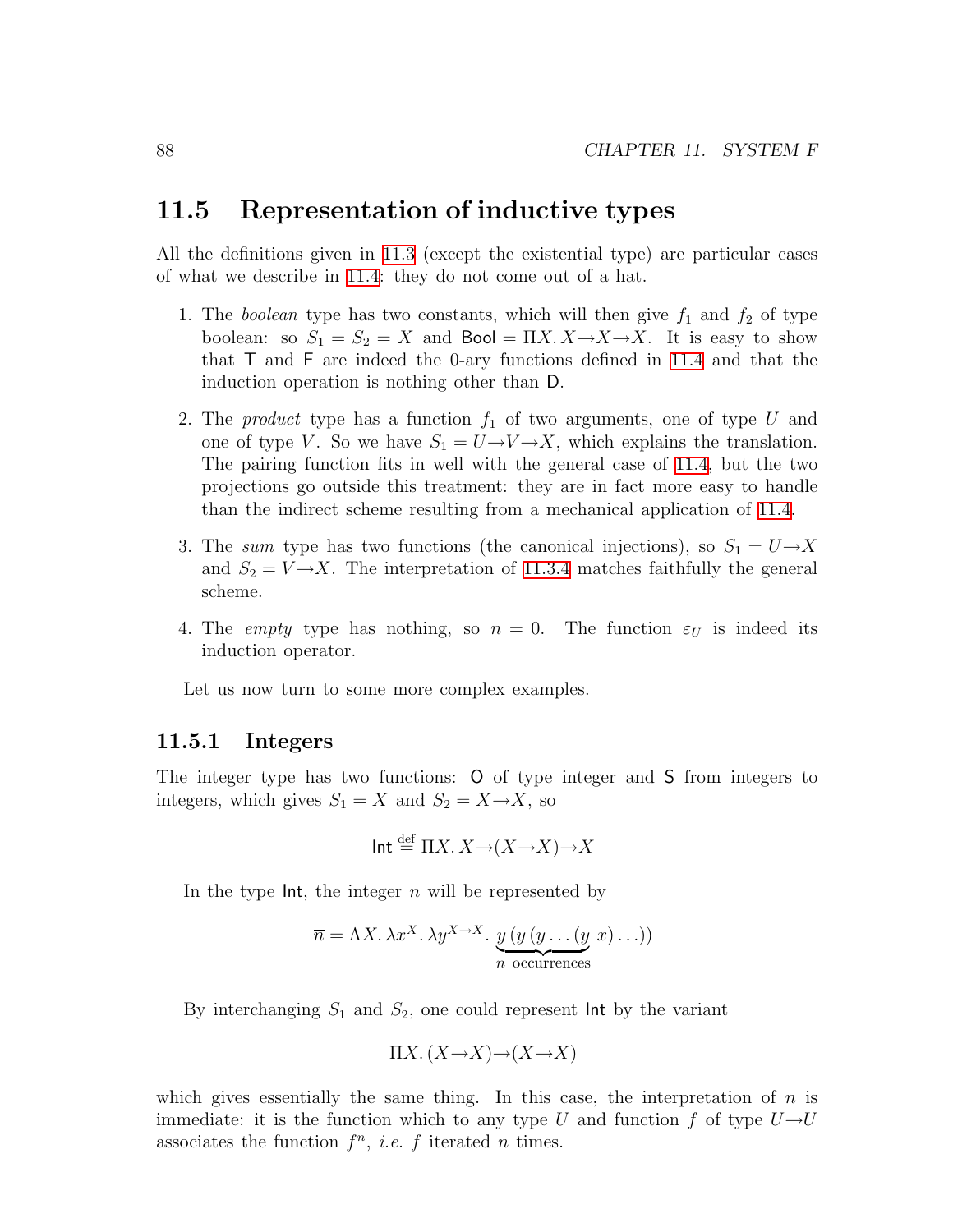Let us write the basic functions:

$$
O \stackrel{\text{def}}{=} \Lambda X. \lambda x^X. \lambda y^{X \to X}. x \qquad S t \stackrel{\text{def}}{=} \Lambda X. \lambda x^X. \lambda y^{X \to X}. y (t X x y)
$$

Of course, we have  $\mathsf{O} = \overline{0}$  and  $\mathsf{S} \overline{n} \rightsquigarrow \overline{n+1}$ .

As to the induction operator, it is in fact the *iterator* It, which takes an object of type U, a function of type  $U \rightarrow U$  and returns a result of type U:

$$
\begin{array}{rcl}\n\text{lt } u f t & = & t U u f \\
\text{lt } u f O & = & (\Lambda X. \lambda x^X \cdot \lambda y^{X \to X} \cdot x) U u f \\
& \sim & (\lambda x^U \cdot \lambda y^{U \to U} \cdot x) u f \\
& \sim & ( \lambda y^{U \to U} \cdot u) f \\
& \sim & u\n\end{array}
$$
\n
$$
\begin{array}{rcl}\n\text{lt } u f (S t) & = & (\Lambda X. \lambda x^X \cdot \lambda y^{X \to X} \cdot y (t X x y)) U u f \\
& \sim & (\lambda x^U \cdot \lambda y^{U \to U} \cdot y (t U x y)) u f \\
& \sim & (\lambda y^{U \to U} \cdot y (t U u y)) f \\
& \sim & f (t U u f) \\
& = & f (\text{lt } u f t)\n\end{array}
$$

It is not true that  $\text{It } u f \overline{n+1} \leadsto f (\text{It } u f \overline{n}),$  but both terms reduce to

$$
\underbrace{f(f(f \dots (f u) \dots))}_{n+1 \text{ occurrences}}
$$

so at least It  $u f \overline{n+1} \sim f(\text{It} u f \overline{n})$ , where "∼" is the equivalence closure of "∼". In fact, " $\rightsquigarrow$ " satisfies the Church-Rosser property, so that two terms are equivalent iff they reduce to a common one.

While we are on the subject, let us show how *recursion* can be defined in terms of *iteration*. Let u be of type U, f of type  $U \rightarrow \text{Int} \rightarrow U$ . We construct g of type  $U\times$ Int $\rightarrow$ U $\times$ Int by

$$
g = \lambda x^{U \times \text{Int}}.\left\langle f\left(\pi^1 x\right) \left(\pi^2 x\right), \mathsf{S} \, \pi^2 x\right\rangle
$$

In particular,  $g\langle u, \overline{n}\rangle \rightsquigarrow \langle f u \overline{n}, \overline{n+1}\rangle$ . So if It $\langle u, 0 \rangle g \overline{n} \sim \langle t_n, \overline{n}\rangle$  then:

$$
\mathsf{lt} \langle u, \overline{0} \rangle\, g\, \overline{n{+}1} \sim g\, (\mathsf{lt} \langle u, \overline{0} \rangle\, g\, \overline{n}) \sim g\, \langle t_n, \overline{n} \rangle \sim \langle f\, t_n\, \overline{n}, \overline{n{+}1} \rangle
$$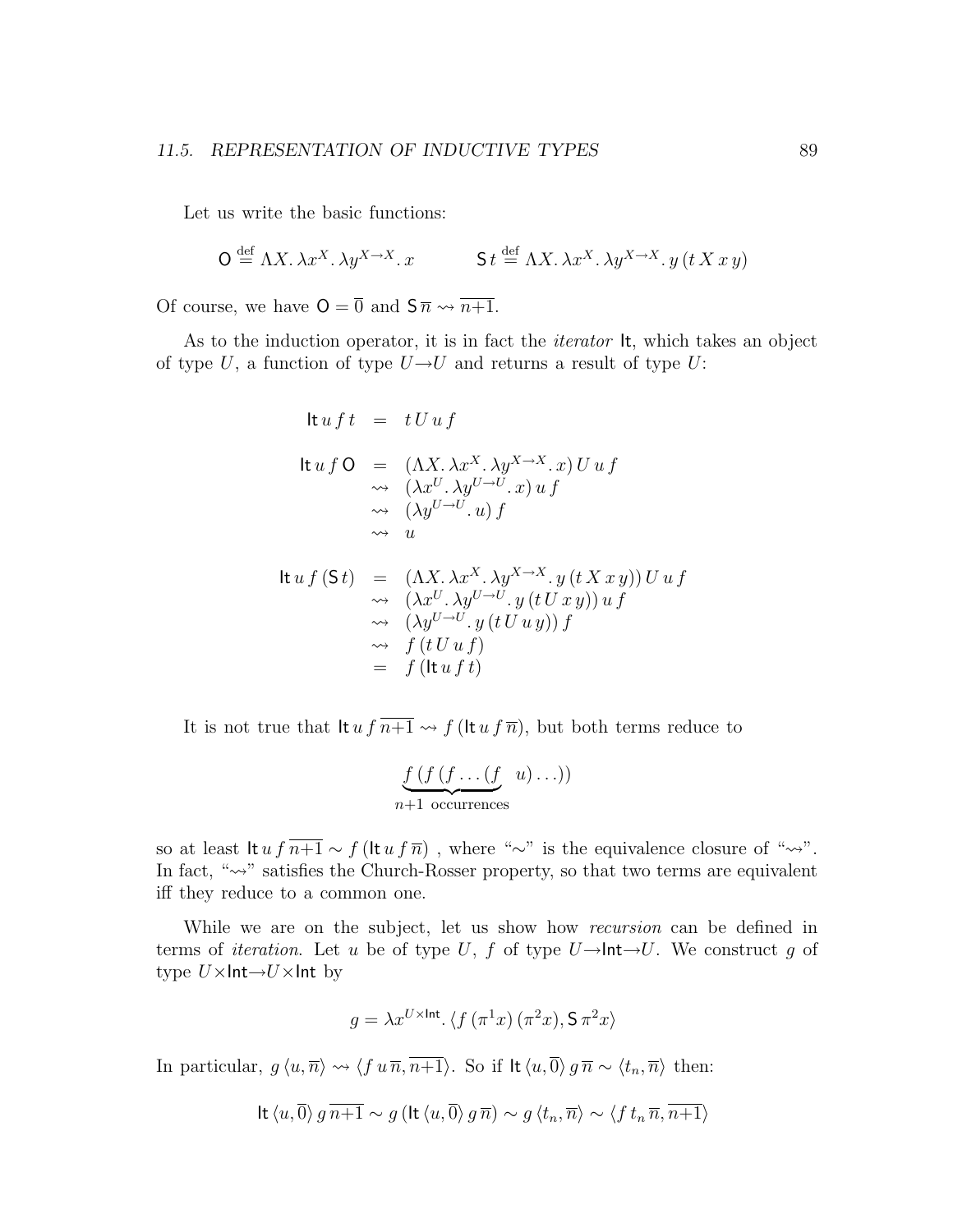Finally, consider  $\mathsf{R} u f t \stackrel{\text{def}}{=} \pi^1(\mathsf{It}\langle u, \overline{0}\rangle g t)$ . We have:

$$
R u f \overline{0} \sim u \qquad R u f \overline{n+1} \sim f (R u f \overline{n}) \overline{n}
$$

The second equation for recursion is satisfied by values only, *i.e.* for each n separately. We make no secret of the fact that this is a defect of system F. Indeed, if we program the predecessor function

$$
pred O = O \t\t pred (S x) = x
$$

the second equation will only be satisfied for x of the form  $\overline{n}$ , which means that the program decomposes the argument x completely into  $SSS...SO$ , then reconstructs it leaving out the last symbol S. Of course it would be more economical to remove the first instead!

#### 11.5.2 Lists

U being a type, we want to form the type List  $U$ , whose objects are finite sequences  $(u_1, \ldots, u_n)$  of type U. We have two functions:

- the sequence () of type List U, and hence  $S_1 = X$ ;
- the function which maps an object u of type U and a sequence  $(u_1, \ldots, u_n)$ to  $(u, u_1, \ldots, u_n)$ . So  $S_2 = U \rightarrow X \rightarrow X$ .

Mechanically applying the general scheme, we get

List 
$$
U \stackrel{\text{def}}{=} \Pi X. X \rightarrow (U \rightarrow X \rightarrow X) \rightarrow X
$$
  
\nnil  $\stackrel{\text{def}}{=} \Lambda X. \lambda x^X. \lambda y^{U \rightarrow X \rightarrow X}. x$   
\ncons  $u t \stackrel{\text{def}}{=} \Lambda X. \lambda x^X. \lambda y^{U \rightarrow X \rightarrow X}. y \, u \, (t \, X \, x \, y)$ 

So the sequence  $(u_1, \ldots, u_n)$  is represented by

$$
\Lambda X.\,\lambda x^X.\,\lambda y^{U\to X\to X}.\,y\,u_1\,(y\,u_2\ldots(y\,u_n\,x)\ldots)
$$

which we recognise, replacing  $y$  by cons and  $x$  by nil, as

cons 
$$
u_1
$$
 (cons  $u_2$ ... (cons  $u_n$  nil)...)

This last term could be obtained by reducing  $(u_1, \ldots, u_n)$  (List U) nil cons.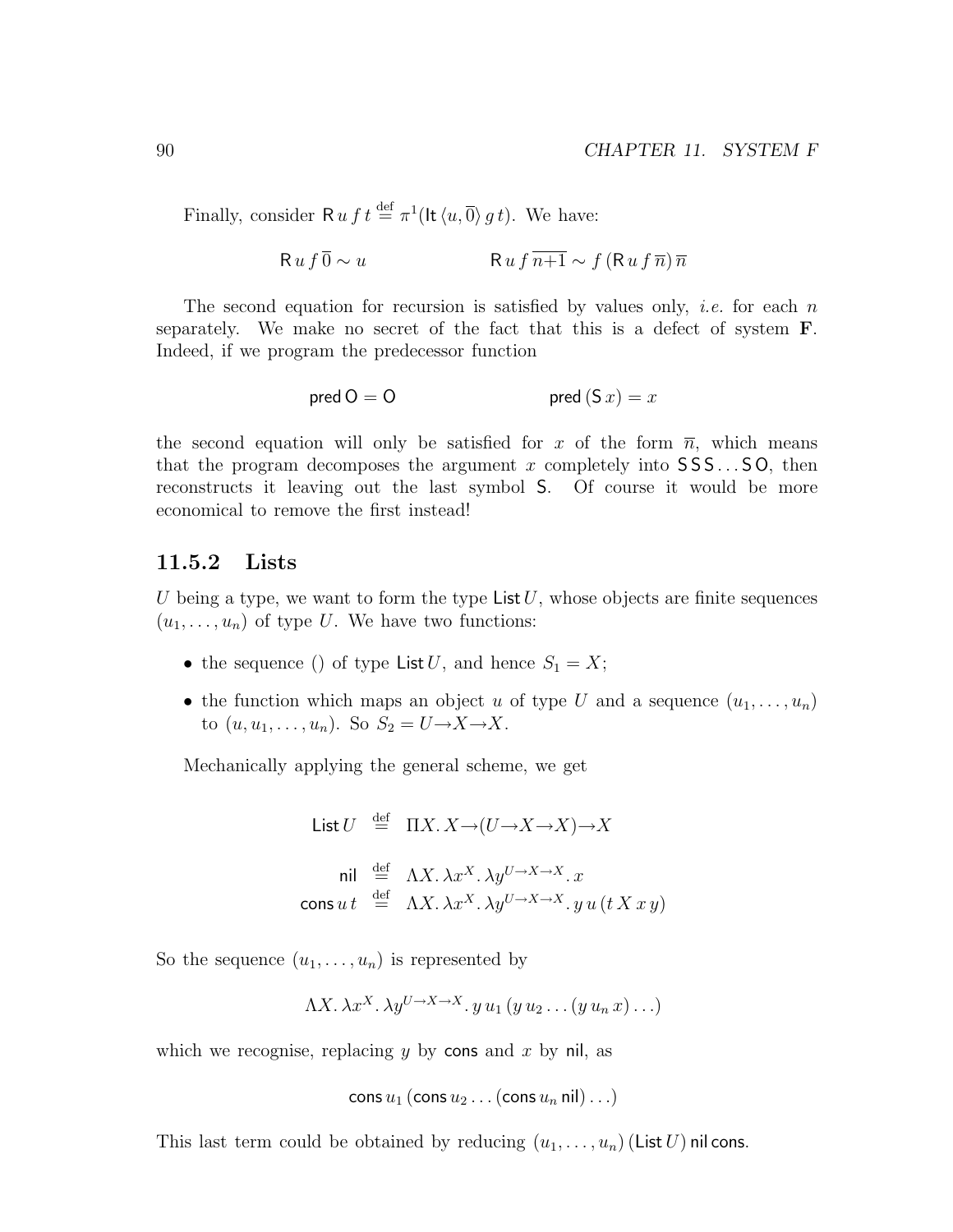The behaviour of lists is very similar to that of integers. We have in particular an iteration on lists: if W is a type, w is of type W, f is of type  $U\rightarrow W\rightarrow W$ , one can define for t of type List U the term  $\mathbf{u} \cdot \mathbf{v}$  of type W by

$$
lt w f t \stackrel{\text{def}}{=} t W w f
$$

which satisfies

$$
\mathsf{lt}\, w\, f\,\mathsf{nil}\leadsto w\qquad\qquad\mathsf{lt}\, w\, f\,(\mathsf{cons}\, u\, t)\leadsto f\, u\, (\mathsf{lt}\, w\, f\, t)
$$

#### Examples

- It nil cons  $t \leadsto t$  for all  $t$  of the form  $(u_1, \ldots, u_n)$ .
- If  $W =$  List V where V is another type, and  $f = \lambda x^U \cdot \lambda y^{\text{List }W}$  cons  $(gx)y$ where g is of type  $U \rightarrow V$ , it is easy to see that

$$
\mathsf{lt}\,\mathsf{nil}\,f(u_1,\ldots,u_n)\leadsto(g\,u_1,\ldots,g\,u_n)
$$

Using a product type, we can obtain a recursion operator (by values):

$$
\mathsf{R}\,v\,f\,\mathsf{nil} \sim v
$$
\n
$$
\mathsf{R}\,v\,f\,(u_1,\ldots,u_n) \sim fu_1\,(u_2,\ldots,u_n)\,(\mathsf{R}\,v\,f\,(u_2,\ldots,u_n))
$$

with v of type V and f of type  $U\rightarrow$ List  $U\rightarrow V\rightarrow V$ . This enables us to define, for example, the truncation of a list by removal of its first element (if any), in an analogous way to the predecessor:

$$
\mathsf{tail} \ \mathsf{nil} = \mathsf{nil} \qquad \qquad \mathsf{tail}(\mathsf{cons}\, u\, t) = t
$$

where the second equation is only satisfied for t of the form  $(u_1, \ldots, u_n)$ .

As an exercise, define by iteration:

- concatenation:  $(u_1, \ldots, u_n) \otimes (v_1, \ldots, v_m) = (u_1, \ldots, u_n, v_1, \ldots, v_m)$
- reversal: reverse  $(u_1, \ldots, u_n) = (u_n, \ldots, u_1)$

List U depends on U, but the definition we have given is in fact uniform in it, so we can define

$$
Nil = \Lambda X. \text{nil}[X] \quad \text{of type } \Pi X. \text{ List } X
$$
  
Cons = \Lambda X. cons[X] \quad \text{of type } \Pi X. X \rightarrow \text{List } X \rightarrow \text{List } X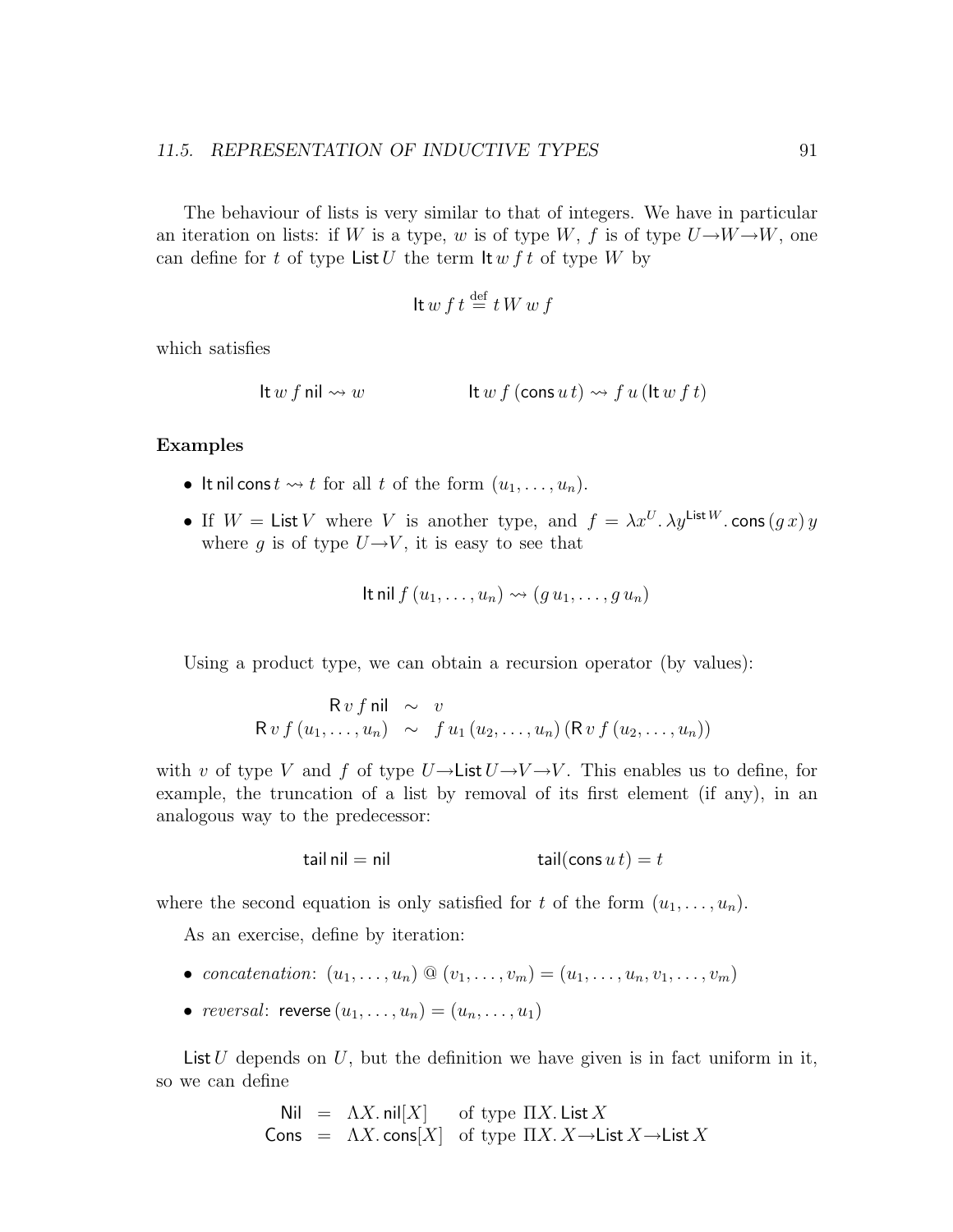#### 11.5.3 Binary trees

We are interested in finite binary trees. For this, we have two functions:

- the tree consisting only of its root, so  $S_1 = X$ ;
- the construction of a tree from two trees, so  $S_2 = X \rightarrow X \rightarrow X$ .

Bintree  $\stackrel{\text{def}}{=} \Pi X \cdot X \rightarrow (X \rightarrow X \rightarrow X) \rightarrow X$ nil  $\stackrel{\text{def}}{=} \Lambda X. \lambda x^X. \lambda y^{X \to X \to X} . x$ couple  $uv \stackrel{\text{def}}{=} \Lambda X. \lambda x^X. \lambda y^{X \to X \to X}. y \left( u \, X \, x \, y \right) \left( v \, X \, x \, y \right)$ 

Iteration on trees is then defined by  $\mathsf{lt} w f t \stackrel{\text{def}}{=} t W w f$  when W is a type, w of type W, f of type  $W \rightarrow W \rightarrow W$  and t of type Bintree. It satisfies:

It w f nil  $\leadsto w$  It w f (couple  $uv$ )  $\leadsto$  f (It w f u) (It w f v)

### 11.5.4 Trees of branching type U

There are two functions:

- the tree consisting only of its root, so  $S_1 = X$ ;
- the construction of a tree from a family  $(t_u)_{u\in U}$  of trees, so  $S_2 = (U \rightarrow X) \rightarrow X$ .

$$
\begin{array}{rcl}\n\text{Tree } U & \stackrel{\text{def}}{=} & \Pi X. \ X \rightarrow ((U \rightarrow X) \rightarrow X) \rightarrow X \\
\text{nil} & \stackrel{\text{def}}{=} & \Lambda X. \ \lambda x^X. \ \lambda y^{(U \rightarrow X) \rightarrow X}. \ x \\
\text{collect } f & \stackrel{\text{def}}{=} & \Lambda X. \ \lambda x^X. \ \lambda y^{(U \rightarrow X) \rightarrow X}. \ y \ (\lambda z^U. \ f \ z \ X \ x \ y)\n\end{array}
$$

The (transfinite) iteration is defined by  $\mathsf{lt} w \, h \, t \stackrel{\text{def}}{=} t \, W \, w \, h$  when W is a type, w of type W, f of type  $(U \rightarrow W) \rightarrow W$  and t of type Bintree. It satisfies:

It w h nil w It w h (collect f) h (λx<sup>U</sup> . It w h (f x))

Notice that Bintree could be treated as the type of trees with boolean branching type, without substantial alteration.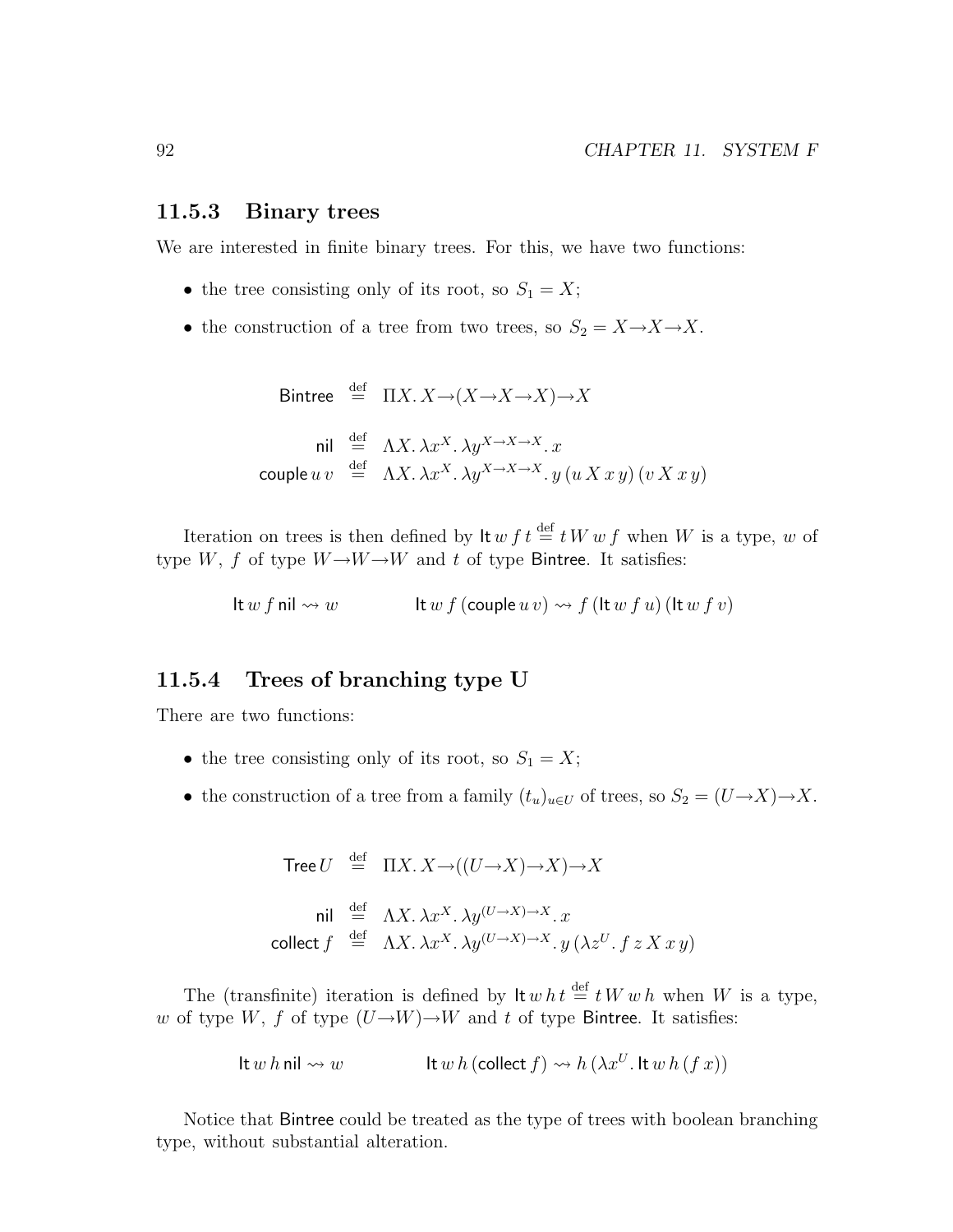Just as we can abstract on U in List  $U$ , the same thing is possible with trees. This potential for abstraction shows up the modularity of F very well: for example, one can define the module Collect  $=\Lambda X$ . collect  $[X]$ , which can subsequently be used by specifying the type  $X$ . Of course, we see the value of this in more complicated cases: we only write the program once, but it can be applied (plugged into other modules) in a great variety of situations.

### 11.6 The Curry-Howard Isomorphism

The types in **F** are nothing other than propositions quantified at the *second order*, and the isomorphism we have already established for the arrow extends to these quantifiers:

$$
\vdots
$$
\n
$$
\vdots
$$
\n
$$
\frac{A}{\forall X. A} \forall^2 \mathcal{I}
$$
\n
$$
\frac{\forall X. A}{A[B/X]} \forall^2 \mathcal{E}
$$

which correspond exactly to universal abstraction and application.

If t of type A represents the part of the deduction above  $\forall^2 \mathcal{I}$ , then  $\Lambda X$ . represents the whole deduction. The usual restriction on variables in natural deduction  $(X$  not free in the hypotheses) corresponds exactly, as we can see here, to the restriction on the formation of universal abstraction.

Likewise,  $\forall^2 \mathcal{E}$  corresponds to an application to type B. To be completely precise, in the case where  $X$  does not appear in  $A$ , one should specify what  $B$ has been substituted.

The conversion rule  $(\Lambda X. v) U \rightsquigarrow v[U/X]$  corresponds exactly to what we want for natural deduction:

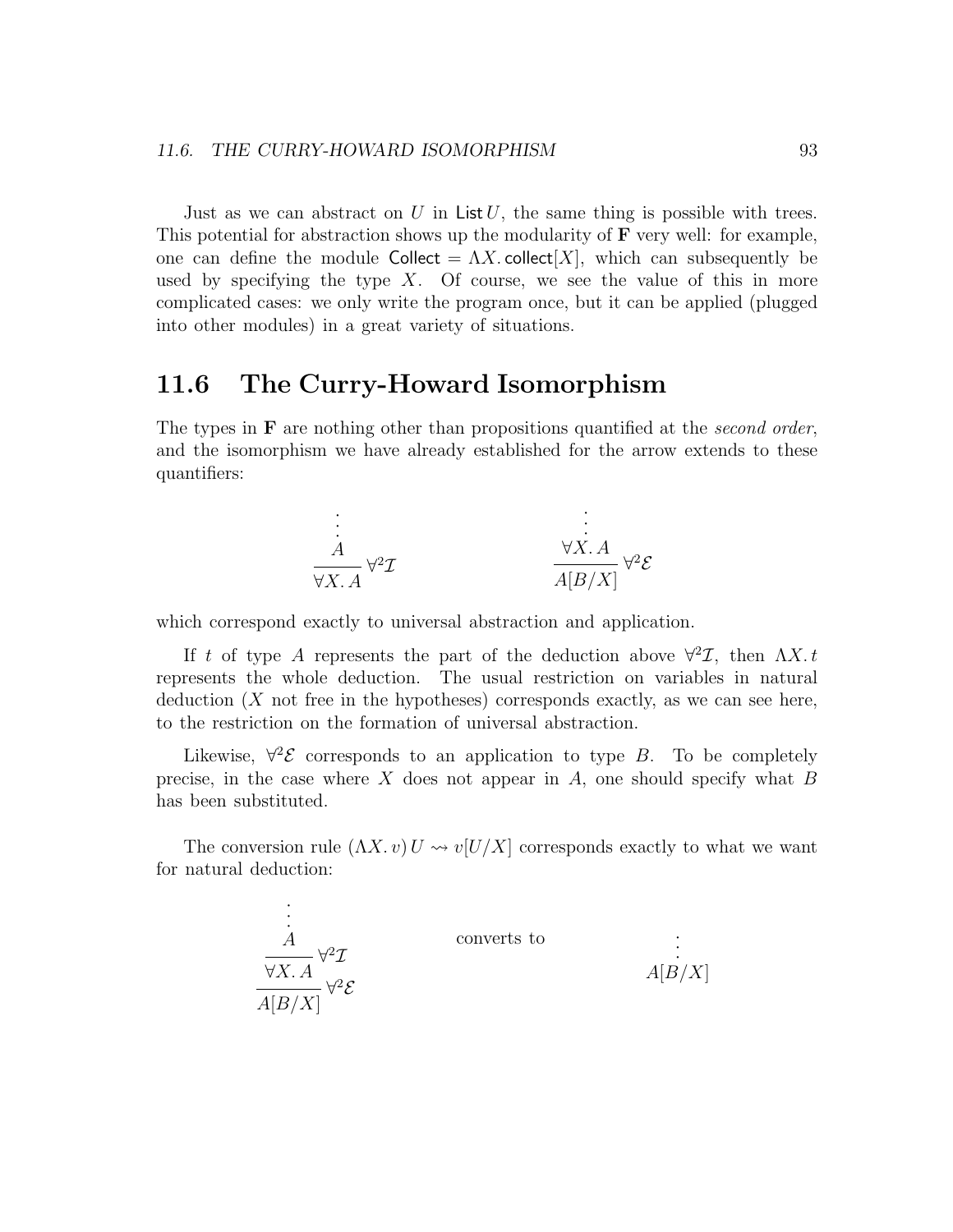# Chapter 12

# Coherence Semantics of the Sum

Here we consider the denotational semantics of  $Emp$  and  $+$  (corresponding to  $\perp$ and ∨) introduced in chapter [10](#page-79-0).

Emp is naturally interpreted as the coherence space  $\mathcal{E}$ mp whose web is empty, and the interpretation of  $\varepsilon_U$  follows immediately<sup>[1](#page-101-0)</sup>.

The sum, on the other hand, poses some delicate problems. When  $A$  and  $B$ are two coherence spaces, there is just one obvious notion of sum, namely the direct sum introduced below. Unfortunately, the  $\delta$  scheme is not interpreted. This objection also holds for other kinds of semantics, for example Scott domains.

After examining and rejecting a certain number of fudged alternatives, we are led back to the original solution, which would work with linear functions (*i.e.* preserving unions), and we arrive at a representation of the sum type as:

 $!\mathcal{A}\oplus \mathcal{B}$ 

It is this decomposition which is the origin of linear logic: the operations  $\oplus$  (direct sum) and ! (linearisation) are in fact logical operations in their own right.

<span id="page-101-0"></span><sup>&</sup>lt;sup>1</sup>The reader familiar with category theory should notice that  $Emp$  is not an initial object. This is to be expected in any reasonable category of domains, because there can be no initial object in a non-degenerate Cartesian closed category where every object is inhabited (as it will be if there are fixpoints). With linear logic, the problem vanishes because we do not require a Cartesian closed category.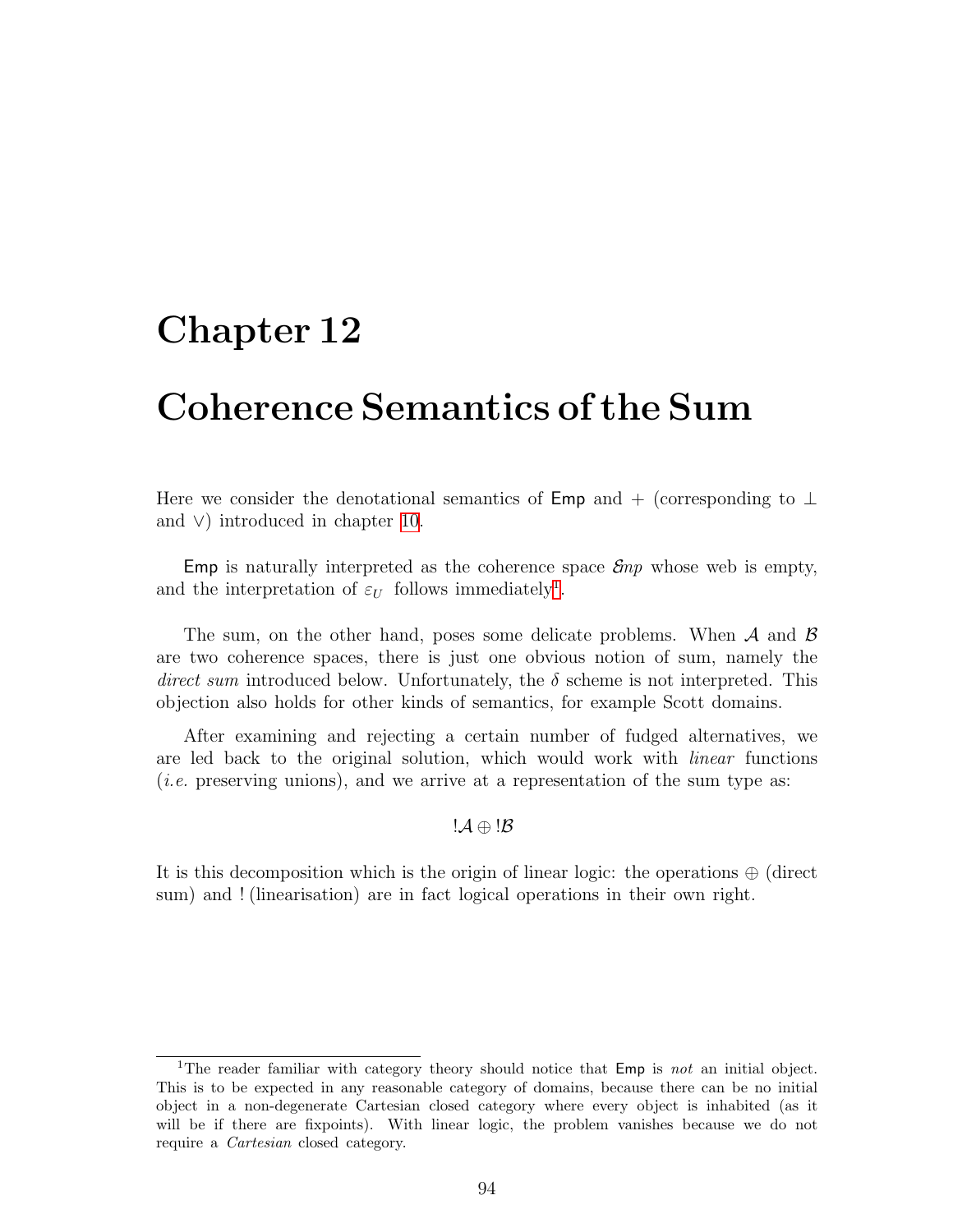## <span id="page-102-0"></span>12.1 Direct sum

The problem with sum types arises from the impossibility of defining the interpretation by means of the direct sum:

$$
|\mathcal{A} \oplus \mathcal{B}| = |\mathcal{A}| + |\mathcal{B}| = \{1\} \times |\mathcal{A}| \cup \{2\} \times |\mathcal{B}|
$$
  
(1,  $\alpha$ )  $\bigcirc$  (1,  $\alpha'$ ) (mod  $\mathcal{A} \oplus \mathcal{B}$ ) if  $\alpha \bigcirc \alpha'$  (mod  $\mathcal{A}$ )  
(2,  $\beta$ )  $\bigcirc$  (2,  $\beta'$ ) (mod  $\mathcal{A} \oplus \mathcal{B}$ ) if  $\beta \bigcirc \beta'$  (mod  $\mathcal{B}$ )

with incoherence otherwise.

Domain-theoretically, this amounts to taking the disjoint union with the ∅ element identified, so it is sometimes called an amalgamated sum.

If we define the (stable) functions  $\mathcal{I}nj^1$  from A to  $\mathcal{A} \oplus \mathcal{B}$  and  $\mathcal{I}nj^2$  from B to  $\mathcal{A} \oplus \mathcal{B}$  by

$$
\mathcal{I}nj^1(a) = \{1\} \times a \qquad \qquad \mathcal{I}nj^2(b) = \{2\} \times b
$$

every object of the coherence space  $\mathcal{A} \oplus \mathcal{B}$  can be written  $\mathcal{I}nj^1(a)$  for some  $a \in \mathcal{A}$ or  $\mathcal{I}nj^2(b)$  for some  $b \in \mathcal{B}$ . This expression is unique, except in the case of the empty set:  $\varnothing = \mathcal{I}nj^1\varnothing = \mathcal{I}nj^2\varnothing$ . This non-uniqueness of the decomposition makes it impossible to define a function casewise

$$
H(\mathcal{I}nj^1(a)) = F(a) \qquad H(\mathcal{I}nj^2(b)) = G(b)
$$

from two stable functions F from  $\mathcal A$  to  $\mathcal C$  and  $G$  from  $\mathcal B$  to  $\mathcal C$ . Indeed this fails for the argument  $\varnothing$ , since  $F(\varnothing)$  has no reason to be equal to  $G(\varnothing)$ .

## 12.2 Lifted sum

A first solution is given by adding two tags 1 and 2 to  $|\mathcal{A} \oplus \mathcal{B}|$  to form  $\mathcal{A} \amalg \mathcal{B}$ : 1 is coherent with the  $(1, \alpha)$  but not with the  $(2, \beta)$  and likewise 2 with the  $(2, \beta)$ but not with the  $(1, \alpha)$ .

We can then define:

$$
\mathcal{H}^1(a) = \{1\} \cup \mathcal{I}nj^1(a) \qquad \qquad \mathcal{H}^2(b) = \{2\} \cup \mathcal{I}nj^2(b)
$$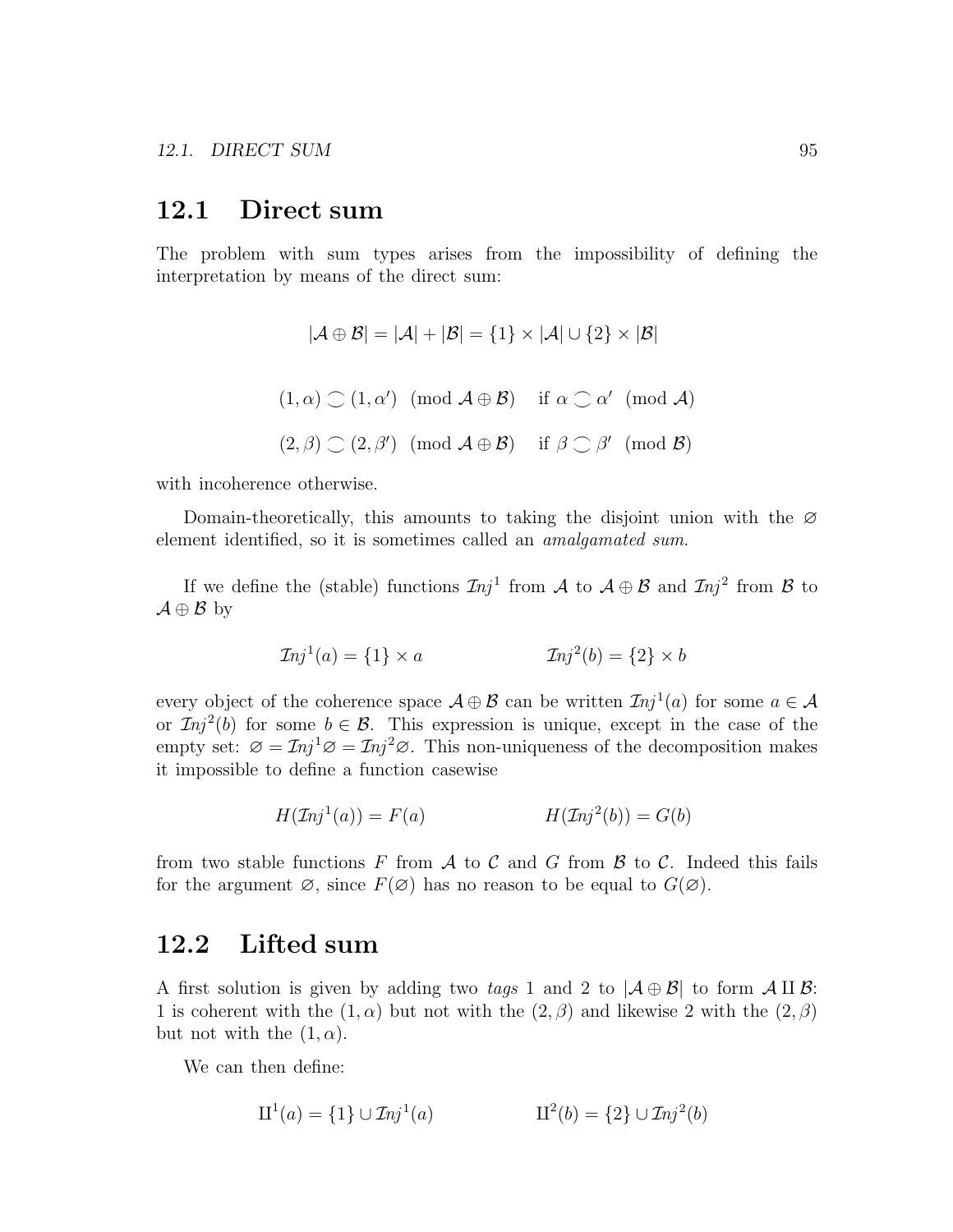Now, from  $F$  and  $G$ , the casewise definition is possible:

$$
H(\mathbf{II}^1(a)) = F(a) \qquad H(\mathbf{II}^2(b)) = G(b)
$$

$$
H(c) = \varnothing \quad \text{if } c \cap \{1, 2\} = \varnothing
$$

In other words, in order to know whether  $\gamma \in H(c)$ , we look inside c for a tag 1 or 2, then if we find one (say 1), we write  $c = \mathrm{II}^1(a)$  and ask whether  $\gamma \in G(a)$ .

This solution interprets the standard conversion schemes:

$$
\delta x. u y. v \left(\iota^{1} r\right) \rightsquigarrow u \left[\iota / x\right] \qquad \qquad \delta x. u y. v \left(\iota^{2} s\right) \rightsquigarrow v \left[\iota / y\right]
$$

However the interpretation H of the term  $\delta x \cdot (t^1 x) y \cdot (t^2 y) z$ , which is defined by

$$
H(\mathbf{II}^1(a)) = \mathbf{II}^1(a)
$$

$$
H(\mathbf{II}^2(b)) = \mathbf{II}^2(b)
$$

$$
H(c) = \varnothing \quad \text{if } c \cap \{1, 2\} = \varnothing
$$

does not always satisfy  $H(c) = c$ . In fact this equation is satisfied only for c of the form  $\mathrm{II}^1(a)$ ,  $\mathrm{II}^2(b)$  or  $\varnothing$ .

On the other hand, the commuting conversions do hold: let  $t \mapsto \mathsf{E} t$  be an elimination of the form  $\pi^1 t$ , or  $\pi^2 t$ , or tw, or  $\varepsilon_U t$ , or  $\delta x'.u' y'.v' t$ . We want to check that  $E(\delta x. u y. v t)$  and  $\delta x. (E u) y. (E v) t$  have the same interpretation. In the case where (semantically) t is  $\mathbb{I}^1 a$ , the two expressions give  $[\mathbb{E} u](a)$ . In the case where  $c \cap \{1,2\} = \emptyset$ , we get on the one hand  $E(\emptyset)$  where E is the stable function corresponding to  $E$ , and on the other  $\varnothing$ ; but it is easy to see that  $E(\emptyset) = \emptyset$  (*E* is *strict*) in all the cases in question.

Having said this, the presence of an equation (however minor) which is not interpreted means we must reject the semantics. Even if we are unsure how to use it, the equation

$$
\delta x. (\iota^1 x) y. (\iota^2 y) t = t
$$

plays a part in the implicit symmetries of the disjunction. Once again, we are not looking for a model at any price, but for a convincing one. For that, even the secondary connectors (such as ∨) and the marginal equations are precious, because they show up some points of discord between syntax and semantics. By trying to analyse this discord, one can hope to find some properties hidden in the syntax.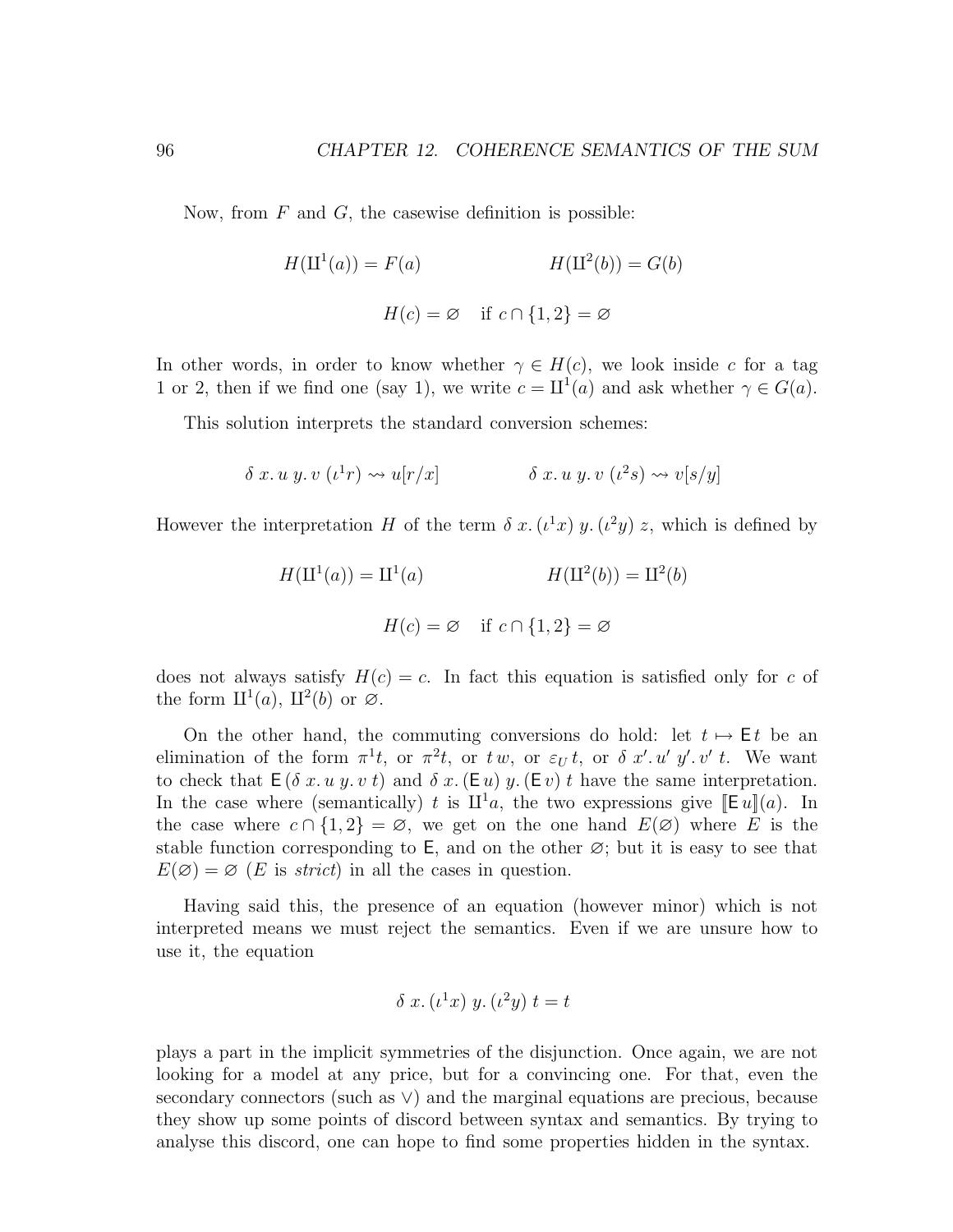#### <span id="page-104-0"></span>12.2.1 dI-domains

There is a simple solution, but it requires the abandonment of coherence spaces: let us simply say that in  $\mathcal{A} \amalg \mathcal{B}$ , we only consider such objects as  $\mathcal{I}^1 a$ ,  $\mathcal{I}^2 b$ and  $\varnothing$ . As a result of what has gone before, everything will work properly, but the structure so obtained is no longer a coherence space: indeed, if  $\alpha \in |\mathcal{A}|$ , then  $\mathcal{I}^1 \alpha = \{1,(1,\alpha)\}\$ appears in  $\mathcal{A} \amalg \mathcal{B}$ , but not its subset  $\{(1,\alpha)\}.$ 

In fact, we see that it is necessary to add to the idea of *coherence* a *partial* order relation, here  $1 < (1, \alpha)$ ,  $2 < (2, \beta)$ . We are interested in coherent subsets of the space which are *downwards-closed*: if  $\alpha' < \alpha \in a$ , then  $\alpha' \in a$ . According to [\[Winskel](#page-171-0)], the tokens should be regarded as "events", where coherence specifies when two events may co-exist and the partial order  $\alpha' < \alpha$  says that if the event  $\alpha$  is present then the event  $\alpha'$  must also be present. This is called an event structure;[[CGW86](#page-168-0)] characterises the resulting spaces, which are exactly[[Berry](#page-168-1)]'s original dI-domains.

As an example, one can re-define the *lazy natural numbers*,  $\mathcal{I}nt^+$ , which we met in section [9.3.2.](#page-76-0) Clearly we want  $p^+ < q$  and  $p^+ < q^+$  for  $p < q$ ; one may then show that the points of the corresponding dI-domain  $\mathcal{I}nt^<$  are just the  $\tilde{p}$ ,  $\dot{p}$ ,  $\varnothing$  and  $\widetilde{\infty}$ . The three spaces satisfy the *domain equations* 

$$
\mathcal{I}nt \simeq \mathcal{S}gl \oplus \mathcal{I}nt \qquad \mathcal{I}nt^{+} \simeq \mathcal{S}gl \oplus (\mathcal{S}gl \otimes \mathcal{I}nt^{+}) \qquad \mathcal{I}nt^{<} \simeq \mathcal{S}np \amalg \mathcal{I}nt^{<}
$$

where  $\mathcal{S}gl$  is the coherence space with just one token (section [12.6](#page-110-0)). This may be used as an alternative way of defining inductive data types.

The damage caused by this interpretation is limited, because one can require that for all  $\alpha \in |\mathcal{A}|$ , the set of  $\alpha' < \alpha$  be finite, which ensures that the down-closure of a finite set is always finite, and so we are saved from one of our objections to Scott domains.

Semantically, there is nothing else to quarrel with about this interpretation, which accounts for all reasonable constructions. But on the other hand, it forces us to leave the class of coherence spaces, and uses an order relation which compromises the conceptual simplicity of the system.

This leads us to look for something else, which does preserve this class. The price will be a more complicated interpretation of the sum (although we are basically only interested in the sum as a test for our semantic ideas) but we shall be rewarded with a novel idea: *linearity*.

The interpretation we shall give is manifestly not associative. It is interesting to remark that Winskel's interpretation is not either: indeed, if  $A, B, C$  are coherence spaces considered as event structures (with a trivial order relation) then  $(A \amalg \mathcal{B}) \amalg \mathcal{C}$  and  $A \amalg (\mathcal{B} \amalg \mathcal{C})$  are not the same: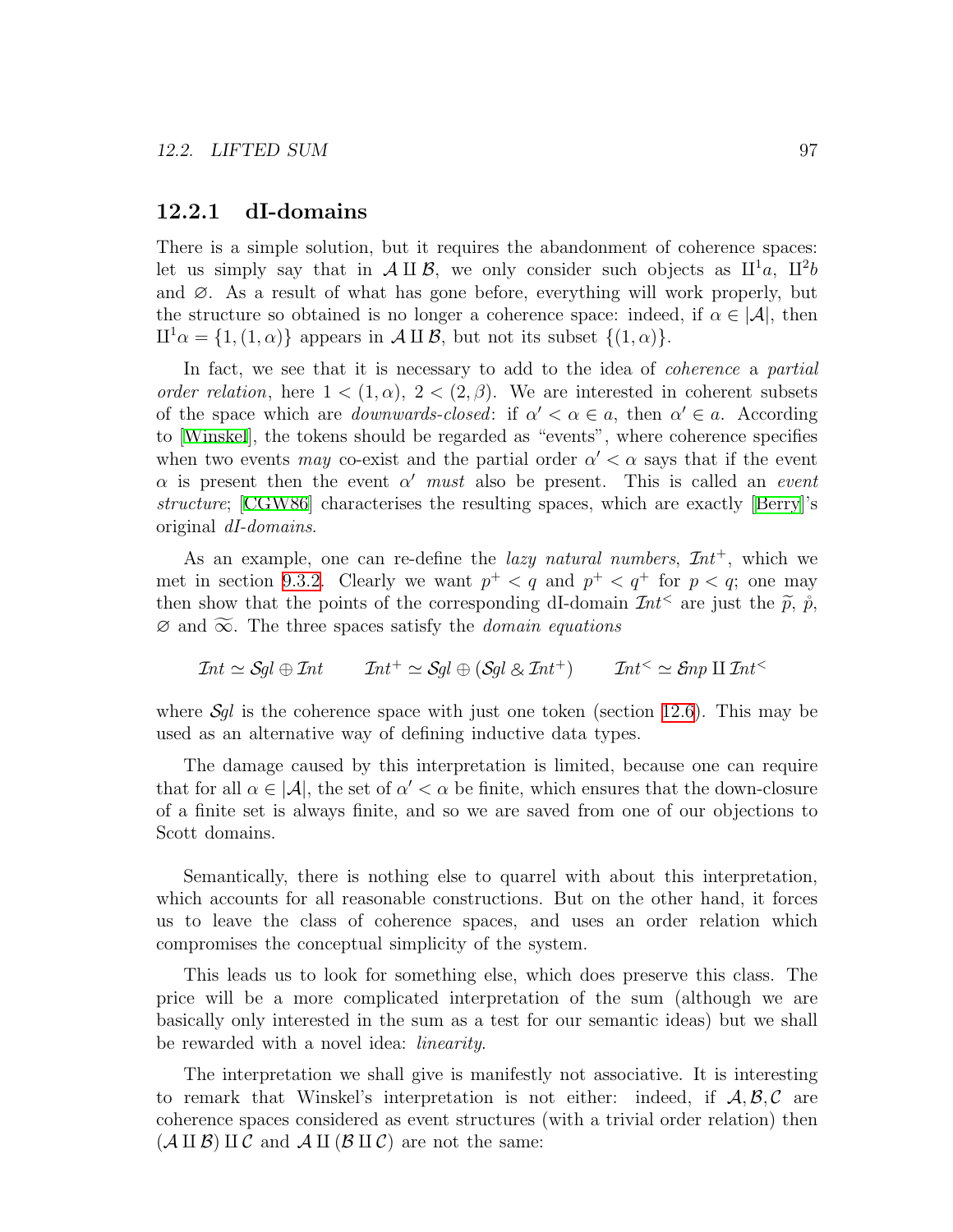

## 12.3 Linearity

We have already remarked that the operation  $t \mapsto tu$  is strict, *i.e.* preserves  $\varnothing$ . Better than this it is *linear*. Let us look now at what that can mean. Let  $E$  be the function from  $A \rightarrow B$  to B defined by

 $E(f) = f(a)$  where a is a given object of A.

Let us work out  $\mathcal{T}(E)$ : we have to find all the  $\beta \in E(f)$  with f minimal. Now  $\beta \in E(f) = f(a)$  iff there exists some  $a_0 \subset a$  such that  $(a_0, \beta) \in f$ . So the minimal f are the singletons  $\{(a_{\circ}, \beta)\}\$  with  $a_{\circ} \subset a$ ,  $a_{\circ}$  finite, and the objects of  $\mathcal{T}_{r}(E)$  are of the form

 $({\{(a_\circ,\beta)\},\,\beta})$  with  $\beta \in |\mathcal{B}|, a_\circ \subset a, a_\circ$  finite.

A stable function F from A to B is linear precisely when  $\mathcal{T}_r(F)$  consists of pairs  $({\alpha}, \beta)$  with  $\alpha \in |\mathcal{A}|$  and  $\beta \in |\mathcal{B}|$ .

#### 12.3.1 Characterisation in terms of preservation

Let us look at some of the properties of linear functions.

- i)  $F(\emptyset) = \emptyset$ . Indeed, to have  $\beta \in F(\emptyset)$ , we need  $a_{\circ} \subset \emptyset$  such that  $(a_0, \beta) \in \mathcal{T}_r(F)$ ; but  $a_0 = \emptyset$  and so cannot be a singleton.
- ii) If  $a_1 \cup a_2 \in \mathcal{A}$ , then  $F(a_1 \cup a_2) = F(a_1) \cup F(a_2)$ . Clearly  $F(a_1) \cup F(a_2) \subset F(a_1 \cup a_2)$ . Conversely, if  $\beta \in F(a_1 \cup a_2)$ , that means there is some  $a' \subset a_1 \cup a_2$  such that  $(a', \beta) \in \mathcal{T}_r(F)$ ; but a' is a singleton, so  $a' \subset a_1$ , in which case  $\beta \in F(a_1)$ , or  $a' \subset a_2$ , in which case  $\beta \in F(a_2)$ .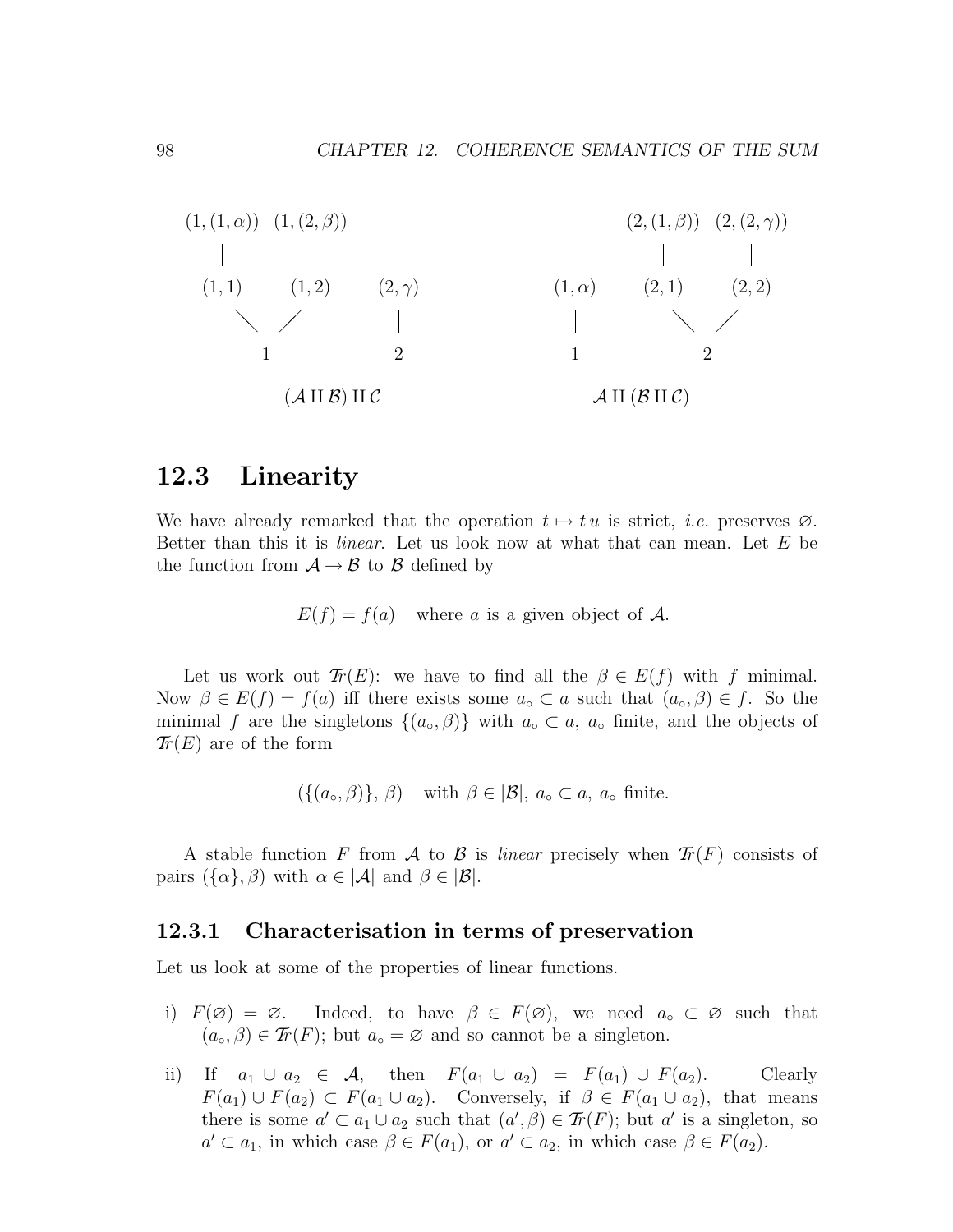These properties characterise the stable functions which are linear; indeed, if  $\beta \in F(a)$  with a minimal, a must be a singleton:

- i)  $F(\emptyset) = \emptyset$ , so  $a \neq \emptyset$ .
- ii) if  $a = a' \cup a''$ , then  $F(a) = F(a') \cup F(a'')$ , so  $\beta \in F(a')$  or  $\beta \in F(a'')$ ; so, if a is not a singleton, we can find a decomposition  $a = a' \cup a''$  which contradicts the minimality of a.

Properties (i) and (ii) combine with preservation of filtered unions (Lin):

if 
$$
A \subset \mathcal{A}
$$
, and for all  $a_1, a_2 \in A$ ,  $a_1 \cup a_2 \in \mathcal{A}$ ,  
then  $F(\bigcup A) = \bigcup \{F(a) : a \in A\}$ 

Observe that this condition is in the spirit of coherence spaces, which must be closed under pairwise-bounded unions. So we can define linear stable functions from  $\mathcal A$  to  $\mathcal B$  by (Lin) and (St):

if 
$$
a_1 \cup a_2 \in \mathcal{A}
$$
 then  $F(a_1 \cap a_2) = F(a_1) \cap F(a_2)$ 

the monotonicity of  $F$  being a consequence of  $(Lin)$ .

### 12.3.2 Linear implication

We strayed from the trace to give a characterisation in terms of preservation. Returning to it, if we know that  $F$  is linear, we can discard the singleton symbols in  $\mathcal{T}_r(F)$ :

$$
\mathcal{T} \text{rlin}(F) = \{ (\alpha, \beta) : \ \beta \in F(\alpha) \}
$$

The set of all the  $Trlin(F)$  as F varies over stable linear functions from A to B forms a coherence space  $\mathcal{A} \rightarrow \mathcal{B}$  (linear implication), with  $|\mathcal{A} \rightarrow \mathcal{B}| = |\mathcal{A}| \times |\mathcal{B}|$ and  $(\alpha, \beta) \subset (\alpha', \beta') \pmod{\mathcal{A} - \infty \mathcal{B}}$  if

- i)  $\alpha \subset \alpha' \pmod{\mathcal{A}} \Rightarrow \beta \subset \beta' \pmod{\mathcal{B}}$
- ii)  $\beta \asymp \beta' \pmod{\mathcal{B}} \Rightarrow \alpha \asymp \alpha' \pmod{\mathcal{A}}$

in which we introduce the abbreviation:

$$
\alpha \simeq \alpha'
$$
 (mod  $\mathcal{A}$ ) for  $\neg(\alpha \subset \alpha')$  or  $\alpha = \alpha'$ 

for incoherence.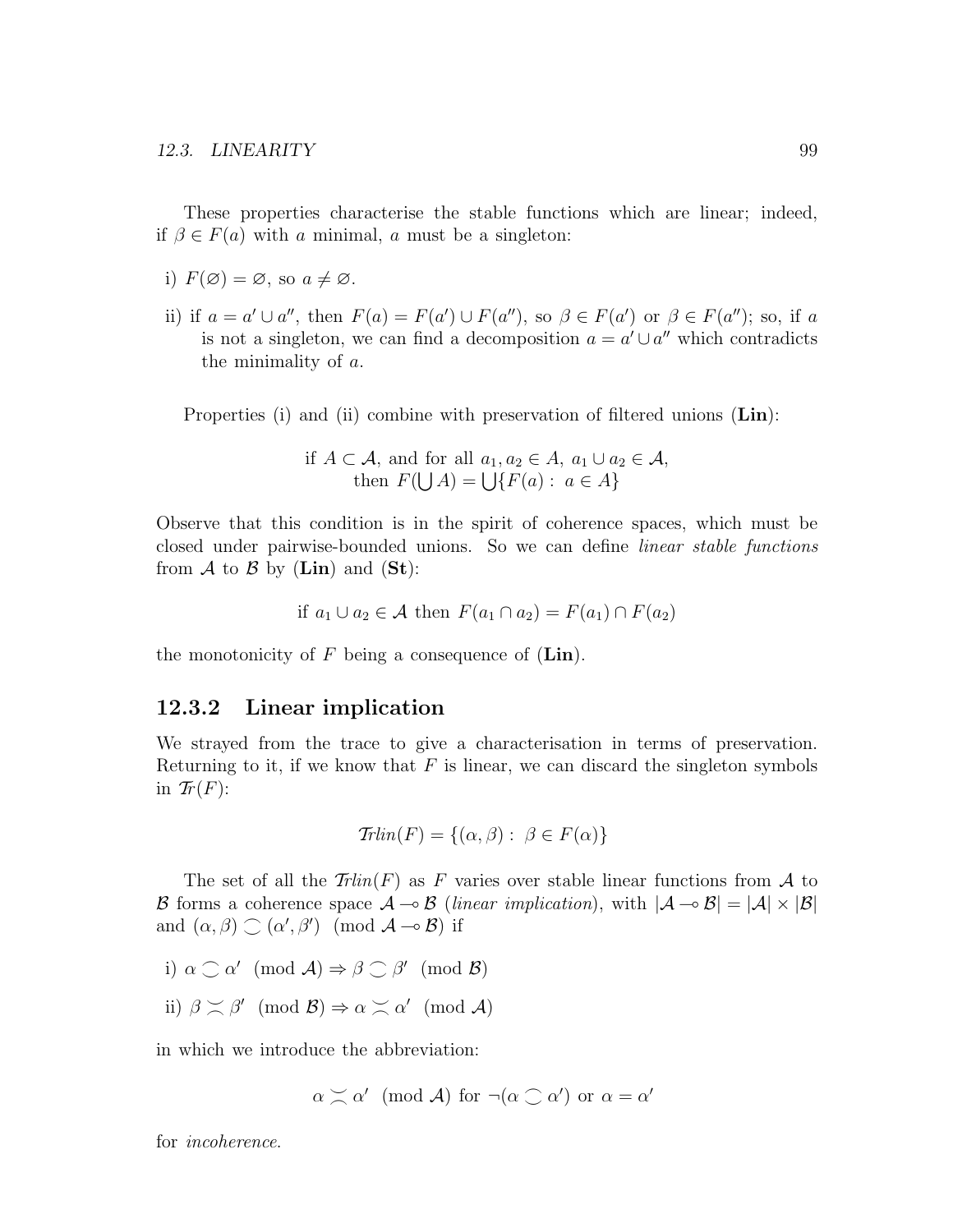Immediately we can see the essential property of linear implication: antisymmetry. If we define, for a coherence space  $\mathcal{A}$ , the space  $\mathcal{A}^{\perp}$  (linear negation) by

> $|\mathcal{A}^{\perp}| = |\mathcal{A}|$  $\alpha \subset \alpha' \pmod{\mathcal{A}^\perp} \quad \text{iff} \quad \alpha \asymp \alpha' \pmod{\mathcal{A}}$

then the map  $(\alpha, \beta) \mapsto (\beta, \alpha)$  is an isomorphism from  $\mathcal{A} \rightarrow \mathcal{B}$  to  $\mathcal{B}^{\perp} \rightarrow \mathcal{A}^{\perp}$ . In other words,  $(\alpha, \beta) \oplus (\alpha', \beta')^{\circ} \pmod{\mathcal{A} \multimap \mathcal{B}}$  iff  $(\beta, \alpha) \oplus (\beta', \alpha')^{\circ} \pmod{\mathcal{B}^{\perp} \multimap \mathcal{A}^{\perp}}$ .

What is the meaning of this? A stable function takes an input of  $A$  and returns an output of  $\beta$ . When the function is linear, this process can be seen dually as returning an input of A (*i.e.* an output of  $A^{\perp}$ ) from an output of B (*i.e.* an input of  $\mathcal{B}^{\perp}$ ). So the linear implication introduces a symmetrical form of functional dependence, the duality of rôles of the argument and the result being expressed by the *linear negation*  $A \mapsto A^{\perp}$ . This is analogous to transposition (not inversion) in Linear Algebra.

To make this relevant, we have to show that linearity is not an exceptional phenomenon, and we shall be able to symmetrise the functional situations.

## 12.4 Linearisation

Let A be a coherence space. We can define the space  $A$  ("of course  $A$ ") by

$$
|!\mathcal{A}| = \mathcal{A}_{fin} = \{a \in \mathcal{A} : a \text{ finite}\}
$$
  

$$
a_1 \bigcirc a_2 \pmod{!\mathcal{A}} \quad \text{iff} \quad a_1 \cup a_2 \in \mathcal{A}
$$

The basic function associated with  $\mathcal A$  is

$$
a \mapsto la = \{a_\circ : a_\circ \subset a, a_\circ \text{ finite}\}\
$$

from  $A$  to ! $A$ . This function is stable, but far from being linear!

The interesting point about  $A \to B$  is equal to  $(A) \to B$  as one can easily show. In other words, provided we change the source space, every stable function is linear!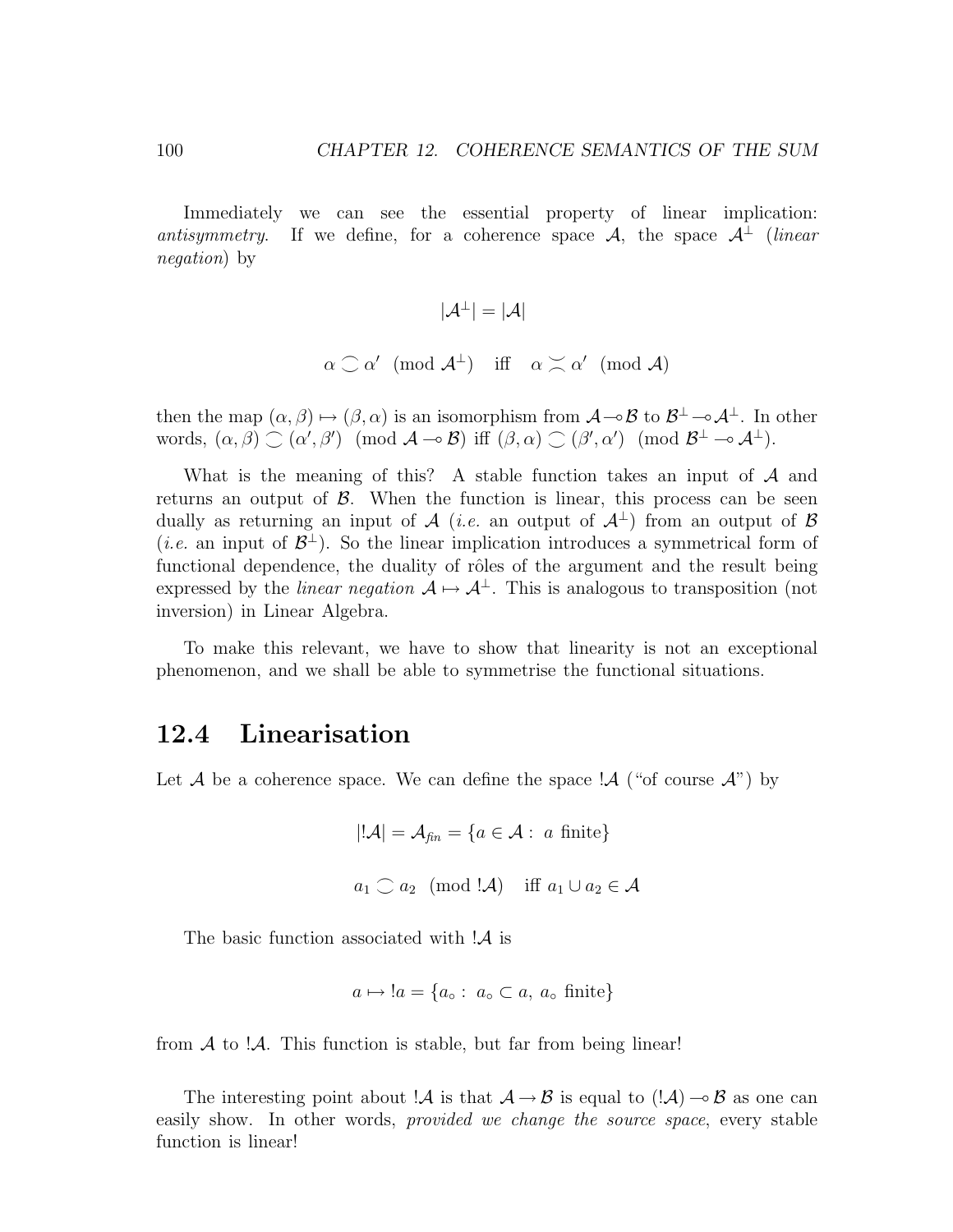Let us make this precise by introducing some notation:

• If F is stable from A to B, we define a linear stable function  $\mathcal{L}in(F)$  from ! A to B by  $\text{Trlin}(\text{Lin}(F)) = \text{Tr}(F)$ . We have:

$$
\mathcal{L}in(F)(!a) = F(a)
$$

Indeed, if  $\beta \in F(a)$ , then for some  $a_0 \subset a$ , we have  $(a_0, \beta) \in \mathcal{T}_r(F) =$  $Triin(\mathcal{L}in(F));$  but  $a_0 \in la$ , so  $\beta \in \mathcal{L}in(F)(!a)$ . Similarly, if  $\beta \in \mathcal{L}in(F)(!a)$ , we see that  $\beta \in F(a)$ .

• If G is linear from  $A$  to B, we define a stable function  $Delin(G)$  from A to  $\mathcal{B}$  by:

$$
\mathcal{D}elin(G)(a) = G(!a)
$$

It is easy to see that  $\mathcal{L}in$  and  $\mathcal{D}elin$  are mutually inverse operations<sup>[2](#page-108-0)</sup>, and in particular the equation  $\mathcal{L}in(F)(!a) = F(a)$  characterises  $\mathcal{L}in(F)$ .

We can now see very well how the reversibility works for ordinary implication:

$$
\mathcal{A} \to \mathcal{B} \;\; = \;\; !\mathcal{A} \multimap \mathcal{B} \;\; \simeq \;\; \mathcal{B}^\perp \multimap (! \mathcal{A})^\perp \;\; = \;\; \mathcal{B}^\perp \multimap ?(\mathcal{A}^\perp)
$$

where 
$$
2C \stackrel{\text{def}}{=} (!(C^{\perp}))^{\perp}
$$

In other words the (non-linear) implication is reversible, but this requires some complicated constructions which have no connection with the functional intuition we started off with.

All this is side-tracking us, towards linear logic, and we shall stick to concluding the interpretation of the sum.

<span id="page-108-0"></span><sup>2</sup>Categorically, this says that ! is the left adjoint to the forgetful functor from coherence spaces and *linear* maps to coherence spaces and *stable* maps.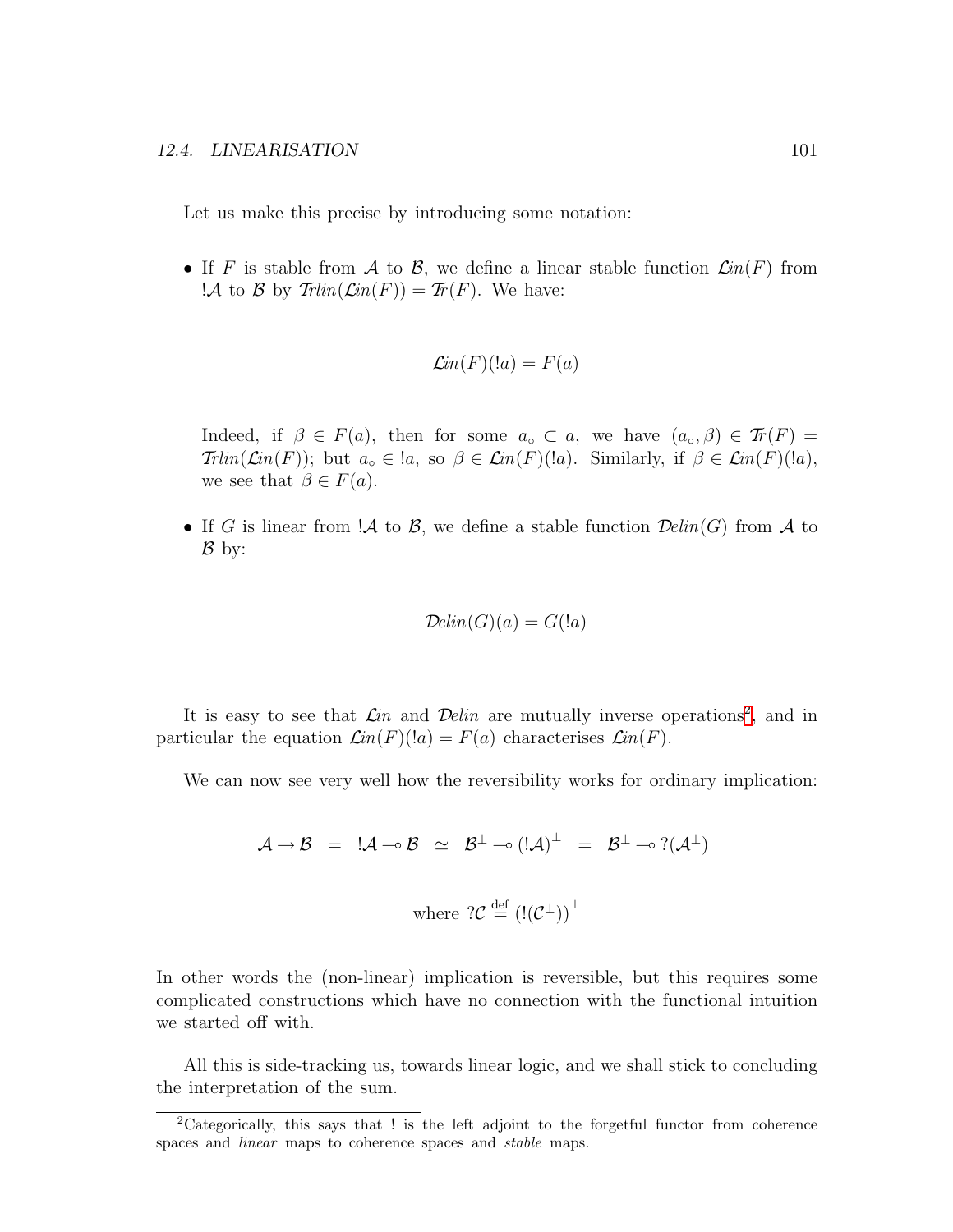### 12.5 Linearised sum

We define  $A \amalg B = !A \oplus !B$  and in the obvious way:

$$
\mathbf{H}^1 a = \{1\} \times !a \qquad \qquad \mathbf{H}^2 b = \{2\} \times !b
$$

Casewise definition is no longer a problem: if F is stable from  $A$  to C and G is stable from  $\mathcal B$  to  $\mathcal C$ , define H from  $\mathcal A \amalg \mathcal B$  to  $\mathcal C$  by

$$
H({1} \times A) = \mathcal{L}in(F)(A) \qquad H({2} \times B) = \mathcal{L}in(G)(B)
$$

without conflict at  $\emptyset$ , since  $\mathcal{L}in(F)$  and  $\mathcal{L}in(G)$  are linear and so  $H(\emptyset) = \emptyset$ .

The interpretation is not particularly economical but it has the merit of making use of the direct sum, and not any less intelligible considerations. Above all, it suggests a decomposition of the sum which shows up the more primitive operations: "!" which we found in the decomposition of the arrow, and "⊕" which is the truly disjunctive part of the sum.

Let us check the equations we want to interpret.

If F, G and a are the interpretations of  $u[x]$ ,  $v[y]$  and r, then the interpretation of  $\delta$  x. u y. v  $(\iota^{1}r)$  is  $\mathcal{L}in(F)(!a)$ , which is equal to the interpretation  $F(a)$  of  $u[r/x]$ . Similarly, we shall interpret the conversion  $\delta x. u y. v \ (\iota^2 s) \rightsquigarrow v[s/y]$ .

Now we shall turn to the equation  $\delta x \cdot (t^1 x) y \cdot (t^2 y) t = t$ . First, we see that  $\mathcal{L}in(\mathcal{I}^1)(A) = \{1\} \times A$ , because it is the unique linear solution F of  $F(\mathcal{I}a) = \{1\} \times \mathcal{I}a$ . In particular, if t is interpreted by  $\{1\} \times A$ , then  $\delta x$ .  $(\iota^1 x)$  y.  $(\iota^2 y)$  t is interpreted by  $\mathcal{L}in(\mathcal{H}^1)(A) = \{1\} \times A$ , and similarly, if t is interpreted by  $\{2\} \times B$ , then  $\delta x \cdot (\iota^1 x) y \cdot (\iota^2 y) t$  is interpreted by  $\mathcal{L}in(\mathbf{H}^2)(B) = \{2\} \times B$ .

Finally, the commuting conversions are of the form

$$
\mathsf{E}\left(\delta x, u\ y, v\ t\right) \rightsquigarrow \delta x. \left(\mathsf{E}\ u\right)\ y. \left(\mathsf{E}\ v\right)\ t
$$

where  $E$  is an elimination. In every case, it is easy to see that the corresponding function E is *linear*. So it is enough to prove that, if E is linear, the function defined casewise from  $E \circ F$  and  $E \circ G$  is  $E \circ H$ , where H is defined casewise from F and G. But this is a consequence of

$$
\mathcal{L}in(E \circ F) = E \circ \mathcal{L}in(F)
$$

(and likewise  $\mathcal{L}in(E \circ G) = E \circ \mathcal{L}in(G)$ ) which follows immediately from the characterisation of  $\mathcal{L}in(E \circ F)$ .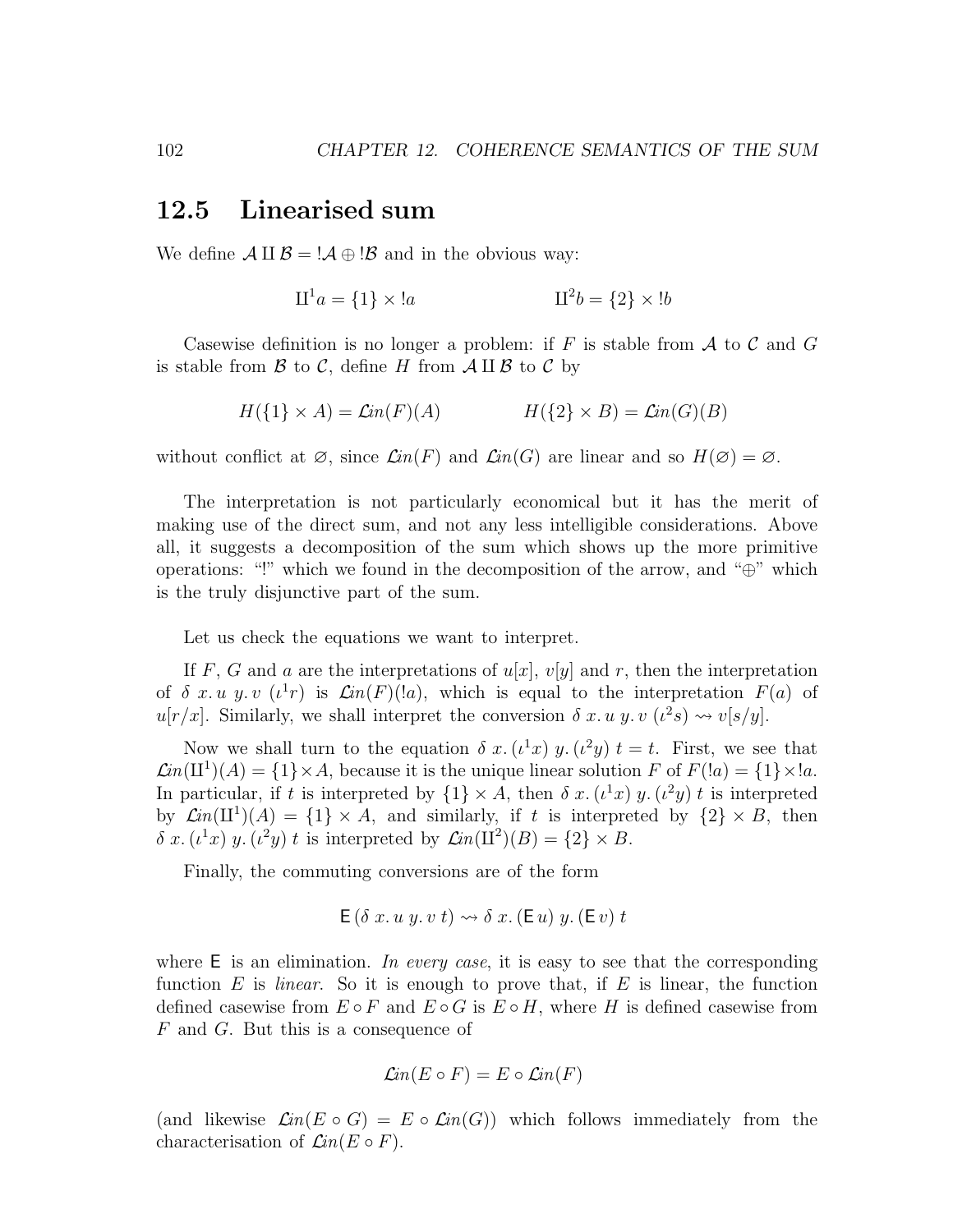In the interpretation of the commuting conversions, it is of course crucial that the eliminations be linear.

The direct sum is the dual of the direct product:

$$
(\mathcal{A}\otimes\mathcal{B})^\perp=\mathcal{A}^\perp\oplus\mathcal{B}^\perp
$$

It is of course more interesting to work with  $\oplus$ , which has a simple relationship with  $\&$ , than with  $II$ , which behaves quite badly.

# 12.6 Tensor product and units

The direct sum forms the disjoint union of the webs of two coherence spaces, so what is the meaning of the graph product?

We define  $\mathcal{A} \otimes \mathcal{B}$  to be the coherence space whose tokens are the pairs  $\langle \alpha, \beta \rangle$ , where  $\alpha \in |\mathcal{A}|$  and  $\beta \in |\mathcal{B}|$ , with the coherence relation

$$
\langle \alpha, \beta \rangle \subset \langle \alpha', \beta' \rangle \pmod{\mathcal{A} \otimes \mathcal{B}} \quad \text{iff} \quad \alpha \subset \alpha' \pmod{\mathcal{A}} \text{ and } \beta \subset \beta' \pmod{\mathcal{B}}
$$

This is called the tensor product. The dual (linear negation) of the tensor product is called the par or tensor sum:

$$
\left(\mathcal{A}\otimes\mathcal{B}\right)^{\perp}=\mathcal{A}^{\perp}\otimes\mathcal{B}^{\perp}
$$

Comparing this with the linear implication we have

$$
\mathcal{A} \mathbin{{\multimap}} \mathcal{B} = \mathcal{A}^\perp \otimes \mathcal{B} = (\mathcal{A} \otimes \mathcal{B}^\perp)^\perp
$$

Finally, each of the four associative binary opertions  $\oplus$ ,  $\otimes$ ,  $\otimes$  and  $\otimes$  has a unit, respectively called 0,  $\top$ , 1 and  $\bot$  (see section [B.2\)](#page-158-0). However for coherence spaces they coincide in pairs:

- $0 = \top = \mathcal{E}$ np, where  $|\mathcal{E}$ np $| = \varnothing$
- $1 = \bot = \mathcal{S}ql$ , where  $|\mathcal{S}ql| = \{ \bullet \}.$

Which of these is the *terminal object* for coherence spaces and stable maps? For linear maps? How do these types relate to absurdity and tautology in natural deduction?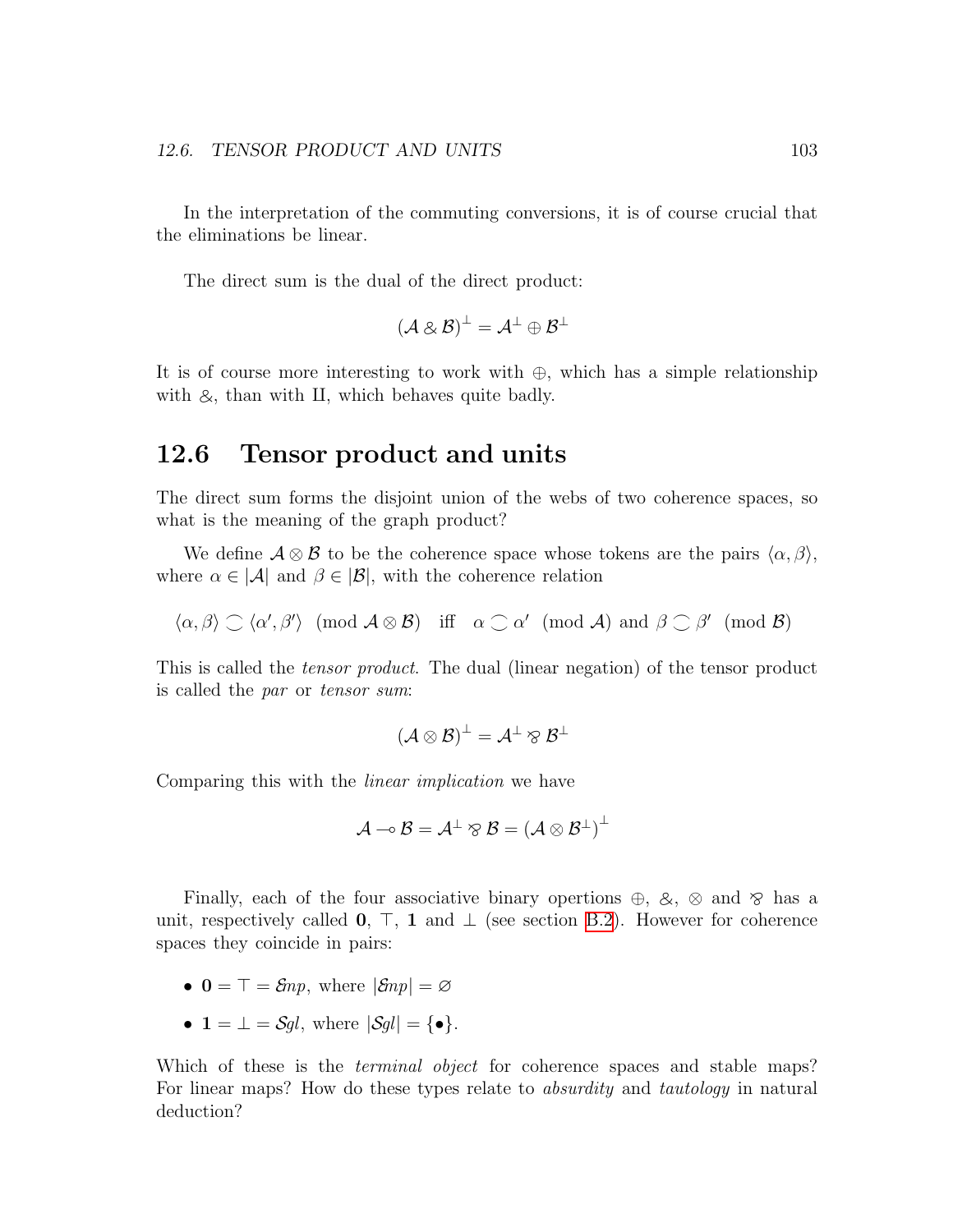# Chapter 13

# Cut Elimination (Hauptsatz)

Gentzen's theorem, one of the most important in logic, is not very far removed from normalisation in natural deduction, which is to a large extent inspired by it. In a slightly modified form, it is at the root of languages such as PROLOG. In other words, it is a result which everyone should see proved at least once. However the proof is very delicate and fiddly. So we shall begin by pointing out the key cases which it is important to understand. Afterwards we shall develop the detailed proof, whose intricacies are less interesting.

# <span id="page-111-1"></span>13.1 The key cases

The aim is to eliminate cuts of the special form

$$
\frac{\underline{A} \vdash C, \underline{B} \quad \underline{A}', C \vdash \underline{B}'}{\underline{A}, \underline{A}' \vdash \underline{B}, \underline{B}'} \text{Cut}
$$

where the left premise is a right logical rule and the right premise a left logical rule, so that both introduce the main symbol of C. These cases enlighten the deep symmetries of logical rules, which match each other exactly.

#### <span id="page-111-0"></span>1.  $\mathcal{R} \wedge$  and  $\mathcal{L}1 \wedge$

$$
\frac{\underline{A} \vdash C, \underline{B} \quad \underline{A}' \vdash D, \underline{B}'}{\underline{A}, \underline{A}' \vdash C \land D, \underline{B}, \underline{B}'} \mathcal{R} \land \qquad \frac{\underline{A}'', C \vdash \underline{B}''}{\underline{A}'', C \land D \vdash \underline{B}''} \mathcal{L} 1 \land \underline{A}, \underline{A}' \vdash C \land D, \underline{B}, \underline{B}' \vdash \underline{B}, \underline{B}', \underline{B}''} \text{Cut}
$$

is replaced by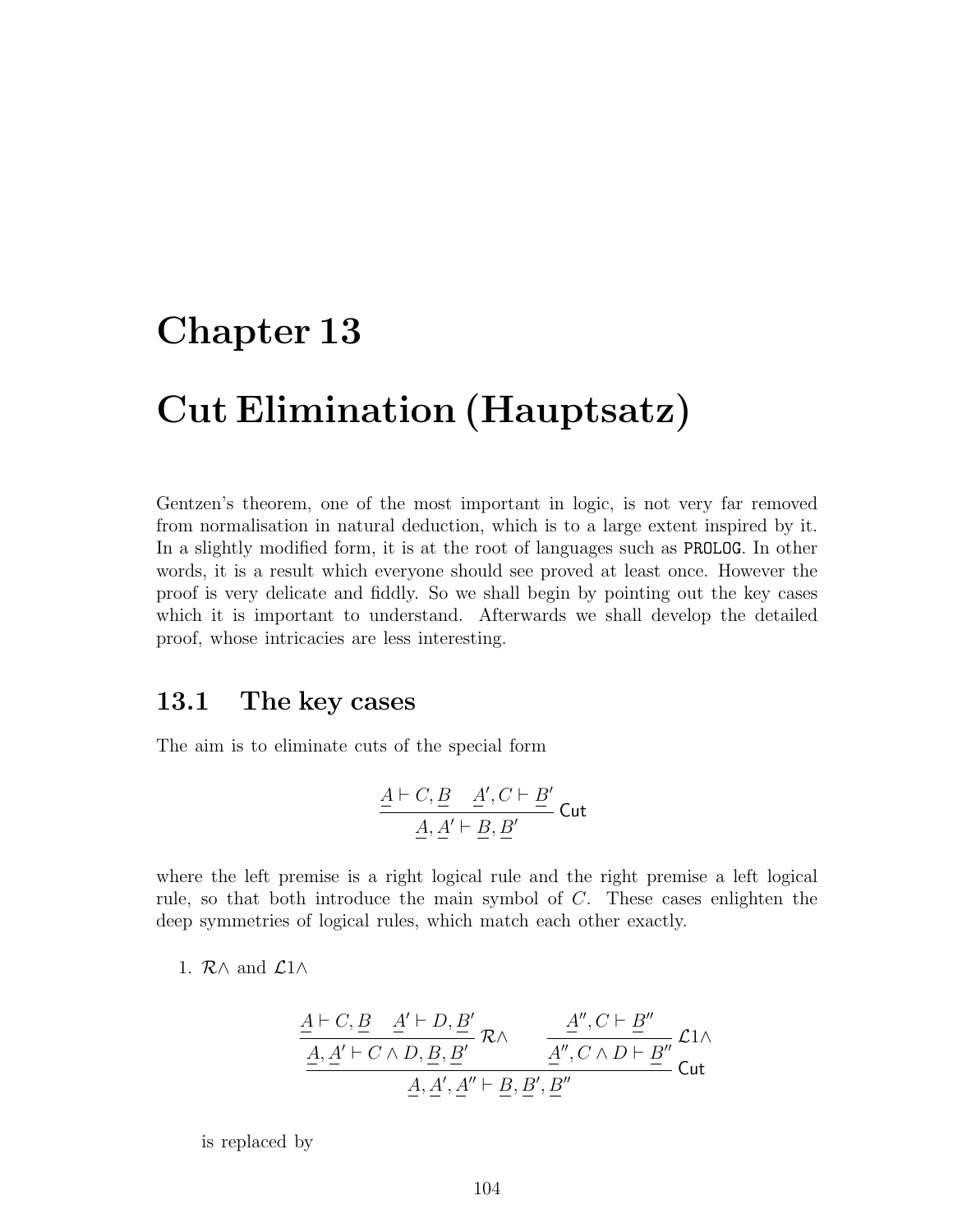$$
\frac{\underline{A} \vdash C, \underline{B} \quad \underline{A}'', C \vdash \underline{B}''}{\underline{A}, \underline{A}' \vdash \underline{B}, \underline{B}''}
$$
Cut  
 
$$
\frac{\underline{A}, \underline{A}' \vdash \underline{B}, \underline{B}''}{\underline{A}, \underline{A}', \underline{A}'' \vdash \underline{B}, \underline{B}', \underline{B}''}
$$

where the double bar denotes a certain number of structural rules, in this case weakening and exchange.

<span id="page-112-0"></span>2.  $R \wedge$  and  $L2 \wedge$ 

$$
\frac{\underline{A} \vdash C, \underline{B} \quad \underline{A'} \vdash D, \underline{B'}}{\underline{A}, \underline{A'} \vdash C \land D, \underline{B}, \underline{B'}} \mathcal{R} \land \qquad \frac{\underline{A''}, D \vdash \underline{B''}}{\underline{A'', C \land D \vdash \underline{B''}}} \mathcal{L} 2 \land \n\frac{\underline{A}, \underline{A'} \vdash C, \underline{B}, \underline{B'}}{\underline{A}, \underline{A''} \vdash \underline{B}, \underline{B'}, \underline{B''}} \text{Cut}
$$

is replaced similarly by

$$
\frac{\underline{A'} \vdash D, \underline{B'} \quad \underline{A''}, D \vdash \underline{B''}}{\overbrace{A, A', A'' \vdash B', B''}} \text{Cut}
$$

3. R1∨ and L∨

$$
\frac{\underline{A} \vdash C, \underline{B}}{\underline{A} \vdash C \lor D, \underline{B}} \mathcal{R}1 \lor \qquad \frac{\underline{A}', C \vdash \underline{B}' \quad \underline{A}'', D \vdash \underline{B}''}{\underline{A}', \underline{A}'', C \lor D \vdash \underline{B}', \underline{B}''} \mathcal{L} \lor \qquad \qquad \underline{A}, \underline{A}', \underline{A''} \vdash \underline{B}, \underline{B}', \underline{B}''} \text{Cut}
$$

is replaced by

$$
\frac{\underline{A} \vdash C, \underline{B} \quad \underline{A}', C \vdash \underline{B}'}{\underline{A}, \underline{A}', \underline{A}'' \vdash \underline{B}, \underline{B}'} \text{Cut}
$$
\n
$$
\overline{\underline{A}, \underline{A}', \underline{A}'' \vdash \underline{B}, \underline{B}', \underline{B}''}
$$

This is the dual of case [1.](#page-111-0)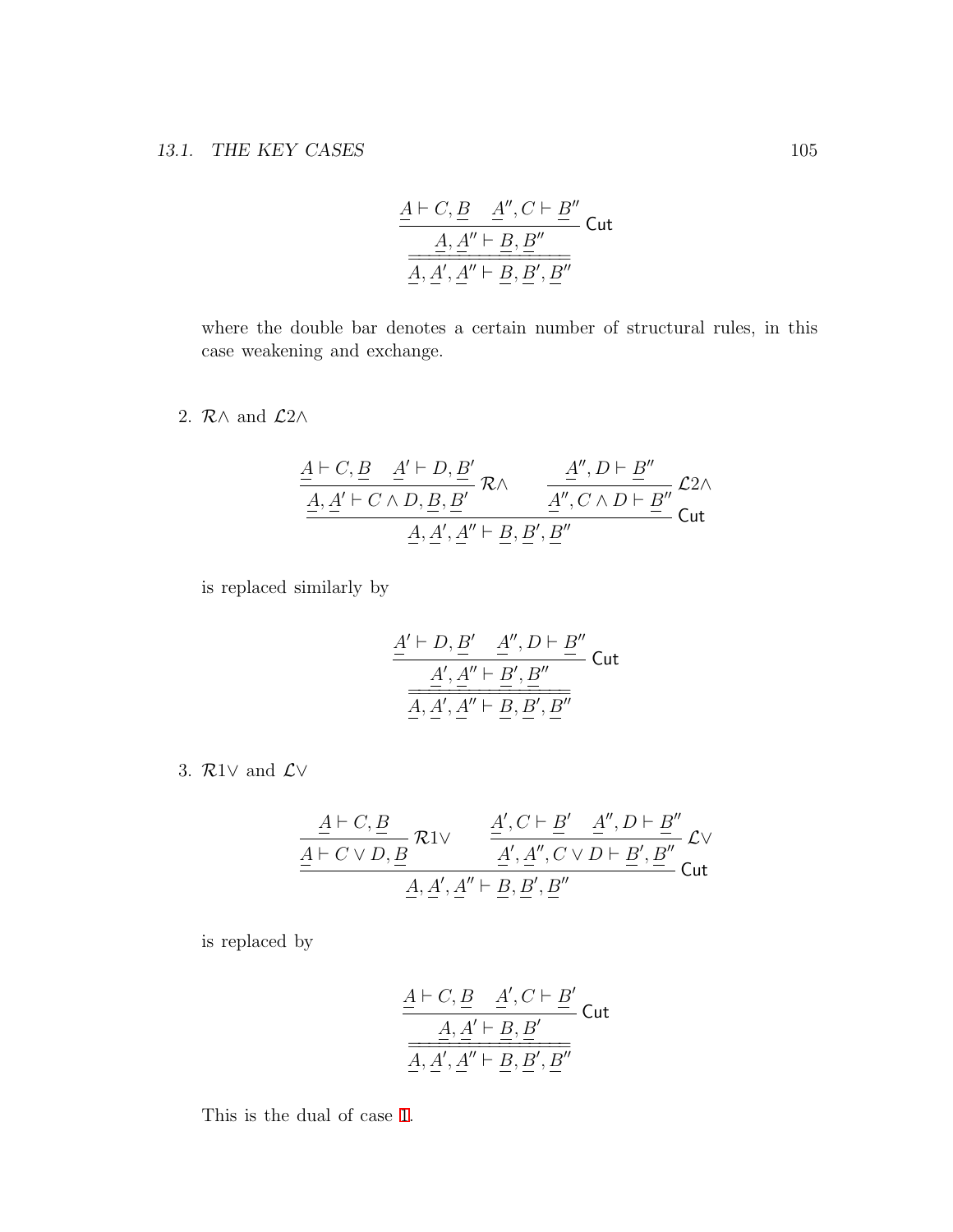4. R2∨ and L∨

$$
\frac{\underline{A} \vdash D, \underline{B}}{\underline{A} \vdash C \lor D, \underline{B}} \mathcal{R} 2 \lor \qquad \frac{\underline{A}', C \vdash \underline{B}' \quad \underline{A}'', D \vdash \underline{B}''}{\underline{A}', \underline{A}'', C \lor D \vdash \underline{B}', \underline{B}''} \mathcal{L} \lor \qquad \qquad \\ \frac{\underline{A}, \underline{A}', \underline{A}'' \vdash \underline{B}, \underline{B}', \underline{B}''}{\underline{A}, \underline{A}, \underline{A}'' \vdash \underline{B}, \underline{B}', \underline{B}''} \mathsf{Cut}
$$

is replaced by

$$
\frac{\underline{A} \vdash D, \underline{B} \quad \underline{A'', D \vdash \underline{B''}}}{\underline{A, A'' \vdash B, B''}} \text{Cut}
$$
\n
$$
\frac{\underline{A, A'' \vdash B, B''}}{\underline{A, A', A'' \vdash B, B', B''}}
$$

This is the dual of case [2.](#page-112-0)

5. 
$$
\mathcal{R}
$$
 and  $\mathcal{L}$  
$$
\frac{\underline{A}, C \vdash \underline{B}}{\underline{A} \vdash \neg C, \underline{B}} \mathcal{R} \neg \quad \frac{\underline{A}' \vdash C, \underline{B}'}{\underline{A}', \neg C \vdash \underline{B}'} \mathcal{L} \neg \quad \frac{\underline{A} \vdash C, \underline{B}'}{\underline{A}, \underline{A}' \vdash \underline{B}, \underline{B}'} \mathcal{L} \neg
$$

is replaced by

$$
\frac{\underline{A'} \vdash C, \underline{B'} \quad \underline{A}, C \vdash \underline{B}}{\underline{\underline{A'}, A \vdash \underline{B'}, B}} \text{Cut}
$$
\n
$$
\frac{\underline{A'}, \underline{A} \vdash \underline{B'}, \underline{B}}{\underline{A}, A' \vdash \underline{B}, B'}
$$

Note the switch.

6.  $\mathcal{R} \Rightarrow$  and  $\mathcal{L} \Rightarrow$ 

$$
\frac{\underline{A}, C \vdash D, \underline{B}}{\underline{A} \vdash C \Rightarrow D, \underline{B}} \mathcal{R} \Rightarrow \qquad \frac{\underline{A}' \vdash C, \underline{B}' \quad \underline{A}'', D \vdash \underline{B}''}{\underline{A}', \underline{A}'', C \Rightarrow D \vdash \underline{B}', \underline{B}''} \mathcal{L} \Rightarrow
$$

$$
\frac{\underline{A}, \underline{A}', \underline{A}'' \vdash \underline{B}, \underline{B}', \underline{B}''}{\underline{C}'} \text{Cut}
$$

is replaced by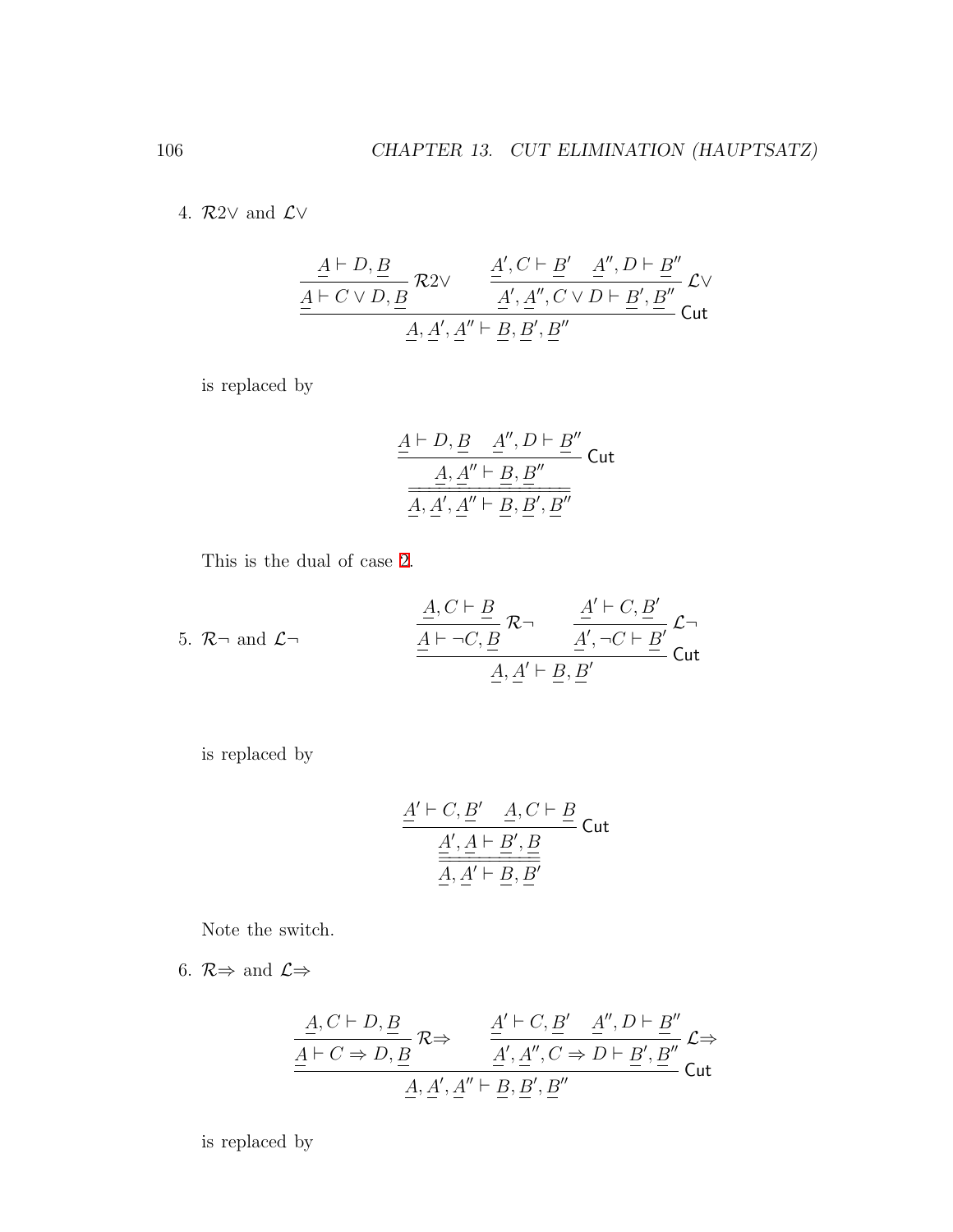$$
\frac{\underline{A'} \vdash C, \underline{B'} \quad \underline{A}, C \vdash D, \underline{B}}{\underline{\underline{A'}, \underline{A'} \vdash \underline{B'}, D, \underline{B}}}
$$
Cut  

$$
\frac{\underline{\underline{A'}, \underline{A'} \vdash \underline{B'}, D, \underline{B'}}{\underline{A}, \underline{A'} \vdash \underline{D}, \underline{B}, \underline{B'}} \quad \underline{A'', D \vdash \underline{B''}}}{\underline{A}, \underline{A'}, \underline{A''} \vdash \underline{B}, \underline{B'}, \underline{B''}}
$$
Cut

So the problem is solved by two cuts.

<span id="page-114-0"></span>7.  $\mathcal{R} \forall$  and  $\mathcal{L} \forall$ 

$$
\frac{\underline{A} \vdash C, \underline{B}}{\underline{A} \vdash \forall \xi. C, \underline{B}} \mathcal{R} \forall \quad \frac{\underline{A}', C[a/\xi] \vdash \underline{B}'}{\underline{A}', \forall \xi. C \vdash \underline{B}'} \mathcal{L} \forall \newline \underline{A}, \underline{A}' \vdash \underline{B}, \underline{B}' \newline \text{Cut}
$$

is replaced by

$$
\frac{\underline{A} \vdash C[a/\xi], \underline{B} \quad \underline{A}', C[a/\xi] \vdash \underline{B}'}{\underline{A}, \underline{A}' \vdash \underline{B}, \underline{B}'}
$$
Cut

where  $a$  is substituted for  $\xi$  throughout the left-hand sub-proof.

8.  $\mathcal{R} \exists$  and  $\mathcal{L} \exists$ 

$$
\frac{\underline{A} \vdash C[a/\xi], \underline{B}}{\underline{A} \vdash \exists \xi. C, \underline{B}} \mathcal{R} \exists \quad \frac{\underline{A}', C \vdash \underline{B}'}{\underline{A}', \exists \xi. C \vdash \underline{B}'} \mathcal{L} \exists \newline \underline{A}, \underline{A}' \vdash \underline{B}, \underline{B}'}
$$
Cut

is replaced by

$$
\frac{\underline{A} \vdash C[a/\xi], \underline{B} \quad \underline{A}', C[a/\xi] \vdash \underline{B}'}{\underline{A}, \underline{A}' \vdash \underline{B}, \underline{B}'} \text{Cut}
$$

This is the dual of case [7.](#page-114-0)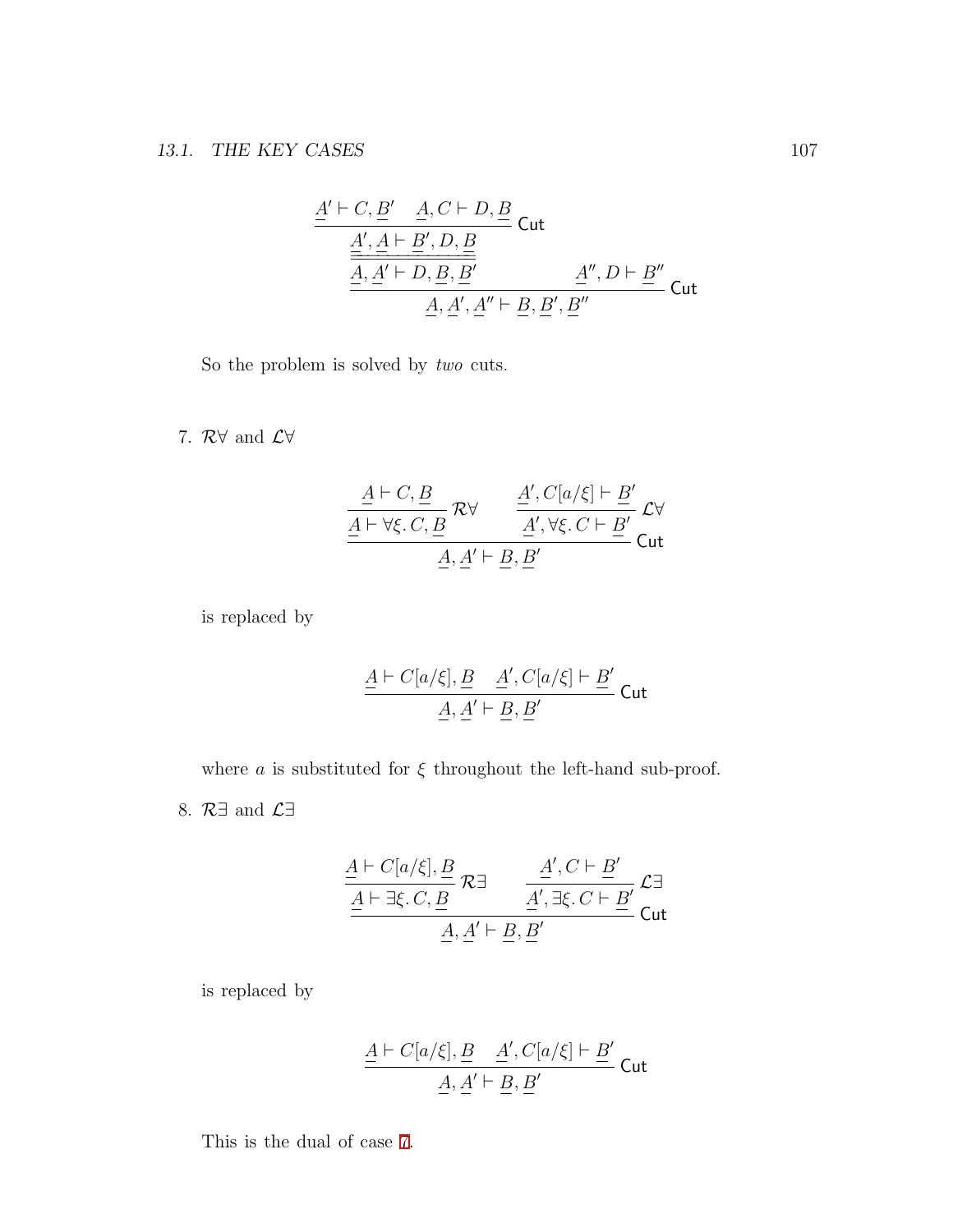# 13.2 The principal lemma

The *degree*  $\partial(A)$  of a *formula* is defined by:

- $\partial(A) = 1$  for A atomic
- $\partial(A \wedge B) = \partial(A \vee B) = \partial(A \Rightarrow B) = \max(\partial(A), \partial(B)) + 1$
- $\partial(\neg A) = \partial(\forall \xi, A) = \partial(\exists \xi, A) = \partial(A) + 1$

so that  $\partial(A[a/\xi]) = \partial(A)$ .

The degree of a cut rule is defined to be the degree of the formula which it eliminates. The key cases considered above replace a cut by one or two cuts of lower degree.

The degree  $d(\pi)$  of a proof is the sup of the degrees of its cut rules, so  $d(\pi) = 0$ iff  $\pi$  is cut-free.

The height  $h(\pi)$  of a proof is that of its associated tree: if  $\pi$  ends in a rule whose premises are proved by  $\pi_1, \ldots, \pi_n$   $(n = 0, 1 \text{ or } 2)$  then  $h(\pi) = \sup(h(\pi_i)) + 1$ .

The principal lemma says that the final cut rule can be eliminated. Its complex formulation takes account of the structural rules which interfere with cuts.

Notation If A is a sequence of formulae, then  $A-C$  denotes A where an arbitrary number of occurrences of the formula C have been deleted.

**Lemma** Let C be a formula of degree d, and  $\pi, \pi'$  proofs of  $A \vdash B$  and  $A' \vdash B'$ of degrees less than d. Then we can make a proof<sup>[1](#page-115-0)</sup>  $\varpi$  of  $A, \overline{A'} - \overline{C} \vdash B - \overline{C}, B'$  of degree less than d.

**Proof**  $\varpi$  is constructed by induction on  $h(\pi) + h(\pi')$ , but unfortunately not symmetrically in  $\pi$  and  $\pi'$ : at some stages preference is given to  $\pi$ , or to  $\pi'$ , and  $\varpi$  is irreversibly affected by this choice.

To simplify matters, we shall suppose that in  $A'-C$  and  $B-C$  we have removed all the occurrences of C. This allows us to avoid lengthy circumlocutions without making any essential difference to the proof.

<span id="page-115-0"></span> $\frac{1}{\omega}$  is a variant of  $\pi$ , not of  $\omega$ .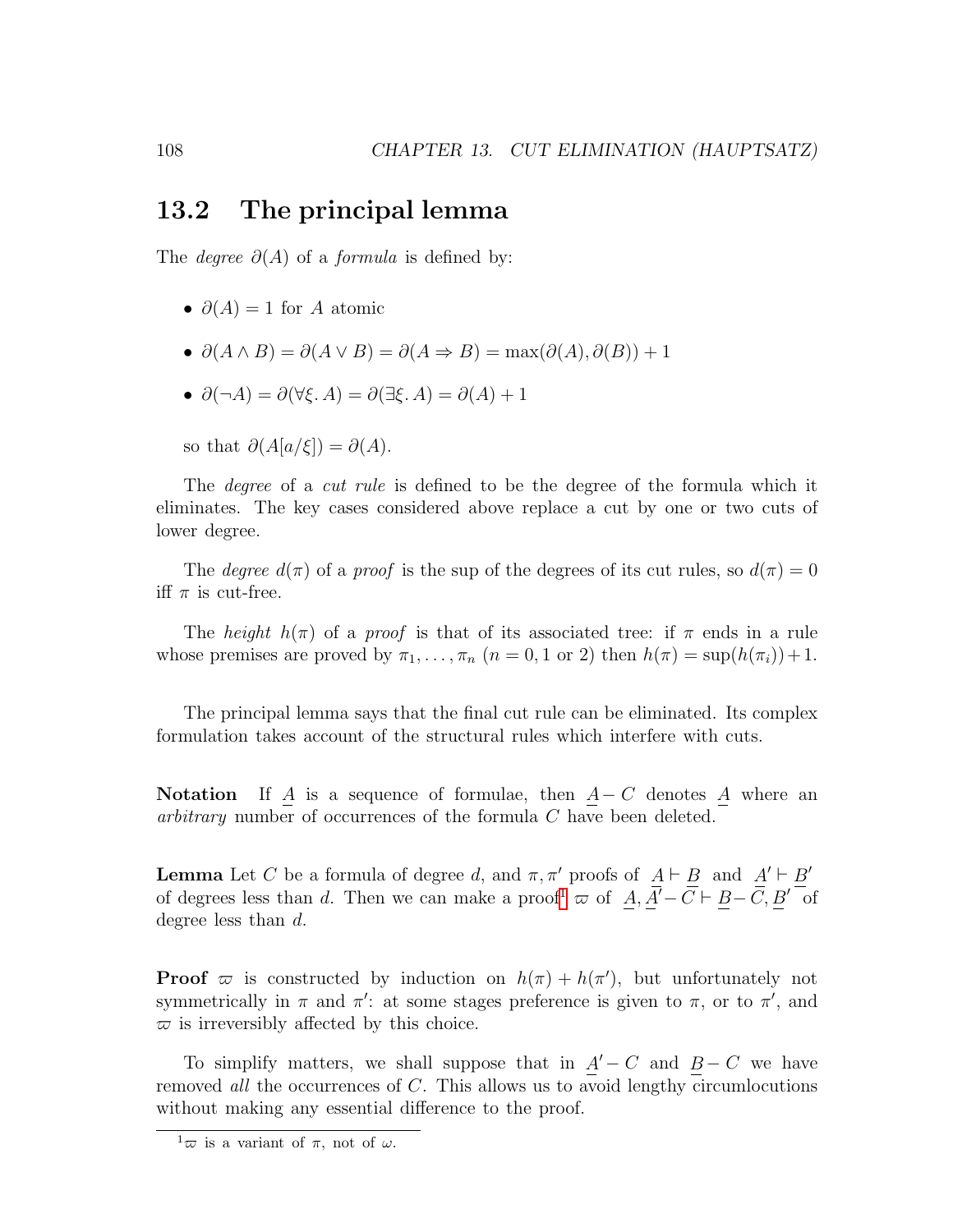The last rule r of  $\pi$  has premises  $\underline{A}_i \vdash \underline{B}_i$  proved by  $\pi_i$ , and the last rule r' of  $\pi'$  has premises  $A'$  $'_{j} \vdash \underline{B}'_{j}$  $\int_{j}^{1}$  proved by  $\pi'_{j}$  $'_{j}$ . There are several cases to consider:

- <span id="page-116-0"></span>1.  $\pi$  is an axiom. There are two subcases:
	- $\pi$  proves  $C \vdash C$ . Then a proof  $\varpi$  of  $C, A'-C \vdash B'$  is obtained from  $\pi'$  by means of structural rules.
	- $\pi$  proves  $D \vdash D$ . Then a proof  $\varpi$  of  $D, A' C \vdash D, B'$  is obtained from  $\pi$  by means of structural rules.
- 2.  $\pi'$  is an axiom. This case is handled as [1](#page-116-0); but notice that if  $\pi$  and  $\pi'$  are both axioms, we have arbitrarily privileged  $\pi$ .
- <span id="page-116-1"></span>3. r is a structural rule. The induction hypothesis for  $\pi_1$  and  $\pi'$  gives a proof  $\overline{\omega}_1$  of  $\underline{A}_1, \underline{A}' - C \vdash \underline{B}_1 - C, \underline{B}'$ . Then  $\overline{\omega}$  is obtained from  $\overline{\omega}_1$  by means of structural rules. Notice that in the case where the last rule of  $\pi$  is  $\mathcal{RC}$  on C, we have more occurrences of C in  $B_1$  than in B.
- 4.  $r'$  is a structural rule (dual of [3\)](#page-116-1).
- <span id="page-116-2"></span>5. r is a logical rule, other than a right one with principal formula C. The induction hypothesis for  $\pi_i$  and  $\pi'$  gives a proof  $\varpi_i$  of  $\overrightarrow{A}_i$ ,  $\underrightarrow{A}$  –  $C \vdash \underline{B}_i$  –  $C, \underline{B}$ . The same rule r is applicable to the  $\varpi_i$ , and since r does not create any new occurrence of C on the right side, this gives a proof  $\varpi$  of  $A, A'-C \vdash B-C, B'$ .
- 6.  $r'$  is a logical rule, other than a left one principal formula  $C$  (dual of [5\)](#page-116-2).
- 7. Both  $r$  and  $r'$  are logical rules,  $r$  a right one and  $r'$  a left one, of principal formula C. This is the only important case, and it is symmetrical.

First, apply the induction hypothesis to

- $\pi_i$  and  $\pi'$ , giving a proof  $\varpi_i$  of  $\underline{A}_i$ ,  $\underline{A}' C \vdash \underline{B}_i C, \underline{B}'$ ;
- $\pi$  and  $\pi'$  $j'$ , giving a proof  $\varpi'_{j}$  of  $\underline{A}, \underline{A}'_{j} - C \vdash \underline{B} - C, \underline{B}'_{j}$ ,<br>j .

Second apply r (and some structural rules) to the  $\varpi_i$  to give a proof  $\rho$  of  $A, A' - C \vdash C, B - C, B'$ . Likewise apply r' (and some structural rules) to the  $\varpi'_j$  to give a proof  $\rho'$  of  $\underline{A}, \underline{A}' - C, C \vdash \underline{B} - C, \underline{B}'$ .

There is one occurrence of  $C$  too many on the right of the conclusion to  $\rho$  and on the left of that to  $\rho'$ . Using the cut rule we have a proof of  $A, A' - C, A, A' - C \vdash B - C, B', B - C, B'.$ 

However the degree of this cut is  $d$ , which is too much. But we observe that this is precisely one of the key cases presented in [13.1](#page-111-1), so we can replace this cut by others of degree  $\langle d$ . Finally  $\varpi$  is obtained by structural manipulations.  $\Box$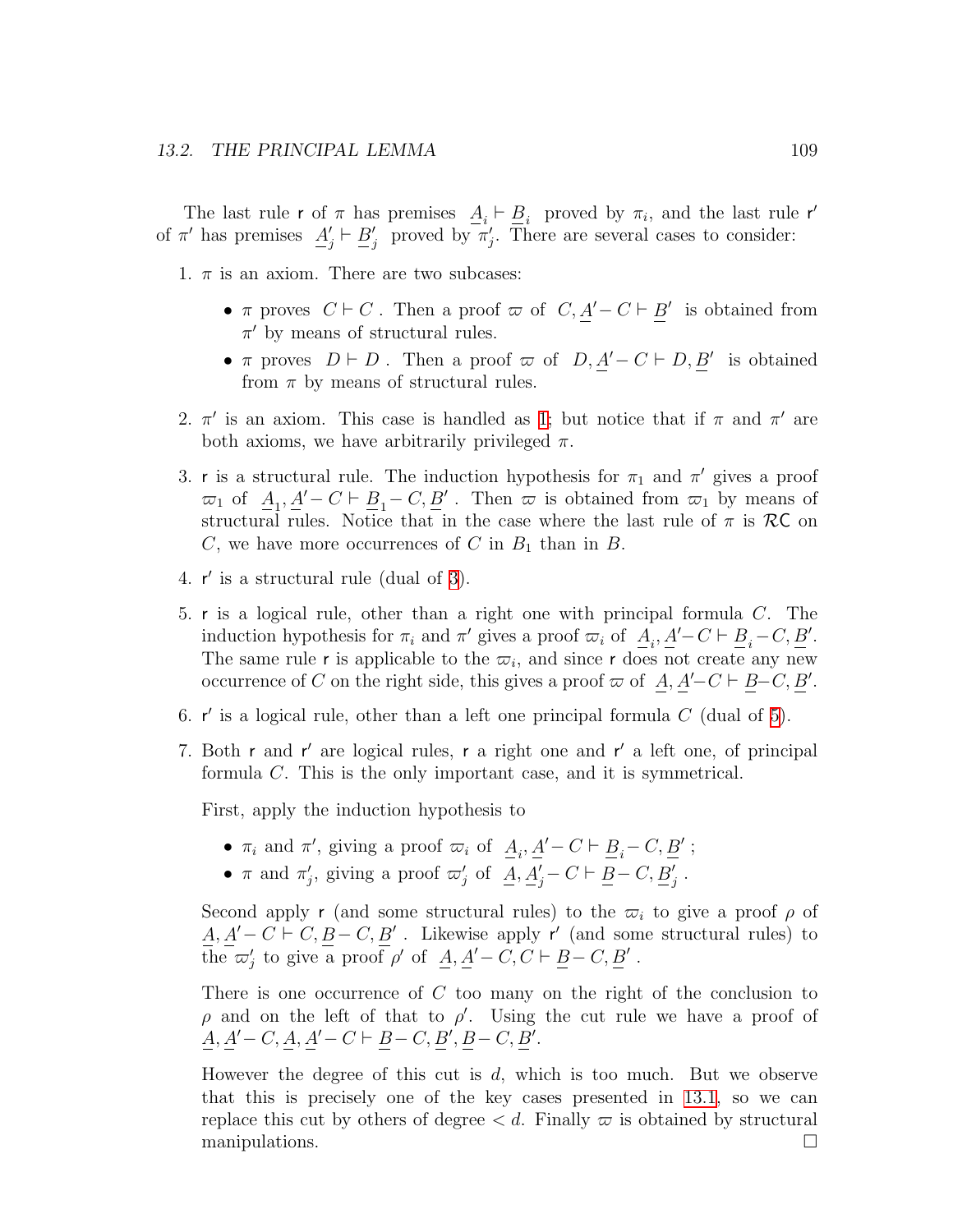### 13.3 The Hauptsatz

**Proposition** If  $\pi$  is a proof of a sequent of degree  $d > 0$  then a proof  $\varpi$  of the same sequent can be constructed with lower degree.

**Proof** By induction on  $h(\pi)$ . Let r be the last rule of  $\pi$  and  $\pi_i$  the subproofs corresponding to the premises of r. We have two cases:

- 1. r is not a cut of degree d. The induction hypothesis gives  $\overline{\omega}_i$  of degree  $\langle d, \rangle$ to which we apply **r** to give  $\varpi$ .
- 2. r is a cut of degree  $d$ :

$$
\frac{A \vdash C, B \quad \underline{A}', C \vdash \underline{B}'}{A, A' \vdash B, B'}
$$
Cut

The induction hypothesis provides  $\overline{\omega}_i$  of degree  $\langle d$ . This is the situation to which the principal lemma applies, giving a proof  $\varpi$  of  $A, A' \vdash B, B'$  of degree  $\lt d$ .

By iterating the proposition, we obtain:

**Theorem** (Gentzen, 1934) The cut rule is redundant in sequent calculus.  $\Box$ 

One should have some idea of how the process of eliminating cuts explodes the height of proofs. We shall just give an overall estimate which does not take into account the structural rules.

The principal lemma is linear: the elimination of a cut at worst multiplies the height by the constant  $k = 4$ .

The proposition is exponential: reducing the degree by 1 increases the height from h to  $4<sup>h</sup>$  at worst, since in using the lemma we multiply by 4 for each unit of height.

Altogether, the Hauptsatz is hyperexponential: a proof of height h and degree  $d$ becomes, at worst, one of height  $\mathcal{H}(d, h)$ , where:

$$
\mathcal{H}(0,h) = h \qquad \mathcal{H}(d+1,h) = 4^{\mathcal{H}(d,h)}
$$

Consequently we have the all too common situation of an algorithm which is effective but not feasible, in general, since we do not need to iterate the exponential very often before we exceed all conceivable measures of the size of the universe!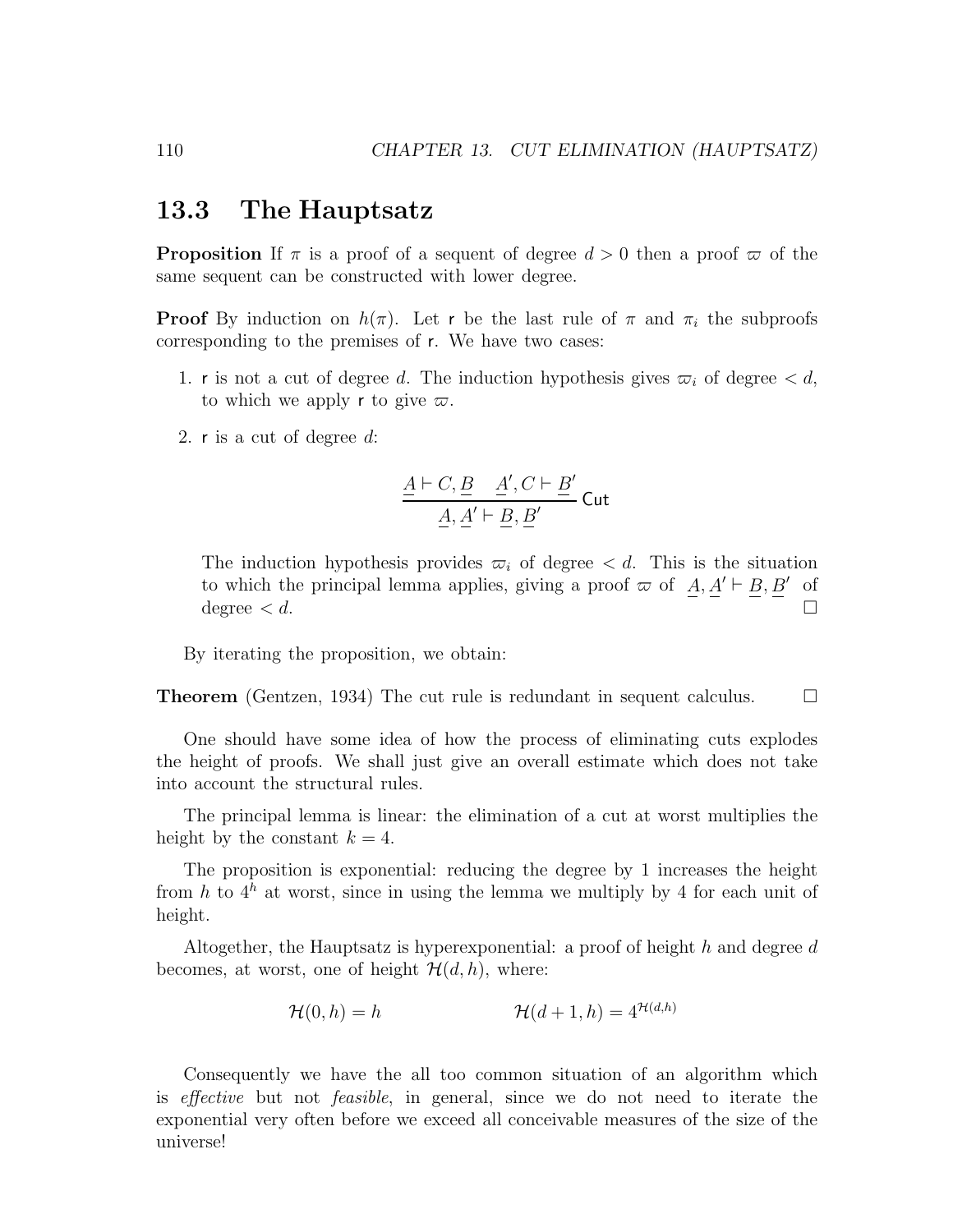# 13.4 Resolution

Gentzen's result does not say anything about the case where we have non-trivial axioms. Nevertheless, by close examination of the proof, we can see that the only case in which we would be unable to eliminate a cut is that in which one of the two premises is an axiom, and that it is necessary to extend the axioms by substitution.

In other words, the Hauptsatz remains applicable, but in the form of a restriction of the cut rule to those sequents which are obtained from proper axioms by substitution.

As a consequence, if we confine ourselves to *atomic* sequents (built from atomic formulae) as proper axioms, and as the conclusion, there is no need for the logical rules.

Let us turn straight to the case of PROLOG. The axioms are of a very special form, namely atomic intuitionistic sequents (also called *Horn clauses*)  $A \vdash B$ . The aim is to prove *goals, i.e.* atomic sequents of the form  $\vdash B$ . In doing this we have at our disposal

- instances (by substitution)  $\underline{A} \vdash B$  of the proper axioms,
- identity axioms  $A \vdash A$  with A atomic,
- cut, and
- the structural rules.

But the contraction and weakening are redundant:

**Lemma** If the atomic sequent  $A \vdash B$  is provable using these rules, there is an intuitionistic sequent  $A' \vdash B'$  provable without weakening or contraction, such that:

- $A'$  is built from formulae of  $A$ ;
- $B'$  is in  $B$ .

**Proof** By induction on the proof  $\pi$  of  $A \vdash B$ .

- 1. If  $\pi$  is an axiom the result is immediate, as the axioms, proper or identity, are intuitionistic.
- 2. If  $\pi$  ends in a structural rule applied to  $\underline{A}_1 \vdash B_1$ , the induction hypothesis gives an intuitionistic sequent  $A_1'$  $A'_1 \vdash B'_1$  and we put  $\underline{A}' = \underline{A}'_1$  $'_{1}$ ,  $B' = B'_{1}$ .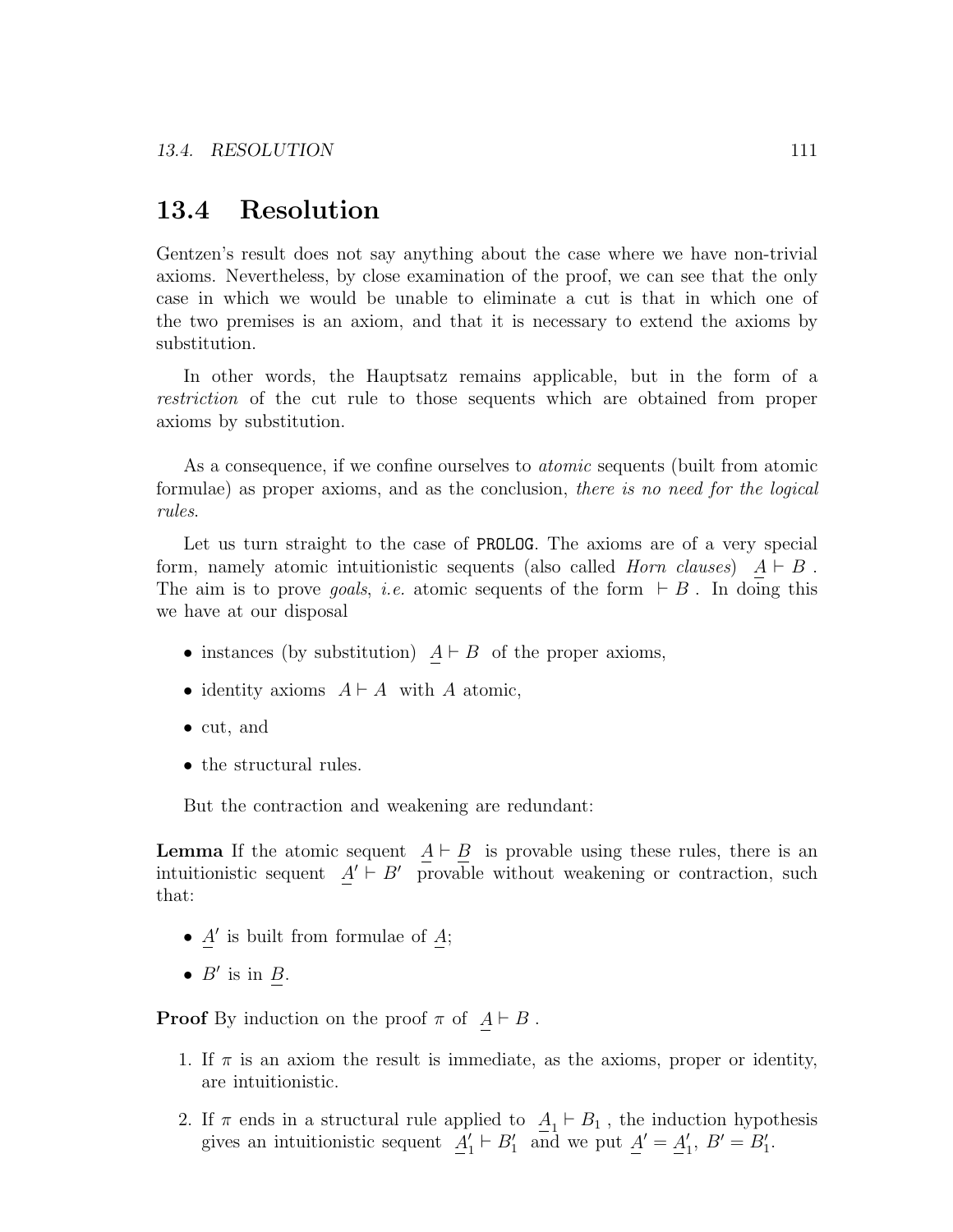3. If  $\pi$  ends in a cut

$$
\underline{\frac{A_1 \vdash C, \underline{B}_1 \quad \underline{A}_2, C \vdash \underline{B}_2}{\underline{A}_1, \underline{A}_2 \vdash \underline{B}_1, \underline{B}_2}} \text{Cut}
$$

then the induction hypothesis provides  $A'_1$  $y'_1 \vdash B'_1$  and  $\underline{A}'_2$  $y'_2 \vdash B'_2$  and two cases arise:

- $B'_1 \neq C$ : we can take  $\underline{A}' = \underline{A}'_1$  $'_{1}$  and  $B' = B'_{1}$ ;
- $B'_1 = C$ , which occurs, say, *n* times in  $A_2$ : by making exchanges and *n* cuts with  $A_1'$  $\frac{1}{1} \vdash C$  we obtain the result with  $\underline{A}' = \underline{A}'_1$  $\overline{A}'_1, \ldots, \underline{A}'_1$  $\sum_{1}^{\prime} A_{2}^{\prime} - C$ and  $B' = B_2'$ .

This lemma is immediately applicable to a goal  $\vdash B$ , which gives A' empty and  $B' = B$ . Notice that the deduction necessarily lies in the intuitionistic fragment. But in this case, it is possible to eliminate exchange too, by permuting the order of application of cuts. Furthermore, cut with an identity axiom

$$
\frac{A \vdash C \quad C \vdash C}{A \vdash C} \, \mathsf{Cut}
$$

is useless, so we have:

**Proposition** In order to prove a goal, we only need to use cut with instances (by substitution) of proper axioms.

Robinson's resolution method (1965) gives a reasonable strategy for finding such proofs. The idea is to try all possible combinations of cuts and substitutions, the latter being limited by unification. However that would lead us too far afield.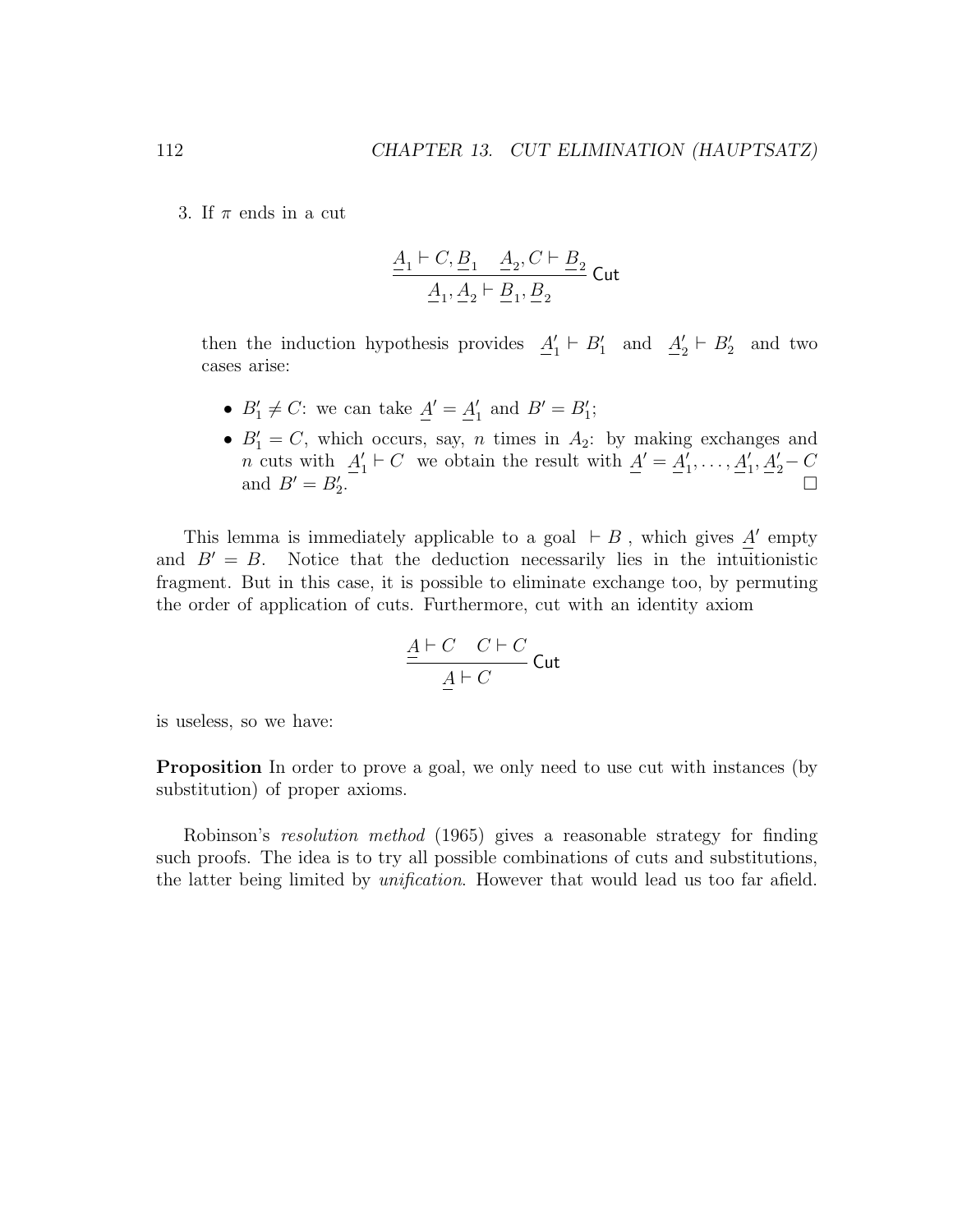# Chapter 14

# Strong Normalisation for F

The aim of this chapter is to prove:

Theorem All terms of F are strongly normalisable, and the normal form is unique.

The uniqueness is not problematic: it comes from an extension of the Church-Rosser theorem. Existence is much more delicate; in fact, we shall see in chapter [15](#page-126-0) that the normalisation theorem for  $\bf{F}$  implies the consistency of second order arithmetic  $PA_2$ . The classic result of logic, if anything deserves that name, is Gödel's second incompleteness theorem, which says (assuming that it is not contradictory) that the consistency of  $\mathbf{A}_2$  cannot be proved within  $\mathbf{A}_2$ . Consequently, since consistency can be deduced from normalisation within  $\mathbf{PA}_2$ , the normalisation theorem *cannot* be proved within  $\mathbf{PA}_2$ . That gives us an essential piece of information for the proof: we must look for a strategy which goes outside  $PA<sub>2</sub>$ .

Essentially,  $PA<sub>2</sub>$  contains the Axiom (scheme) of comprehension

$$
\exists X. \,\forall \xi. \, (\xi \in X \Leftrightarrow A[\xi])
$$

where  $A$  is a formula in which the variable  $X$  does not occur free.  $A$  may contain first order ( $\forall \xi, \exists \xi$ .) and second order ( $\forall X, \exists X$ .) quantification. Intuitively, the first order variables range over integers and the second order ones over sets of integers. This system suffices for everyday mathematics: for instance, real numbers may be coded as sets of integers.

So we seek to use "all possible" axioms of comprehension, or at least a large class of them. For this, we shall look back at Tait's proof (using reducibility) and try to extend it to system F.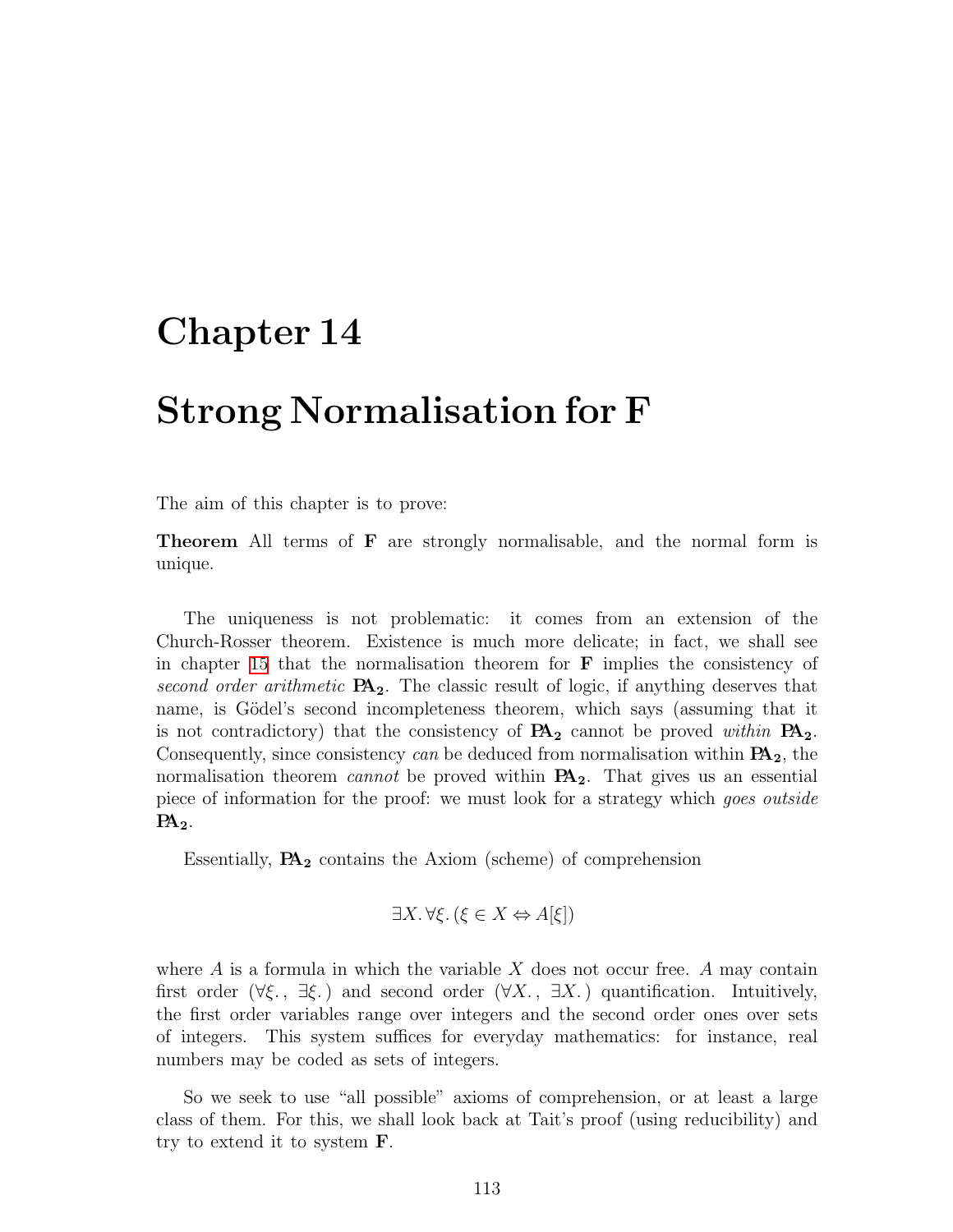# 14.1 Idea of the proof

We would like to say that t of type  $\Pi X$ . T is reducible iff for all types U, tU is reducible (of type  $T[U/X]$ ). For example, t of type  $\Pi X$ . X would be reducible iff  $t U$  is reducible for all U. But U is arbitrary — it may be  $\Pi X$ .  $X$  — and we need to know the meaning of reducibility of type U before we can define it! We shall never get anywhere like this. Moreover, if this method were practicable, it would be applicable to variants of system  $\bf{F}$  for which normalisation fails.

### 14.1.1 Reducibility candidates

To solve this problem, we shall introduce reducibility candidates. A reducibility candidate of type U is an *arbitrary* reducibility predicate (set of terms of type  $U$ ) satisfying the conditions  $(CR 1-3)$  of chapter [6](#page-48-0). Among all the "candidates", the "true" reducibility predicate for  $U$  is to be found.

A term of type  $\Pi X$ . T is reducible when, for every type U and every reducibility candidate R of type U, the term  $tU$  is reducible of type  $T[U/X]$ , where reducibility for this type is defined taking  $\mathcal R$  as the definition of reducibility for U. Of course, if  $\mathcal R$  is the "true" reducibility of type U, then the definition we shall be using for  $T[U/X]$  will also be the "true" one. In other words, everything works as if the rule of universal abstraction (which forms functions defined for arbitrary types) were so uniform that it operates without any information at all about its arguments.

Before going on with the details, let us look informally at how the universal identity  $\Lambda X.\lambda x^X.x$  will be reducible. It is of type  $\Pi X.\, X\rightarrow X$ , and a term t of this type is reducible iff whatever reducibility candidate  $\mathcal{R}$  we take for U, the term  $t U$  is reducible of type  $U \rightarrow U$ , this reducibility being defined by means of R. Now,  $t U$  is reducible of type  $U \rightarrow U$  if for all u reducible of type U (*i.e.*  $u \in \mathcal{R}$ )  $t U u$  is reducible of type U (*i.e.*  $t U u \in \mathcal{R}$ ). We are led to showing that  $u \in \mathcal{R} \Rightarrow t U u \in \mathcal{R}$ ; but  $\mathcal R$  satisfies (CR 1-3) and  $t U u$  is neutral, so this implication follows from manipulation with  $(CR_3)$ .

#### 14.1.2 Remarks

The choice of  $(CR 1-3)$  is crucial. We need to identify some useful induction hypotheses on a set of terms which is otherwise arbitrary, and they must be preserved by the construction of the "true reducibility". These conditions were originally found by trial and error. In linear logic, reducibility candidates appear much more naturally, from a notion of orthogonality on terms[[Gir87](#page-169-0)].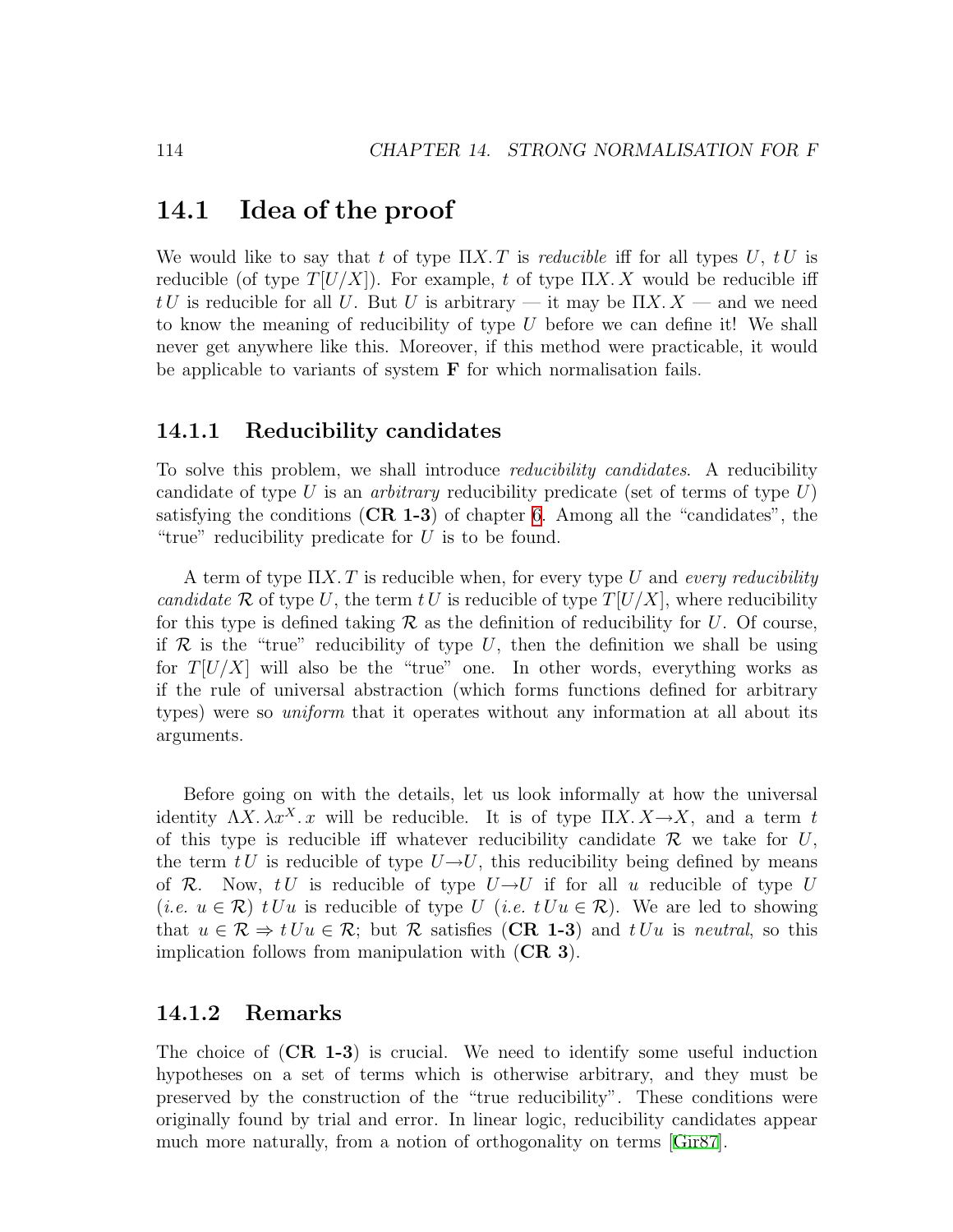The case of the universal type  $\Pi X. V$  introduces a quantification over sets of terms (in fact over all reducibility candidates). Thus we make more and more complex definitions of reducibility, and there is no second order formula  $\mathsf{RED}(T, t)$ which says "t is reducible of type  $T$ ". This is completely analogous to what happens at the first order, with system **T**.

But the main point is that, in order to interpret the universal application scheme  $t U$ , we have to substitute in the definition of reducibility for  $t$ , not an arbitrary candidate, but the one we get by induction on the construction of U. So we must be able to define a set of terms of type U by a *formula*, and this uses the comprehension scheme in an essential way.

For second order systems, unlike the simpler ones, there is no known alternative proof. For example, normalisation for the Theory of Constructions [\[Coquand](#page-168-0)] — an even stronger system — can be shown by an adaptation of the method presented here.

### 14.1.3 Definitions

A term t is *neutral* if it does not start with an abstraction symbol, *i.e.* if it has one of the following forms:

x  $t u$   $t U$ 

A reducibility candidate of type U is a set  $\mathcal R$  of terms of type U such that:

- (CR 1) If  $t \in \mathcal{R}$ , then t is strongly normalisable.
- (CR 2) If  $t \in \mathcal{R}$  and  $t \leadsto t'$ , then  $t' \in \mathcal{R}$ .
- **(CR 3)** If t is neutral, and whenever we convert a redex of t we obtain a term  $t' \in \mathcal{R}$ , then  $t \in \mathcal{R}$ .

From (CR 3) we have in particular:

(CR 4) If t is neutral and normal, then  $t \in \mathcal{R}$ .

This shows that  $\mathcal R$  is never empty, because it always contains the variables of type U.

For example, the set of strongly normalisable terms of type  $U$  is a reducibility candidate (see [6.2.1\)](#page-49-0).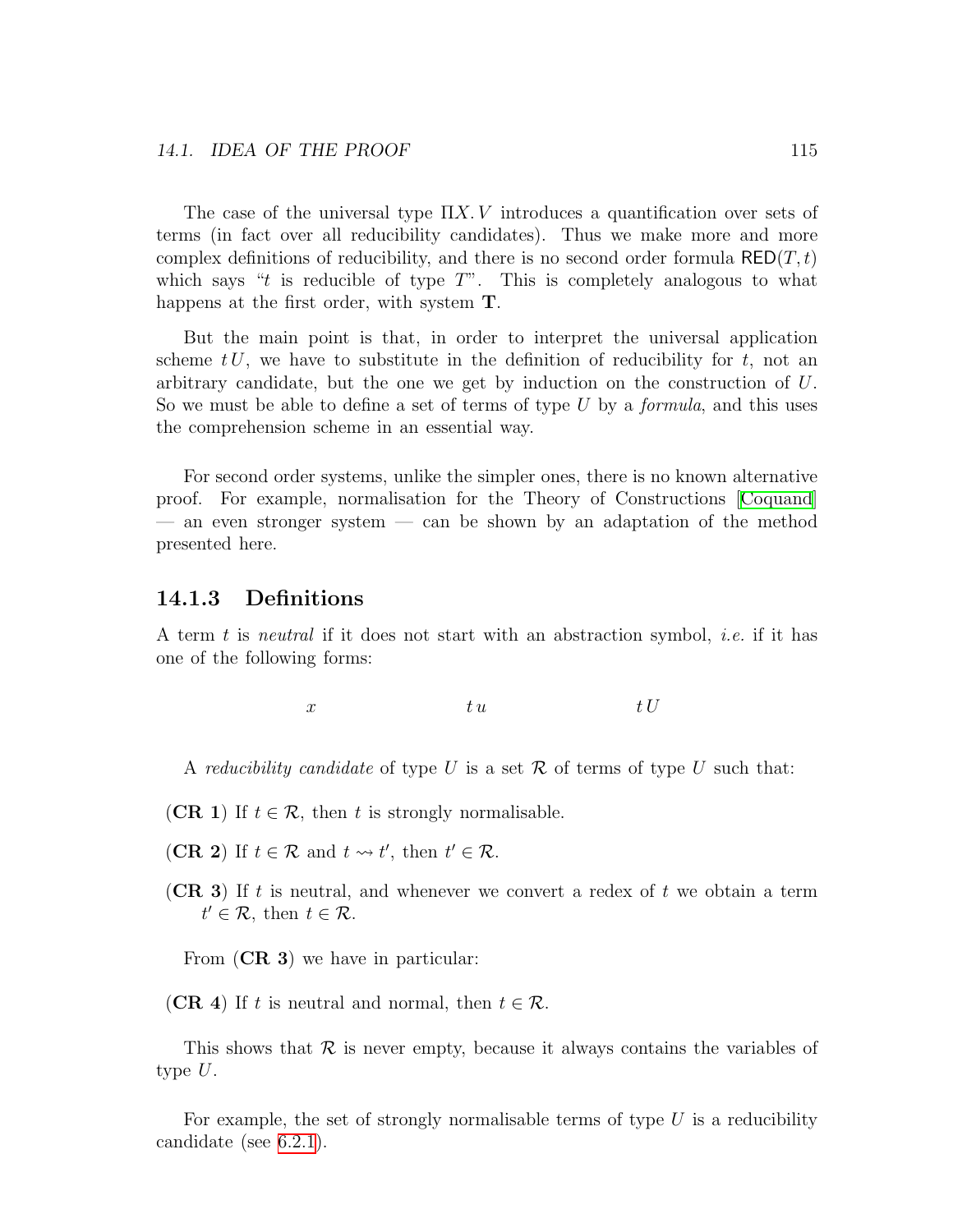If  $\mathcal R$  and  $\mathcal S$  are reducibility candidates of types U and V, we can define a set  $\mathcal{R} \to \mathcal{S}$  of terms of type  $U \to V$  by:

$$
t \in \mathcal{R} \to \mathcal{S}
$$
 iff  $\forall u \ (u \in \mathcal{R} \Rightarrow t \ u \in \mathcal{S})$ 

By [6.2.3,](#page-50-0) we know that  $\mathcal{R} \to \mathcal{S}$  is a reducibility candidate of type  $U \to V$ .

### 14.2 Reducibility with parameters

Let  $T[X]$  be a type, where we understand that X contains (at least) all the free variables of  $T$ . Let  $U$  be a sequence of types, of the same length; then we can define by simultaneous substitution a type  $T[U/X]$ . Now let R be a sequence of reducibility candidates of corresponding types; then we can define a set RED<sub>T</sub> $[\mathcal{R}/X]$  (parametric reducibility) of terms of type  $T[U/X]$  as follows:

- 1. If  $T = X_i$ , then  $\mathsf{RED}_T[\mathcal{R}/X] = \mathcal{R}_i$ ;
- 2. If  $T = V \rightarrow W$ , then  $\text{RED}_T[\mathcal{R}/X] = \text{RED}_V[\mathcal{R}/X] \rightarrow \text{RED}_W[\mathcal{R}/X]$ ;
- 3. If  $T = \Pi Y$ . W then  $\mathsf{RED}_T[\mathcal{R}/X]$  is the set of terms t of type  $T[U/X]$  such that, for every type V and reducibility candidate S of this type, then  $t V \in \text{RED}_W[\mathcal{R}/X, \mathcal{S}/Y].$

**Lemma RED**<sub>T</sub> $[\mathcal{R}/X]$  is a reducibility candidate of type  $T[U/X]$ .

**Proof** By induction on T: the only case to consider is  $T = \Pi Y.W$ .

- (CR 1) If  $t \in \text{RED}_T[\mathcal{R}/X]$ , take an arbitrary type V and an arbitrary candidate S of type V (for example, the strongly normalisable terms of type V). Then  $t V \in \text{RED}_W[\mathcal{R}/X, \mathcal{S}/Y]$ , and so, by induction hypothesis (CR 1), we know that tV is strongly normalisable. But  $\nu(t) \leq \nu(t V)$ , so t is strongly normalisable.
- (CR 2) If  $t \in \text{RED}_T[\mathcal{R}/X]$  and  $t \leadsto t'$  then for all types V and candidate S, we have  $t V \in \overline{RED}_W[\mathcal{R}/X, \mathcal{S}/Y]$  and  $t V \rightsquigarrow t' V$ . By induction hypothesis (CR 2) we know that  $t' \overline{V} \in \text{RED}_W[\mathcal{R}/X, \mathcal{S}/Y]$ . So  $t' \in \text{RED}_T[\mathcal{R}/X]$ .
- (CR 3) Let t be neutral and suppose all the t' one step from t are in  $\text{RED}_T[\mathcal{R}/X]$ . Take V and S: applying a conversion inside  $tV$ , the result is a  $t'V$  since  $\overline{t}$  is neutral, and  $t'V$  is in  $\mathsf{RED}_W[\mathcal{R}/X, \mathcal{S}/Y]$  since  $t'$  is. By induction hypothesis (CR 3) we see that  $t V \in \text{RED}_W[\mathcal{R}/X, \mathcal{S}/Y]$ , and so  $t \in \text{RED}_T[\mathcal{R}/X]$ .  $\Box$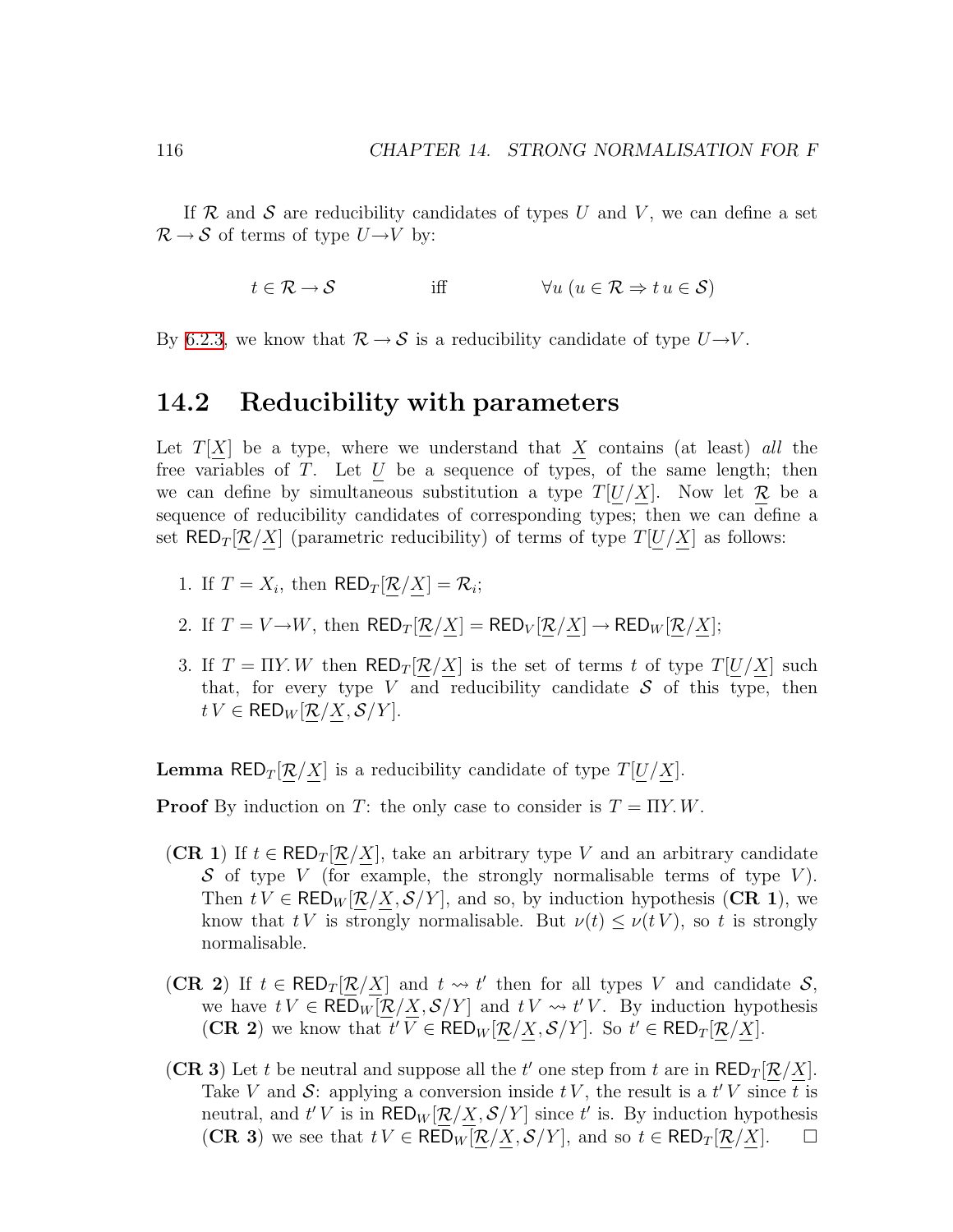### <span id="page-124-0"></span>14.2.1 Substitution

The following lemma says that parametric reducibility behaves well with respect to substitution:

 ${\rm \bf Lemma~RED}_{T[V/Y]}[\overline{{\mathcal R}}/\overline{X}]={\rm RED}_T[\overline{{\mathcal R}}/\overline{X},{\rm RED}_V[\overline{{\mathcal R}}/\overline{X}]/Y]$ 

Here we make hidden use of the comprehension scheme, since, in order to be able to use the *predicate*  $\text{RED}_V[\mathcal{R}/X]$  as a parameter, it is necessary to know that it is a set.

This lemma is proved by a straightforward induction on  $T$ . The only difficulty was to formulate it precisely!

### <span id="page-124-1"></span>14.2.2 Universal abstraction

**Lemma** If for every type V and candidate S,  $w[V/Y] \in \text{RED}_W[\mathcal{R}/X, \mathcal{S}/Y]$ , then  $\Lambda Y. w \in \mathsf{RED}_{\Pi Y. W}[\underline{\mathcal{R}}/\underline{X}].$ 

**Proof** We have to show that  $(\Lambda Y, w) V \in \text{RED}_W[\mathcal{R}/X, \mathcal{S}/Y]$  for every type V and candidate S of type V. We argue by induction on  $\nu(w)$ . Converting a redex of  $(\Lambda Y, w) V$  gives:

- $(\Lambda Y, w') V$  with  $\nu(w') < \nu(w)$ , which is in  $\mathsf{RED}_W[\mathcal{R}/X, \mathcal{S}/Y]$  by the induction hypothesis.
- $w[V/Y]$  which is in  $\mathsf{RED}_W[\underline{\mathcal{R}}/\underline{X}, \mathcal{S}/Y]$  by assumption.

So the result follows from  $(CR \ 3)$ .

### <span id="page-124-2"></span>14.2.3 Universal application

**Lemma** If  $t \in \text{RED}_{\Pi Y. W}[\mathcal{R}/X],$  then  $tV \in \text{RED}_{W[V/Y]}[\mathcal{R}/X]$  for every type V.

**Proof** By hypothesis  $t V \in \text{RED}_W[\mathcal{R}/X, \mathcal{S}/Y]$  for every candidate S. We just take  $S = \text{RED}_V[\underline{\mathcal{R}}/\underline{X}]$  and the result follows from lemma [14.2.1](#page-124-0).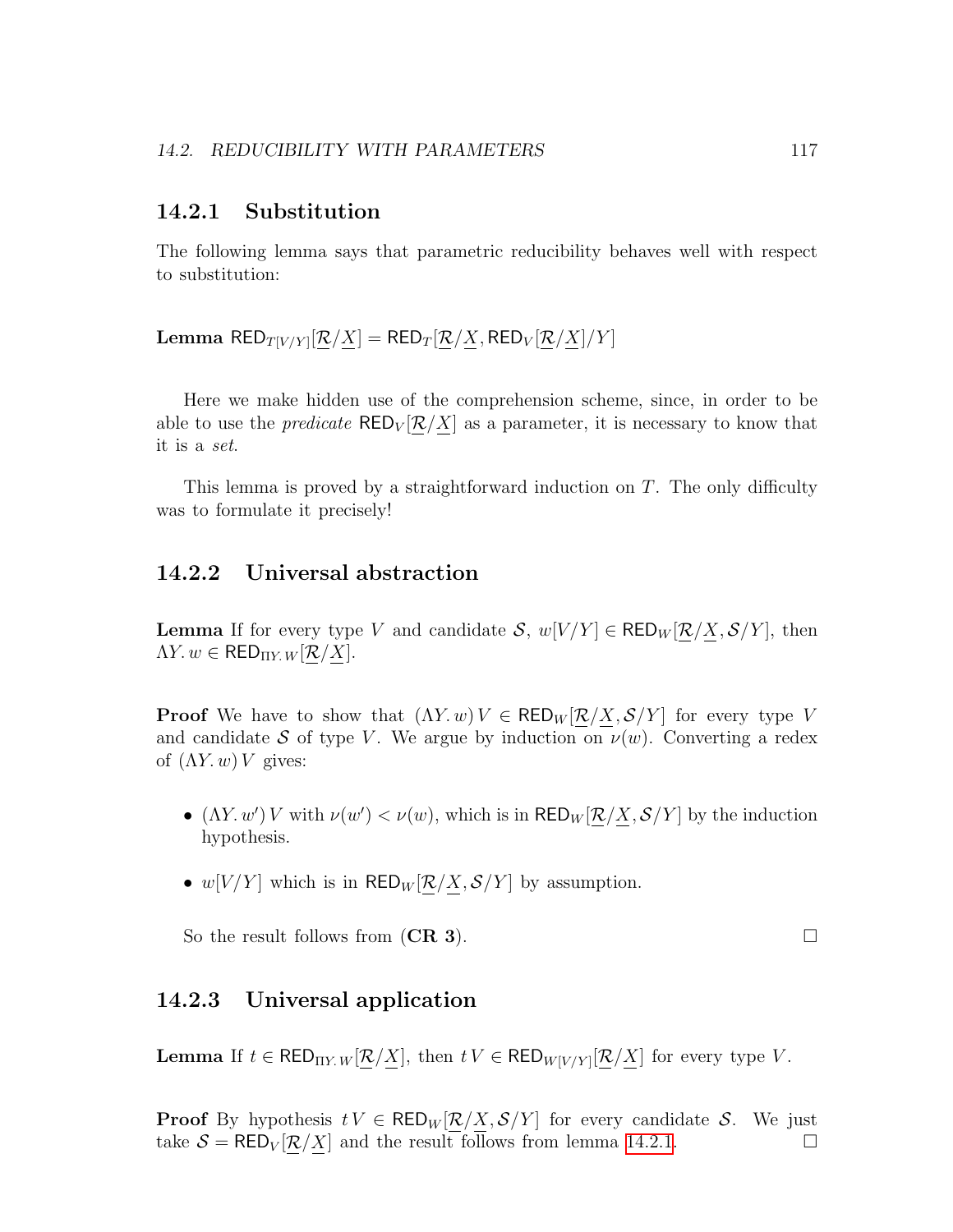### 14.3 Reducibility theorem

A term t of type T is said *reducible* if it is in  $\mathsf{RED}_T[\mathcal{S}\mathcal{N}/X],$  where  $X_1, \ldots, X_m$ are the free type variables of T, and  $\mathcal{SN}_i$  is the set of strongly normalisable terms of type  $X_i$ .

As in chapter [6](#page-48-0) we can prove the

Theorem All terms of F are reducible.

and hence, by  $(CR_1)$ , the

Corollary All terms of F are strongly normalisable.

We need a more general result, which uses substitution *twice* (once for types, and again for terms) and from which the theorem follows by putting  $\mathcal{R}_i = \mathcal{S} \mathcal{N}_i$ and  $u_j = x_j$ :

Proposition Let t be a term of type T. Suppose all the free variables of t are among  $x_1, \ldots, x_n$  of types  $U_1, \ldots, U_n$ , and all the free type variables of  $T, U_1, \ldots, U_n$  are among  $X_1, \ldots, X_m$ . If  $\mathcal{R}_1, \ldots, \mathcal{R}_m$  are reducibility candidates of types  $V_1, \ldots, V_m$  and  $u_1, \ldots, u_n$  are terms of types  $U_1[V/X], \ldots, U_n[V/X]$  which are in  $\mathsf{RED}_{U_1}[\mathcal{R}/X],\ldots,\mathsf{RED}_{U_n}[\mathcal{R}/X]$  then  $t[V/X][u/x] \in \overline{\mathsf{RED}}_T[\mathcal{R}/X].$ 

The proof is similar to [6.3.3](#page-52-0). The new cases are handled using [14.2.2](#page-124-1) and [14.2.3.](#page-124-2)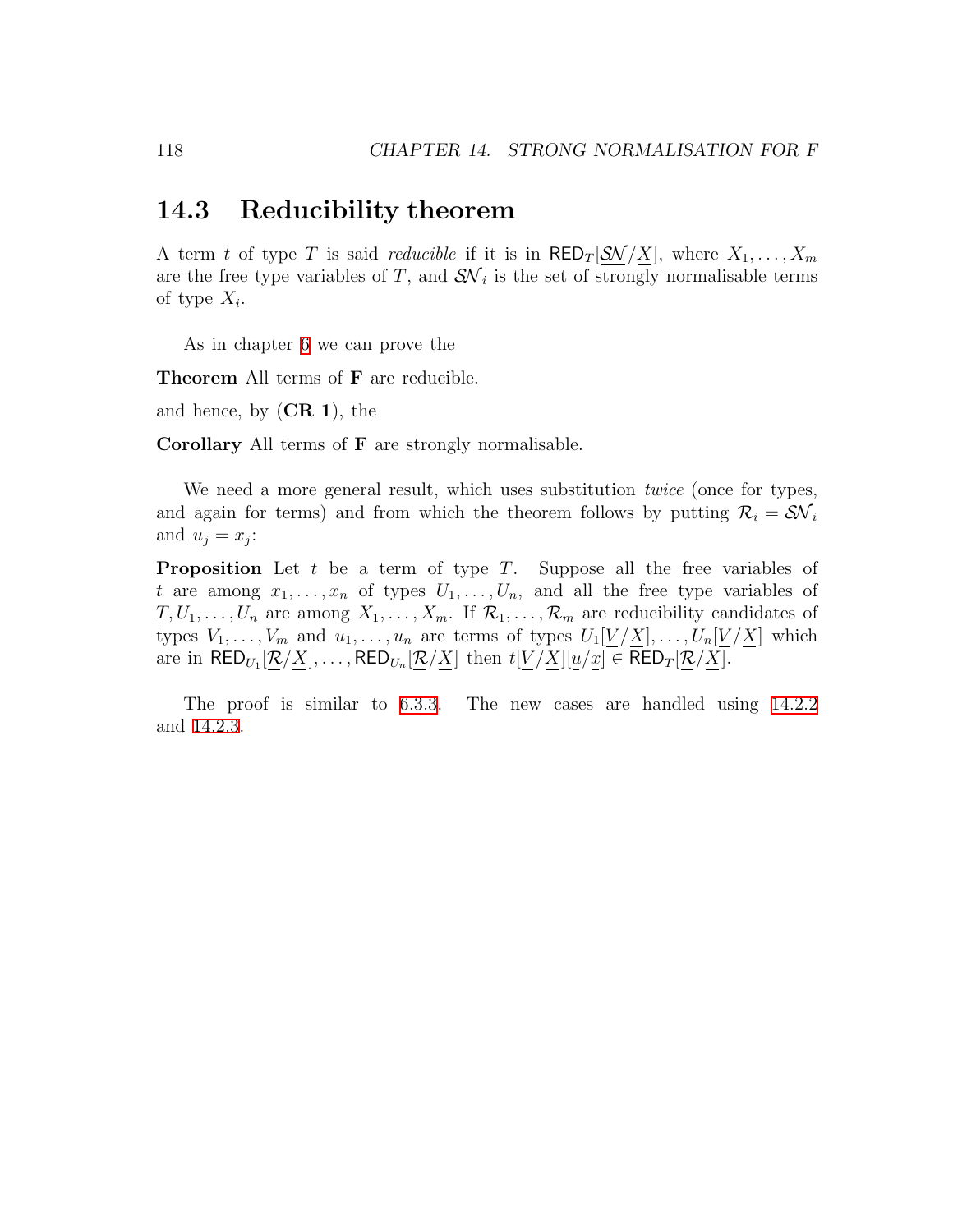# <span id="page-126-0"></span>Chapter 15

# Representation Theorem

In this chapter we aim to study the "strength" of system  $\bf{F}$  with a view to identifying the class of algorithms which are representable. For example, if  $f$  is a closed term of type Int→Int, it gives rise to a function (in the set-theoretic sense) |f| from  $\mathbb N$  to  $\mathbb N$  by

$$
f(\overline{n}) \rightsquigarrow \overline{|f|(n)}
$$

The function  $|f|$  is recursive, indeed we have a procedure for calculating it, namely:

- write the term  $f(\overline{n});$
- normalise it: any normalisation strategy will do this, since the strong normalisation theorem says that all reduction paths lead to the (same) normal form;
- observe that the normal form is a numeral  $\overline{m}$ : we have seen that this is true for system  $\mathbf{T}$ , and this is also valid for system  $\mathbf{F}$ , as we shall show next;
- put  $|f|(n) = m$ .

In the first part, we shall show that  $|f|$  is provably total in second order Peano arithmetic, by close examination of the proof of strong normalisation in the previous chapter.

In the second part, we shall use Heyting's ideas once again, essentially in the form of the *realisability* method due to Martin-Löf, to show the converse of this, that if a function is provably total then it is representable.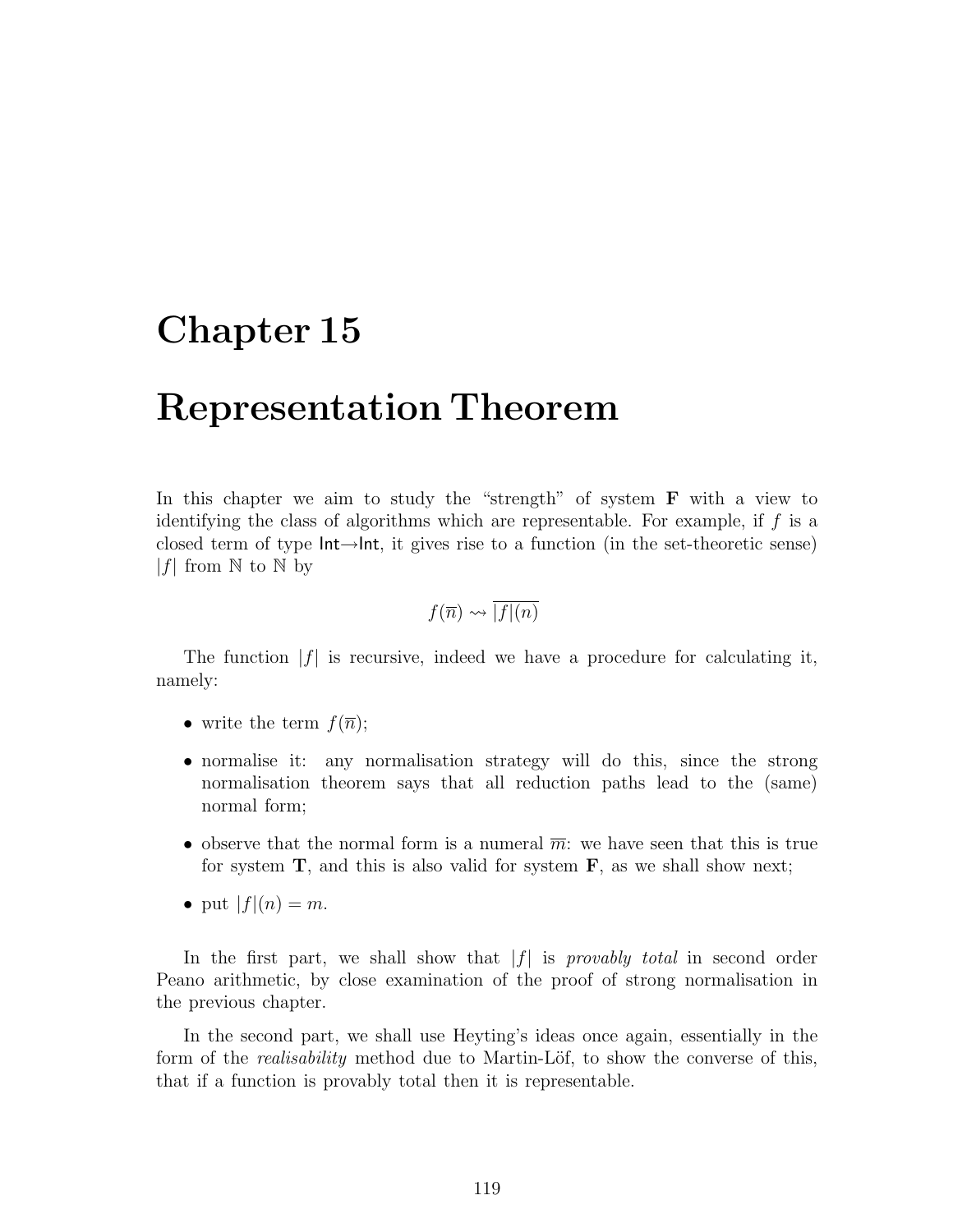# 15.1 Representable functions

#### <span id="page-127-0"></span>15.1.1 Numerals

**Proposition** Any closed normal term t of type  $Int = \Pi X \cdot X \rightarrow (X \rightarrow X) \rightarrow X$  is a *numeral*  $\overline{n}$  for some  $n \in \mathbb{N}$ .

**Proof** The notion of head normal form (section [3.4](#page-25-0)) is applicable to system  $\mathbf{F}$ , and from it we deduce that  $t$  must be of the form

$$
\Lambda X.\,\lambda x^X.\,\lambda y^{X\to X}.\,v
$$

where  $v$  is of type  $X$ , and so cannot be an abstraction. We prove by induction that  $v$  is of the form

$$
\underbrace{y (y (y \dots (y x) \dots))}_{n \text{ occurrences}}
$$

where  $n$  is an integer.

Suppose that v is w u or  $w U$ , where  $w \neq y$ . Since v is normal, w must be of the form  $w' u'$  or  $w' U'$ . But the types of x and y are simpler than that of w', so  $w'$  is an abstraction and w is a redex: contradiction. So v is x, in which case our result holds with  $n = 0$ , or v is y v' and we apply the induction hypothesis to v' of type  $X$ .

**Remark** If we had taken the variant  $\Pi X \cdot (X \rightarrow X) \rightarrow (X \rightarrow X)$  we would have obtained almost the same result, but in addition there is a variant for 1:

$$
\Lambda X.\,\lambda y^{X\to X}.\,y
$$

This phenomenon is one of the little imperfections of the syntax. Similar features arise with inductive data types, *i.e.* the closed normal forms of type  $T$ are "almost" the terms obtained by combining the functions  $f_i$ , but in general only "almost".

Having said this, the recursion scheme for inductive types, defined (morally) in terms of the  $f_i$ , shows that (in a sense to be made precise) the terms constructed from the  $f_i$  are "dense" among the others. To return to our pet subject, the syntax seems to be too rigid and much too artificial to allow a satisfactory study of such difficulties. Undoubtedly they cannot be resolved otherwise than by means of an operational semantics which would allow us to identify (or distinguish between) algorithms beyond what can be done with normalisation, which is only an approximation to that semantics.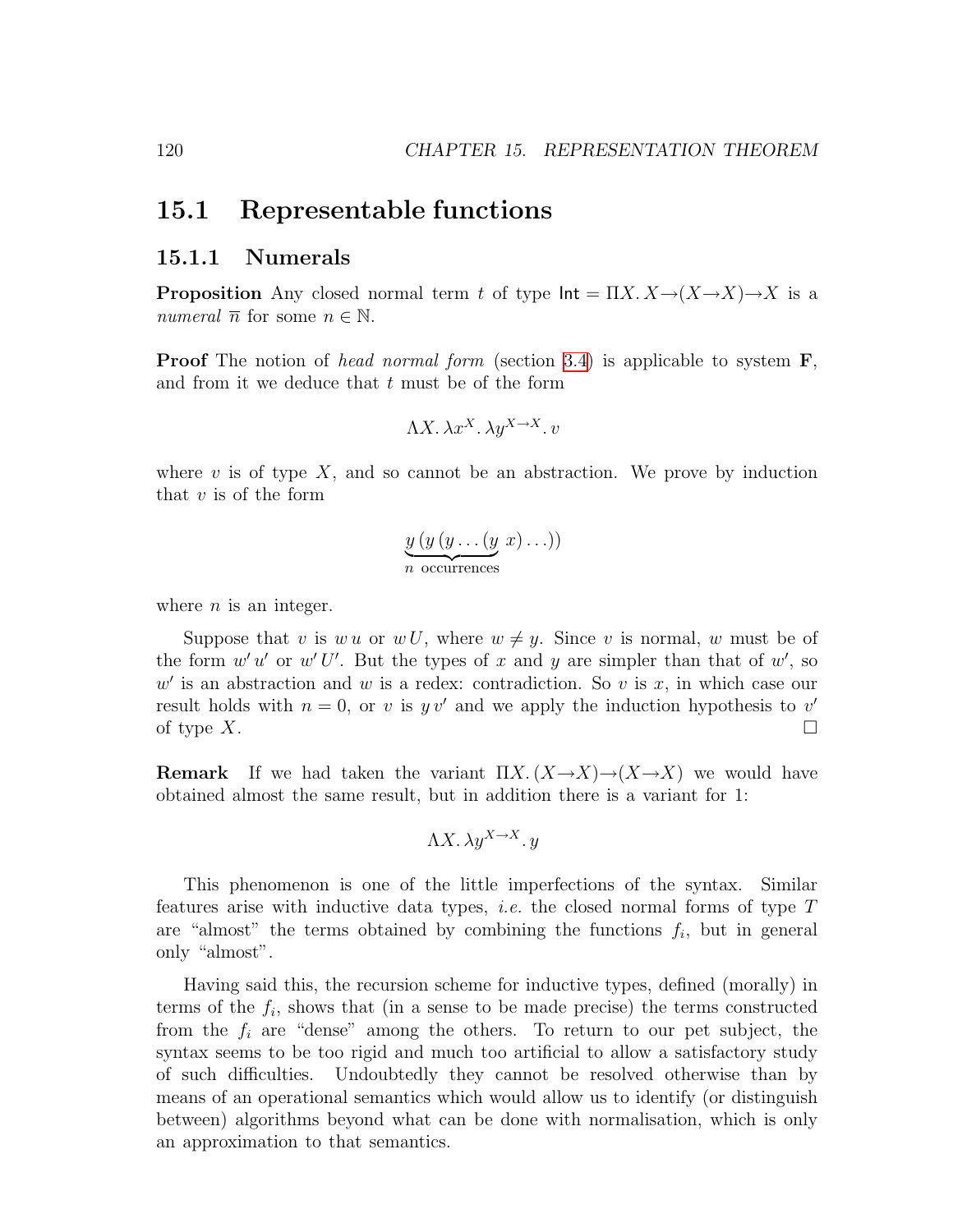### 15.1.2 Total recursive functions

Let us return to the original question, which was to characterise the functions which are representable in  $\mathbf{F}$ . We have seen that such functions are recursive, i.e. calculable.

Proposition There is a total recursive function which is not representable in F.

Proof The function which we shall take is the normalisation operation. We represent terms in a formal language as a string of symbols from a fixed finite alphabet and hence as an integer. Then this function takes one term (represented by an integer) and yields another. This function is universal (in the sense of Turing) with respect to the functions representable in F, and so cannot itself be represented in F.

More precisely:

- $N(n) = m$  if n codes the term t, m codes u and u is the normal form of t.
- $N(n) = 0$  if n does not code any term of **F**.

On the other hand we have the functions:

- $A(m, n) = p$  if  $m, n, p$  are the codes of  $t, u, v$  such that  $v = tu$ , with  $A(m, n) = 0$  otherwise.
- $\sharp(n) = m$  if m codes  $\overline{n}$ .
- $b(m) = n$  if m is the code of the numeral  $\overline{n}$ , with  $b(m) = 0$  otherwise.

Now consider:

$$
D(n) = b(N(A(n, \sharp(n)))) + 1
$$

This is certainly a total recursive function, but it cannot be represented in F. Indeed, suppose that t of type  $Int \rightarrow Int$  represents D and let n be the code of t. Then  $A(n, \sharp(n))$  is the code of  $t\overline{n}$ , and  $N(A(n, \sharp(n)))$  that of its normal form. But by definition of t,  $t\bar{n} \rightarrow D(n)$ , so  $N(A(n, \sharp(n))) = \sharp(D(n))$  and  $b(N(A(n, \sharp(n)))) = D(n)$  whence  $D(n) = D(n) + 1$ : contradiction.

For any reasonable coding,  $A, \sharp$  and  $\flat$  are obviously representable in **F**, so N itself is *not* representable in **F**.

This result is of course a variant of a very famous result in Recursion Theory (due to Turing), namely that the set of total recursive functions cannot be enumerated by a single total recursive function. In particular it applies to all sorts of calculi, typed or untyped, which satisfy the normalisation theorem.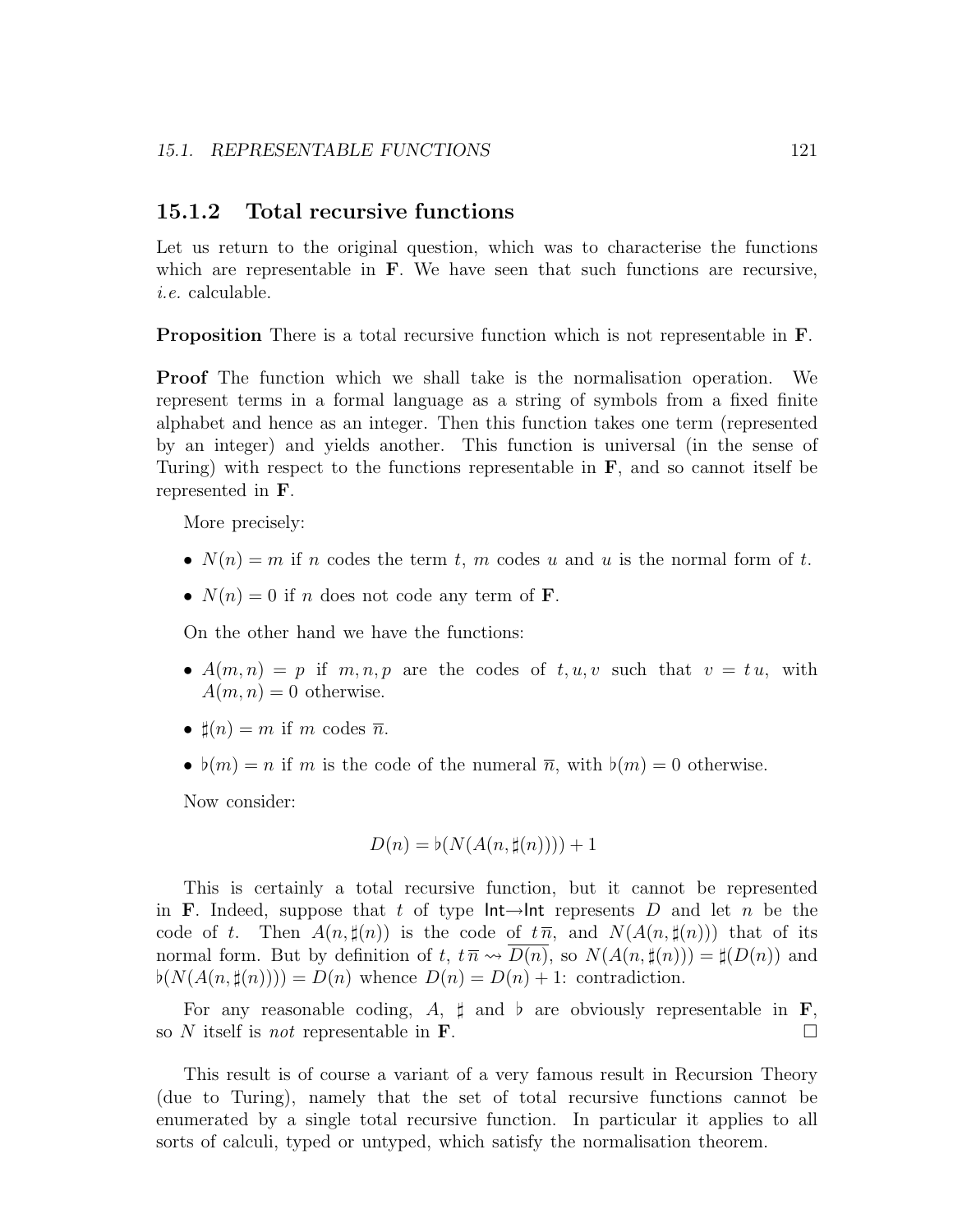# 15.1.3 Provably total functions

A recursive function f which is total from  $\mathbb N$  to  $\mathbb N$  is called provably total in a system of arithmetic  $A$  if  $A$  proves the formula which expresses "for all  $n$ , the program  $e$ , with input  $n$ , terminates and returns an integer" for some algorithm e representing f. The precise formulation depends on how we write programs formally in A. For example, with the Kleene notation:

A proves  $\forall n. \exists m. \mathsf{T}_1(e, n, m)$ 

where  $\mathsf{T}_1(e, n, m)$  means that the program e terminates with output m if given input n. This may itself be expressed as  $\exists m'. P(n, m, m')$  where P is a primitive recursive predicate and  $m'$  is the "transcript" of the computation. The two quantifiers  $\exists m.\ \exists m'$  can be replaced by a single one  $\exists p$ . using some (primitive recursive) coding of pairs. We prefer to be no more specific about this precise formulation, but we notice that termination is expressed by a  $\Pi_2^0$  formula<sup>[1](#page-129-0)</sup>.

In [7.4,](#page-58-0) we saw that the functions representable in  $\bf{T}$  are provably total in Peano arithmetic PA, and the converse is also true. Here we have:

**Proposition** The functions representable in **F** are provably total in *second order* Peano arithmetic  $PA<sub>2</sub>$ .

**Proof** An object f of type  $Int \rightarrow Int$  gives rise to an algorithm which, given an integer n, returns  $|f|(n)$ ; we have described how to do this already. Now we want to show that this program terminates. We make use of the strong normalisation theorem, and by examining the mathematical principles employed in the proof we obtain the result.

What matters is essentially the reducibility of f alone (together with that of the numerals, which is immediate). We only use finitely many reducibilities, which saves us from the fact that (as in  $\mathbf{T}$ ) reducibility is not globally definable. The reducibility predicates are definable by second order quantification over sets of (terms coded as) integers. The mathematical principles we have used are:

- induction on the reducibility predicates for the types involved in  $f$ ,
- the comprehension scheme and second order quantification, which allow us to define a reducibility candidate from a parametrised reducibility.

<span id="page-129-0"></span>But  $PA<sub>2</sub>$  is precisely the system of arithmetic with induction, comprehension and second order quantification.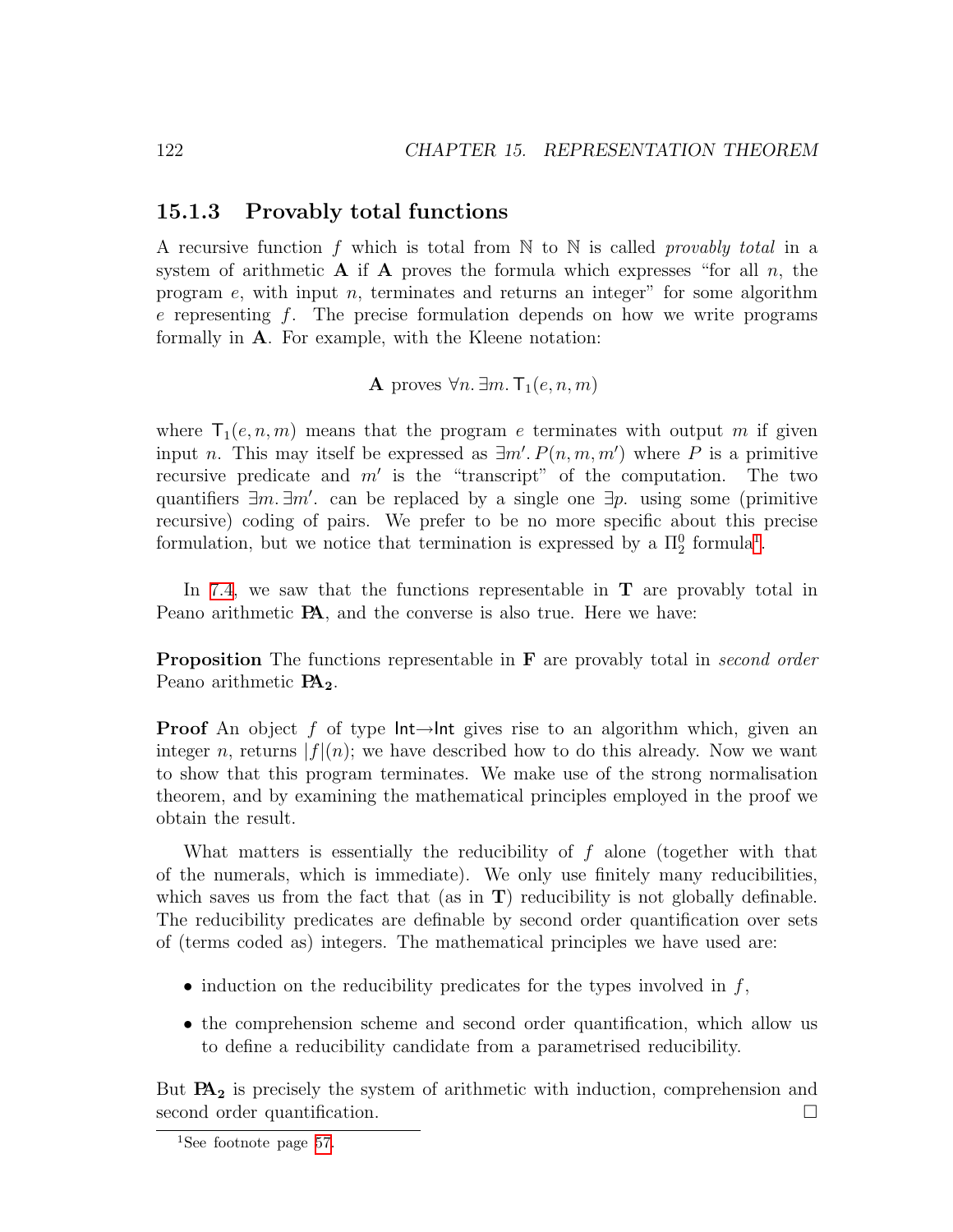Remark Let us point out briefly the status of functions which are provably total in a system of arithmetic which is not too weak:

- If **A** is 1-consistent, *i.e.* proves no false  $\Sigma_1^0$  formula (as we hope is the case for  $PA$ ,  $PA_2$  and the axiomatic set theory of Zermelo-Fraenkel) then a diagonalisation argument shows that there are total recursive functions which are not provably total in **A**.
- Otherwise (and notice that **A** can be consistent without being 1-consistent, e.g.  $A = PA + \neg \text{consis}(PA)$  A proves the totality of recursive functions which are in fact partial. It can even prove the totality of *all* recursive functions (but for wrong reasons, and after modification of the programs).

### 15.2 Proofs into programs

The converse of the proposition is also true, so we have:

**Theorem** The functions representable in **F** are *exactly* those which are provably total in  $PA<sub>2</sub>$ .

The original proof in[[Gir71\]](#page-169-1) uses an argument of functional interpretation which is technical and of limited interest. We shall give here a much simpler one, inspired by[[ML70](#page-170-0)].

First we replace  $\mathbf{PA}_2$  by its intuitionistic version  $\mathbf{HA}_2$  (Heyting second order arithmetic), which is closer to system **F**. This is possible because  $HA_2$  is as strong as  $\mathbf{PA_2}$  in proving totality of algorithms.

Indeed, there is the so called "Gödel translation" which consists of putting  $\neg\neg$ at "enough places" so that: if A is provable in  $\mathbf{PA}_2$  then  $A^{-1}$  is provable in  $\mathbf{HA}_2$ .

The ¬¬-translation of a  $\Pi_2^0$  formula, say  $\forall n. \exists m. \mathsf{T}_1(e, n, m)$ , is

$$
\forall n. \ \neg \neg \exists m. \ \mathsf{T}_1(e, n, m)
$$

up to trivial equivalences, and standard proof-theoretic considerations show that the second one is provable in  $HA_2$  if and only if the first is.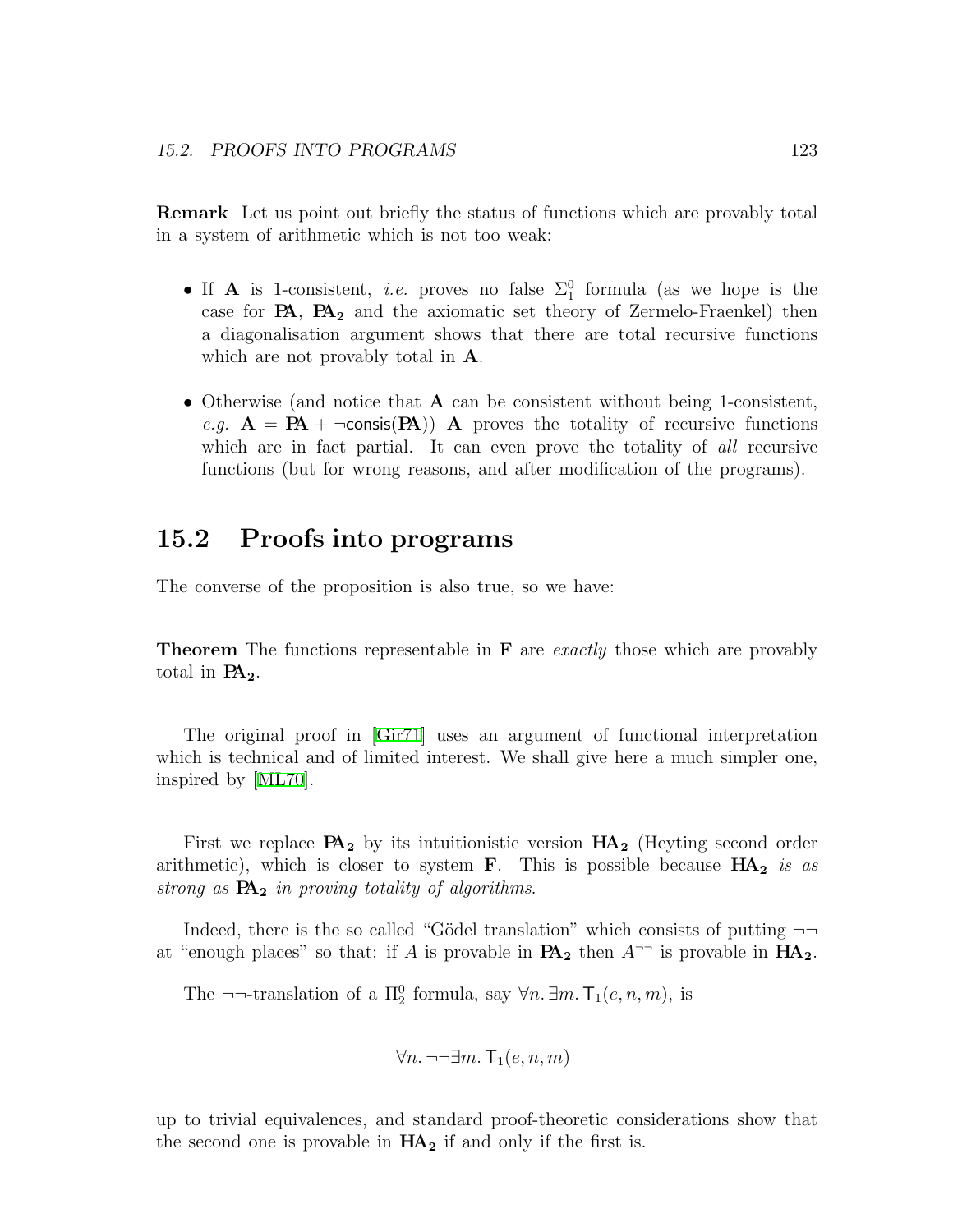### 15.2.1 Formulation of HA2

There are two kinds of variables:

- $\xi, \eta, \zeta, \ldots$  (for integers)
- $X, Y, Z, \ldots$  (for sets of integers)

We could have *n*-ary predicate variables for arbitrary  $n$ , but we assume them to be unary for the sake of exposition. We quite deliberately use  $X$  as a second-order variable both for  $HA_2$  and for  $F$ .

We shall also have basic function symbols, namely  $O(0-ary)$  and  $S(unary)$ . The formulae will be built from atoms

- $a \in X$ , where a is a term (*i.e.* a  $S<sup>n</sup>O$  or a  $S<sup>n</sup>\xi$ ) and X a set variable,
- $a = b$ , where a and b are terms,

by means of  $\Rightarrow$ ,  $\forall \xi$ .,  $\exists \xi$ . and  $\forall X$ . It is possible to define the other connectors  $\wedge$ ,  $\vee$ ,  $\perp$  and  $\exists X$ . in the same way as in [11.3,](#page-90-0) and  $\neg A$  as  $A \Rightarrow \perp$ . In fact  $\exists \xi$ . is definable too, but it is more convenient to have it as a primitive connector.

There are obvious (quantifier free) axioms for equality, and for S we have:

$$
-S\xi = 0 \qquad S\xi = S\eta \Rightarrow \xi = \eta
$$

The connectors  $\Rightarrow$ ,  $\forall \xi$ . and  $\exists \xi$ . are handled by the usual rules of natural deduction (chapters [2](#page-15-0) and [10\)](#page-79-0) and  $\forall X$ . by:

$$
\vdots
$$
\n
$$
\frac{A}{\forall X. A} \forall^2 \mathcal{I}
$$
\n
$$
\frac{\forall X. A}{A[\{\xi. C\}/X]} \forall^2 \mathcal{E}
$$

In the last rule,  $A[\{\xi, C\}/X]$  means that we replace all the atoms  $a \in X$  by  $C[a/\xi]$  (so  $\{\xi, C\}$  is not part of the syntax).

To illustrate the strength of this formalism (second order  $\dot{a}$  la Takeuti) observe that  $\forall^2 \mathcal{E}$  is nothing but the principle

$$
\forall X. A \Rightarrow A[\{\xi. C\}/X]
$$

and in particular, with A the provable formula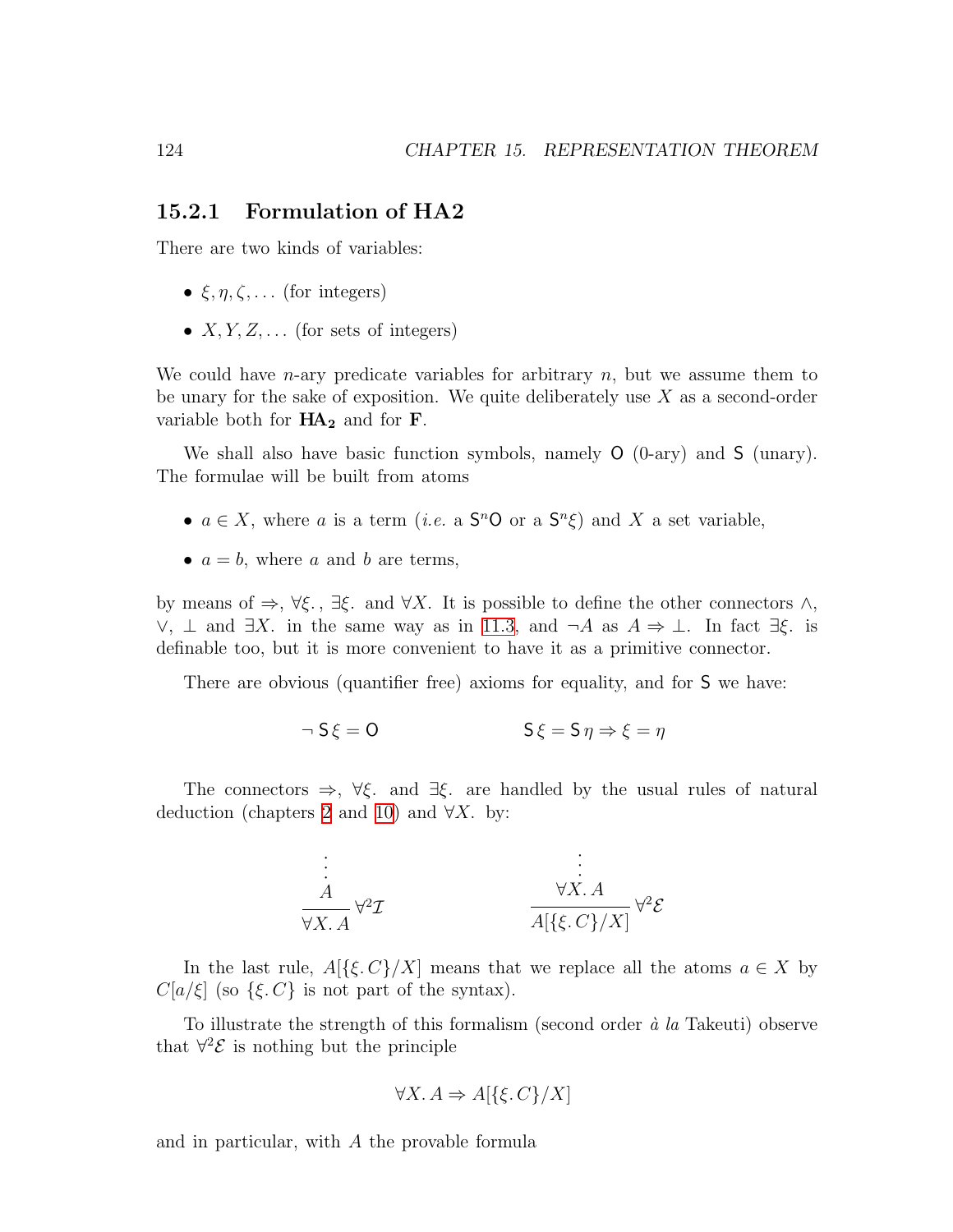$$
\exists Y. \,\forall \xi. \, (\xi \in X \Leftrightarrow \xi \in Y)
$$

we get  $\exists Y. \forall \xi. (C \Leftrightarrow \xi \in Y).$ Therefore  $\forall^2 \mathcal{E}$  appears as a variant of the Comprehension Scheme.

Notice that there is no induction scheme. However if we define

$$
Nat(\xi) \stackrel{\text{def}}{=} \forall X. (O \in X \Rightarrow \forall \eta. (\eta \in X \Rightarrow S \eta \in X) \Rightarrow \xi \in X)
$$

then it is easy to prove that

$$
A[{\mathsf O}/\xi]\quad\land\quad\forall\eta.\,({\mathsf {Nat}}(\eta)\Rightarrow A[\eta/\xi]\Rightarrow A[{\mathsf S}\,\eta/\xi])\quad\Rightarrow\quad\forall\eta.\,({\mathsf {Nat}}(\eta)\Rightarrow A[\eta/\xi])
$$

In other words, the induction scheme holds provided all first order quantifiers are relativised to Nat.

### <span id="page-132-0"></span>15.2.2 Translation of HA2 into F

To each formula A of  $HA_2$  we associate a type  $\llbracket A \rrbracket$  of **F** as follows:

- 1.  $[a = b] = S$  where S is any fixed type of **F** with at least one closed term, e.g.  $S = \Pi X \cdot X \rightarrow X$ . This simply says that equality has no algorithmic content.
- 2.  $[a \in X] = X$  (considered as a type variable of **F**)
- 3.  $\llbracket A \Rightarrow B \rrbracket = \llbracket A \rrbracket \rightarrow \llbracket B \rrbracket$
- 4.  $[\![\forall \xi, A]\!] = [\![\exists \xi, A]\!] = [\![A]\!]$
- 5.  $[\forall X. A] = \Pi X. [A]$

As we have said, we can *define* the other connectives, so for example

$$
[\![A \wedge B ]\!] = \Pi X. ([\![A ]\!] \rightarrow [\![B ]\!] \rightarrow X) \rightarrow A
$$

where  $X$  is not free in  $A$  or  $B$ .

Notice that the first order variables  $\xi$ ,  $\eta$ , ... completely disappear in the translation, and so we have  $[[A[a/\xi]] = [[A]]$ .

The reader is invited to verify that:

$$
[\![\mathsf{Nat}(\xi)]\!] = \Pi X. \, X \rightarrow (X \rightarrow X) \rightarrow X = \mathsf{Int}
$$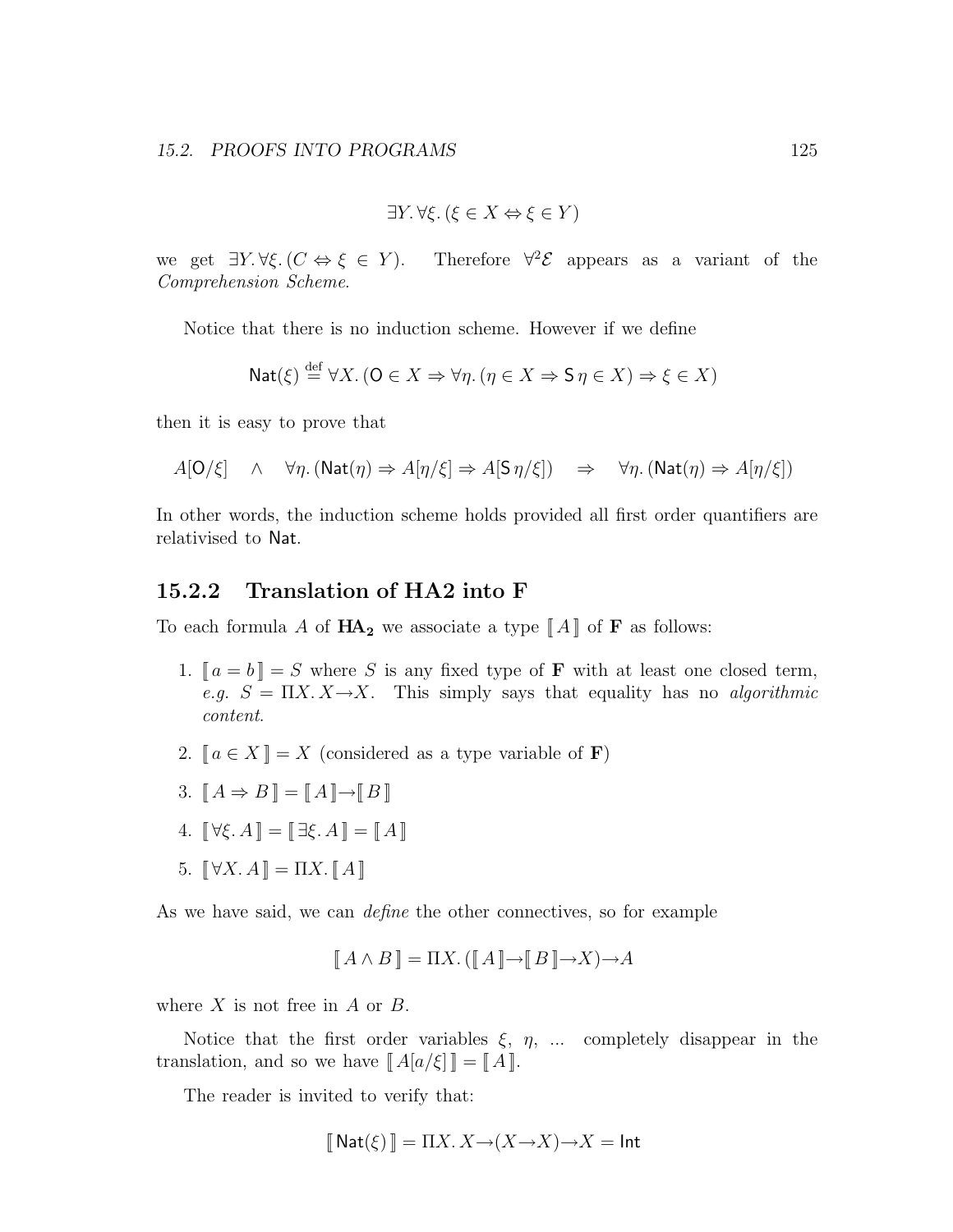Next we have to give a similar translation of the deduction  $\delta$  of an  $HA_2$ -formula A from (parcels of) hypotheses  $A_i$  into a term  $\llbracket \delta \rrbracket$  of **F**-type  $\llbracket A \rrbracket$ , depending on free first-order **F**-variables  $x_i$  of types  $[[A_i]]$ . Moreover this translation must respect the conversion rules.

- 1. If  $\delta$  is just the hypothesis  $A_i$  then  $\llbracket \delta \rrbracket = x_i$ .
- 2. The axioms are translated into dummy terms.
- 3. The rules for  $\rightarrow$  are translated into abstraction and application in **F**. If the variable y is chosen to correspond to the parcel of hypotheses C and  $\delta$  is a deduction of B from  $(A_i \text{ and}) C$ , then when we add  $\Rightarrow \mathcal{I}$  the translation becomes  $\lambda y$ . [[ δ ]. Conversely, modus ponens ( $\Rightarrow \mathcal{E}$ ) applied to δ proving C and  $\varepsilon$  proving  $C \to B$  gives  $\lbrack \lbrack \varepsilon \rbrack \rbrack$ . Clearly, the conversion rule is respected.
- 4.  $\forall \mathcal{I}, \forall \mathcal{E}$  and  $\exists \mathcal{I}$  are translated into nothing, because  $[[A[a/\xi]] = [[A]]$ . For  $\exists \mathcal{E},$ if  $\delta$  proves  $\exists \xi$ . C and  $\varepsilon$  proves D from C then the full proof translates to  $\|\varepsilon\| \|\delta\|/y$ , where y corresponds to the parcel C and again conversion is respected.
- 5. Finally, for  $\forall^2$  we note first that

$$
\llbracket A[\{\xi,C\}/X]\rrbracket = \llbracket A\rrbracket [\llbracket C\rrbracket/X]
$$

and so we may translate  $\forall^2 \mathcal{I}$  into  $\Lambda X$ . [δ] and  $\forall^2 \mathcal{E}$  into [δ][C], respecting conversion.

#### 15.2.3 Representation of provably total functions

In  $HA_2$ , the formula  $Nat(S^nO)$  admits a (normal) deduction  $\check{n}$ , namely

$$
[0 \in X]
$$
\n
$$
\vdots
$$
\n
$$
S^{n-1}0 \in X
$$
\n
$$
\frac{[\forall \eta. (\eta \in X \Rightarrow S\eta \in X)]}{S^{n-1}0 \in X \Rightarrow S^{n}0 \in X} \Rightarrow \mathcal{E}
$$
\n
$$
\frac{S^{n}0 \in X}{S^{n}0 \in X} \Rightarrow \mathcal{E}
$$
\n
$$
\frac{\forall \eta. (\eta \in X \Rightarrow S\eta \in X) \Rightarrow S^{n}0 \in X}{0 \in X \Rightarrow \forall \eta. (\eta \in X \Rightarrow S\eta \in X) \Rightarrow S^{n}0 \in X} \Rightarrow \mathcal{I}
$$
\n
$$
\forall X. (0 \in X \Rightarrow \forall \eta. (\eta \in X \Rightarrow S\eta \in X) \Rightarrow S^{n}0 \in X)
$$
\n
$$
\forall Y. (\eta \in X \Rightarrow \forall \eta. (\eta \in X \Rightarrow S\eta \in X) \Rightarrow S^{n}0 \in X)
$$

whose translation into system **F** is  $\overline{n}$ .

The reader is invited to prove the following:

**Lemma**  $\check{n}$  is the only normal deduction of  $Nat(S^nO)$ .  $n(\mathsf{O})$ .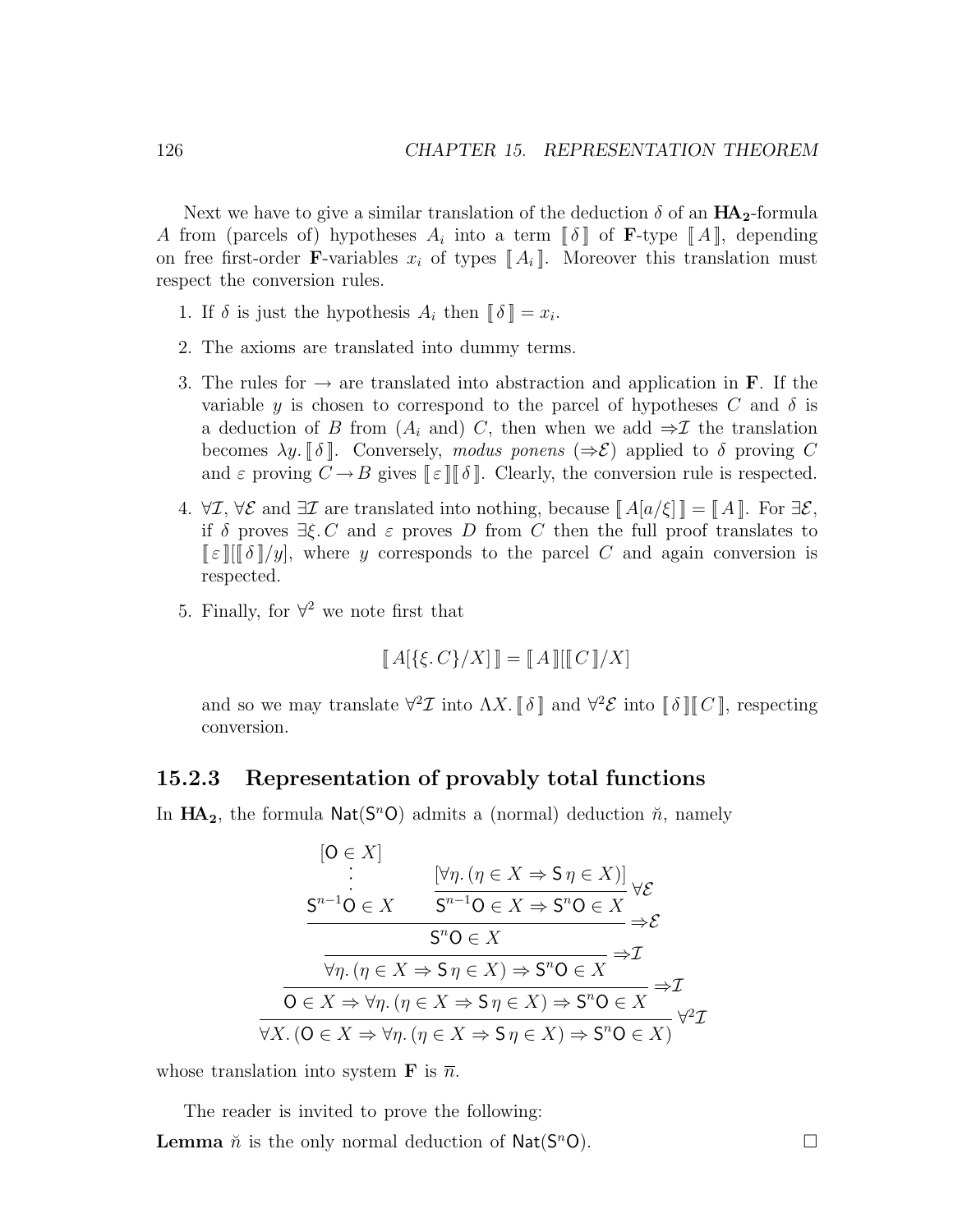This fact is similar to [15.1.1,](#page-127-0) but the proof is more delicate, because of the axioms (especially the negative one  $\neg S \xi = 0$ ) which, a priori, could appear in the deduction. The fact that  $S a = O$  is not provable (*consistency* of  $HA_2$ ) must be exploited.

Now let  $A[n, m]$  be a formula expressing the fact that an algorithm, if given input *n*, terminates with output  $m = f(n)$ . Suppose we have can prove

$$
\forall n \in \mathbb{N}. \, \exists m \in \mathbb{N}. \, A[n, m]
$$

by means of a deduction  $\delta$  in  $HA_2$  of

$$
\forall \xi. (\mathsf{Nat}(\xi) \Rightarrow \exists \eta. (\mathsf{Nat}(\eta) \land A[\xi, \eta]))
$$

Then we get a term  $\llbracket \delta \rrbracket$  of type

$$
\llbracket \forall \xi. \, (\mathsf{Nat}(\xi) \Rightarrow \exists \eta. \, (\mathsf{Nat}(\eta) \land A[\xi, \eta])) \rrbracket = \mathsf{Int} \rightarrow (\mathsf{Int} \times \llbracket A \rrbracket)
$$

and the term  $t = \lambda x \cdot \pi^1(\llbracket \delta \rrbracket x)$  of type  $\text{Int}\rightarrow \text{Int}$  yields an object that keeps the algorithmic content of the theorem:

$$
\forall n \in \mathbb{N}.\ \exists m \in \mathbb{N}.\ A[n, m]
$$

Indeed, for any  $n \in \mathbb{N}$ , the normal form of the deduction

$$
\begin{array}{cc}\n\delta \\
\vdots \\
\forall \xi. (\text{Nat}(\xi) \Rightarrow \exists \eta. (\text{Nat}(\eta) \land A[\xi, \eta])) \\
\text{Nat}(S^nO) & \text{Nat}(S^nO) \Rightarrow \exists \eta. (\text{Nat}(\eta) \land A[S^nO, \eta]) \\
\end{array} \forall \mathcal{E}
$$
\n
$$
\exists \eta. (\text{Nat}(\eta) \land A[S^nO, \eta]) \Rightarrow \mathcal{E}
$$

must end with an introduction:

$$
\begin{array}{c}\n\delta_n \\
\vdots \\
\mathsf{Nat}(S^mO) \land A[S^nO, S^mO] \\
\hline\n\exists \eta. \left(\mathsf{Nat}(\eta) \land A[S^nO, \eta]\right)} \exists \mathcal{I}\n\end{array}
$$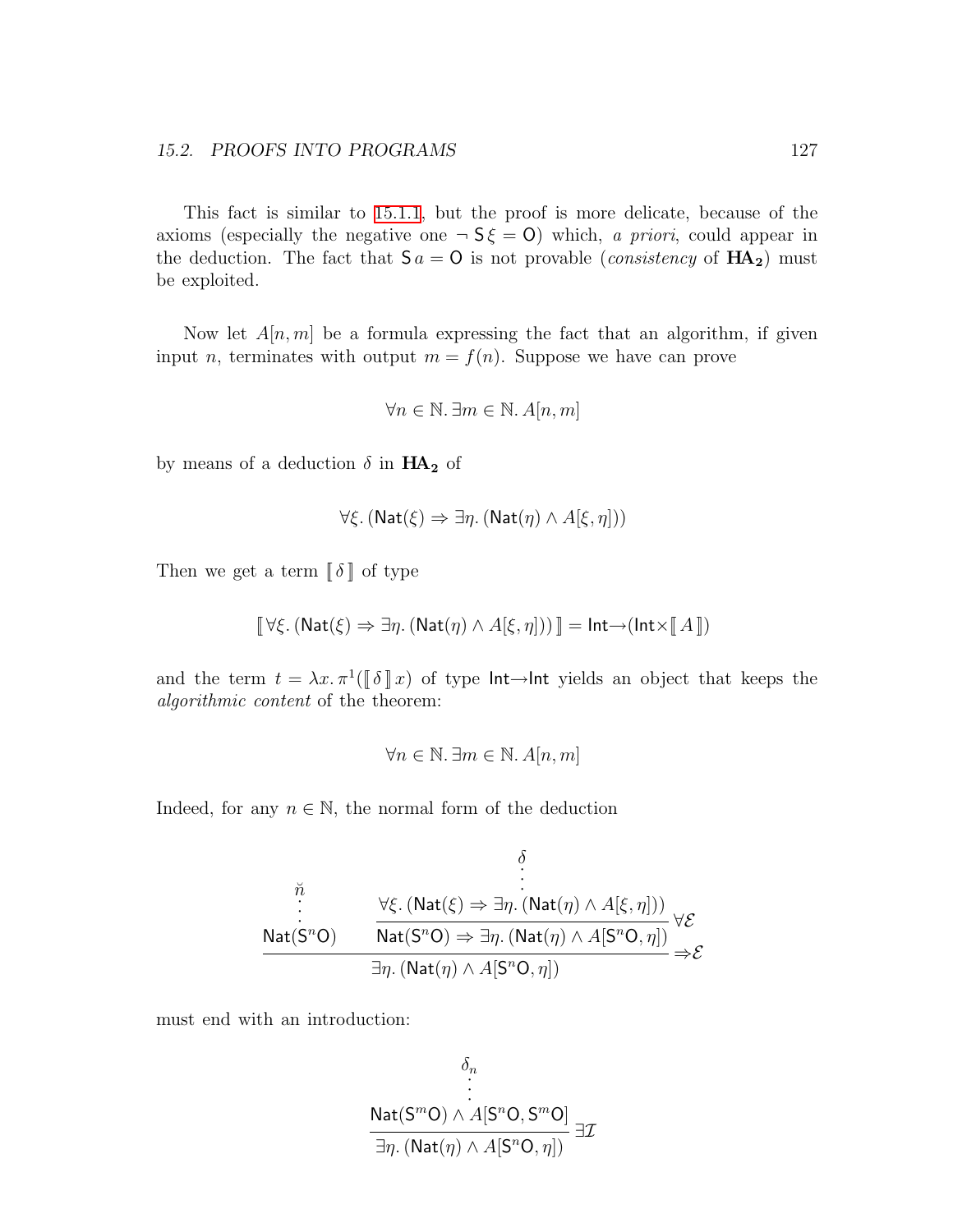Now, applying  $\wedge$ 1 $\mathcal E$  to  $\delta_n$ , we get a deduction of Nat(S<sup>m</sup>O) whose translation is (equivalent to)  $t\bar{n}$ . By the lemma, this deduction normalises to  $\tilde{m}$ , and so  $t\bar{n}$ normalises to  $\overline{m}$ . But  $A[\mathsf{S}^n\mathsf{O}, \mathsf{S}^m\mathsf{O}]$  is provable in  $\text{HA}_2$ , so it is true in the standard model, which means that  $m = f(n)$ . So we have proved that f is representable in system F.

Unfortunately our proof is erroneous: it is impossible to interpret the axiom  $\neg S \xi = O$  in [15.2.2,](#page-132-0) simply because there is no closed term of type  $\llbracket \neg S \xi = \mathsf{O} \rrbracket = S \rightarrow \mathsf{Emp}.$ 

Everything works perfectly if we add to system **F** a junk term  $\Omega$  of type Emp =  $\Pi X$ . X, interpreting the problematic axiom by  $\lambda x^S \Omega$  (the semantic analogue of  $\Omega$  is  $\emptyset$ ). This junk term disappears in the normalisation of  $t\overline{n}$ , since we proved that the result is an  $\overline{m}$ , but this is not very beautiful: it would be nicer to remain in pure system  $\mathbf{F}$ . We shall see that it is indeed possible to eliminate junk from t.

#### 15.2.4 Proof without undefined objects

Instead of adding this junk term, we can interpret it into pure system  $\mathbf{F}$ , by a coding which maps every type to an inhabited one while preserving normalisation.

**Proposition** For any (closed) term t of type  $Int \rightarrow Int$  in system **F** with junk, there is a (closed) term t' of pure system **F** such that, if  $t\bar{n}$  normalises to  $\overline{m}$ , then  $t'\overline{n}$  normalises to  $\overline{m}$ .

In particular, if t represents a function  $f$ , so does  $t'$ , and the representation theorem is (correctly) proved.

Proof By induction, we define:

- $\langle\langle X\rangle\rangle = X$
- $\langle\!\langle U \rightarrow V \rangle\!\rangle = \langle\!\langle U \rangle\!\rangle \rightarrow \langle\!\langle V \rangle\!\rangle$
- $\langle \langle \Pi X. V \rangle \rangle = \Pi X. X \rightarrow \langle \langle V \rangle \rangle$

so that:

$$
\langle T[U/X] \rangle = \langle T \rangle \langle [ \langle U \rangle \rangle / X]
$$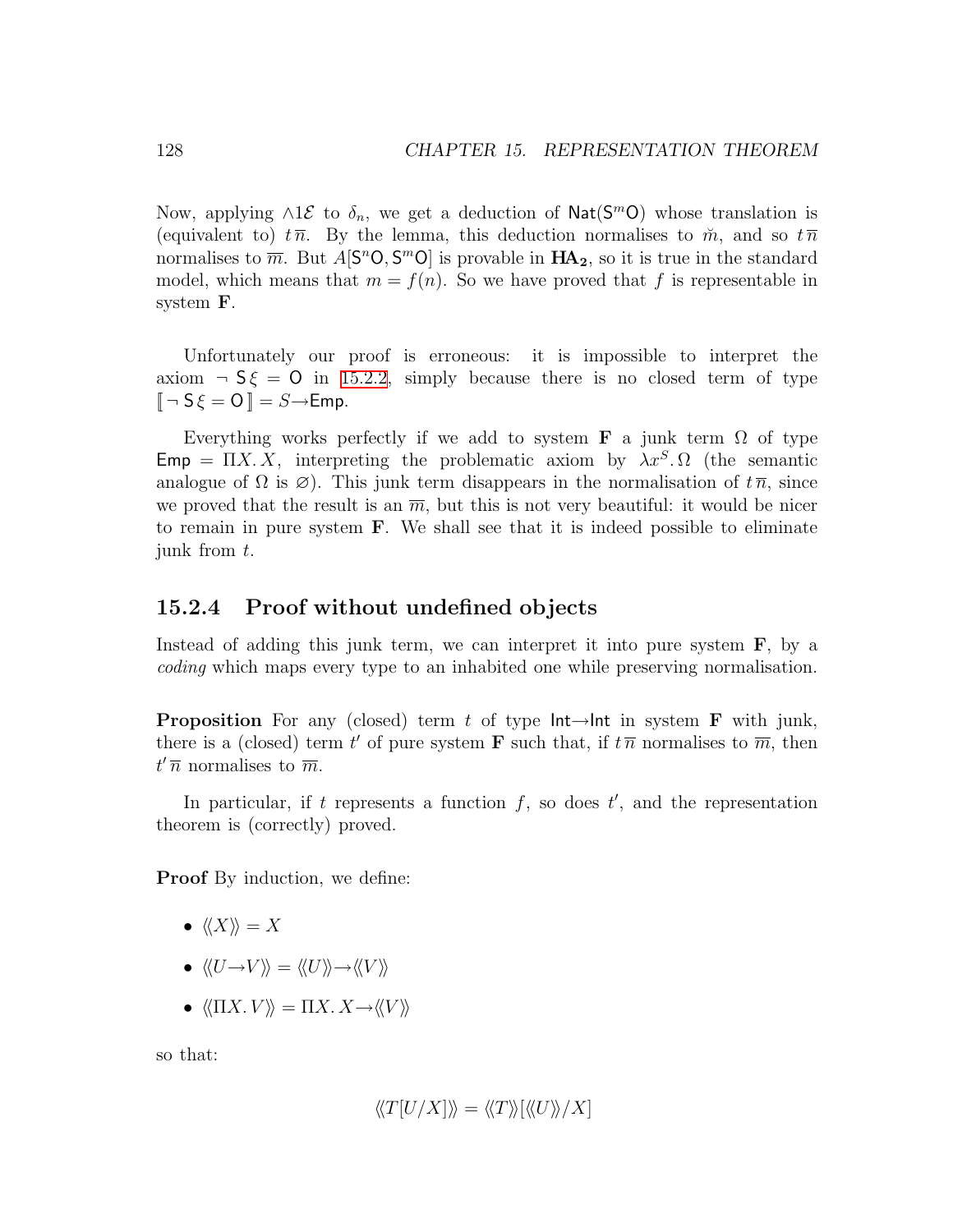If T is a type with free variables  $X_1, \ldots, X_p$  we define inductively a term  $\iota_T$ of type  $\langle T \rangle$  with free first order variables  $x_1, \ldots, x_p$  of types  $X_1, \ldots, X_p$ :

- $\iota_X = x^X$
- $\iota_{U\to V} = \lambda y^{\langle U \rangle} \cdot \iota_V$  (note that y does not occur in  $\iota_V$ )
- $\iota_{\Pi X,V} = \Lambda X \cdot \lambda x^X \cdot \iota_V$  (where x may occur in  $\iota_V$ )

In particular, if T is closed,  $\langle\langle T\rangle\rangle$  is inhabited by the closed term  $\iota_T$ , for instance

$$
\langle \langle \Pi X. X \rangle \rangle = \Pi X. X \rightarrow X
$$
 and  $\iota_{\Pi X. X} = \Lambda X. \lambda x^X. x$ 

If t is term of type T with free type variables  $X_1, \ldots, X_p$  and free first order variables  $y_1, \ldots, y_q$  of types  $U_1, \ldots, U_q$  we define inductively a term  $\langle \langle t \rangle \rangle$  (without junk) of type  $\langle T \rangle$  with free type variables  $X_1, \ldots, X_p$  and free first order variables  $x_1, \ldots, x_p, y_1, \ldots, y_q$  of types  $X_1, \ldots, X_p, \langle\!\langle U_1 \rangle\!\rangle, \ldots, \langle\!\langle U_q \rangle\!\rangle:$ 

- $\bullet \: \left\langle \left\langle y^T \right\rangle \right\rangle = y^{\left\langle \left\langle T \right\rangle \right\rangle}$
- $\langle \langle \lambda y^U v \rangle \rangle = \lambda y^{\langle \langle U \rangle \rangle} \cdot \langle \langle v \rangle \rangle$
- $\langle \langle t u \rangle \rangle = \langle \langle t \rangle \rangle \langle \langle u \rangle \rangle$
- $\langle \langle \Lambda X. v \rangle \rangle = \Lambda X. \lambda x^X. \langle v \rangle \rangle$  (note that x may occur in  $\langle v \rangle \rangle$ )
- $\langle\langle t U \rangle\rangle = \langle\langle t \rangle\rangle \langle\langle U \rangle\rangle \iota_U$
- $\langle \langle \Omega \rangle \rangle = \iota_{\text{Fmp}} = \Lambda X. \lambda x^X. x$

Again the reader can check the following properties

$$
\langle\!\langle t[u/y^U]\rangle\!\rangle = \langle\!\langle t \rangle\!\rangle [\langle\!\langle u \rangle\!\rangle/y^{\langle\!\langle U \rangle\!\rangle}]
$$
  

$$
\iota_{T[U/X]} = \iota_T [\langle\!\langle U \rangle\!\rangle/X][\iota_U/x^{\langle\!\langle U \rangle\!\rangle}]
$$
  

$$
\langle\!\langle t[U/X]\rangle\!\rangle = \langle\!\langle t \rangle\!\rangle [\langle\!\langle U \rangle\!\rangle/X][\iota_U/x^{\langle\!\langle U \rangle\!\rangle}]
$$

which are needed for the preservation of conversions:

if 
$$
t \leadsto u
$$
 then  $\langle\langle t \rangle\rangle \leadsto \langle\langle u \rangle\rangle$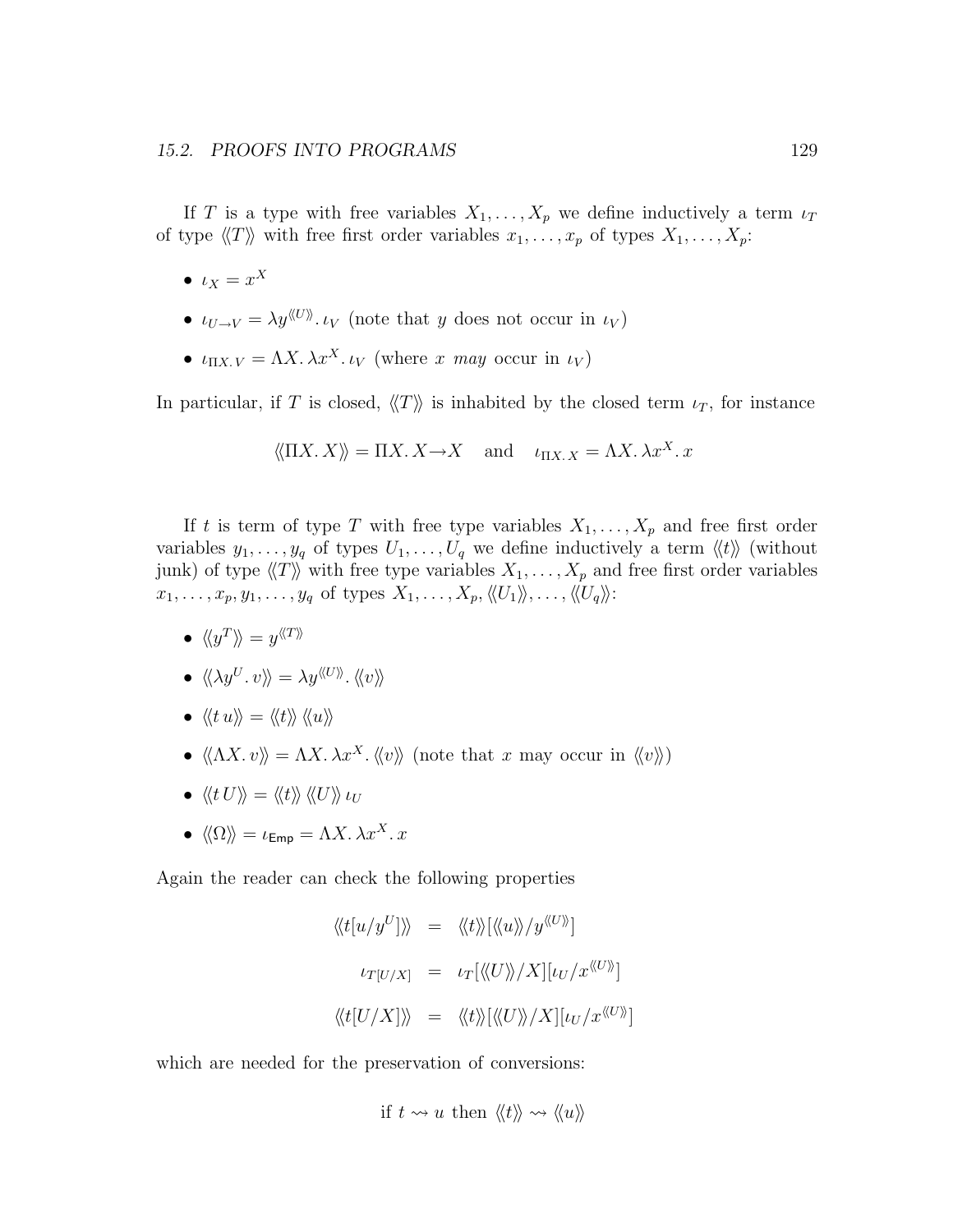Now we see that

$$
\langle \langle \mathsf{Int} \rangle \rangle = \Pi X. X \rightarrow X \rightarrow (X \rightarrow X) \rightarrow X
$$

$$
\langle \langle \overline{n} \rangle \rangle = \Lambda X. \lambda x^X. \lambda y^X. \lambda z^{X \rightarrow X}. z^n y
$$

 $\text{weaken}\ \overline{n}\leadsto \langle\!\langle\overline{n}\rangle\!\rangle \qquad\qquad \text{and}\qquad\qquad \text{contract}\ \langle\!\langle\overline{n}\rangle\!\rangle\leadsto \overline{n}$ 

Finally, a term  $t$  of type  $Int \rightarrow Int$  with junk can be replaced by

$$
t' = \lambda z^{\text{Int}}.\mathsf{contract}(\langle\!\langle t \rangle\!\rangle(\mathsf{weaken}\,z))
$$

without junk.  $\square$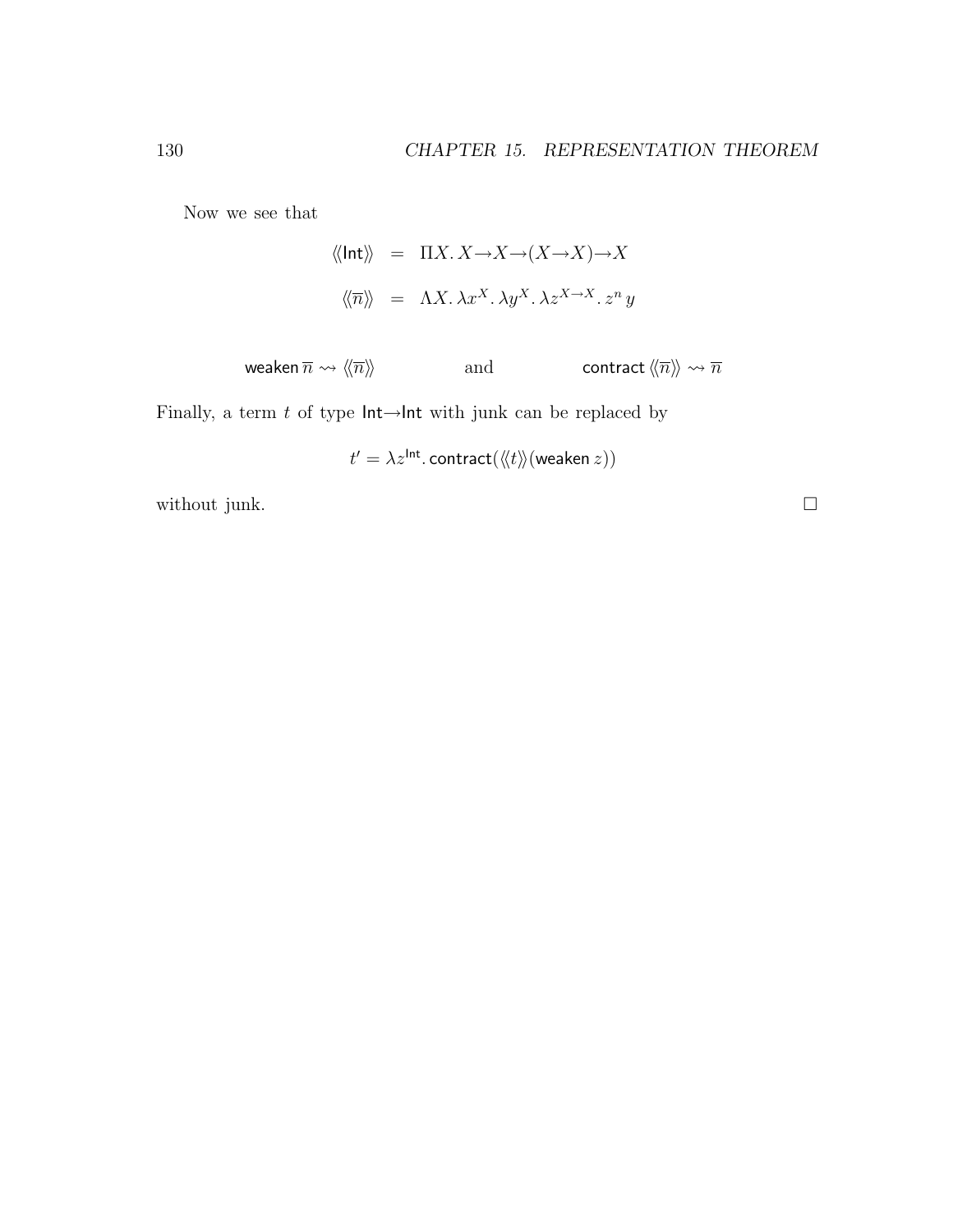# Appendix A

# Semantics of System F

by Paul Taylor

In this appendix we shall give a semantics for system  $\bf{F}$  in terms of coherence spaces. In particular we shall interpret universal abstraction by means of a kind of "trace", showing that the primary and secondary equations hold. We shall examine the way in which its terms are "uniform" over all types. Finally we shall attempt to calculate some universal types such as  $Emp = \Pi X$ .  $X$ ,  $Sgl = \Pi X$ .  $X \to X$ , Bool =  $\Pi X$ .  $X \to X \to X$  and  $\mathsf{Int} = \Pi X$ .  $X \to (X \to X) \to X$ .

# A.1 Terms of universal type

### <span id="page-138-0"></span>A.1.1 Finite approximation

We have already said in section [11.2](#page-89-0) that a term  $\Lambda X$ . t of universal type  $\Pi X$ . T is intended to be a function which assigns to any type U a term  $t[U/X]$  of type  $T[U/X]$ . In particular, the interpretation of  $\Lambda X$ .  $\lambda x$ . is to be the function which assigns to any coherence space  $\mathcal A$  (the trace of) the identity function, *i.e.* 

$$
\mathcal{I}d^{\mathcal{A}} = \{ (\{\alpha\}, \alpha) : \alpha \in |\mathcal{A}|\}
$$

But we have a problem of size: there is a proper class of coherence spaces, so how can this be a legitimate function?

We can solve this problem in the same way as we did for functions, by requiring that every domain be expressible as a "limit" of finite domains. Then by continuity we can derive the value of a universal term at an arbitrary domain from its values at finite domains. Since there are only countably many finite domains up to isomorphism, the function is defined by a  $set$  — so long as we ensure that its values at isomorphic domains are equal (along the isomorphisms).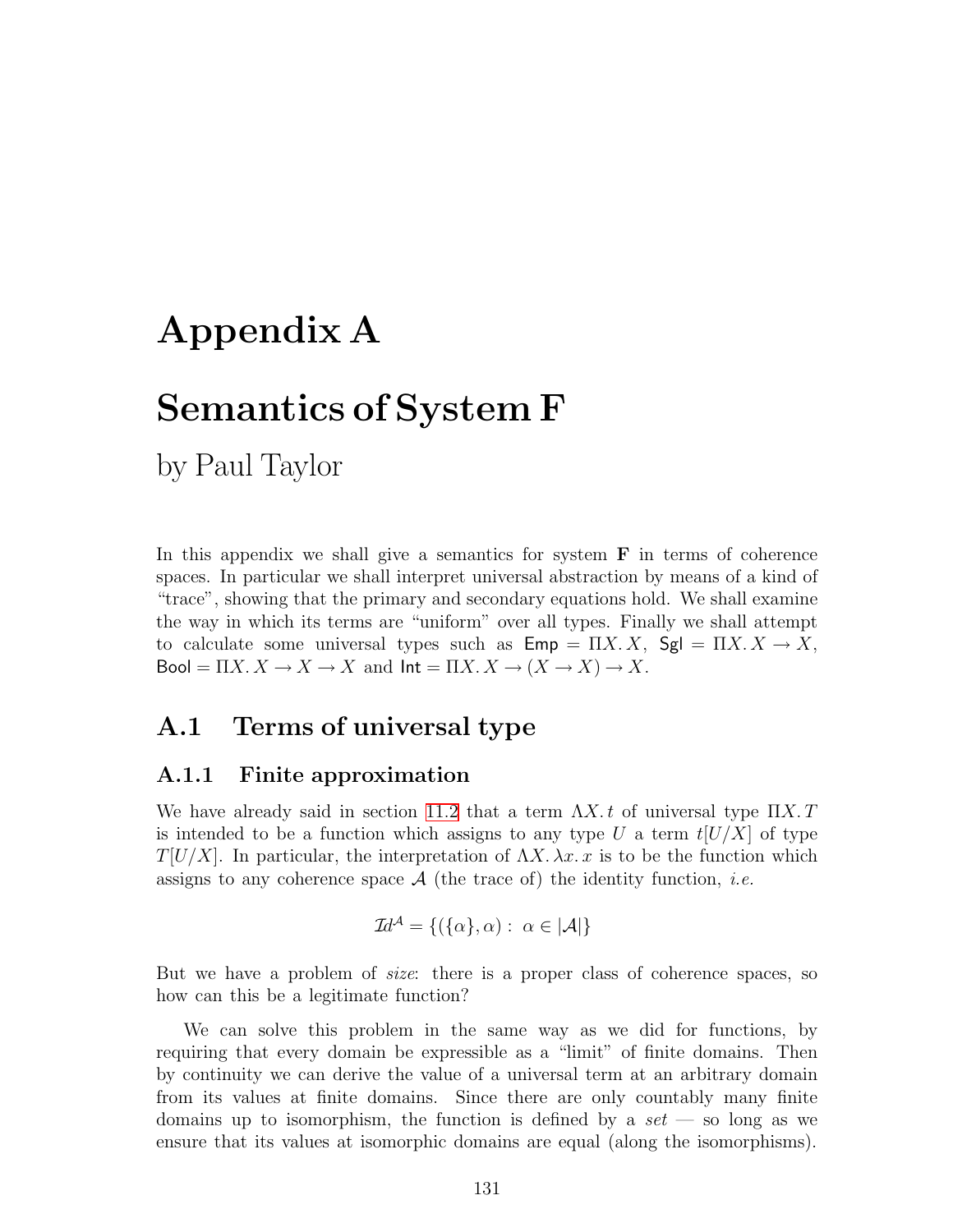### A.1.2 Saturated domains

There is a common but misleading alternative solution. We choose a "big" domain  $\Omega$  which is saturated under all the relevant operations on types, and restrict our notion of domain  $\mathcal A$  to "subdomains" of  $\Omega$ . Thus for instance if  $\mathcal A$  is such a subdomain then we require  $\mathcal{A} \to \mathcal{A}$  to be one also; in particular  $\Omega \to \Omega$  is one. Then the identity, being an element of  $\Omega \to \Omega$ , which is identified with a subspace of  $\Omega$ , is an element of  $\Omega$ . Scott's  $\mathcal{P}\omega$  model [\[Scott76\]](#page-171-0) is a well-known example of this approach, and[[Koymans](#page-170-1)] examined this in detail as a notion of model of the untyped lambda calculus<sup>[1](#page-139-0)</sup>.

However, besides the fact that not all domains are represented, this approach has several pitfalls.

- Whereas in set theory the notions of element and type are confused, here we have to distinguish between  $\Omega$  as the "universe of elements" and some domain V whose elements may serve as names of types  $-$  a "universe of types".
- It is not good enough to construct such a  $V$  with the property that every domain be named by a point of  $\mathcal V$ : this is like the "by values" interpretation of recursive functions. We need that every variable domain be named by a term (with the same free variables) of type  $\mathcal V$ . The obvious choice is the category of domains and embeddings, but this is not one of our domains. It is, however, possible to "cover" it with a domain, although the techniques required for this, which are set out in [\[Tay86](#page-171-1)], §5.6, are much more difficult than the construction of  $\Omega$ .
- Isomorphic types may be represented by different elements of  $\mathcal{V}$ , and there is nothing to force the values of universal terms at such elements to be equal. This means that the condition at the end of [A.1.1](#page-138-0) for finite approximation is violated, there are far more points of universal types than corresponding terms in the syntax, and the interpretation of simple terms such as  $\Lambda X. \lambda x. x$ is very uneconomical.
- It is possible to model system **F**, and more generally the Theory of Constructions, using the category of embeddings for  $\mathcal{V}$ , as has been done in [[CGW87](#page-168-1)] and [\[HylPit](#page-170-2)], but Jung has shown that this is not possible for all categories of domains in current use.

What really fails in the third remark is the "uniformity" of terms over all types.

<span id="page-139-0"></span> $1<sup>1</sup>$ As an exercise, the reader is invited to construct a countable coherence space into which any other can be rigidly embedded [\(A.3.1](#page-144-0)).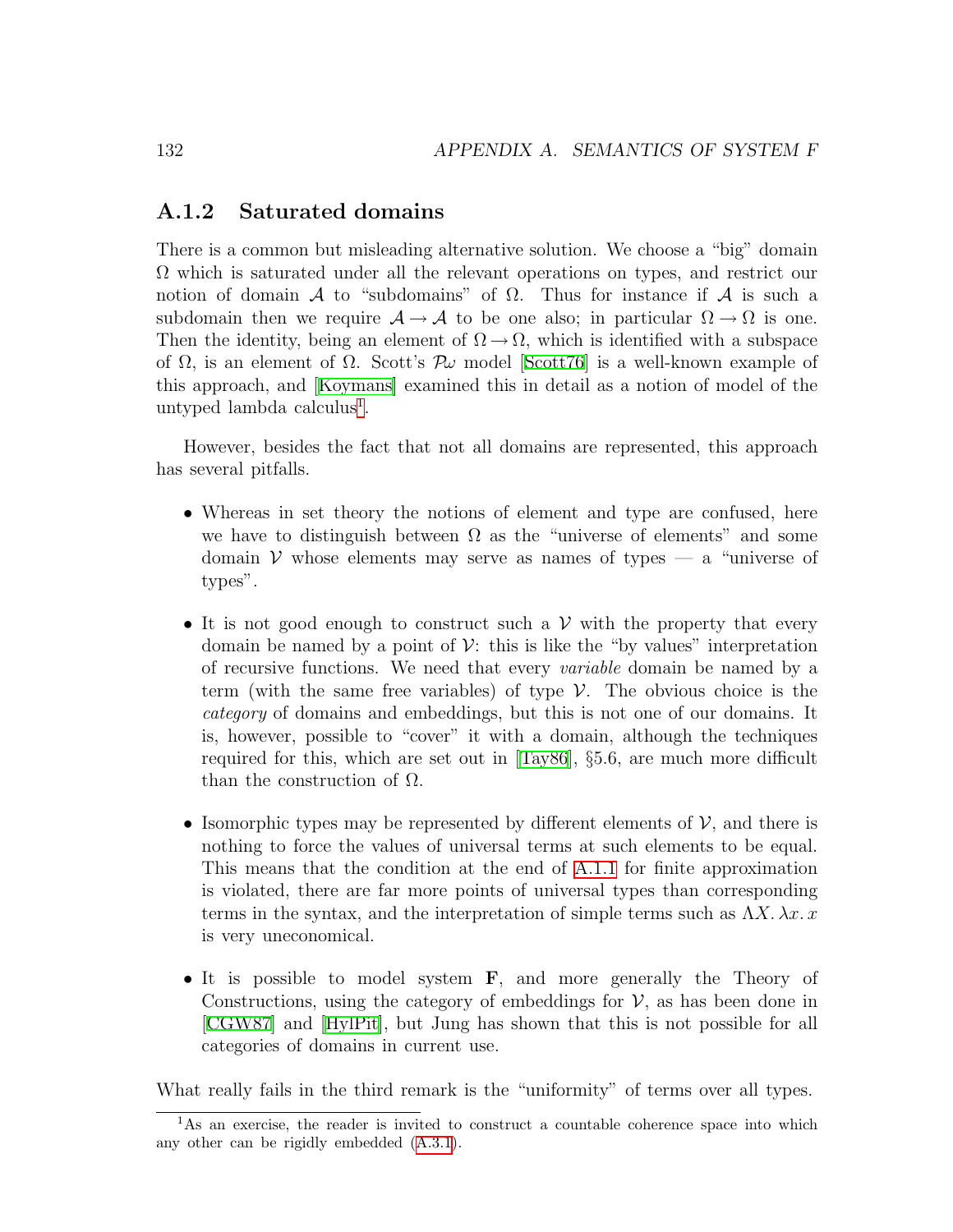### A.1.3 Uniformity

It is as a result of "uniformity" that the model we present has its remarkably economical form. We shall have to treat this in detail relative to "subspaces", but first consider the consequences of requiring a construction on a type to be uniform with respect to all isomorphisms of the type *with itself, i.e. permutations*. Taking common geometrical notions, the construction must be the centre of a sphere, the axis of a cone, and so on. A subgroup of a group which is (setwise) invariant under automorphisms is called *characteristic*. The more automorphisms there are, the more highly constrained a "uniform" construction has to be. Generally, something is uniform if it is "peculiar" — described by some property which it alone satisfies. In our case we want it to be definable by a term of the syntax (cf. section [11.2\)](#page-89-0), and in the last section of this appendix we shall examine to what extent this is true.

We obtain power from this condition by manufacturing automorphisms to order. One very crude construction suffices: we take the sum of a domain with itself (either lifted or amalgamated on some subdomain), which obviously has a "left-right" symmetry. (We shall say what we mean by a subdomain in the next section.) Given a subspace inclusion  $A \subset \mathcal{B}$ , a "uniform" element of  $\mathcal{B} +_{\mathcal{A}} \mathcal{B}$ cannot be in either the left or the right parts of the sum — it has to be in the common subspace  $\mathcal{A}$ . This is the conundrum of the donkey which starves to death because it cannot choose between two equally inviting piles of hay, equidistant to its left and right.

There is a similar property *(separability)* for fields which underlies Galois Theory: given a subfield inclusion  $K \subset L$ , there is a bigger field  $L \subset M$  such that the automorphisms of M fixing K (pointwise) fix only K. For fields, M is the *normal closure* — a more complex construction than our  $B +_{\mathcal{A}} B$ .

Uniformity with respect to automorphisms is a feature of any functorial theory, including Scott's. However for such theories we only have a subuniformity with respect to subdomains: the value of a universal term at  $A$  need only be less than that at B (where  $\mathcal{A} \subset \mathcal{B}$ ). It is the stability condition which puts the above separability property to use:  $\mathcal A$  is the intersection of the two copies of  $\mathcal B$  in  $B +_{\mathcal{A}} B$ , and so by stability the value of the universal term at it must be equal to (the intersection of) the projection(s) of its value(s) at  $\beta$ . Hence the coherence space model is *uniform*.

We make this vague argument precise in A.4.1.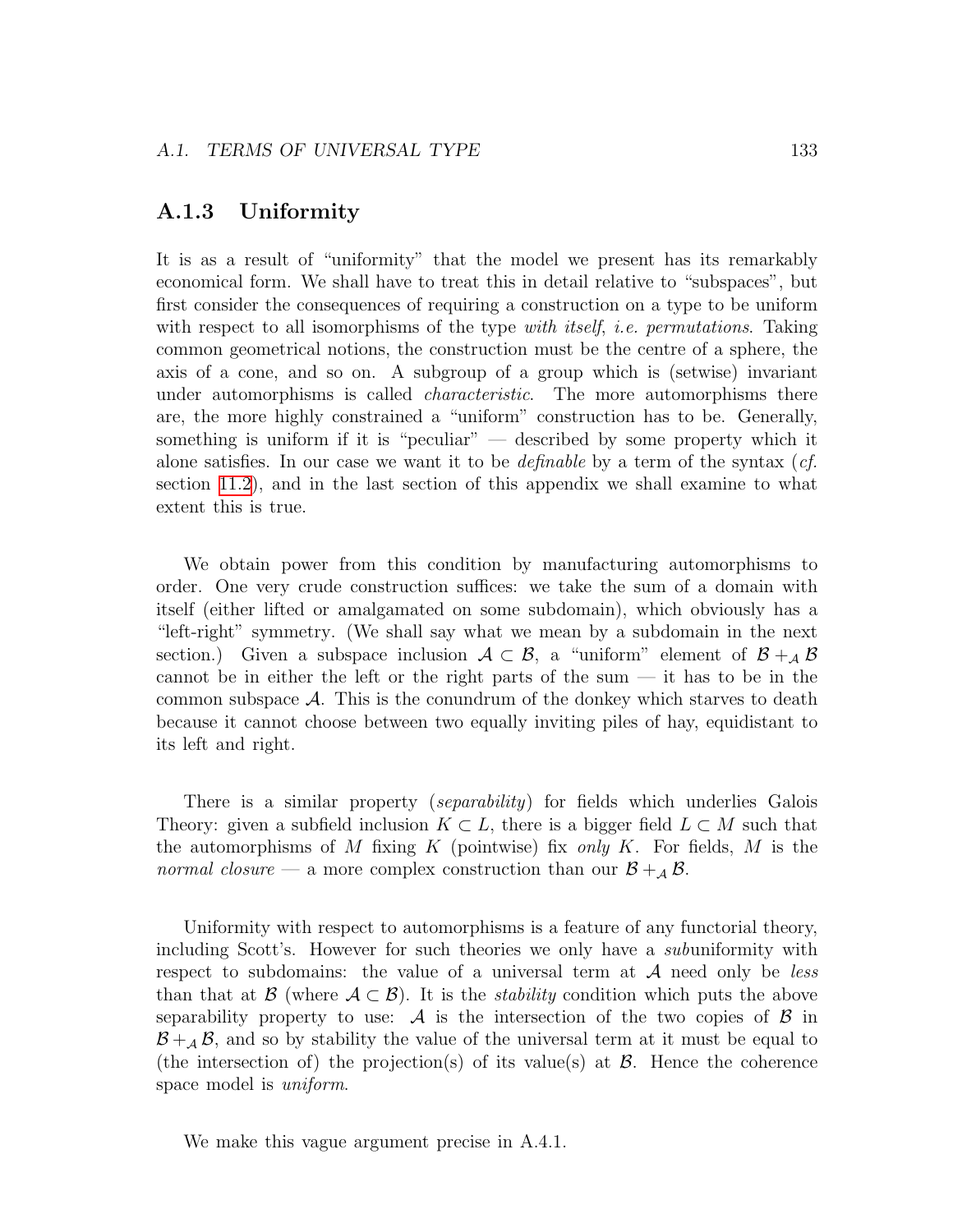# A.2 Rigid Embeddings

In order to make sense of the idea of "finite approximation" we have to formalise the notion of subdomain or approximation of domains.

The idea used in Scott's domain theory is that of an *embedding-projection pair*,  $e : \mathcal{A} \rightarrow \mathcal{B}$  and  $p : \mathcal{B} \rightarrow \mathcal{A}$ , satisfying<sup>[2](#page-141-0)</sup>  $1_{\mathcal{A}} = pe$  and  $ep \leq 1_{\mathcal{B}}$ . The latter composite is idempotent and is called a *coclosure* on  $\beta$ .

We may use these functions to define when an element a of  $A$  is "less than" an element b of B (but not *vice versa*), namely if  $a \leq pb$  in A, or equivalently  $ea \leq b$  in  $\mathcal{B}^3$  $\mathcal{B}^3$ .

For coherence spaces we shall use the same idea, except that e now has to be stable (p is already) and the inequality  $ep \leq_B 1_B$  must hold in the Berry order. Now e is linear and identifies A with a *down-closed* subset of  $\mathcal{B}$ ; it also preserves and reflects atoms and the coherence relation. Consequently we may represent it by its restriction to the web, which is a graph embedding. This justifies the abuse of notation e $\alpha$  for the unique token  $\beta$  such that  $e\{\alpha\} = {\beta\}$ , and so enables us to regard e as a function between webs.

The traces of e and p are

$$
\begin{array}{ll}\n\mathcal{T}(e) = & \{ \langle \{\alpha\}, e\alpha \rangle : \ \alpha \in |\mathcal{A}| \} \\
\mathcal{T}(p) = & \{ \langle \{e\alpha\}, \alpha \rangle : \ \alpha \in |\mathcal{A}| \}\n\end{array}
$$

We shall often write  $e: \mathcal{A} \to \mathcal{B}$  as  $e^+$  and  $p: \mathcal{B} \to \mathcal{A}$  as  $e^-$  for a graph embedding  $e : |\mathcal{A}| \rightarrow |\mathcal{B}|.$ 

For pedagogical purposes it is often easier to see a 1–1 function (such as a rigid embedding) as an isomorphism followed by an inclusion: the isomorphism changes the name of the datum to its value in the target and the inclusion is that of the set of represented values. In our case we may do this with either points  $a \in \mathcal{A}$  or tokens  $\alpha \in |\mathcal{A}|$ .

<span id="page-141-0"></span><sup>&</sup>lt;sup>2</sup>There are reasons for weakening this to  $1_A \leq pe$ . We may consider that a domain is a better approximation than another if it can express more data, and this gives rise to an embedding. However we may also consider that a domain is inferior if its representation makes "*a priori*" distinctions between things which subsequently turn out to be the same, and such a comparison is of this more general form. On the other hand the limit-colimit coincidence and other important constructions such as  $\Pi$  and  $\Sigma$  types remain valid. However for *rigid* adjunctions  $1_A = pe$  is *forced* because the identity is maximal in the Berry order.

<span id="page-141-1"></span><sup>&</sup>lt;sup>3</sup>In fact  $\leq$  is not a partial order but a category, because it depends on e. Applying this to a functor T, we obtain a category with objects the pairs  $(A, b)$  for  $b \in T(A)$  and morphisms given in this way by embeddings; this is called the total category or Grothendieck fibration of  $\mathcal T$  and is written  $\mathbb EX$ .  $\mathcal T$ .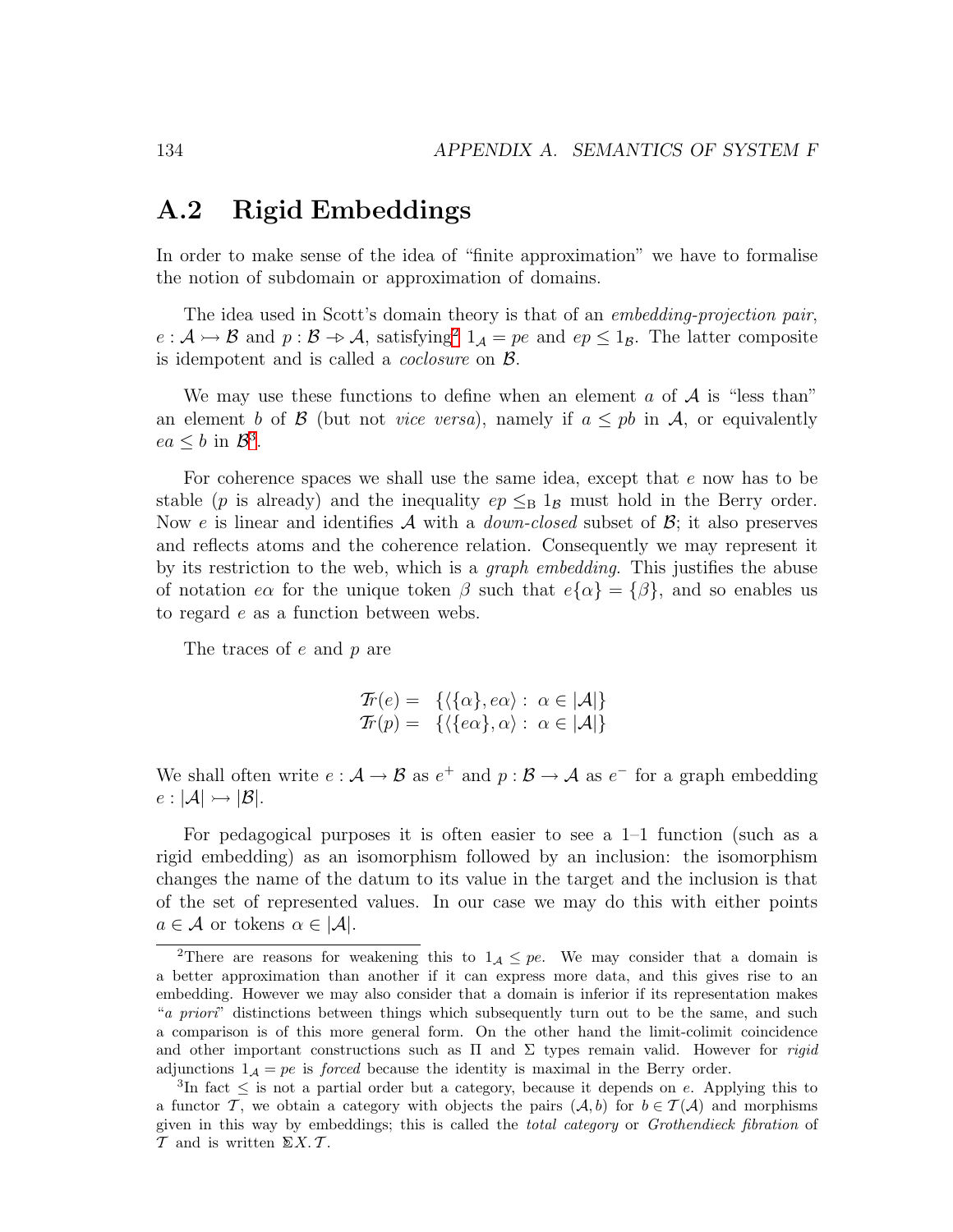Observe then that for inclusions the embedding is just the identity and the projection is the restriction:

$$
e(a) = a \qquad p(b) = b \cap |\mathcal{A}|
$$

#### A.2.1 Functoriality of arrow

The reason for using pairs of maps for approximations is that we need to make the function-space functorial (positive) in its first argument: if  $\mathcal{A}'$  approximates A then we need  $A' \rightarrow B$  to approximate  $A \rightarrow B$  and not vice versa.

Indeed if  $e : \mathcal{A}' \rightarrowtail \mathcal{A}$  and  $f : \mathcal{B}' \rightarrowtail \mathcal{B}$  then we have  $e \rightarrow f : (\mathcal{A}' \rightarrow \mathcal{B}') \rightarrowtail (\mathcal{A} \rightarrow \mathcal{B})$ by

$$
(e \to f)^+(t')(a) = f^+(t'(e^-a))
$$
  

$$
(e \to f)^-(t)(a') = f^-(t(e^+a'))
$$

for  $a \in \mathcal{A}, a' \in \mathcal{A}', t : \mathcal{A} \to \mathcal{B}$  and  $t' : \mathcal{A}' \to \mathcal{B}'$ . (We leave the reader to check the inequalities.)

Recall that the tokens of  $A \rightarrow B$  are of the form  $(a, \beta)$  where a is a clique (finite coherent subset) of  $|\mathcal{A}|$  and  $\beta$  is a token of  $|\mathcal{B}|$ . If  $e: |\mathcal{A}'| \rightarrow |\mathcal{A}|$  and  $f: |\mathcal{B}'| \rightarrow |\mathcal{B}|$  are rigid embeddings then the effect on the token  $(a', \beta')$  of  $\mathcal{A}' \rightarrow \mathcal{B}'$ is simply the corresponding renaming throughout, *i.e.*  $(e^+a', f\beta')$ .

In particular the token  $({\alpha'}_1, {\alpha'})$  of  $\mathcal{I}d^{\mathcal{A}'}$  is mapped to  $({\alpha'}_1, {\alpha'}_2)$ , so the identity is uniform in the sense that

$$
\mathcal{I}d^{\mathcal{A}'}=\mathcal{I}d^{\mathcal{A}}\cap |\mathcal{A}'\to \mathcal{A}'|
$$

where  $\mathcal{A}' \rightarrowtail \mathcal{A}$  is a subspace.

Coherence spaces and rigid embeddings — or equivalently Graphs and embeddings — form a category **Gem**, and we have shown that  $\rightarrow$  is a *covariant* functor of two arguments from Gem, Gem to Gem.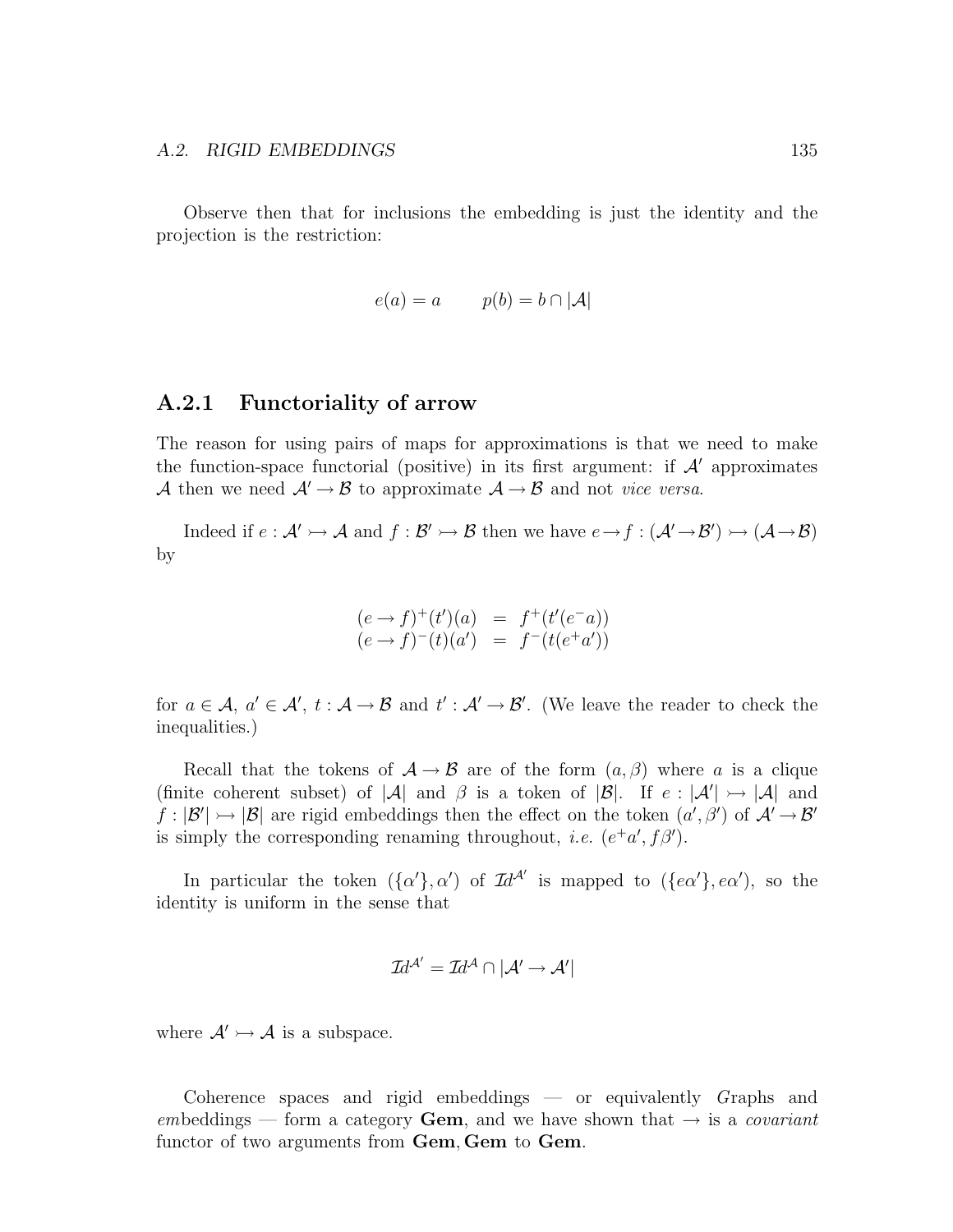# A.3 Interpretation of Types

We can use this to express any type T of **F** with n free type variables  $X_1, ..., X_n$ as a functor  $T$  :  $\mathbf{Gem}^n \to \mathbf{Gem}$  as follows:

1. If T is a constant type then we assign to it a coherence space  $\mathcal T$  and

$$
[\![T]\!](\mathcal{A}_1, ..., \mathcal{A}_n) = T
$$

Any morphism is mapped to the identity on  $\mathcal T$ .

2. If T is the variable  $X_i$  then the functor is the *i*th projection

$$
[[X_i]](\mathcal{A}_1, ..., \mathcal{A}_n) = \mathcal{A}_i
$$

and similarly on morphisms.

3. If T is  $U \rightarrow V$ , and U and V have been interpreted by the functors  $\llbracket U \rrbracket$  and  $\llbracket V \rrbracket$  then

$$
[[U \to V]](\mathcal{A}_1, ..., \mathcal{A}_n) = [[U]](\mathcal{A}_1, ..., \mathcal{A}_n) \to [[V]](\mathcal{A}_1, ..., \mathcal{A}_n)
$$

Its value on morphisms is as given at the end of the previous section.

This definition respects substitution of types  $U_1, ..., U_n$  for the variables  $X_1, ..., X_n$ :  $[[T[U_i/X_i]]] = [[T]]([U_1], ..., [[U_n]]).$ 

Because of functoriality, we immediately know that if  $A' \simeq A$  then  $[[T]](\mathcal{A}') \simeq [[T]](\mathcal{A})$ . It is convenient to assume for pedagogical reasons that if  $\mathcal{A}' \subset \mathcal{A}$  is a subspace then the induced embedding  $[[T]](\mathcal{A}') \rightarrow [[T]](\mathcal{A})$  is also a subspace inclusion.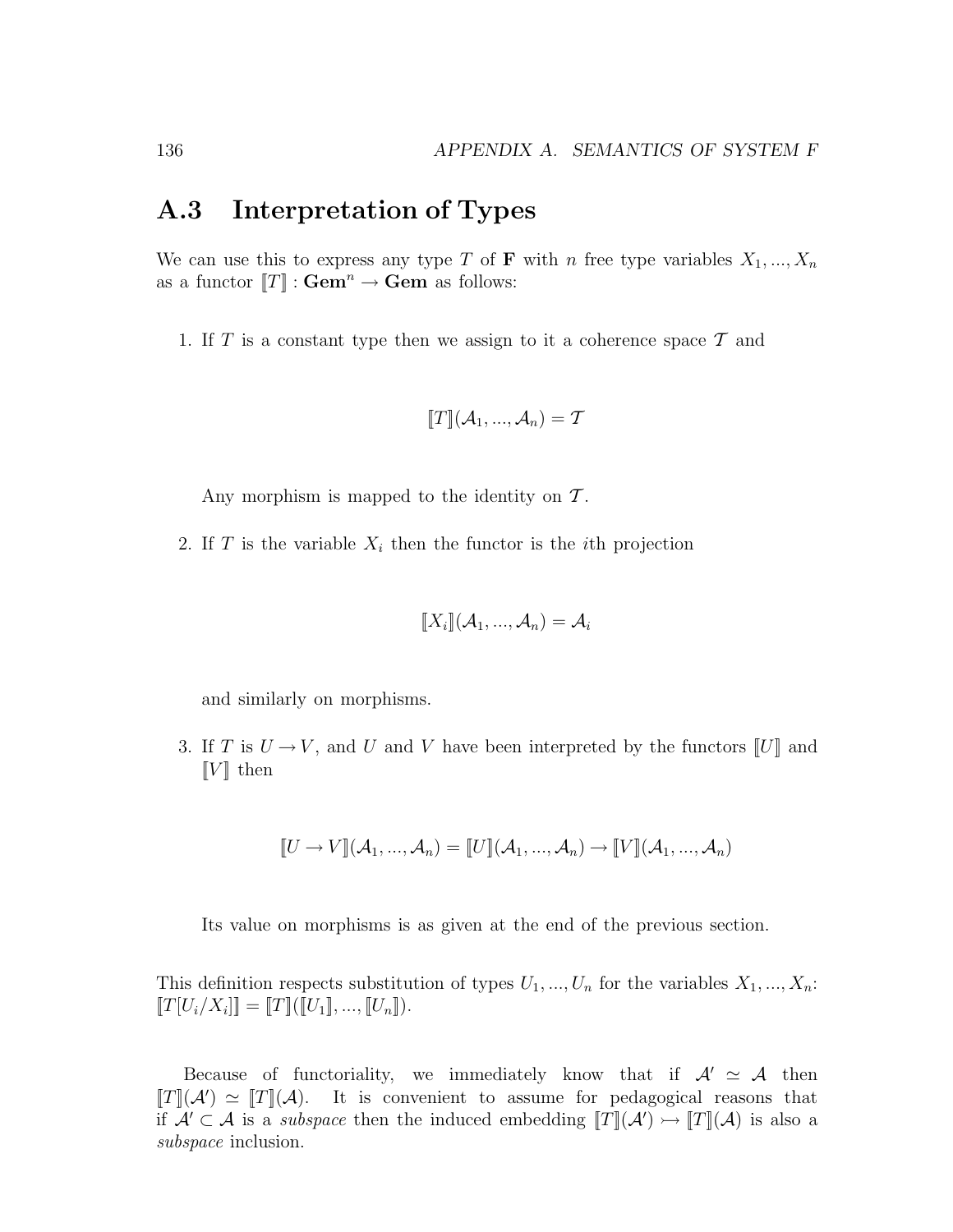#### A.3. INTERPRETATION OF TYPES 137

## <span id="page-144-2"></span>A.3.1 Tokens for universal types

The interpretation is *continuous*: if  $\beta \in ||T||(\mathcal{A})|$  then there is a finite subspace  $\mathcal{A}' \rightarrowtail \mathcal{A}$  such that  $\beta \in [[T](\mathcal{A}')]$ . (Categorically, we would say that the functor preserves filtered colimits.) This means that, as in section [A.1.1](#page-138-0), we may restrict attention to finite coherence spaces. For an arbitrary coherence space  $A$ ,

$$
[[T]](\mathcal{A})] = \bigcup^{\uparrow} \{ [[T]](\mathcal{A}')] : \mathcal{A}' \rightarrowtail \mathcal{A} \text{ finite} \}
$$

But more than this, it is stable:

if 
$$
\mathcal{A}', \mathcal{A}'' \subset \mathcal{A}
$$
 and  $\beta \in [[T]](\mathcal{A}')] , [[T]](\mathcal{A}'')]$  then  $\beta \in [[T]](\mathcal{A}' \cap \mathcal{A}'')$ 

*i.e.* the functor preserves *pullbacks*<sup>[4](#page-144-0)</sup>. For a stable function, if we know  $\beta \in f(a)$ , then there is a least  $a' \subset a$  such that  $\beta \in f(a')$ . We have a similar<sup>[5](#page-144-1)</sup> property here: if  $\beta \in ||T||(\mathcal{A})|$  then there is a least subspace  $\mathcal{A}' \rightarrowtail \mathcal{A}$  with  $\beta \in ||T||(\mathcal{A}')|$ .

The token  $\beta$  of  $\llbracket T \rrbracket(\mathcal{A})$  therefore intrinsically carries with it a particular finite subspace  $\mathcal{A}' \subset \mathcal{A}$ , namely the least subspace on which it can be defined. It is not difficult to see that, in terms of the web, this is simply the set of tokens  $\alpha$ which occur in the expression for  $\beta$ . Thus for instance the only token occurring in  $\beta = (\{\alpha\}, \alpha)$  is  $\alpha$ , and the corresponding finite space is  $\mathcal{S}gl$ , whose web is a singleton,  $\{\bullet\}.$ 

We shall see later that the pairs  $\langle A, \beta \rangle$ , where  $\beta \in ||T||(\mathcal{A})||$  and no proper  $\mathcal{A}' \rightarrowtail \mathcal{A}$  has  $\beta \in [[T]](\mathcal{A}')]$ , serve as (potential) tokens for  $[[\Pi X, T]]$ . If  $\mathcal{A} \simeq \mathcal{A}'$ then the token  $\langle A', \beta' \rangle$ , where  $\beta'$  is the image of  $\beta$  under the induced isomorphism  $[[T]](\mathcal{A}) \simeq [[T]](\mathcal{A}'),$  is equivalent to  $\langle \mathcal{A}, \beta \rangle$ . These tokens involve pairs, finite (enumerated) sets and finite graphs, and so there are at most countably many of them altogether; consequently it will be possible to denote any type of  $\bf{F}$  by a countable coherence space.

We may calculate  $\|T\|(\mathcal{A})\|$  from these tokens as follows. For every embedding  $e: \mathcal{A}' \rightarrowtail \mathcal{A}$  and every token  $\beta \in [[T]](\mathcal{A}')]$ , we have a token  $[[T]](e)(\beta) \in [[T]](\mathcal{A})]$ . However the fact that there may be several such embeddings (and hence several copies of the token, which must be coherent) gives rise to additional (uniformity) conditions on the tokens of  $\|\Pi X.\,T\|$ . For instance we shall see that  $\langle S q, \bullet \rangle$  is not a token for  $[\Pi X, X]$ .

<span id="page-144-0"></span><sup>&</sup>lt;sup>4</sup>As with *continuity* of  $\rightarrow$ , this follows from a *limit-colimit coincidence*: for a pullback of rigid embeddings, the corresponding projections form a pushout, and if this occurs on the left of an  $\rightarrow$  it is turned back into a pullback of embeddings. This does not, however, hold for equalisers.

<span id="page-144-1"></span><sup>&</sup>lt;sup>5</sup>The argument by analogy is in some ways misleading, because even for a continuous functor T the fibration  $\mathbb{E} X \to \mathbf{Gem}$  is stable.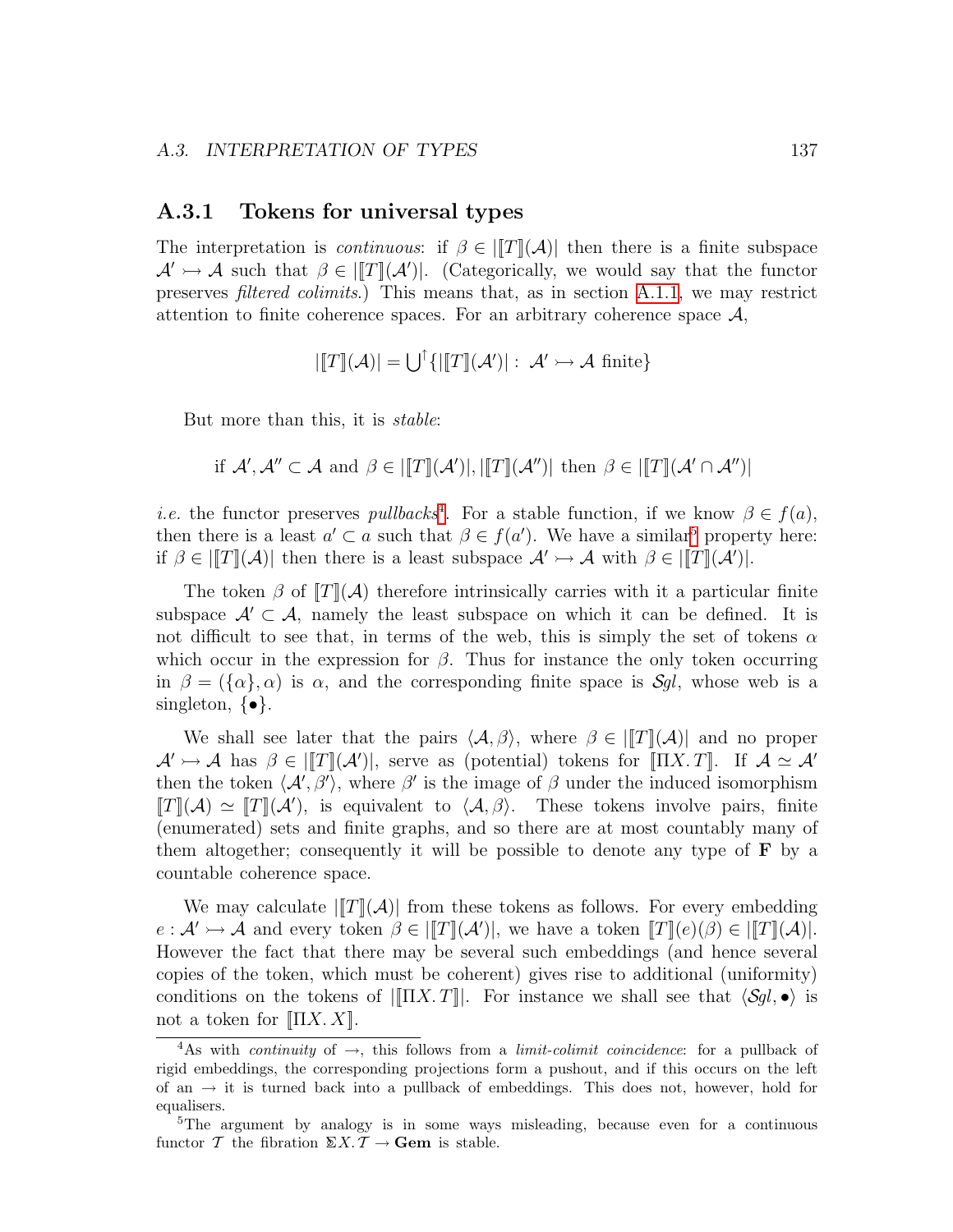## A.3.2 Linear notation for tokens

We can use the linear logic introduced in chapter [12](#page-101-0) to choose a good notation for the tokens  $\beta$  and express the conditions on them. Recall that

$$
\mathcal{A} \rightarrow \mathcal{B} \simeq \mathord!\mathcal{A} \multimap \mathcal{B} \simeq \left(\mathord!\mathcal{A}\otimes\mathcal{B}^\perp\right)^\perp
$$

where

- The tokens of  $\mathcal A$  are the cliques (finite complete subgraphs) of  $\mathcal A$ , and two cliques are coherent iff their union is a clique; we write cliques as enumerated sets.
- $\mathcal{B}^{\perp}$  is the linear negation of  $\mathcal{B}$ , whose web is the complementary graph to that of  $\mathcal{B}$ ; it is convenient to write its tokens as  $\overline{\beta}$ . Then  $\overline{\beta} \subset \overline{\beta'}$  iff  $\beta \subset \beta'$ ; this avoids saying "mod  $\mathcal{B}$ " or "mod  $\mathcal{B}^{\perp}$ ".
- $|\mathcal{C} \otimes \mathcal{D}|$  is the graph product of  $|\mathcal{C}|$  and  $|\mathcal{D}|$ ; its tokens are pairs  $\langle \gamma, \delta \rangle$  and this is coherent with  $\langle \gamma', \delta' \rangle$  iff  $\gamma \subset \gamma'$  and  $\delta \subset \delta'$ .

The token of the identity,  $\Lambda X.\lambda x^X.x$ , is therefore written

$$
\langle \mathcal{S}gl,\overline{\langle\{\bullet\},\overline{\bullet}\rangle}\rangle
$$

In this notation it is easy to see how we can ascribe a meaning to the phrase " $\alpha$  occurs positively (or negatively) in  $\beta$ ". Informally, a particular occurrence is positive or negative according as it is over-lined evenly or oddly.

We can obtain a very useful criterion for whether a potential token can actually occur.

**Lemma** Let  $\alpha \in |\mathcal{A}|$  and  $\beta \in ||T||(\mathcal{A})|$ . Define a coherence space  $\mathcal{A}^+$  by adjoining an additional token  $\alpha'$  to  $|\mathcal{A}|$  which bears the same coherence relation to the other tokens (besides  $\alpha$ ) as does  $\alpha$ , and is coherent with  $\alpha$ . There are two rigid embeddings  $A \rightarrowtail A^+$  (in which  $\alpha$  is taken to respectively  $\alpha$  and  $\alpha'$ ), so write  $\beta, \beta' \in |\mathcal{A}|^+$  for the images of  $\beta$  under these embeddings. Similarly we have  $\mathcal{A} \rightarrow \mathcal{A}$ , in which  $\alpha' \asymp \alpha$ . Then

- if  $\alpha$  does not occur in  $\beta$  then  $\beta = \beta'$  in both  $T \| (\mathcal{A}^+)$  and  $T \| (\mathcal{A}^-)$ .
- if  $\alpha$  occurs positively but not negatively then  $\beta \subset \beta'$  in  $[[T]](\mathcal{A}^+)$  and  $\beta \asymp \beta'$ in  $\llbracket T \rrbracket({\mathcal{A}}^-).$
- if it occurs negatively but not positively then the reverse holds.

**Proof** Induction on the type T.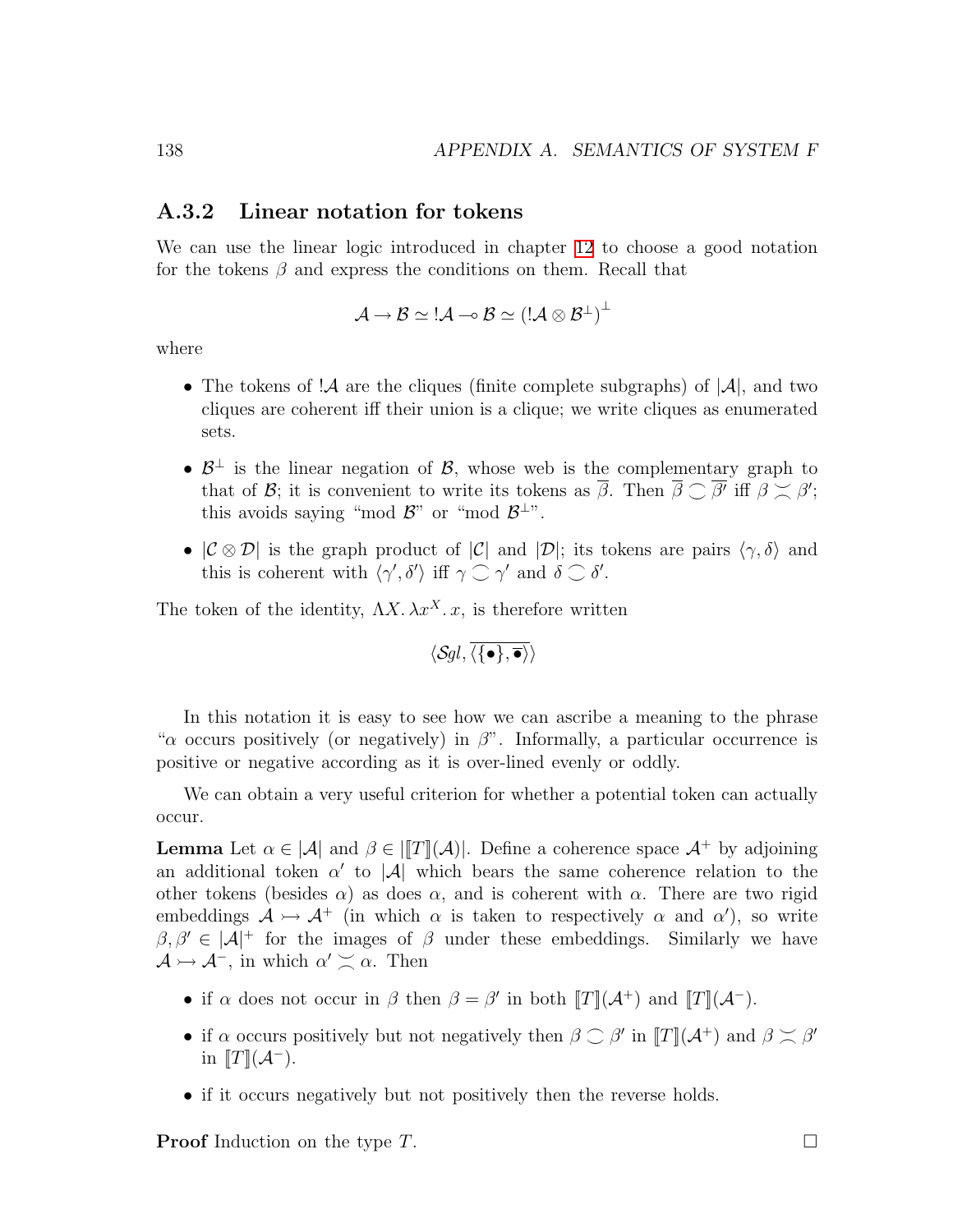#### A.3. INTERPRETATION OF TYPES 139

We shall see that uniformity of the universal term  $\Lambda X$ . t forces  $e_1\beta$  and  $e_2\beta$ to be both present in (and hence coherent) or both absent from  $|[t](\mathcal{A})|$ , where  $\langle A', \beta \rangle$  is a token for T and  $e_1, e_2 : A' \rightarrowtail A$  are two embeddings. In fact  $\langle A', \beta \rangle$ is a token iff this holds. From this we have the simple

Corollary If  $\langle A, \beta \rangle$  is a token of  $\left[ \Pi X \cdot T \right]$  and  $\alpha \in |\mathcal{A}|$  then  $\alpha$  occurs both positively and negatively in  $\beta$ .

The corollary is not a sufficient condition on  $\langle A, \beta \rangle$  for it to be a token of  $[\Pi X, T]$ , but it is very a useful criterion to determine some simple universal types.

## A.3.3 The three simplest types

Any token for  $X \to X$  is of the form  $\langle A,\overline{\langle a,\overline{\alpha}\rangle}\rangle$ , in which only the token  $\alpha$  appears positively, so  $a = {\alpha}$ . Hence the only token for this type is the one given, and  $[\Pi X. X \to X] \simeq Sgl$ . This means that the only uniform functions of type  $X \to X$ are the identity and the undefined function.

The case of  $T = X$  is even simpler. No token of A can appear negatively, and so there is no token at all:  $[\Pi X, X] \simeq \mathcal{E}$  has the empty web and only the totally undefined term,  $\varnothing$ . The reason for this is that if a term is defined uniformly for all types then it must be coherent with any term; since there are incoherent terms this must be trivial.

It is clear that no model of F of a domain-theoretic nature can exclude the undefined function, simply because  $\varnothing$  is semantically definable. For higher types this leads to the same logical complexities as in section [8.2.2](#page-63-0).

Unfortunately, even accepting partiality, coherence spaces do not behave as we might wish. The tokens for the interpretation of

$$
\mathsf{Bool} = \Pi X. \, X \to X \to X
$$

are of the form  $\langle Sgl, \langle a, \langle b, \overline{\bullet} \rangle \rangle \rangle$  such that  $a \cup b = {\bullet}$ . This admits not two but three (incoherent) solutions:

$$
\langle \mathcal{S}gl,\overline{\langle\{\bullet\},\langle\varnothing,\overline{\bullet}\rangle\rangle}\rangle \quad \langle \mathcal{S}gl,\overline{\langle\{\bullet\},\langle\{\bullet\},\overline{\bullet}\rangle\rangle}\rangle \quad \langle \mathcal{S}gl,\overline{\langle\varnothing,\langle\{\bullet\},\overline{\bullet}\rangle\rangle}\rangle
$$

of which the first and last represent t and f.

The middle one is *intersection*. Although it is not definable in System  $\mathbf{F}$ , it may be thought of as the program which reads two streams of tokens and outputs those common to both of them. It is a uniform *linear* function  $X \otimes X \to X$ , whereas t and f are linear  $X \otimes X \to X$  because they only use one of their arguments. Consequently we may eliminate intersection by considering the "linear booleans"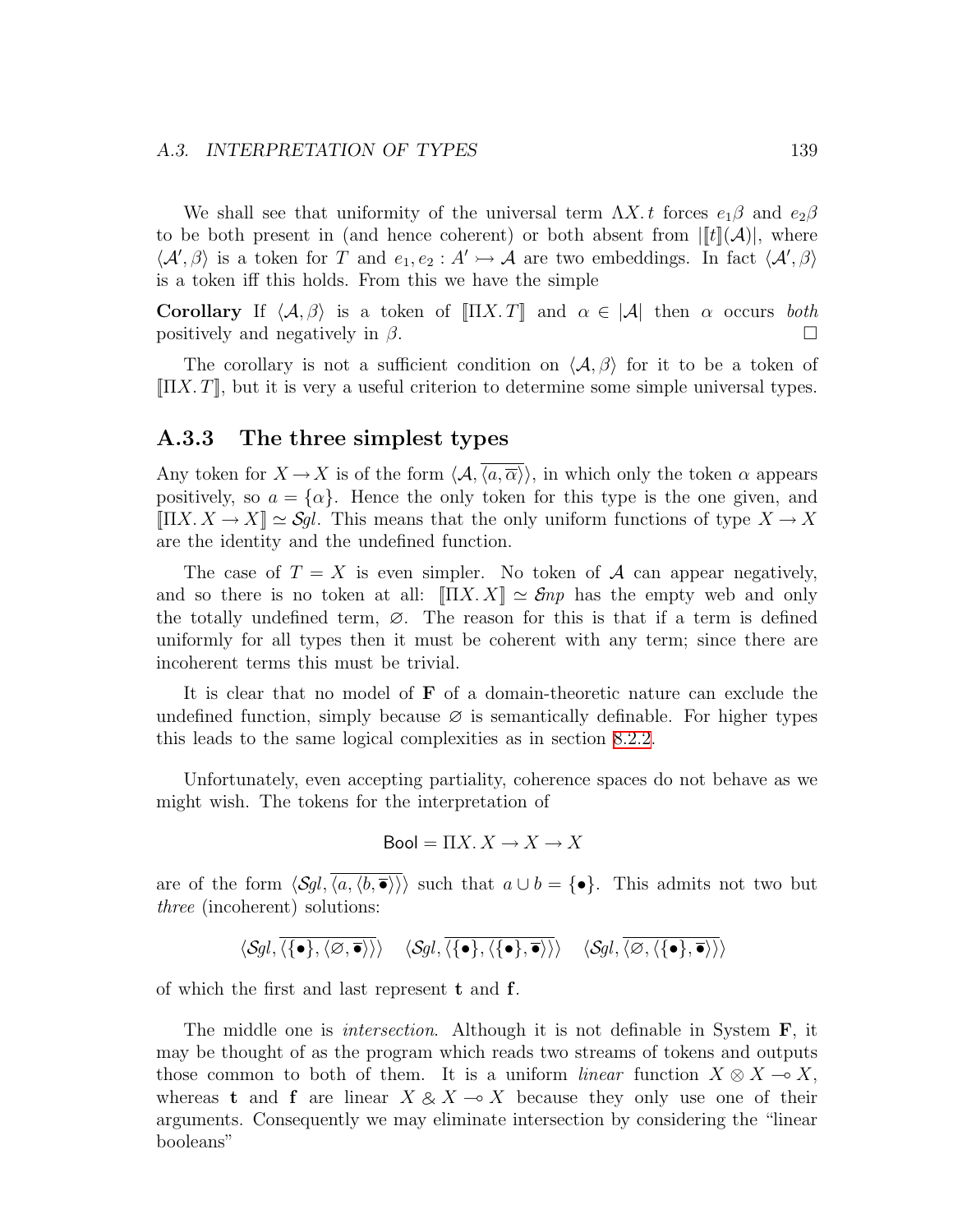#### $\prod X$ .  $X \otimes X \multimap X$

Semantically, this bilinear function is just binary intersection, which is uniformly definable in our domains because they are boundedly complete (have joins of sets of points which are bounded above). One might imagine, therefore, that it would cease to be definable if we extended our class of domains to include Jung's "L-domains", in which for every point  $a \in \mathcal{A}$  the set  $\downarrow a \stackrel{\text{def}}{=} \{a' : a' \leq a\}$ is a complete lattice. Unfortunately, like the Hydra the "intersection" function just becomes more complicated: we can define  $m(a, b)$  to be the join in  $\downarrow a$  of the set  $\{c: c \leq a, c \leq b\}$ . So long as we only consider domains for which in the lattices  $\downarrow a$  binary meet distributes over arbitrary joins,  $m : \mathcal{A} \otimes \mathcal{A} \rightarrow \mathcal{A}$  is bilinear and uniform in the sense we have defined. By iterating it, we would obtain infinitely many additional points of  $\Pi X. X \rightarrow X \rightarrow X$  — except that it's worse than this, because the original size problems recur and we can no longer even form polymorphic types in the semantics![6](#page-147-0)

# A.4 Interpretation of terms

Having sketched the notation we shall now interpret terms and give the formal semantics of **F** using coherence spaces.

Recall that a type T with n free type variables  $X_1, ..., X_n$  is interpreted by a stable functor  $T$  :  $\mathbf{Gem}^n \to \mathbf{Gem}$ . Let t be a term of type T with free variables  $x_1, ..., x_m$  of types  $U_1, ..., U_m$ , where the free variables of the U are included among the X. Then t likewise assigns to every n-tuple A in  $\mathbf{Gem}^n$  and every m-tuple  $b_j \in \overline{[U_j]}(\mathcal{A})$  a point  $c \in [T](\mathcal{A})$ . Of course the function  $b \mapsto c$  must be stable, and we may simplify matters by replacing t by  $\lambda x. t$  and T by  $U_1 \rightarrow ... \rightarrow U_m \rightarrow T$ to make  $m = 0$ . We must consider what happens when we vary the  $\mathcal{A}_i$ .

#### A.4.1 Variable coherence spaces

Let  $\mathcal{T}$ : Gem  $\rightarrow$  Gem be any stable functor and  $\tau(\mathcal{A}) \in \mathcal{T}(\mathcal{A})$  a choice of points. Let  $e: \mathcal{A}' \rightarrow \mathcal{A}$  be a rigid embedding; we want to make  $\tau$  "monotone" with respect to it. We can use the idea from section [A.3.1](#page-144-2) to do this: we want

$$
\tau(\mathcal{A}') \leq \mathcal{T}(e)^{-}(\tau(\mathcal{A}))
$$

which becomes, when the embeddings are subspace inclusions,

$$
\tau({\mathcal A}')\subset \tau({\mathcal A})\cap |{\mathcal T}({\mathcal A}')|
$$

<span id="page-147-0"></span><sup>&</sup>lt;sup>6</sup>These two hitherto unpublished observations have been made by the author of this appendix since the original edition of this book.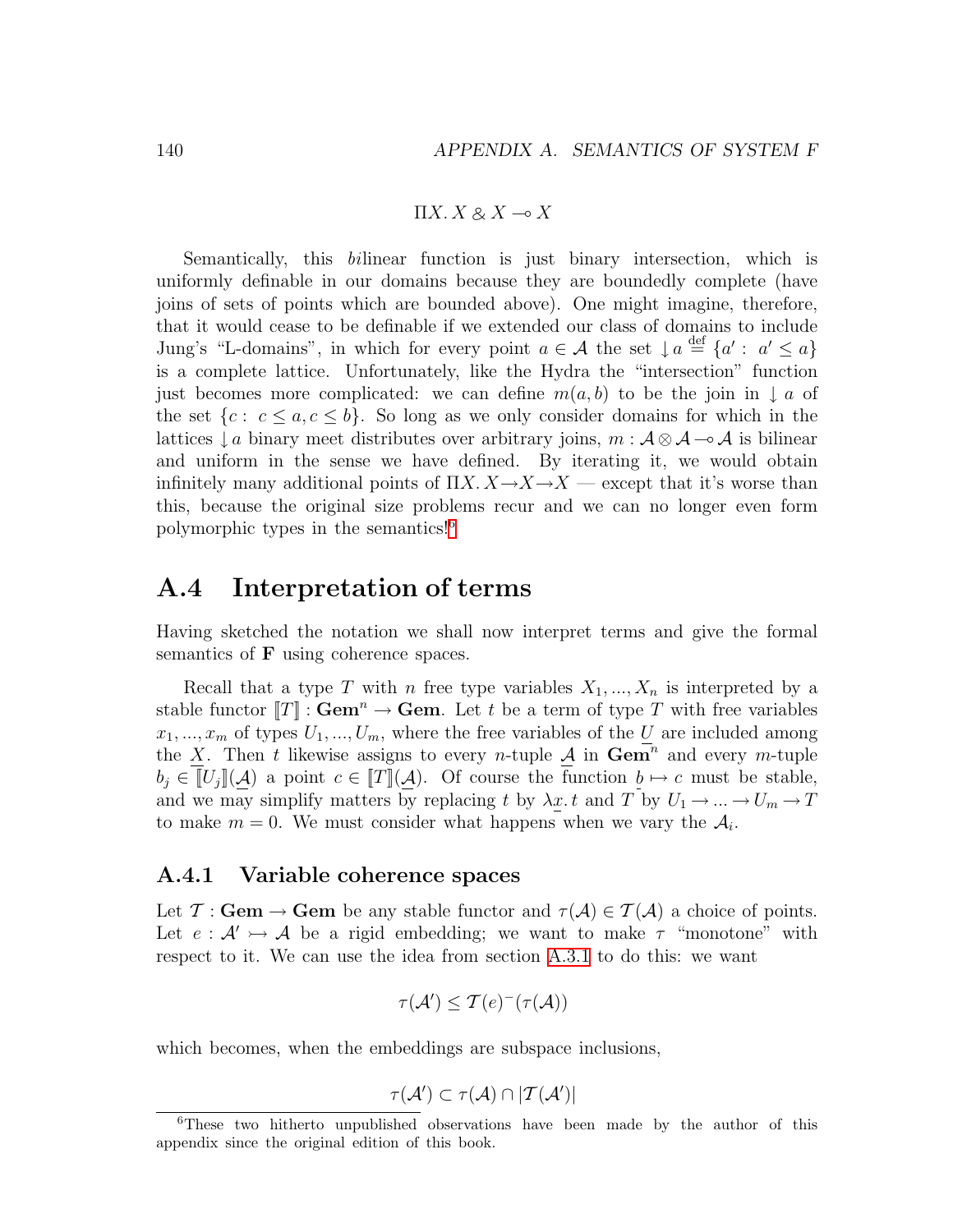We shall use the separability property to show that stability forces equality here. The following is due to Eugenio Moggi.

**Lemma** Let  $e : \mathcal{A}' \rightarrow \mathcal{A}$  be a rigid embedding. Let  $\mathcal{A} +_{\mathcal{A}'} \mathcal{A}$  be the coherence space whose web consists of two incoherent copies of  $|\mathcal{A}|$  with the subgraphs  $|\mathcal{A}|\$ identified. Then A has two canonical rigid embeddings into  $A +_{\mathcal{A}} A$  and their intersection is  $A'$ . .

What does it mean for  $\tau$  to be a stable function from **Gem**? We have not given the codomain[7](#page-148-0) , but we can still work out intersections using the definition of  $a \leq b$  as  $a \leq e^{-b}$  for  $e : A \rightarrow \mathcal{B}$ . Write  $\mathcal{A}_1$  and  $\mathcal{A}_2$  for the two copies of  $\mathcal{A}$ inside  $\mathcal{A} +_{\mathcal{A}'} \mathcal{A}$ , whose intersection is  $\mathcal{A}'$ .

Using the "projection" form of the inequality,  $\langle A'', \beta \rangle$  is in the intersection iff

$$
\mathcal{A}'' \subset \mathcal{A}_1 \cap \mathcal{A}_2
$$
  

$$
\beta \in \tau(\mathcal{A}_1) \cap |\mathcal{T}(\mathcal{A}'')| = \tau(\mathcal{A}) \cap |\mathcal{T}(\mathcal{A}'')|
$$
  

$$
\beta \in \tau(A_2) \cap |\mathcal{T}(\mathcal{A}'')| = \tau(\mathcal{A}) \cap |\mathcal{T}(\mathcal{A}'')|
$$

The intersection of the values at  $A_1$  and  $A_2$  is therefore just

$$
\tau(\mathcal{A})\cap |\mathcal{T}(\mathcal{A}')|
$$

By stability this must be the value at  $\mathcal{A}'$ . This proves the

**Proposition** Let  $\tau$  be an object of the variable coherence space  $\mathcal{T}(X_1, ..., X_n)$ , and  $e_i: \mathcal{A}'_i \rightarrowtail \mathcal{A}_i$  be rigid embeddings. Then<sup>[8](#page-148-1)</sup>

$$
\tau(\underline{\mathcal{A}'}) = \tau(\underline{\mathcal{A}}) \cap |\mathcal{T}(\underline{\mathcal{A}'})|
$$

and indeed if  $\tau$  satisfies this condition then it is stable.

A.4.2 Coherence of tokens

In fact the lemma tells us slightly more.  $\mathcal{B} = \mathcal{A} + A \mathcal{A}$  has an automorphism e exchanging the two copies of A. This must fix  $\tau(\mathcal{B})$ , so if  $\beta \in \mathcal{I}_r(\tau(\mathcal{B}))$  then also  $e\beta$  is in this trace and consequently must be coherent with  $\beta$ . So,

**Lemma** Let  $\beta \in |T(A)|$  and  $e_1, e_2 : A \rightarrow B$  be two embeddings. Then  $e_1\beta \supseteq e_2\beta$  in  $B$ . in  $\mathcal{B}$ .

<span id="page-148-0"></span><sup>&</sup>lt;sup>7</sup>It is the total category  $\mathbb{E}[X, \mathcal{T}(X)]$  which we met in section [A.3.1.](#page-144-2)

<span id="page-148-1"></span><sup>&</sup>lt;sup>8</sup>Note that this equality only holds for *type* variables and not for dependency over ordinary domains.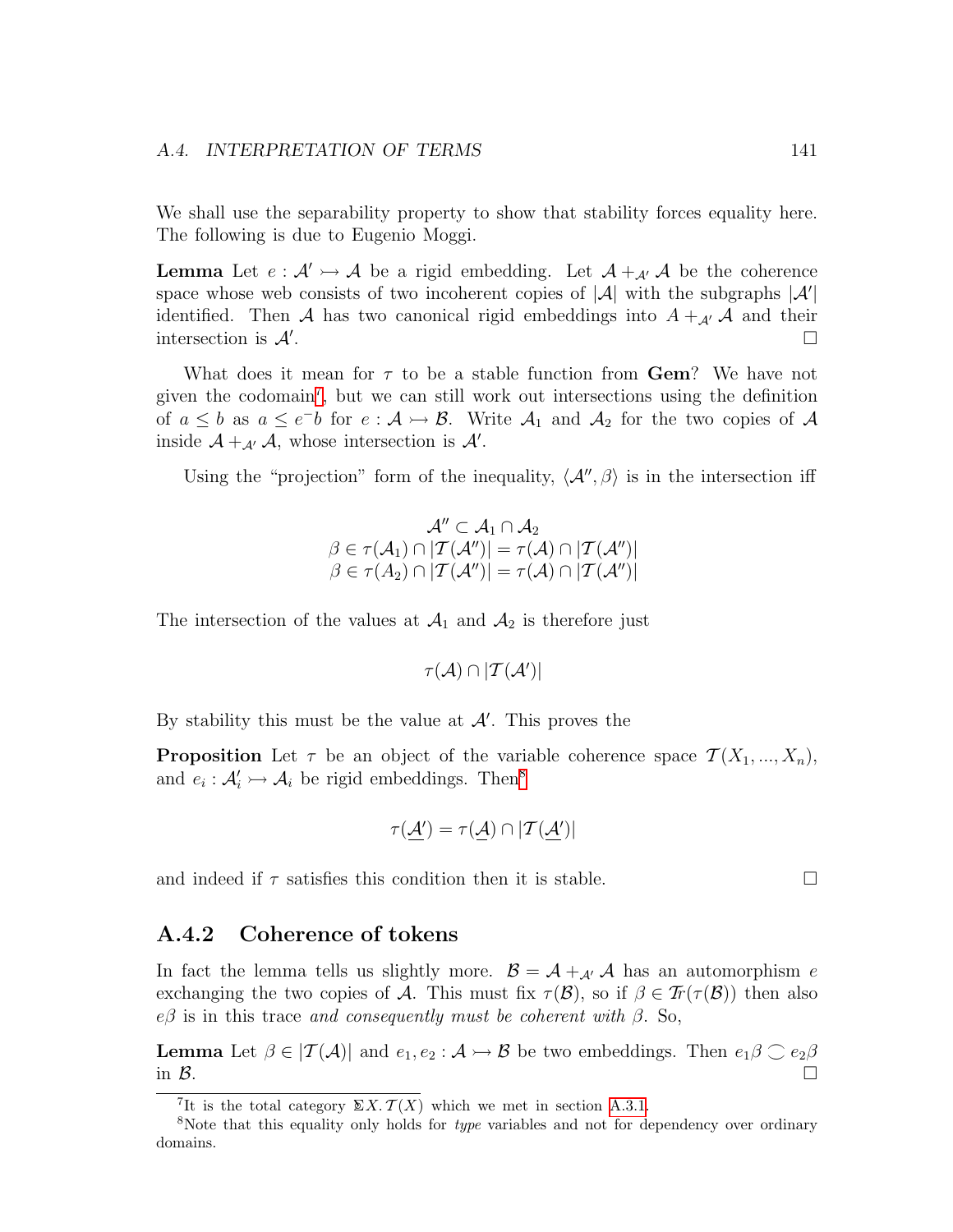The converse holds:

**Lemma** Let  $\beta \in |T(\mathcal{A})|$  be such that (i) A is minimal for  $\beta$  and (ii)  $\beta$  has coherent images under any pair of embeddings of  $A$  into another domain. Then there is an object  $\tau_{\langle A,\beta\rangle}$  of type T whose value at  $\mathcal{T}(\mathcal{B})$  is

$$
\{\mathcal{T}(e)(\beta):\ e:\mathcal{A}\rightarrowtail\mathcal{B}\}
$$

and moreover this is *atomic*, *i.e.* has no nontrivial subobject.  $\square$ 

To test this condition we only need to consider graphs up to twice the size of |A|, and so it is a finite<sup>[9](#page-149-0)</sup> calculation to determine whether  $\langle A, \beta \rangle$  satisfies it. For any given type these tokens are recursively enumerable. Because  $\tau_{\langle A,\beta \rangle}$  is atomic, we must have just one token for  $\Pi X$ .  $\mathcal{T}(X)$ , so  $\langle A, \beta \rangle$  and  $\langle A', \beta' \rangle$  are identified for any  $e : A \simeq A'$  with  $e\beta = \beta'.$ 

We still have to say when these tokens are coherent.

**Lemma** Let  $\beta_1 \in |T(\mathcal{A}_1)|$  and  $\beta_2 \in |T(\mathcal{A}_2)|$  each satisfy these conditions. Then  $\tau_{\langle A_1,\beta_1\rangle}(\mathcal{B}) \subset \tau_{\langle A_2,\beta_2\rangle}(\mathcal{B})$  at every coherence space  $\mathcal{B}$  iff for every pair of embeddings  $e_1 : A_1 \rightarrow C$ ,  $e_2 : A_2 \rightarrow C$ , we have  $\mathcal{T}(e_1)(\beta) \subset \mathcal{T}(e_2)(\beta)$ .  $e_1 : A_1 \rightarrowtail \mathcal{C}, e_2 : A_2 \rightarrowtail \mathcal{C},$  we have  $\mathcal{T}(e_1)(\beta) \subsetsubset \mathcal{T}(e_2)(\beta)$ .

Finally this enables us to calculate the universal abstraction of any variable coherence space.

**Proposition** Let  $\mathcal{T}$  : Gem  $\rightarrow$  Gem be a stable functor. Then its universal abstraction,  $\Pi X$ .  $\mathcal{T}(X)$ , is the coherence space whose tokens are equivalence classes of pairs  $\langle A, \beta \rangle$  such that

- $\beta \in |T(A)|$
- A is minimal for this, i.e. if  $\mathcal{A}' \subset \mathcal{A}$  and  $\beta \in |\mathcal{T}(\mathcal{A}')|$  then  $\mathcal{A}' = \mathcal{A}$  (so  $\mathcal{A}$  is finite).
- for any two rigid embeddings  $e_1, e_2 : A \rightarrow \mathcal{B}$ , we have

$$
\mathcal{T}(e_1)(\beta) \subset \mathcal{T}(e_2)(\beta)
$$

in  $\mathcal{T}(\mathcal{B})$ .

•  $\langle A, \beta \rangle$  is identified with  $\langle A', \beta' \rangle$  iff  $e : A \simeq A'$  and  $\mathcal{T}(e)(\beta) = \beta'$  (so |A| may be taken to be a subset of N).

<span id="page-149-0"></span><sup>&</sup>lt;sup>9</sup>Though it would appear to be exponential in  $|A|^2$ .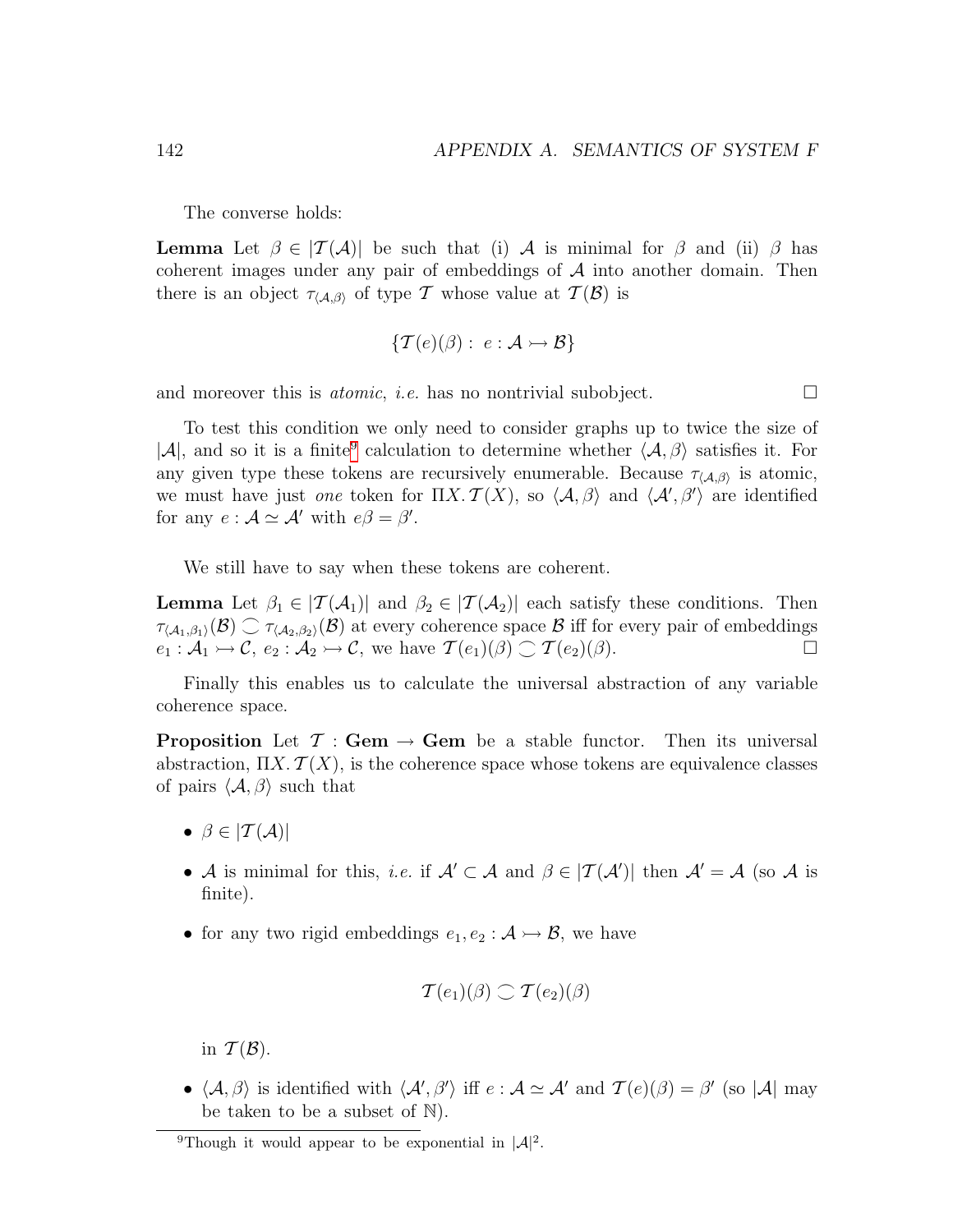•  $\langle A, \beta \rangle$  is coherent with  $\langle A', \beta' \rangle$  iff for every pair of embeddings  $e : A \rightarrow B$ and  $e' : \mathcal{A}' \rightarrow \mathcal{B}$  we have  $\mathcal{T}(e)(\beta) \subset \mathcal{T}(e')(\beta').$ 

**Proof**  $\Pi X$ .  $\mathcal{T}(X)$  is a coherence space because if any  $\langle A, \beta \rangle$  occurs in a point then so does the whole of  $\tau_{\langle A,\beta\rangle}$ , and any coherent union of these gives rise to a uniform element.

One ought to prove that if  $\mathcal{T}$ : Gem  $\times$  Gem  $\rightarrow$  Gem is stable then so is  $\Pi X. \mathcal{T} : \mathbf{Gem} \to \mathbf{Gem}$ , and also check that the positive and negative criterion remains valid.

## <span id="page-150-0"></span>A.4.3 Interpretation of F

Let us sum up by setting out in full the coherence space semantics of **. The type** U in n free variables  $\underline{X}$  is interpreted as a stable functor  $[[U]] : \mathbf{Gem}^n \to \mathbf{Gem}$  as in §A.3, with the additional clause

4. If  $U = \Pi X$ . T then the web of  $[[U]](\mathcal{A})$  is given as in the preceding proposition, where  $\mathcal{T}(X) = [[T]](\underline{\mathcal{A}}, X)$ . The embedding induced by  $\underline{e} : \underline{\mathcal{A}}' \rightarrowtail \underline{\mathcal{A}}$  is takes tokens of  $\llbracket U \rrbracket (\mathcal{A}')$  to the corresponding tokens with  $\alpha'_i$ *i* replaced by  $e_i \alpha'_i$ i .

The term t of type T with m free variables x of types  $U$  (the free type variables of T, U being  $\underline{X}$ ) is interpreted as an assignment to each  $\underline{A}$  of a stable function

$$
\llbracket t \rrbracket(\underline{\mathcal{A}}) : \llbracket U_1 \rrbracket(\underline{\mathcal{A}}) \otimes \ldots \otimes \llbracket U_m \rrbracket(\underline{\mathcal{A}}) \to \llbracket T \rrbracket(\underline{\mathcal{A}})
$$

such that for  $e: \mathcal{A}' \rightarrow \mathcal{A}$  and  $b_j \in [U_j](\mathcal{A})$  the uniformity equation holds:

$$
\llbracket T \rrbracket(e)^-\big(\llbracket t \rrbracket(\underline{\mathcal{A}})(\underline{b})\big) = \llbracket t \rrbracket(\underline{\mathcal{A}}')\big(\llbracket \underline{U} \rrbracket(e)^-(\underline{b})\big)
$$

In detail,

1. The *variable*  $x_j$  is interpreted by the *j*th product projection.

$$
[\![x_j]\!](\underline{\mathcal{A}})(\underline{b}) = b_j
$$

2. The interpretation of  $\lambda$ -abstraction  $\lambda x. u$  is given in terms of that of u by the trace

$$
[\![\lambda x. \, u]\!](\underline{\mathcal{A}})(\underline{b}) = \{ \langle c, \overline{\delta} \rangle : \ \delta \in [\![u]\!](\underline{\mathcal{A}})(\underline{b}, c), \ \text{with} \ c \ \text{minimal} \}
$$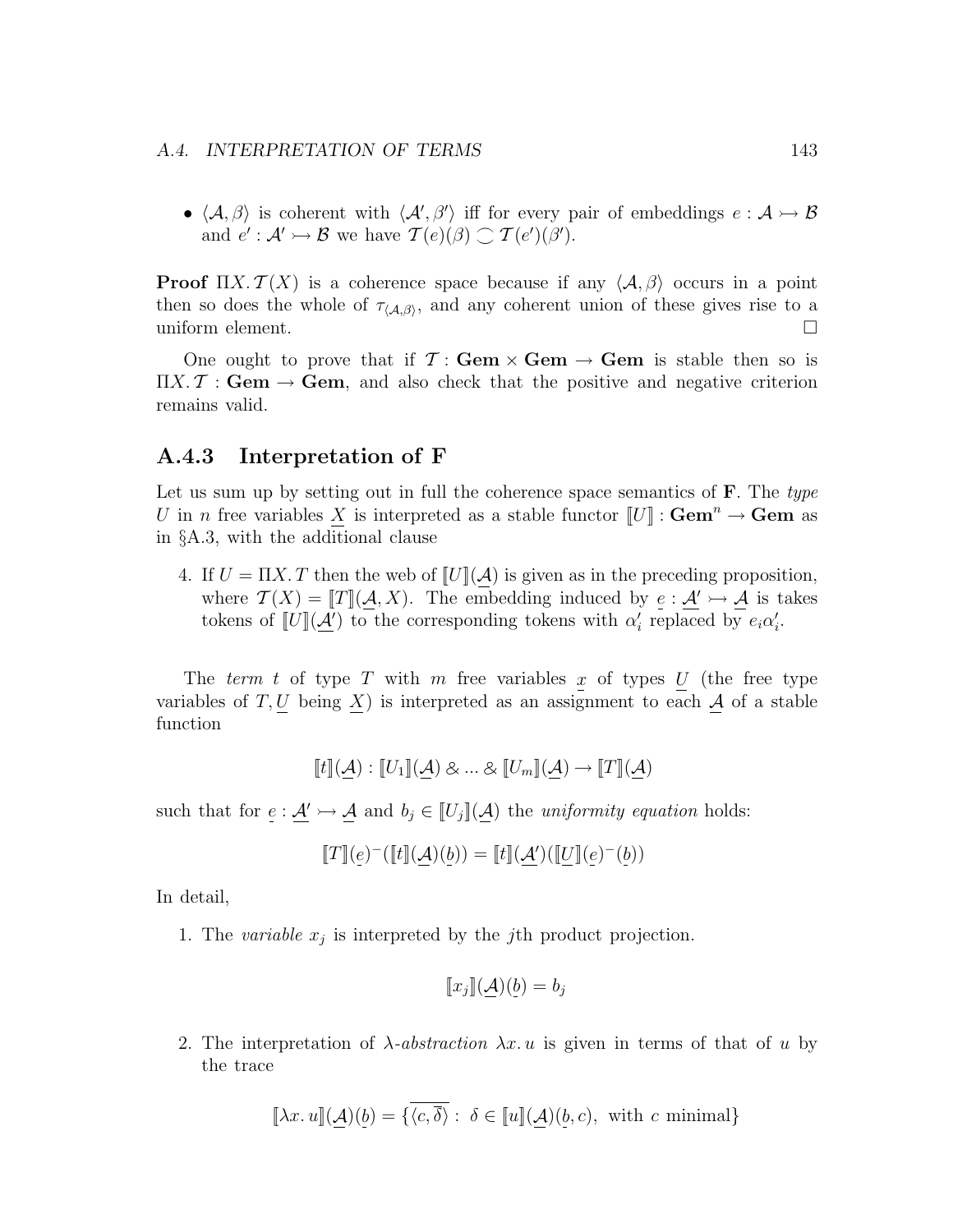3. The *application uv* is interpreted using the formula  $(App)$  of section [8.5.2](#page-70-0):

$$
[\![uv]\!](\underline{\mathcal{A}})(\underline{b})=\{\delta:\ \exists c\subset [\![v]\!](\underline{\mathcal{A}})(\underline{b}).\ \overline{\langle c,\overline{\delta}\rangle}\in [\![u]\!](\underline{\mathcal{A}})(\underline{b})\}
$$

4. The *universal abstraction*,  $\Lambda X$ ,  $v$ , is also given by a "trace":

$$
[\![\Lambda X.\, v]\!](\underline{\mathcal{A}})(\underline{b}) = \{ [\langle \mathcal{C}, \delta \rangle] : \ \delta \in [\![v]\!](\underline{\mathcal{A}}, \mathcal{C})(\underline{b}), \text{ with } \mathcal{C} \text{ minimal} \}
$$

where  $[\langle \mathcal{C}, \delta \rangle]$  denotes the equivalence class:  $\langle \mathcal{C}, \delta \rangle$  is identified with  $\langle \mathcal{C}', \delta' \rangle$ whenever  $e: \mathcal{C} \simeq \mathcal{C}'$  and  $[\![v]\!](\mathcal{A}, e)(b)(\delta) = \delta'.$ 

5. The universal application, tU, is given by an application formula

$$
\llbracket tU \rrbracket (\mathcal{A})(b) = \{ \delta : \exists e : \mathcal{C} \rightarrowtail \llbracket U \rrbracket (\mathcal{A}). [\langle \mathcal{C}, \delta \rangle] \in \llbracket t \rrbracket (\mathcal{A})(b) \}
$$

The conversion rules are satisfied because they amount to the bijection between objects of  $\Pi X$ .  $\mathcal{T}(X)$  and variable objects of T (we need to prove a substitution lemma similar to that in section [9.2\)](#page-75-0).

# A.5 Examples

## A.5.1 Of course

We aim to calculate the coherence space denotations of the simple types we interpreted using system  $\bf{F}$  in section [11.3](#page-90-0), which were *product*, sum and existential types. These are all essentially derived<sup>[10](#page-151-0)</sup> from  $\Pi X$ .  $(\mathcal{U} \to X) \to X$ , so we shall consider this in detail and simply state the other results afterwards.

The positive and negative criterion remains valid even with constants like  $\mathcal{U}$ , and so a token for this type is of the form

$$
\langle \mathcal{S}gl, \overline{\langle \{\overline{\langle u_i, \overline{\bullet}\rangle}:\ i=1,...,k\},\overline{\bullet}\rangle} \rangle
$$

<span id="page-151-0"></span> $10$ [Bool] is also a special case if we admit the two-element discrete poset (not a coherence space) for the domain  $U$ , in a category with coproducts. The other three examples which we are about to consider are derived by means of the identities  $\mathcal{U} \to \mathcal{V} \to X \simeq (\mathcal{U} \times \mathcal{V}) \to X$ ,  $(\mathcal{A} \to X) \times (\mathcal{B} \to X) \simeq (\mathcal{A} + \mathcal{B}) \to X$  and  $\Pi X$ .  $(\mathcal{V}(X) \to Y) \simeq (\mathbb{\Sigma} X, \mathcal{V}(X)) \to Y$ .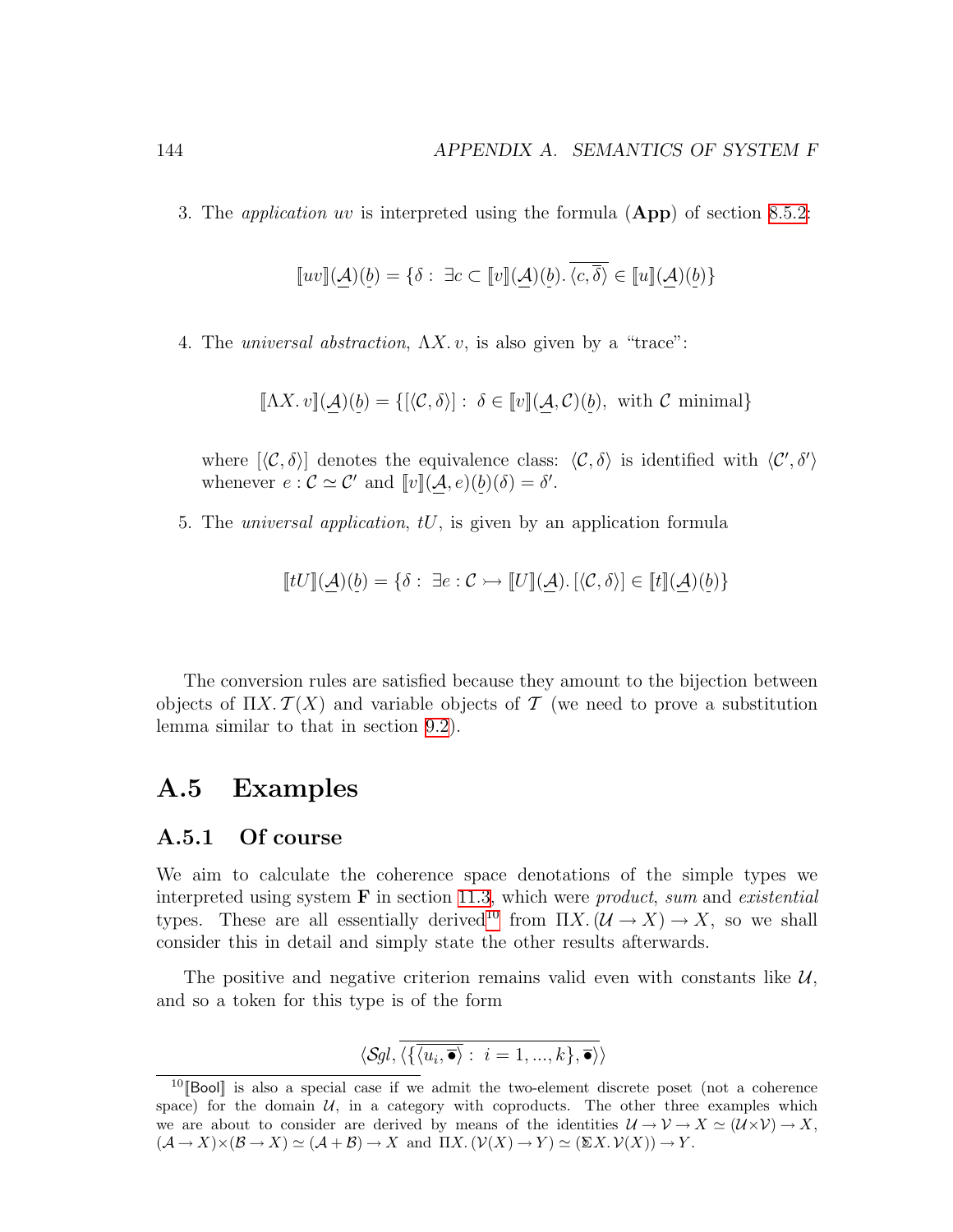where  $u_i$  range over finite cliques of  $\mathcal{U}$ , *i.e.* tokens of  $\mathcal{U}$ . However although there is only one token, namely  $\overline{\bullet}$ , available to tag the  $u_i$ s, it may occur repeatedly; the token is therefore given by a finite (pairwise incoherent) set of tokens of  $\mathcal{U}$ .

In other words, denotationally,

$$
\Pi X. (\mathcal{U} \to X) \to X \simeq \left( ! ((\mathcal{U})^{\perp}) \right)^{\perp} = ? ! \mathcal{U}
$$

which (by a slight abuse) we shall call  $\neg \mathcal{U}$ .

The effect of the program

$$
\langle \mathcal{S}gl, \overline{\langle \{ \overline{\langle u_1, \overline{\bullet} \rangle}, \overline{\langle u_2, \overline{\bullet} \rangle} \}, \overline{\bullet} \rangle} \rangle
$$

at the type A and given the stable function  $f: \mathcal{U} \to \mathcal{A}$  is to examine the trace  $\mathcal{T}_r(f)$  and output those tokens  $\alpha$  for which both  $\langle u_1, \overline{\alpha} \rangle$  and  $\langle u_2, \overline{\alpha} \rangle$  lie in it. This generalises the intersection we found in [[Bool]].

It is clearly an inevitable feature of domain models of system **F** that  $\varnothing$  be added to U, since a program of type  $\neg U$  is under no obligation to terminate.

What seems slightly peculiar is that we may have  $u_1 \leq u_2$ , two finite points (or cliques) of U, which give rise to *atomic* tokens of type  $\neg$ U (on some functions one will output  $\alpha$  and the other not, and on others the reverse). This is a consequence of the stable interpretation and the Berry order, which is much weaker than the pointwise order, since the test on the function is not just whether the datum  $u$ is sufficient for output  $\alpha$  (as it would be with Scott's domain theory), but also whether it is *necessary* we have already remarked on this in section [8.5.4](#page-72-0).

We can now easily calculate the product, sum and existential types.

$$
\Pi X. (\mathcal{U} \to \mathcal{V} \to X) \to X \simeq \neg\neg(\mathcal{U} \otimes \mathcal{V}) \simeq ?(\mathcal{U} \otimes \mathcal{V})
$$

where we see  $\otimes$  as "linear conjunction".

$$
\Pi X. (\mathcal{U} \to X) \to (\mathcal{V} \to X) \to X \simeq \neg(\mathcal{U} + \mathcal{V}) \simeq ?(\mathcal{U} \oplus \mathcal{W})
$$

Note that (apart from the "?") this is the kind of sum we settled on in chapter [12](#page-101-0).

$$
\Pi Y. (\Pi X. (\mathcal{V} \to Y)) \to Y \simeq \neg\neg(\Sigma X. \mathcal{V})
$$

where for a variable type  $\mathcal{T}: \mathbf{Gem} \to \mathbf{Gem}$ ,  $\mathbb{E} X. \mathcal{T}(X)$  is the total category which we met in section [A.3.1](#page-144-2).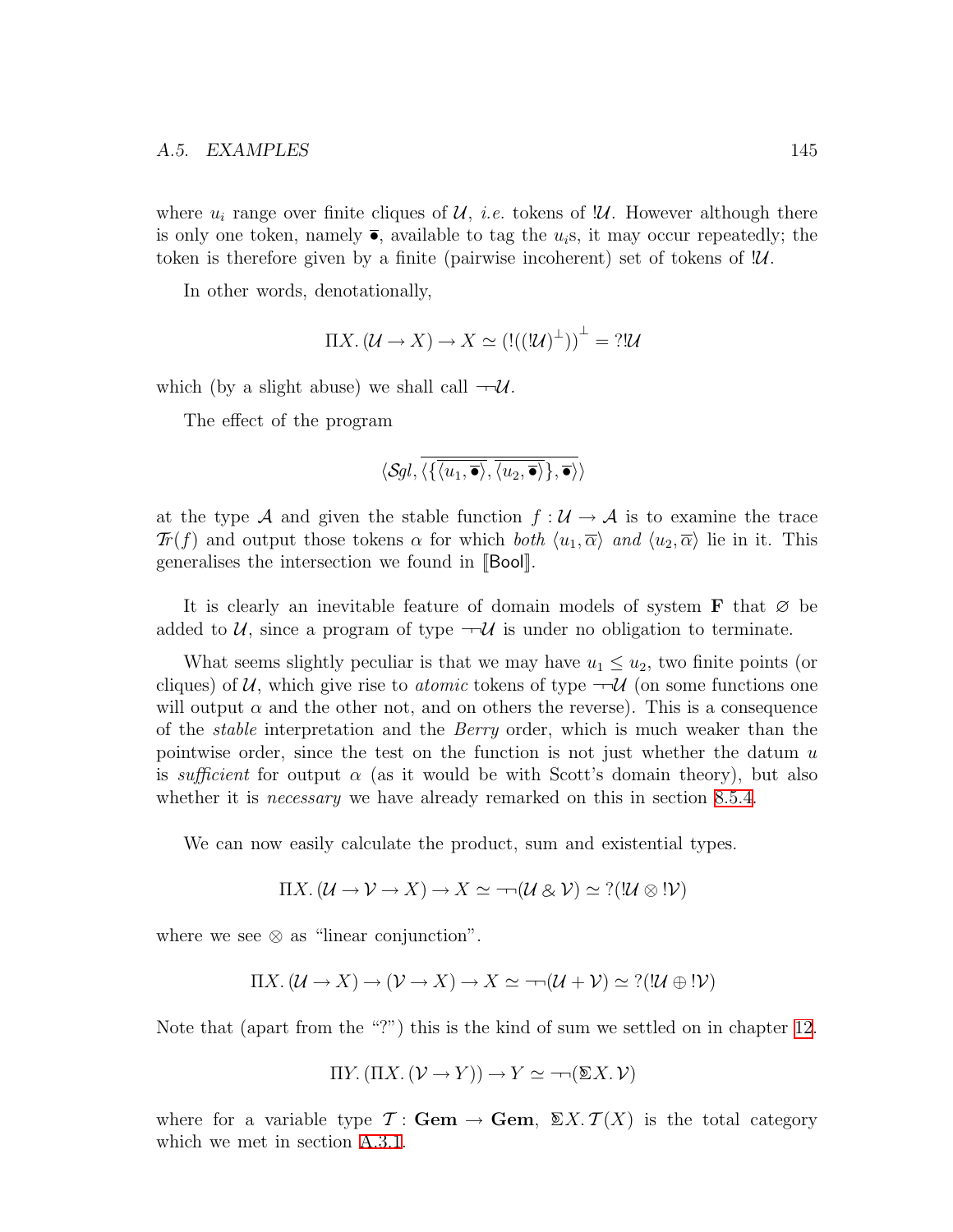## A.5.2 Natural Numbers

Finally let us apply our techniques to calculating the denotation of

$$
Int = \Pi X. X \to (X \to X) \to X
$$

Recall that besides the terms of F we have already met the undefined term  $\perp$ and the binary intersection ∧. We shall see that linear logic arises again when we try to classify the tokens for this type.

In terms of the "linear" type constructors, we must consider

$$
(!{\mathcal{A}} \otimes !({(!{\mathcal{A}} \otimes {\mathcal{A}}^\perp)}^\perp) \otimes {{\mathcal{A}}}^\perp)^\perp
$$

whose tokens are of the form

$$
\langle a, \langle \{ \overline{\langle b_i, \overline{\gamma_i} \rangle} : i = 1, ..., k \}, \overline{\delta} \rangle \rangle
$$

Using the "positive and negative" criterion we must have

$$
|\mathcal{A}| = \{\delta\} \cup \bigcup_{i=1}^{k} b_i = a \cup \{\gamma_1, ..., \gamma_k\}
$$

The simplest case is  $k = 0$ , so  $a = \{\delta\}$ . This gives the numeral  $\overline{0}$ , interpreted as the program which copies the starting value to the output, ignoring the transition function. The corresponding token for Int is just

$$
\langle \mathcal S\hspace{-0.03cm}gl, \langle \{ \bullet \}, \langle \varnothing, \overline{\bullet} \rangle \rangle \rangle
$$

The intersection phenomenon manifests itself (in the simplest case) as the token

$$
\langle \mathcal{S}gl, \langle \{\alpha\}, \langle \{\overline{\langle \{\alpha\}, \overline{\alpha}\rangle}\}, \overline{\alpha} \rangle \rangle \rangle
$$

but the similar potential token

$$
\langle \alpha \bigcirc \beta, \langle \{\alpha\}, \langle \{\overline{\langle \{\beta\},\overline{\beta}\rangle}\}, \overline{\alpha} \rangle \rangle \rangle
$$

(although it passes the positive and negative criterion) is not actually a valid token of this type.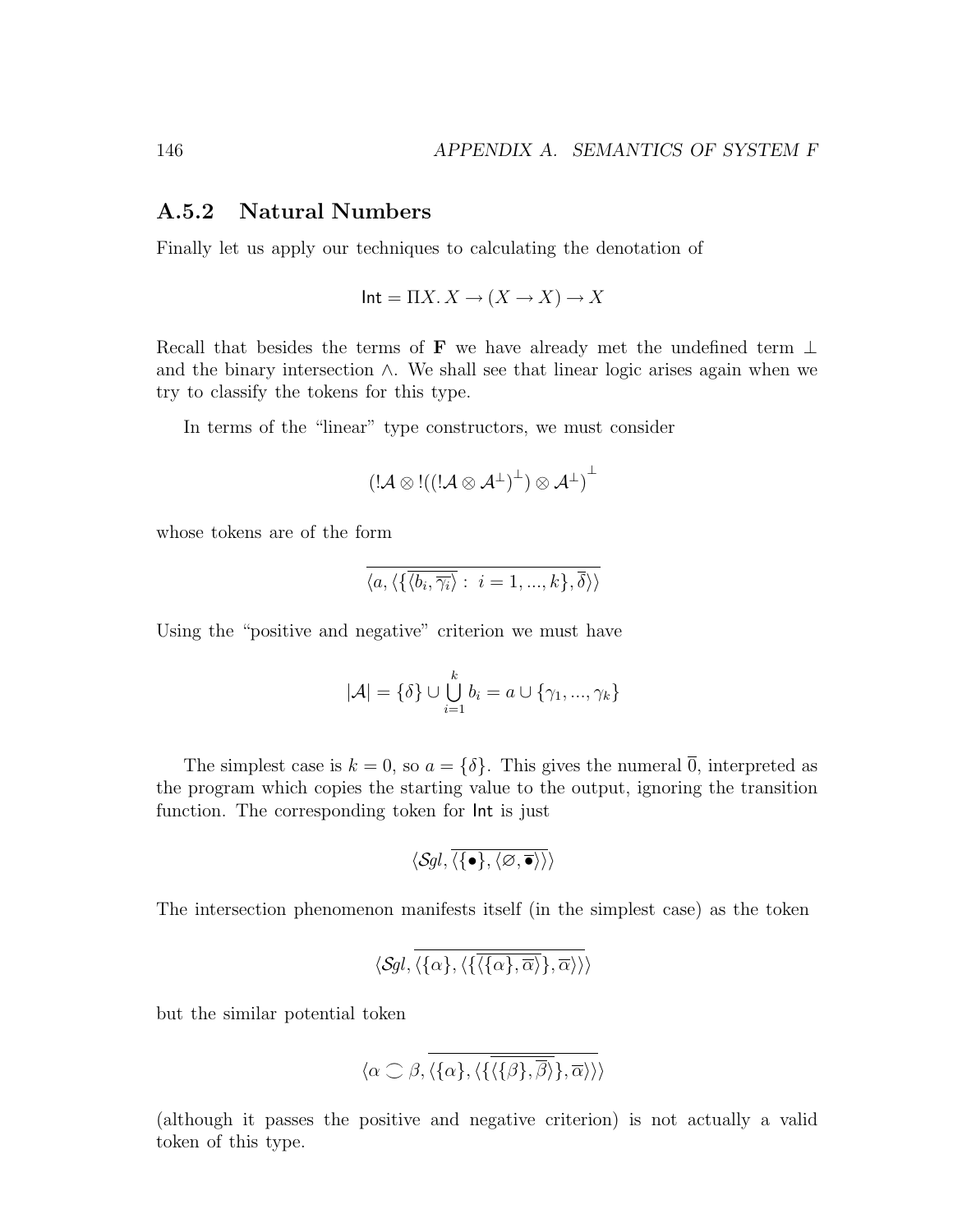It is more enlightening to turn to the syntax and find the tokens of the numeral 1. Calculating  $[\Lambda X, \lambda x, \lambda y, yx]$  using section [A.4.3,](#page-150-0) we get tokens of the form

$$
\langle \mathcal{A}, \langle a, \langle \{\overline{\langle a, \overline{\gamma} \rangle}\}, \overline{\gamma} \rangle \rangle \rangle
$$

where  $|\mathcal{A}|$  consists of the clique a and the token  $\gamma$ .

- If  $a = \emptyset$  we have the program which ignores the starting value stream and everything on the transition function stream apart from the "constant" part of its value, which is copied to the output.
- If a has m elements, the program reads that part of the transition function which reads its input exactly  $m$  times, and applies this to the starting value (which it reads  $m$  times). But,
- If  $\gamma \in a$  then the program outputs only that part of the result of the transition function which is contained in the input.
- If  $\gamma \notin \alpha$  then it only outputs that part which is not contained in the input. But,
- If  $\gamma \supset \alpha$ , where  $\alpha$  ranges over r of the m tokens of the clique a, then  $\gamma$  is only output in those cases where the input and output are coherent in this way.

So even the numeral  $\overline{1}$  is a very complex beast: it amounts to a resolution of the transition function into a "polynomial", the mth term of which reads its input exactly  $m$  times. It further resolves the terms according to the relationship between the input and output.

Clearly these complications multiply as we consider larger numerals. Along with  $\varnothing$  and intersection, do they provide a complete classification of the tokens of  $Int$ ? What does  $Int \rightarrow Int$  look like?

## A.5.3 Linear numerals

We can try to bring some order to this chaos by considering a linear version of the natural numbers analogous to the linear booleans.

$$
\mathsf{LInt} = \Pi X. X \multimap ((X \multimap X) \rightarrow X)
$$

(we leave one classical implication behind!) The effect of this is to replace a by  $\{\alpha\}$  and  $b_i$  by  $\{\beta_i\}$ , and then the positive and negative criterion gives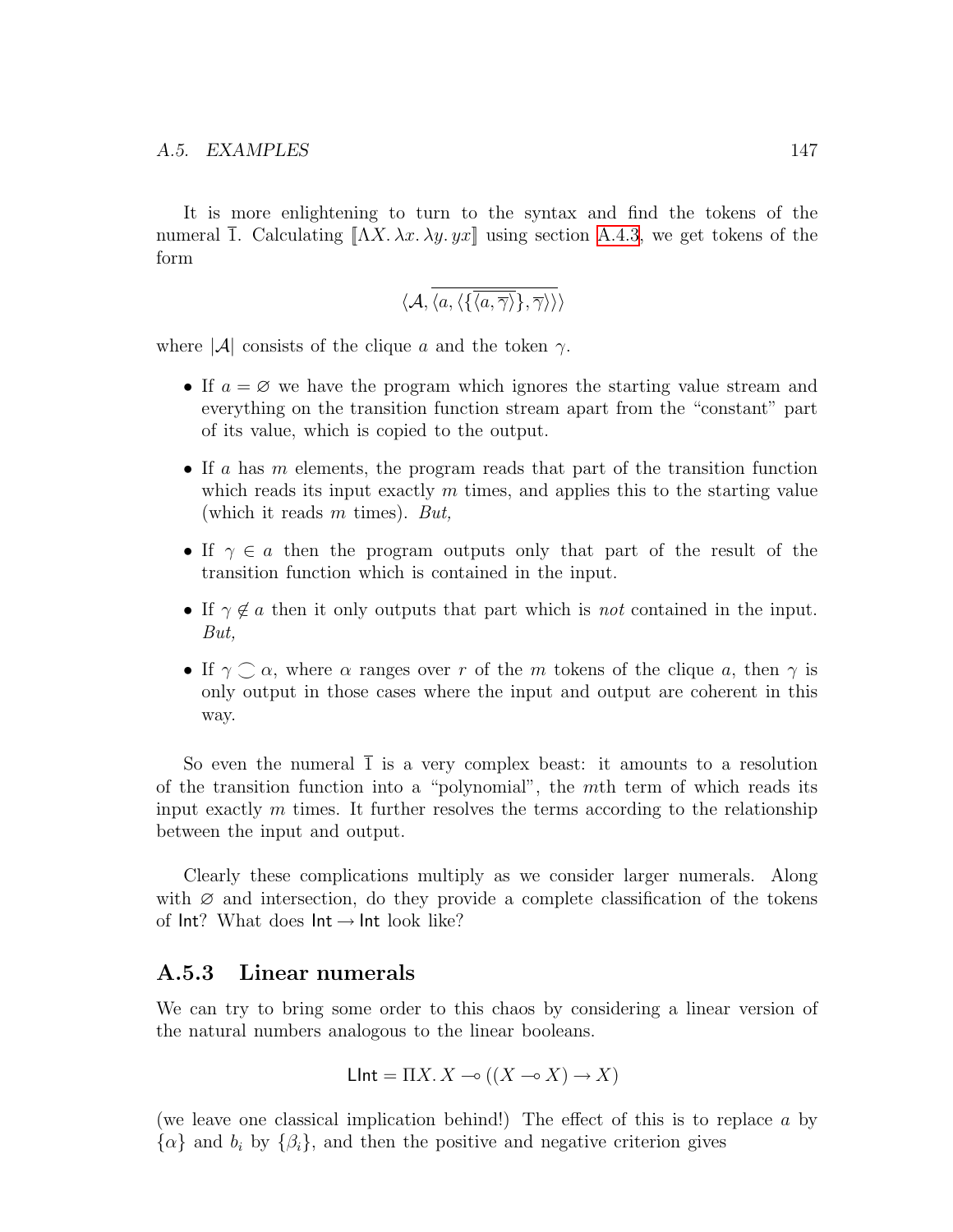$$
|\mathcal{A}| = \{\alpha, \gamma_1, ..., \gamma_k\} = \{\beta_1, ..., \beta_k, \delta\}
$$

which are not necessarily distinct. Besides the undirected graph structure given by coherence, the pairing  $\overline{\langle \beta_i, \overline{\gamma_i} \rangle}$  induces a "transition relation" on A.

The *linear numeral*  $\overline{k}$  consists of the tokens of the form

$$
\alpha = \gamma_1, \ \beta_1 = \gamma_2, \ \ldots, \ \beta_{k-1} = \gamma_k, \ \beta_k = \delta
$$

subject only to  $\alpha_i \text{ }\mathcal{O} \text{ }\alpha_j \iff \alpha_{i+1} \text{ }\mathcal{O} \text{ }\alpha_{j+1}$  — so there are still quite a lot of them! More generally, the transition relation preserves coherence, reflects incoherence, and contains a path from  $\alpha$  to  $\delta$  *via* any given token. The reader is invited to verify this characterisation and also determine when two such tokens are coherent.

# A.6 Total domains

Domain-theoretic interpretations, as we have said, necessarily introduce partial elements such as  $\varnothing$ , and in the case of coherence spaces also the "intersection" operation. However we may use a method similar to the one we used for reducibility and realisability to attempt to get rid of these.

As with the two previous cases, we allow any subset  $\mathcal{R} \subset \mathcal{A}$  to be a *totality candidate* for the coherence space  $A$ . Then

- 1. If R is a totality candidate for A and S for B then we write  $\mathcal{R}\rightarrow\mathcal{S}$  for the set of objects f of type  $\mathcal{A} \rightarrow \mathcal{B}$  such that  $a \in \mathcal{R} \Rightarrow fa \in \mathcal{S}$
- 2. If  $T[X, Y]$  is a type with free variables X and Y and  $\mathcal S$  are totality candidates for coherence spaces B then  $f \in \Pi X$ .  $T[S]$ , *i.e.* f is total for the coherence space  $[\Pi X, T](\mathcal{B})$  if for every space A and candidate R for  $[T](\mathcal{A}, \mathcal{B})$  we have  $f(A) \in T[\mathcal{R}, \mathcal{S}].$

As with reducibility and realisability, no parametricity remains for closed types.

This topic is discussed more extensively in [\[Gir85\]](#page-169-0), from which we merely quote the following results:

**Proposition** If t is a closed term of closed type T, then  $\llbracket t \rrbracket$  is total.

Proposition The total objects in the denotation of Bool and Int are exactly the truth values and the numerals.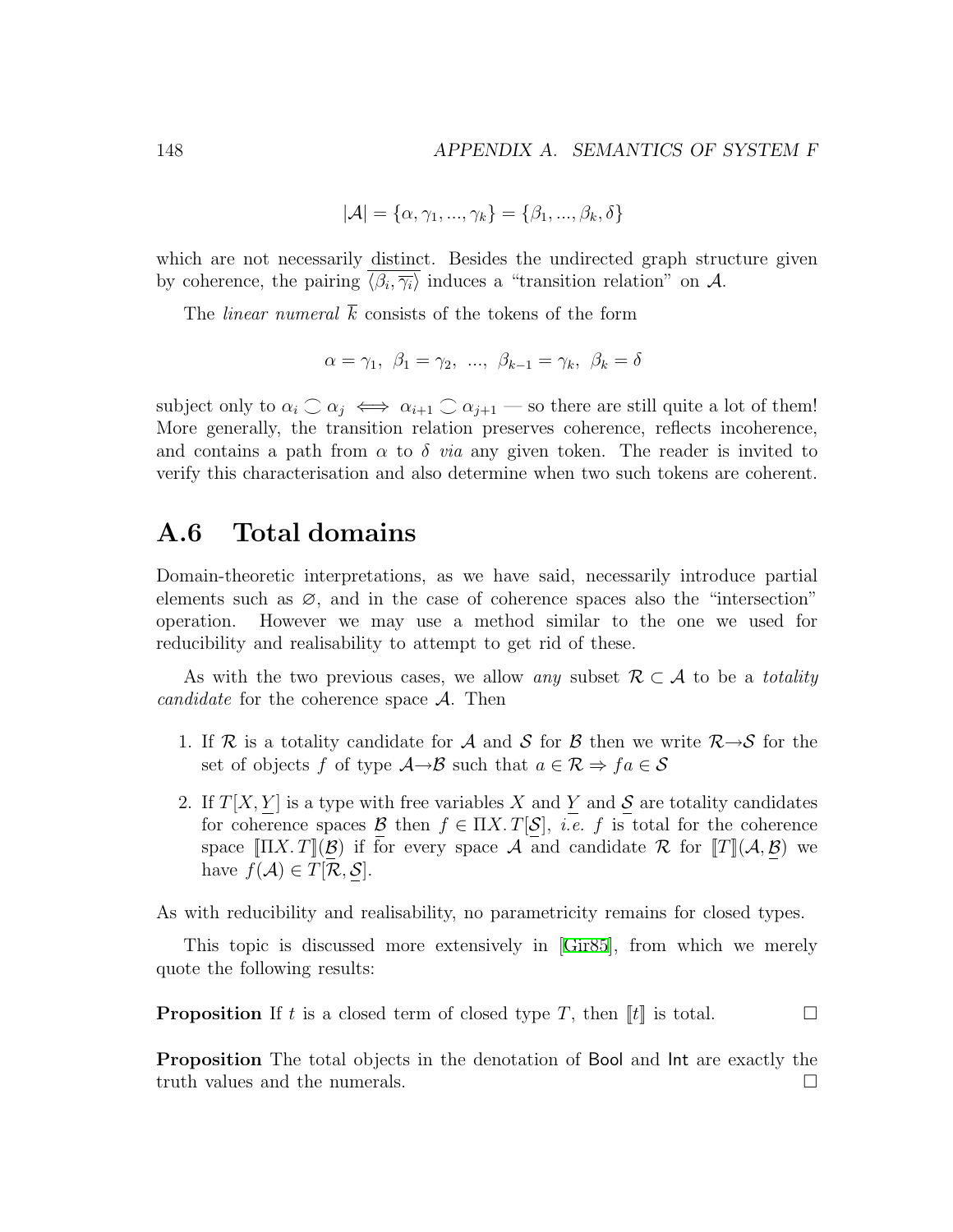# Appendix B

# What is Linear Logic?

by Yves Lafont

Linear logic was originally discovered in coherence semantics (see chapter [12](#page-101-0)). It appears now as a promising approach to fundamental questions arising in proof theory and in computer science.

In ordinary (classical or intuitionistic) logic, you can use an hypothesis as many times as you want: this feature is expressed by the rules of weakening and contraction of Sequent Calculus. There are good reasons for considering a logic without those rules:

- From the viewpoint of proof theory, it removes pathological situations from classical logic (see next section) and introduces a new kind of invariant (proof nets).
- From the viewpoint of computer science, it gives a new approach to questions of laziness, side effects and memory allocation [\[GirLaf](#page-169-1), [Laf87](#page-170-0), [Laf88\]](#page-170-1) with promising applications to parallelism.

# B.1 Classical logic is not constructive

Intuitionistic logic is called *constructive* because of the correspondence between proofs and algorithms (the Curry-Howard isomorphism, chapter [3\)](#page-21-0). So, for example, if we prove a formula  $\exists n \in \mathbb{N}$ .  $P(n)$ , we can exhibit an integer n which satisfies the property P.

Such an interpretation is not possible with classical logic: there is no sensible way of considering proofs as algorithms. In fact, classical logic has no denotational semantics, except the trivial one which identifies all the proofs of the same type. This is related to the nondeterministic behaviour of cut elimination (chapter [13\)](#page-111-0).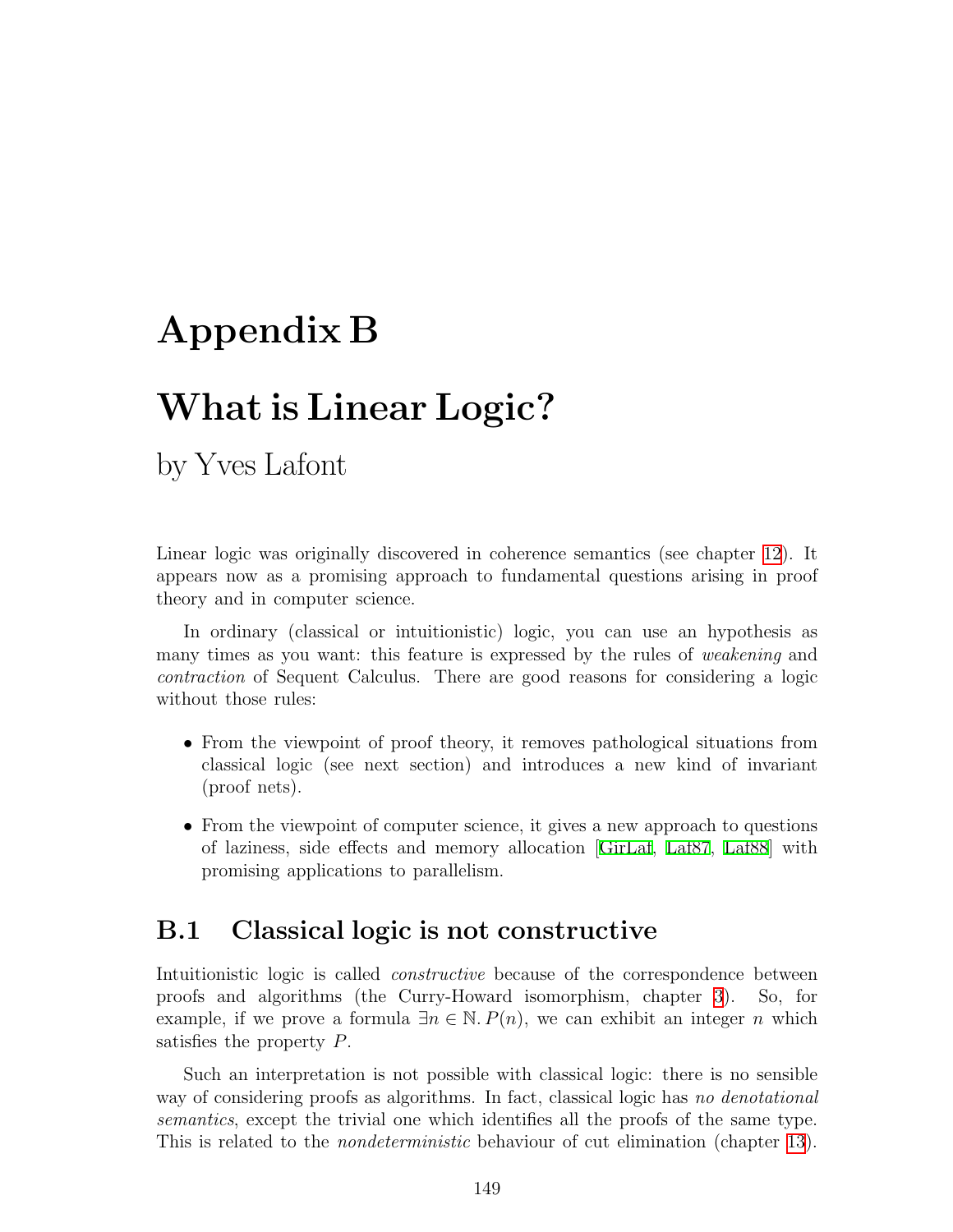Indeed, we have two different ways of reducing a cut

$$
\frac{\underline{A} \vdash C, \underline{B} \quad \underline{D}, C \vdash \underline{E}}{\underline{A}, \underline{D} \vdash \underline{B}, \underline{E}} \mathsf{Cut}
$$

when the formula  $C$  is introduced by weakenings (or contractions) on both sides. For example, a proof

$$
\frac{\underline{A} \vdash \underline{B}}{\underline{A} \vdash C, \underline{B}} \mathcal{R} \mathsf{W} \qquad \frac{\underline{D} \vdash \underline{E}}{\underline{D}, C \vdash \underline{E}} \mathcal{L} \mathsf{W}
$$
  

$$
\frac{\underline{A} \vdash \underline{B}}{\underline{A}, \underline{D} \vdash \underline{B}, \underline{E}} \mathsf{Cut}
$$

reduces to

$$
\frac{A \vdash B}{\frac{A \vdash B}{A, D \vdash B, E}}
$$
 or to 
$$
\frac{D \vdash E}{\frac{A, D \vdash B, E}{A, D \vdash B, E}}
$$

(where the double bar is a succession of weakenings and exchanges) depending on whether we look at the left or at the right side first.

In particular, if we have two proofs  $\pi$  and  $\pi'$  of the same formula B, and C is any formula, the proof

$$
\begin{array}{c}\n\pi \\
\vdots \\
\vdots \\
\hline\n\vdots \\
\hline\nE, B\n\end{array}\n\qquad\n\begin{array}{c}\n\pi' \\
\vdots \\
\hline\nE, B\n\end{array}\n\qquad\n\begin{array}{c}\n\pi' \\
\vdots \\
\hline\nE, B\n\end{array}\n\qquad\n\begin{array}{c}\n\text{C} \\
\downarrow \\
\hline\n\end{array}\n\qquad\n\begin{array}{c}\n\text{C} \\
\downarrow \\
\hline\n\end{array}
$$

reduces to

$$
\begin{array}{c}\n\pi \\
\vdots \\
\vdots \\
\vdots \\
\hline\n\end{array}\n\quad \text{or to} \quad\n\begin{array}{c}\n\pi' \\
\vdots \\
\vdots \\
\vdots \\
\hline\n\end{array}
$$

where the double bar is a weakening (with an exchange in the first case) followed by a contraction.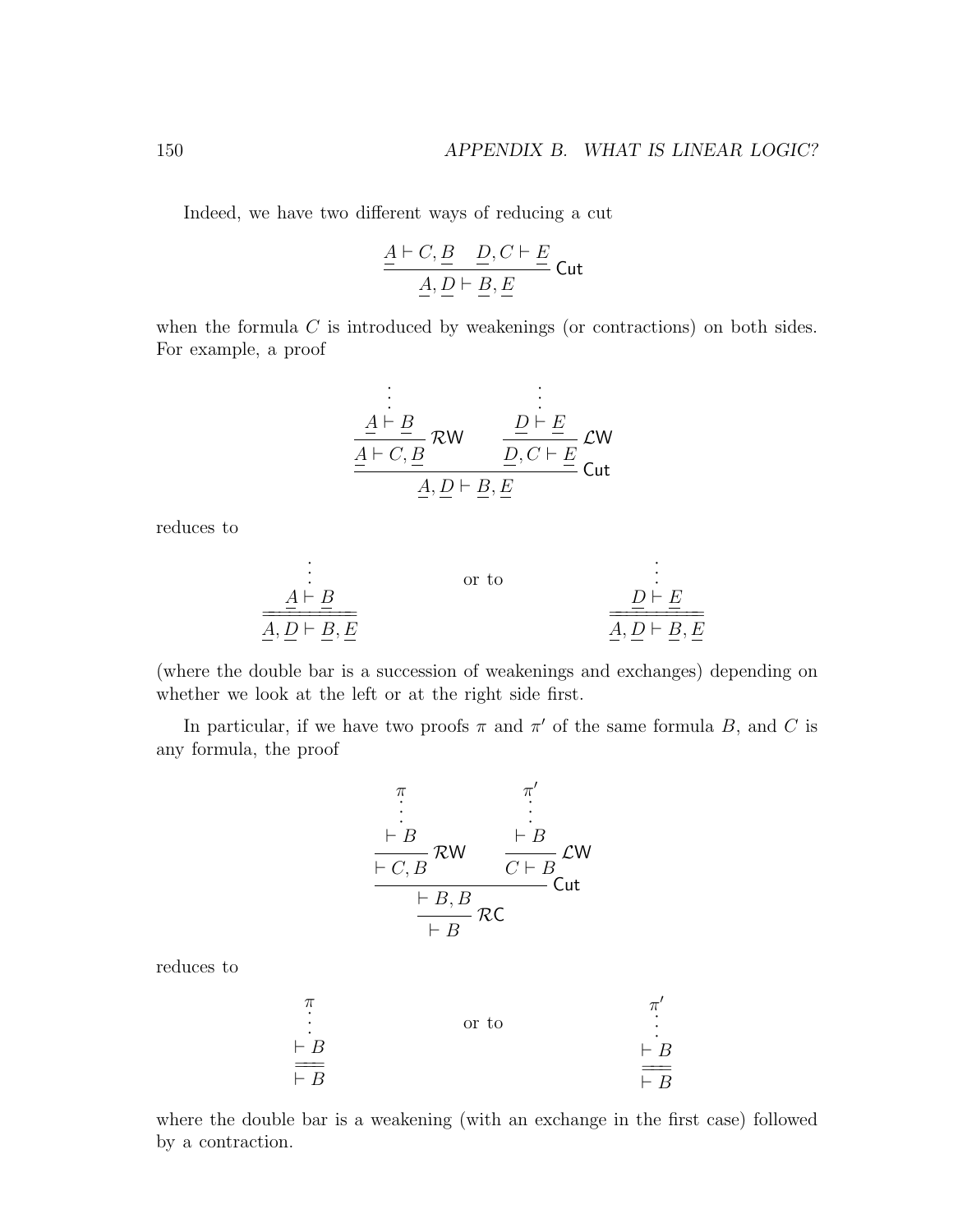But you will certainly admit that in both cases,

$$
\frac{\vdash B}{\vdash B}
$$

is essentially nothing. So  $\pi$  and  $\pi'$  are obtained by reducing the same proof, and they must be denotationally equal.

More generally, all the proofs of a given sequent  $\underline{A} \vdash \underline{B}$  are identified. So classical logic is *inconsistent*, not from a *logical* viewpoint ( $\perp$  is not provable), but from an algorithmic one. This is also expressed by the fact (noticed by Joyal) that any Cartesian closed category with an initial object 0 such that  $0^{0^A} \simeq A$  is a poset (see[[LamSco](#page-170-2)] page 67).

Of course, our example shows that cut elimination in sequent calculus does not satisfy the Church-Rosser property: it even diverges in the worst way! There are two options to eliminate this pathology:

- making the calculus asymmetric: this leads to *intuitionistic logic*;
- forbidding structural rules, except the *exchange* which is harmless: this leads to linear logic.

## B.2 Linear Sequent Calculus

We simply discard *weakening* and *contraction. Exchange, identity* and *cut* are left unchanged, but logical rules need some adjustments: for example, the rules for ∧ are now inadequate (since cut elimination in [13.1](#page-111-1) requires weakenings). In fact, we need two conjunctions: a tensor product (or cumulative conjunction)

$$
\frac{\underline{A}, C, D \vdash \underline{B}}{\underline{A}, C \otimes D \vdash \underline{B}} \mathcal{L} \otimes \frac{\underline{A} \vdash C, \underline{B} \quad \underline{A}' \vdash D, \underline{B}'}{\underline{A}, \underline{A}' \vdash C \otimes D, \underline{B}, \underline{B}'} \mathcal{R} \otimes
$$

and a *direct product* (or *alternative conjunction*):

$$
\underline{\frac{A, C \vdash B}{A, C \otimes D \vdash B}} \mathcal{L}1 \otimes \quad \frac{\underline{A, D \vdash B}}{\underline{A, C \otimes D \vdash B}} \mathcal{L}2 \otimes \quad \frac{\underline{A \vdash C, B} \quad \underline{A \vdash D, B}}{\underline{A \vdash C \otimes D, B}} \mathcal{R} \otimes
$$

Dually, we shall have a tensor sum  $\otimes$  (dual of  $\otimes$ ) and a direct sum  $\oplus$  (dual of  $\&$ ), with symmetrical rules: left becoming right and *vice versa*. There is an easy way to avoid this boring repetition, by using asymmetrical sequents.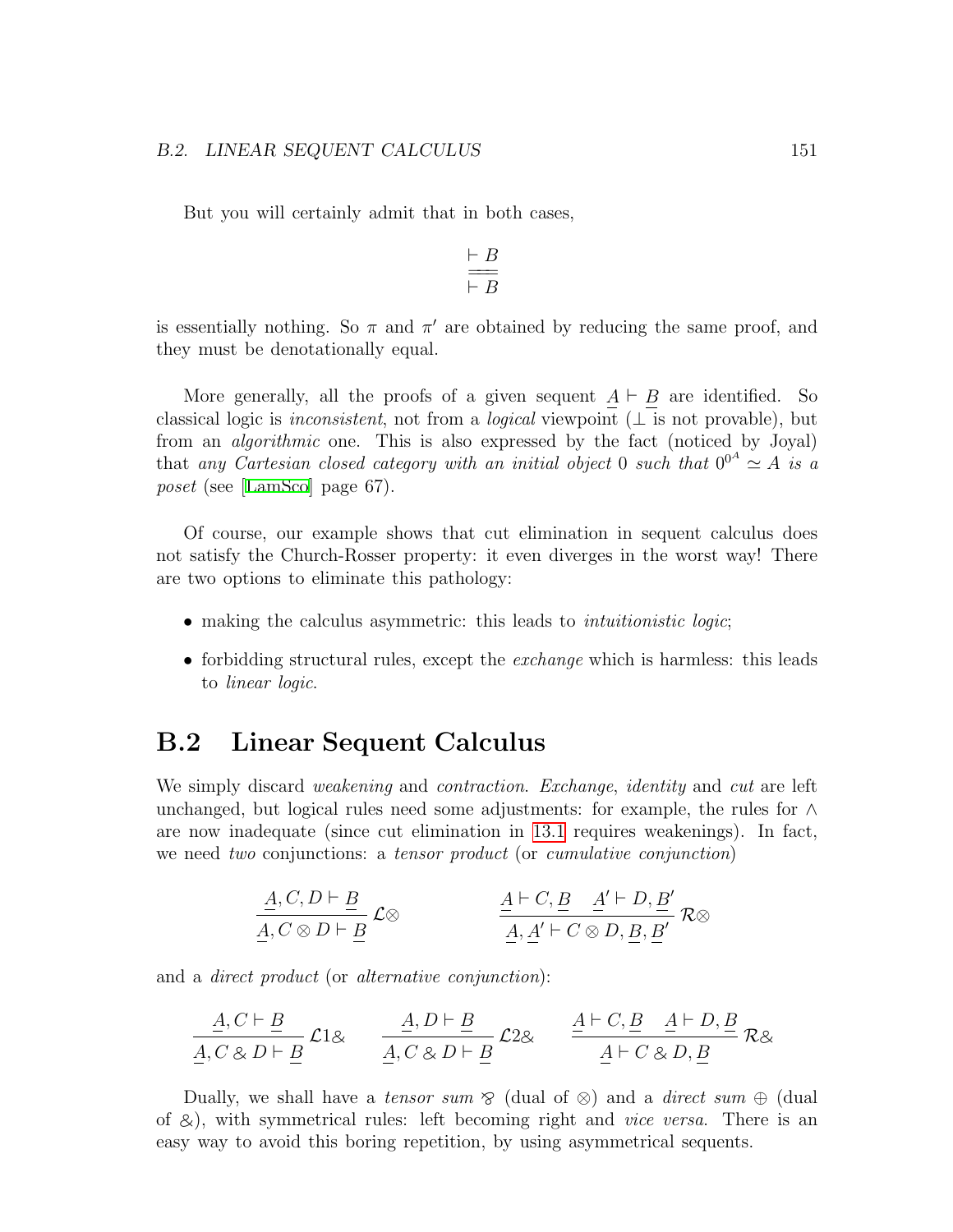For this, we introduce the *linear negation*:

- Each atomic formula is given in two forms: positive  $(A)$  and negative  $(A^{\perp})$ . By definition, the linear negation of A is  $A^{\perp}$ , and vice versa.
- Linear negation is extended to composed formulae by de Morgan laws:

$$
(A \otimes B)^{\perp} = A^{\perp} \otimes B^{\perp}
$$
  
\n
$$
(A \otimes B)^{\perp} = A^{\perp} \otimes B^{\perp}
$$
  
\n
$$
(A \otimes B)^{\perp} = A^{\perp} \otimes B^{\perp}
$$
  
\n
$$
(A \oplus B)^{\perp} = A^{\perp} \otimes B^{\perp}
$$

Linear negation is not itself a connector: for example, if  $A$  and  $B$  are atomic formulae,  $(A \otimes B^{\perp})^{\perp}$  is just a meta-notation for  $A^{\perp} \otimes B$ , which is also<br>conventionally written as  $A \circ B$  (linear implication). Note that  $A^{\perp\perp}$  is always conventionally written as  $A \rightarrow B$  (*linear implication*). Note that  $A^{\perp \perp}$  is always equal to A.

A two-sided sequent

$$
A_1,\ldots,A_n\vdash B_1,\ldots,B_m
$$

is replaced by:

$$
\vdash A_1^{\perp}, \ldots, A_n^{\perp}, B_1, \ldots, B_m
$$

In particular, the identity axiom becomes  $\vdash A^{\perp}, A$  and the cut:

$$
\frac{\vdash C, \underline{A}\quad \vdash C^{\bot}, \underline{B}}{\vdash \underline{A}, \underline{B}}\;\mathsf{Cut}
$$

Of course, the only structural rule is

$$
\frac{\vdash \underline{A}, C, D, \underline{B}}{\vdash \underline{A}, D, C, \underline{B}} \mathsf{X}
$$

and the logical rules are now expressed by:

$$
\frac{\vdash C, \underline{A} \quad \vdash D, \underline{B}}{\vdash C \otimes D, \underline{A}, \underline{B}} \otimes \qquad \qquad \frac{\vdash C, D, \underline{A}}{\vdash C \otimes D, \underline{A}} \otimes
$$

$$
\frac{\vdash C, \underline{A} \quad \vdash D, \underline{A}}{\vdash C \otimes D, \underline{A}} \otimes \qquad \frac{\vdash C, \underline{A}}{\vdash C \oplus D, \underline{A}} 1 \oplus \qquad \frac{\vdash D, \underline{A}}{\vdash C \oplus D, \underline{A}} 2 \oplus
$$

There is nothing deep in this convention: it is just a matter of economy!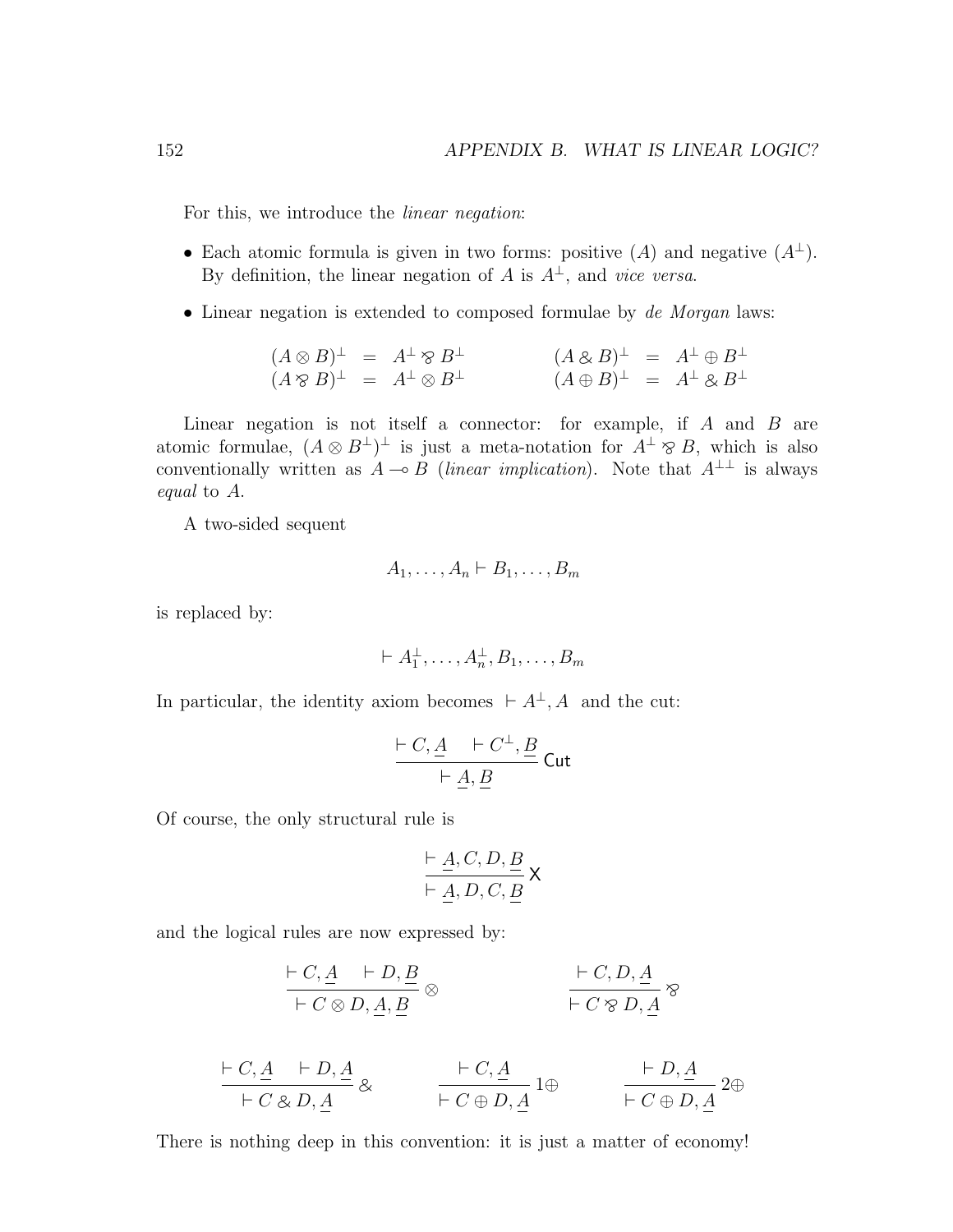Units (1 for  $\otimes$ ,  $\perp$  for  $\otimes$ ,  $\perp$  for  $\otimes$  and 0 for  $\oplus$ ) are also introduced:

 $1^{\perp} = \perp$   $1^{\perp} = 1$   $7^{\perp} = 0$   $0^{\perp} = T$ 

$$
\frac{\vdash A}{\vdash \mathbf{1}} \qquad \qquad \frac{\vdash A}{\vdash \bot, A} \perp \qquad \qquad \frac{\vdash \top, \underline{A}}{\vdash \top, \underline{A}} \top \qquad \qquad \text{(no rule for 0)}
$$

Finally, the lost structural rules come back with a logical dressing, via the modalities  $'A$  (of course A) and  $?A$  (why not A):

$$
(\mathord{!} A)^{\perp} = \mathord{?} A^{\perp} \tag{?} A)^{\perp} = \mathord{!} A^{\perp}
$$

$$
\frac{\vdash B, ?\underline{A}}{\vdash !B, ?\underline{A}} ! \qquad \frac{\vdash \underline{A}}{\vdash ?\underline{B}, \underline{A}} \mathsf{W} ? \qquad \frac{\vdash ?\underline{B}, ?\underline{B}, \underline{A}}{\vdash ?\underline{B}, \underline{A}} \mathsf{C} ? \qquad \frac{\vdash B, \underline{A}}{\vdash ?\underline{B}, \underline{A}} \mathsf{D} ?
$$

The last is called *dereliction*: it is equivalent to the axiom  $B \sim ?B$ , or dually  $B \rightarrow B$ .

This allows us to represent intuitionistic formulae in linear logic, via the following definitions

$$
A \wedge B = A \otimes B \qquad A \vee B = A \oplus B
$$
\n
$$
A \Rightarrow B = A \rightarrow B \qquad A = A \rightarrow 0
$$

in such a way that an intuitionistic formula is valid iff its translation is provable in Linear Sequent Calculus (so, for example, dereliction expresses that  $B \Rightarrow B$ ). This translation is in fact used for the coherence semantics of typed lambda calculus (chapters [8](#page-60-0), [9,](#page-73-0) [12](#page-101-0) and appendix [A](#page-138-1)).

It is also possible to add (first and second order) quantifiers, but the main features of linear logic are already contained in the propositional fragment.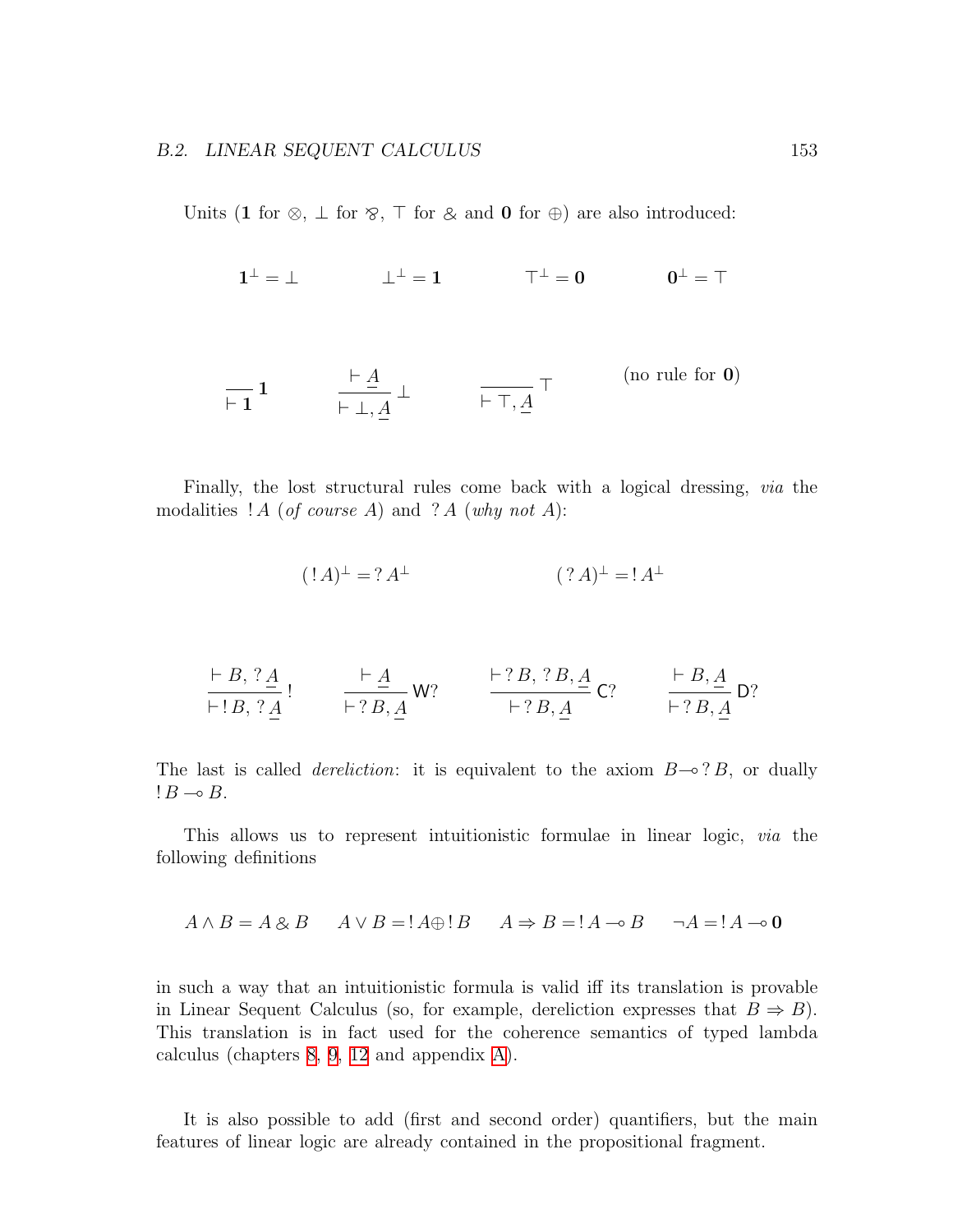# B.3 Proof nets

Here, we shall concentrate on the so-called multiplicative fragment of linear logic, *i.e.* the connectors  $\otimes$ , 1,  $\otimes$  and  $\perp$ . In this fragment, rules are *conservative* over contexts: the context in the conclusion is the disjoint union of those of the premises. The rules for  $\&$  and  $\top$  are not, and if we renounce these connectors, we must renounce their duals  $\oplus$  and **0**.

From an algorithmic viewpoint, this fragment is very *unexpressive*, but this restriction is necessary if we want to tackle problems progressively. Furthermore, multiplicative connectors and rules can be generalised to make a genuine programming language<sup>[1](#page-161-0)</sup>.

Sequent proofs contain a lot of redundancy: in a rule such as

$$
\frac{\vdash C, D, \underline{A}}{\vdash C \otimes D, \underline{A}} \otimes
$$

the context  $A$ , which plays a passive rôle, is rewritten without any change. By expelling all those boring contexts, we obtain the substantifique moelle of the proof, called the proof net.

For example, the proof

$$
\frac{\vdash A, A^{\perp} \quad \vdash B, B^{\perp}}{\vdash A \otimes B, A^{\perp}, B^{\perp}} \otimes \\
\frac{\vdash (A \otimes B) \otimes C, A^{\perp}, B^{\perp}, C^{\perp}}{\vdash A^{\perp}, B^{\perp}, (A \otimes B) \otimes C, C^{\perp}} \\
\frac{\vdash (A \otimes B) \otimes C, C^{\perp}}{\vdash A^{\perp} \otimes B^{\perp}, (A \otimes B) \otimes C, C^{\perp}} \otimes
$$

becomes



<span id="page-161-0"></span><sup>1</sup>The idea is to use, not a fixed logic, but an extensible one. The program declares its own connectors *(i.e.* polymorphic types) and rules *(i.e.* constructors and destructors), and describes the conversions *(i.e.* the program). Cut elimination is in fact *parallel communication between* processes. In this language, logic does not ensure termination, but absence of deadlock.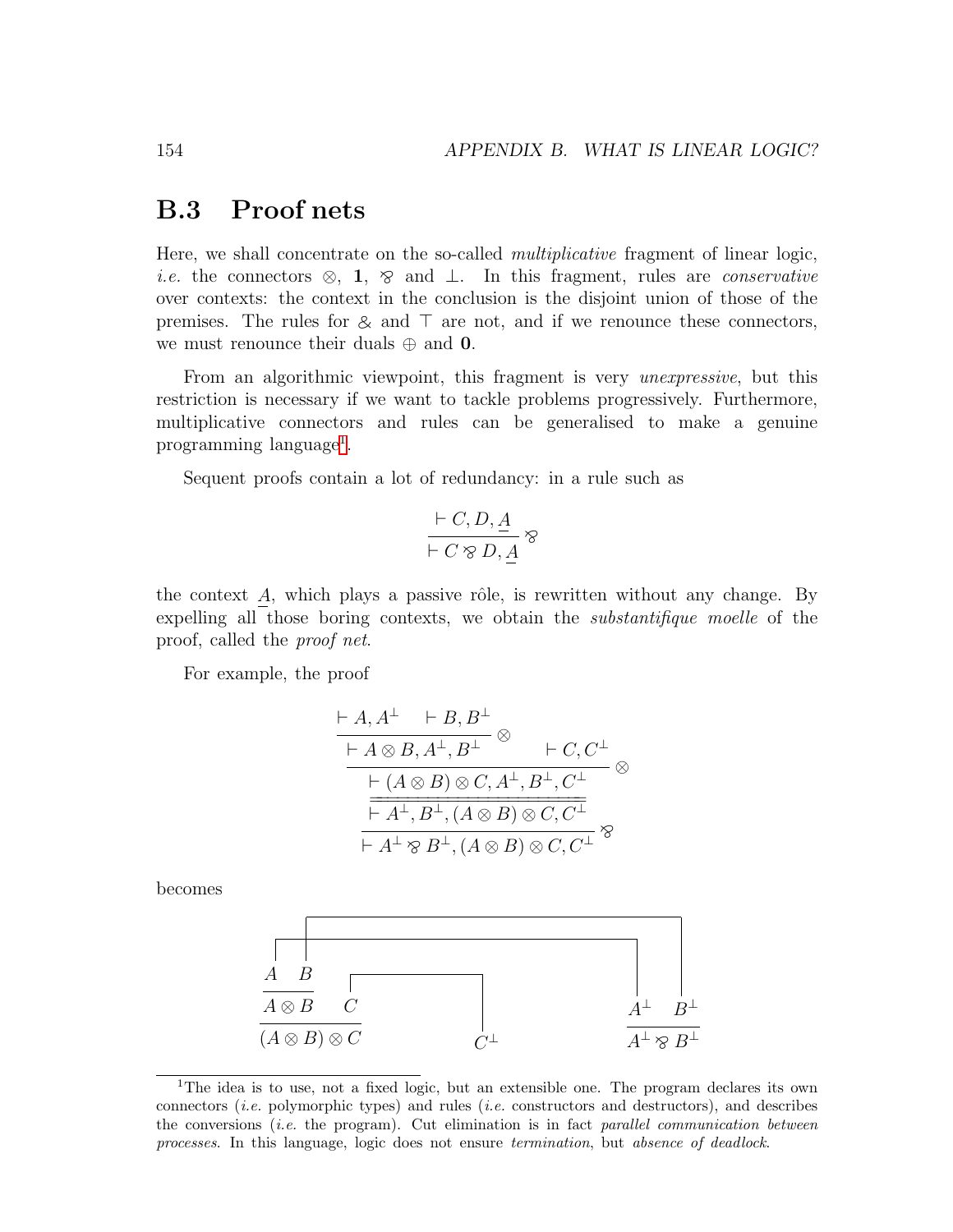which could also come from:

$$
\frac{\vdash A, A^{\perp} \quad \vdash B, B^{\perp}}{\vdash A \otimes B, A^{\perp}, B^{\perp}} \otimes
$$
\n
$$
\frac{\vdash A^{\perp}, B^{\perp}, A \otimes B}{\vdash A^{\perp} \otimes B^{\perp}, A \otimes B} \otimes
$$
\n
$$
\frac{\vdash A^{\perp} \otimes B^{\perp}, A \otimes B}{\vdash A \otimes B, A^{\perp} \otimes B^{\perp}} \quad \vdash C, C^{\perp}
$$
\n
$$
\vdash (A \otimes B) \otimes C, A^{\perp} \otimes B^{\perp}, C^{\perp}
$$

Essentially, we lose the (inessential) application order of rules.

At this point, precise definitions are needed. A *proof structure* is just a graph built from the following components:

 $\bullet$  link:

$$
\begin{array}{cc} | & | \\ A & A^{\perp} \end{array}
$$

 $\bullet$  cut:

$$
A-A^\perp
$$

- logical rules:
	- A B  $A \otimes B$ A B  $\overline{A \otimes B}$  1  $\perp$

Each formula must be the conclusion of exactly one rule and a premise of at most one rule. Formulae which are not premises are called *conclusions of the proof* structure: these conclusions are not ordered. Links and cuts are symmetrical.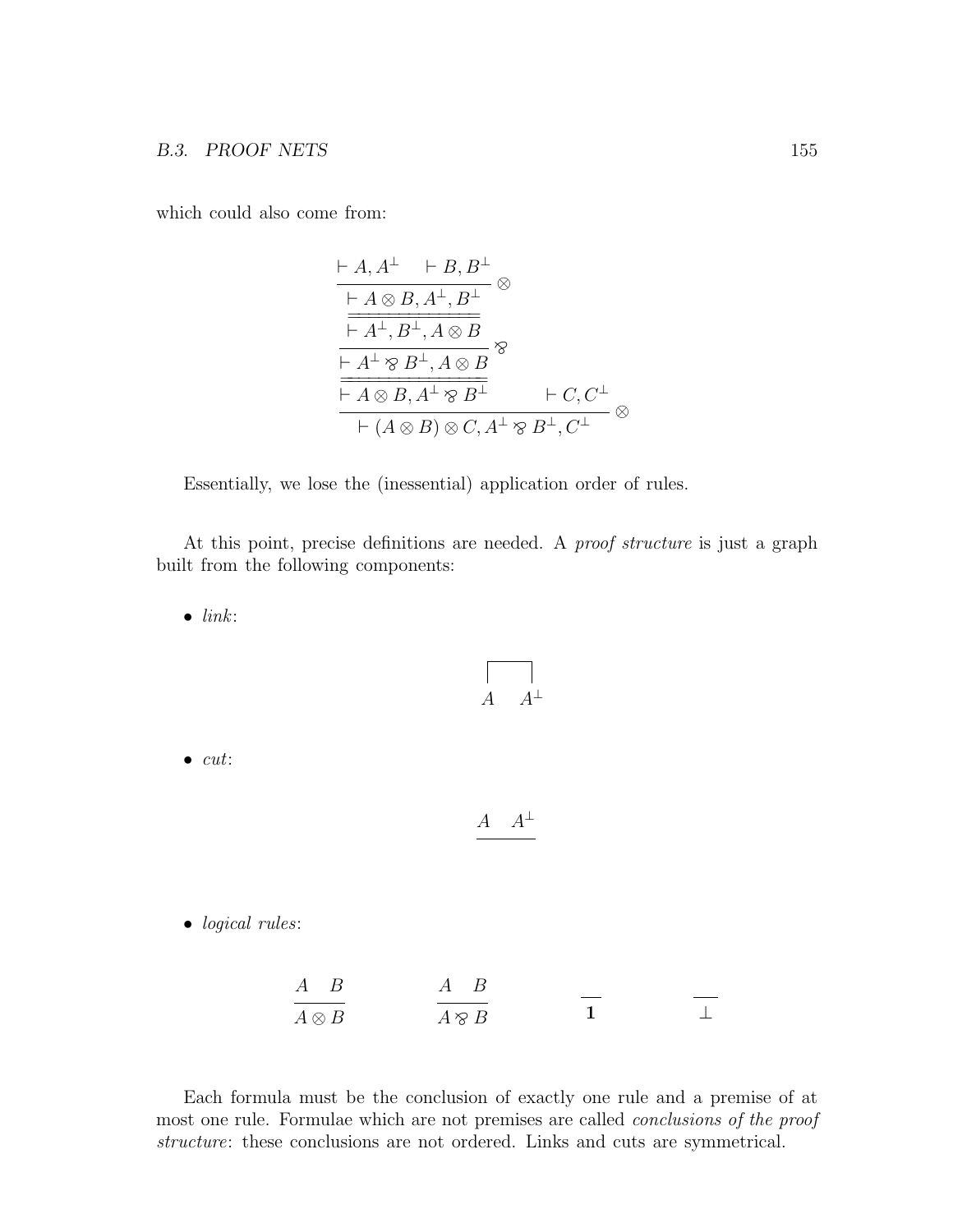Proof nets are proof structures which are constructed according to the rules of Linear Sequent Calculus:

- Links are proof nets.
- If A is a conclusion of a proof net  $\nu$  and  $A^{\perp}$  is a conclusion of a proof net  $\nu'$ ,



is a proof net.

• If A is a conclusion of a proof net  $\nu$  and B is a conclusion of a proof net  $\nu'$ ,

$$
\begin{array}{ccc}\nU & & \nu' \\
\vdots & & \vdots \\
A & & B \\
\hline\nA \otimes B\n\end{array}
$$

is a proof net.

• If A and B are conclusions of the same proof net  $\nu$ ,

$$
\begin{array}{c}\n \nu \\
 \vdots \\
 A & B \\
 \hline\n A \otimes B\n \end{array}
$$

is a proof net.

- $\frac{1}{1}$  is a proof net.
- If  $\nu$  is a proof net,

ν

is a proof net.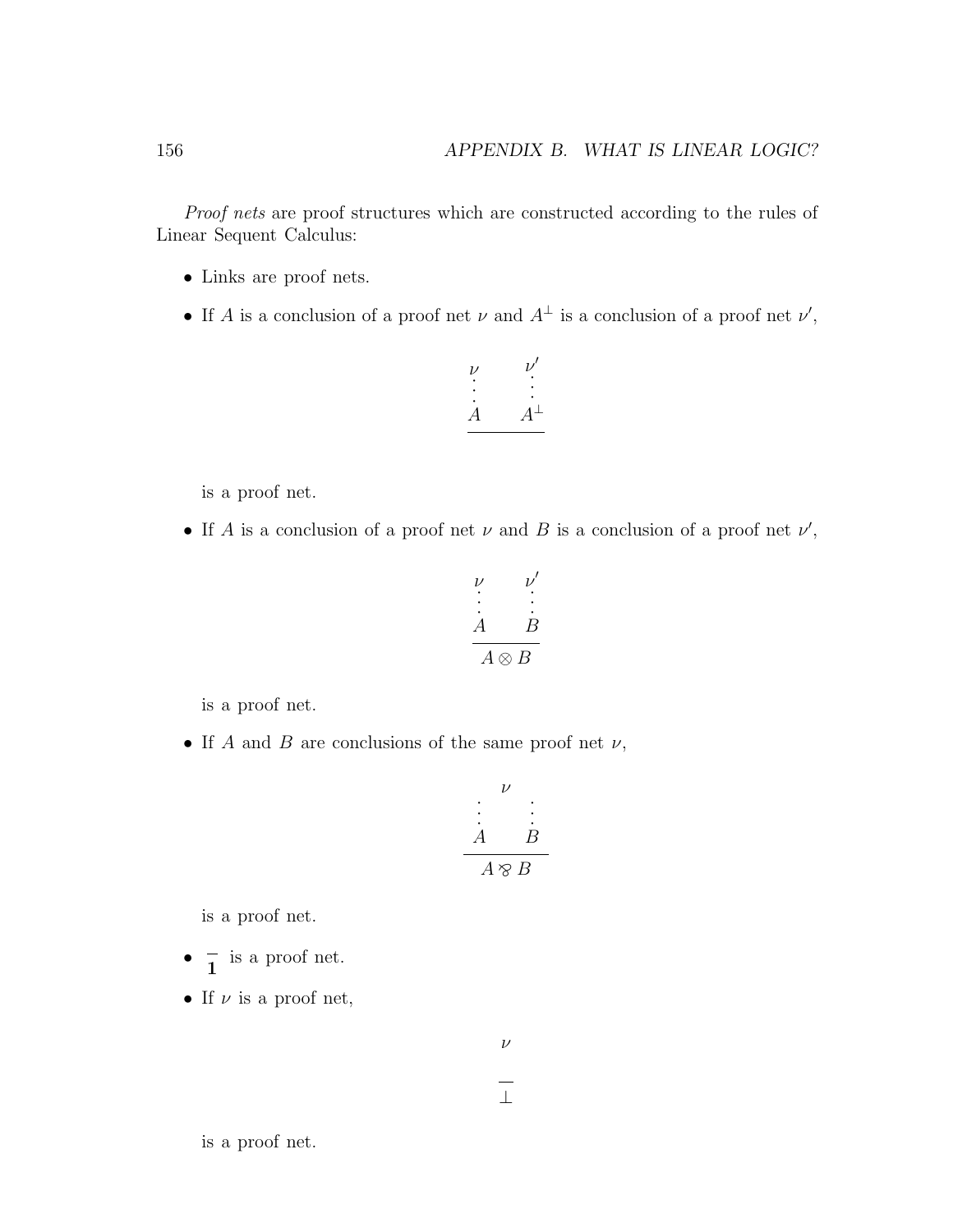Thereis a funny correctness criterion (the *long trip* condition, see [[Gir87](#page-169-2)]) to characterise proof nets among proof structures. For example, the following proof structure

$$
\begin{array}{ccc}\n & A & B \\
 & A \otimes B & B^{\perp}\n\end{array}
$$

is not a proof net, and indeed, does not satisfy the long trip condition. Unfortunately, this criterion works only for the  $(\otimes, \otimes, 1)$  fragment of the logic  $(\text{not }\perp).$ 

# B.4 Cut elimination

Proofs nets provide a very nice framework for describing cut elimination.

Conversions are purely local:



Proposition The conversions preserve the property of being a proof net.

To prove this, you show that conversions of proof nets reflect conversions of sequent proofs, or alternatively, you make use of the long trip condition.  $\Box$ 

Proposition Any proof net reduces to a (unique) cut free one.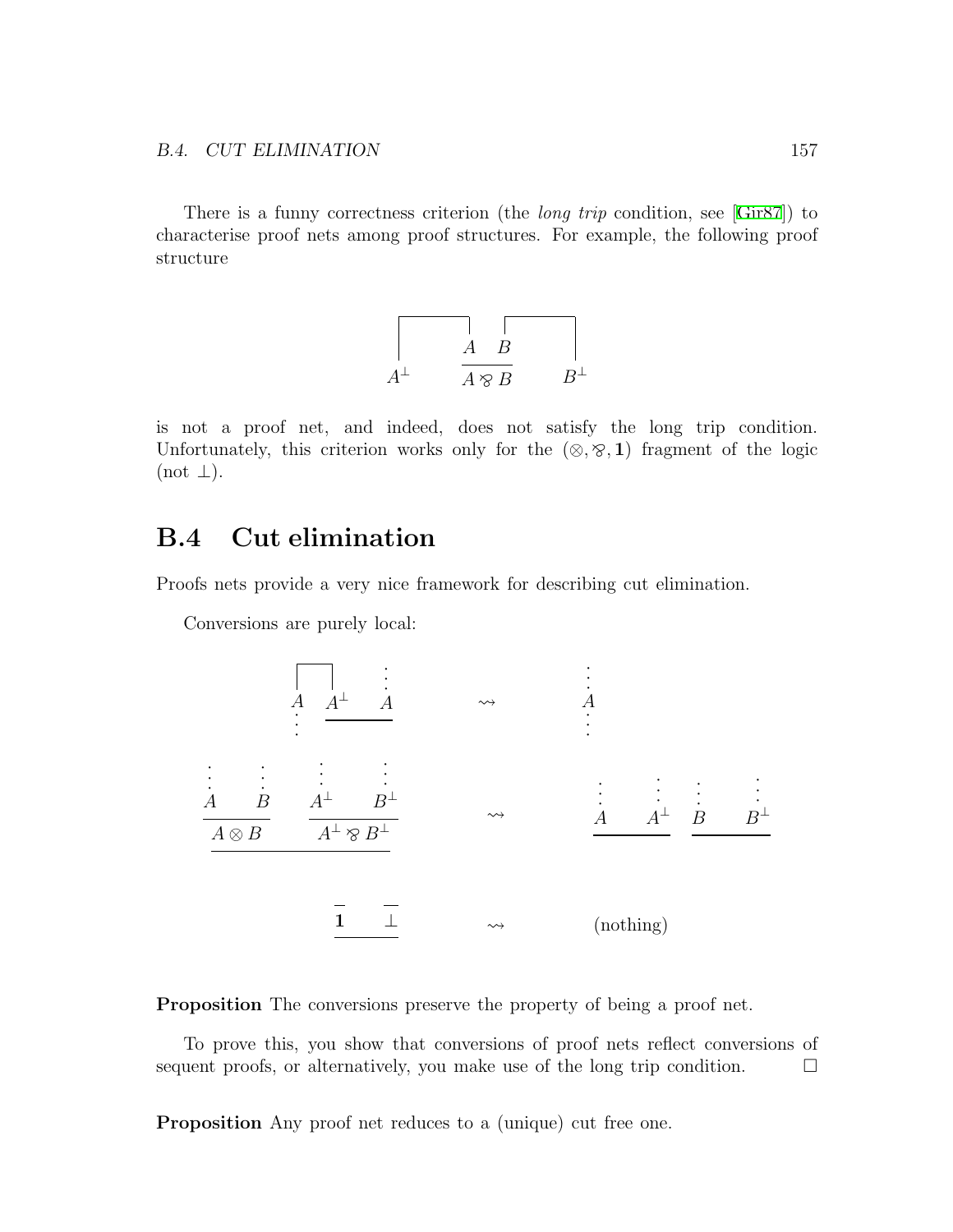For example, the proof net



reduces (in three steps) to



To prove the proposition, it is enough to see that  $\leadsto$  defines a *terminating* and confluent relation, and a normal form is necessarily cut free, unless it contains

$$
\begin{array}{c}\n\begin{array}{c}\n\downarrow \\
A^{\perp}\n\end{array}\n\end{array}
$$

which is impossible in a proof net. *Termination* is obvious (the size decreases at each step) and *confluence* comes from the fact that conversions are purely local, the only possible conflicts being:



The reader can easily check the confluence in both cases.

It is important to notice that cuts are eliminated in arbitrary order: cut elimination is a parallel process.

A link

$$
\begin{array}{cc} & | & | \\ A \otimes B & A^{\perp} \otimes B^{\perp} \end{array}
$$

can always be replaced by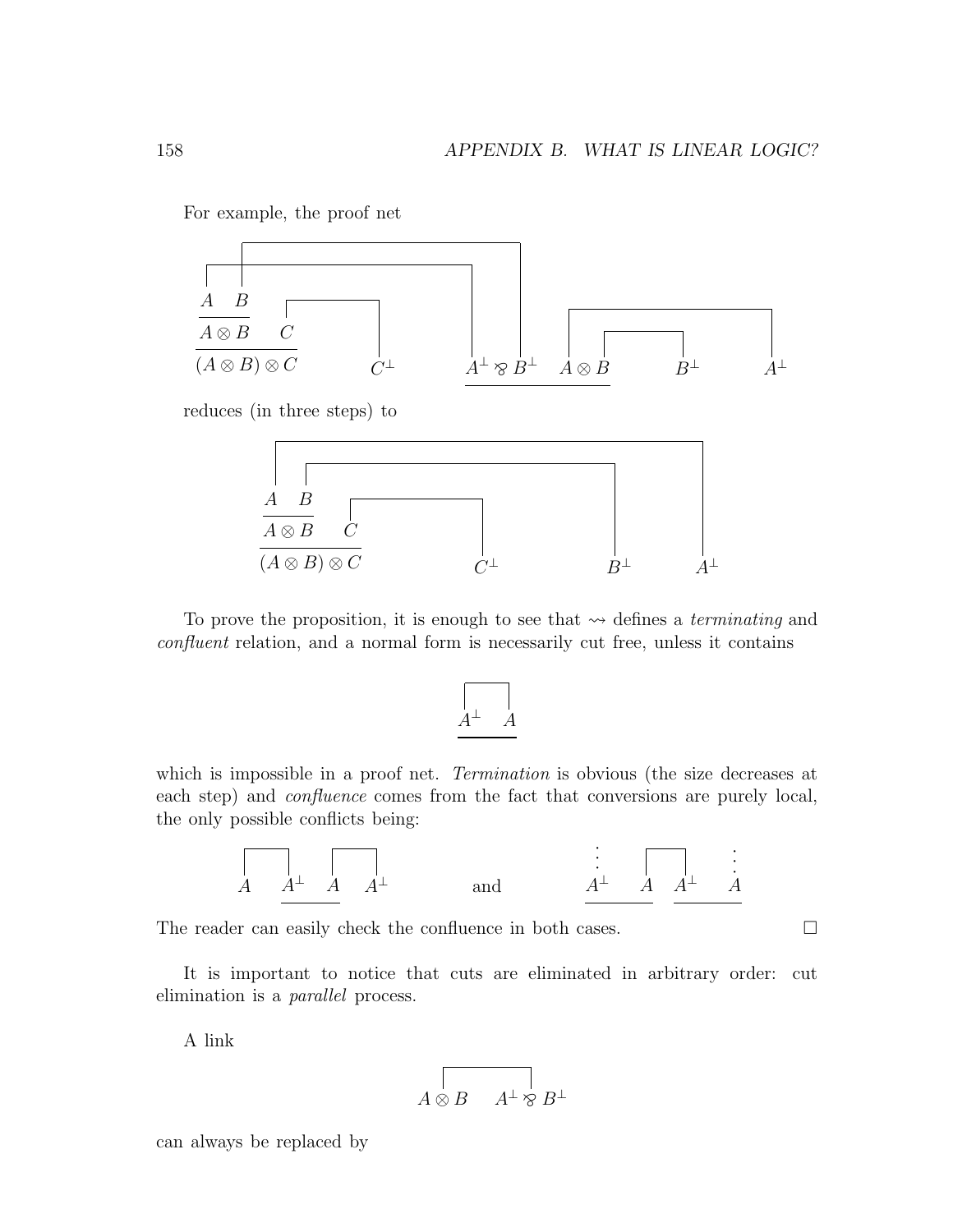

and similarly for 1 and  $\perp$ . So we can also restrict links to *atomic* formulae.

Consider now a cut free proof net with fixed conclusions. Since the logical rules follow faithfully the structure of these conclusions, our proof net is completely determined by its (atomic) links. So our first example comes to



which is just an involutive permutation, sending an (occurrence of) atom to (an occurrence of) its negation.

The cut itself has a natural interpretation in terms of those permutations. Instead of eliminating it in



you connect the permutations



to obtain the normal form by iteration:

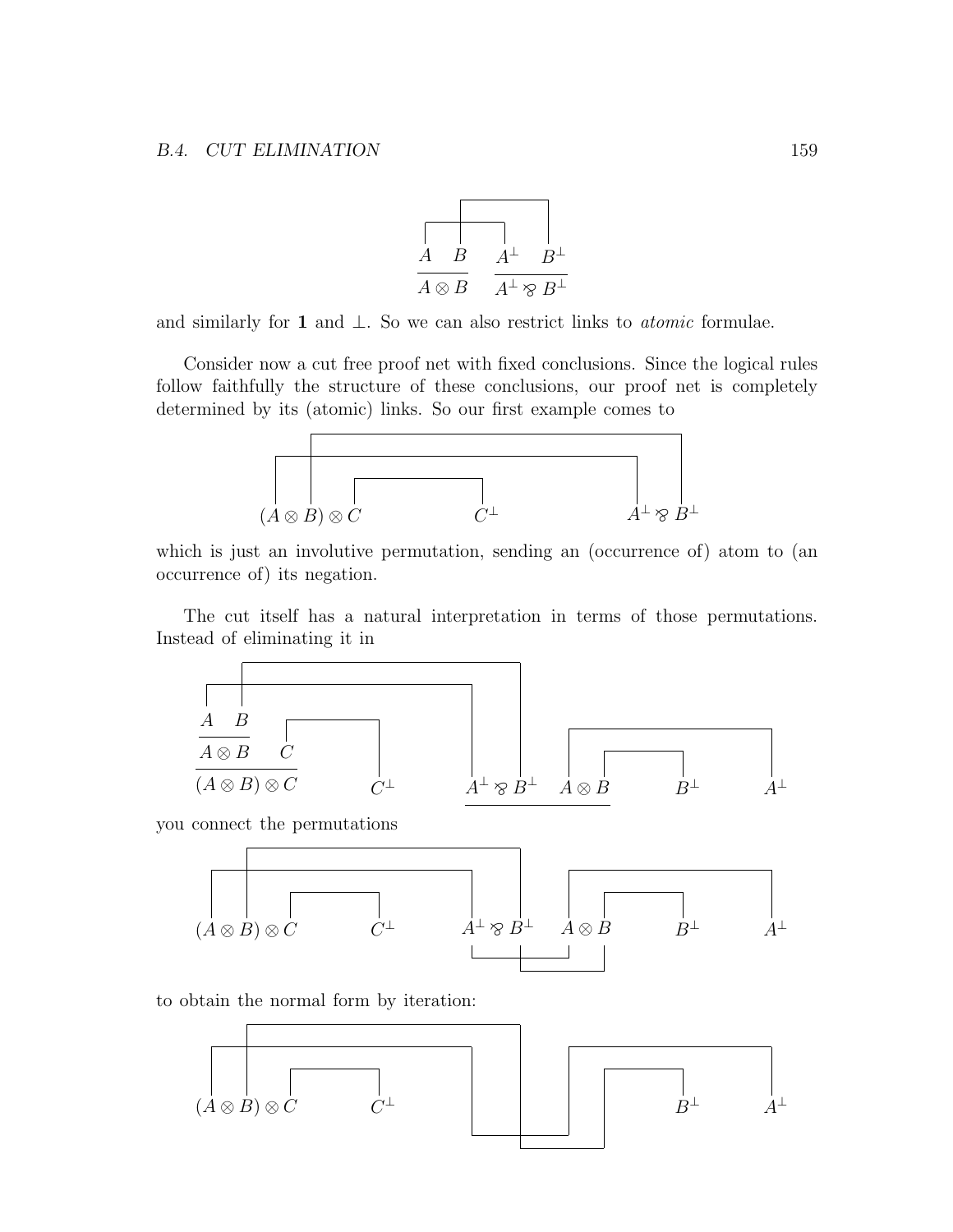This turbo cut elimination mechanism is the basic idea for generalising proof nets to non-multiplicative connectives (geometry of interaction).

# B.5 Proof nets and natural deduction

It is fair to say that proof nets are the natural deductions of linear logic, but with two notable differences:

- Thanks to linearity, there is no need for *parcels of hypotheses*.
- Thanks to linear negation, there is no need for *discharge* or for *elimination* rules.

For example, if we follow the obvious analogy between the intuitionistic implication  $A \Rightarrow B$  and the linear one  $A \to B = A^{\perp} \otimes B$ , the introduction

$$
[A] \begin{array}{c} [A] \\ \vdots \\ B \\ \hline A \Rightarrow B \end{array} \Rightarrow \mathcal{I}
$$

corresponds to

$$
\begin{array}{c}\n\begin{array}{c}\nA^{\perp} \\
\vdots \\
A^{\perp} \\
B\n\end{array}\n\end{array}
$$

and the elimination (modus ponens)

$$
\begin{array}{ccc}\n\vdots & \vdots \\
A \Rightarrow B & A \\
\hline\nB & & & \Rightarrow \mathcal{E}\n\end{array}
$$

to

$$
\begin{array}{c}\n\vdots & A & B^{\perp} \\
\downarrow & A \otimes B & A \otimes B^{\perp} \\
B\n\end{array}
$$

which shows that *modus ponens* is written upside down!

So linear logic is not just another exotic logic: it gives new insight into basic notions which had seemed to be fixed forever.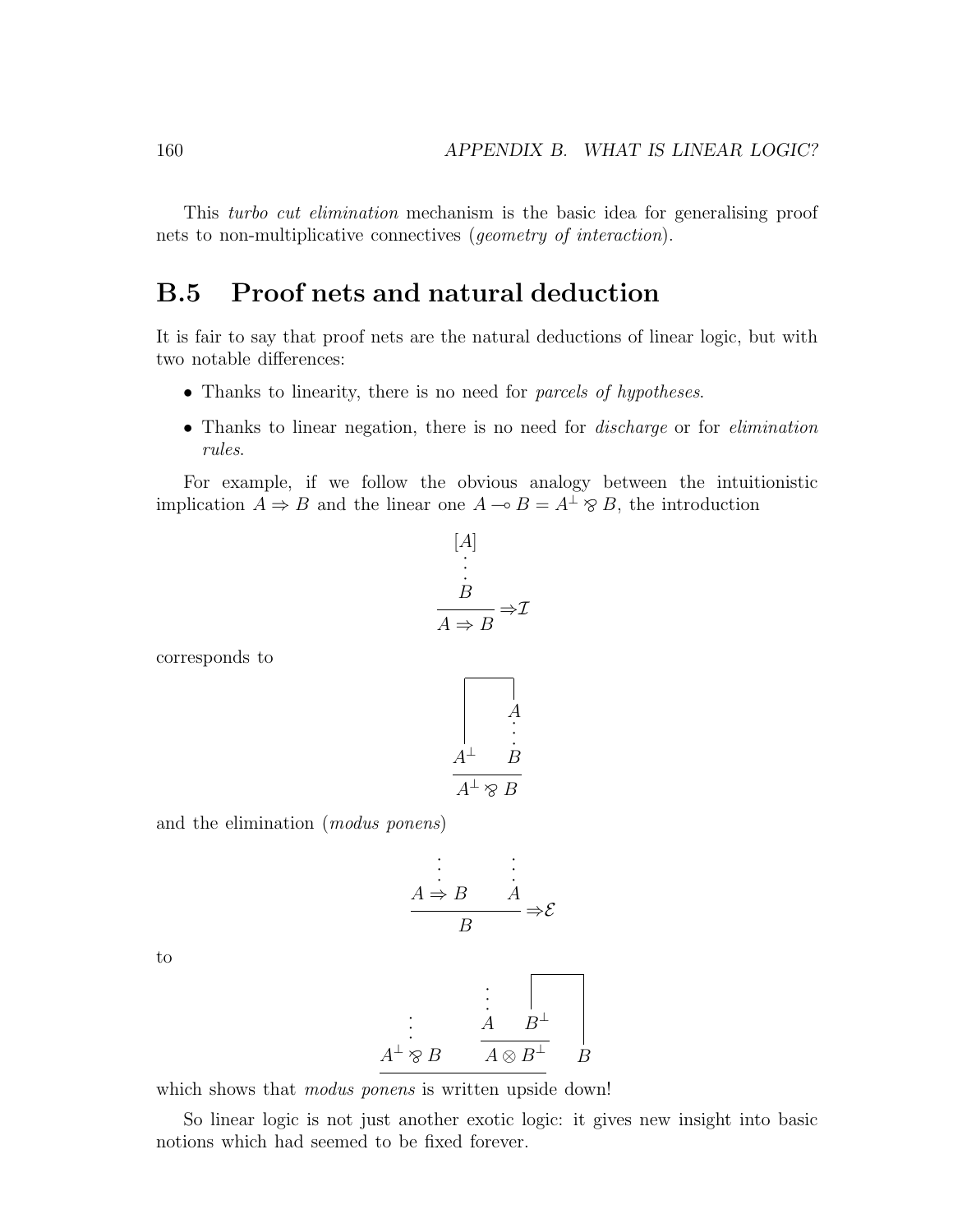# Bibliography

- [Abr87] S. Abramsky, Domain theory and the logic of observable properties, Ph.D. thesis (Queen Mary College, University of London, 1987).
- [Abr88] S. Abramsky, Domain theory in logical form, Annals of Pure and Applied *Logic* 51 (1991) 1–77.
- [AbrVick] S. Abramsky and S.J. Vickers, Quantales, Observational Logic and Process Semantics, Mathematical Structures in Computer Science, 3 (1993) 161–227.
- [Barendregt] H. Barendregt, The lambda-calculus: its syntax and semantics, North-Holland (1980).
- [Barwise] J. Barwise (ed.), Handbook of mathematical logic, North-Holland (1977).
- [Berry] G. Berry, Stable Models of Typed lambda-calculi, in: Proceedings of the fifth ICALP Conference, Springer-Verlag LNCS 62 (Udine, 1978) 72–89.
- [BTM] V. Breazu-Tannen and A. Meyer, Polymorphism is conservative over simple types, in the proceedings of the second IEEE symposium on Logic in Computer Science (Cornell, 1987).
- [BruLon] K. Bruce and G. Longo, A modest model of records, inheritance and bounded quantification, in the proceedings of the third IEEE symposium on Logic in Computer Science (Edinburgh, 1988).
- [CAML] CAML, the reference manual, Projet Formel, INRIA-ENS (Paris, 1987)
- [Coquand] T. Coquand, Une théorie des constructions, Thèse de troisième cycle (Université Paris VII, 1985).
- [CGW86] Th. Coquand, C.A. Gunter and G. Winskel, dI-domains as a model of polymorphism, in Main, Melton, Mislove and Schmidt (eds.), Third Workshop on the Mathematical Foundations of Programming Languag e Semantics, Springer–Verlag Lecture Notes in Computer Science 298 (1987) 344–363.
- [CGW87] Th. Coquand, C.A. Gunter and G. Winskel, Domain-theoretic models of polymorphism, Information and Computation 81 (1989) 123–167.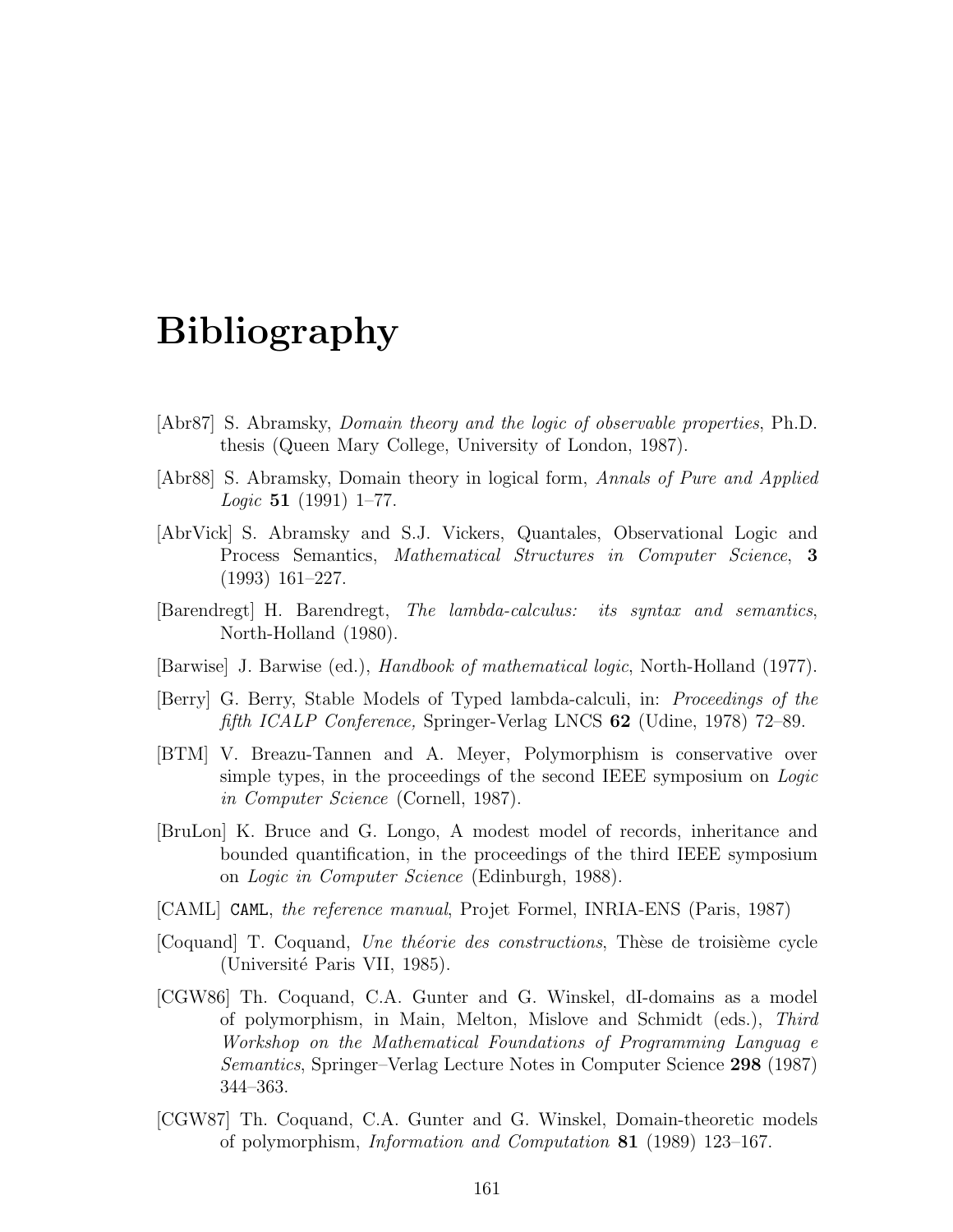- [CurryFeys] H.B. Curry and R. Feys, Combinatory Logic I, North-Holland (1958).
- [Gallier] J. Gallier, Logic for Computer Science, Harper and Row (1986).
- [Gandy] R.O. Gandy, Proof of strong normalisation, in[[HinSel](#page-169-3)].
- [Gir71] J.Y. Girard, Une extension de l'interprétation de Gödel à l'analyse, et son application à l'élimination des coupures dans l'analyse et la théorie des types, in: J.E. Fenstad (ed.), Proceedings of the Scandinavian Logic Symposium, North-Holland (1971) 63–92.
- [Gir72] J.Y. Girard, *Interprétation fonctionnelle et élimination des coupures dans* l'arithmétique d'ordre supérieur, Thèse de doctorat d'état (Université Paris VII, 1972).
- <span id="page-169-0"></span>[Gir85] J.Y. Girard, Normal Functors, power series and lambda-calculus, Annals of Pure and Applied Logic 37 (1988) 129–177.
- [Gir86] J.Y. Girard, The system F of variable types, fifteen years later, Theoretical Computer Science 45 (1986) 159–192.
- <span id="page-169-2"></span>[Gir87] J.Y. Girard, Linear logic, Theoretical Computer Science 50 (1987) 1–102.
- [Gir] J.Y. Girard, Proof theory and logical complexity, Bibliopolis (Napoli, 1987).
- [Gir87a] J.Y. Girard, Towards a geometry of interaction, in[[GrSc](#page-169-4)], 69–108.
- [Gir88] J.Y. Girard, Geometry of interaction I: interpretation of System F, in: Proceedings of the ASL meeting (Padova, 1988), 221–260.
- <span id="page-169-1"></span>[GirLaf] J.Y. Girard and Y. Lafont, Linear logic and lazy computation, in: TAPSOFT '87, vol. 2, Springer-Verlag LNCS 250 (Pisa, 1987).
- [GLR] J.-Y. Girard, Y. Lafont, L. Regnier (eds.), Advances in Linear Logic, London Mathematical Society Lecture Note Series 222, Cambridge University Press (1995)
- [GOS] J.-Y. Girard, M. Okada, A. Scedrov (eds.), Linear Logic, to appear in Theoretical Computer Science (2003).
- <span id="page-169-4"></span>[GrSc] J.W. Gray and A. Scedrov (eds.), Categories in computer science and logic, American Mathematical Society (Boulder, 1987).
- <span id="page-169-3"></span>[HinSel] J.R. Hindley and J.P. Seldin, To H.B. Curry: Essays on combinatory logic, Lambda Calculus and Formalism, Academic Press (1980).
- [Howard] W.A. Howard, The formulae-as-types notion of construction, in[[HinSel](#page-169-3)].
- [Hyland] J.M.E. Hyland, The effective topos, in L.E.J. Brouwer centenary symposium, A.S. Troelstra and D.S. van Dalen (eds.), North-Holland (1982) 165–216.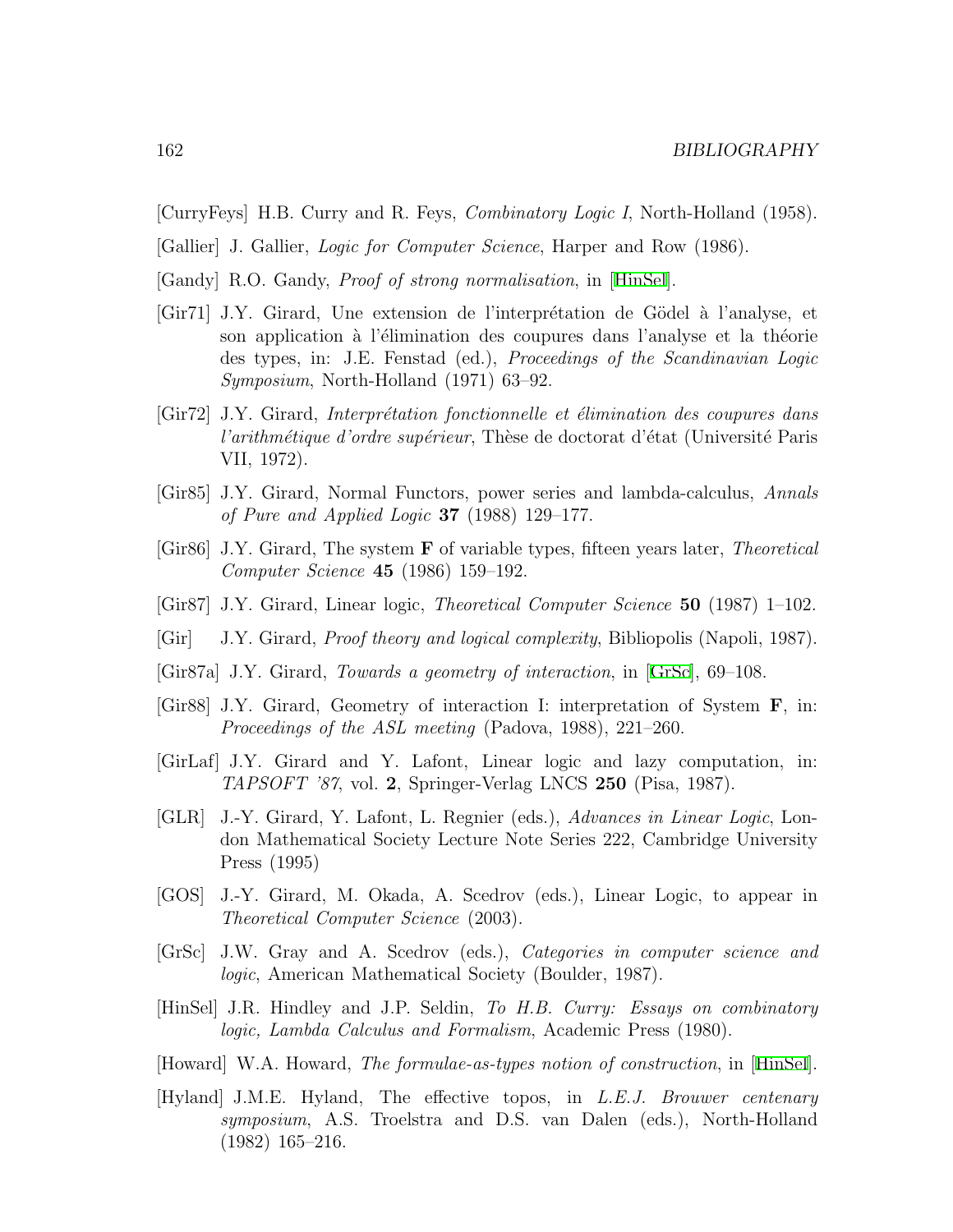- [HylPit] J.M.E. Hyland and A.M. Pitts, The theory of constructions: categorical semantics and topos-theoretic models, in[[GrSc](#page-169-4)], 137–199.
- [Jung] A. Jung, Cartesian closed categories of domains, Ph. D. thesis (Technische Hochschule Darmstadt, 1988).
- [Kowalski] R. Kowalski, Logic for problem solving [PROLOG], North-Holland (1979).
- [Koymans] C.P.J. Koymans, *Models of the*  $\lambda$ *-calculus*, Centruum voor Wiskunde en Informatica, 9 (1984).
- [KrLev] G. Kreisel and A. Lévy, Reflection principles and their use for establishing the complexity of axiomatic systems, Z. Math. Logik Grundlagen Math. 33 (1968).
- [KriPar] J.L. Krivine and M. Parigot, Programming with proofs, Sixth symposium on somputation theory (Wendisch-Rietz, 1987).
- <span id="page-170-0"></span>[Laf87] Y. Lafont, *Logiques, catégories et machines*, Thèse de doctorat (Université Paris VII, 1988).
- <span id="page-170-1"></span>[Laf88] Y. Lafont, The linear abstract machine, *Theoretical Computer Science* 59 (1988) 157–180.
- <span id="page-170-2"></span>[LamSco] J. Lambek and P.J. Scott, An introduction to higher order categorical logic, Cambridge University Press (1986).
- [Lei83] D. Leivant, Reasoning about functional programs and complexity classes associated with type disciplines, Twenty fourth annual symposium on foundations of computer science, IEEE Computer Society Press, (Washington DC, 1983).
- [Lei90] D. Leivant, Contracting proofs to programs, in: Pergiorgio Odifreddi (ed.), Logic in Computer Science, Academic Press (1990).
- [ML70] P. Martin-Löf, A construction of the provable well-ordering of the theory of species (unpublished).
- [ML84] P. Martin-Löf, *Intuitionistic type theories*, Bibliopolis (Napoli, 1984)
- [Prawitz] D. Prawitz, Ideas and results in proof-theory, in: Proceedings of the second Scandinavian logic symposium , North-Holland (1971) 237–309.
- [Reynolds] J.C. Reynolds, Towards theory of type structure, Paris colloquium on programming, Springer-Verlag LNCS 19 (1974).
- [ReyPlo] J.C. Reynolds and G. Plotkin, On functors expressible in the polymorphic lambda calculus.
- [ERobinson] E. Robinson, Logical aspects of denotational semantics in: D.H. Pitt, A. Poigné and D.E. Rydeheard (eds.), Category theory and computer science LNCS 283, Springer-Verlag (Edinburgh, 1987).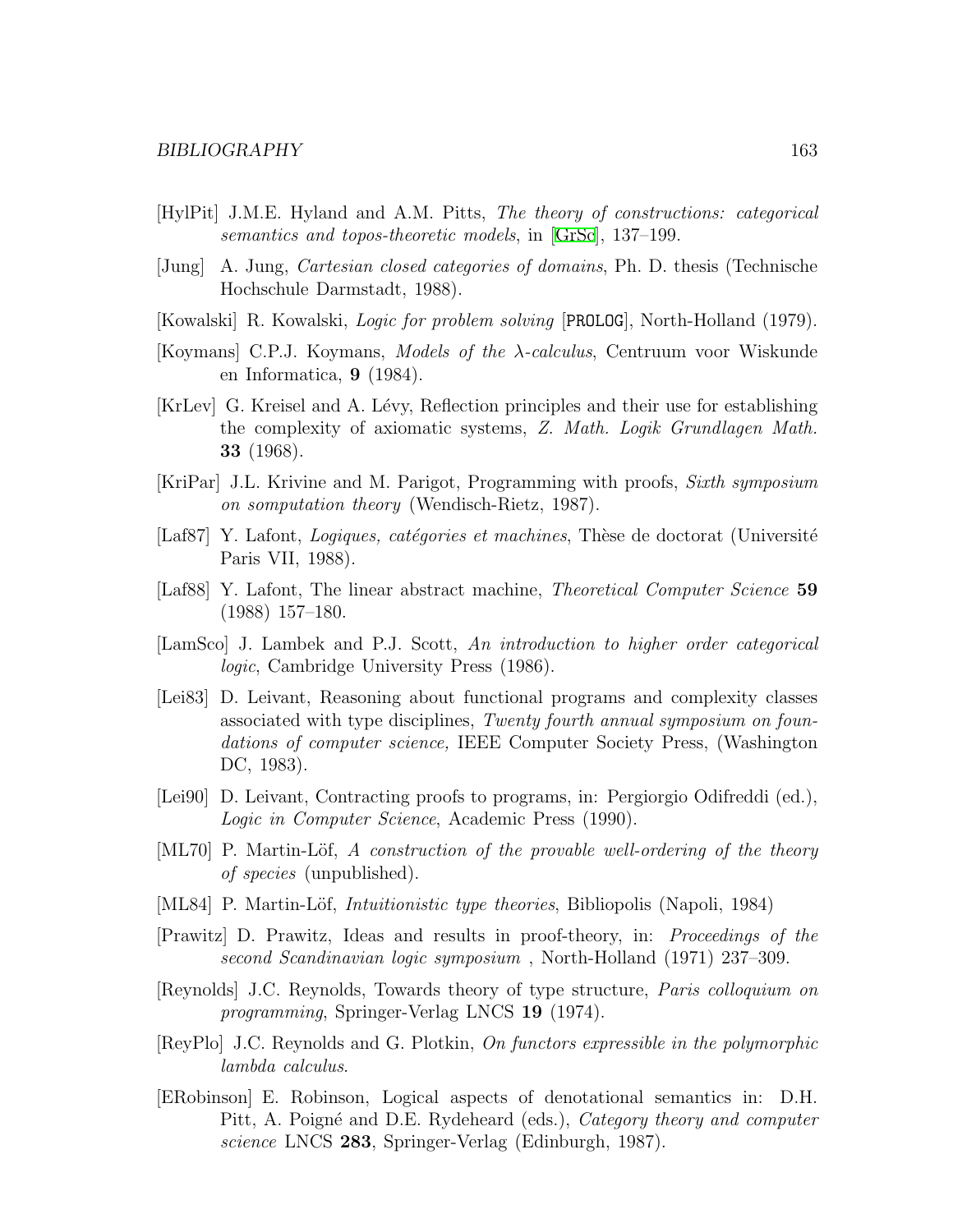- [JARobinson] J.A. Robinson, A machine oriented logic based on the resolution principle, Journal of the Association of Computing Machinery 12 (1965) 23–41.
- [Scott69] D. Scott, Outline of a mathematical theory of computation, in 4th Annual Princeton Conference on Information Sciences and Systems, Princeton University (1970) 169–176.
- [Scott76] D. Scott, Data types as lattices, SIAM Journal of Computing 5 (1976) 522–587.
- [Scott82] D. Scott, Domains for denotational semantics, in: ICALP '82, LNCS 140, Springer-Verlag (Aarhus, 1982).
- [ScoGun] D.S. Scott and C.A. Gunter, Semantic domains, Handbook of Computer Science, North-Holland (1988).
- [Seely] R.A.G. Seely, Linear logic, \*-autonomous categories and cofree algebras, in [\[GrSc\]](#page-169-4).
- [Smyth] M. Smyth, Powerdomains and predicate transformers: a topological view in: J. Diaz (ed.), Automata, Languages and Programming, Springer-Verlag LNCS 154 (1983) 662–675.
- [Tait] W.W. Tait, Intensional interpretation of functionals of finite type I, Journal of Symbolic Logic 32 (1967) 198–212.
- [Tay86] P. Taylor, Recursive domains, indexed category theory and polymorphism, Ph.D. thesis (University of Cambridge, 1986).
- [Tay88] P. Taylor, An algebraic approach to stable domains, Journal of Pure and Applied Algebra 64 (1990) 171–203.
- [Tay89] P. Taylor, The trace factorisation of stable functors, 1989, available from www.cs.man.ac.uk/∼pt/stable
- [Tay89a] P. Taylor, Quantitative Domains, Groupoids and Linear Logic, in: D. Pitt (ed.), Category Theory and Computer Science (Manchester, 1989), Springer-Verlag Lecture Notes in Computer Science 389, pages 155–181.
- [Tay99] P. Taylor, Practical Foundations of Mathematics, Cambridge University Press (1999).
- [vanHeijenoort] J. van Heijenoort, From Frege to Gödel, a source book in mathematical logic, 1879–1931, Harvard University Press (1967).
- [Vickers] S. Vickers, Topology via logic, Cambridge University Press (1989).
- [Winskel] G. Winskel, Event structures, in: Advanced course on Petri nets, Springer-Verlag LNCS 255 (1987).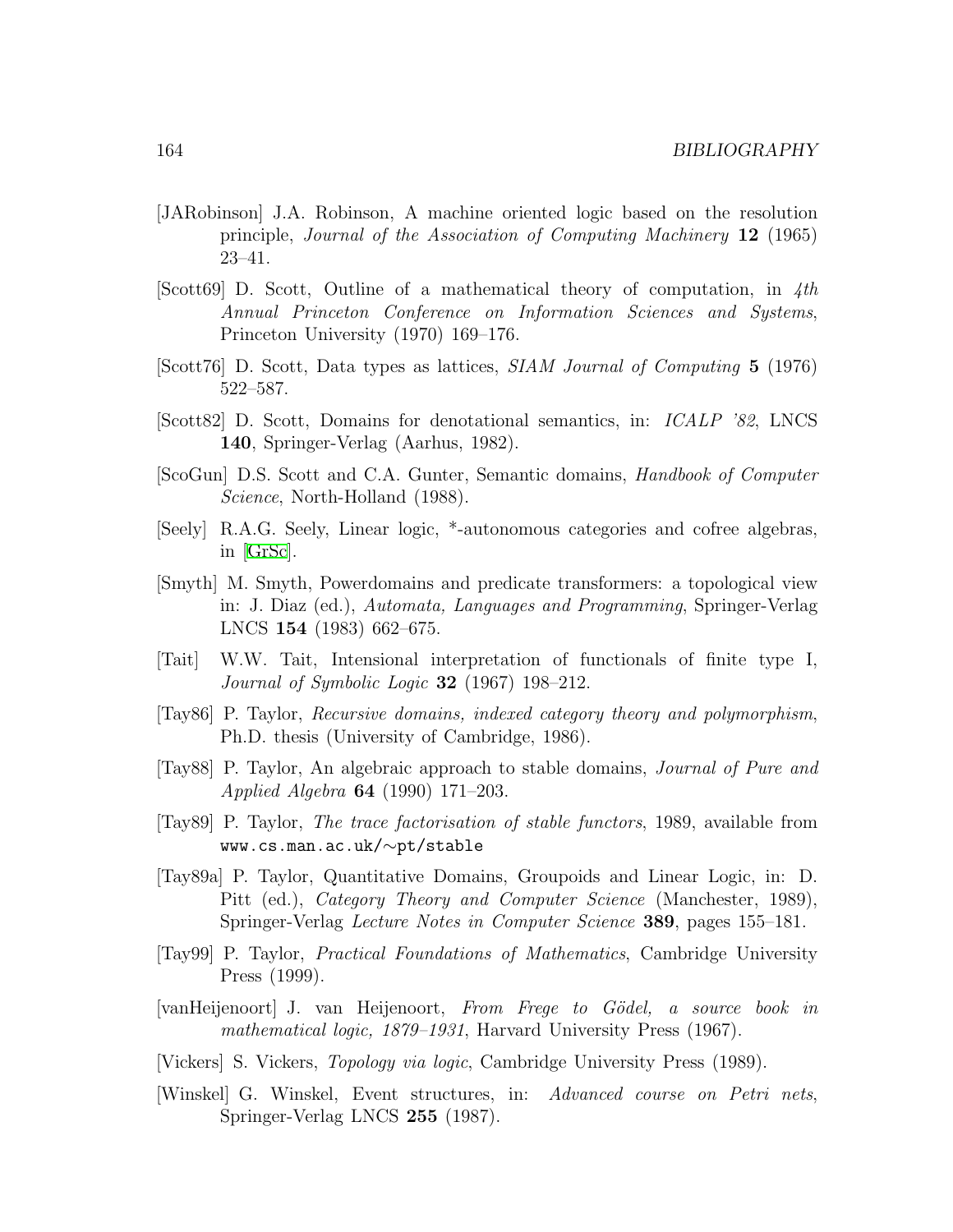# Index

## Notation

variables,  $x, y, z$ object language,  $\xi$ ,  $\eta$ second order,  $X, Y, Z$ terms,  $t, u, v, w$ object language, a, b types,  $S, T, U, V, W$ propositions,  $A, B, C, D$ coherence spaces,  $A, B, C$ points,  $a, b, c$ tokens,  $\alpha$ ,  $\beta$ ,  $\gamma$ numbers,  $m, n, p, q$ Brackets denotation,  $||T||$ ,  $||t||$ pairing,  $(a, b)$  and  $\langle a, b \rangle$ set,  $\{n : P[n]\}$ substitution,  $t[u/x]$ web,  $|\mathcal{A}|$ Connectives on types conjunction, ∧ direct product, & direct sum, ⊕ disjunction, ∨ function-space,  $\rightarrow$ implication, ⇒ linear implication,  $\rightarrow$ product, × sum,  $+, \Pi$ tensor product, ⊗ tensor sum or par,  $\vartheta$ Quantifiers existential, ∃ existential type,  $\Sigma$ ,  $\Sigma$ ,  $\nabla$ universal, ∀

universal type, Π Relations coherence,  $\bigcirc$ definitional equality,  $\stackrel{\text{def}}{=}$ embedding and projection,  $\rightarrow$ ,  $\rightarrow$ if and only if (iff),  $\iff$ incoherence,  $\geq$ interconvertible with,  $\sim$ isomorphism,  $\simeq$ reduces (converts) to,  $\rightsquigarrow$ result of function,  $\mapsto$ sequent,  $\vdash$ Miscellaneous composition, ◦ directed union and join,  $\bigcup^{\uparrow}$ ,  $\bigvee^{\uparrow}$ negation,  $\neg$  (linear,  $\perp$ ) of course and why not, !, ? sequence, A Abramsky, i, 55 abstraction  $(\lambda)$ conversion, 13 introduction, 12, 20 realisability, 127 reducibility, 45 semantics, 68, 144 syntax, 15, 82 absurdity  $(\perp)$ , 6, 95 commuting conversion, 78 denotation (f), see booleans and undefined object  $(\varnothing)$ empty type (Emp and  $\varepsilon_U$ ), 80 linear logic ( $\perp$  and 0), 154 natural deduction  $(\perp \mathcal{E})$ , 73 realisability, 129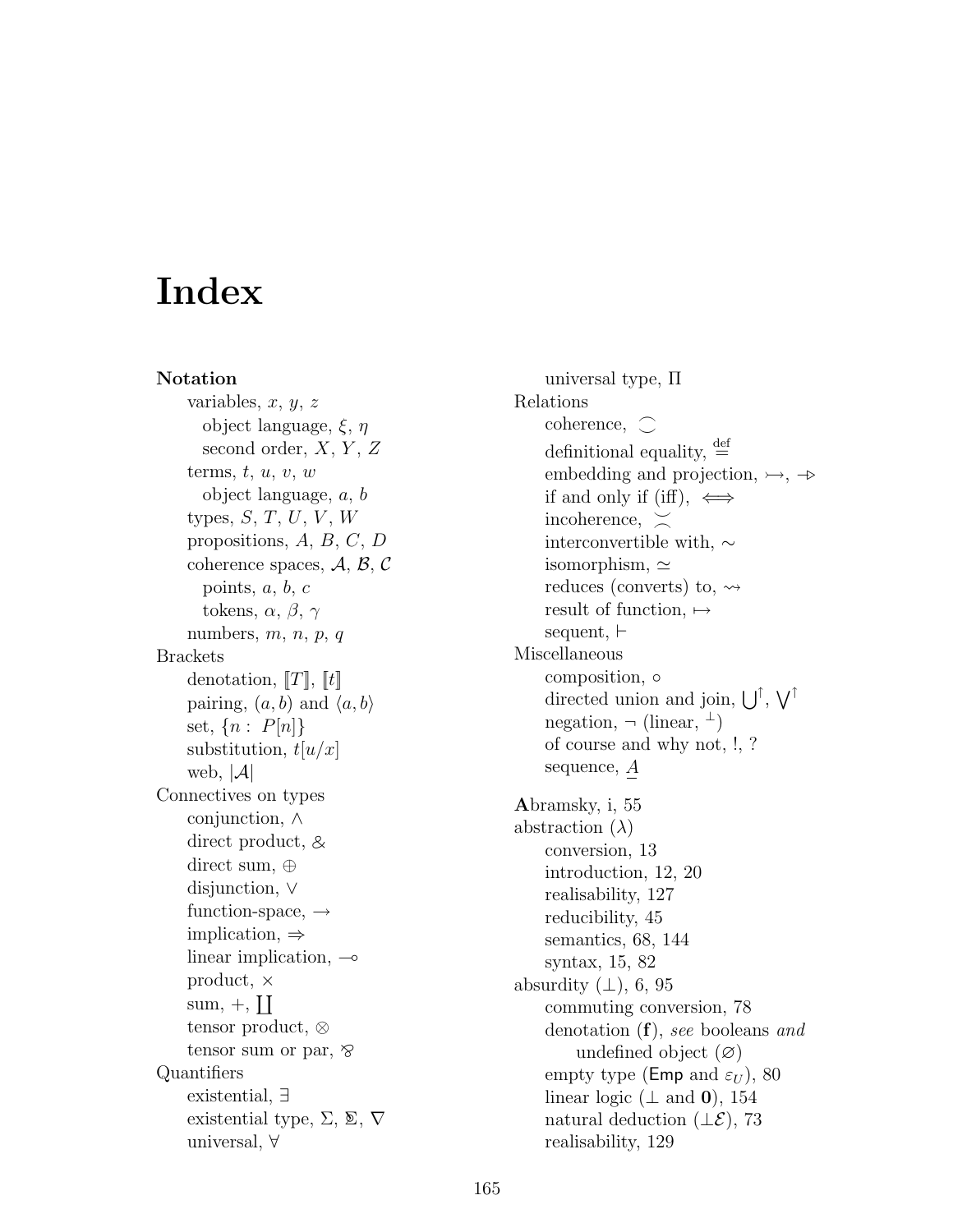sequent calculus ( $\varnothing \vdash \varnothing$ ), 29 Ackermann's function, 51 algebraic domain, 56 alive hypothesis, 9 all  $(\forall)$ , see universal quantifier alternations of quantifiers, 58, 124 alternative conjunction  $(8)$ , see direct product amalgamated sum, 96, 134 analysis (second order arithmetic), 114 and, see conjunction application conversion, 13 elimination, 12, 20 realisability, 127 reducibility, 43 semantics  $(\mathcal{A}pp)$ , 69 stability=Berry order, 65 syntax, 15, 82 trace formula (App), 63, 64, 144 approximation of points and domains, 57, 134 arrow type, see implication and function-space associativity of sum type, 98 asymmetrical interpretation, 34 atomic formulae, 4, 5, 30, 112, 160 atomic points, see tokens atomic sequents, 112 atomic types, 15, 48 automated deduction, 28, 34 automorphisms, 134 axiom comprehension, 114, 118, 123 excluded middle, 6, 156 hypothesis, 10 identity, 30 link, 156 proper, 112

Bad elimination, 77

Barendregt, 22 Berry, 54 Berry order  $(\leq_B)$ , 65, 66, 135, 146 beta  $(\beta)$  rule, see conversion binary completeness, 56 binary trees (Bintree), 93 binding variables, 5, 12, 15, 83, 161 Boole, 3 booleans, 4 coherence space  $Bool, 56, 60, 70$  $[\Pi X. X \rightarrow X \rightarrow X]$ , 140 commuting conversion, 86 conversion, 48 denotation  $(\mathbf{t} \text{ and } \mathbf{f}), 4$ in  $\mathbf{F}$  (ΠX,  $X \rightarrow X \rightarrow X$ ), 84, 140 in **T** (Bool, T, F), 48, 50, 70 in system F, 84 totality, 149 bounded meet, see pullback boundedly complete domains, 140 Brouwer, 6 by values, 51, 70, 91, 133 C, C?, see contraction camembert, 3 CAML, 81 candidate reducibility, 43, 115, 116 totality, 58, 149 Cantor, 1 Cartesian closed category, 54, 62, 67, 69, 95, 152 Cartesian natural transformation, see Berry order Cartesian product, see product casewise definition (D), 48, 83, 97 category, 59, 95, 133, 135 characteristic subgroup, 134 Church-Rosser property, 16, 22, 49, 74, 79, 90, 114, 152, 159 clique, 57, 62, 101, 138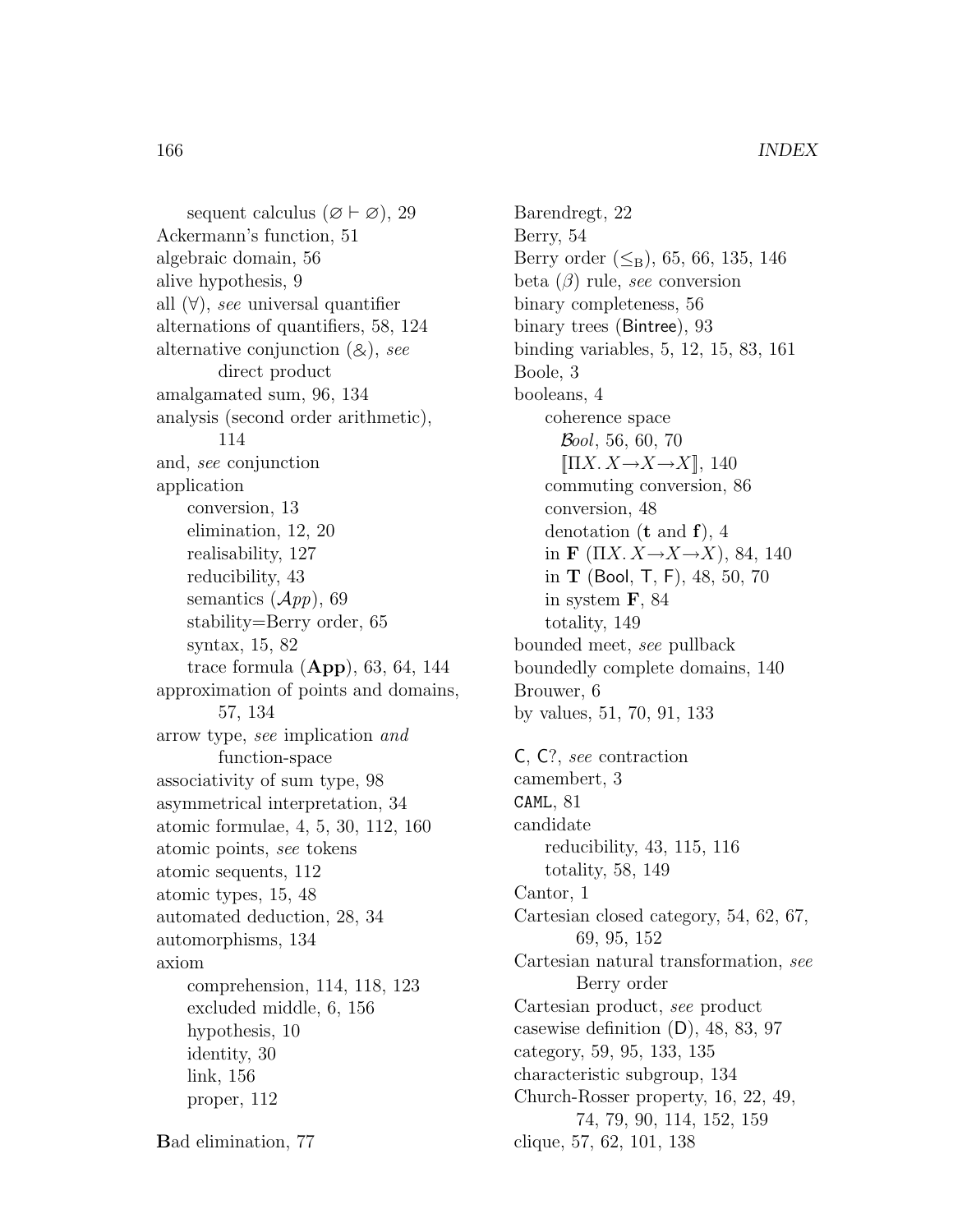## INDEX 167

closed normal form, 19, 52, 121 coclosure, 135 coherence space, 56 booleans Bool, 56, 60, 70  $[\Pi X. X \rightarrow X \rightarrow X]$ , 140 coherence relation  $(\circlearrowright)$ , 56 direct product  $(8)$ , 62 direct sum  $(\oplus)$ , 96, 103 empty type  $(\mathcal{E}mp)$ , 104, 139 function space  $(\rightarrow)$ , 64, 102, 138 integers flat  $(\mathcal{I}nt)$ , 56, 60, 66, 70  $l$ azy  $(\mathcal{I}nt^+), 71, 98$  $[\Pi X. X \rightarrow (X \rightarrow X) \rightarrow X]$ , 147 linear implication  $(-\circ)$ , 100, 104, 138 linear negation  $(\mathcal{A}^{\perp})$ , 100, 138 of course (!), 101, 138, 145  $\mathcal{P}air, \Pi^1, \Pi^2, 68$ partial functions  $(\mathcal{PF})$ , 66 Π types, 143 semantics, 67, 132 singleton  $(Sgl)$ , 104, 139 tensor product  $(\otimes)$ , 104, 138 tensor sum or par  $(\mathcal{D}), 104$ tokens and web, 56 coherent or spectral space, 56 collect (forming trees), 94 communicating processes, 155 commutativity of logic, 29 commuting conversion of sum, see conversion compact, 59, 66 compact-open topology, 55 complementary graph, see linear negation complete subgraph, see clique complexity algorithmic, 53, 111, 143 logical, 42, 58, 114, 122, 124, 140 components  $(\pi^1 \text{ and } \pi^2)$ 

elimination, 19 reducibility, 43 composition stable functions, 69 comprehension scheme, 114, 118, 123, 126 computational significance, 1, 11, 17, 112, 120 confluent relation, see Church-Rosser property conjunction, 5 and product, 11, 15, 19 conj in Bool, 50 conversion, 13 cut elimination, 105 in **F**:  $\Pi X$ .  $(U \rightarrow V \rightarrow X) \rightarrow X$ , 84 linear logic, 152 natural deduction  $\wedge \mathcal{I}$ ,  $\wedge 1\mathcal{E}$  and  $\wedge 2\mathcal{E}$ , 10 realisability, 126 sequent calculus  $\mathcal{L}1\wedge$ ,  $\mathcal{L}2\wedge$  and  $\mathcal{R}\wedge$ , 31 cons (add to list), 91 consistency equational, 16, 23, 152 logical (consis), 42, 114, 124 constants by vocation, 60, 66 constructors, see data types in F continuity, 54, 59, 137 contraction  $LC$  and RC, 29 linear logic  $(C?)$ , 154 contractum, 18, see redex control features of PROLOG, 28 conversion  $(\rightsquigarrow)$ , 18 bogus example, 75 booleans (D), 48 commuting, 74, 78, 85, 97, 103 conjunction  $(\wedge)$ , 13 degree, 25 denotational equality, 69, 132 disjunction  $(V)$ , 75, 97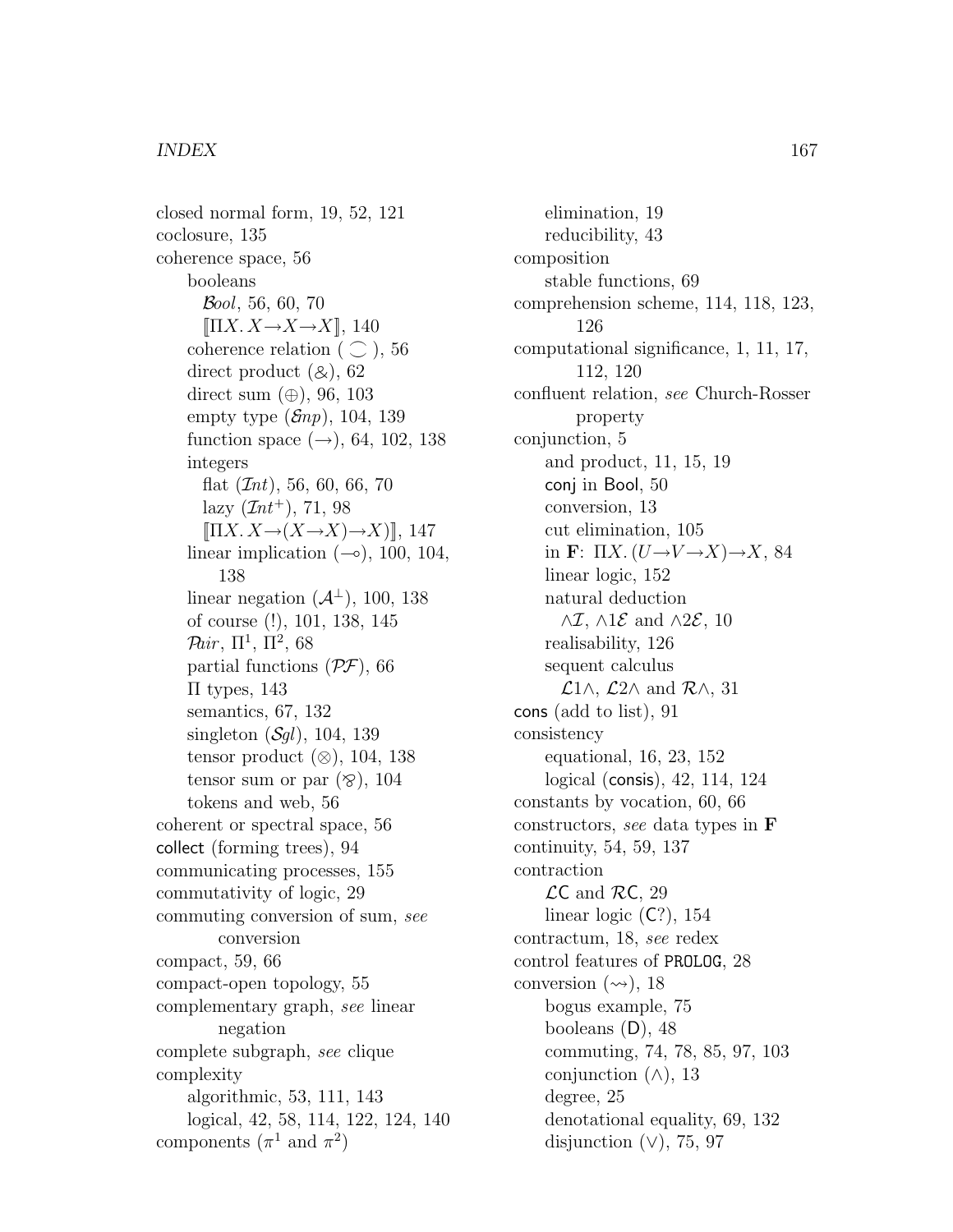$d()$ , of cut or redex Delin, see linearisation

95, 132 dereliction (D?), 154 dI-domains, 71, 98 direct product  $(8)$ 

linear logic, 152

example, 66 linear logic, 152

direct sum  $(\oplus)$ 

denotational semantics, 14, 54, 67,

coherence space, 61, 67

coherence space, 96, 103, 146

denotation, 1

existential quantifier  $(∃), 75$ conversion  $(\rightsquigarrow)$ implication  $(\Rightarrow)$ , 13 in F, 83, 94 infinity  $(\infty)$ , 72 integers (R, It), 48, 51 λ-calculus, 11, 16, 18, 69 linear logic (proof nets), 158 natural deduction, 13, 20 reducibility, 43, 116 rewrite rules, 14 second order, 94 Coquand, 116, 133 correctness criterion for proof nets, 158 for tokens of  $\Pi$  types, 139, 142 couple (forming trees), 93  $(CR 1–3)$ , see reducibility cumulative conjunction, see tensor product Curry-Howard isomorphism, 5, 150 conjunction and product, 14 disjunction and sum, 80 implication and functions, 14 none in sequent calculus, 28 second order, 94 cut rule Cut, 30 elimination of, 3, 105, 151, 158 linear logic, 153, 156, 158 natural deduction, 35, 40 not Church-Rosser, 150 proofs without, 33, 159 restriction of, 112 D, D, see casewise definition data types in  $\mathbf{F}$ , 87, 89 dead hypothesis, 9

deadlock, 155

degree, 24, 109

deduction (natural), 9

 $\partial$ (), of formula or type

directed joins, 57, 59, 66 discharge, 9, 12, 37, 73, 161 discrete graph, see flat domain disjunction, 5, 6, 95 and sum, 81 commuting conversion, 78 conversion, 75 cut elimination, 106 disj in Bool, 50 intuitionistic property, 8, 33 linear logic ( $\oplus$  and  $\otimes$ ), 152 natural deduction  $\vee$ 1*I*,  $\vee$ 2*I* and  $\vee$ *E*, 73 sequent calculus  $\mathcal{L} \vee$ ,  $\mathcal{R} 1 \vee$  and  $\mathcal{R} 2 \vee$ , 31 intuitionistic  $\mathcal{L} \vee$ , 32 domain theory, 56, 132 dI-domains, 71, 98 domain equations, 98 Girard *versus* Scott, 54, 66, 98 L-domains, 140 lifted sum, 96 donkey, 134 dynamic, 2, 14, 54 ∃, see existential quantifier elimination, 8, 48  $\wedge 1\mathcal{E}, \wedge 2\mathcal{E}, \Rightarrow \mathcal{E}$  and  $\forall \mathcal{E}, 10$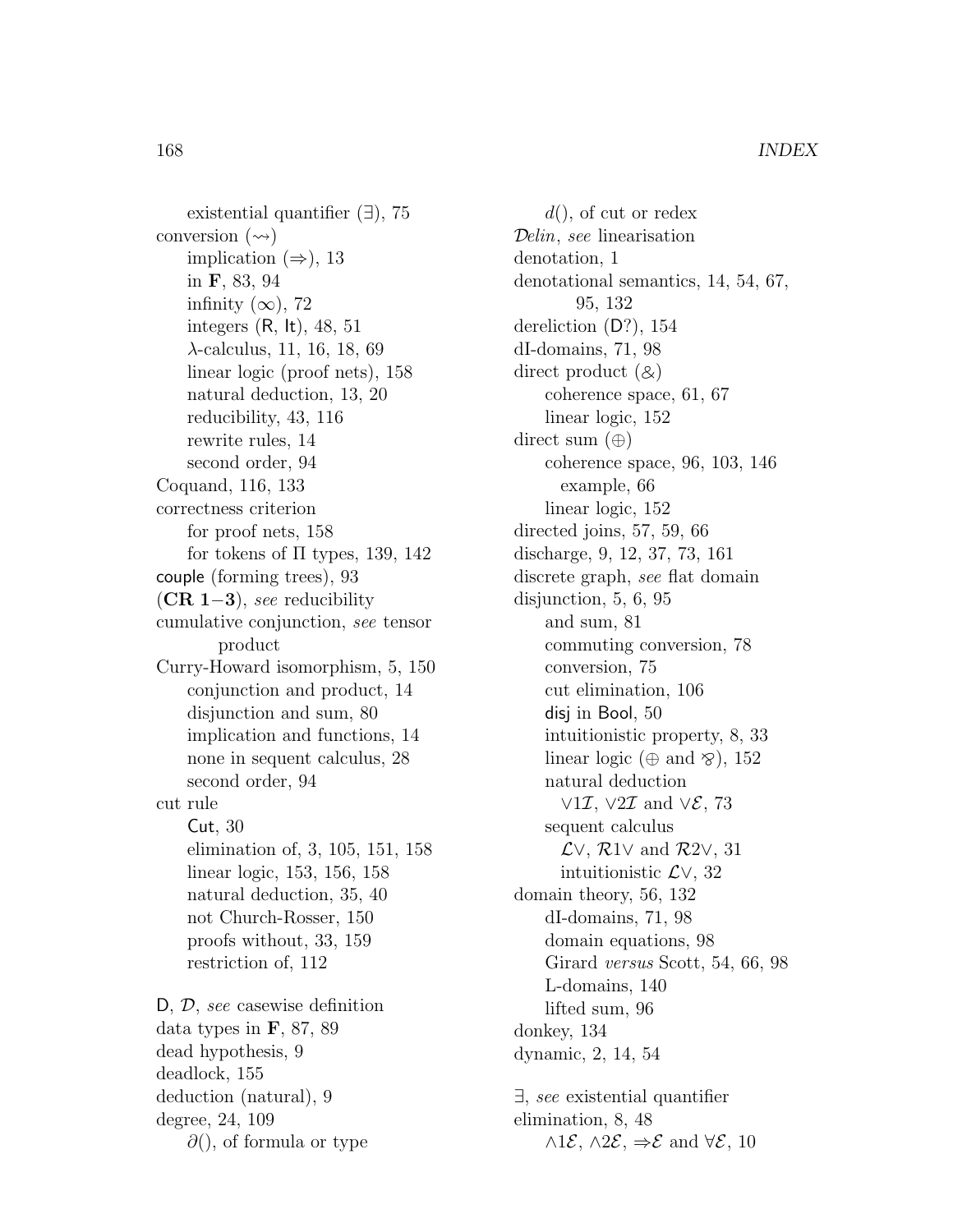R and D in  $T$ , 48 elimination  $\vee$ *E*,  $\perp$ *E* and  $\exists$ *E*, 73  $\forall^2 \mathcal{E}, 94, 125$ application and components, 19 good and bad, 77 left logical rules, 37, 40 linear logic, 161 linearity of, 99, 103 embedding-projection pair, 133, 134 empty type and absurdity, 80 coherence space  $(\mathcal{E}mp)$ , 95, 104, 139 **Emp** and  $\varepsilon_U$ , 80 in **F**:  $Emp = \Pi X \cdot X$ , 85, 139 linear logic ( $\perp$  and 0), 154 realisability, 129 equalisers, 137 equations between terms and proofs, see conversion espace cohérent, 56 eta rule, see secondary equations evaluation, see application event structures, 98 exchange  $\mathcal{L}X$  and  $\mathcal{R}X$ , 29 linear logic  $(X)$ , 153 existential quantifier, 5, 6 commuting conversion, 78 conversion, 75 cut elimination, 108 intuitionistic property, 8, 33 natural deduction  $\exists \mathcal{I}$  and  $\exists \mathcal{E}$ , 73 sequent calculus  $\mathcal{L}$ ∃ and  $\mathcal{R}$ ∃, 32 existential type in  $\mathbf{F}$  ( $\Sigma$ ,  $\nabla$ ), 86, 145 exponential object, see implication and function-space

process, see complexity, algorithmic expressive power, 50, 89, 155 extraction, see universal application F (Girard-Reynolds system) representable functions, 120 semantics, 132 strong normalisation, 42, 114 syntax, 82  $F_0$  (parallel or), 61, 70 false denotation  $(f, \mathcal{F}, F)$ , see booleans proposition  $(\perp)$ , see absurdity feasible, see complexity, algorithmic fields of numbers, 134 filtered colimits, 59, 137 finite approximation, 57, 66, 132, 134 branching tree, 27 normalisation, 24 points  $(\mathcal{A}_{\text{fin}}), 57$ presentability, 66 sense and denotation, 2 very, 59, 66 fixed point, 72, 95 flat domain, 57, 60, 66, 70, 140 for all  $(\forall)$ , see universal quantifier for some  $(\exists)$ , see existential quantifier Frege, 1, 2 function, 1, 17 Berry order  $(\leq_B)$ , 65 composition, 69 continuous, 55, 58 fixed point, 72 graph, 1, 66 linear, 99, 148 not representable, 122 on proofs, 6, 11 on types, 83, 132, 136 partial, 60, 66 partial recursive, 55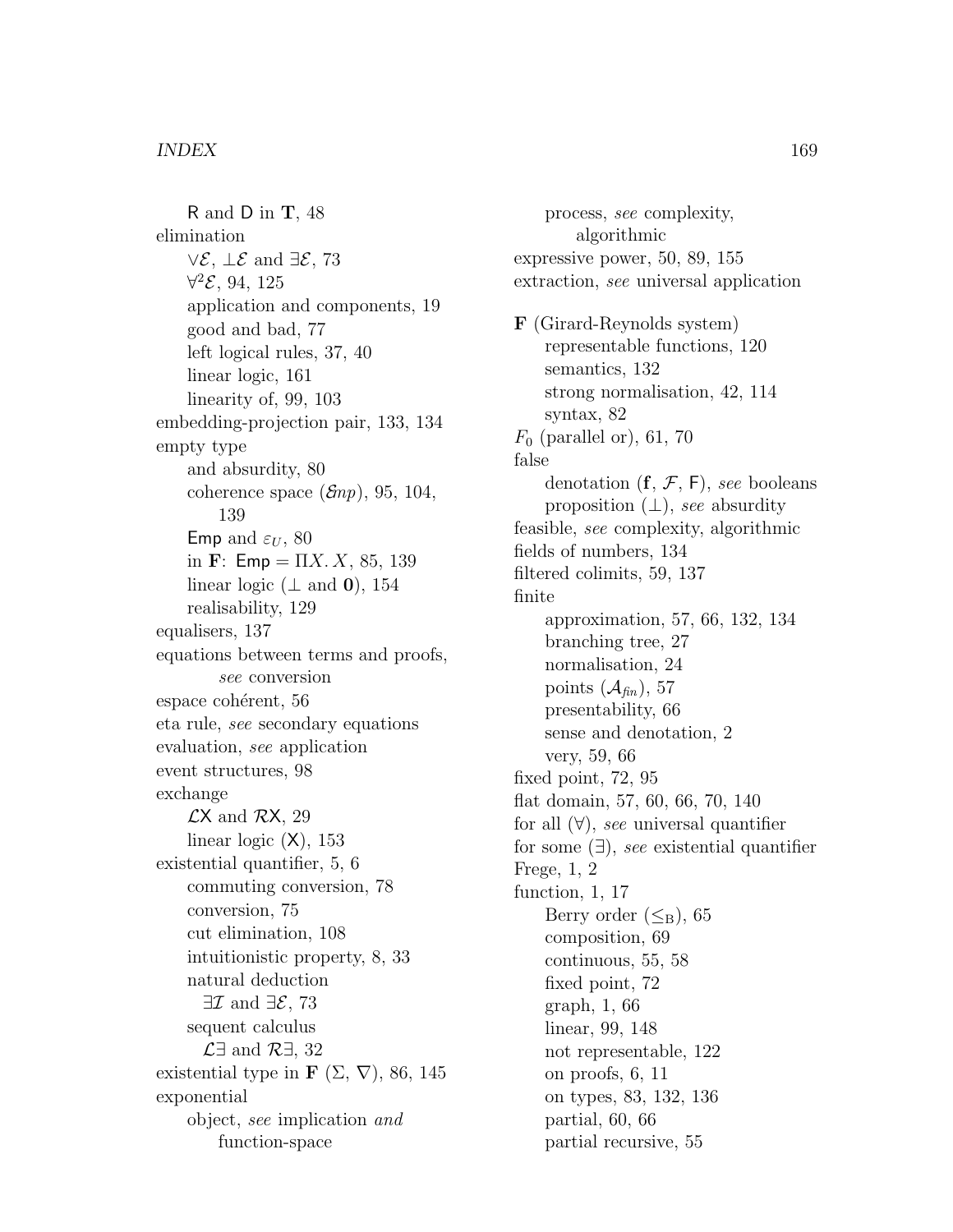function pointwise order, 66 polynomial resolution, 147 provably total, 52, 123 recursion, 50, 90, 120 representable, 52, 121 sequential, 54 stable, 58, 62, 68 total recursive, 122 trace  $(\mathcal{T}_r)$ , 62 two arguments, 61 function-space and implication, 12, 15, 20 in F, 82  $\lambda$ -calculus, 12, 15 linear decomposition, 101 semantics, 54, 62, 64, 67, 136 functor, 59, 134, 136, 141

Gallier, 28 Galois Theory, 134 Gandy, 27 garbage collection, 150 Gem, 136 general recursion, 72 Gentzen, 3, 28, 105 geometry of interaction, 4, 160 Girard, 30, 42, 80, 82, 114, 124, 150 goals in PROLOG, 112 Gödel, 1, 6, 47, 54 incompleteness theorem, 42, 114 numbering, 53 ¬¬-translation, 124 good elimination, 77 graph embedding, 133, 134 function, 1, 66 product, 104, 138 web, 56 Grothendieck fibration  $(\mathbb{\Sigma})$ , 135, 137, 141

Hauptsatz (cut elimination), 3, 105, 151, 158 head normal form, 19, 52, 76, 121 height of a proof  $(h)$ , 109 Herbrand, 4 hereditarily effective operations, 55 Heyting, 5, 15, 80, 120 arithmetic  $(HA<sub>2</sub>)$ , 124 Horn clause, see intuitionistic sequent Howard, see Curry-Howard isomorphism Hyland, 133 hyperexponential function, 111 hypotheses, 9 discharge, 9, 161 parcels of, 11, 36, 40, 161 subformula property, 76 variables, 11 I, see introduction idempotence of logic, 29 identification of terms and proofs, see conversion identity axiom, 30, 112, 156 hypothesis, 10 maximal in Berry order, 65, 135 polymorphic, 83, 132, 136, 138 proof of  $A \Rightarrow A, 6$ if, see casewise definition implication, 5 and function-space, 12, 15, 20 conversion, 13 cut elimination, 107 linear  $(-0)$ , 100, 153 natural deduction  $\Rightarrow$   $\mathcal{I}$  and  $\Rightarrow$   $\mathcal{E}$ , 10 realisability, 127 semantics, 54 sequent calculus  $\mathcal{L}$ ⇒ and R⇒, 32 inclusion order, 56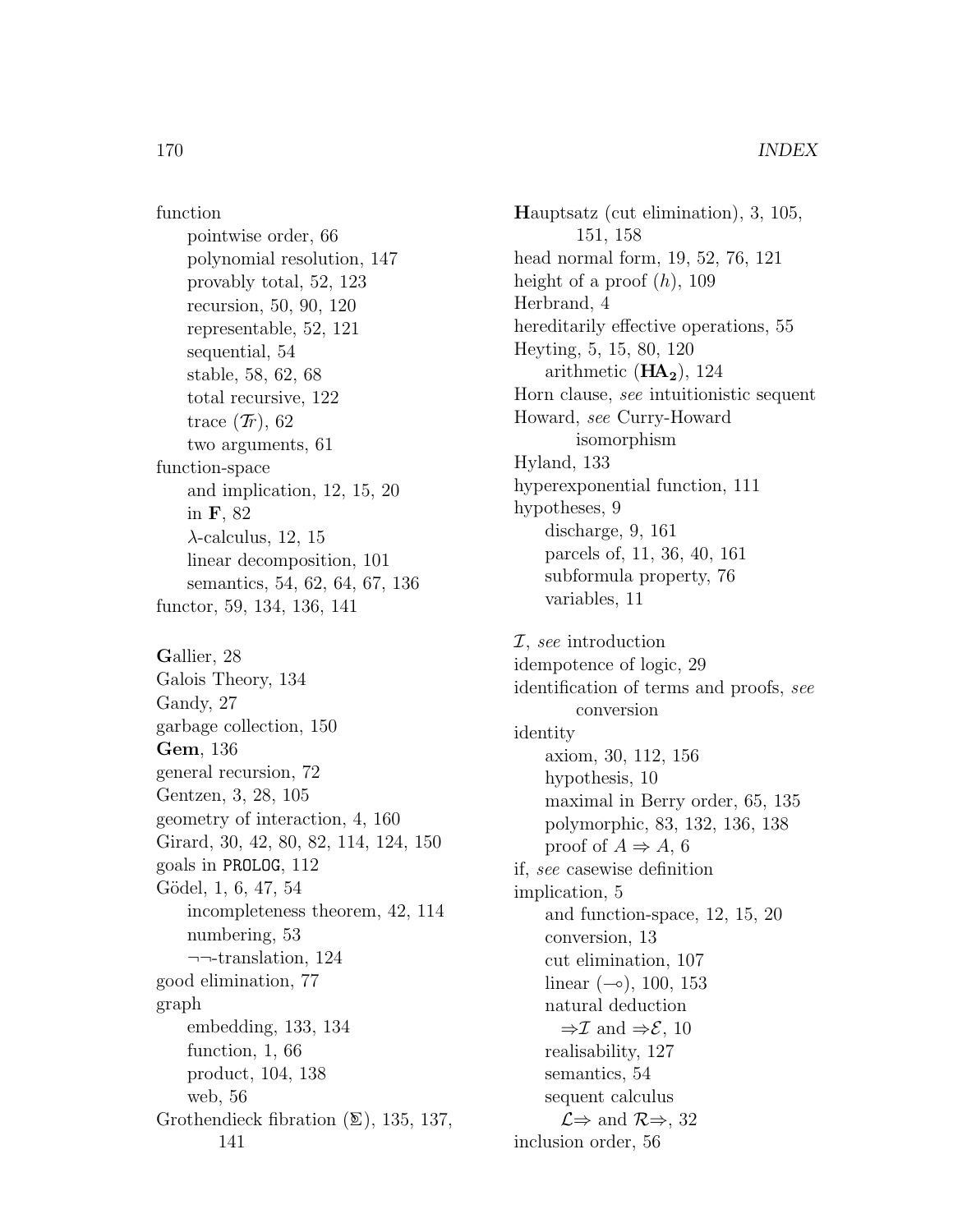## INDEX 171

incoherence  $(\simeq)$ , 100 incompleteness theorem, 6, 42, 114, 124 inductive data types, 87, 121 inductive definition of  $+$ ,  $\times$ , *etc.*, 50 infinite static denotation, 2 infinity ( $\widetilde{\infty}$  and  $\infty$ ), 71 initial object, 95, 152 input, 1, 17 integers, 1 coherence space flat  $(\mathcal{I}nt)$ , 56, 60, 66, 70  $l$ azy  $(\mathcal{I}nt^+), 71, 98$  $[\Pi X. X \rightarrow (X \rightarrow X) \rightarrow X]$ , 147 conversion, 48 dI-domain  $(\mathcal{I}nt^<), 98$ in F, 89, 121, 147 in  $HA<sub>2</sub>$ , 125 in **T** (lnt, O, S, R), 48, 70 iteration (It), 51, 70, 90 linear type (LInt), 148 normal form, 52, 121 realisability (Nat), 126, 127 recursor (R), 48, 91 totality, 149 internalisation, 27 intersection, see conjunction bounded above, see pullback in  $[\text{Bool}]$ , 140 introduction, 8, 48  $\wedge \mathcal{I}$ ,  $\Rightarrow \mathcal{I}$  and  $\forall \mathcal{I}$ , 10 O, S, T and F in T, 48  $\vee$ 1*I*,  $\vee$ 2*I* and  $\exists$ *I*, 73  $\forall^2 \mathcal{I}, 94, 125$ linear logic, 161 pairing and  $\lambda$ -abstraction, 11, 12, 19 right logical rules, 37, 40 sums, 81 intuitionism, 6, 150 intuitionistic sequent, 8, 30, 32, 33, 112, 152

inversion in linear algebra, 101 isomorphisms, 132–134 iteration (It), 51, 70, 90 Join, see disjunction preservation (linearity), 99 joint continuity and stability, 61 Jung, 133, 140 Kleene, 123 König's lemma, 27 Koymans, 133 Kreisel, 55  $\mathcal{L}$ , see asymmetrical interpretation  $\mathcal{L}$  (left logical rules), see sequent calculus  $\ell(t)$ , length of normal form, 49 Lafont, 150  $\lambda$ , see abstraction Λ, see universal abstraction  $\lambda$ -calculus, 12, 15 Church-Rosser property, 22 conversion, 18 head normal form, 19 natural deduction, 11, 19 normalisation, 24, 42 second order polymorphic, 82 semantics, 54, 67 untyped, 19, 22, 133 last rule of a proof, 8, 33 lazy evaluation, 150 lazy natural numbers, 71, 98 L-domains, 140 least approximant, 59, 137 left logical rules, see sequent calculus lifted sum, 96 limit-colimit coincidence, 137 linear algebra, 101 linear logic, 30, 35, 74, 161 Church-Rosser property, 159 cut rule, 153, 156, 158 linear logic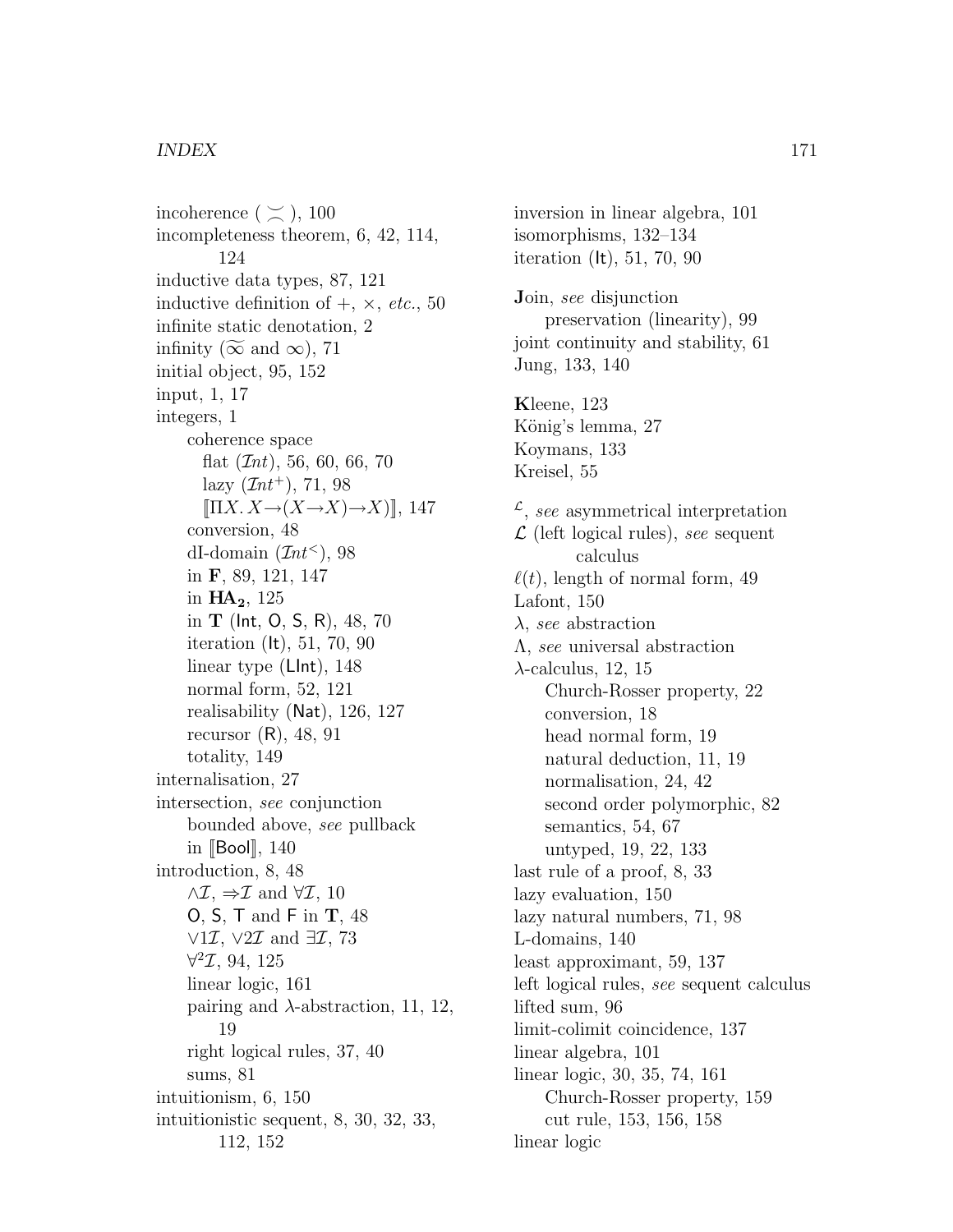direct product  $(8, 61, 104, 152)$ direct sum  $(\oplus)$ , 96, 103, 146, 152 implication  $(-0)$ , 100, 104, 153 integers (LInt), 148 intuitionistic logic, 154 linear maps, 99, 101 link rule, 156 natural deduction, 161 negation  $(^\perp)$ , 100, 138, 153 notation for tokens, 138 of course (!), 101, 145, 154 polynomial resolution, 147 proof nets, 155 reducibility, 115 semantics, 95 sequent calculus, 152 sum decomposition, 95, 103, 146 syntax, 150 tensor product (⊗), 104, 146, 152, 156 tensor sum or par  $(\otimes)$ , 104, 152, 156 trace  $(Triin)$ , 100 units  $(1, \perp, \top \text{ and } 0)$ , 104, 154 why not (?), 102, 154 link axiom, 156 lists, 47, 91 locally compact space, 55 logical rules, 31 cut elimination, 105, 112 linear logic, 153, 156 natural deduction, 37 logical view of topology, 55 long trip condition, 158 Löwenheim, 1, 3

Martin-Löf, 88 match (patterns), 81 maximally consistent extensions, 54 meet, see conjunction bounded above, see pullback memory allocation, 150

mod, coherence relation, 56 modalities, 101, 154 model theory, 3 modules, 17, 47 modus ponens  $(\Rightarrow \mathcal{E})$ , see elimination Moggi, 141  $\mathbb{N} = \{0, 1, 2, \ldots\}$ , set of integers Nat predicate in  $HA<sub>2</sub>$ , 126 natural deduction, 8  $\land$ ,  $\Rightarrow$  and  $\forall$ , 10 ∨, ⊥ and ∃, 73 conversion, 13, 20, 75, 78  $\lambda$ -calculus, 11, 19 linear logic, 161 normalisation, 24, 42 second order, 94, 125 sequent calculus, 35 subformula property, 76 natural numbers, see integers negation, 5  $A \vee \neg A, 6$  $\neg A \stackrel{\text{def}}{=} A \Rightarrow \bot, 6, 73$ cut elimination, 107 linear  $(^\perp)$ , 100, 138, 153 neg in Bool, 50 sequent calculus  $(\mathcal{L} \neg, \mathcal{R} \neg), 31$ neutrality, 43, 49, 116 nil (empty tree or list), 91 NJ (Prawitz' system), see natural deduction Noetherian, 66 nonconvergent rewriting, 72 nondeterminism, 150 normal closure of a field, 134 normal form, 18, 76 cut-free, 41 existence, 24 head normal form, 19 integers, 52, 121 linear logic, 159 normal form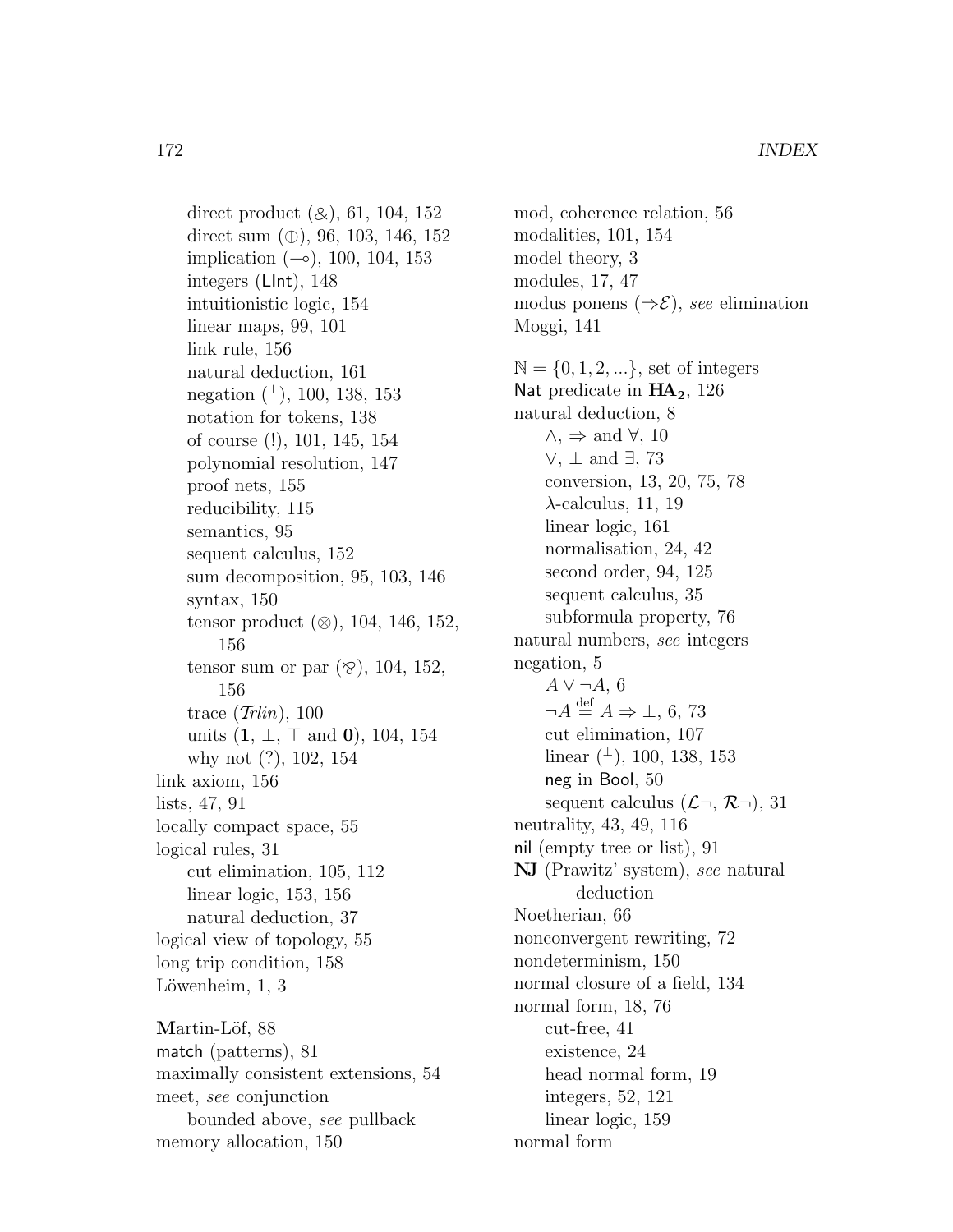## INDEX 173

uniqueness, 22 normalisation theorem for F, 114 for T, 49 length of process  $(\nu)$ , 27, 43, 49 linear logic, 155 strong, 42 weak, 22, 24 not  $(\neg)$ , see negation

 $O, O$  (zero), see integers object language, 10 Ockham's razor, 3 of course (!), 101, 138, 145, 154 operational semantics, 14, 121 or, see disjunction and parallel or orthogonal  $(^\perp)$ , see linear negation output, 17

PA, PA<sub>2</sub>, see Peano arithmetic pairing conjunction, 11 in F, 84 introduction, 19 semantics  $(\mathcal{P}air)$ , 61, 68 par  $(\mathcal{C})$ , see tensor sum parallel or, 50, 60, 70, 81 parallel process, 150, 159 parcels of hypotheses, 11, 36, 40, 161 partial equivalence relation, 55 partial function, 60 coherence space  $(\mathcal{PF})$ , 66 recursive, 55 partial objects, 57 PASCAL, 47 pattern matching, 81 Peano arithmetic (PA), 42, 53 second order  $(\mathbf{PA}_2)$ , 114, 123 peculiar, 134 permutations, 134 Π, see system F  $\pi^1, \pi^2, \Pi^1, \Pi^2$ , see components Pitts, 133

Plotkin, 56 plugging, 17 polynomial, 148 Pω, see Scott positive negative, 34, 87, 139, 142 potential tokens, 138 Prawitz, 8, 80 predecessor (pred), 51, 72, 91 preservation of joins (linearity), 99 primary equations, see conversion principal branch or premise, 75, 76 product and conjunction, 11, 15, 19 coherence space  $(\&)$ , 61, 68 in F, 84, 145 linear logic ( $\otimes$  and  $\otimes$ ), 152 projection, 11, 61, 68, 84 programs, 17, 53, 72, 84, 124 projection (embedding), 135, 142 PROLOG, 28, 105, 112 proof, 5 proof net, 155 proof of program, 53 proof structure, 156 provably total, 53, 124 Ptolomeic astronomy, 1 pullback, 54, 59, 61, 65, 137, 141 Quantifiers, see universal, existential and second order  $\mathcal R$  (right logical rules), see sequent calculus  $\kappa$ , see asymmetrical interpretation real numbers, 114 realisability, 7 recursion and iteration, 51, 70, 90 recurrence relation, 50 recursor  $(R)$ , 48 semantics, 70 redex, 18, 24, 48 reducibility, 27, 58, 123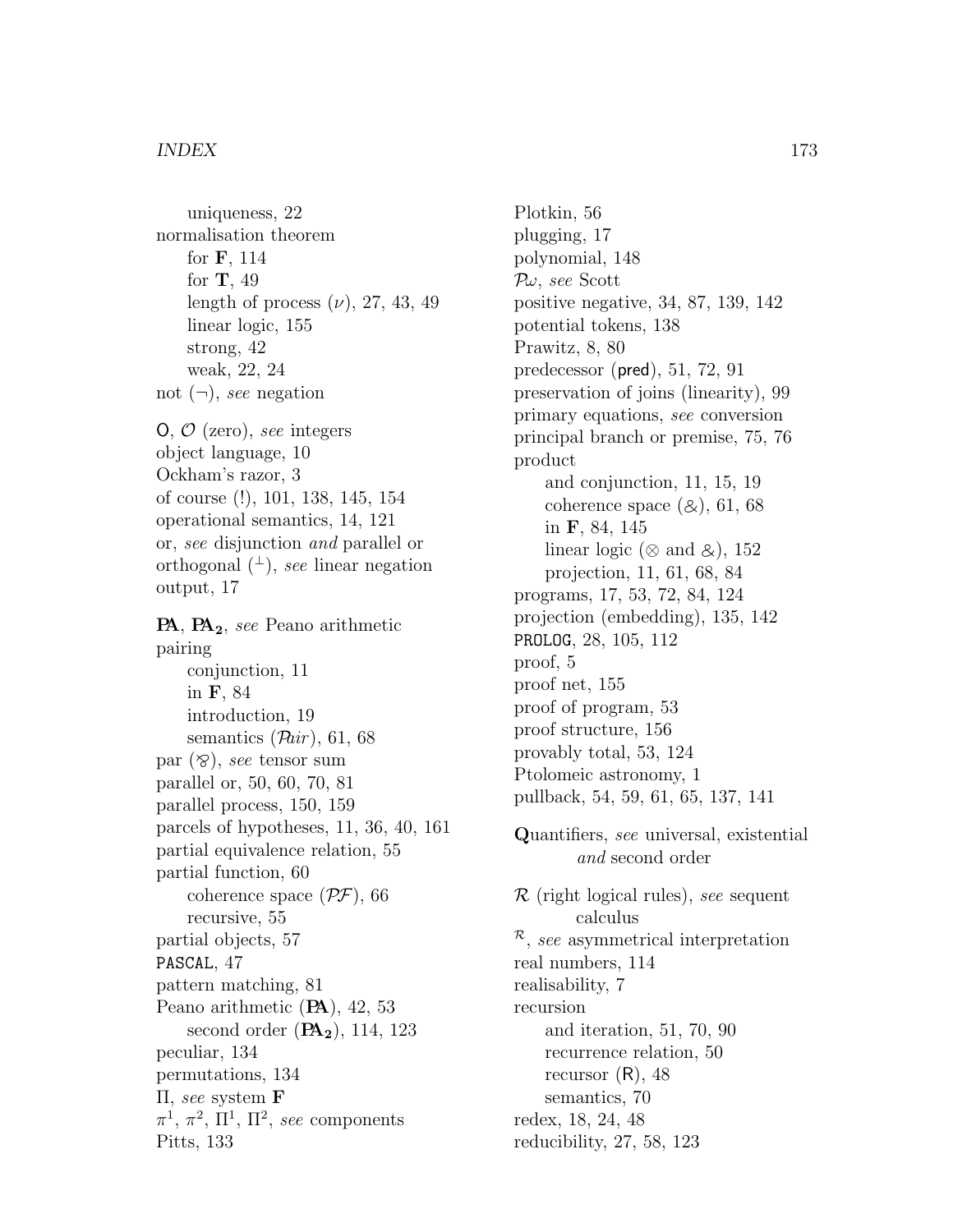in F, 115 in T, 49  $\lambda$ -calculus, 42 reduction, 18 reflexive symmetric relation, 57 representable functions, 52, 120 resolution method, 112 rewrite rules, see conversion Reynolds, 82 right logical rules, see sequent calculus rigid embeddings, 134 ring theory, 66 Robinson, 112 Rosser, see Church-Rosser property  $S, S$  (successor), see integers saturated domains, 133 Scott, 54, 55, 64, 66, 133 second incompleteness theorem, 42 second order logic, 94, 114, 123 secondary equations, 16, 69, 81, 85, 97, 132 semantic definability, 140 sense, 1 separability, 134 sequent calculus, 28 Cut rule, 30 linear logic, 150 logical rules, 31 natural deduction, 35 PROLOG, 112 structural rules, 29 sequential algorithm, 54 side effects, 150  $\Sigma$  (existential type) in **F**, 86, 145  $\Sigma$  (total category), 135 signature, 34, 87, 139 simple types, 84, 139, 145 singleton type  $(Sql)$ , 104, 139 size problem, 83, 112, 132 Smyth, 55

 $\mathcal{SN}$  (strongly normalisable terms), 119 specification, 17 spectral space, 56 stability, 54, 134, 137 definition  $(\mathbf{St})$ , 58, 100 static, 2, 14, 54 strict (preserve  $\varnothing$ ), 97 strong finiteness, 59, 66 strong normalisation, 26, 42, 114 structural rules cut elimination, 106, 112 linear logic, 152, 153 natural deduction, 36 sequent calculus, 29 subdomain, 134 subformula property  $\lambda$ -calculus, 19 natural deduction, 76 sequent calculus, 33 substantifique moelle, 155 substitution, 5, 25, 69, 112, 118 subuniformity, 134 successor (S and S), see integers sum type, 95  $+$ ,  $\iota^1$ ,  $\iota^2$  and  $\delta$ , 81 and disjunction, 81 coherence space, 103, 146 linear decomposition, 96, 103 linear logic ( $\oplus$  and  $\otimes$ ), 152 symmetry, 10, 18, 28, 30, 31, 97, 105, 134  $\mathsf{T}, \mathsf{t}, \mathcal{T}, \text{see true}$  $T$  (Gödel's system), 47, 67, 70, 123 tableaux, 28 Tait, 42, 49, 114 Takeuti, 125 Tarski, 4 tautology linear logic  $(1 \text{ and } \top)$ , 154

Taylor, 133